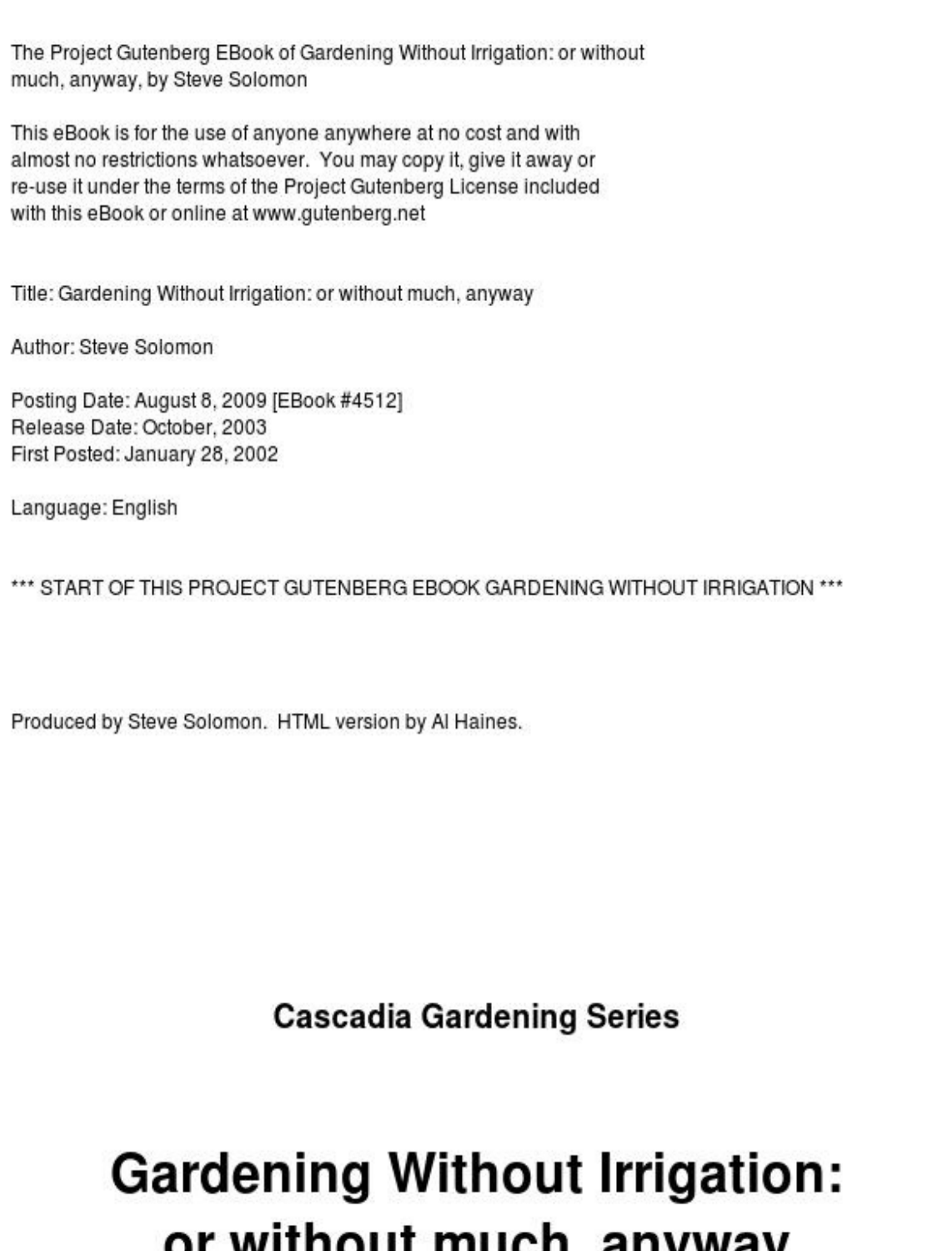The Project Gutenberg EBook of Gardening Without Irrigation: or without much, anyway, by Steve Solomon

This eBook is for the use of anyone anywhere at no cost and with almost no restrictions whatsoever. You may copy it, give it away or re-use it under the terms of the Project Gutenberg License included with this eBook or online at www.gutenberg.net

Title: Gardening Without Irrigation: or without much, anyway

Author: Steve Solomon

Posting Date: August 8, 2009 [EBook #4512] Release Date: October, 2003 First Posted: January 28, 2002

Language: English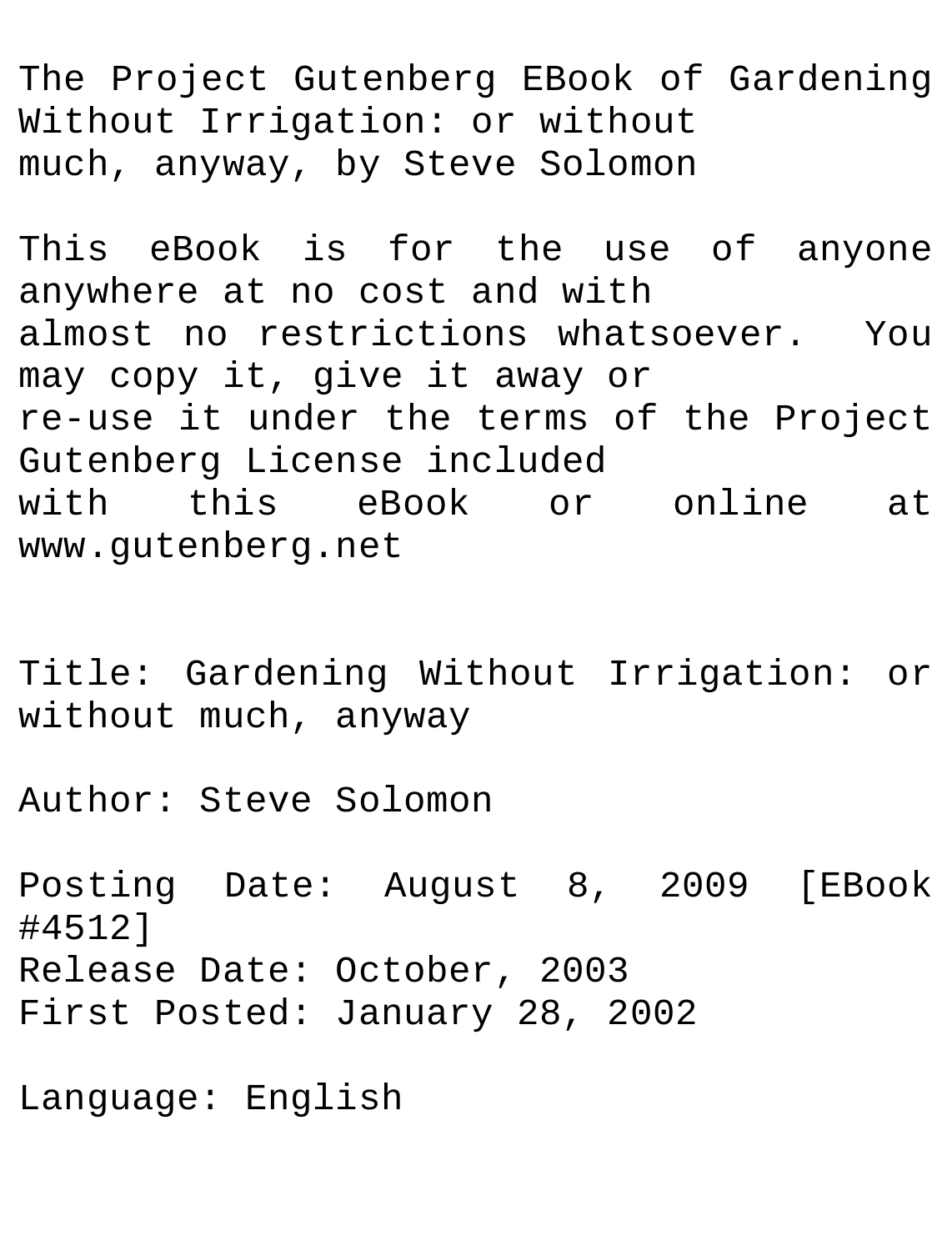#### \*\*\* START OF THIS PROJECT GUTENBERG EBOOK GARDENING WITHOUT IRRIGATION

Produced by Steve Solomon. HTML version by Al Haines.

# **Cascadia Gardening Series**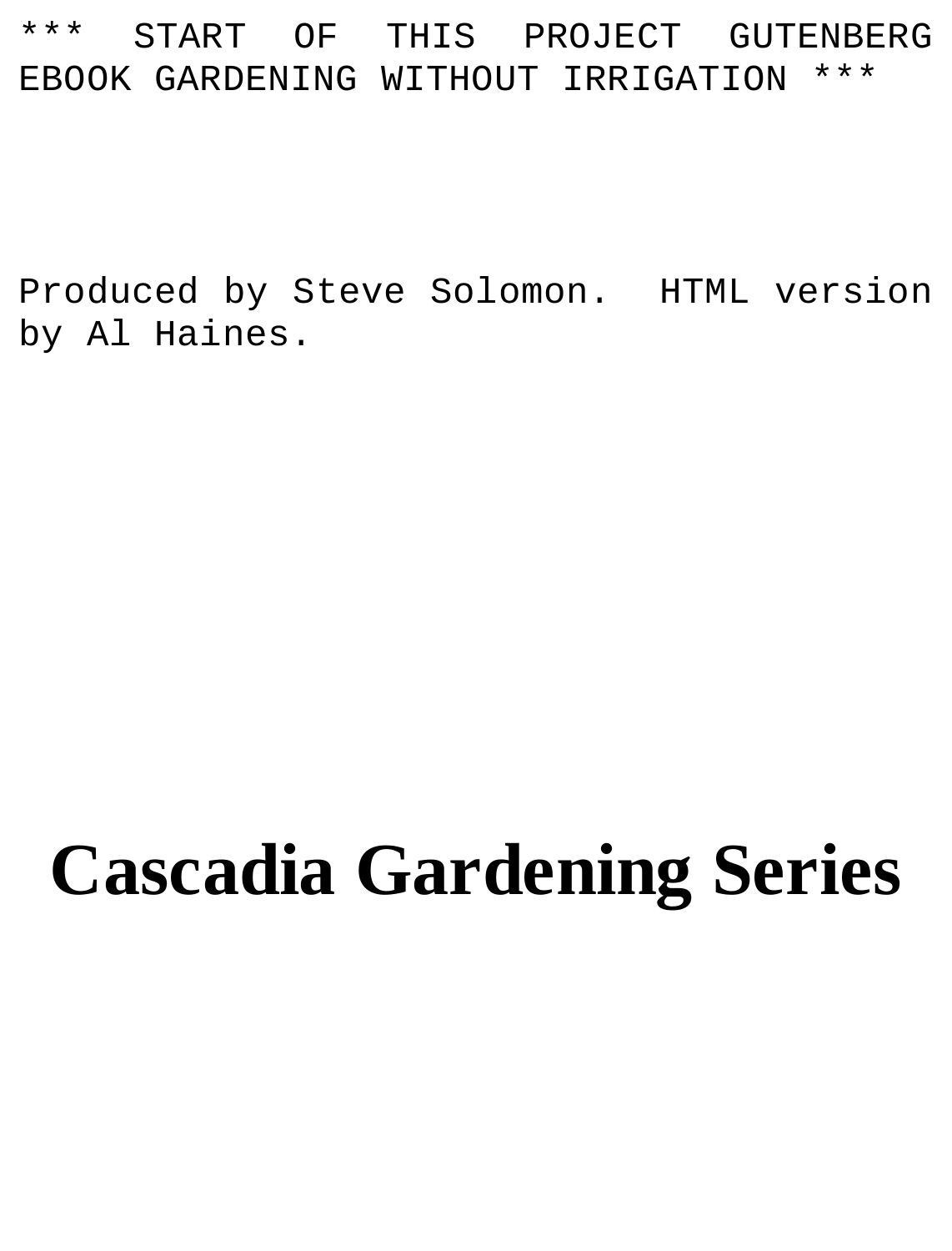# **Gardening Without Irrigation: or without much, anyway**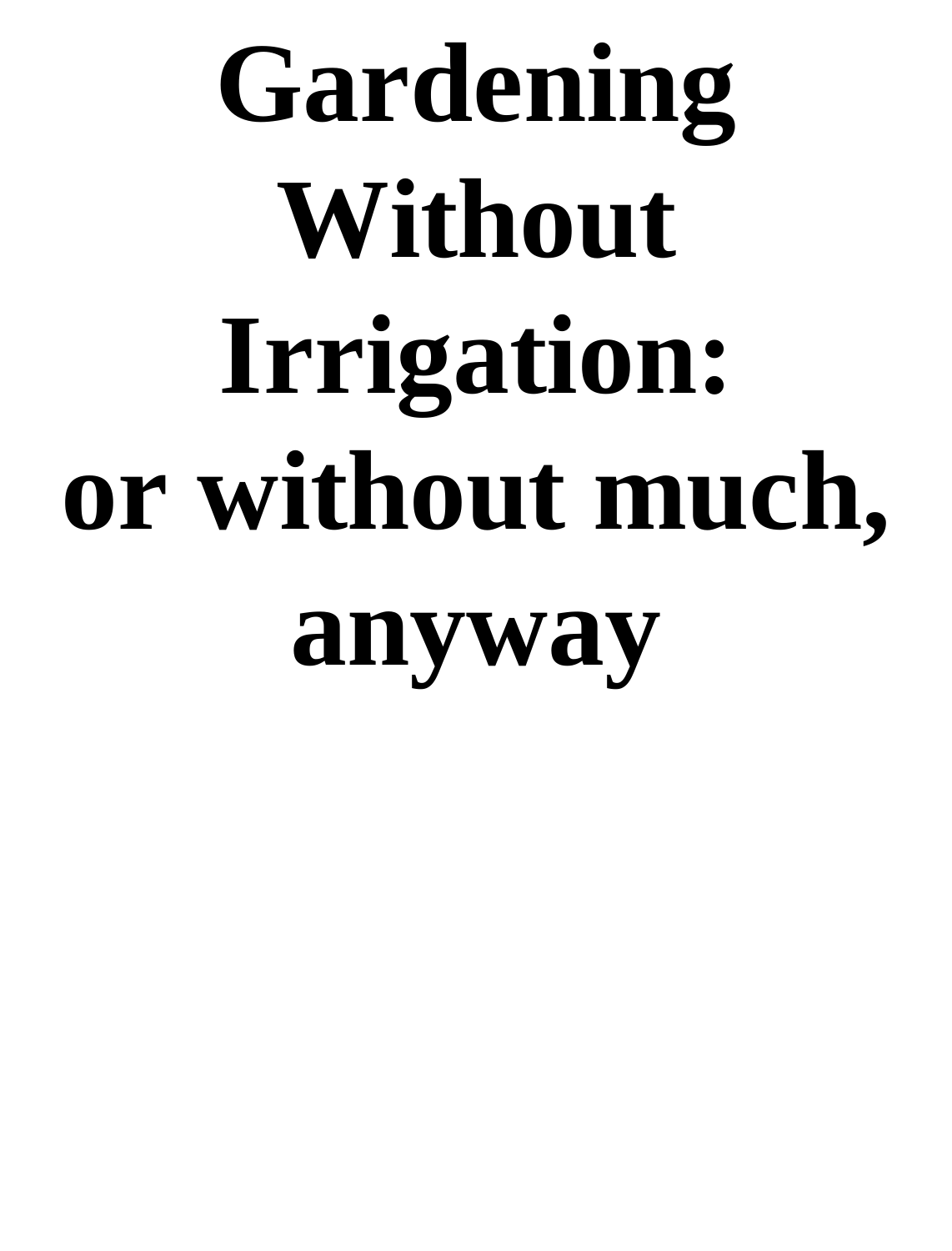# **Steve Solomon**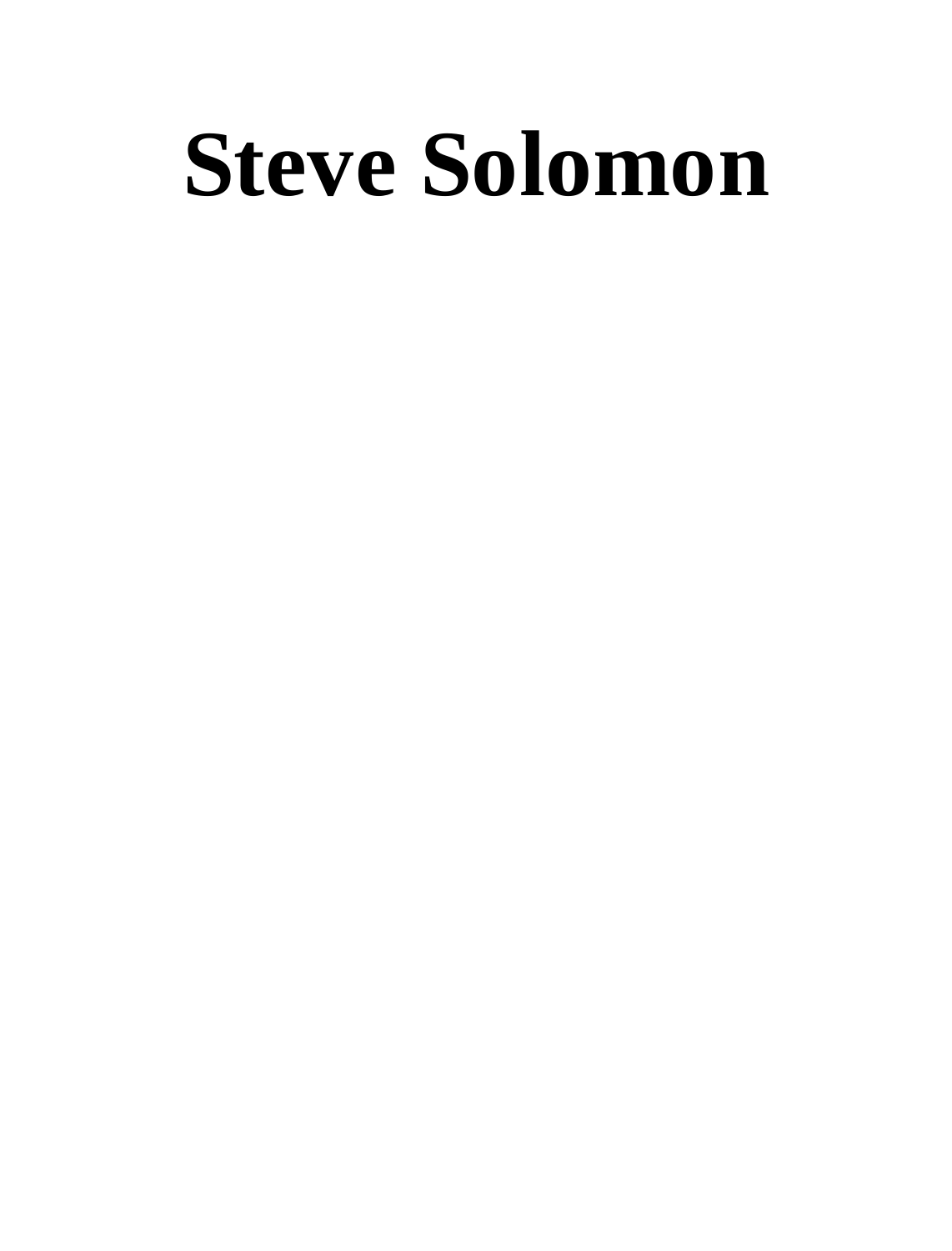# **CONTENTS**

#### **Chapter**

 **Predictably Rainless Summers Water-Wise Gardening Science Helping Plants to Need Less Irrigation Water-Wise Gardening Year-Round How to Grow It with Less Irrigation: A-Z My Own Garden Plan The Backyard**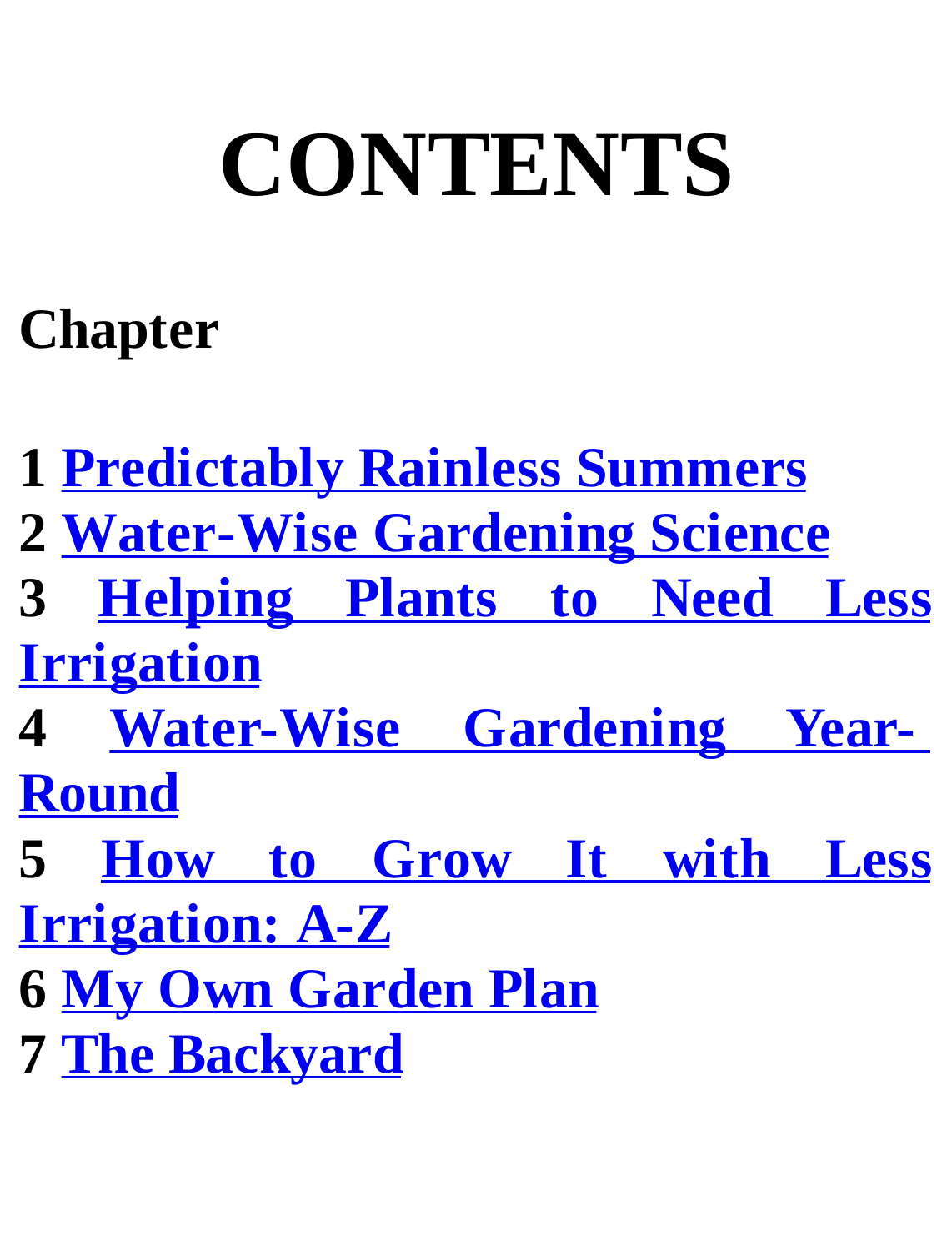### **Introduction**

#### **Starting a New Gardening Era**

First, you should know why a maritime Northwest raised-bed gardener named Steve Solomon became worried about his dependence on irrigation.

I'm from Michigan. I moved to Lorane, Oregon, in April 1978 and homesteaded on 5 acres in what I thought at the time was a cool, showery green valley of liquid sunshine and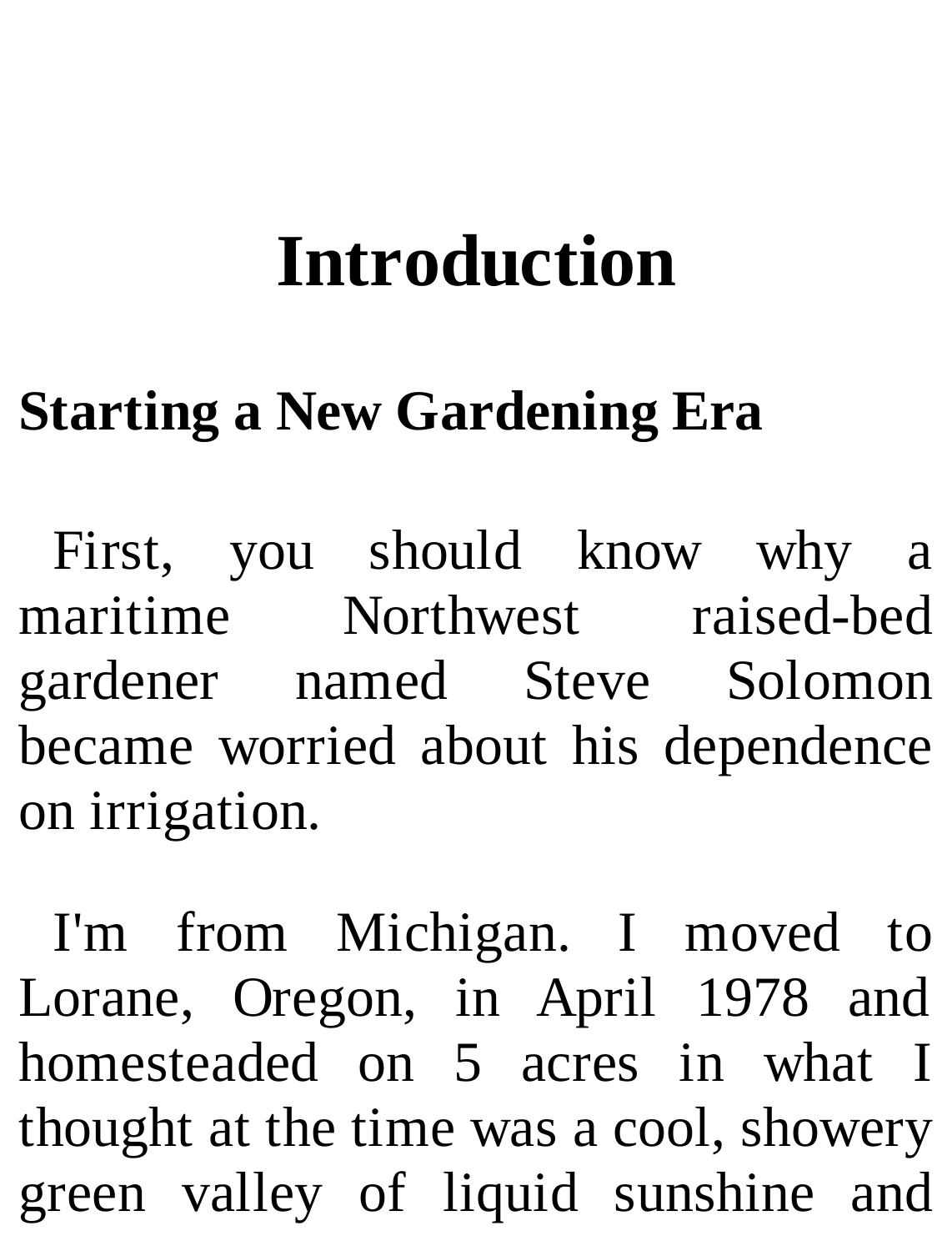rainbows. I intended to put in a big garden and grow as much of my own food as possible.

Two months later, in June, just as my garden began needing water, my socalled 15-gallon-per-minute well began to falter, yielding less and less with each passing week. By August it delivered about 3 gallons per minute. Fortunately, I wasn't faced with a completely dry well or one that had shrunk to below 1 gallon per minute, as I soon discovered many of my neighbors were cursed with. Three gallons per minute won't supply a fan nozzle or even a common impulse sprinkler, but I could still sustain my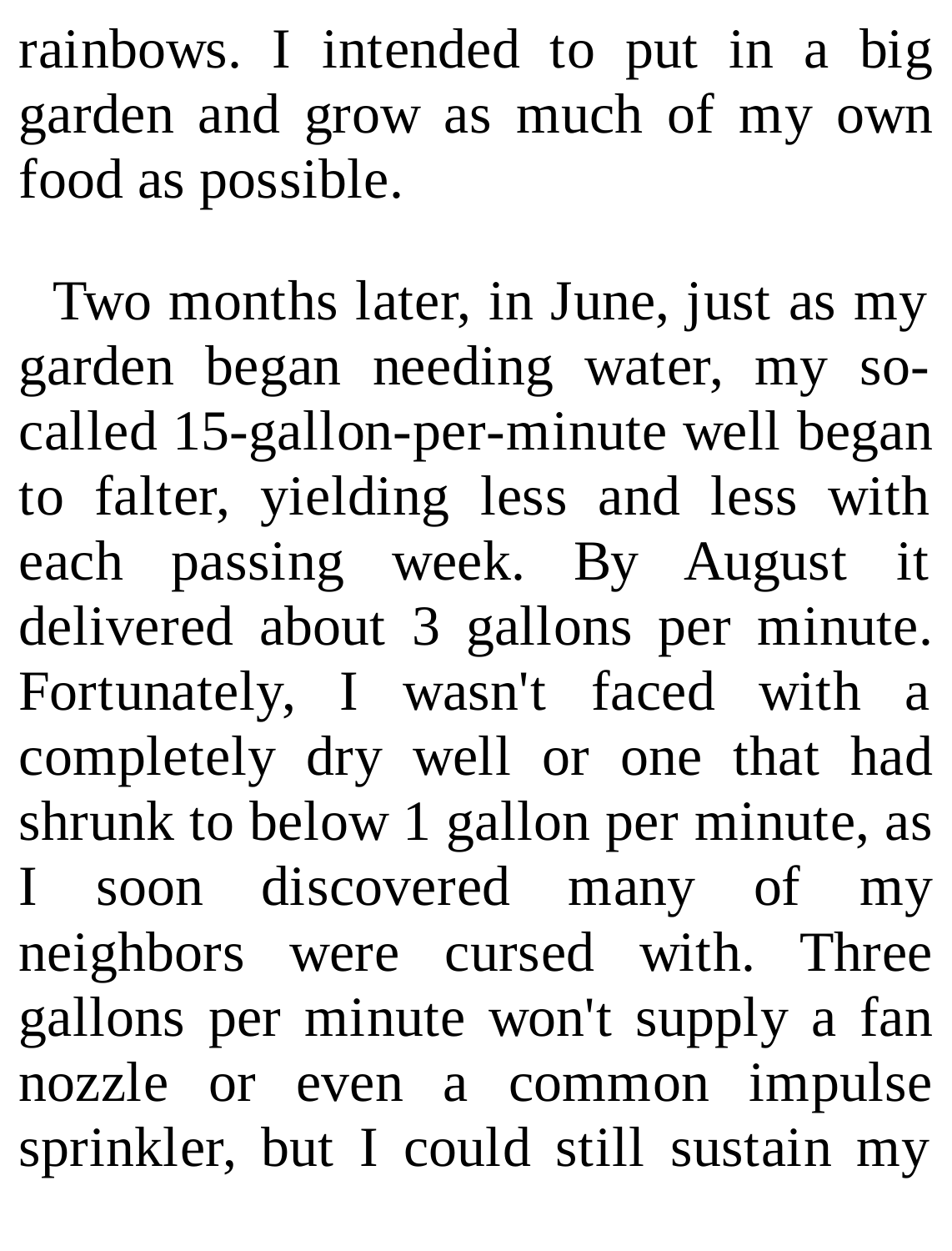big raised-bed garden by watering all night, five or six nights a week, with a single, 2-1/2 gallon-per-minute sprinkler that I moved from place to place.

I had repeatedly read that gardening in raised beds was the most productive vegetable growing method, required the least work, and was the most waterefficient system ever known. So, without adequate irrigation, I would have concluded that food selfsufficiency on my homestead was not possible. In late September of that first year, I could still run that single sprinkler. What a relief not to have invested every last cent in land that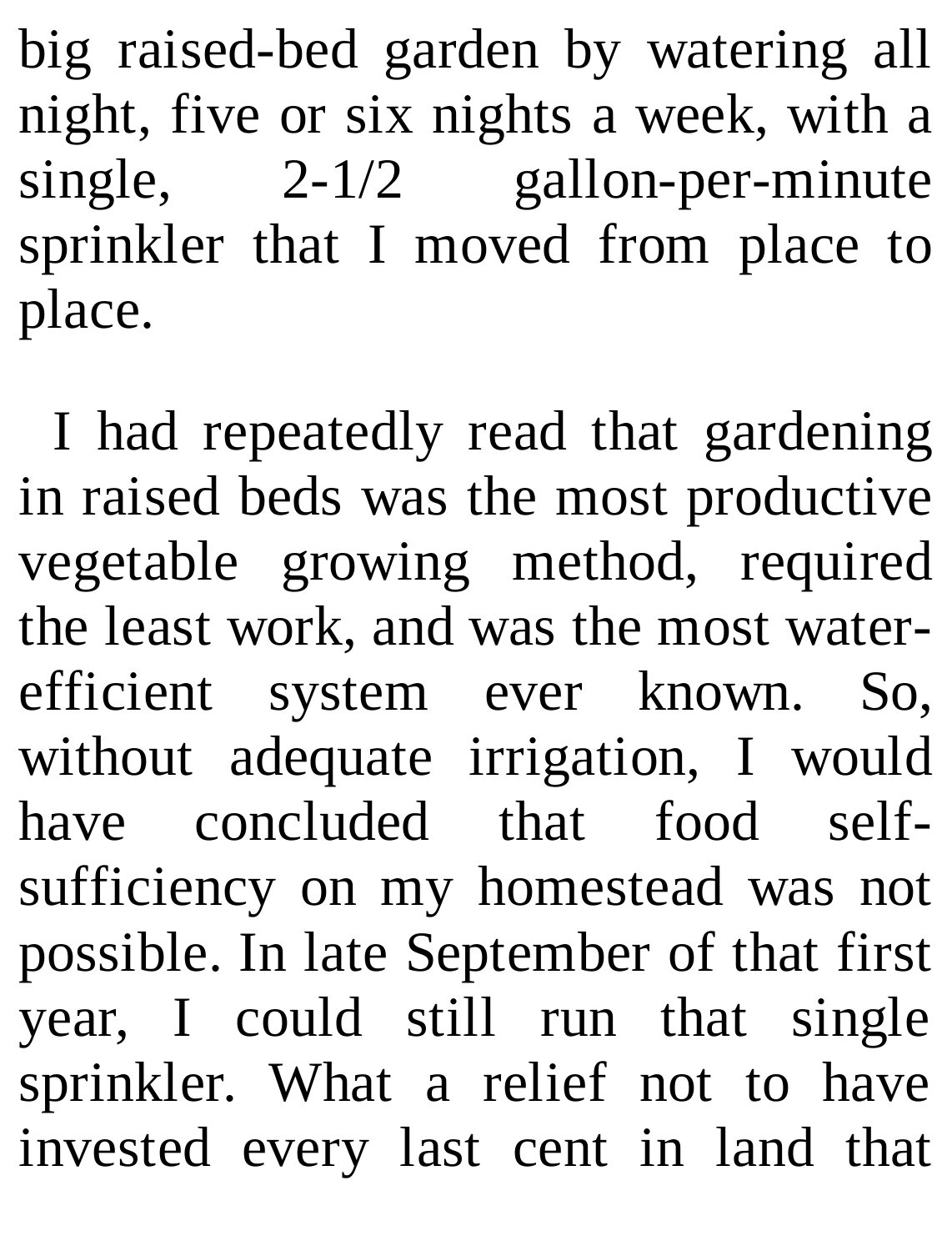couldn't feed us.

For many succeeding years at Lorane, I raised lots of organically grown food on densely planted raised beds, but the realities of being a country gardener continued to remind me of how tenuous my irrigation supply actually was. We country folks have to be self-reliant: I am my own sanitation department, I maintain my own 800-foot-long driveway, the septic system puts me in the sewage business. A long, long response time to my 911 call means I'm my own self-defense force. And I'm my own water department.

Without regular and heavy watering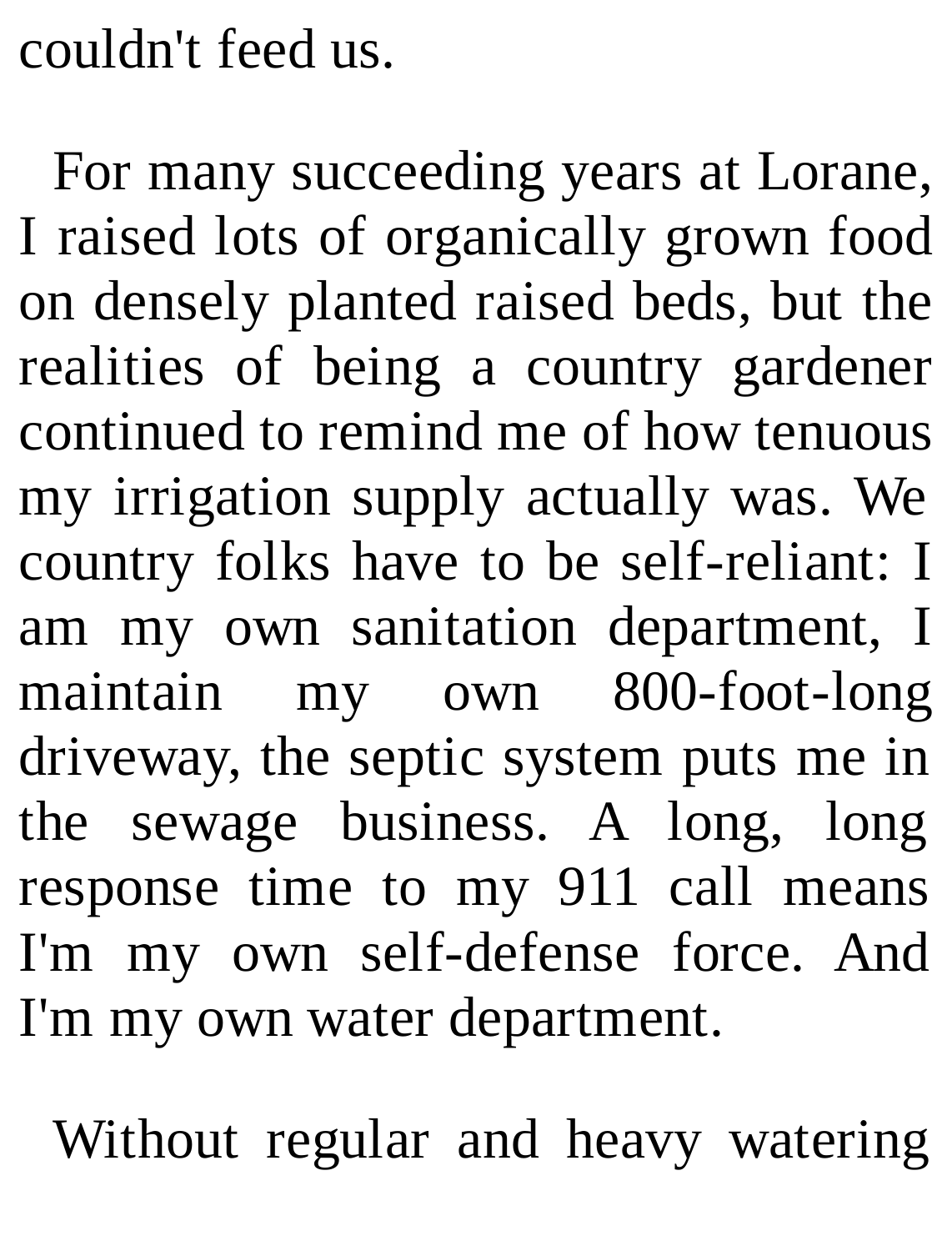during high summer, dense stands of vegetables become stunted in a matter of days. Pump failure has brought my raised-bed garden close to that several times. Before my frantic efforts got the water flowing again, I could feel the stressed-out garden screaming like a hungry baby.

As I came to understand our climate, I began to wonder about *complete* food self-sufficiency. How did the early pioneers irrigate their vegetables? There probably aren't more than a thousand homestead sites in the entire maritime Northwest with gravity water. Hand pumping into hand-carried buckets is impractical and extremely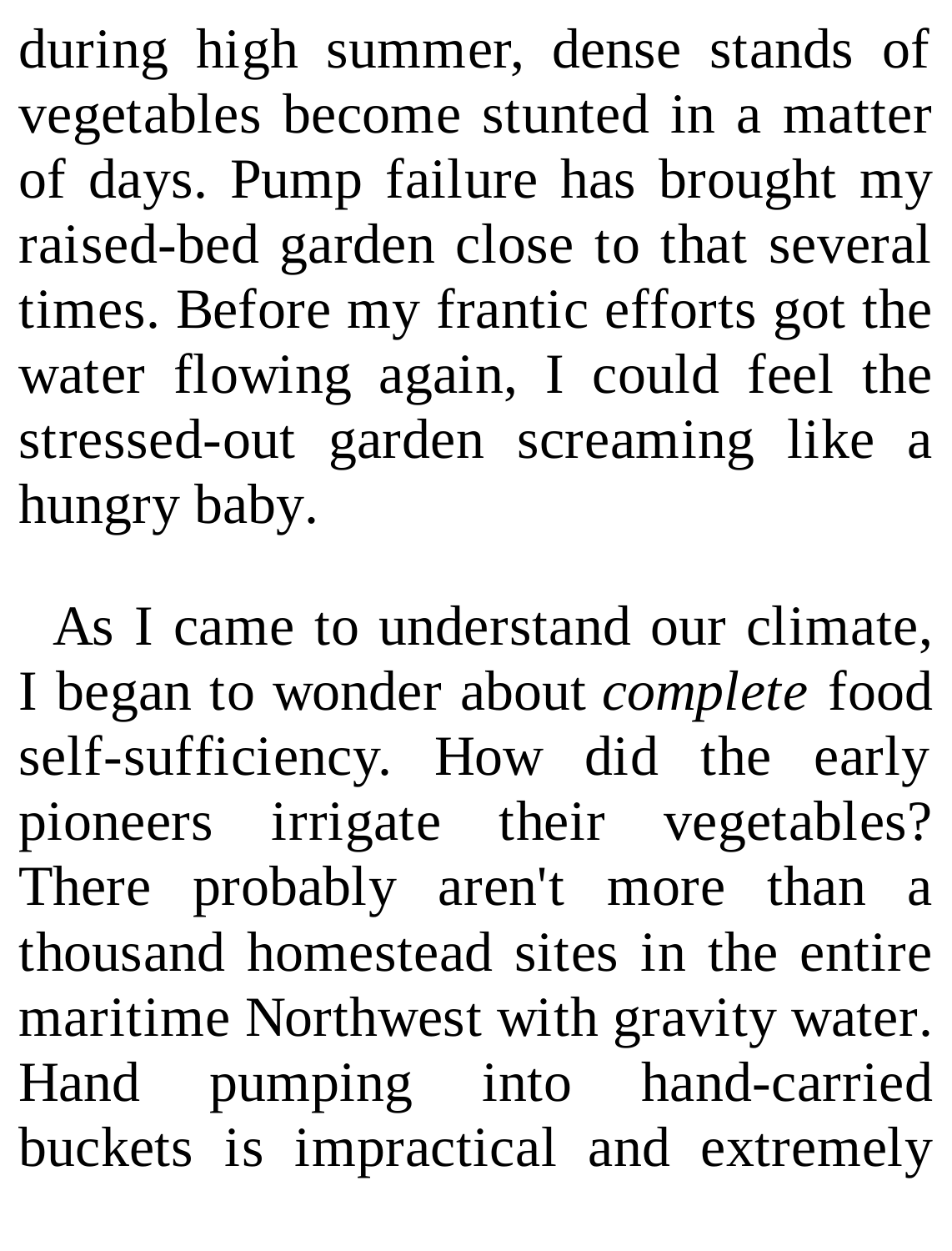tedious. Wind-powered pumps are expensive and have severe limits.

The combination of dependably rainless summers, the realities of selfsufficient living, and my homestead's poor well turned out to be an opportunity. For I continued wondering about gardens and water, and discovered a method for growing a lush, productive vegetable garden on deep soil with little or no irrigation, in a climate that reliably provides 8 to 12 virtually dry weeks every summer.

#### **Gardening with Less Irrigation**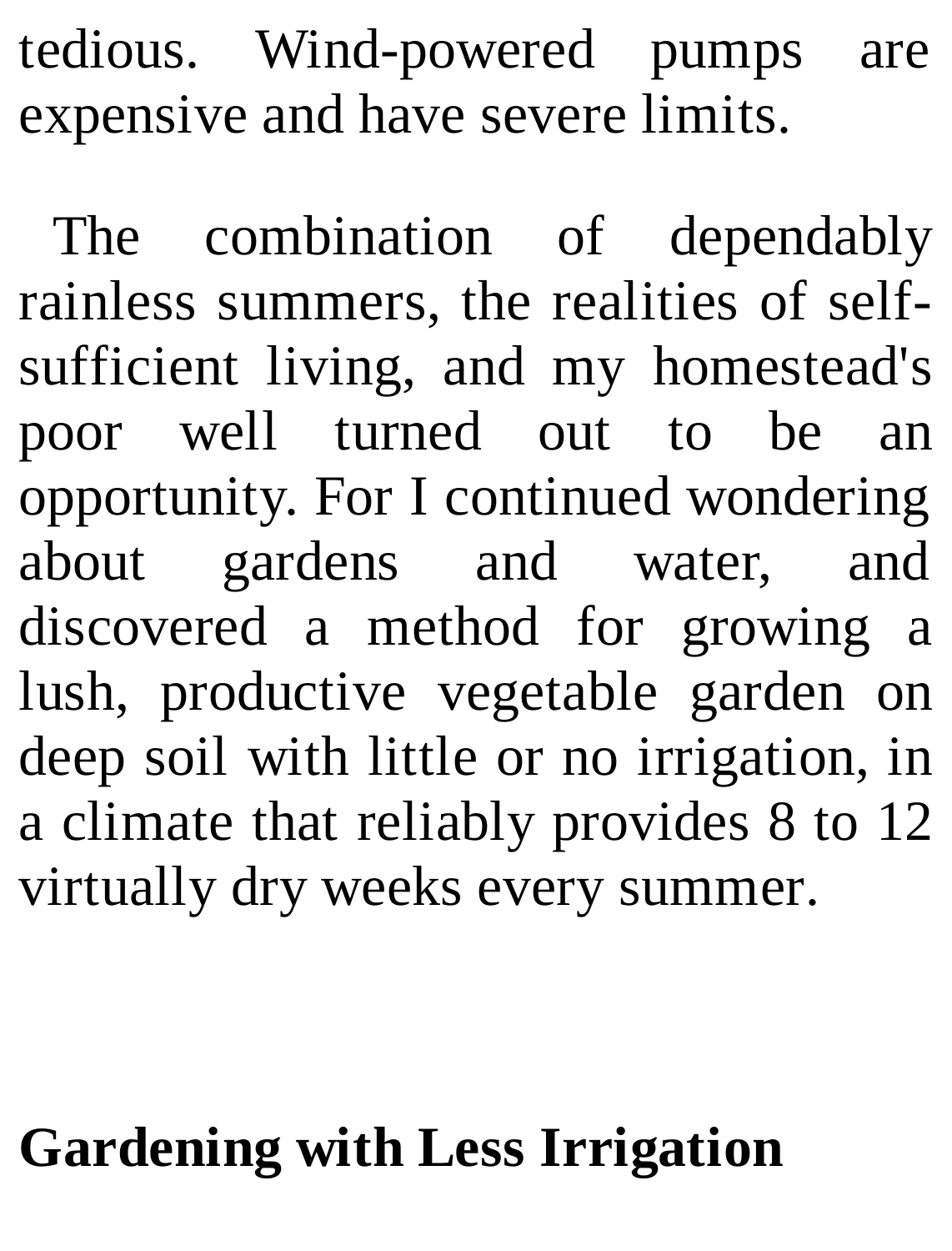Being a garden writer, I was on the receiving end of quite a bit of local lore. I had heard of someone growing unirrigated carrots on sandy soil in southern Oregon by sowing early and spacing the roots 1 foot apart in rows 4 feet apart. The carrots were reputed to grow to enormous sizes, and the overall yield in pounds per square foot occupied by the crop was not as low as one might think. I read that Native Americans in the Southwest grew remarkable desert gardens with little or no water. And that Native South Americans in the highlands of Peru and Bolivia grow food crops in a land with 8 to 12 inches of rainfall. So I had to wonder what our own pioneers did.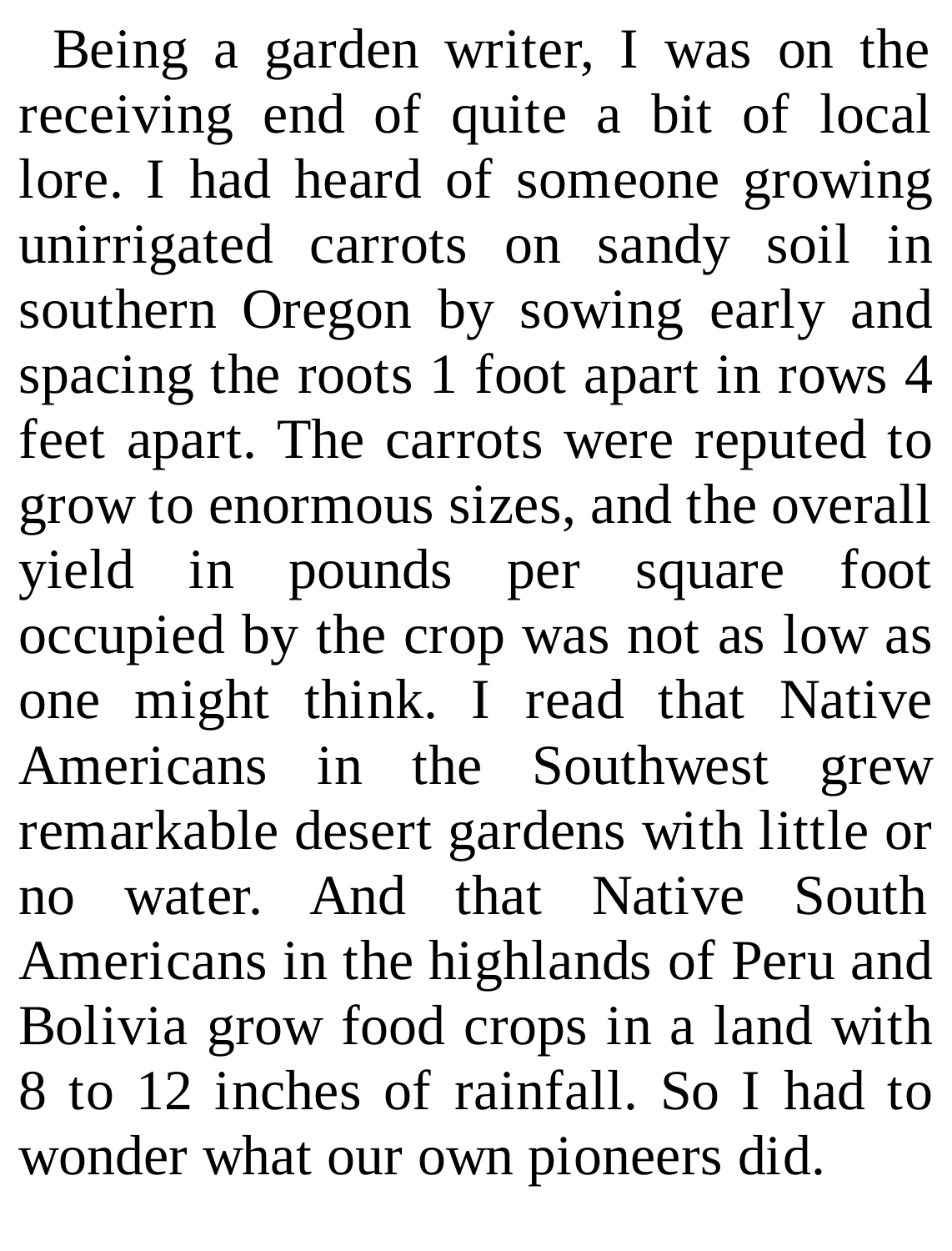In 1987, we moved 50 miles south, to a much better homestead with more acreage and an abundant well. Ironically, only then did I grow my first summertime vegetable without irrigation. Being a low-key survivalist at heart, I was working at growing my own seeds. The main danger to attaining good germination is in repeatedly moistening developing seed. So, in early March 1988, I moved six winter-surviving savoy cabbage plants far beyond the irrigated soil of my raised-bed vegetable garden. transplanted them 4 feet apart because blooming brassicas make huge sprays of flower stalks. I did not plan to water these plants at all, since cabbage seed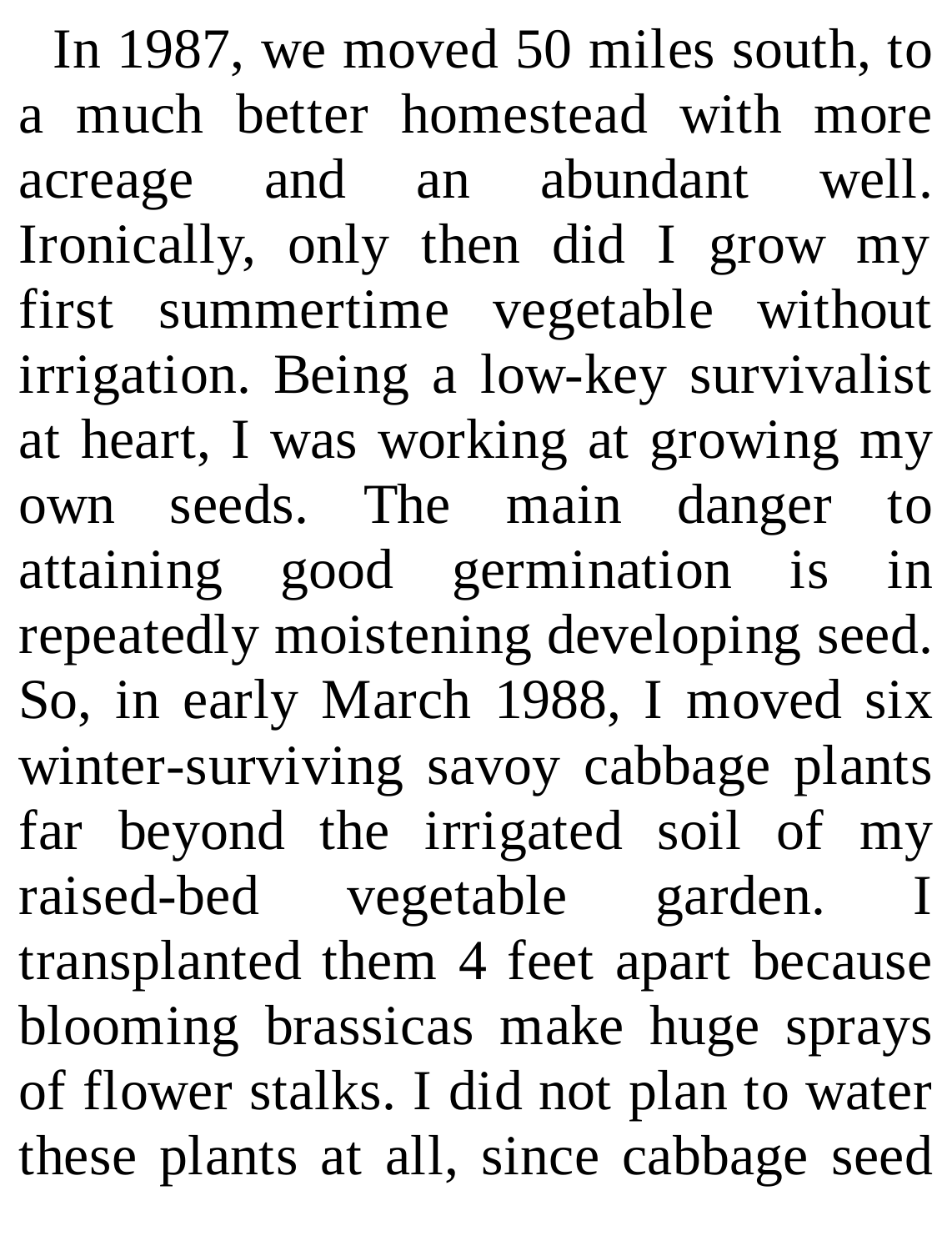forms during May and dries down during June as the soil naturally dries out.

That is just what happened. Except that one plant did something a little unusual, though not unheard of. Instead of completely going into bloom and then dying after setting a massive load of seed, this plant also threw a vegetative bud that grew a whole new cabbage among the seed stalks.

With increasing excitement I watched this head grow steadily larger through the hottest and driest summer I had ever experienced. Realizing I was witnessing revelation, I gave the plant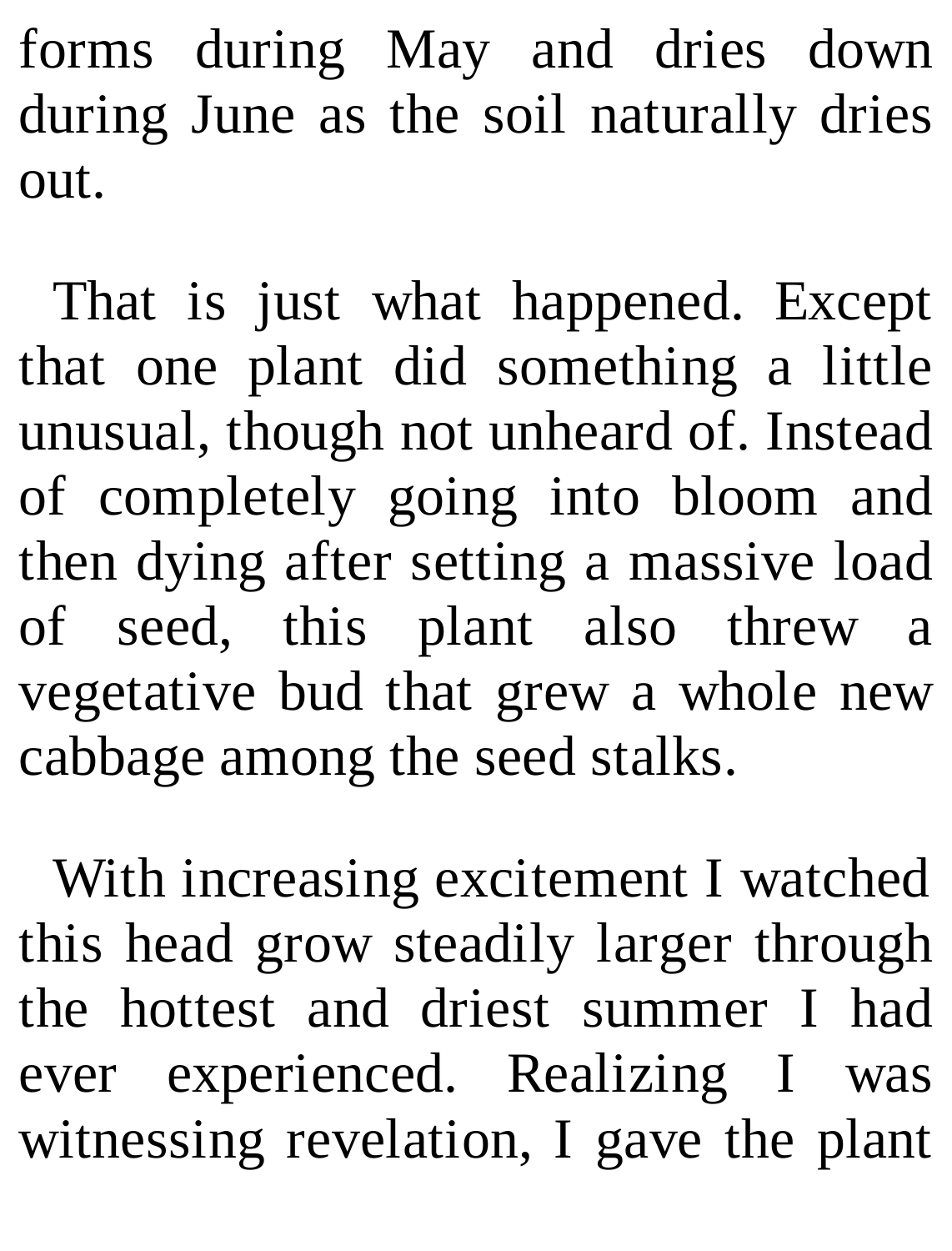absolutely no water, though I did hoe out the weeds around it after I cut the seed stalks. I harvested the unexpected lesson at the end of September. The cabbage weighed in at 6 or 7 pounds and was sweet and tender.

Up to that time, all my gardening had been on thoroughly and uniformly watered raised beds. Now I saw that elbow room might be the key to gardening with little or no irrigating, so I began looking for more information about dry gardening and soil/water physics. In spring 1989, I tilled four widely separated, unirrigated experimental rows in which I tested an assortment of vegetable species spaced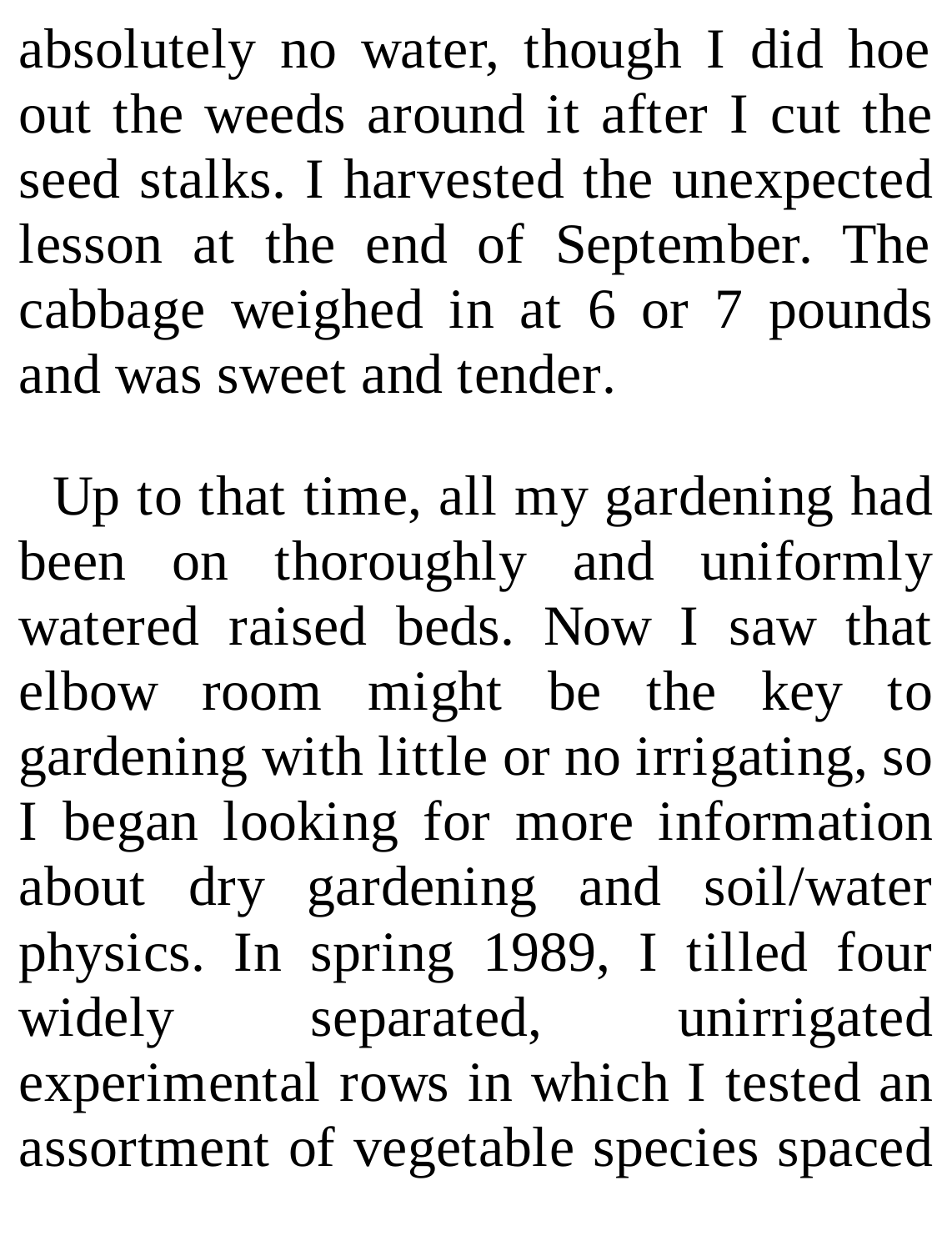far apart in the row. Out of curiosity I decided to use absolutely no water at all, not even to sprinkle the seeds to get them germinating.

I sowed a bit of kale, savoy cabbage, Purple Sprouting broccoli, carrots, beets, parsnips, parsley, endive, dry beans, potatoes, French sorrel, and a couple of field cornstalks. I also tested one compact bush (determinate) and one sprawling (indeterminate) tomato plant. Many of these vegetables grew surprisingly well. I ate unwatered tomatoes July through September; kale, cabbages, parsley, and root crops fed us during the winter. The Purple Sprouting broccoli bloomed abundantly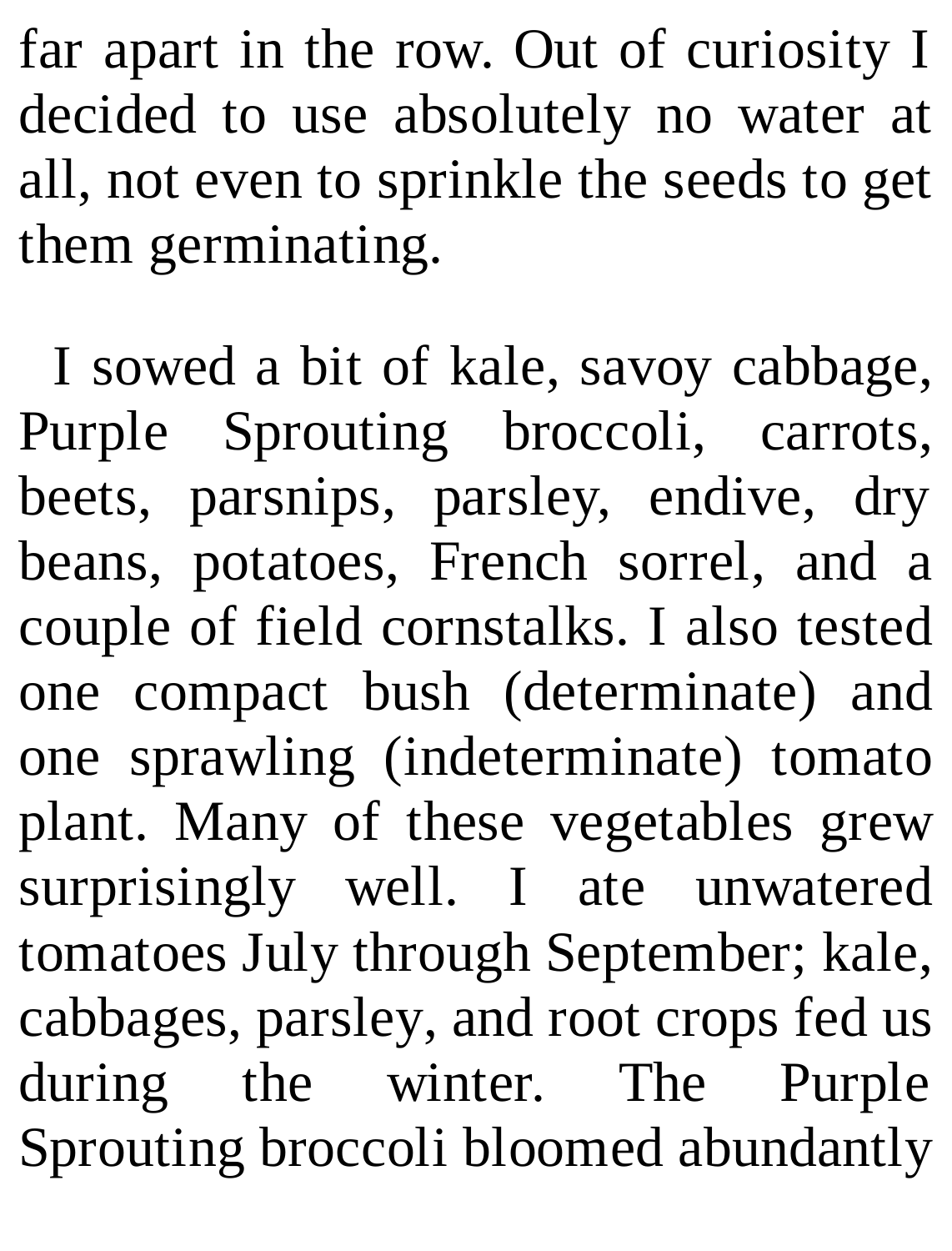the next March.

In terms of quality, all the harvest was acceptable. The root vegetables were far larger but only a little bit tougher and quite a bit sweeter than usual. The potatoes yielded less than I'd been used to and had thicker than usual skin, but also had a better flavor and kept well through the winter.

The following year I grew two parallel gardens. One, my "insurance garden," was thoroughly irrigated, guaranteeing we would have plenty to eat. Another experimental garden of equal size was entirely unirrigated. There I tested larger plots of species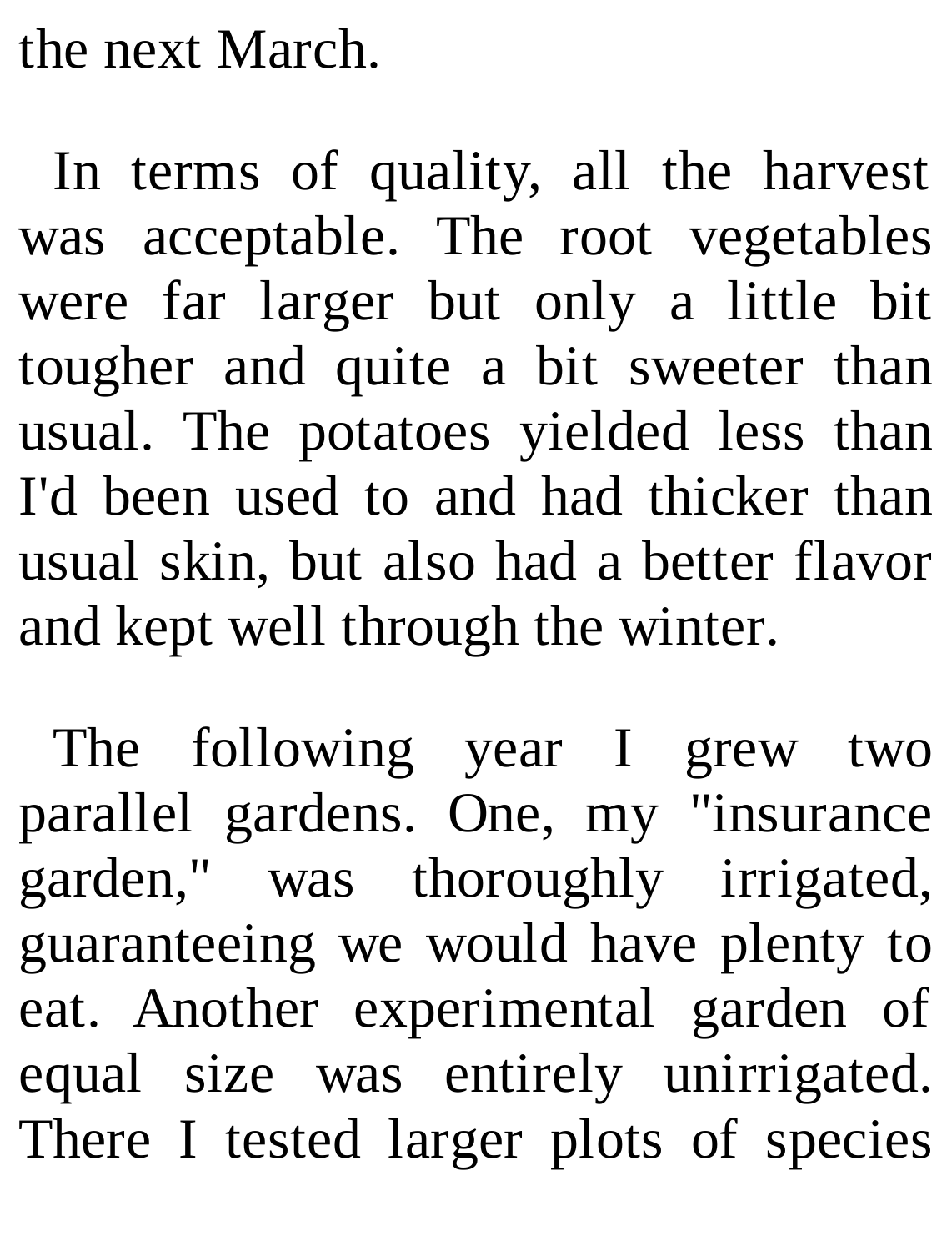that I hoped could grow through a rainless summer.

By July, growth on some species had slowed to a crawl and they looked a little gnarly. Wondering if a hidden cause of what appeared to be moisture stress might actually be nutrient deficiencies, I tried spraying liquid fertilizer directly on these gnarly leaves, a practice called foliar feeding. It helped greatly because, I reasoned, most fertility is located in the topsoil, and when it gets dry the plants draw on subsoil moisture, so surface nutrients, though still present in the dry soil, become unobtainable. That being so, I reasoned that some of these species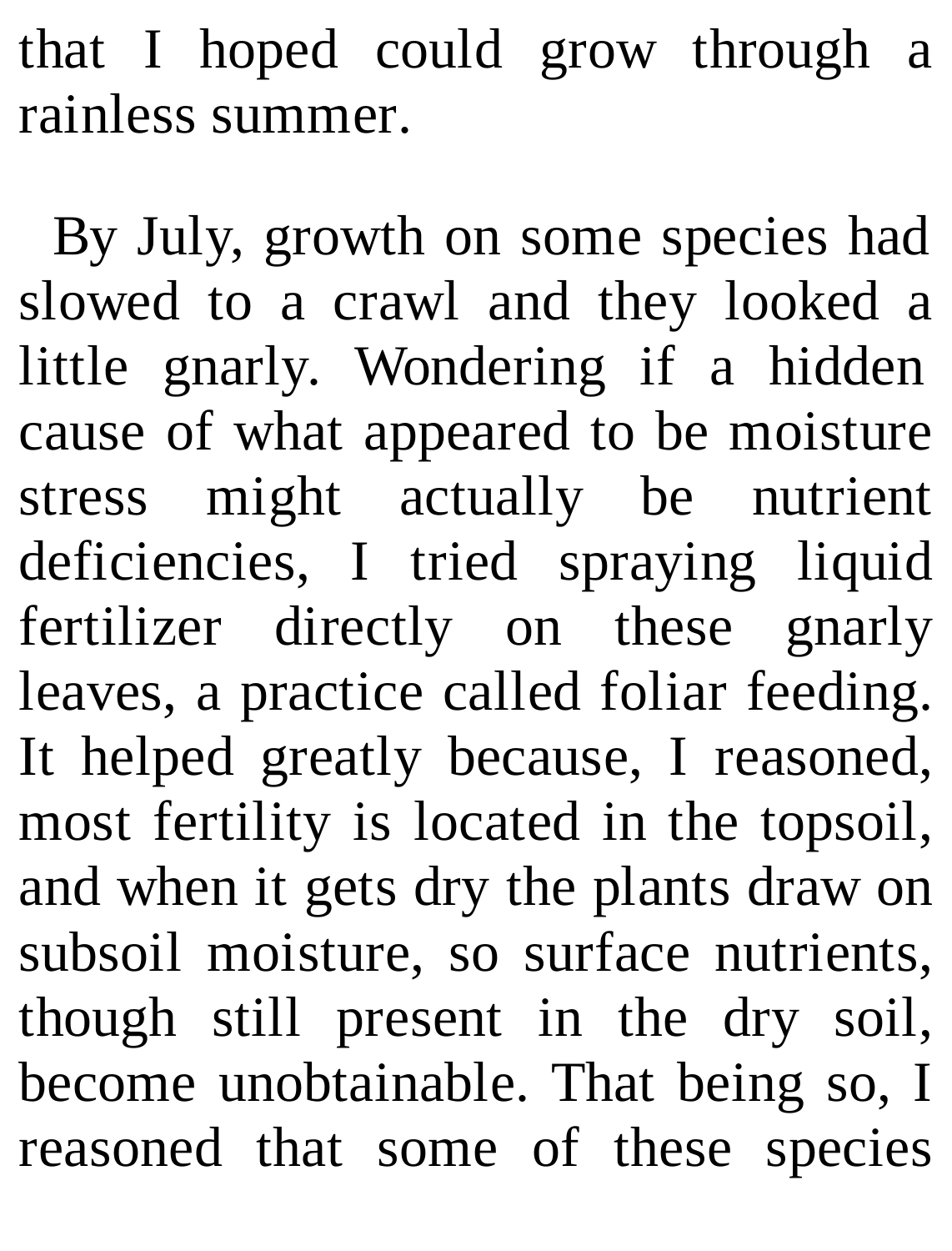might do even better if they had just a little fertilized water. So I improvised a simple drip system and metered out 4 or 5 gallons of liquid fertilizer to some of the plants in late July and four gallons more in August. To some species, extra fertilized water (what I call "fertigation") hardly made any difference at all. But unirrigated winter squash vines, which were small and scraggly and yielded about 15 pounds of food, grew more lushly when given a few 5-gallon, fertilizer-fortified assists and yielded 50 pounds. Thirty-five pounds of squash for 25 extra gallons of water and a bit of extra nutrition is a pretty good exchange in my book.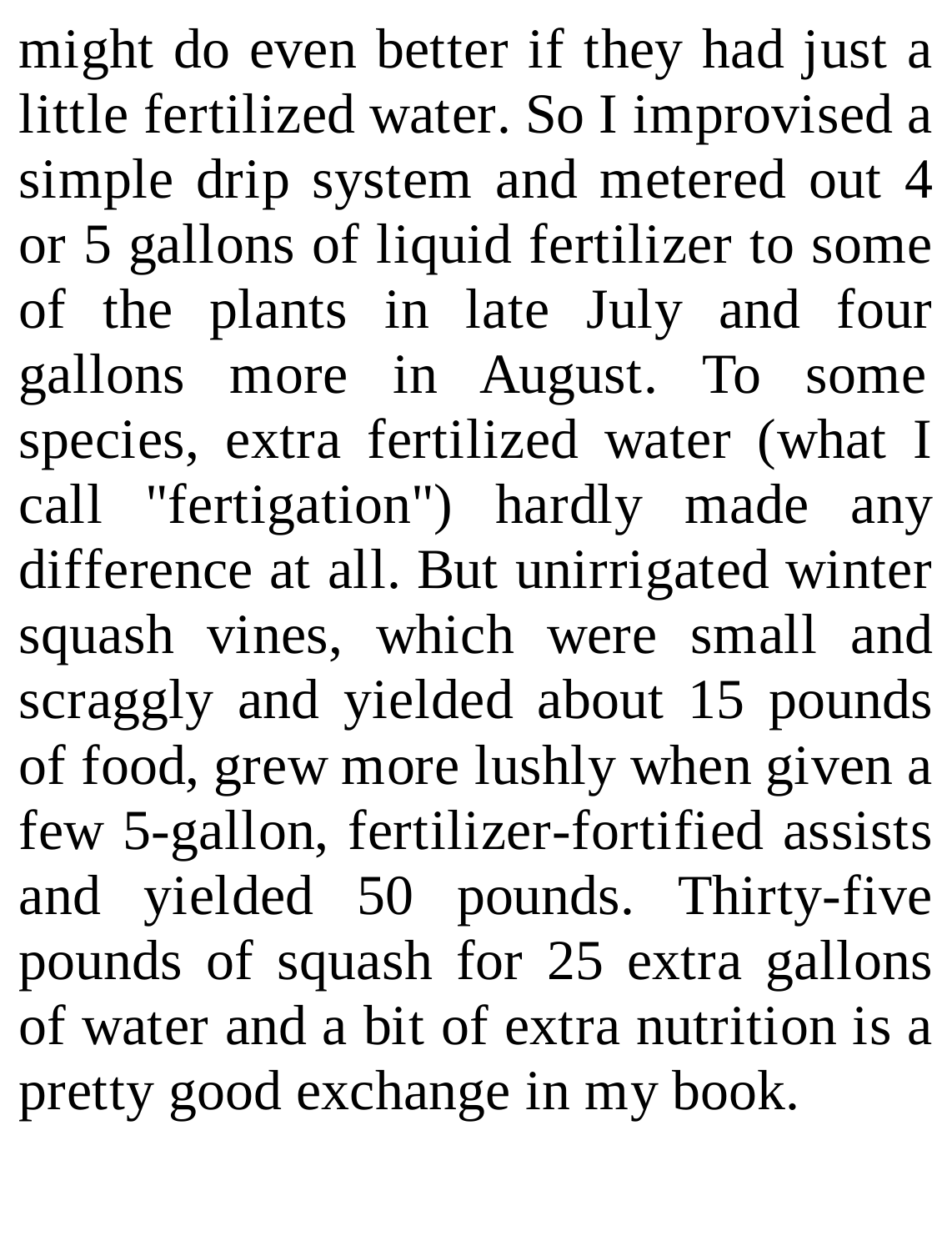The next year I integrated all this new information into just one garden. Water-loving species like lettuce and celery were grown through the summer on a large, thoroughly irrigated raised bed. The rest of the garden was given no irrigation at all or minimally metered-out fertigations. Some unirrigated crops were foliar fed weekly.

Everything worked in 1991! And I found still other species that I could grow surprisingly well on surprisingly small amounts of water[—]or none at all. So, the next year, 1992, I set up a sprinkler system to water the intensive raised bed and used the overspray to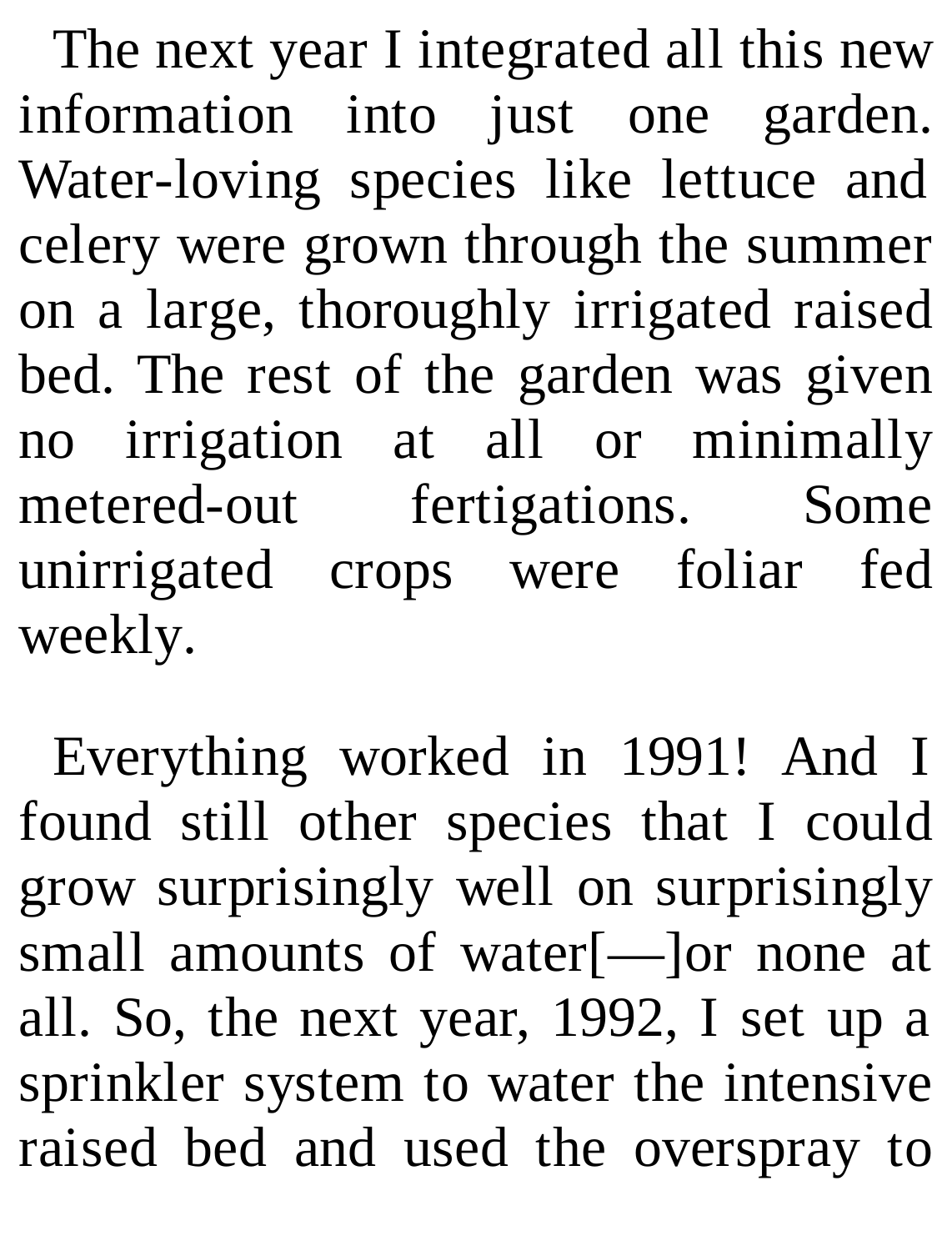support species that grew better with some moisture supplementation; I continued using my improvised drip system to help still others, while keeping a large section of the garden entirely unwatered. And at the end of that summer I wrote this book.

What follows is not mere theory, not something I read about or saw others do. These techniques are tested and workable. The next-to-last chapter of this book contains a complete plan of my 1992 garden with explanations and discussion of the reasoning behind it.

I n *Water-Wise Vegetables* I assume that my readers already are growing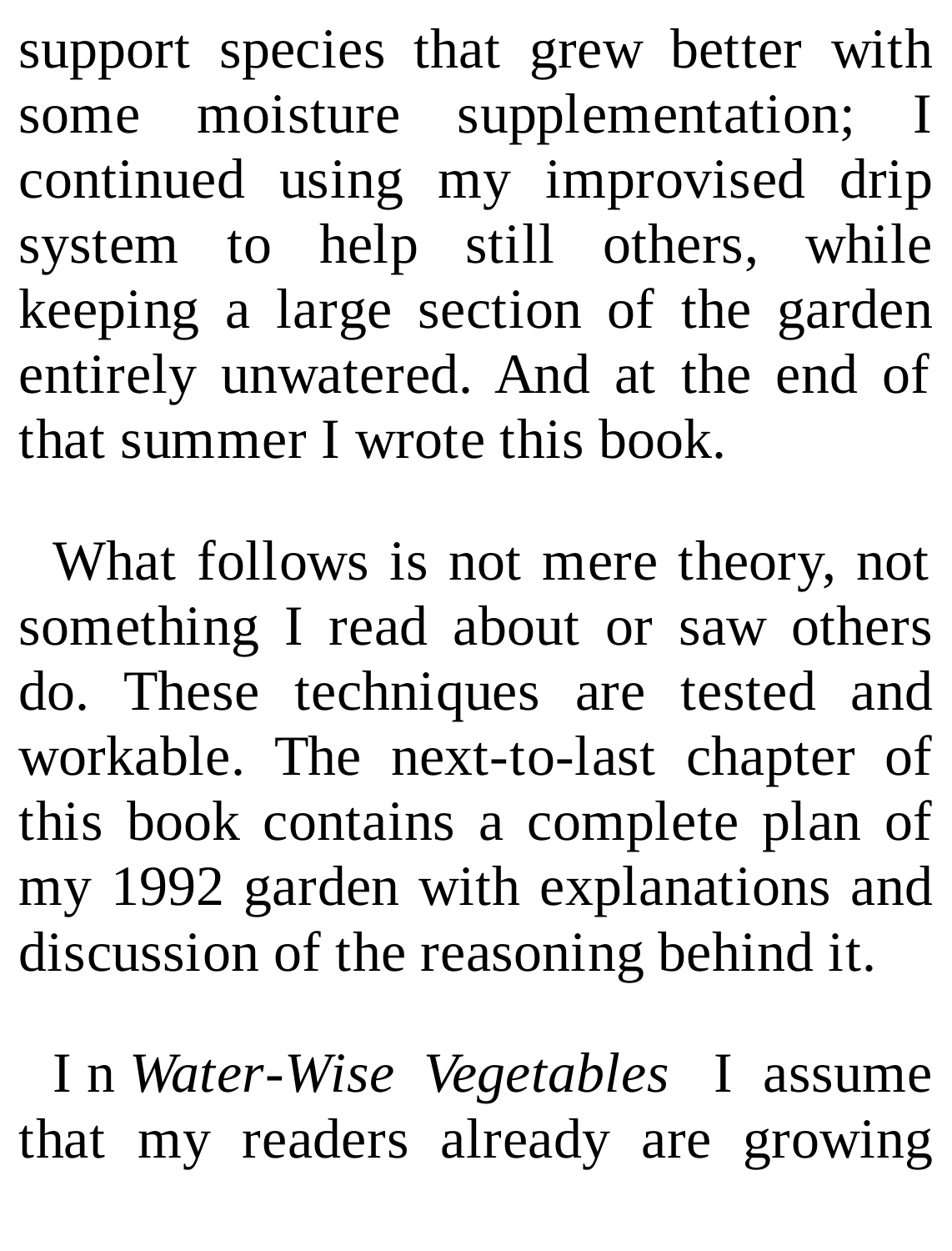food (probably on raised beds), already know how to adjust their gardening to this region's climate, and know how to garden with irrigation. If you don't have this background I suggest you read my other garden book, *Growing Vegetables West of the Cascades,* (Sasquatch Books, 1989).

Steve Solomon

## **Chapter 1**

# **Predictably Rainless**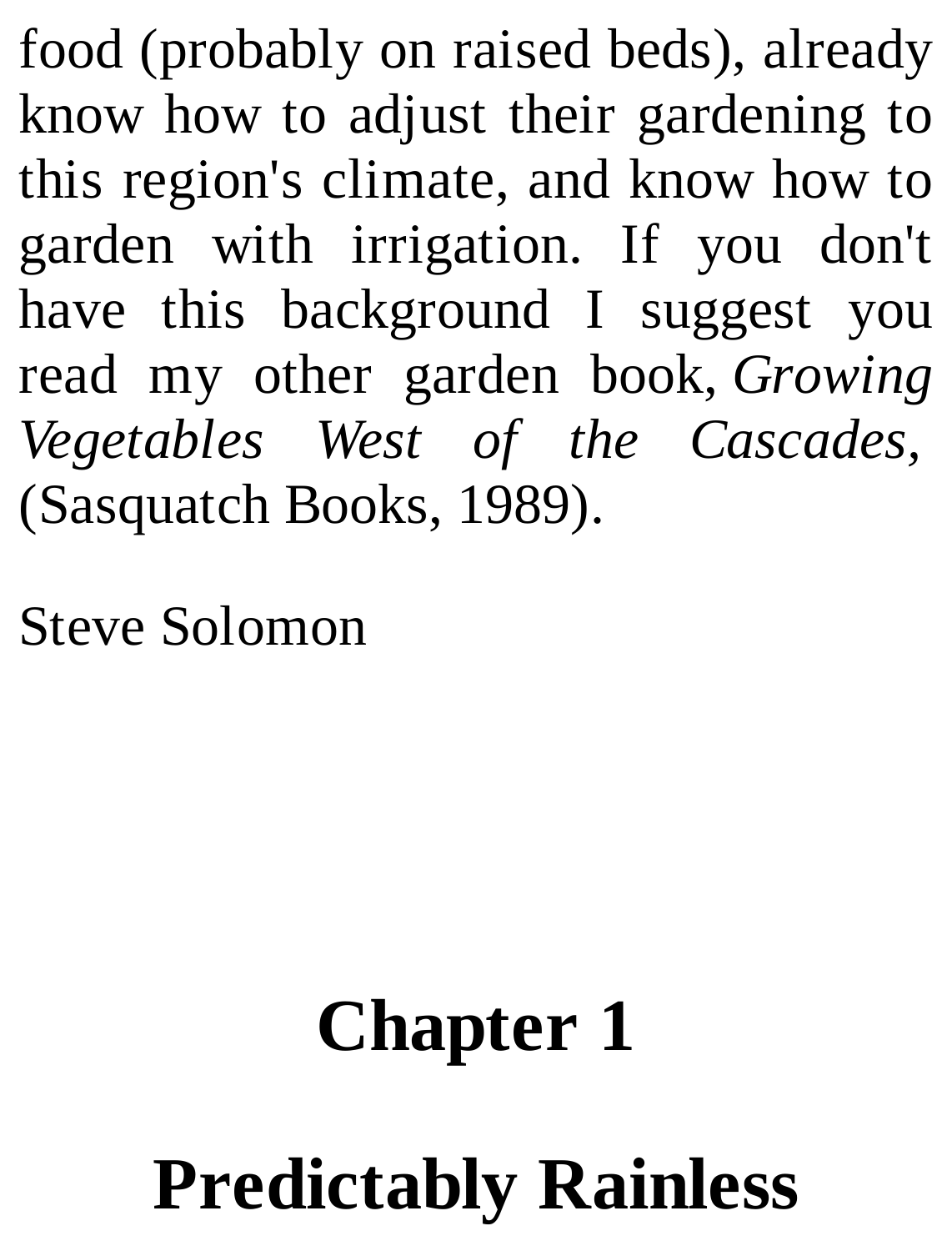# **Summers**

In the eastern United States, summertime rainfall can support gardens without irrigation but is just irregular enough to be worrisome. West of the Cascades we go into the summer growing season certain we must water regularly.

My own many-times-revised book *Growing Vegetables West of the Cascades* correctly emphasized that moisture-stressed vegetables suffer greatly. Because I had not yet noticed how plant spacing affects soil moisture loss, in that book I stated a half-truth as law: Soil moisture loss averages 1-1/2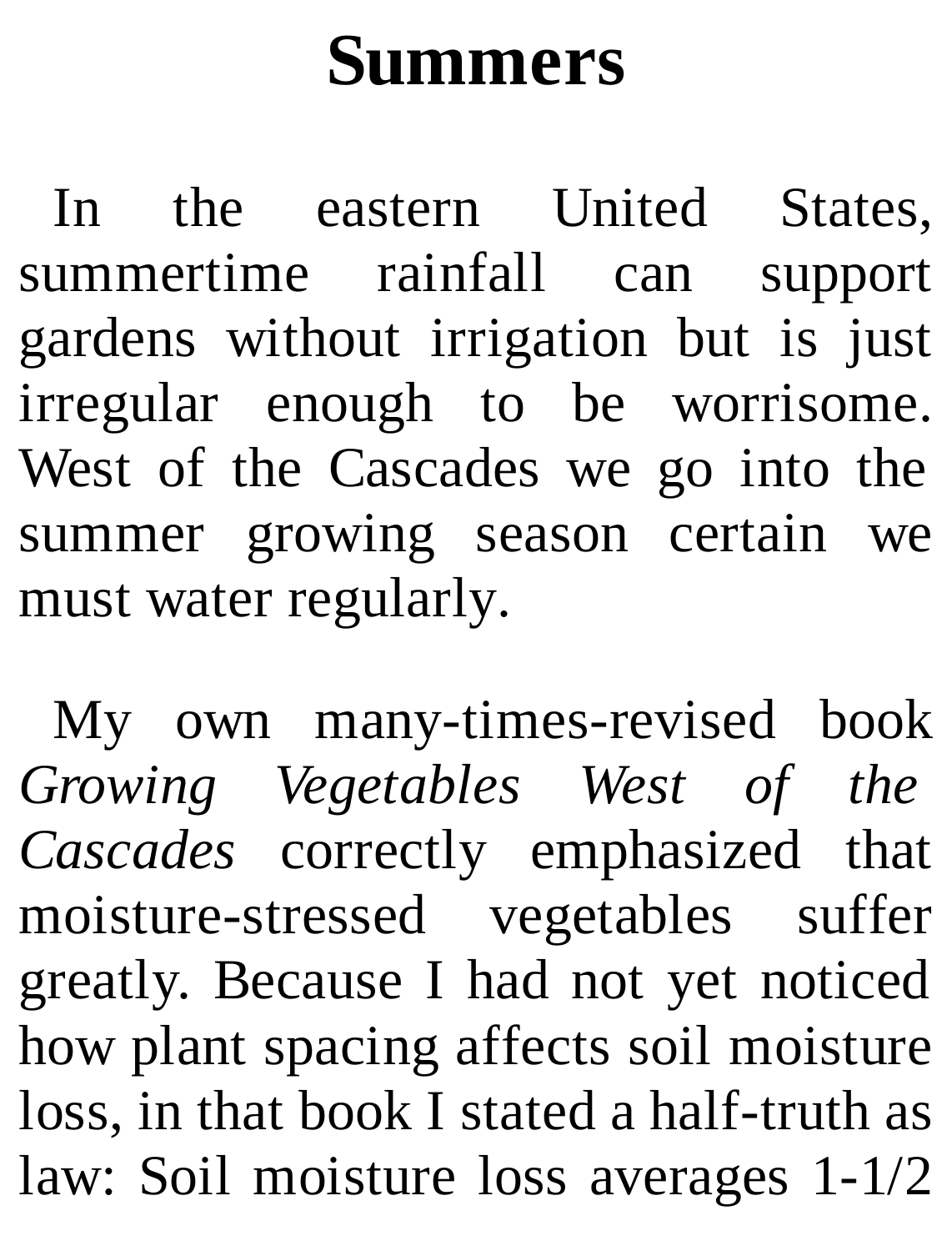inches per week during summer.

This figure is generally true for raised-bed gardens west of the Cascades, so I recommended adding 1 1/2 inches of water each week and even more during really hot weather.

|              | Cascades (in inches) $*$ |      | Summertime Rainfall West of |             | the |
|--------------|--------------------------|------|-----------------------------|-------------|-----|
| June         | Location<br>July         | Aug. | April<br>Sept.              | May<br>Oct. |     |
|              | Eureka, CA               |      | 3.0                         | 2.1         |     |
| $0.7$ $0.1$  |                          | 0.3  | 0.7                         | 3.2         |     |
| Medford, OR  |                          |      | 1.0                         | 1.4         |     |
| $0.98$ 0.3   |                          | 0.3  | 0.6                         | 2.1         |     |
| Eugene, OR   |                          |      | 2.3                         | 2.1         |     |
| $1.3 \t 0.3$ |                          | 0.6  | 1.3                         | 4.0         |     |
|              | Portland,                | 0R   | 2.2                         | 2.1         |     |
|              |                          |      |                             |             |     |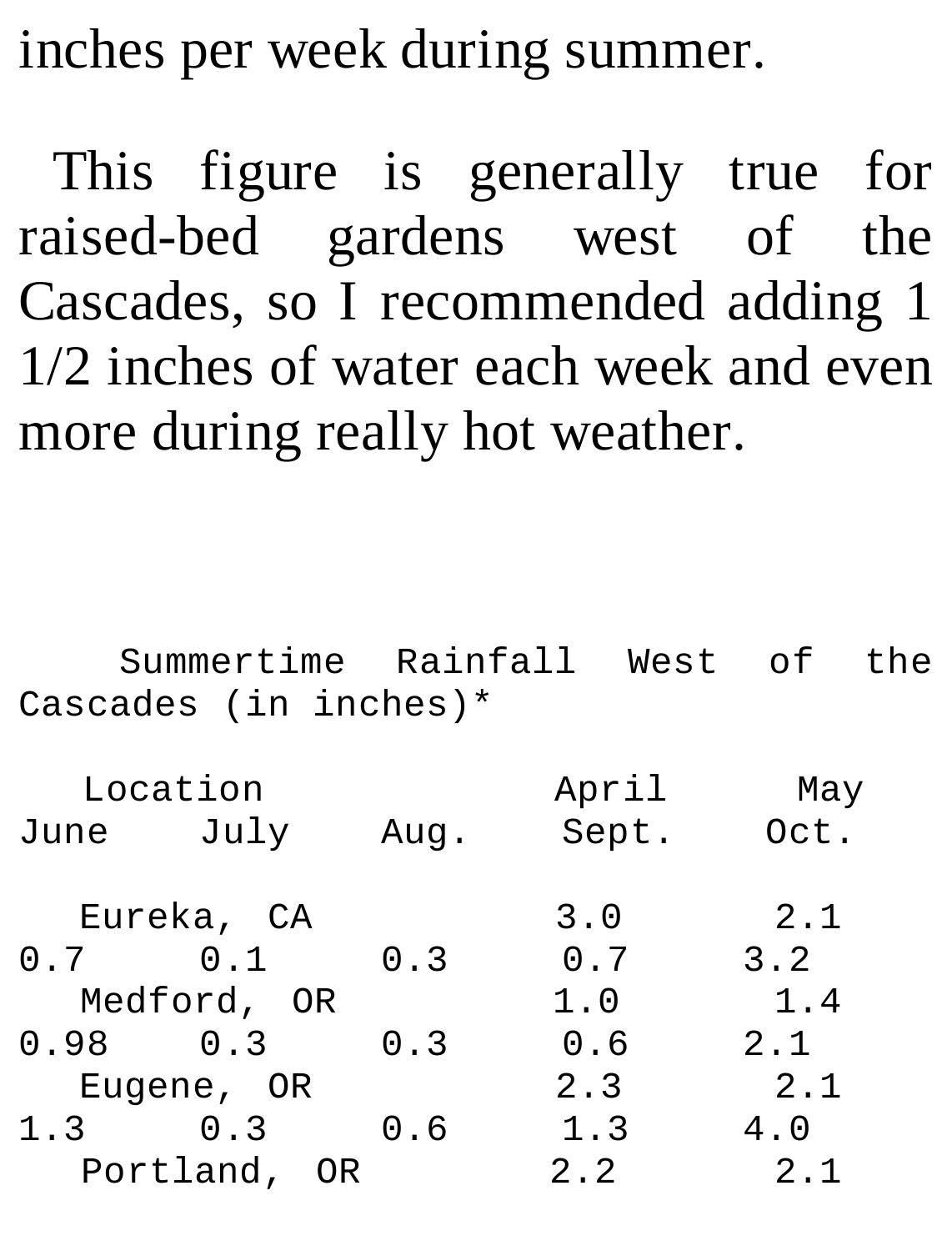| $1.6$ 0.5     |                | 0.8 | 1.6 | 3.6 |
|---------------|----------------|-----|-----|-----|
|               | Astoria, OR    |     | 4.6 | 2.7 |
| $2.5 \t1.0$   |                | 1.5 | 2.8 | 6.8 |
|               | Olympia, WA    |     | 3.1 | 1.9 |
| $1.6 \t 0.7$  |                | 1.2 | 2.1 | 5.3 |
|               | Seattle, WA    |     | 2.4 | 1.7 |
| $1.6 \t 0.8$  |                | 1.0 | 2.1 | 4.0 |
|               | Bellingham, WA |     | 2.3 | 1.8 |
| 1.9 1.0       |                | 1.1 | 2.0 | 3.7 |
| Vancouver, BC |                |     | 3.3 | 2.8 |
| $2.5 \t1.2$   |                | 1.7 | 3.6 | 5.8 |
| Victoria, BC  |                |     | 1.2 | 1.0 |
| 0.9           | $\odot$ .4     | 0.6 | 1.5 | 2.8 |

\*Source: Van der Leeden et al., *The Water Encyclopedia,* 2nd ed., (Chelsea, Mich.: Lewis Publishers, 1990).

Defined scientifically, drought is not lack of rain. It is a dry soil condition in which plant growth slows or stops and plant survival may be threatened. The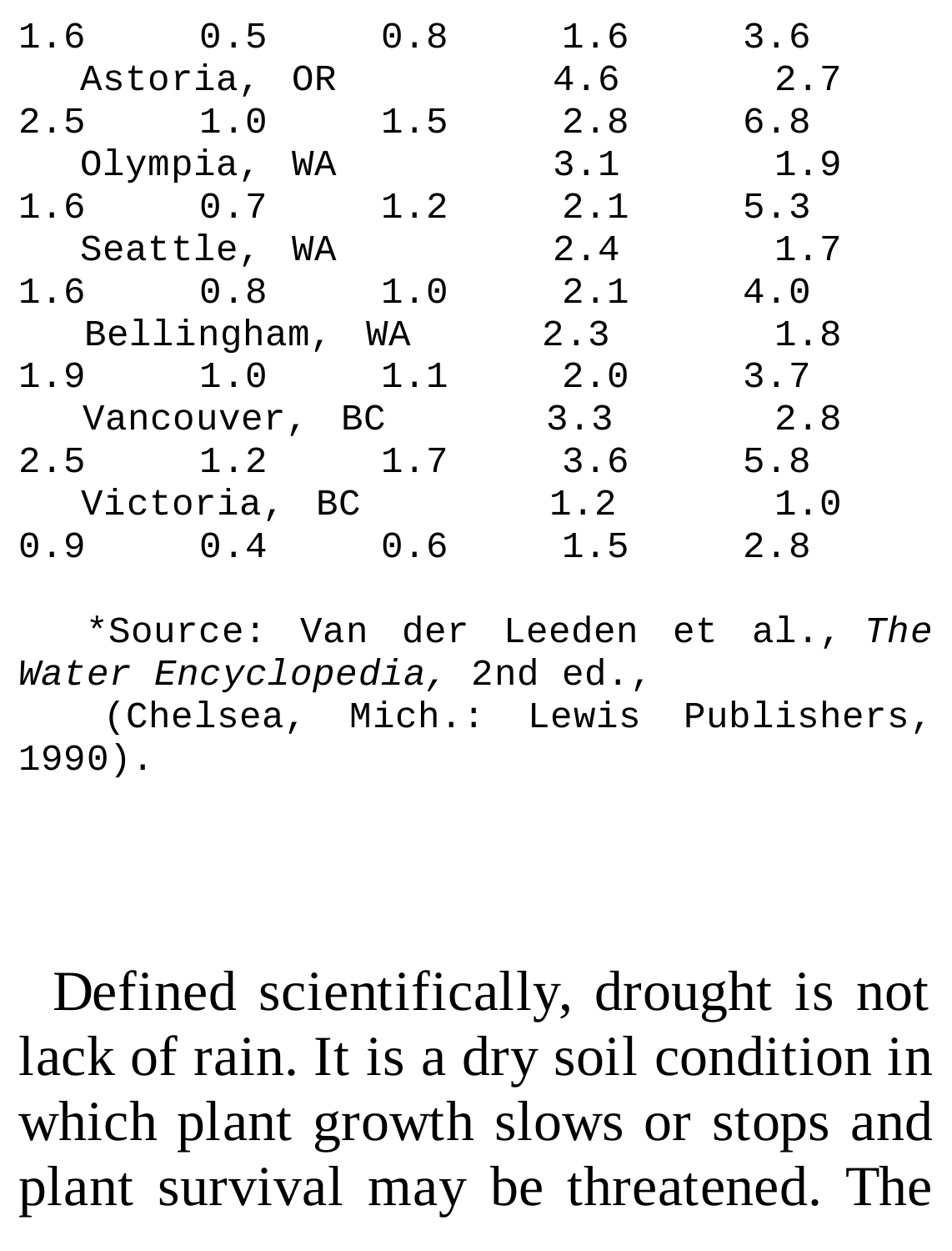earth loses water when wind blows, when sun shines, when air temperature is high, and when humidity is low. Of all these factors, air temperature most affects soil moisture loss.

Daily Maximum Temperature (F)\* July/August Average Eureka, CA 61 Medford, OR 89 Eugene, OR 82 Astoria, OR 68 Olympia, WA 78 Seattle, WA 75 Bellingham, WA 74<br>Vancouver, BC 73 Vancouver, BC Victoria, BC 68

\*Source: The Water Encyclopedia.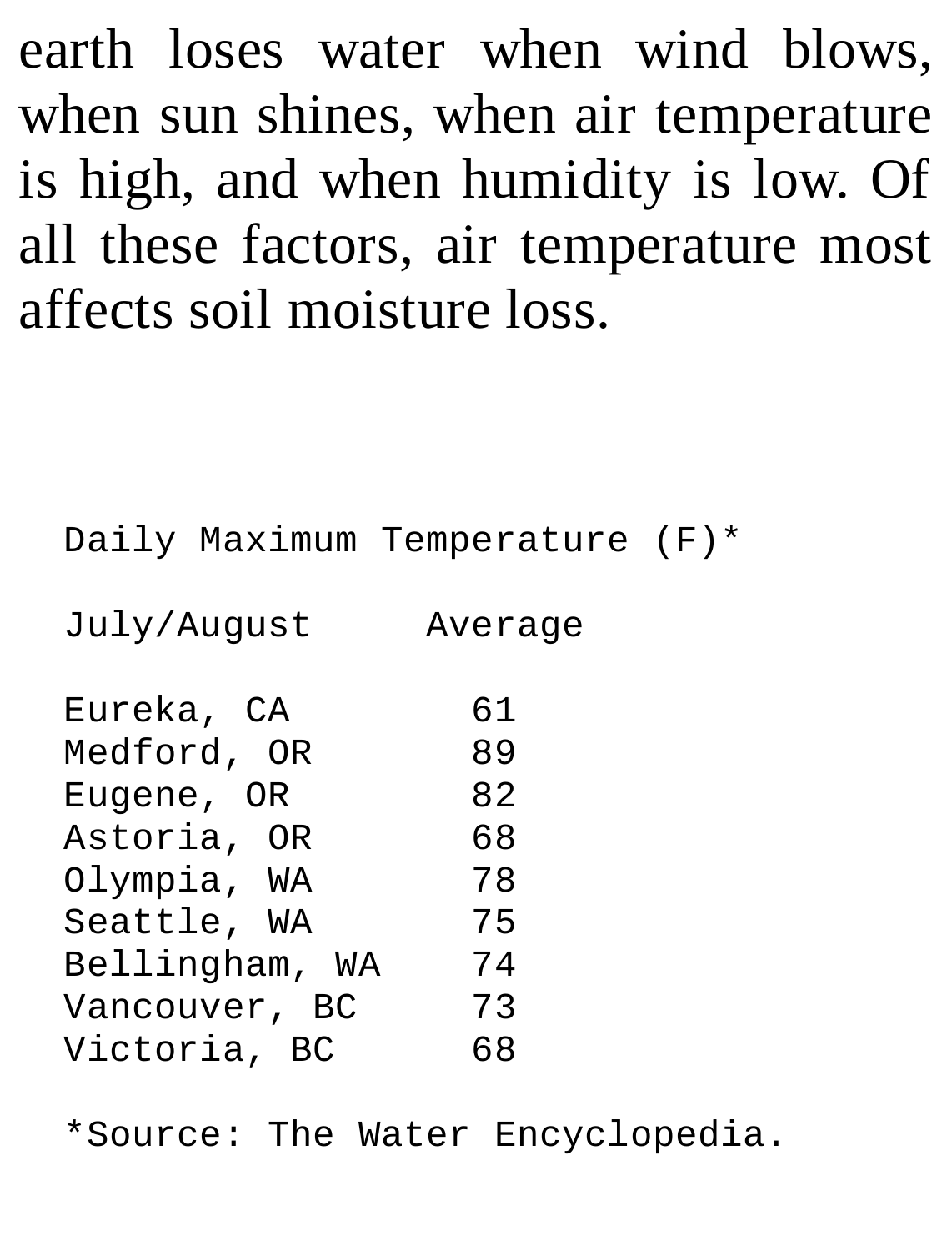The kind of vegetation growing on a particular plot and its density have even more to do with soil moisture loss than temperature or humidity or wind speed. And, surprising as it might seem, bare soil may not lose much moisture at all. I now know it is next to impossible to anticipate moisture loss from soil without first specifying the vegetation there. Evaporation from a large body of water, however, is mainly determined by weather, so reservoir evaporation measurements serve as a rough gauge of anticipated soil moisture loss.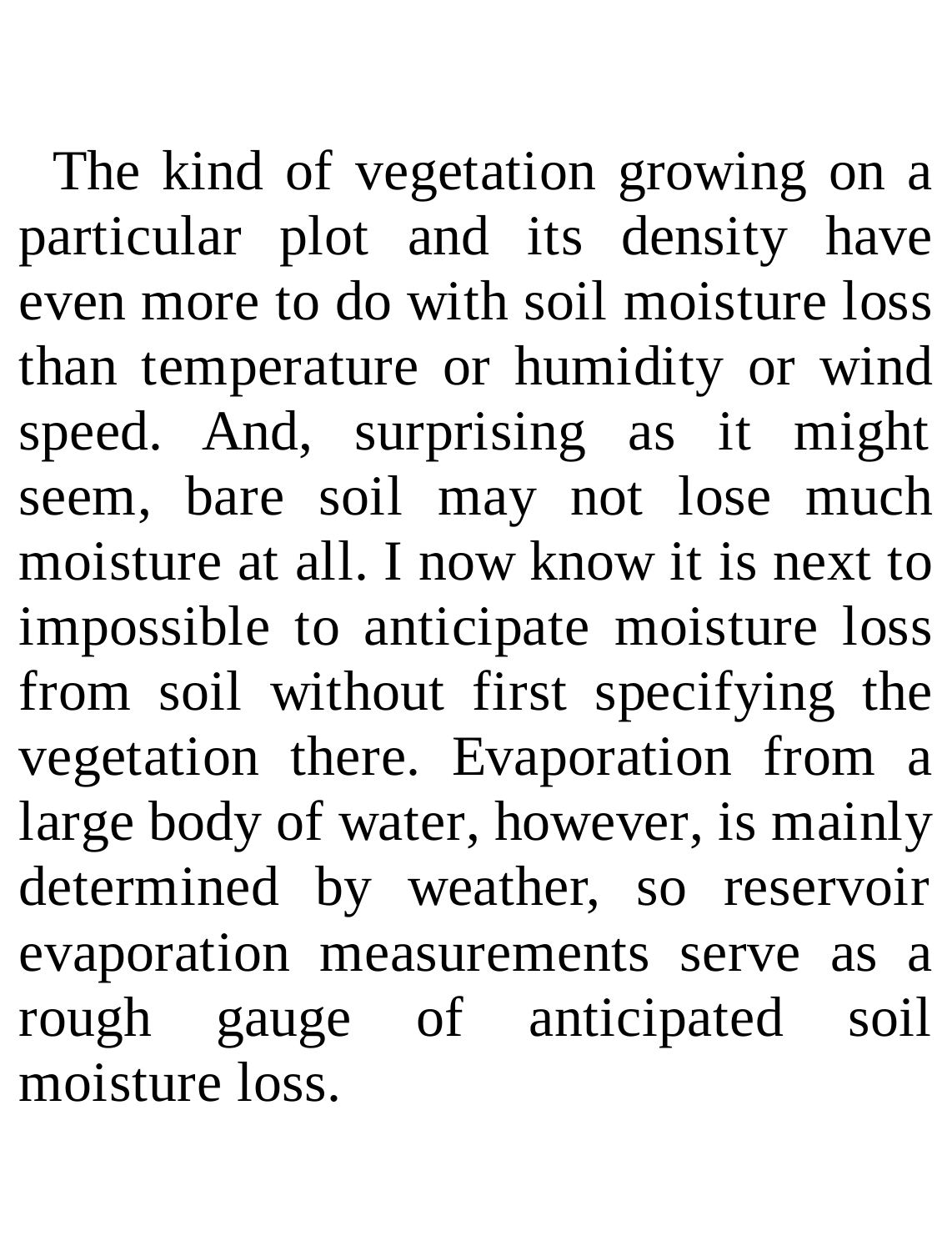Evaporation from Reservoirs (inches per month)\*

| Location |       |       |
|----------|-------|-------|
| Aug.     | Sept. | 0ct.  |
|          | 2.1   | 2.7   |
| 3.4      | 2.6   | 1.6   |
|          | 2.5   | 3.4   |
| 7.3      | 4.9   | 2.9   |
| CА       | 3.6   | 5.0   |
| 8.6      | 7.1   | 4.8   |
|          |       | April |

\*Source: *The Water Encyclopedia*

From May through September during a normal year, a reservoir near Seattle loses about 16 inches of water by evaporation. The next chart shows how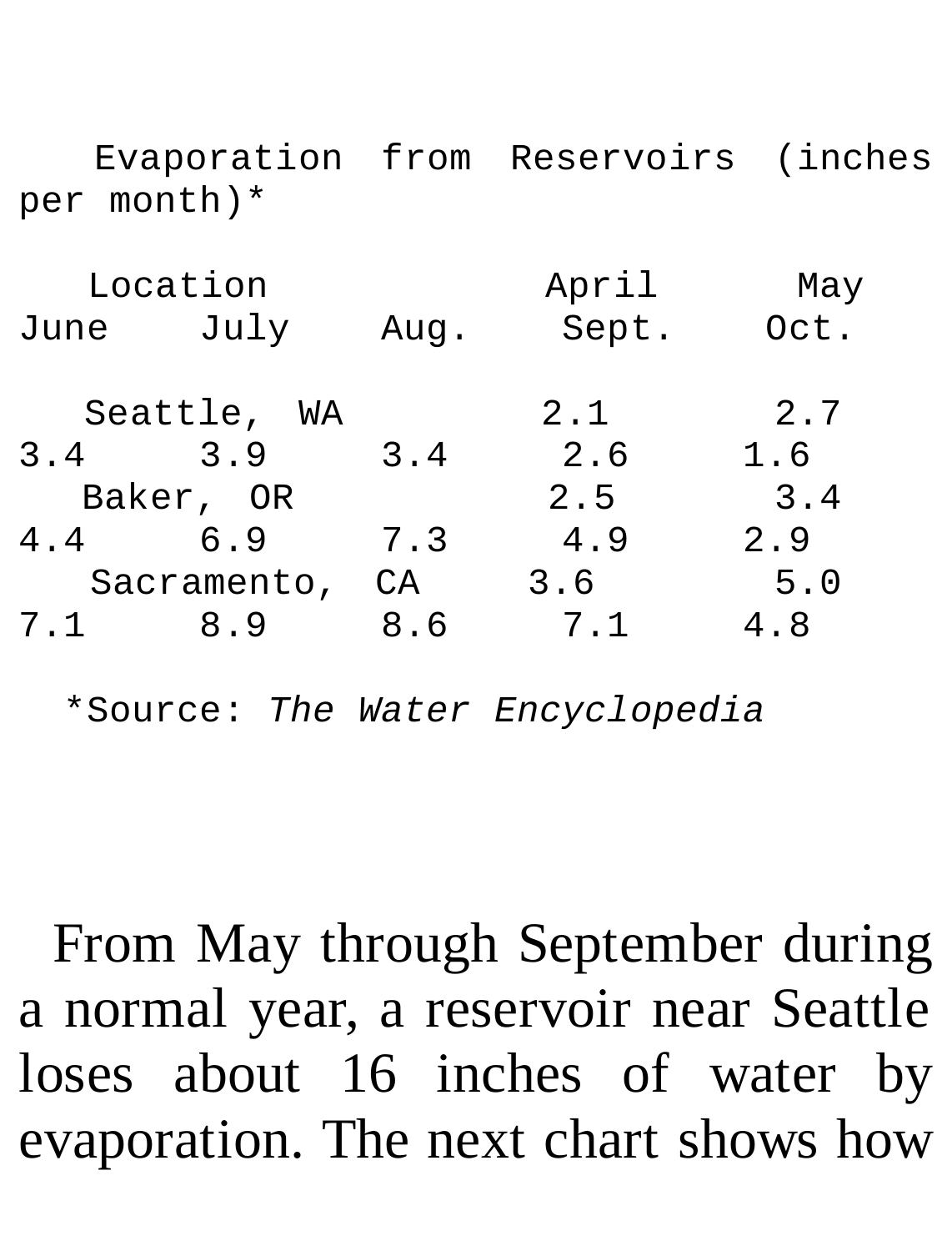much water farmers expect to use to support conventional agriculture in various parts of the West. Comparing this data for Seattle with the estimates based on reservoir evaporation shows pretty good agreement. I include data for Umatilla and Yakima to show that much larger quantities of irrigation water are needed in really hot, arid places like Baker or Sacramento.

Estimated Irrigation Requirements: During Entire Growing Season (in inches)\*

Location Duration Amount

Umatilla/Yakama Valley April-October 30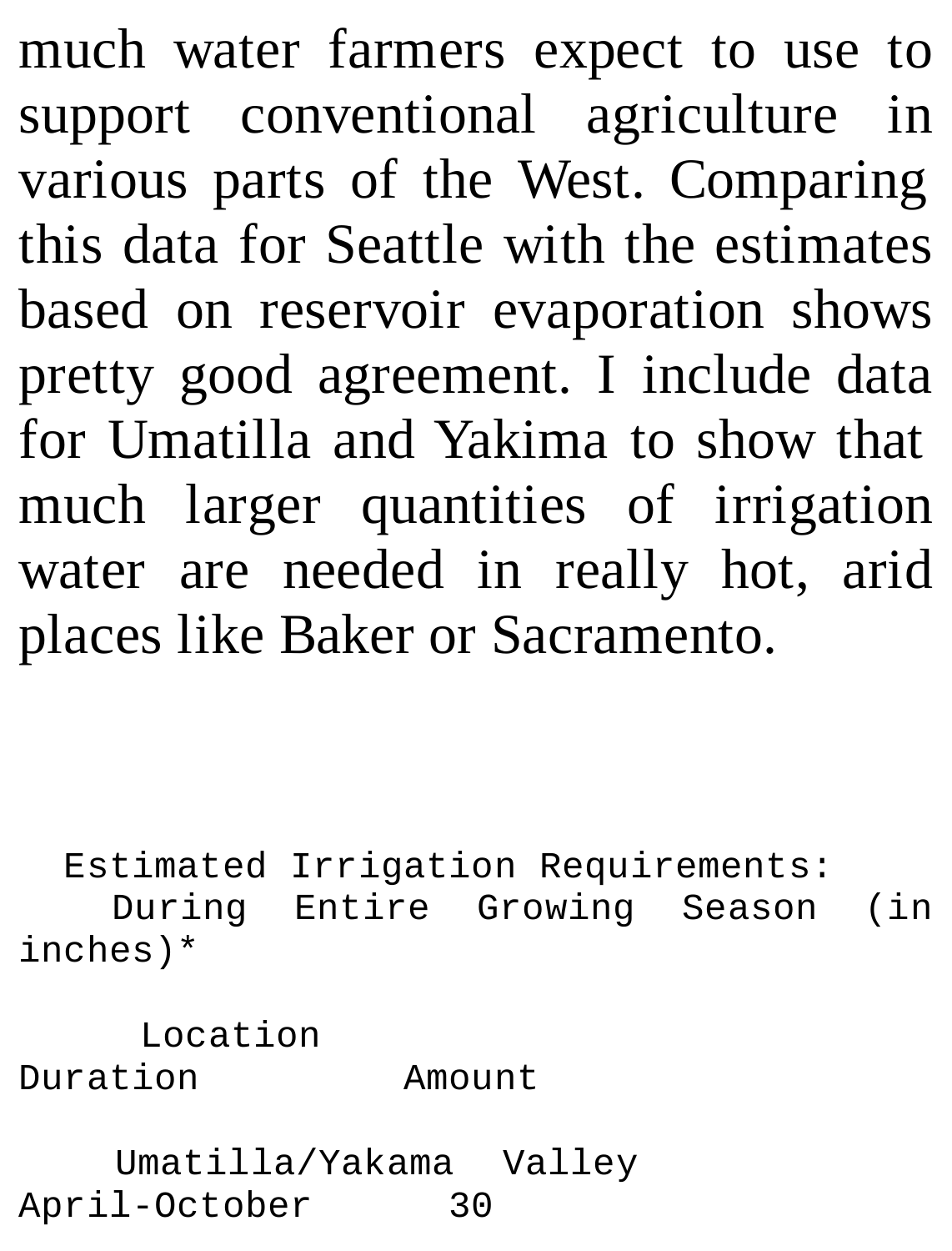| Willamette Valley |                                   |
|-------------------|-----------------------------------|
| May-September     | 16                                |
| Puget Sound       |                                   |
| May-September     | 14                                |
|                   | Upper Rogue/Upper Umpqua Valley   |
| March-September   | 18                                |
|                   | Lower Rogue/Lower Coquille Valley |
| May-September     | 11                                |
| NW California     |                                   |
| April-October     |                                   |

\*Source: *The Water Encyclopedia*

In our region, gardens lose far more water than they get from rainfall during the summer growing season. At first glance, it seems impossible to garden without irrigation west of the Cascades. But there is water already present in the soil when the gardening season begins. By creatively using and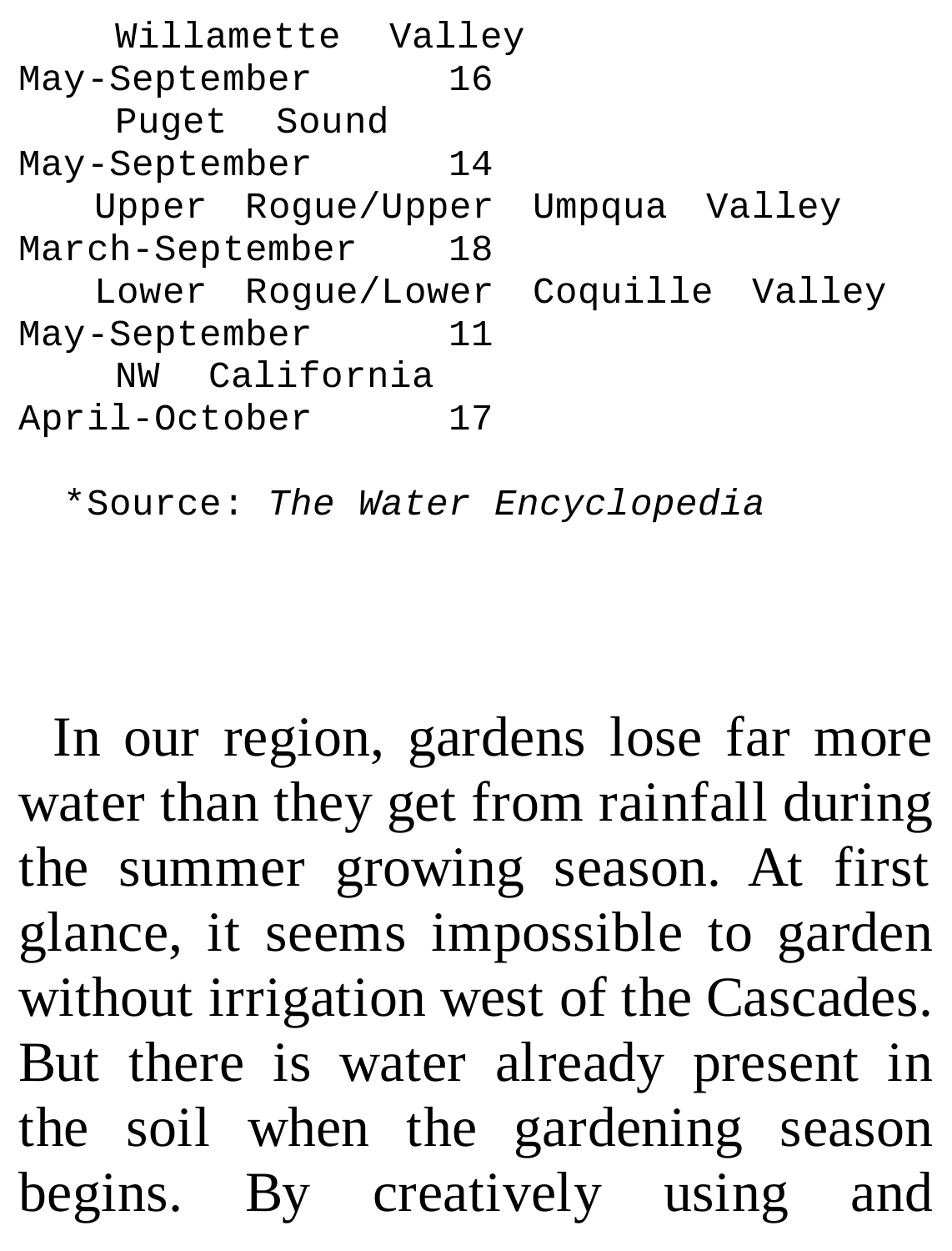conserving this moisture, some maritime Northwest gardeners can go through an entire summer without irrigating very much, and with some crops, irrigating not at all.

# **Chapter 2**

# **Water-Wise Gardening Science**

**Plants Are Water**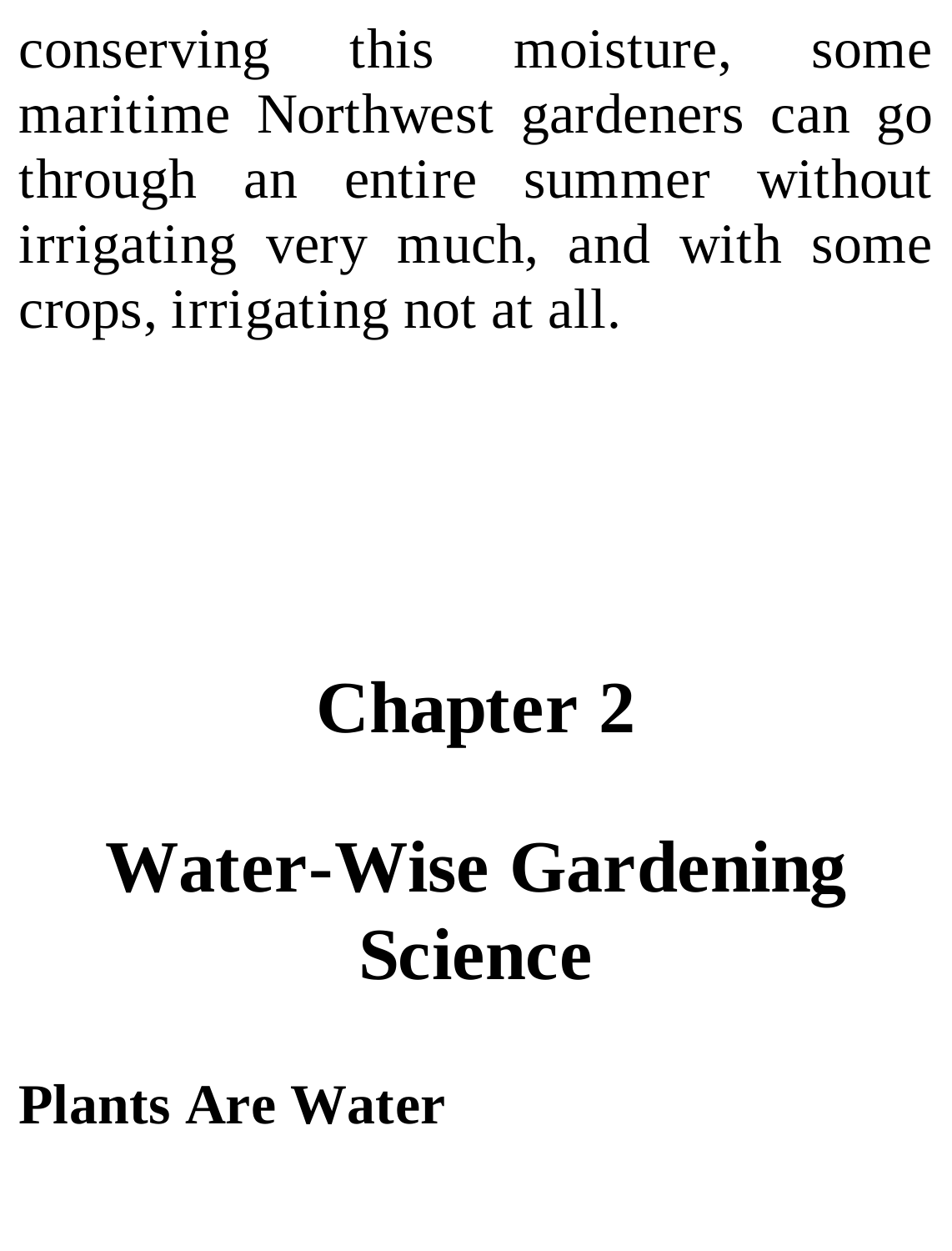Like all other carbon-based life forms on earth, plants conduct their chemical processes in a water solution. Every substance that plants transport is dissolved in water. When insoluble starches and oils are required for plant energy, enzymes change them back into water-soluble sugars for movement to other locations. Even cellulose and lignin, insoluble structural materials that plants cannot convert back into soluble materials, are made from molecules that once were in solution.

Water is so essential that when a plant can no longer absorb as much water as it is losing, it wilts in self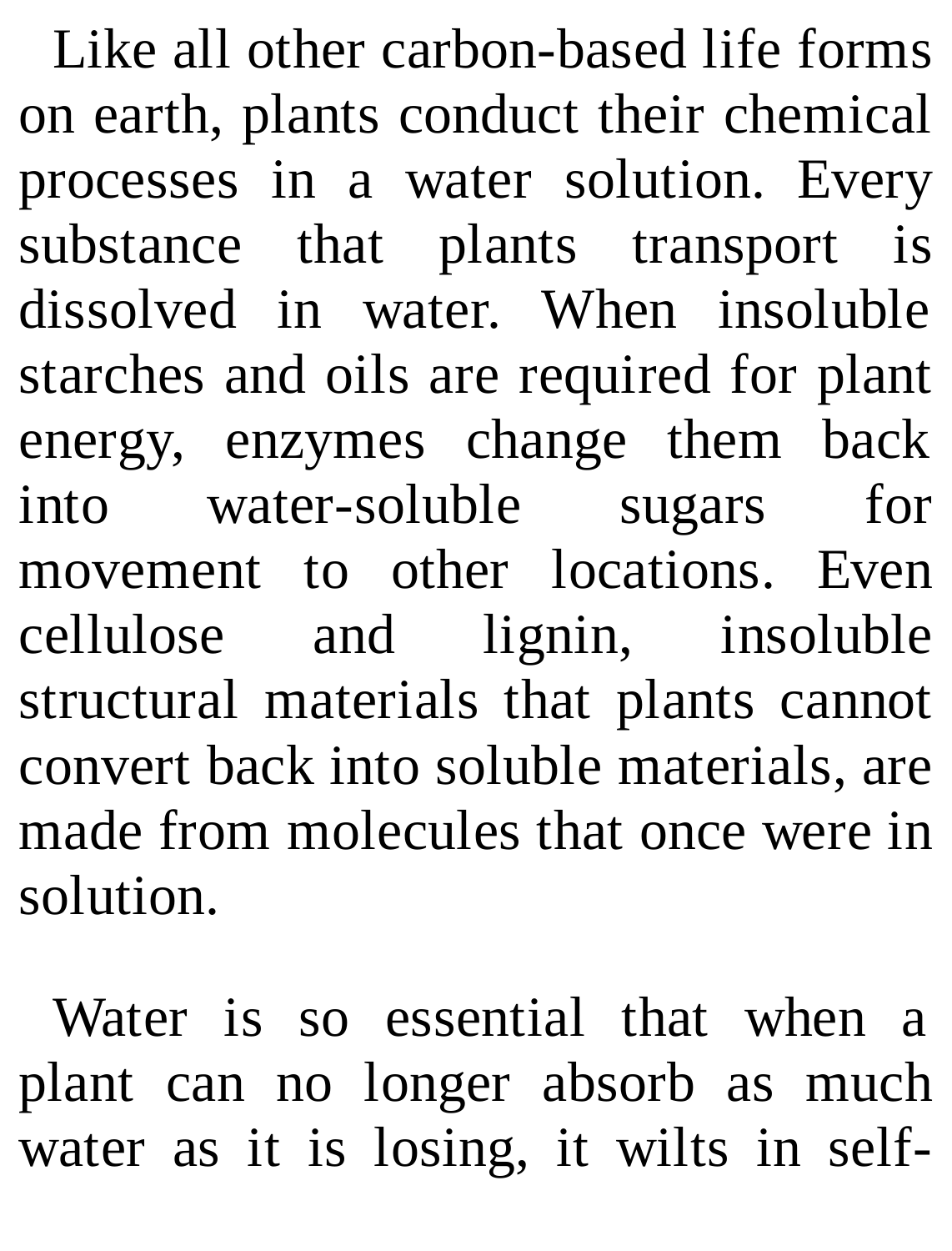defense. The drooping leaves transpire (evaporate) less moisture because the sun glances off them. Some weeds can wilt temporarily and resume vigorous growth as soon as their water balance is restored. But most vegetable species aren't as tough-moisture stressed vegetables may survive, but once stressed, the quality of their yield usually drops markedly.

Yet in deep, open soil west of the Cascades, most vegetable species may be grown quite successfully with very little or no supplementary irrigation and without mulching, because they're capable of being supplied entirely by water already stored in the soil.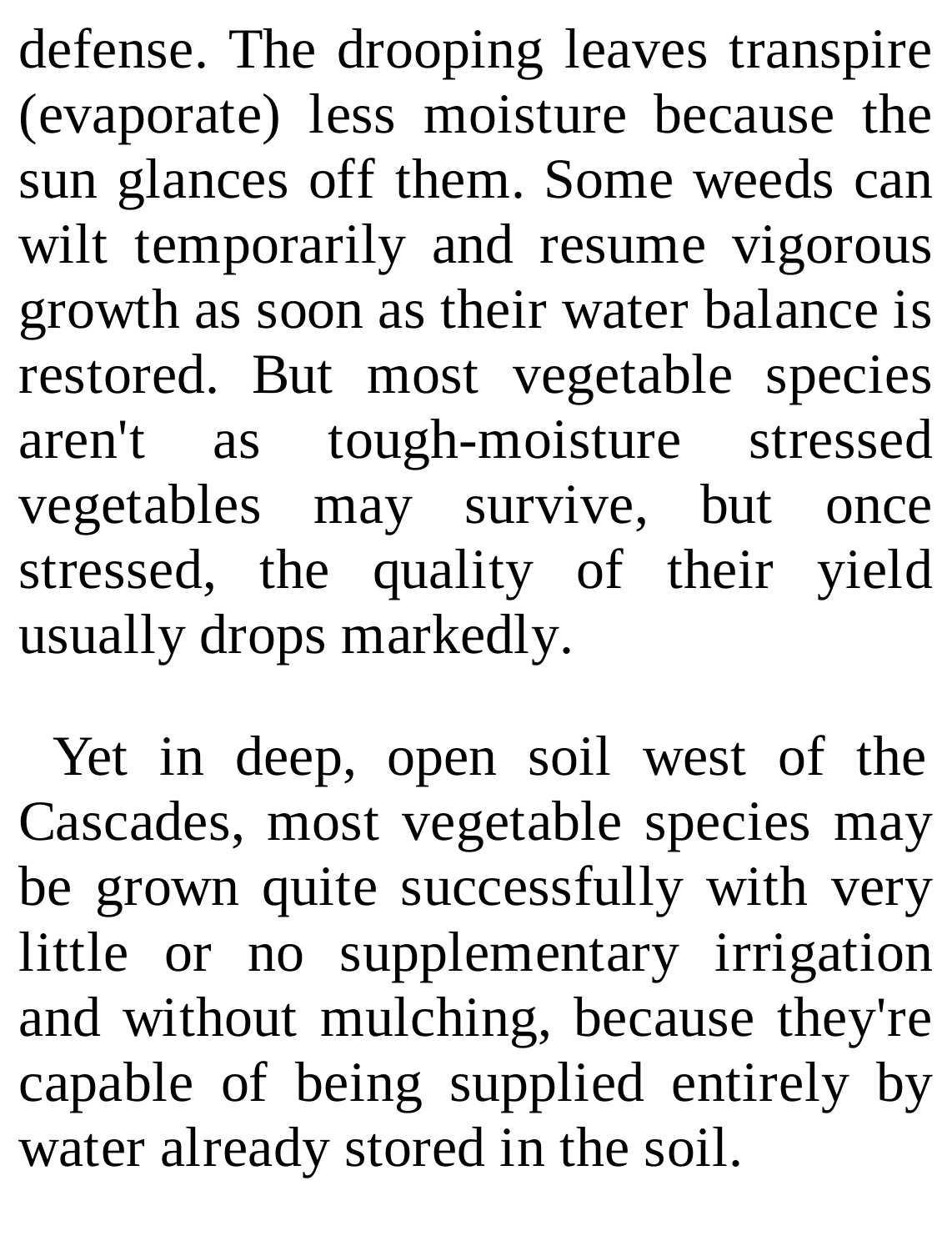#### **Soil's Water-Holding Capacity**

Soil is capable of holding on to quite a bit of water, mostly by adhesion. For example, I'm sure that at one time or another you have picked up a wet stone from a river or by the sea. A thin film of water clings to its surface. This is adhesion. The more surface area there is, the greater the amount of moisture that can be held by adhesion. If we crushed that stone into dust, we would greatly increase the amount of water that could adhere to the original material. Clay particles, it should be noted, are so small that clay's ability to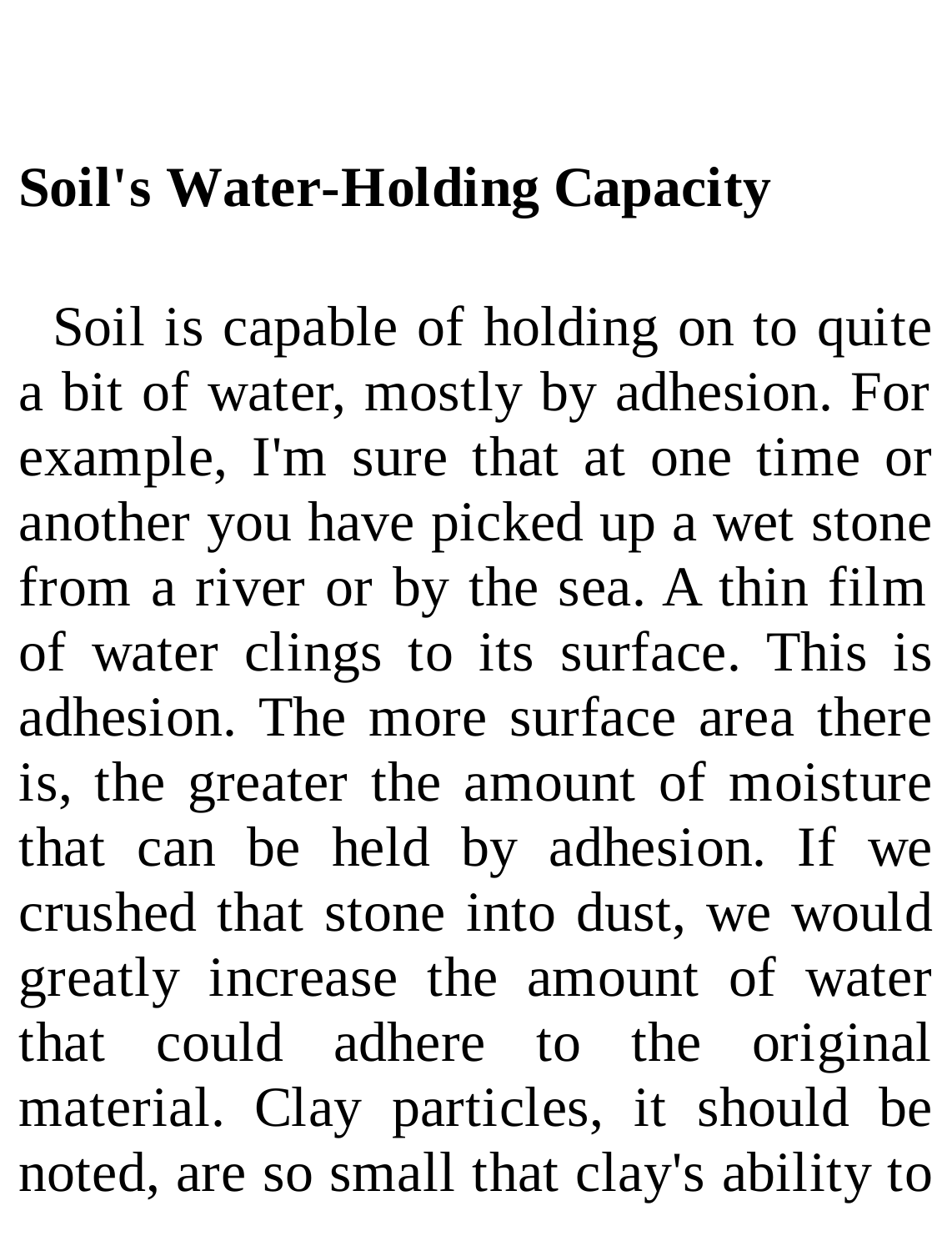#### hold water is not as great as its mathematically computed surface area would indicate.

| Surface Area of One Gram of Soil<br>Particles |                  |        |            |             |          |
|-----------------------------------------------|------------------|--------|------------|-------------|----------|
| Particle type<br>Number of                    |                  |        |            | Diameter of |          |
|                                               | particles        |        |            |             |          |
| particles Surface area                        |                  |        |            |             |          |
|                                               |                  |        | in mm      |             |          |
| per gm                                        |                  |        | in sq. cm. |             |          |
|                                               | Very coarse sand |        |            |             | $2.00 -$ |
| 1.00                                          |                  |        | 90         |             | 11       |
| Coarse sand                                   |                  |        |            |             | $1.00 -$ |
| 0.50                                          |                  |        | 720        |             | 23       |
| Medium sand                                   |                  |        |            |             | $0.50 -$ |
| 0.25                                          |                  | 5,700  |            |             | 45       |
| Fine sand                                     |                  |        |            |             | $0.25 -$ |
| 0.10                                          |                  | 46,000 |            |             | 91       |
| Very fine sand                                |                  |        |            |             | $0.10 -$ |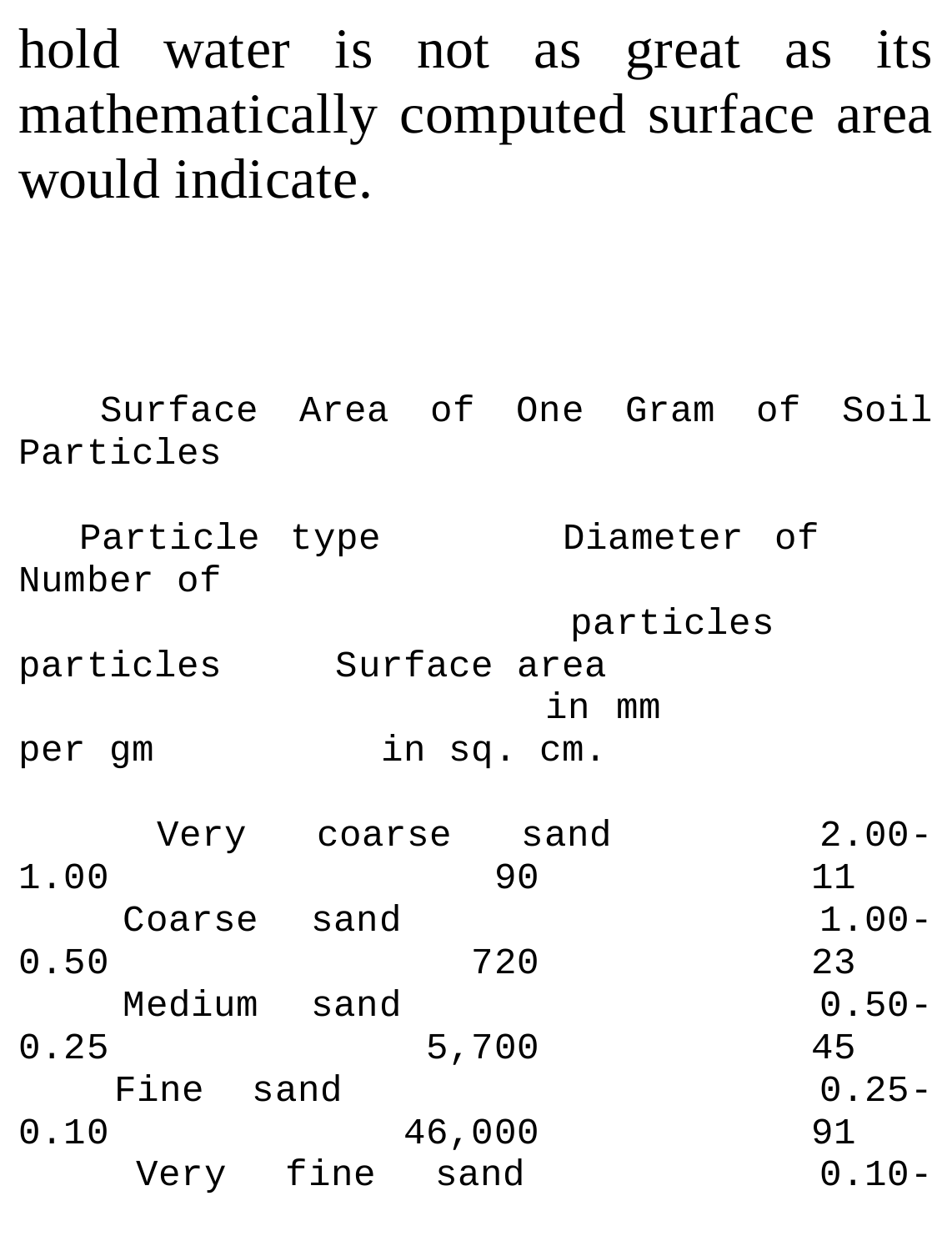```
0.05 772,000 227
                 0.05 - 0.0025,776,000 454
 Clay Below 0.002
90,260,853,000 8,000,000
  Source: Foth, Henry D., Fundamentals
of Soil Science, 8th ed.
```
(New York: John Wylie & Sons, 1990).

This direct relationship between particle size, surface area, and waterholding capacity is so essential to understanding plant growth that the surface areas presented by various sizes of soil particles have been calculated. Soils are not composed of a single size of particle. If the mix is primarily sand, we call it a sandy soil.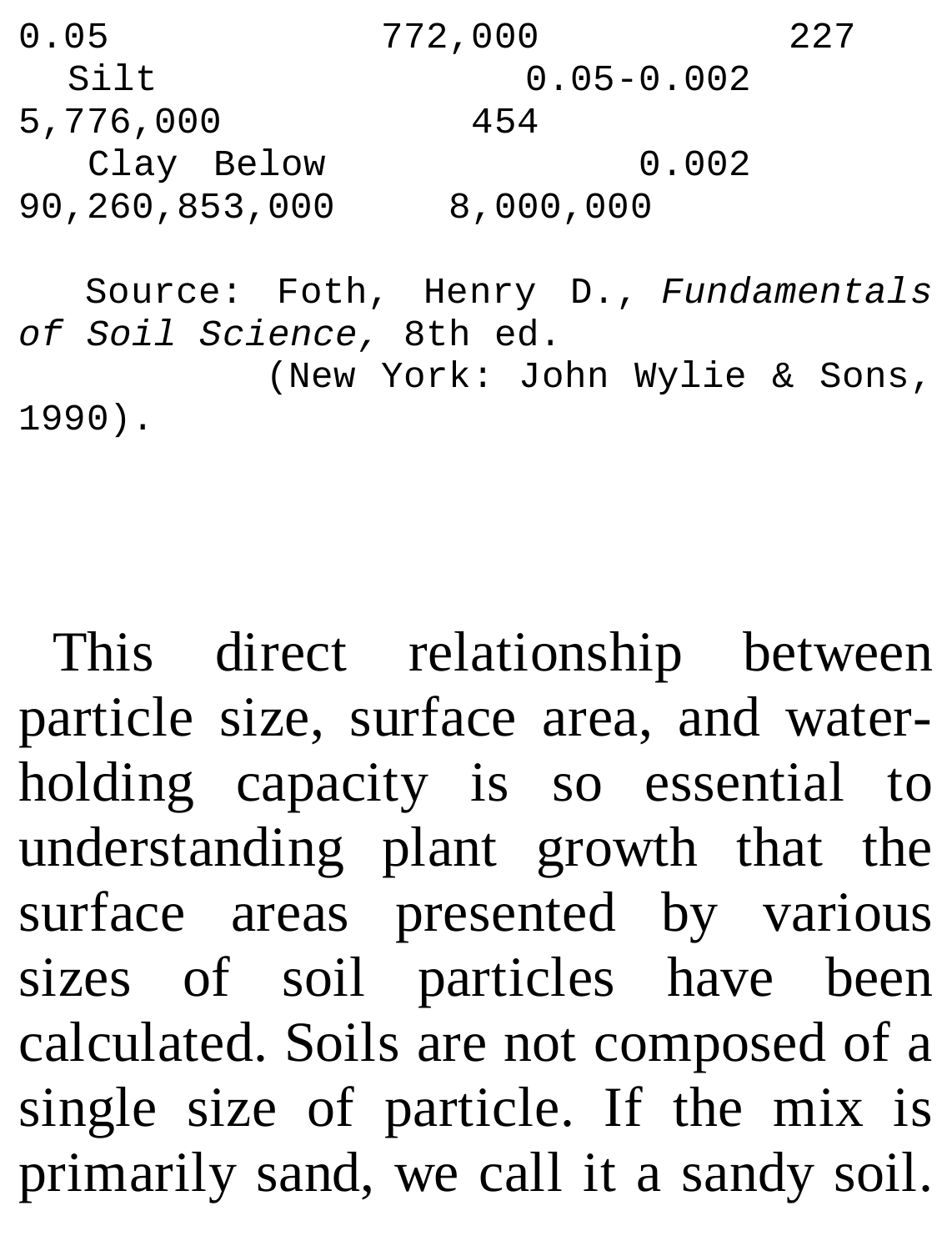If the mix is primarily clay, we call it a clay soil. If the soil is a relatively equal mix of all three, containing no more than 35 percent clay, we call it a loam.

Available Moisture (inches of water per foot of soil)

Soil Texture Average Amount

| 0.7 |
|-----|
|     |
| 1.0 |
| 1.4 |
| 2.0 |
| 2.3 |
| 2.5 |
| 2.7 |
|     |

Source: *Fundamentals of Soil Science*.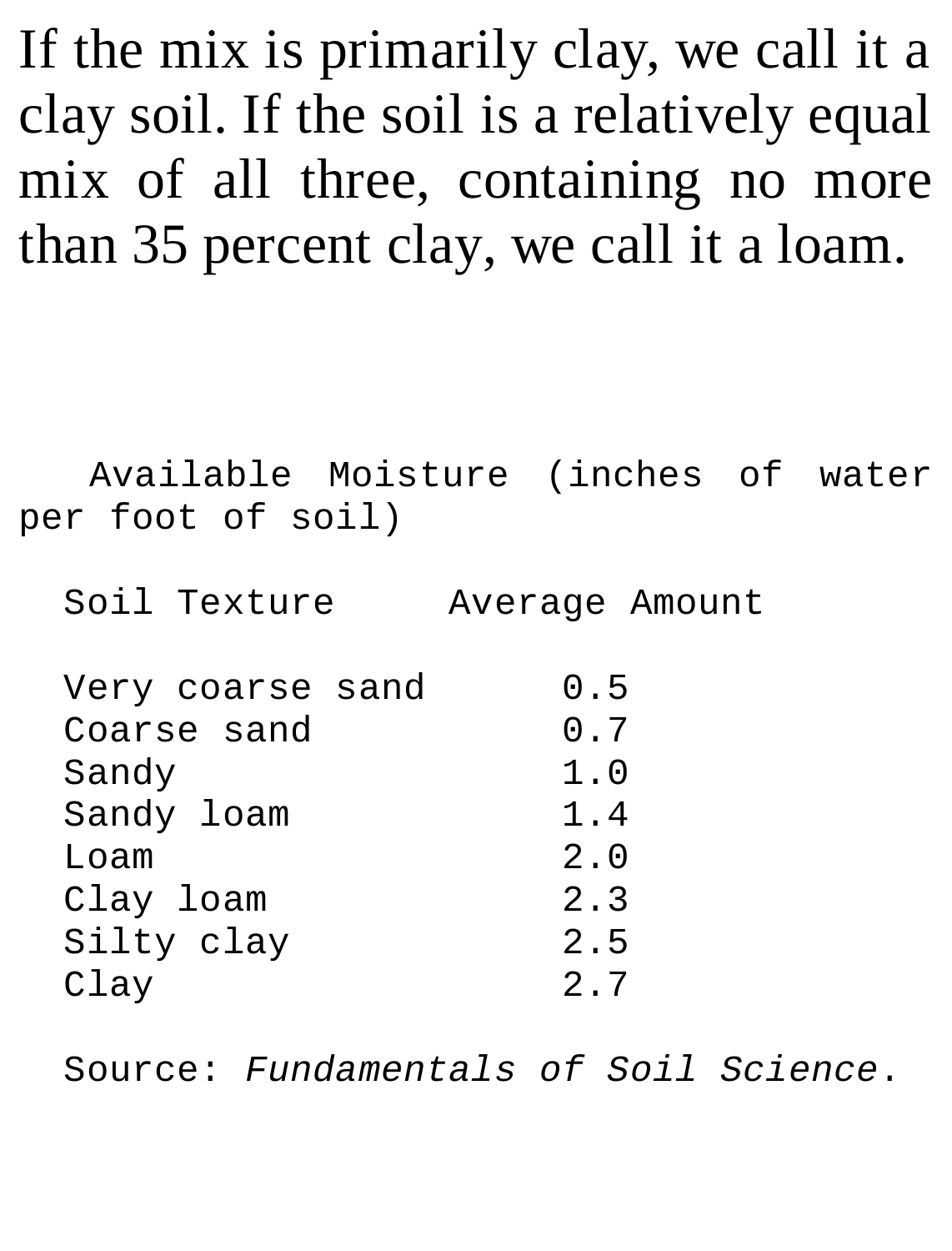Adhering water films can vary greatly in thickness. But if the water molecules adhering to a soil particle become too thick, the force of adhesion becomes too weak to resist the force of gravity, and some water flows deeper into the soil. When water films are relatively thick the soil feels wet and plant roots can easily absorb moisture. "Field capacity" is the term describing soil particles holding all the water they can against the force of gravity.

At the other extreme, the thinner the water films become, the more tightly they adhere and the drier the earth feels. At some degree of desiccation, roots are no longer forceful enough to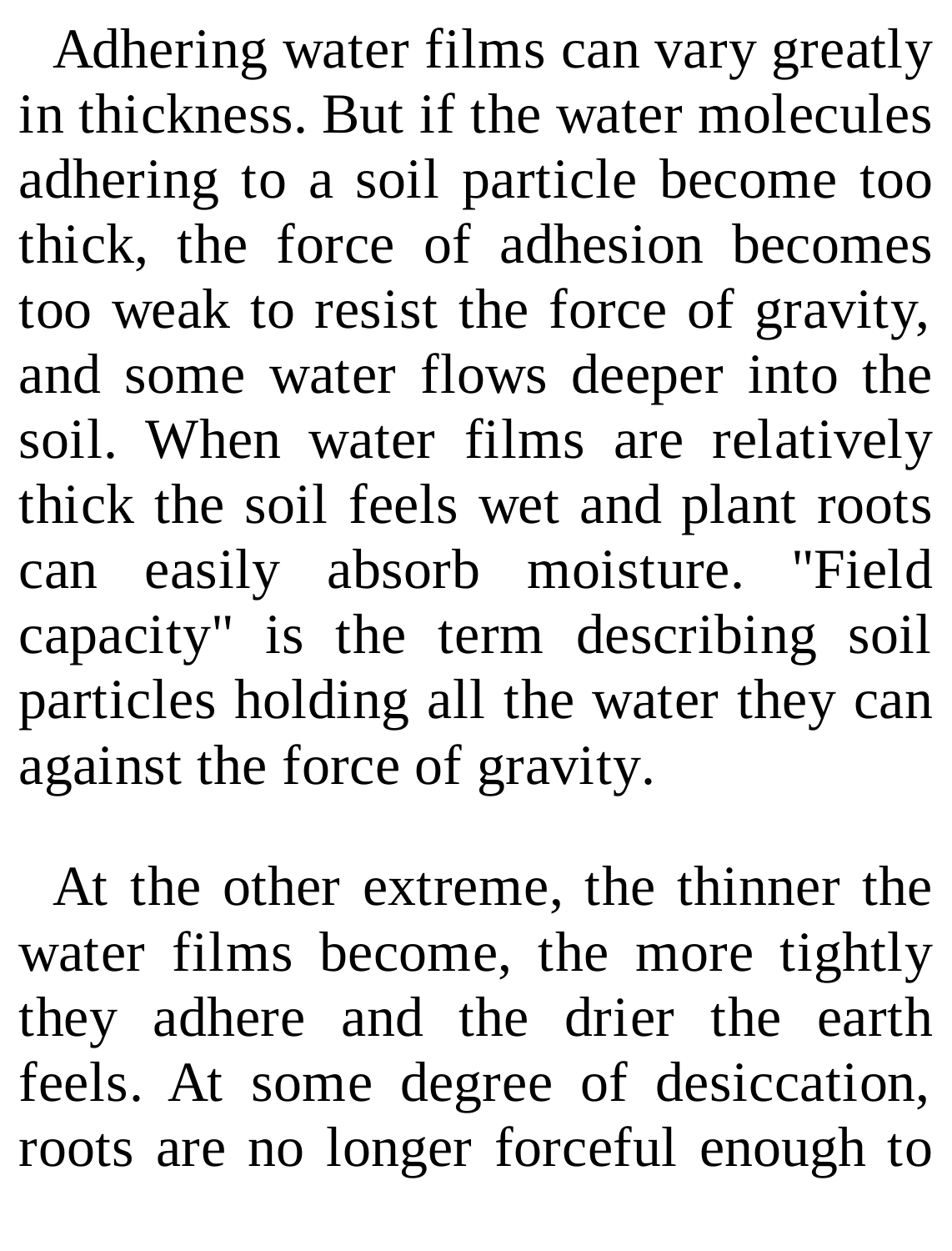draw on soil moisture as fast as the plants are transpiring. This condition is called the "wilting point." The term "available moisture" refers to the difference between field capacity and the amount of moisture left after the plants have died.

Clayey soil can provide plants with three times as much available water as sand, six times as much as a very coarse sandy soil. It might seem logical to conclude that a clayey garden would be the most drought resistant. But there's more to it. For some crops, deep sandy loams can provide just about as much usable moisture as clays. Sandy soils usually allow more extensive root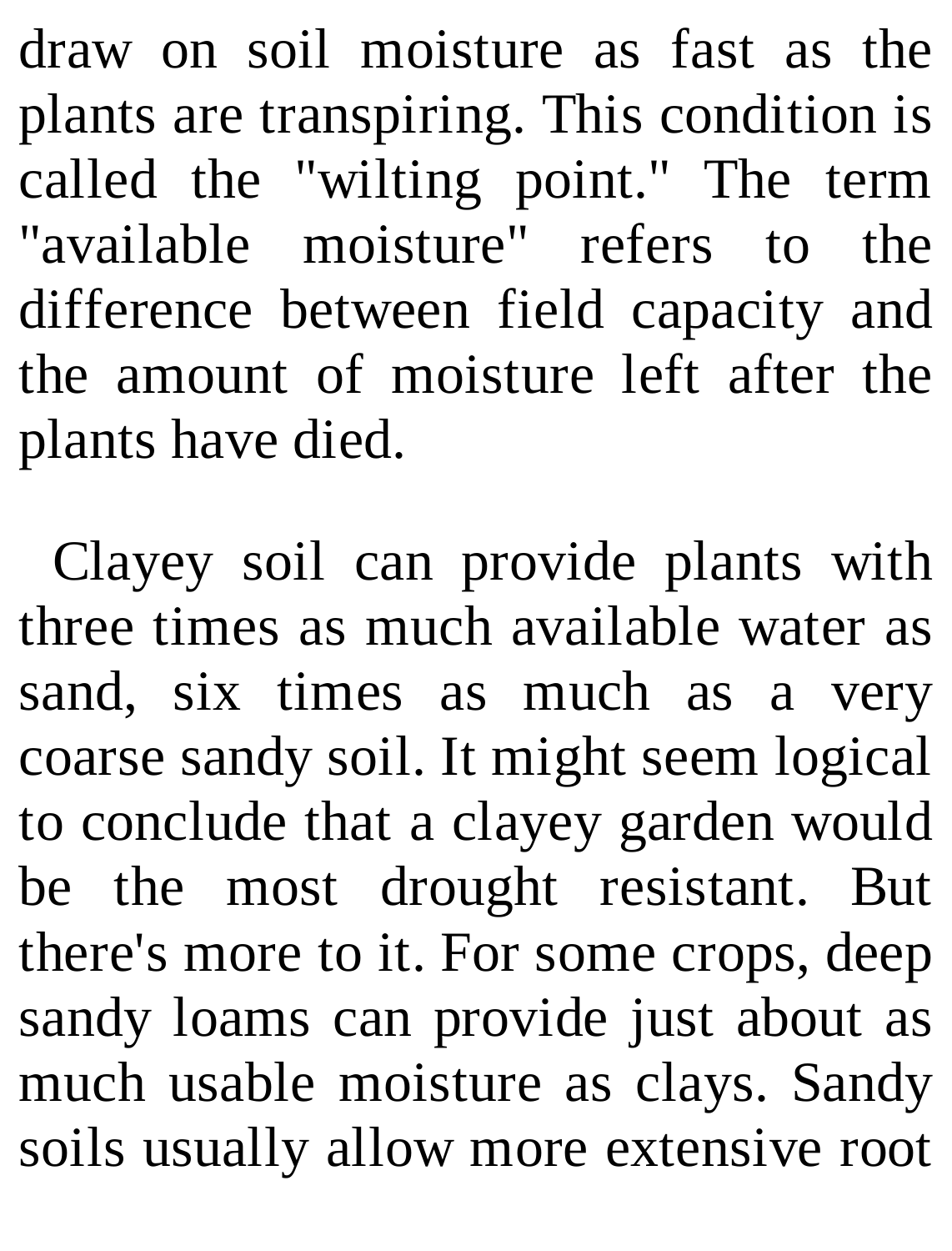development, so a plant with a naturally aggressive and deep root system may be able to occupy a much larger volume of sandy loam, ultimately coming up with more moisture than it could obtain from a heavy, airless clay. And sandy loams often have a clayey, moisture-rich subsoil.

*Because of this interplay of factors, how much available water your own unique garden soil is actually capable of providing and how much you will have to supplement it with irrigation can only be discovered by trial.*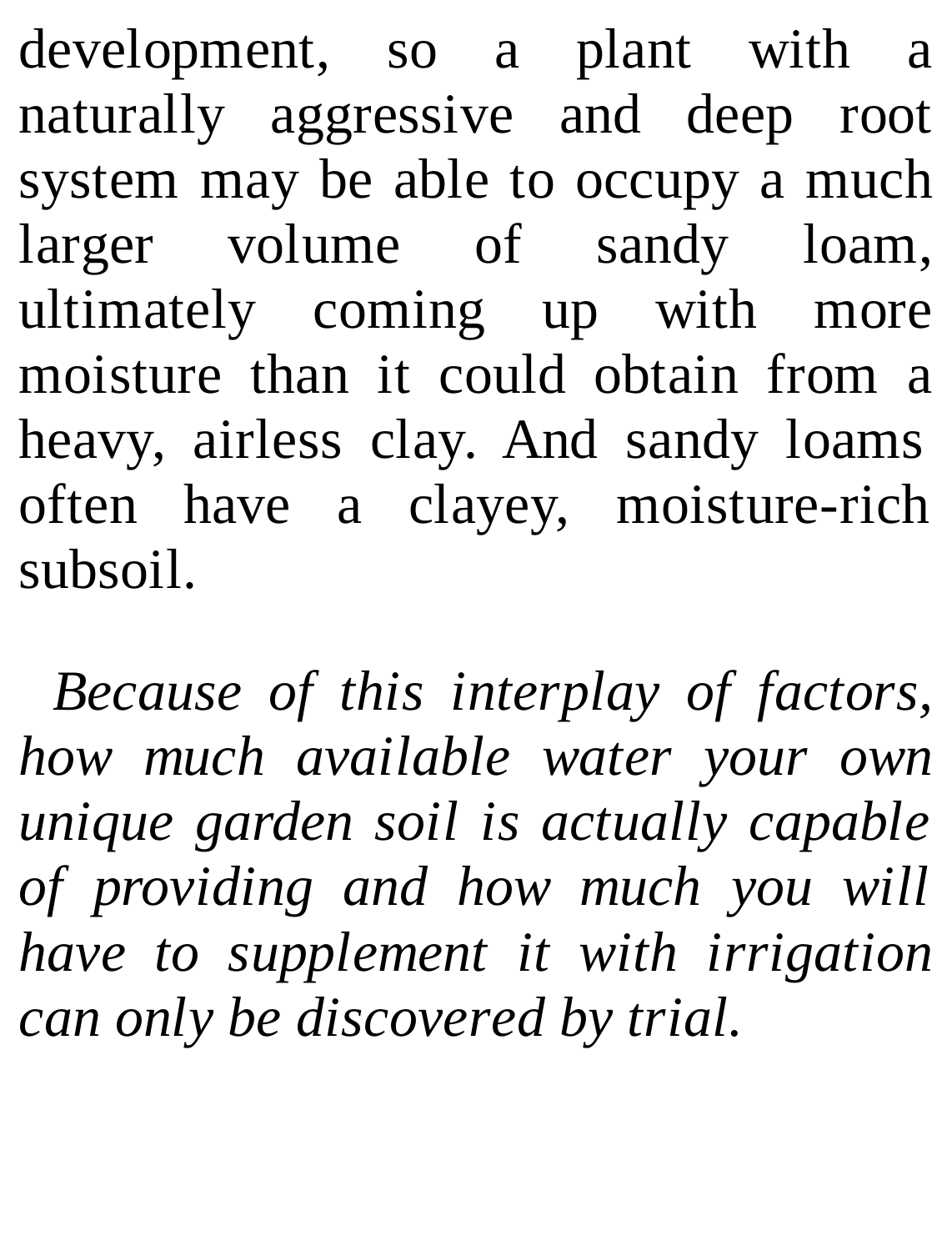#### **How Soil Loses Water**

Suppose we tilled a plot about April 1 and then measured soil moisture loss until October. Because plants growing around the edge might extend roots into our test plot and extract moisture, we'll make our tilled area 50 feet by 50 feet and make all our measurements in the center. And let's locate this imaginary plot in full sun on flat, uniform soil. And let's plant absolutely nothing in this bare earth. And all season let's rigorously hoe out every weed while it is still very tiny.

Let's also suppose it's been a typical maritime Northwest rainy winter, so on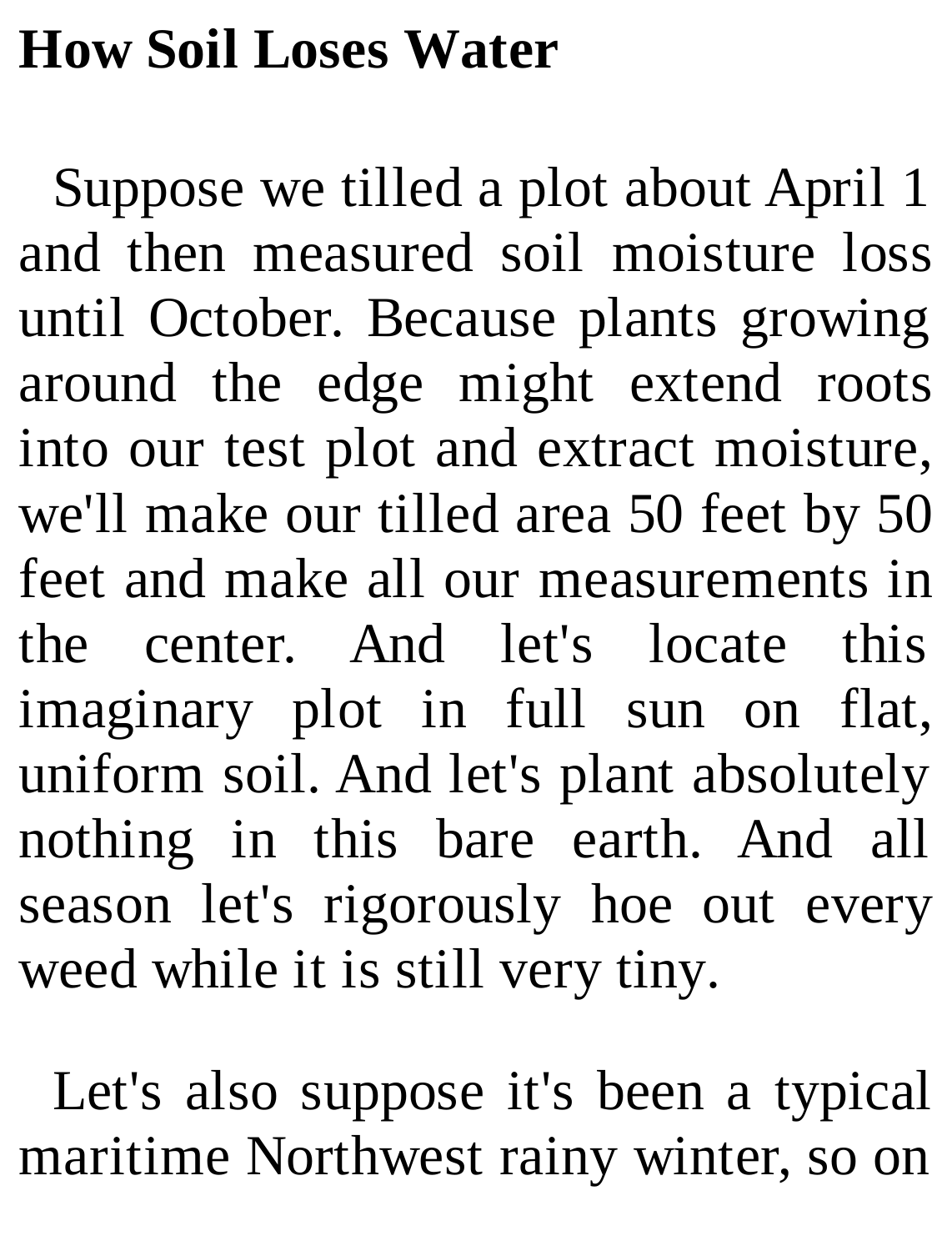April 1 the soil is at field capacity, holding all the moisture it can. From early April until well into September the hot sun will beat down on this bare plot. Our summer rains generally come in insignificant installments and do not penetrate deeply; all of the rain quickly evaporates from the surface few inches without recharging deeper layers. Most readers would reason that a soil moisture measurement taken 6 inches down on September 1, should show very little water left. One foot down seems like it should be just as dry, and in fact, most gardeners would expect that there would be very little water found in the soil until we got down quite a few feet if there were several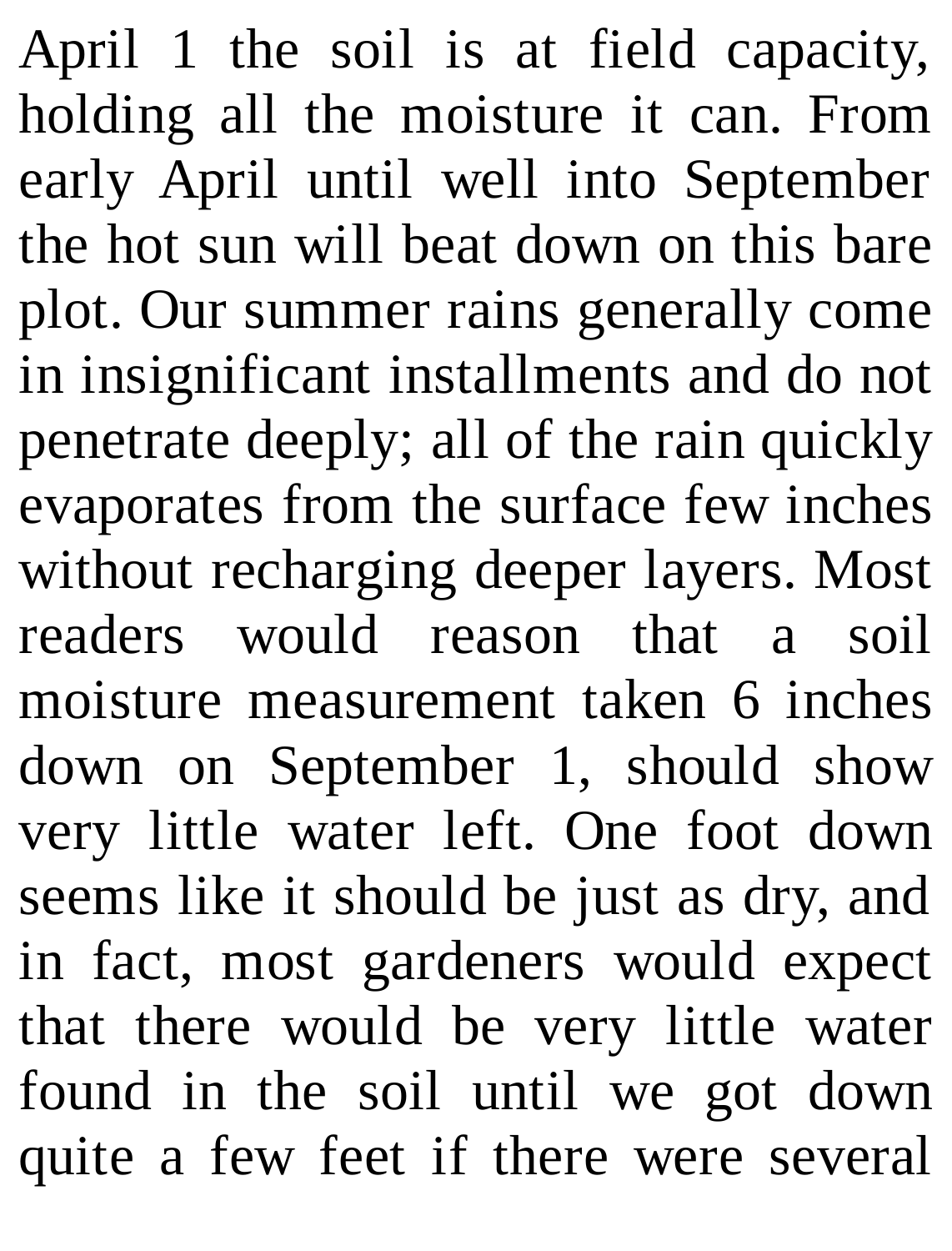feet of soil.

But that is not what happens! The hot sun does dry out the surface inches, but if we dig down 6 inches or so there will be almost as much water present in September as there was in April. Bare earth does not lose much water at all. *Once a thin surface layer is completely desiccated, be it loose or compacted, virtually no further loss of moisture can occur.*

The only soils that continue to dry out when bare are certain kinds of very heavy clays that form deep cracks. These ever-deepening openings allow atmospheric air to freely evaporate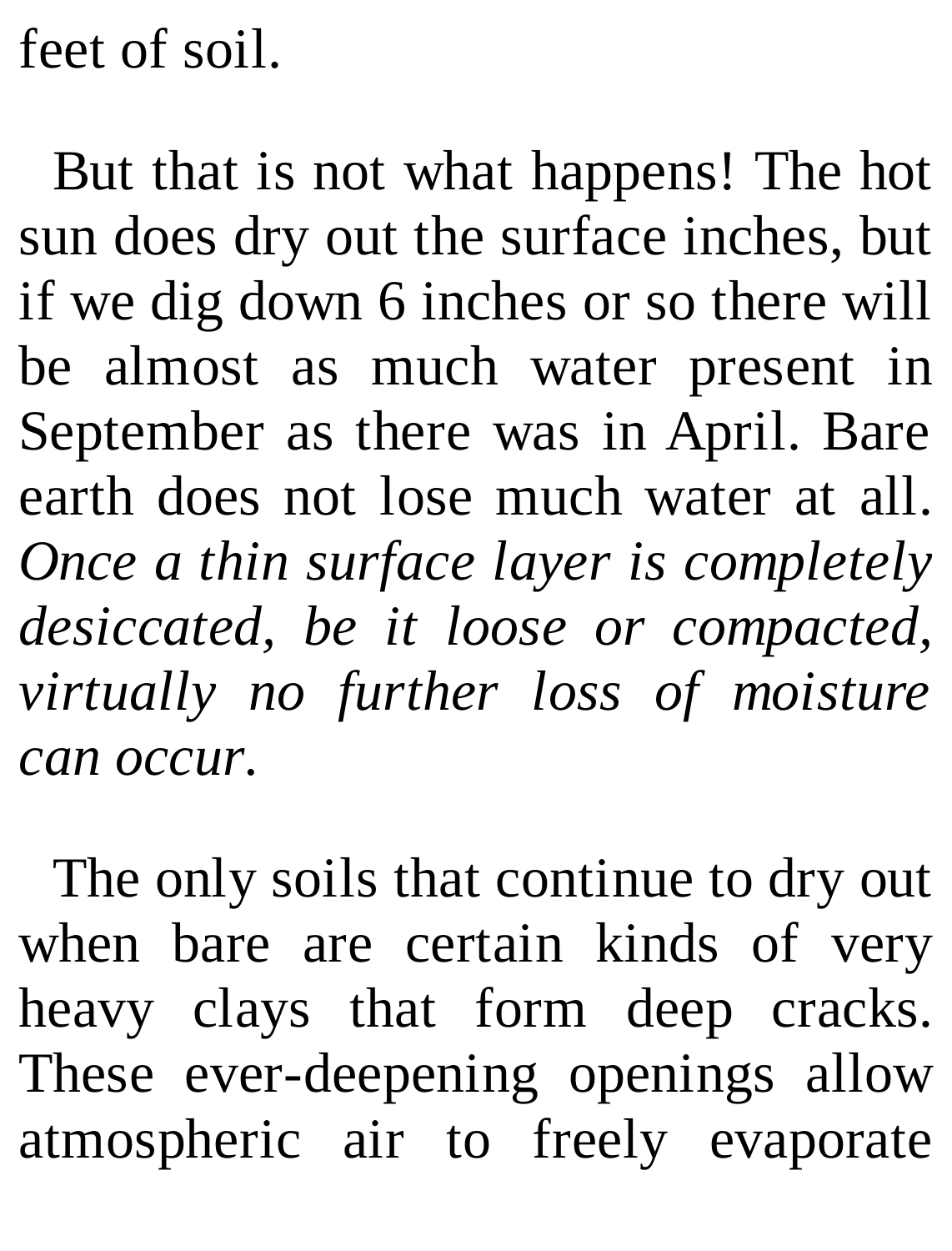additional moisture. But if the cracks are filled with dust by surface cultivation, even this soil type ceases to lose water.

Soil functions as our bank account, holding available water in storage. In our climate soil is inevitably charged to capacity by winter rains, and then all summer growing plants make heavy withdrawals. But hot sun and wind working directly on soil don't remove much water; that is caused by hot sun and wind working on plant leaves, making them transpire moisture drawn from the earth through their root systems. Plants desiccate soil to the ultimate depth and lateral extent of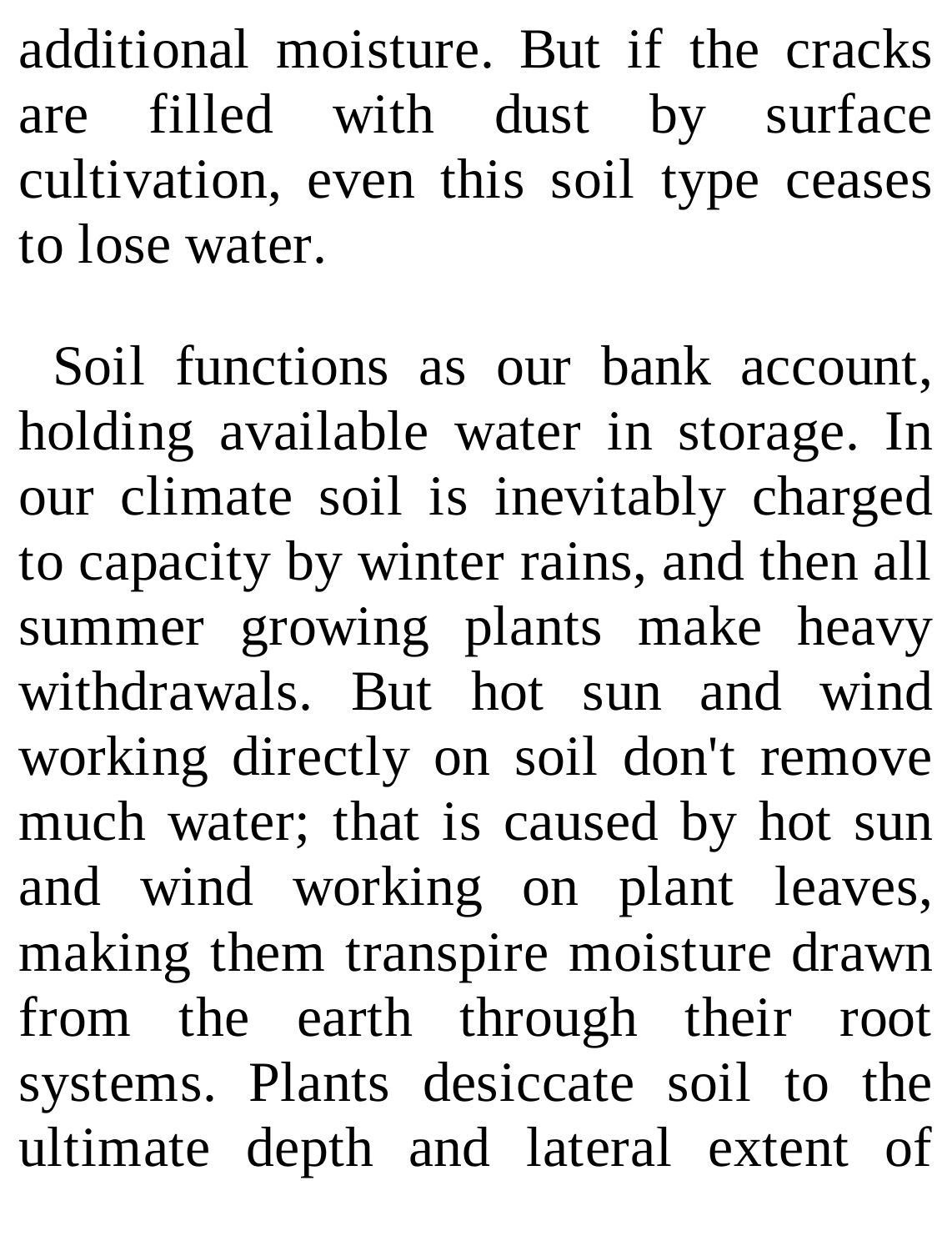their rooting ability, and then some. The size of vegetable root systems is greater than most gardeners would think. The amount of moisture potentially available to sustain vegetable growth is also greater than most gardeners think.

Rain and irrigation are not the only ways to replace soil moisture. If the soil body is deep, water will gradually come up from below the root zone by capillarity. Capillarity works by the very same force of adhesion that makes moisture stick to a soil particle. A column of water in a vertical tube (like a thin straw) adheres to the tube's inner surfaces. This adhesion tends to lift the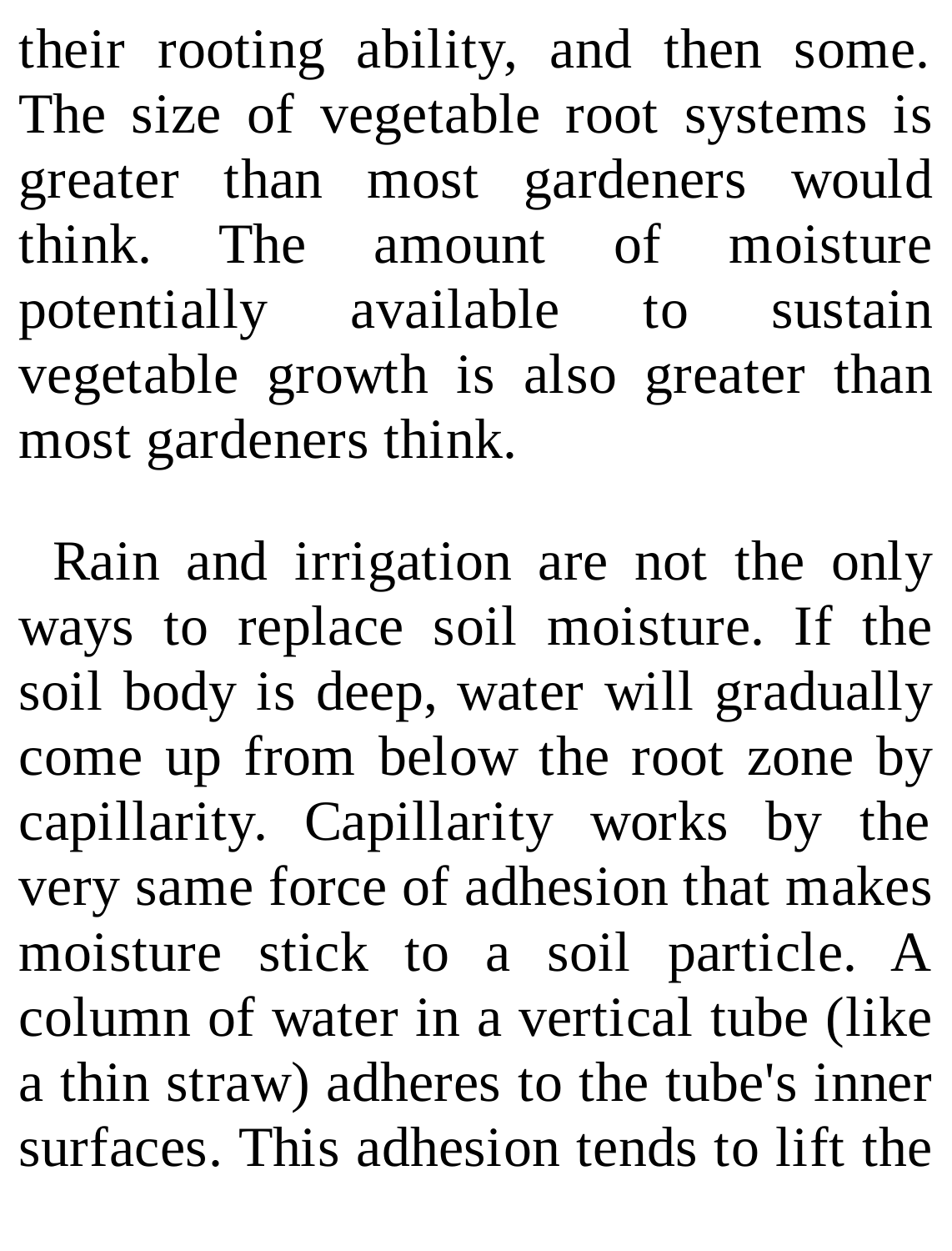edges of the column of water. As the tube's diameter becomes smaller the amount of lift becomes greater. Soil particles form interconnected pores that allow an inefficient capillary flow, recharging dry soil above. However, the drier soil becomes, the less effective capillary flow becomes. *That is why a thoroughly desiccated surface layer only a few inches thick acts as a powerful mulch.*

Industrial farming and modern gardening tend to discount the replacement of surface moisture by capillarity, considering this flow an insignificant factor compared with the moisture needs of crops. But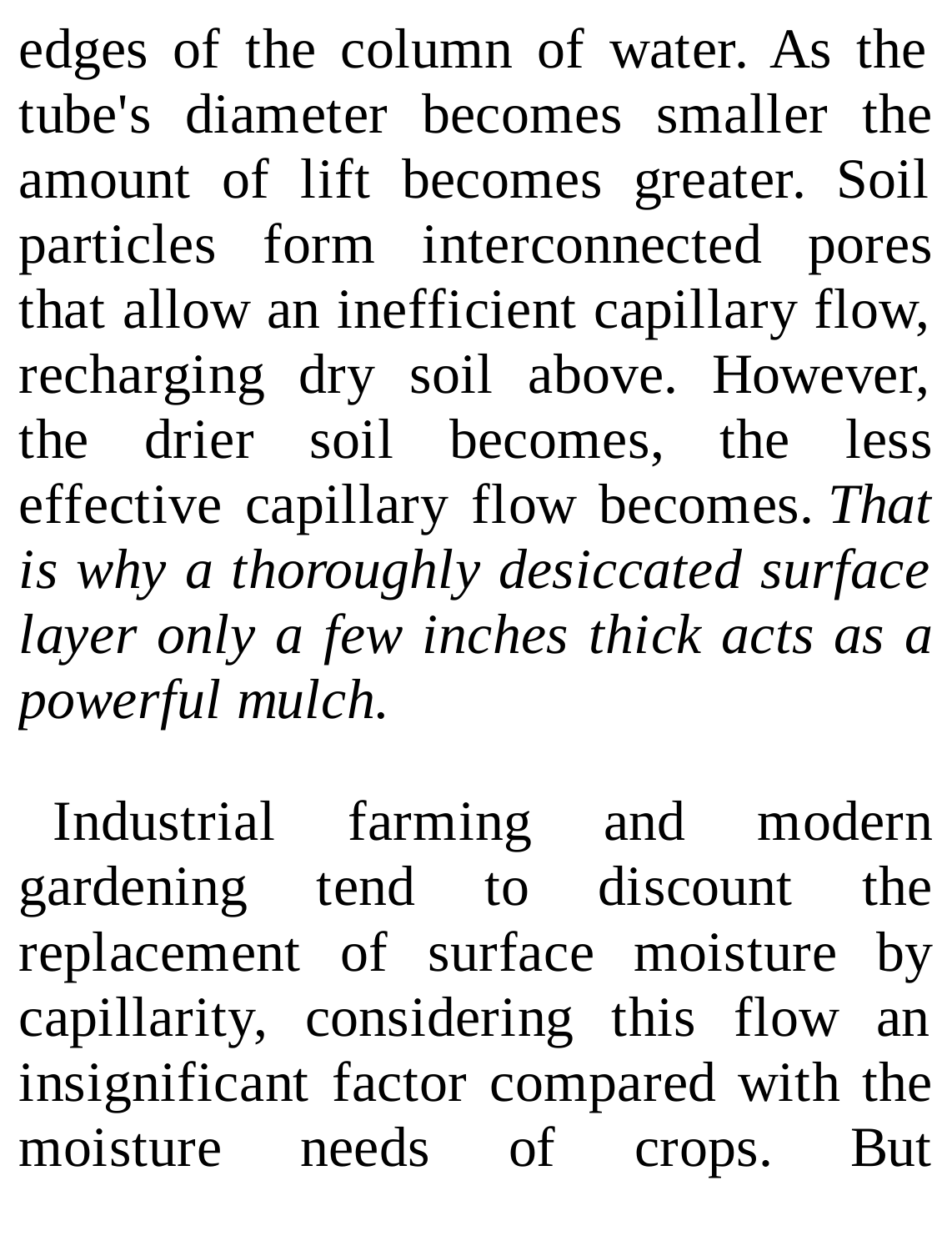conventional agriculture focuses on maximized yields through high plant densities. Capillarity is too slow to support dense crop stands where numerous root systems are competing, but when a single plant can, without any competition, occupy a large enough area, moisture replacement by capillarity becomes significant.

### **How Plants Obtain Water**

Most gardeners know that plants acquire water and minerals through their root systems, and leave it at that. But the process is not quite that simple.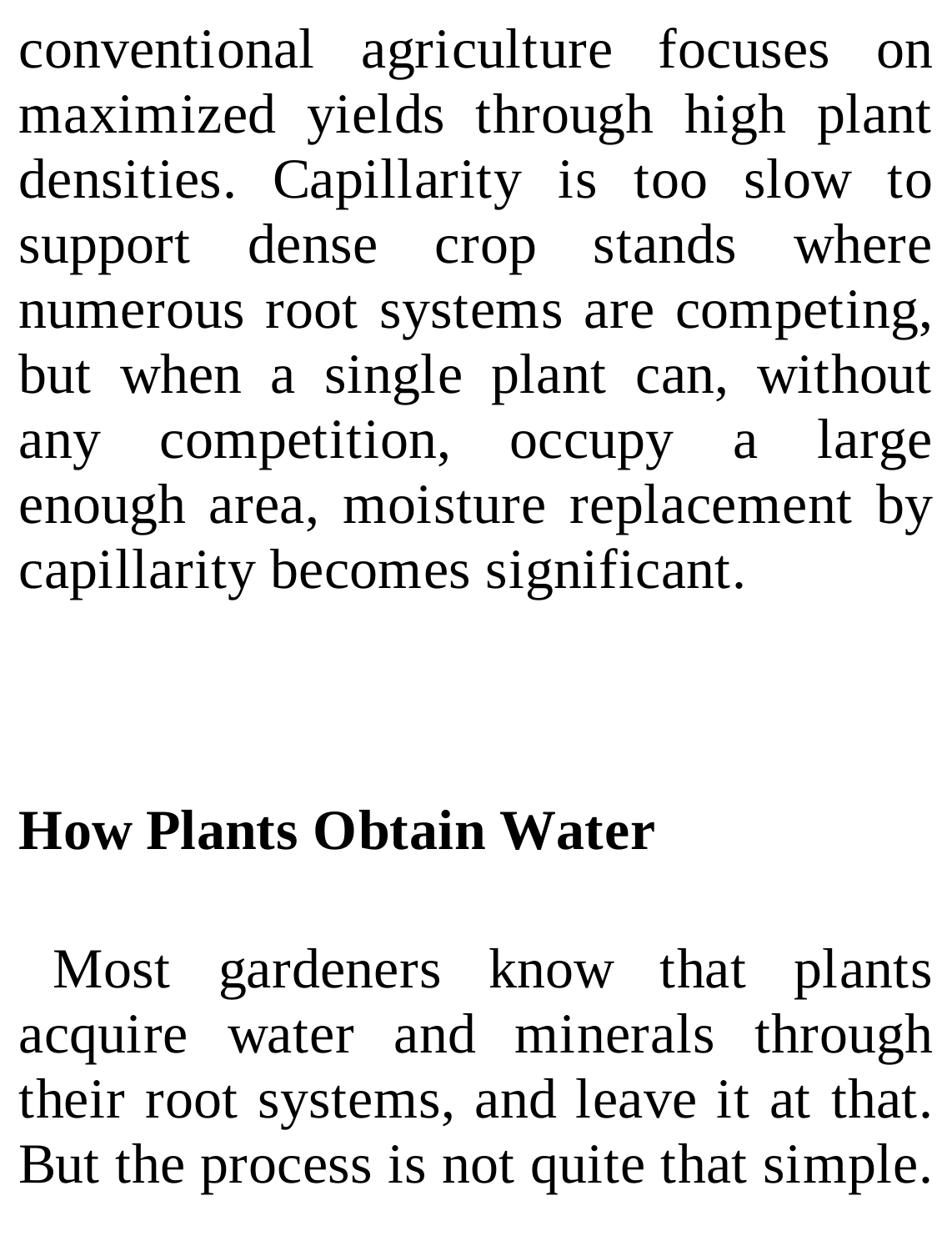The actively growing, tender root tips and almost microscopic root hairs close to the tip absorb most of the plant's moisture as they occupy new territory. As the root continues to extend, parts behind the tip cease to be effective because, as soil particles in direct contact with these tips and hairs dry out, the older roots thicken and develop a bark, while most of the absorbent hairs slough off. This rotation from being actively foraging tissue to becoming more passive conductive and supportive tissue is probably a survival adaptation, because the slow capillary movement of soil moisture fails to replace what the plant used as fast as the plant might like. The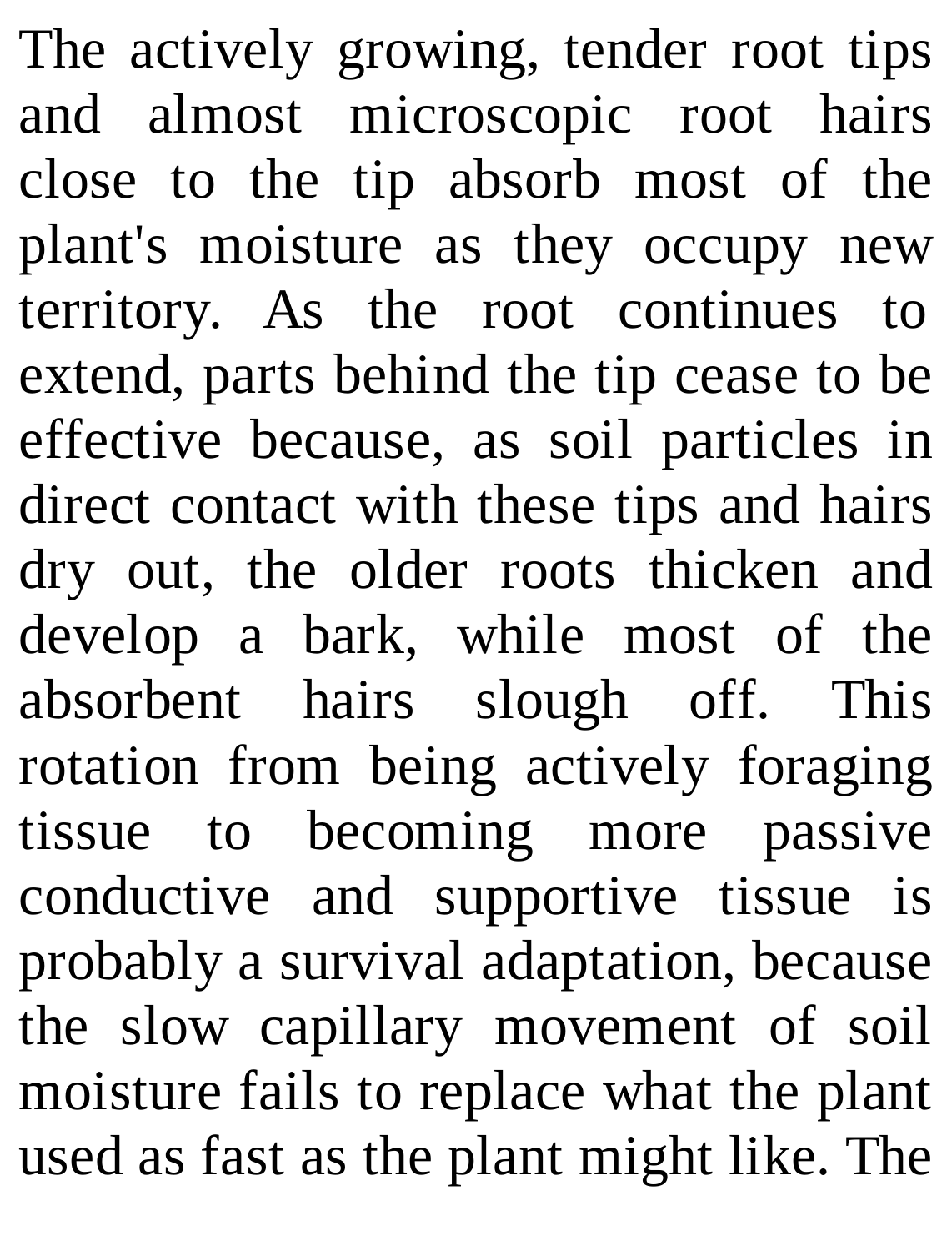plant is far better off to aggressively seek new water in unoccupied soil than to wait for the soil its roots already occupy to be recharged.

A simple bit of old research magnificently illustrated the significance of this. A scientist named Dittmer observed in 1937 that a single potted ryegrass plant allocated only 1 cubic foot of soil to grow in made about 3 miles of new roots and root hairs every day. (Ryegrasses are known to make more roots than most plants.) I calculate that a cubic foot of silty soil offers about 30,000 square feet of surface area to plant roots. If 3 miles of microscopic root tips and hairs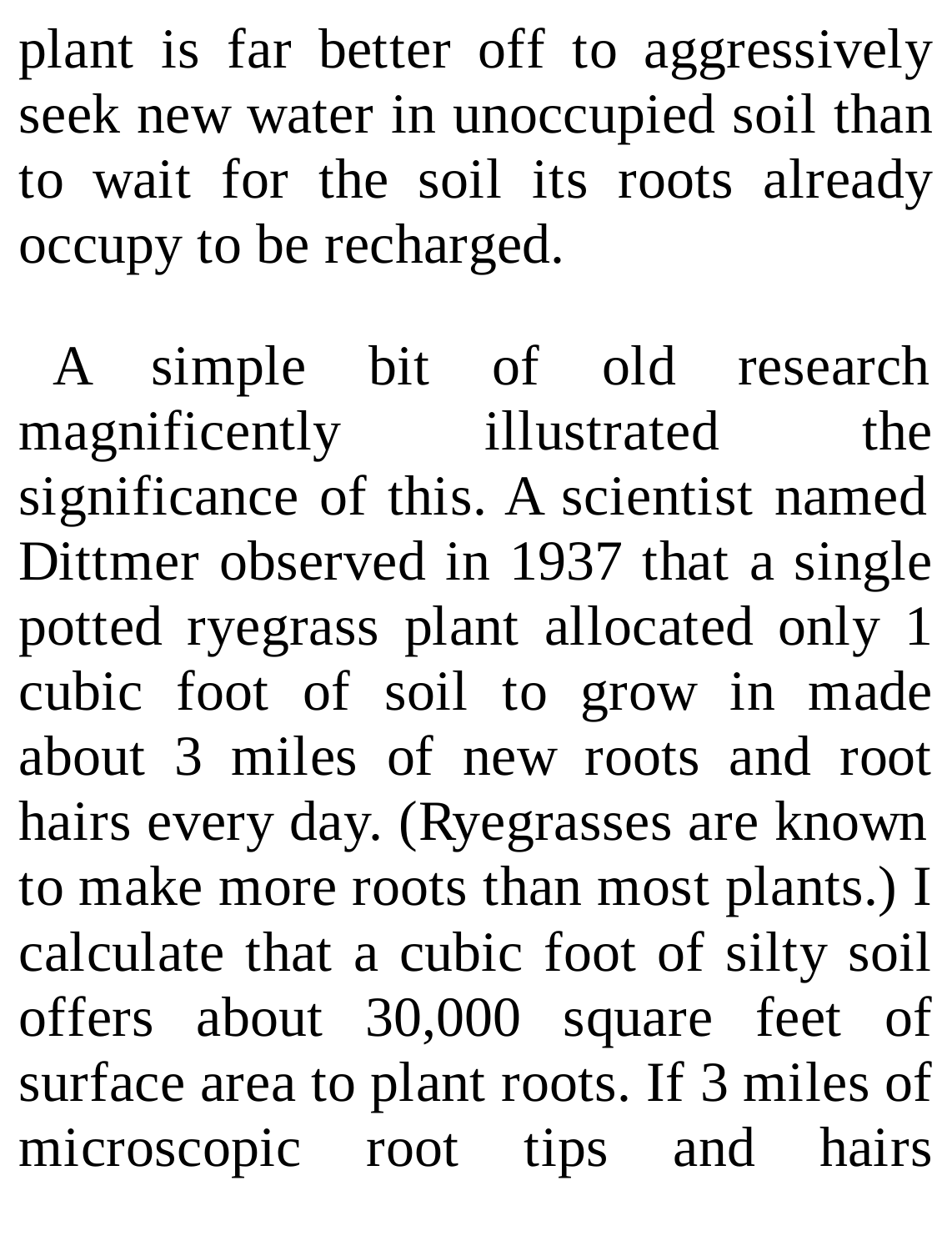(roughly 16,000 lineal feet) draws water only from a few millimeters of surrounding soil, then that single rye plant should be able to continue ramifying into a cubic foot of silty soil and find enough water for quite a few days before wilting. These arithmetical estimates agree with my observations in the garden, and with my experiences raising transplants in pots.

### **Lowered Plant Density: The Key to Water-Wise Gardening**

I always think my latest try at writing a near-perfect garden book is quite a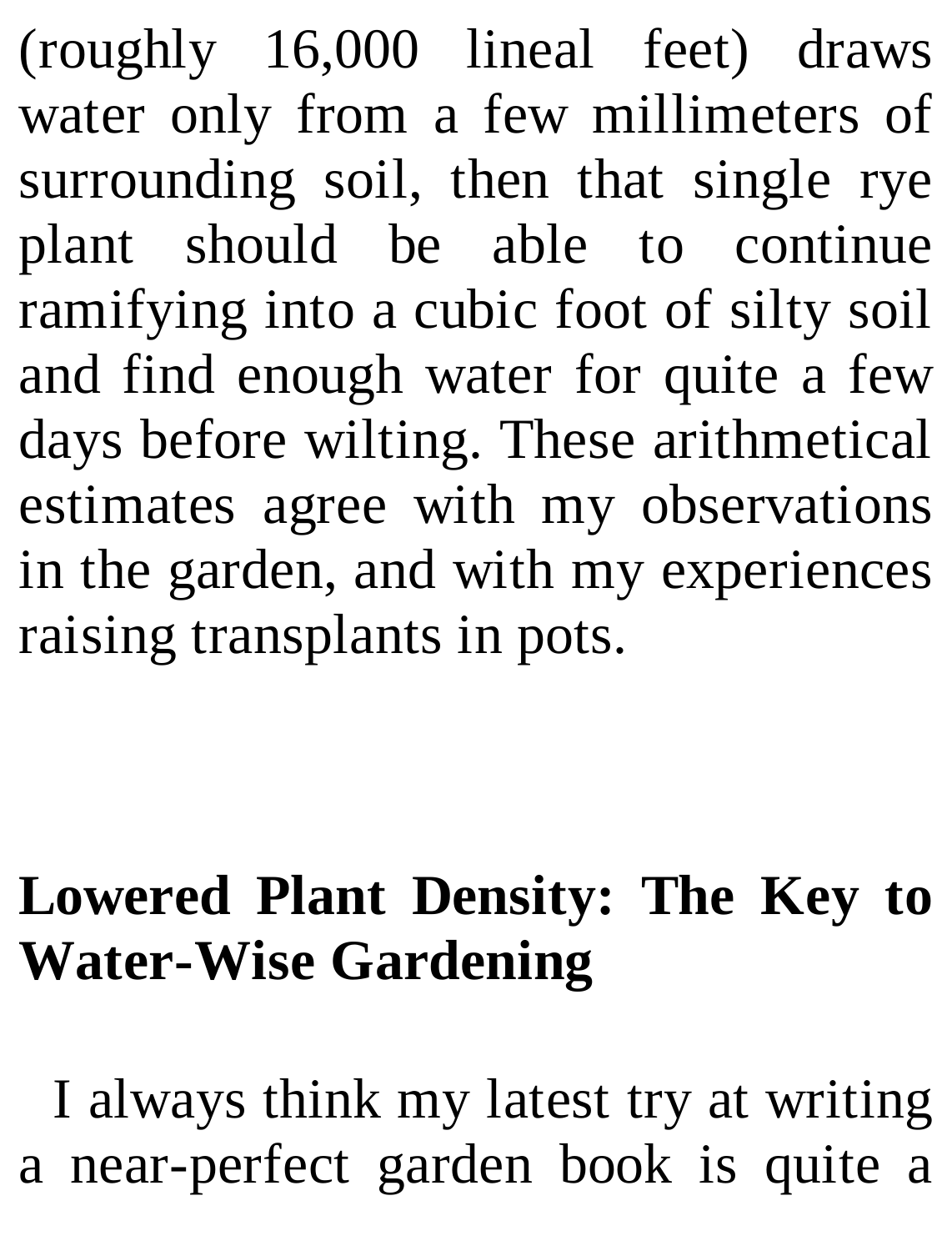bit better than the last. *Growing Vegetables West of the Cascades* , recommended somewhat wider spacings on raised beds than I did in 1980 because I'd repeatedly noticed that once a leaf canopy forms, plant growth slows markedly. Adding a little more fertilizer helps after plants "bump," but still the rate of growth never equals that of younger plants. For years I assumed crowded plants stopped producing as much because competition developed for light. But now I see that unseen competition for root room also slows them down. Even if moisture is regularly recharged by irrigation, and although nutrients are replaced, once a bit of earth has been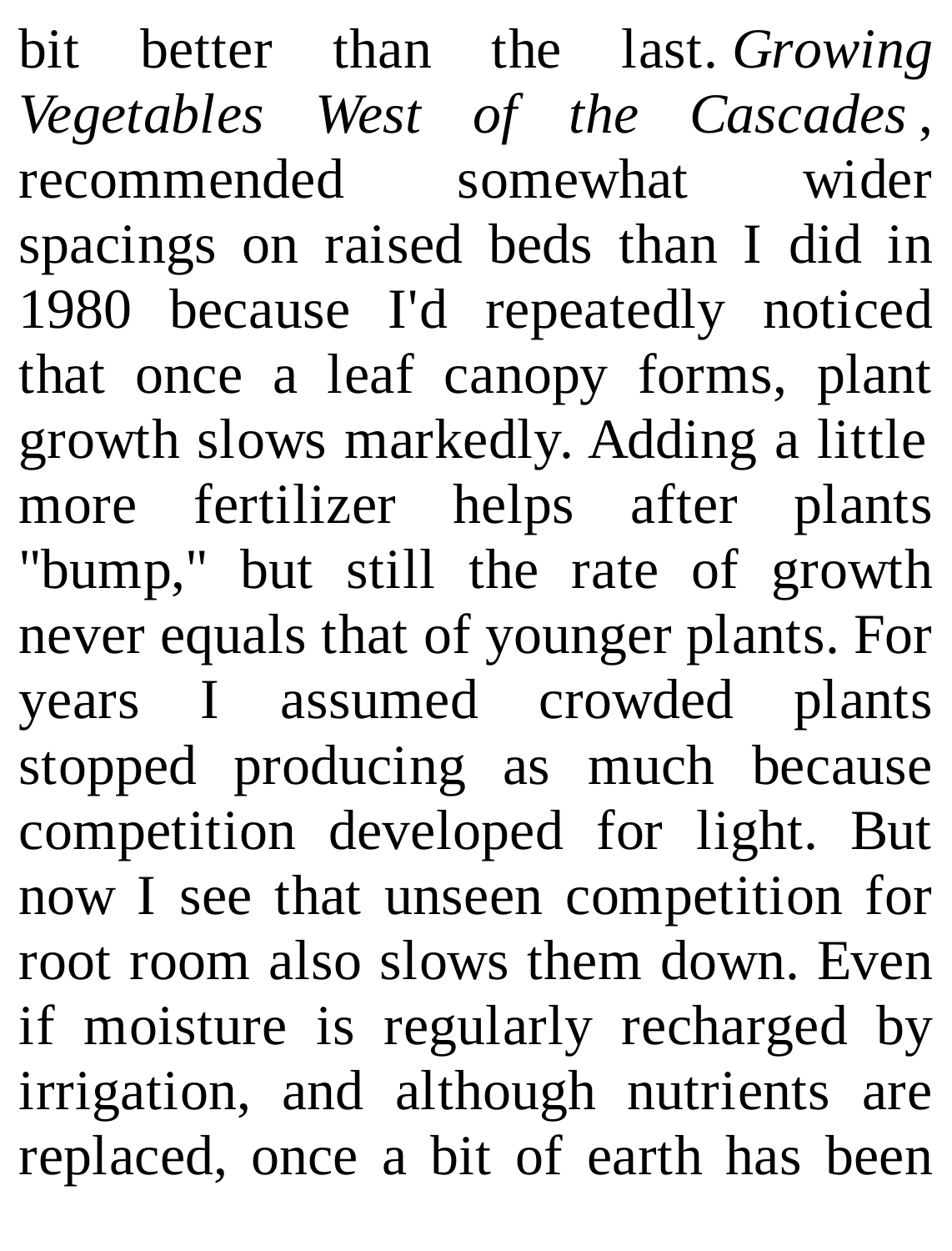occupied by the roots of one plant it is not so readily available to the roots of another. So allocating more elbow room allows vegetables to get larger and yield longer and allows the gardener to reduce the frequency of irrigations.

Though hot, baking sun and wind can desiccate the few inches of surface soil, withdrawals of moisture from greater depths are made by growing plants transpiring moisture through their leaf surfaces. The amount of water a growing crop will transpire is determined first by the nature of the species itself, then by the amount of leaf exposed to sun, air temperature,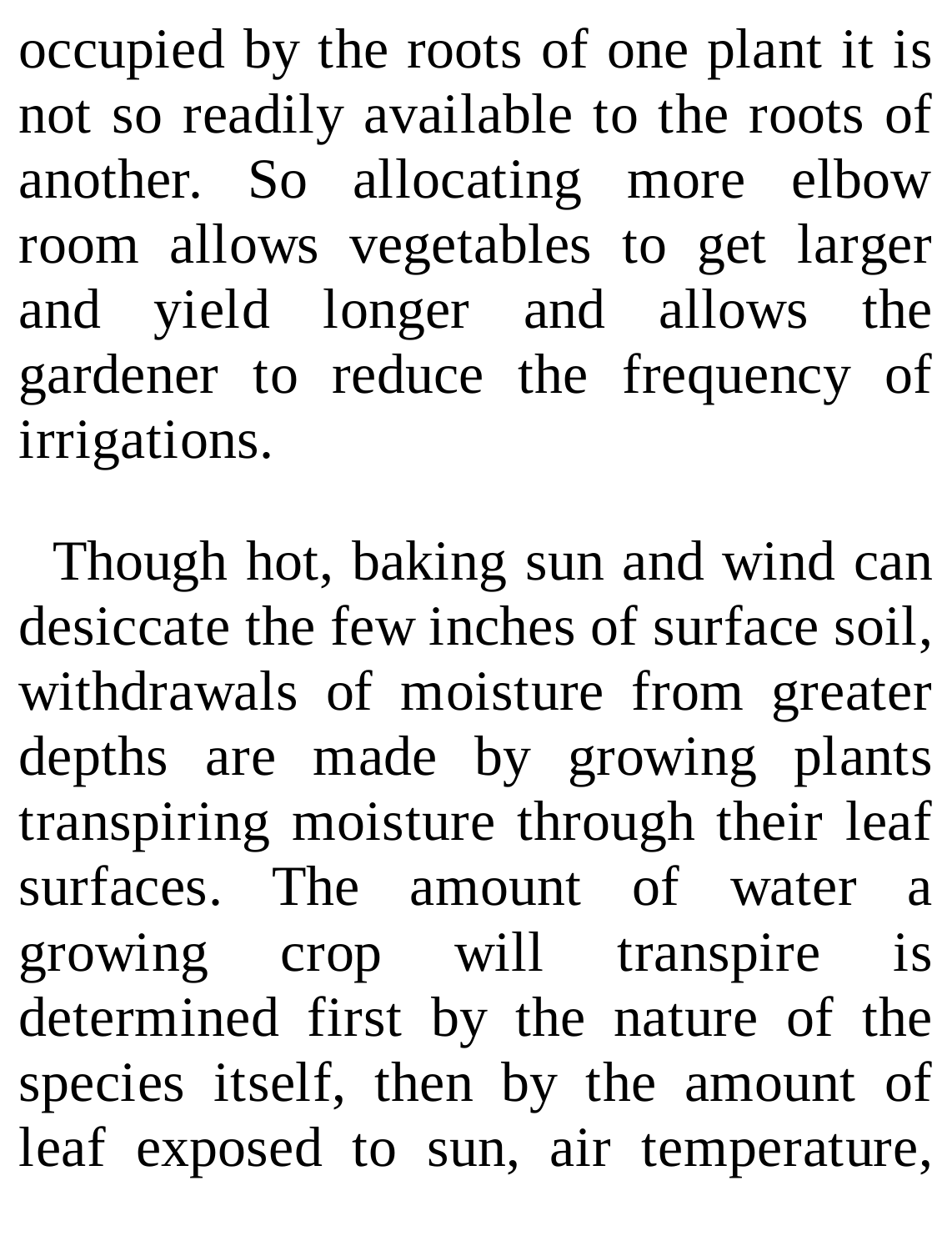humidity, and wind. In these respects, the crop is like an automobile radiator. With cars, the more metal surfaces, the colder the ambient air, and the higher the wind speed, the better the radiator can cool; in the garden, the more leaf surfaces, the faster, warmer, and drier the wind, and the brighter the sunlight, the more water is lost through transpiration.

## **Dealing with a Surprise Water Shortage**

Suppose you are growing a conventional, irrigated garden and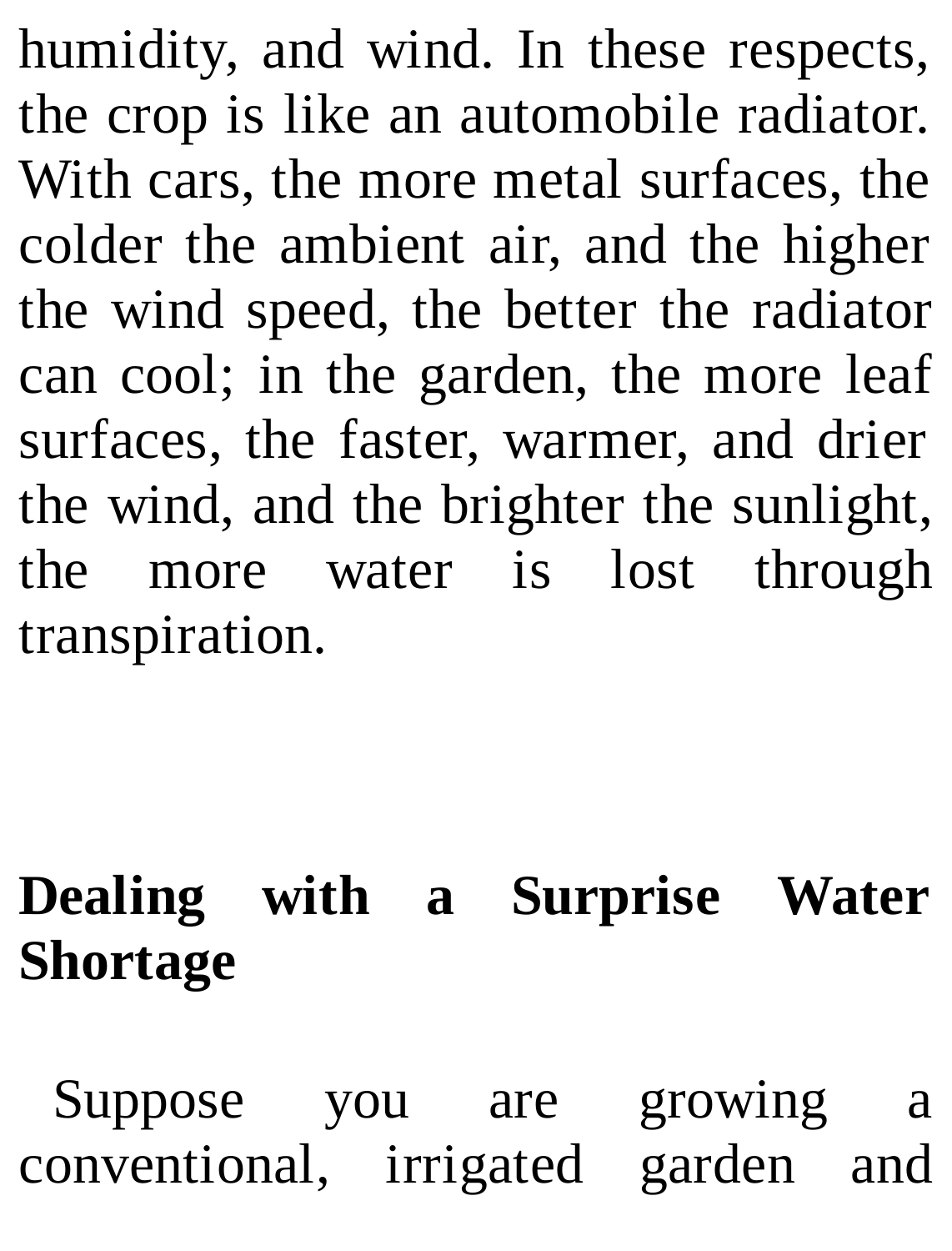something unanticipated interrupts your ability to water. Perhaps you are homesteading and your well begins to dry up. Perhaps you're a backyard gardener and the municipality temporarily restricts usage. What to do?

First, if at all possible before the restrictions take effect, water very heavily and long to ensure there is maximum subsoil moisture. Then eliminate all newly started interplantings and ruthlessly hoe out at least 75 percent of the remaining immature plants and about half of those about two weeks away from harvest.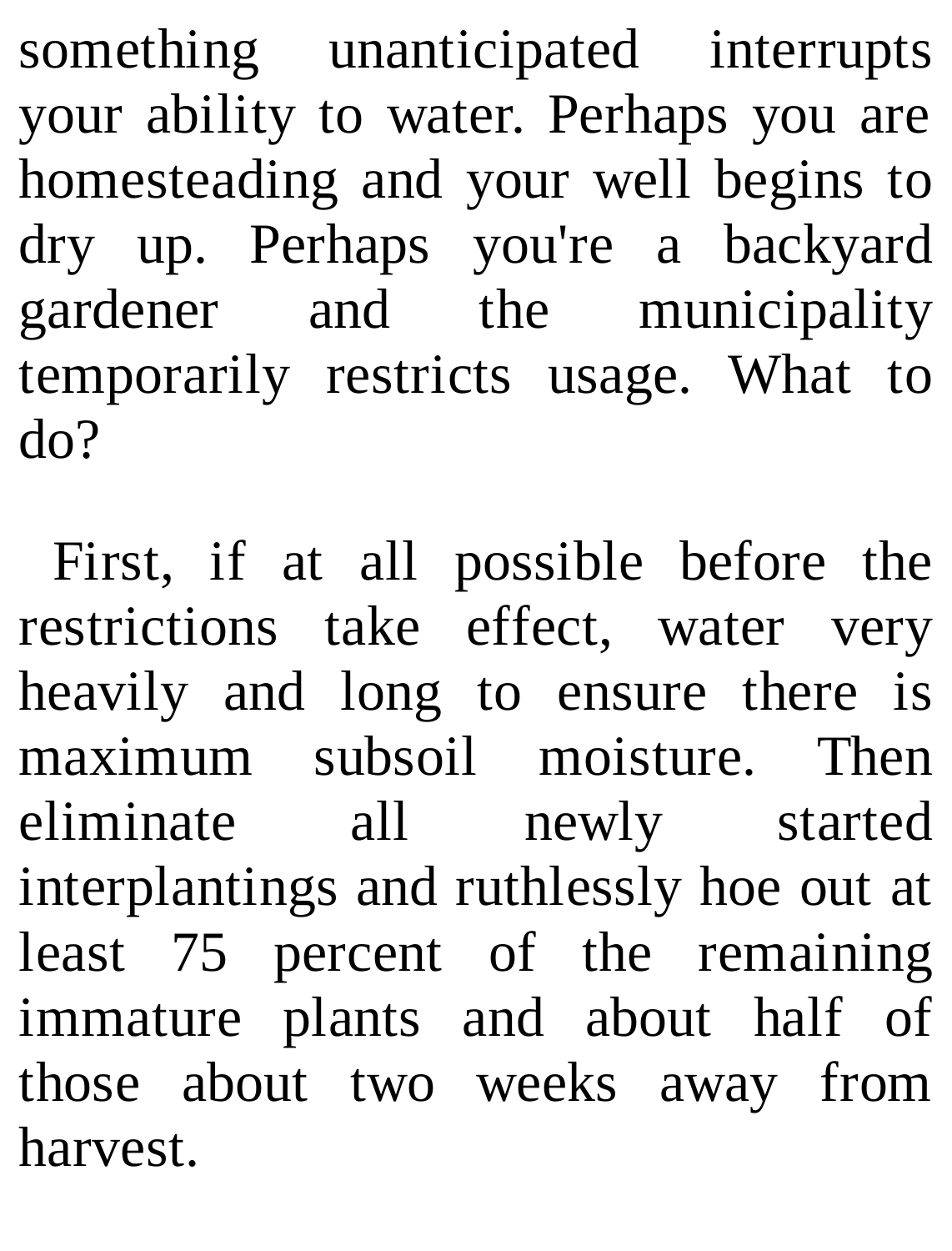For example, suppose you've got a a 4-foot-wide intensive bed holding seven rows of broccoli on 12 inch centers, or about 21 plants. Remove at least every other row and every other plant in the three or four remaining rows. Try to bring plant density down to those described in Chapter 5, "How to Grow It: A-Z"

Then shallowly hoe the soil every day or two to encourage the surface inches to dry out and form a dust mulch. You water-wise person—you're already dry gardening—now start fertigating.

How long available soil water will sustain a crop is determined by how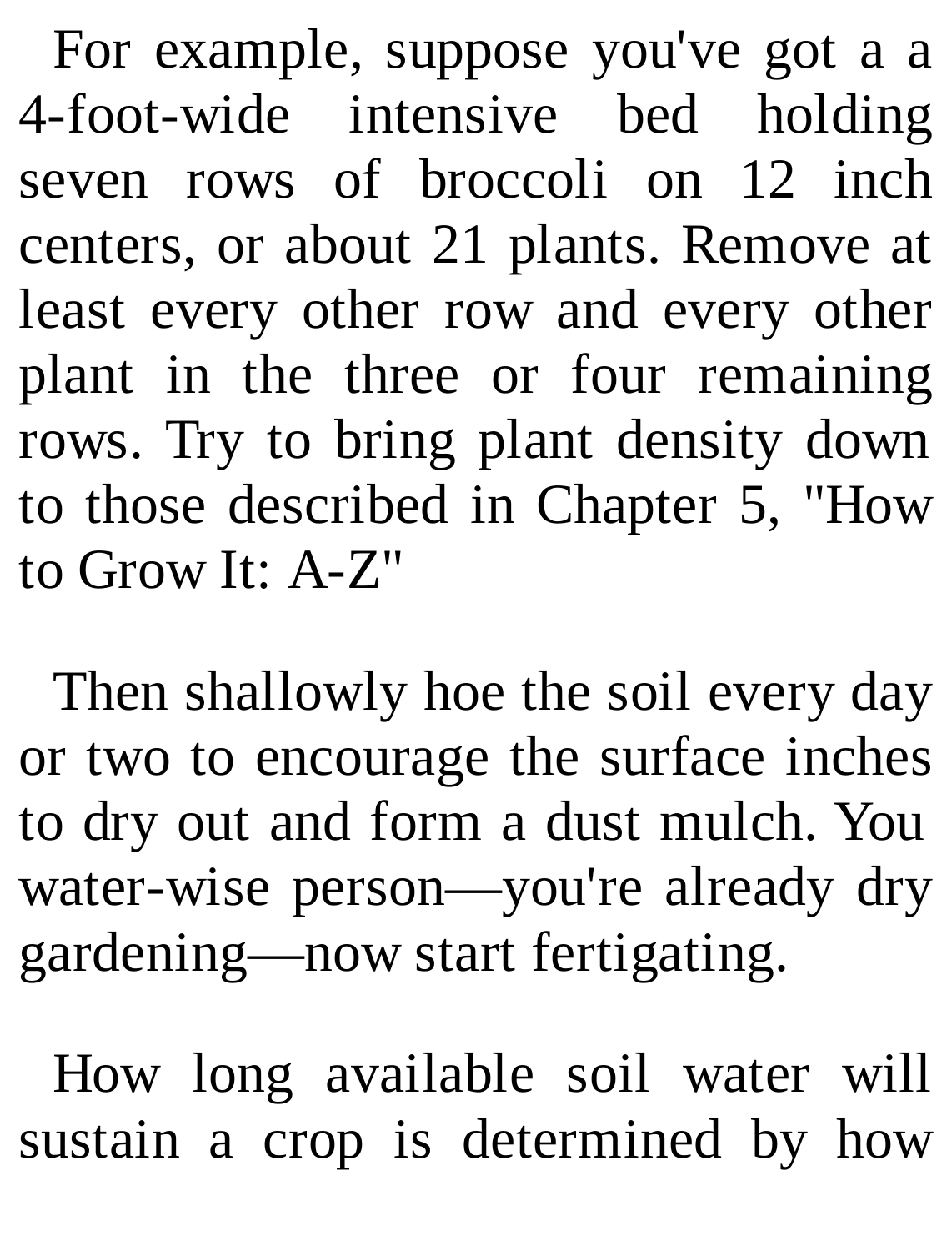many plants are drawing on the reserve, how extensively their root systems develop, and how many leaves are transpiring the moisture. If there are no plants, most of the water will stay unused in the barren soil through the entire growing season. If a crop canopy is established midway through the growing season, the rate of water loss will approximate that listed in the table in Chapter 1 "Estimated Irrigation Requirement." If by very close planting the crop canopy is established as early as possible and maintained by successive interplantings, as is recommended by most advocates of raised-bed gardening, water losses will greatly exceed this rate.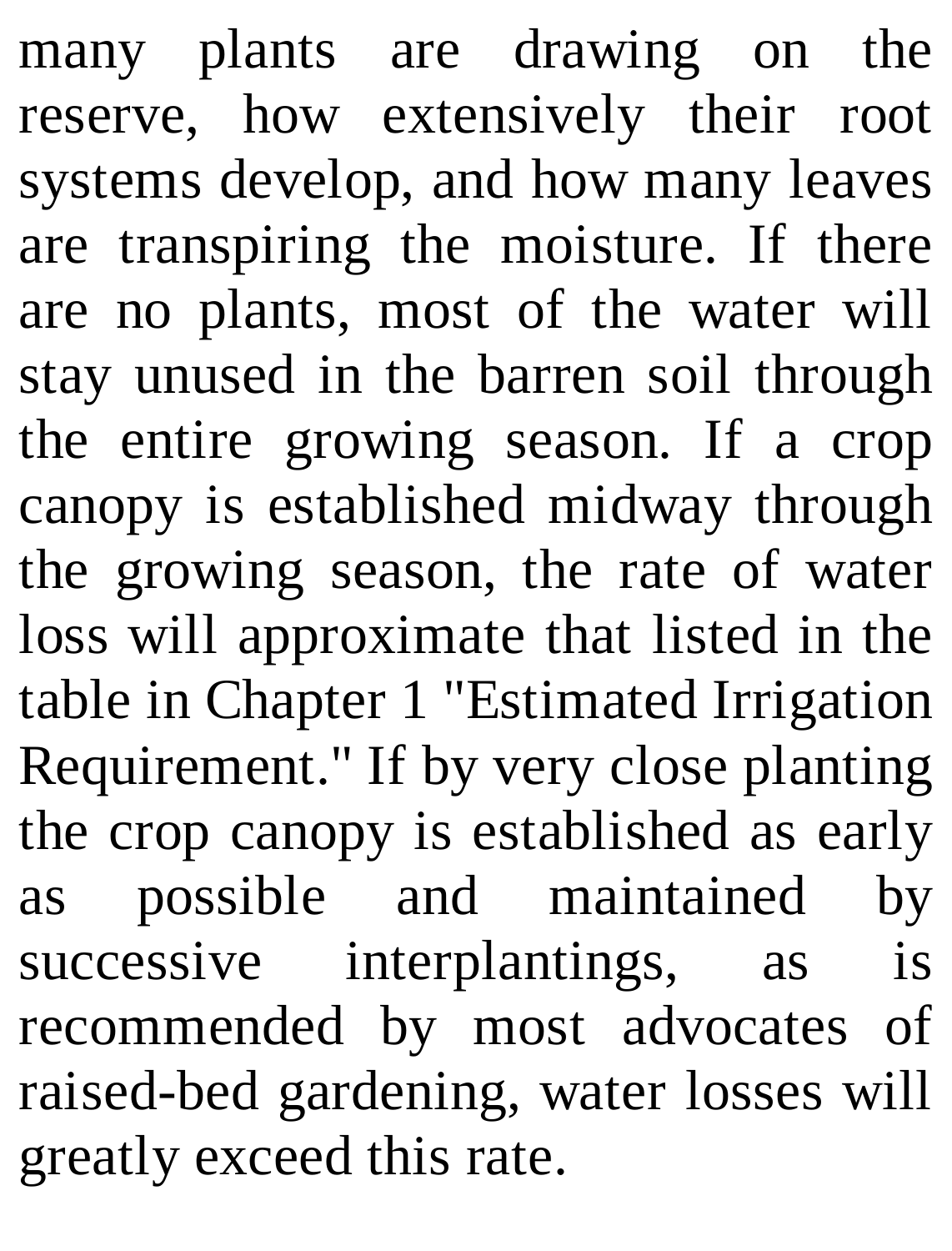Many vegetable species become mildly stressed when soil moisture has dropped about half the way from capacity to the wilting point. On very closely planted beds a crop can get in serious trouble without irrigation in a matter of days. But if that same crop were planted less densely, it might grow a few weeks without irrigation. And if that crop were planted even farther apart so that no crop canopy ever developed and a considerable amount of bare, dry earth were showing, this apparent waste of growing space would result in an even slower rate of soil moisture depletion. On deep, open soil the crop might yield a respectable amount without needing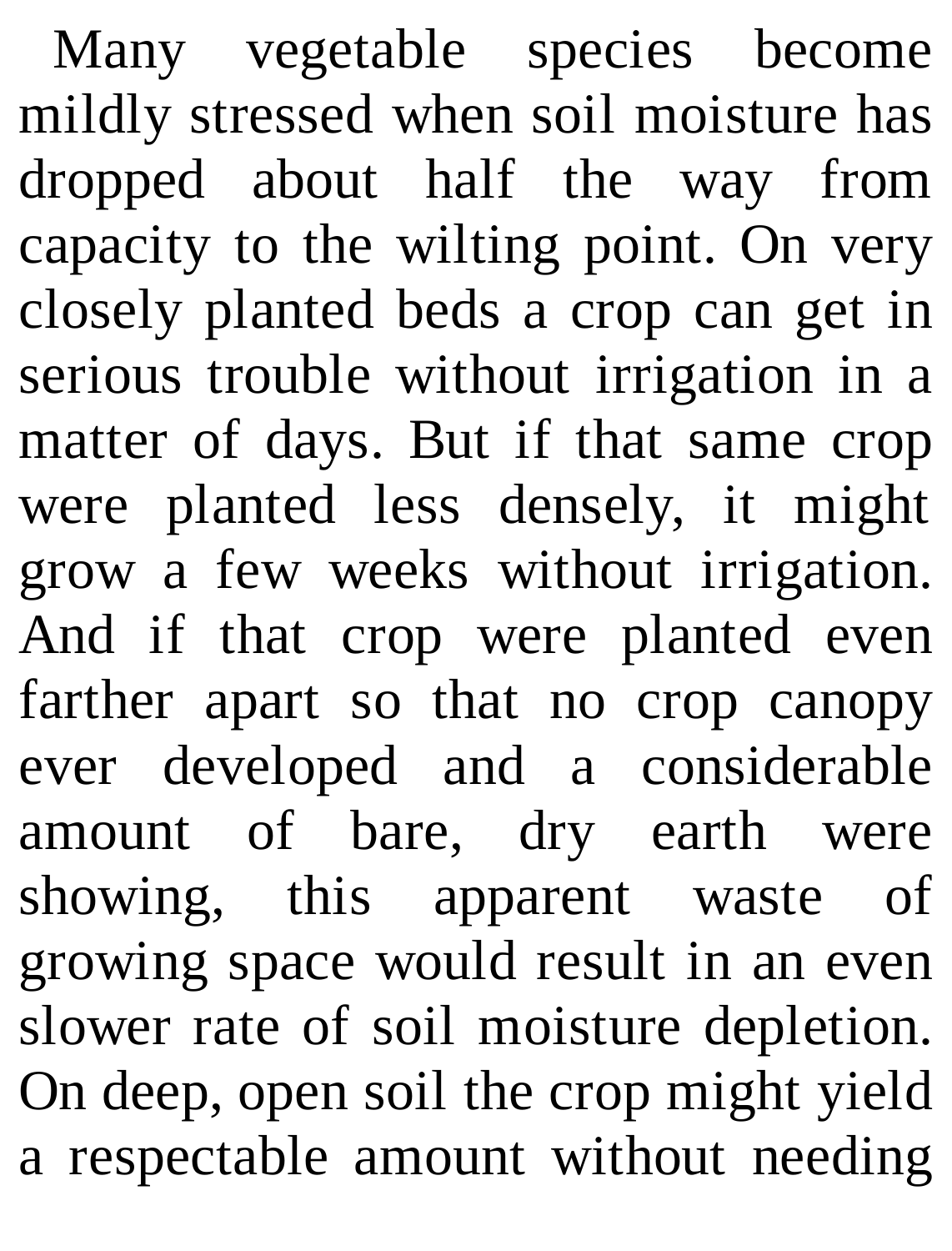any irrigation at all.

West of the Cascades we expect a rainless summer; the surprise comes that rare rainy year when the soil stays moist and we gather bucketfuls of chanterelle mushrooms in early October. Though the majority of maritime Northwest gardeners do not enjoy deep, open, moisture-retentive soils, all except those with the shallowest soil can increase their use of the free moisture nature provides and lengthen the time between irrigations. The next chapter discusses making the most of whatever soil depth you have. Most of our region's gardens can yield abundantly without any rain at all if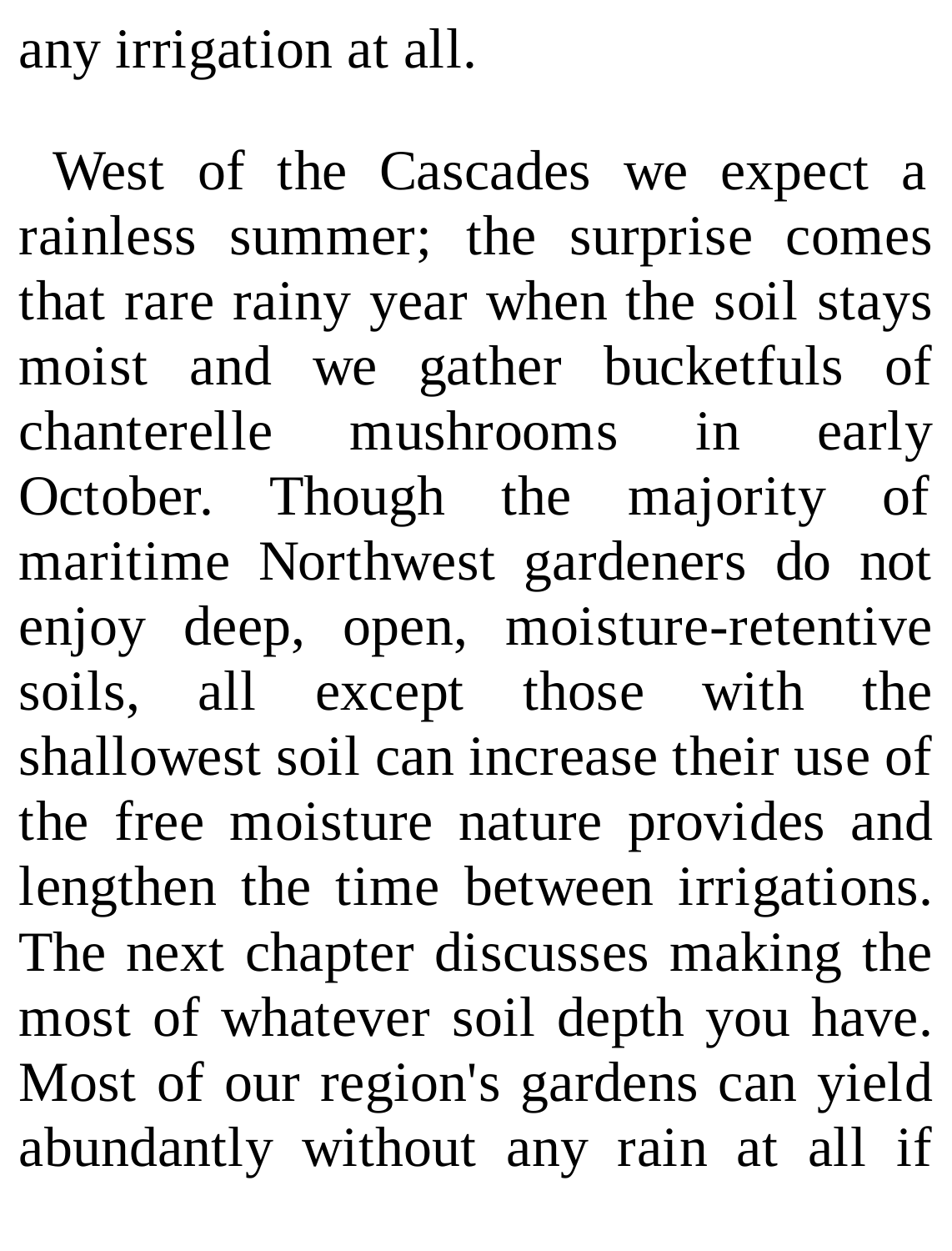only we reduce competition for available soil moisture, judiciously fertigate some vegetable species, and practice a few other water-wise tricks.

*Would lowering plant density as much as this book suggests equally lower the yield of the plot? Surprisingly, the amount harvested does not drop proportionately. In most cases having a plant density one-eighth of that recommended by intensive gardening advocates will result in a yield about half as great as on closely planted raised beds.*

Internet Readers: In the print copy of this book are color pictures of my own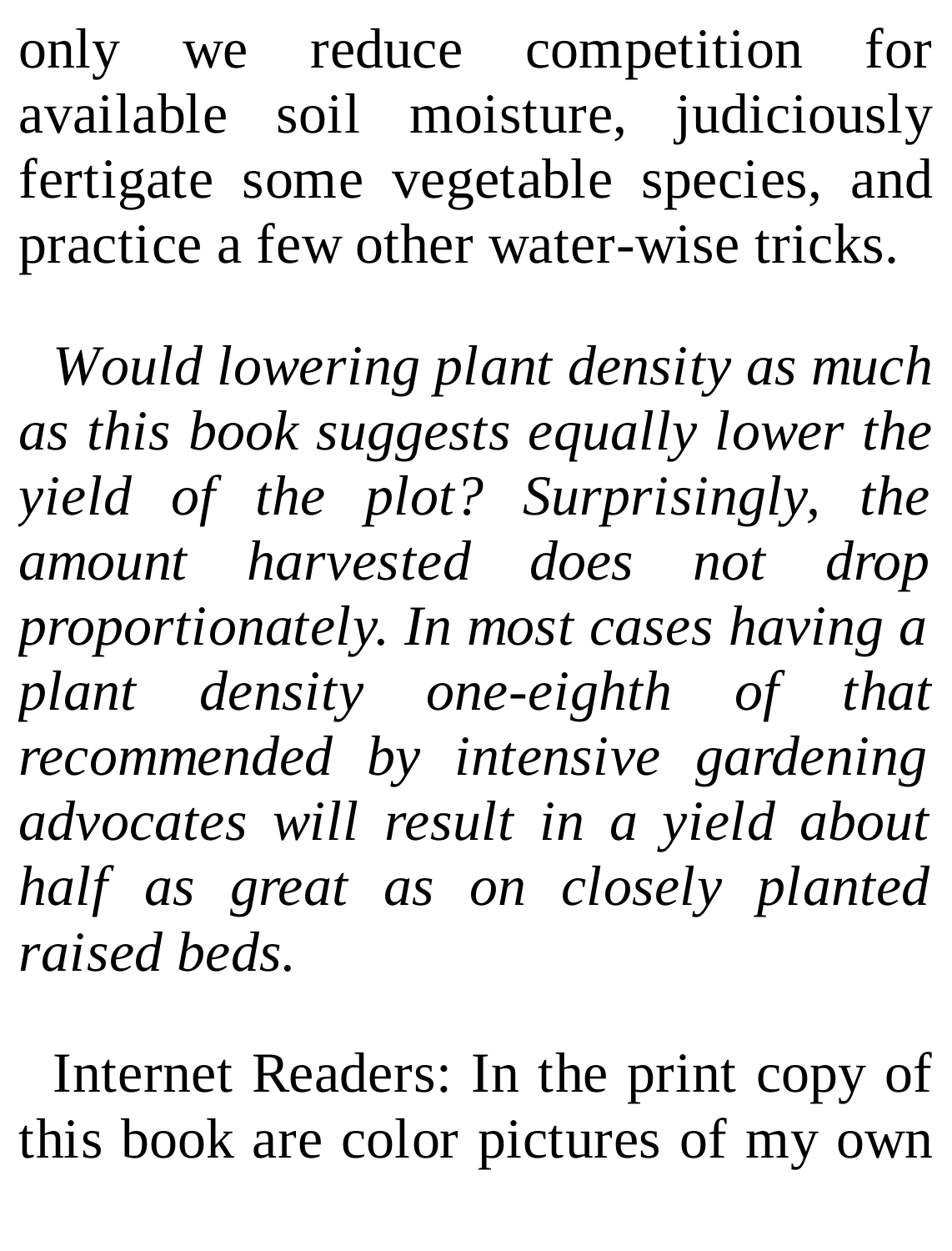"irrigationless" garden. Looking at them about here in the book would add reality to these ideas.

# **Chapter 3**

# **Helping Plants to Need Less Irrigation**

Dry though the maritime Northwest summer is, we enter the growing season with our full depth of soil at field capacity. Except on clayey soils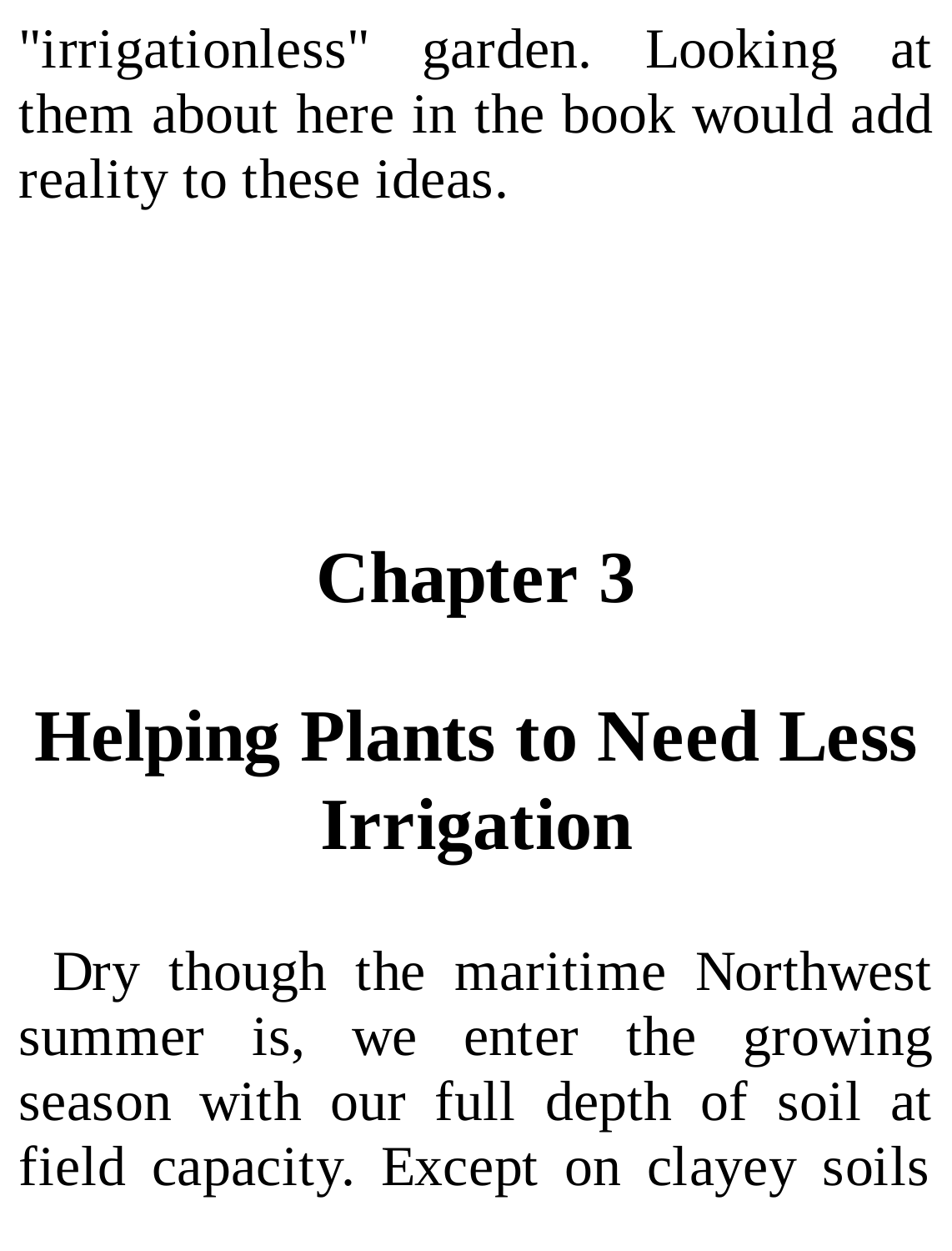in extraordinarily frosty, highelevation locations, we usually can till and plant before the soil has had a chance to lose much moisture.

There are a number of things we can do to make soil moisture more available to our summer vegetables. The most obvious step is thorough weeding. Next, we can keep the surface fluffed up with a rotary tiller or hoe during April and May, to break its capillary connection with deeper soil and accelerate the formation of a dry dust mulch. Usually, weeding forces us to do this anyway. Also, if it should rain during summer, we can hoe or rotary till a day or two later and again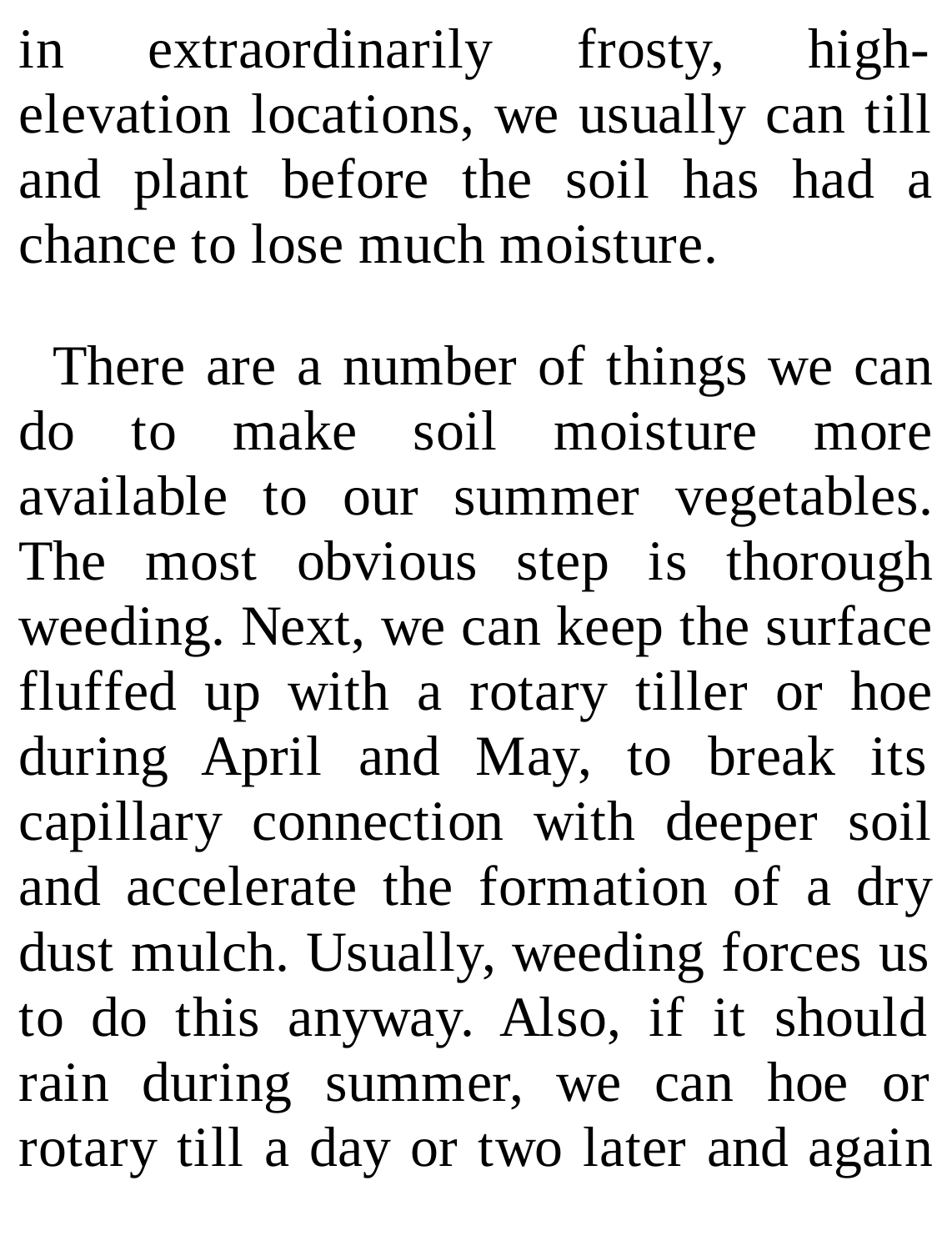### help a new dust mulch to develop.

## **Building Bigger Root Systems**

Without irrigation, most of the plant's water supply is obtained by expansion into new earth that hasn't been desiccated by other competing roots. Eliminating any obstacles to rapid growth of root systems is the key to success. So, keep in mind a few facts about how roots grow and prosper.

The air supply in soil limits or allows root growth. Unlike the leaves, roots do not perform photosynthesis, breaking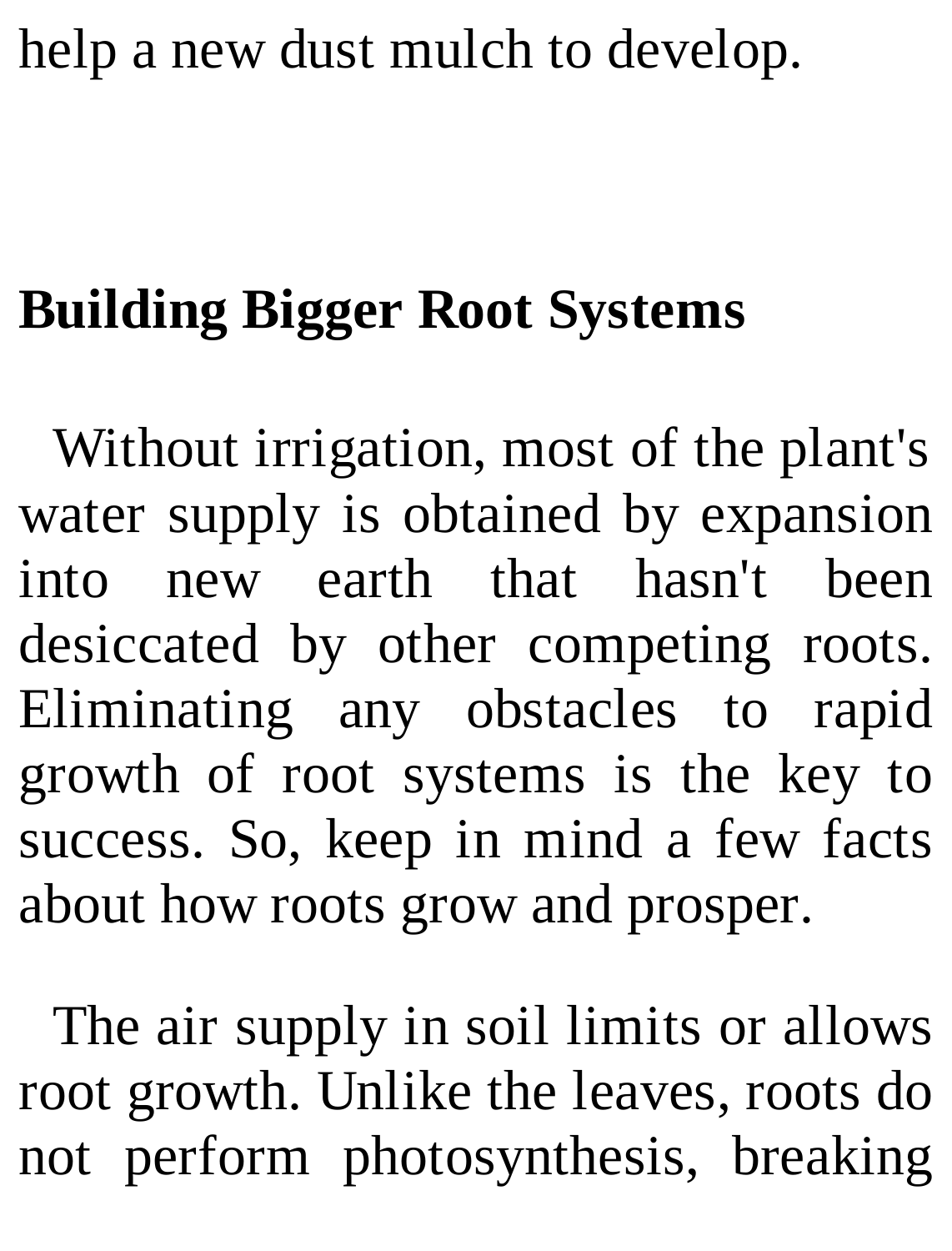down carbon dioxide gas into atmospheric oxygen and carbon. Yet root cells must breathe oxygen. This is obtained from the air held in spaces between soil particles. Many other soildwelling life forms from bacteria to moles compete for this same oxygen. Consequently, soil oxygen levels are lower than in the atmosphere. A slow exchange of gases does occur between soil air and free atmosphere, but deeper in the soil there will inevitably be less oxygen. Different plant species have varying degrees of root tolerance for lack of oxygen, but they all stop growing at some depth. Moisture reserves below the roots' maximum depth become relatively inaccessible.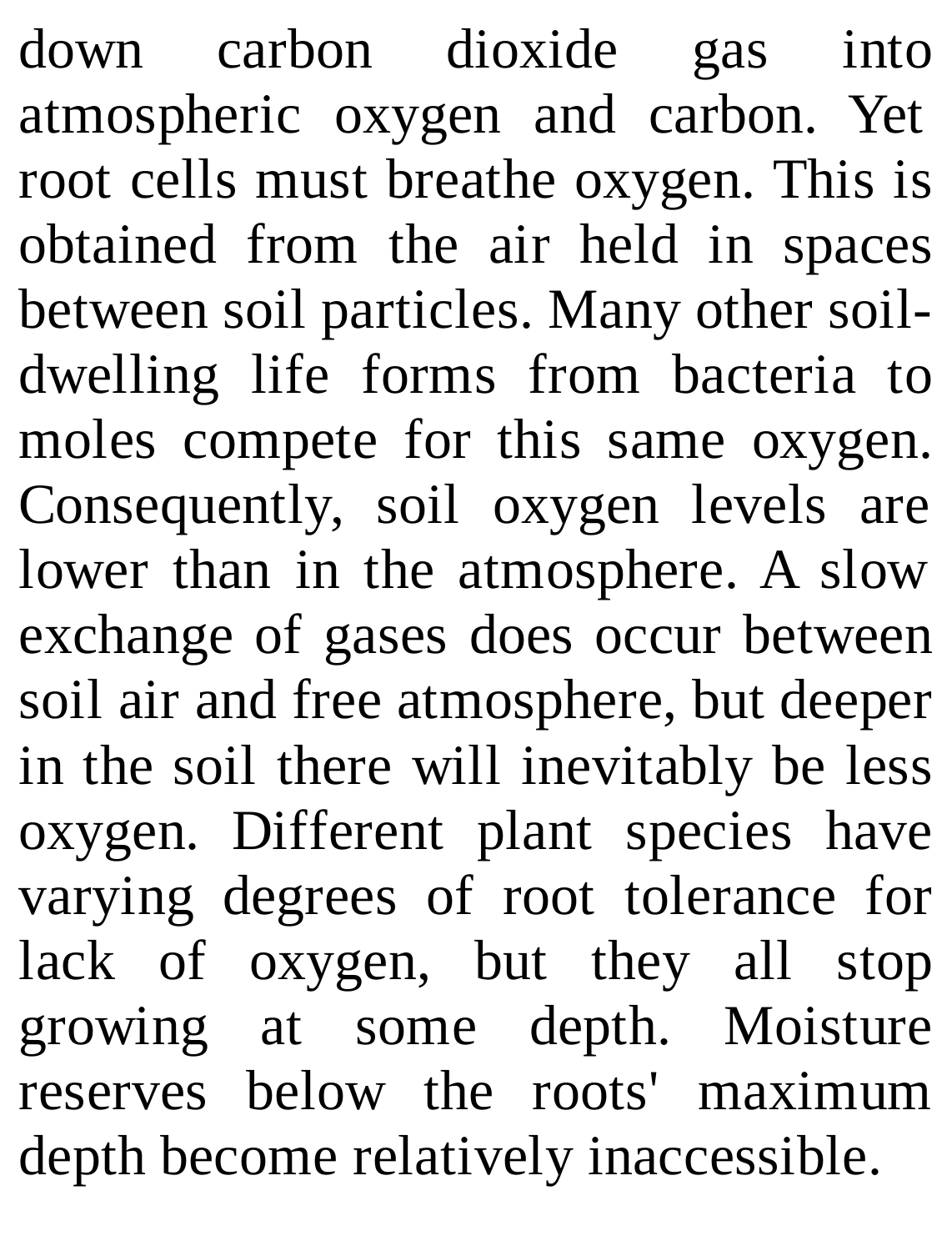Soil compaction reduces the overall supply and exchange of soil air. Compacted soil also acts as a mechanical barrier to root system expansion. When gardening with unlimited irrigation or where rain falls frequently, it is quite possible to have satisfactory growth when only the surface 6 or 7 inches of soil facilitates root development. When gardening with limited water, China's the limit, because if soil conditions permit, many vegetable species are capable of reaching 4, 5, and 8 eight feet down to find moisture and nutrition.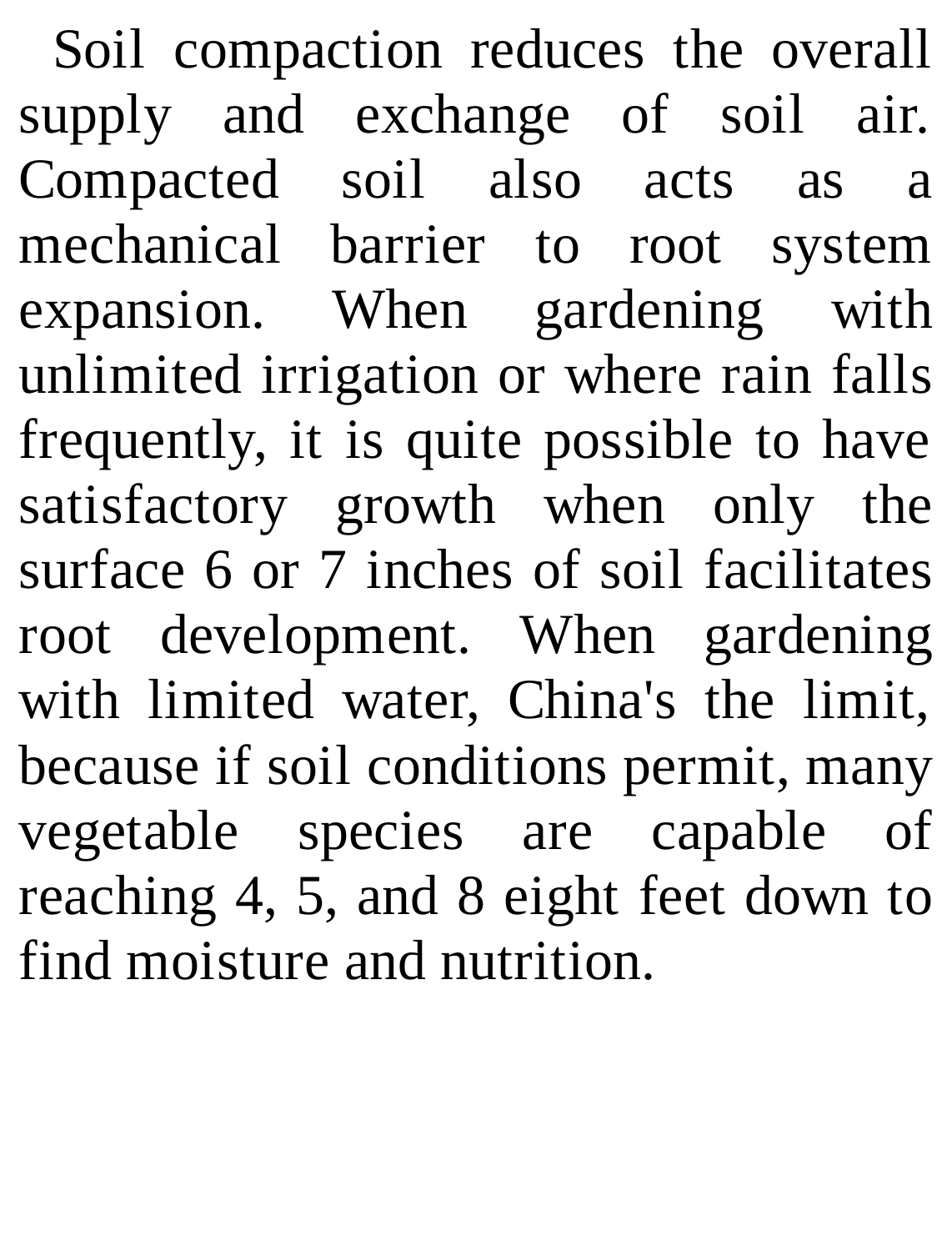### **Evaluating Potential Rooting Ability**

One of the most instructive things a water-wise gardener can do is to rent or borrow a hand-operated fence post auger and bore a 3-foot-deep hole. It can be even more educational to buy a short section of ordinary water pipe to extend the auger's reach another 2 or 3 feet down. In soil free of stones, using an auger is more instructive than using a conventional posthole digger or shoveling out a small pit, because where soil is loose, the hole deepens rapidly. Where any layer is even slightly compacted, one turns and turns the bit without much effect. Augers also lift the materials more or less as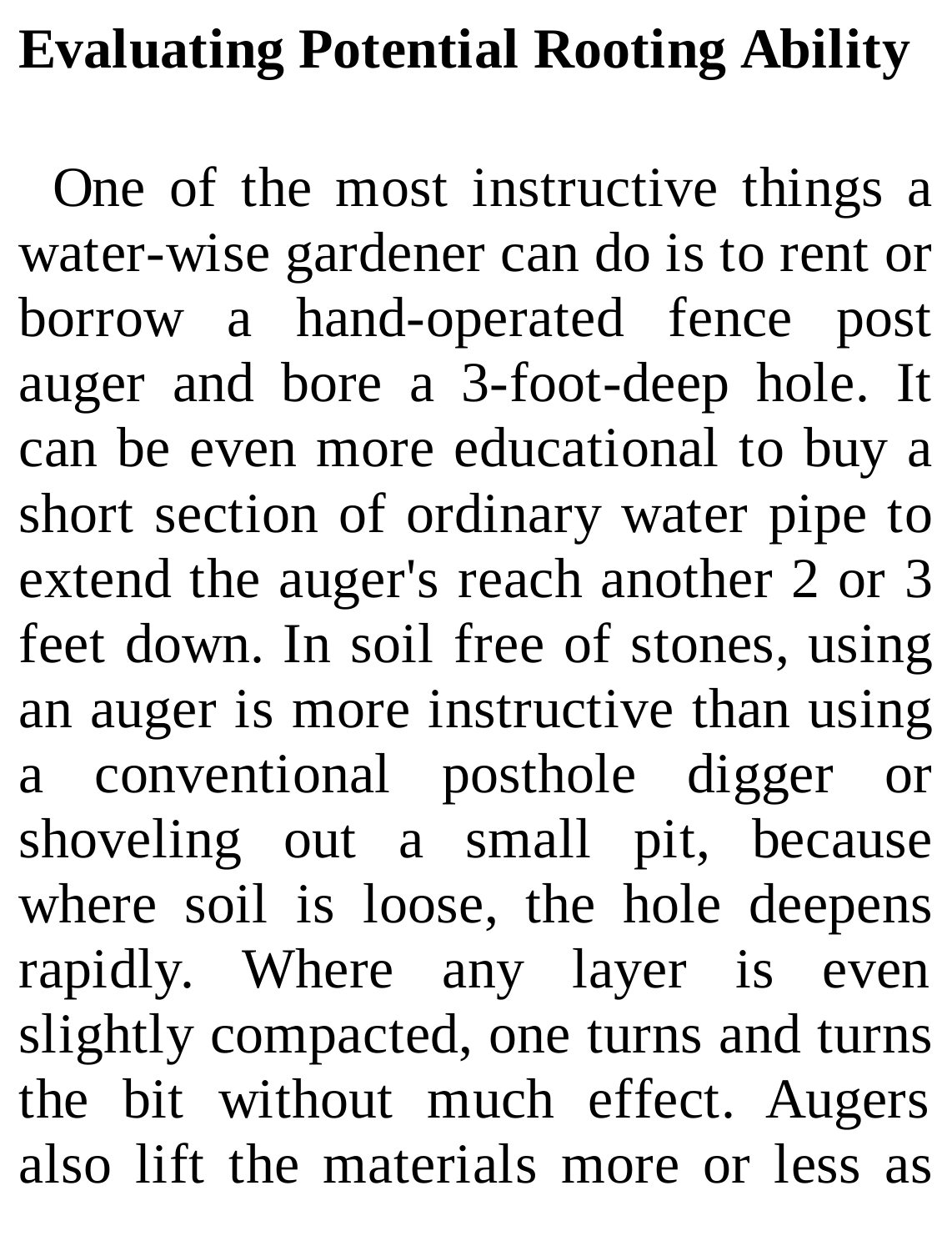they are stratified. If your soil is somewhat stony (like much upland soil north of Centralia left by the Vashon Glacier), the more usual fence-post digger or common shovel works better.

If you find more than 4 feet of soil, the site holds a dry-gardening potential that increases with the additional depth. Some soils along the floodplains of rivers or in broad valleys like the Willamette or Skagit can be over 20 feet deep, and hold far more water than the deepest roots could draw or capillary flow could raise during an entire growing season. Gently sloping land can often carry 5 to 7 feet of open, usable soil. However, soils on steep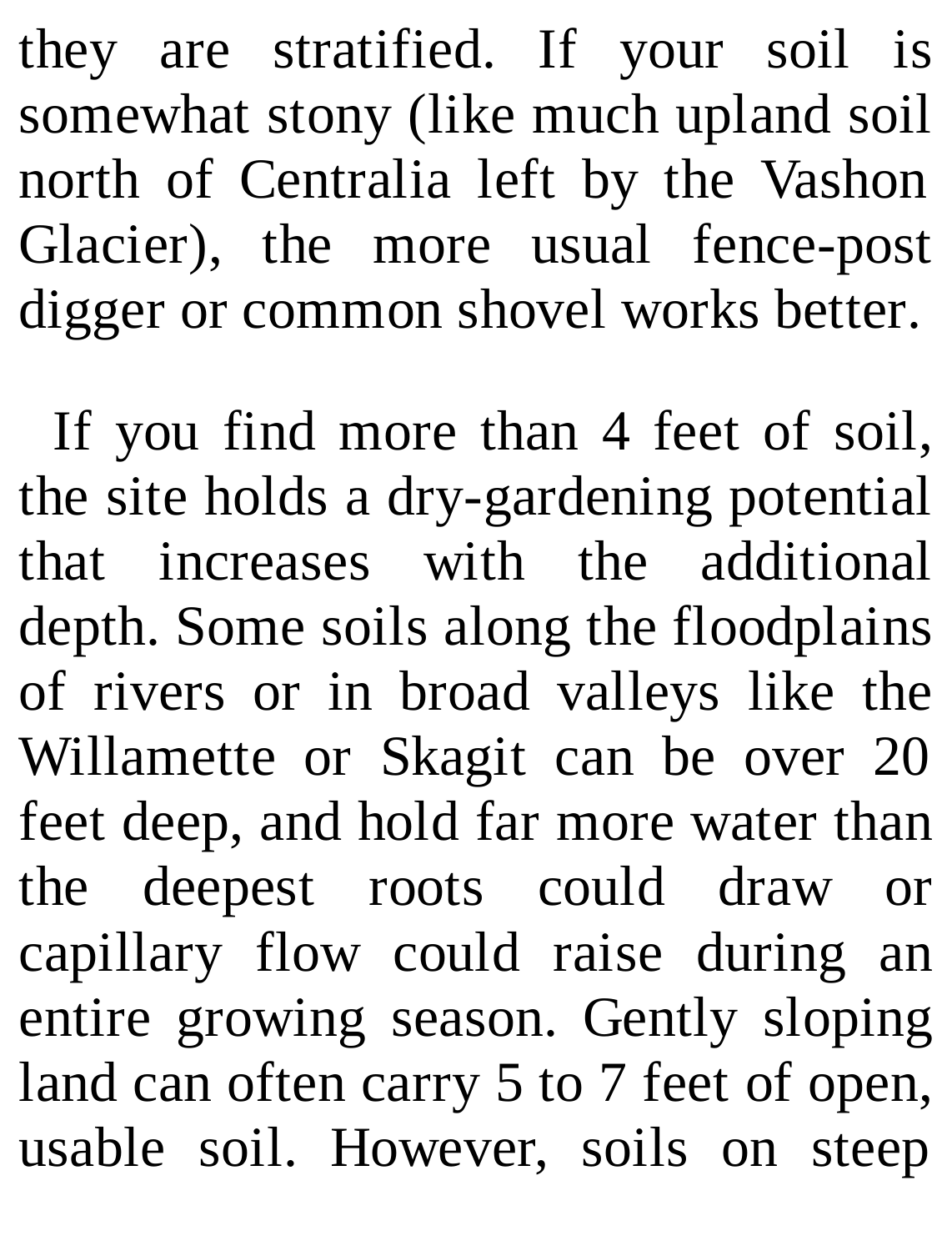hillsides become increasingly thin and fragile with increasing slope.

Whether an urban, suburban, or rural gardener, you should make no assumptions about the depth and openness of the soil at your disposal. Dig a test hole. If you find less than 2 unfortunate feet of open earth before hitting an impermeable obstacle such as rock or gravel, not much water storage can occur and the only use this book will hold for you is to guide your move to a more likely gardening location or encourage the house hunter to seek further. Of course, you can still garden quite successfully on thin soil in the conventional, irrigated manner.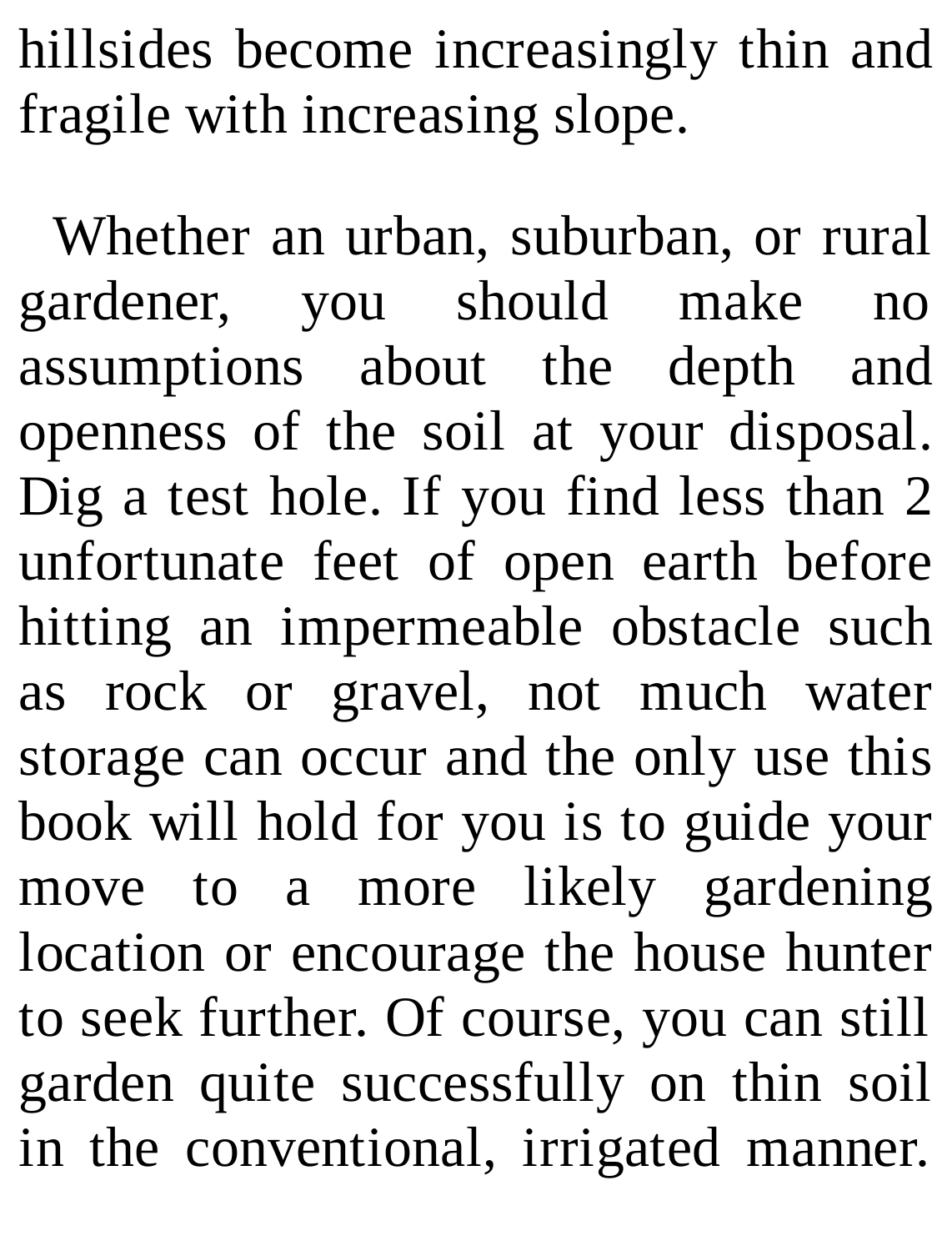*Growing Vegetables West of the Cascades* will be an excellent guide for this type of situation.

## **Eliminating Plowpan**

Deep though the soil may be, any restriction of root expansion greatly limits the ability of plants to aggressively find water. A compacted subsoil or even a thin compressed layer such as plowpan may function as such a barrier. Though moisture will still rise slowly by capillarity and recharge soil above plowpan, plants obtain much more water by rooting into unoccupied,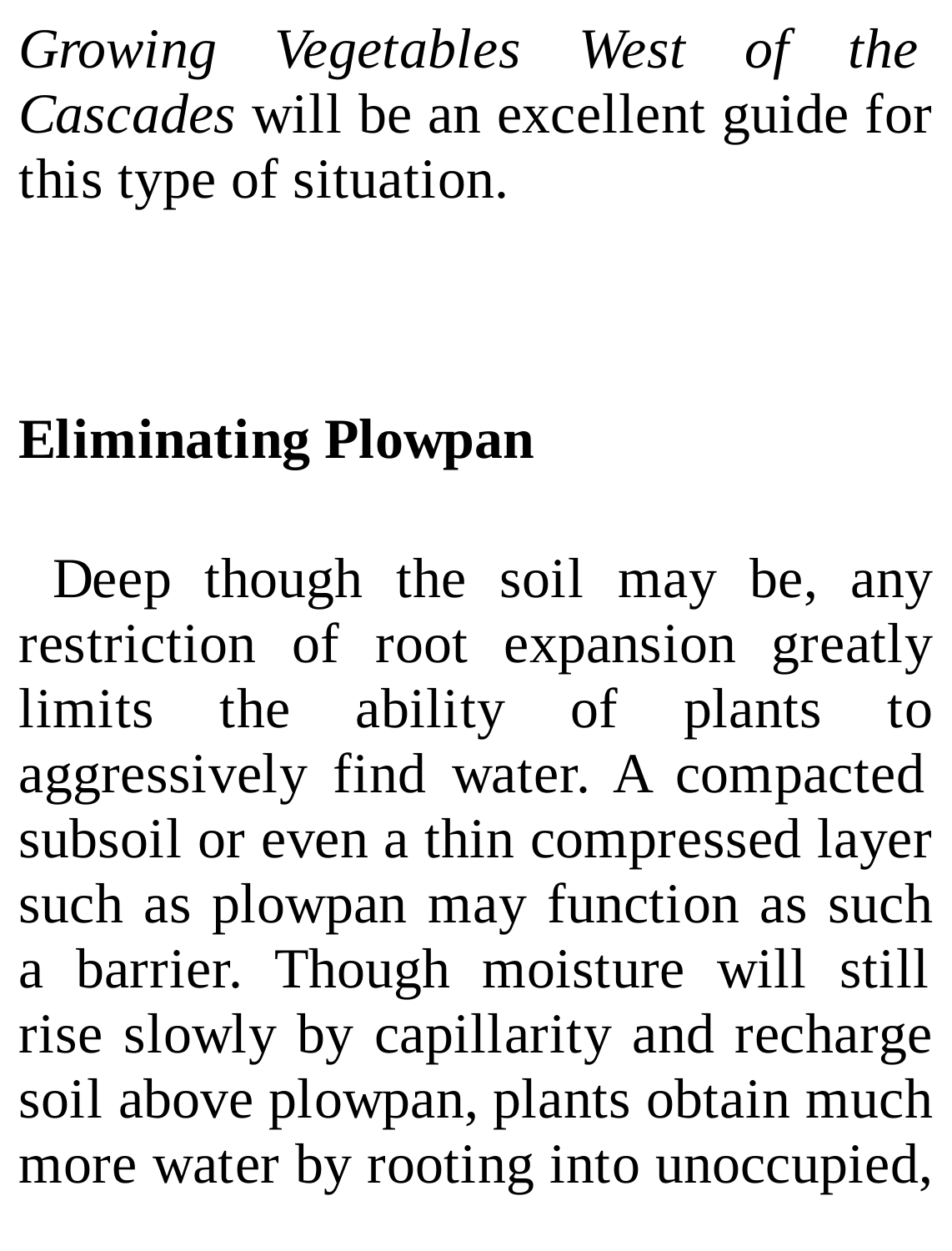damp soil. Soils close to rivers or on floodplains may appear loose and infinitely deep but may hide subsoil streaks of droughty gravel that effectively stops root growth. Some of these conditions are correctable and some are not.

Plowpan is very commonly encountered by homesteaders on farm soils and may be found in suburbia too, but fortunately it is the easiest obstacle to remedy. Traditionally, American croplands have been tilled with the moldboard plow. As this implement first cuts and then flips a 6-or 7-inchdeep slice of soil over, the sole—the part supporting the plow's weight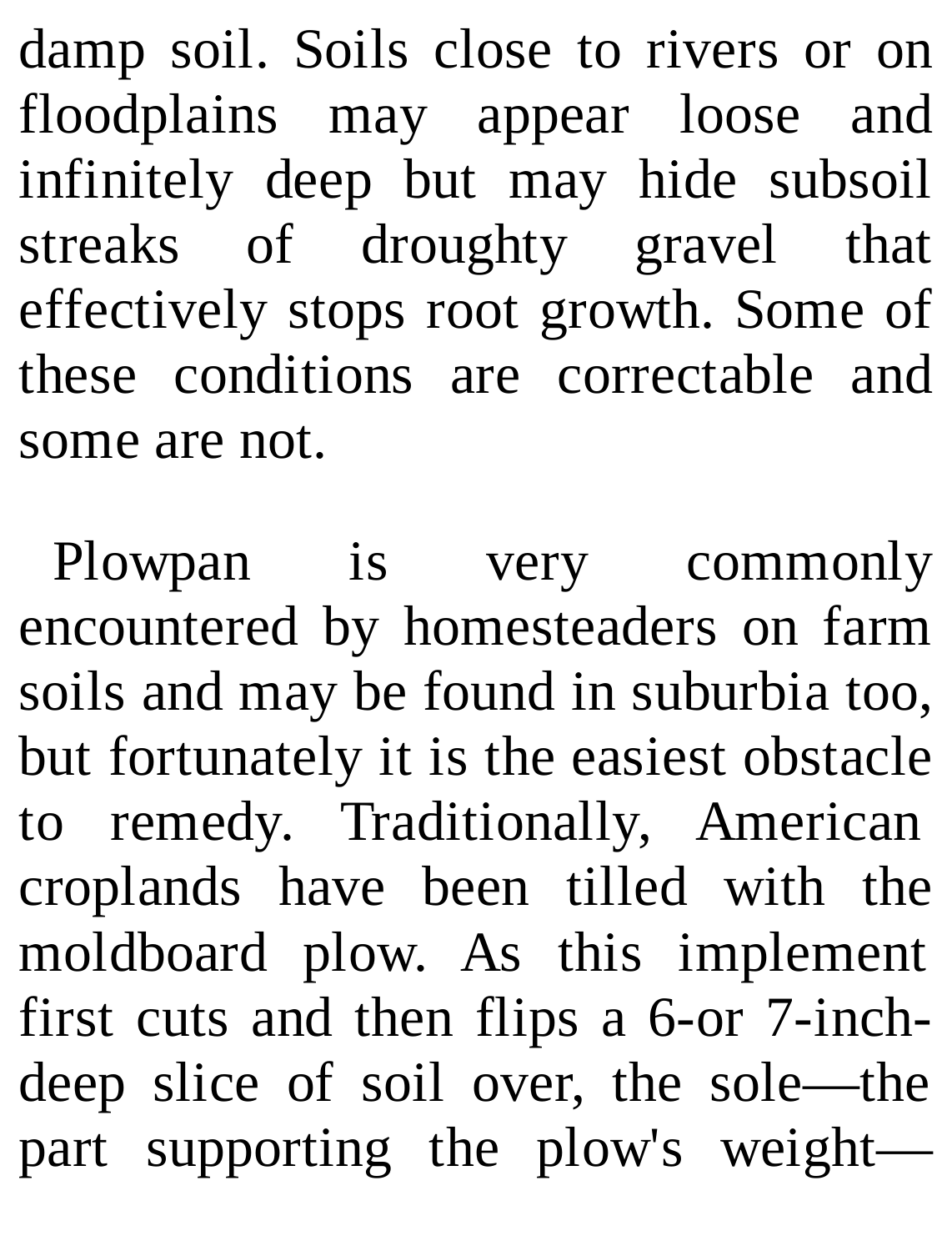presses heavily on the earth about 7 inches below the surface. With each subsequent plowing the plow sole rides at the same 7-inch depth and an even more compacted layer develops. Once formed plowpan prevents the crop from rooting into the subsoil. Since winter rains leach nutrients from the topsoil and deposit them in the subsoil, plowpan prevents access to these nutrients and effectively impoverishes the field. So wise farmers periodically use a subsoil plow to fracture the pan.

Plowpan can seem as firm as a rammed-earth house; once established, it can last a long, long time. My own garden land is part of what was once an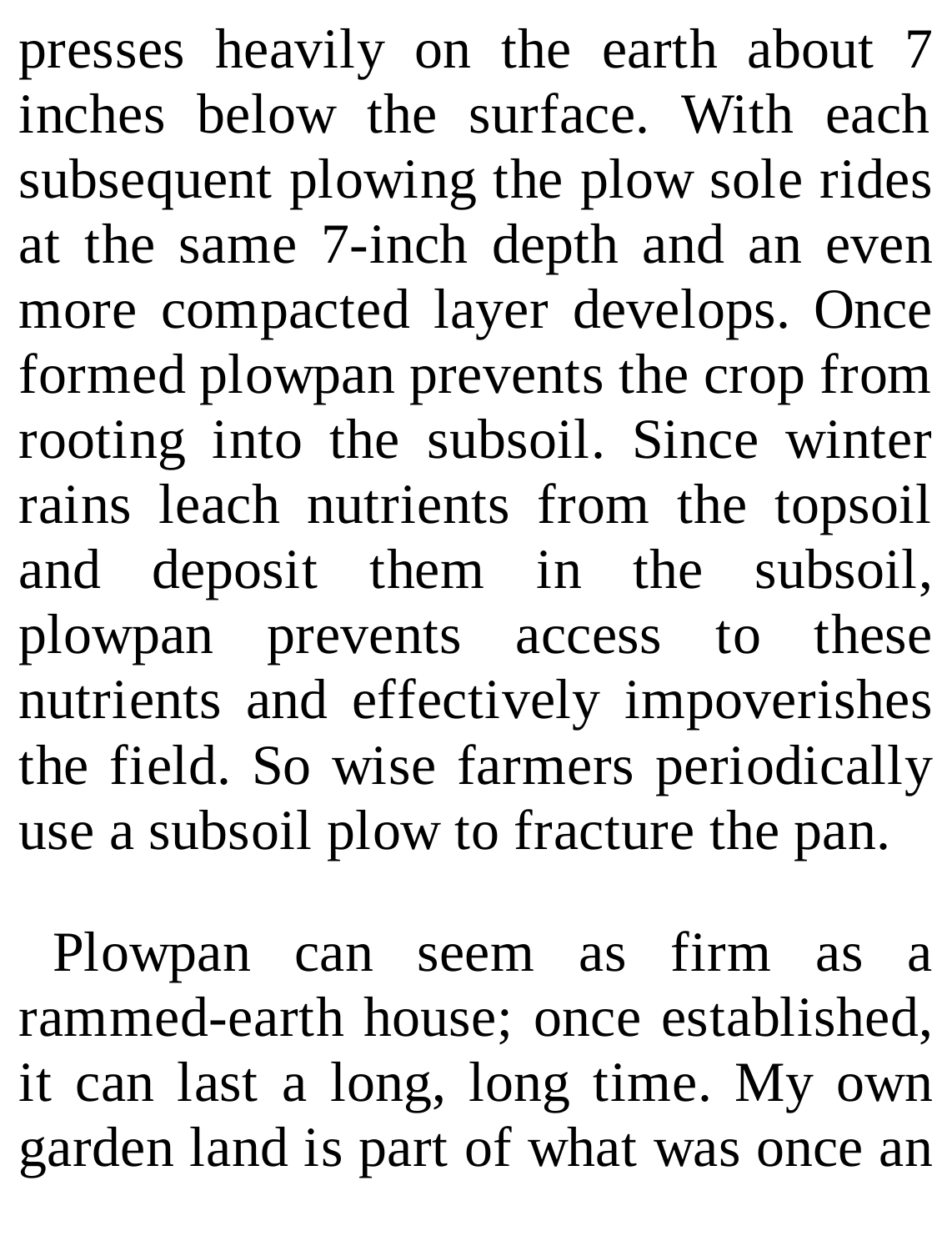old wheat farm, one of the first homesteads of the Oregon Territory. From about 1860 through the 1930s, the field produced small grains. After wheat became unprofitable, probably because of changing market conditions and soil exhaustion, the field became an unplowed pasture. Then in the 1970s it grew daffodil bulbs, occasioning more plowing. All through the '80s my soil again rested under grass. In 1987, when I began using the land, there was still a 2-inch-thick, very hard layer starting about 7 inches down. Below 9 inches the open earth is soft as butter as far as I've ever dug.

On a garden-sized plot, plowpan or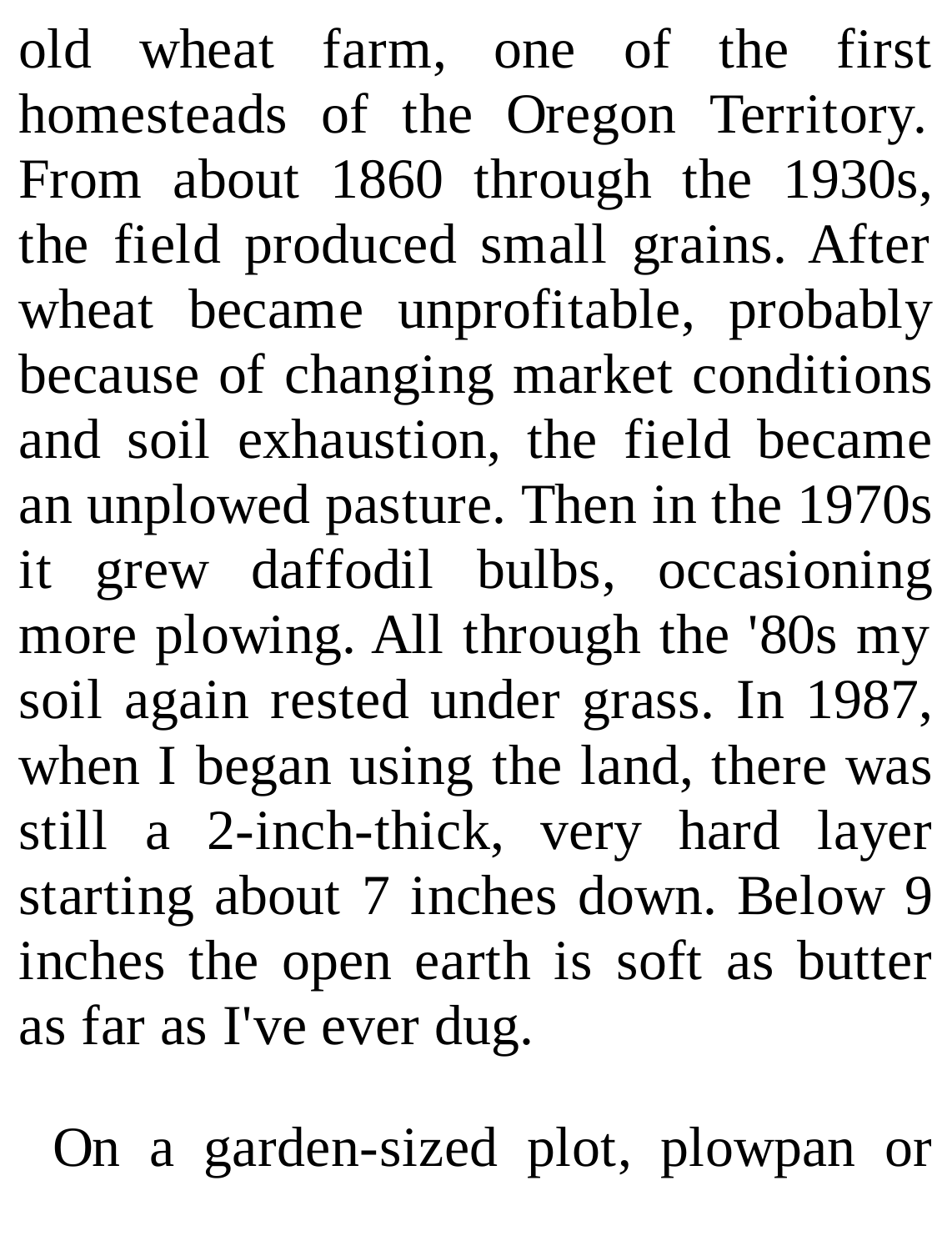compacted subsoil is easily opened with a spading fork or a very sharp common shovel. After normal rotary tilling, either tool can fairly easily be wiggled 12 inches into the earth and small bites of plowpan loosened. Once this laborious chore is accomplished the first time, deep tillage will be far easier. In fact, it becomes so easy that I've been looking for a custom-made fork with longer tines.

### **Curing Clayey Soils**

In humid climates like ours, sandy soils may seem very open and friable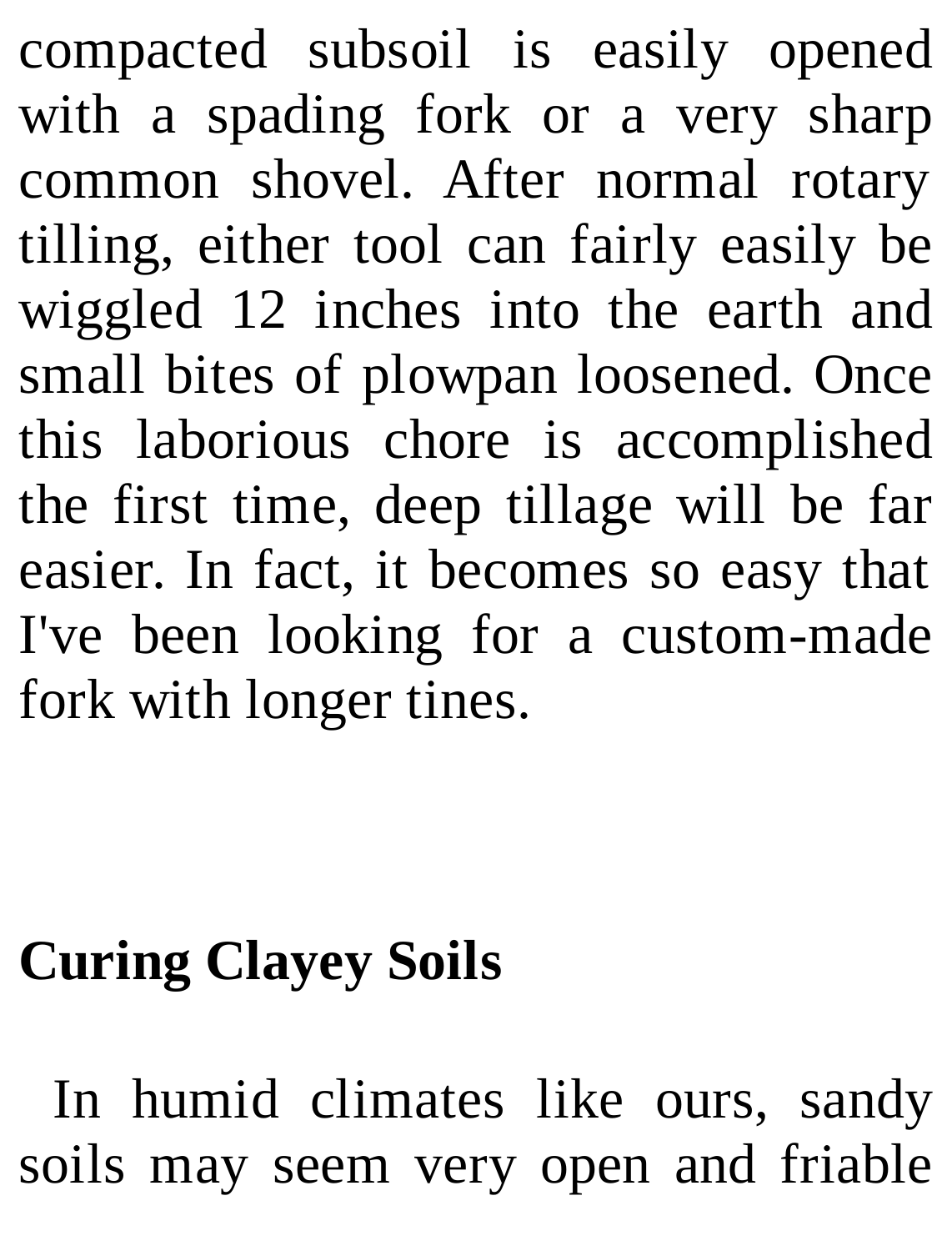on the surface but frequently hold some unpleasant subsoil surprises. Over geologic time spans, mineral grains are slowly destroyed by weak soil acids and clay is formed from the breakdown products. Then heavy winter rainfall transports these minuscule clay particles deeper into the earth, where they concentrate. It is not unusual to find a sandy topsoil underlaid with a dense, cement-like, clayey sand subsoil extending down several feet. If very impervious, a thick, dense deposition like this may be called hardpan.

The spading fork cannot cure this condition as simply as it can eliminate thin plowpan. Here is one situation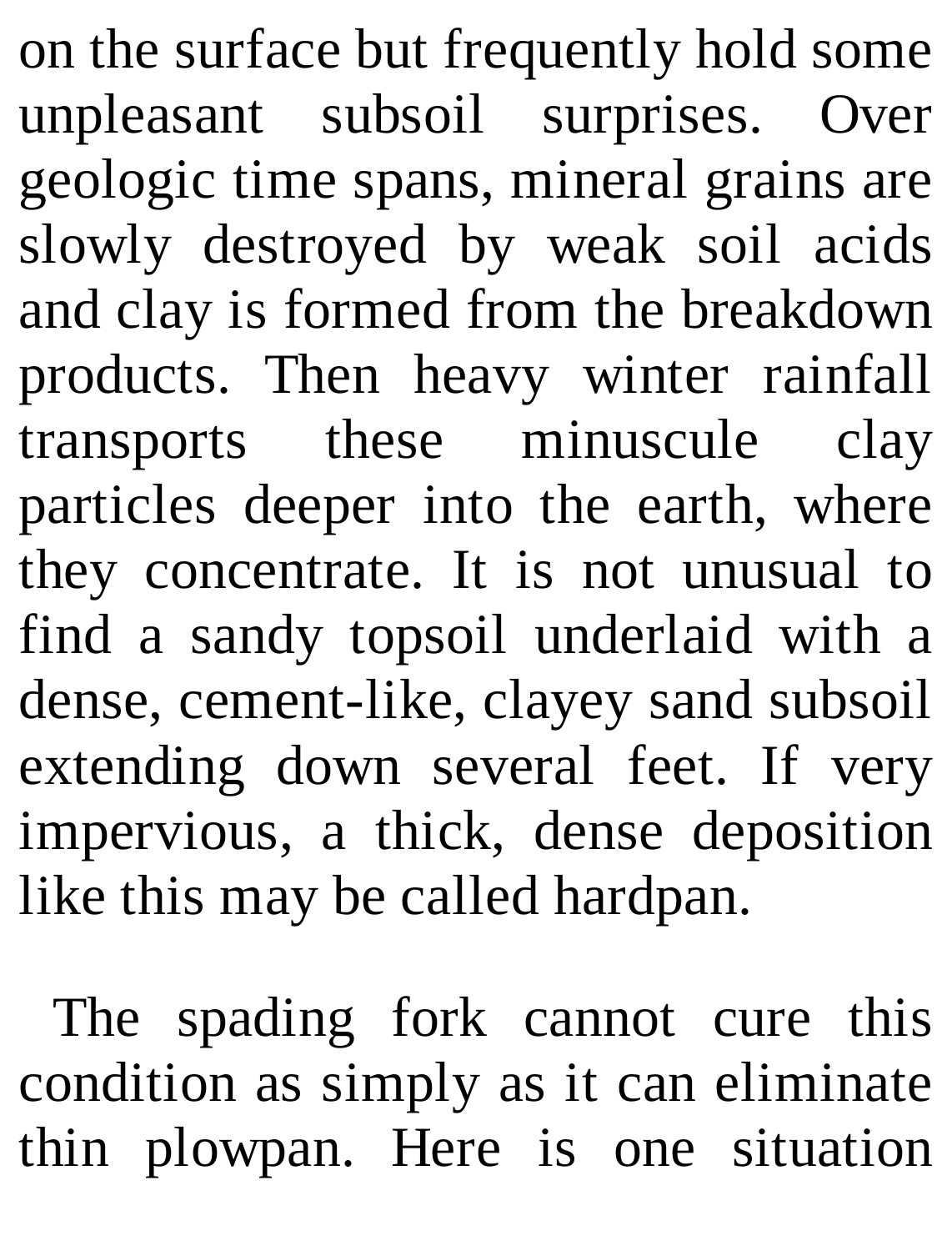where, if I had a neighbor with a large tractor and subsoil plow, I'd hire him to fracture my land 3 or 4 feet deep. Painstakingly double or even triple digging will also loosen this layer. Another possible strategy for a smaller garden would be to rent a gasolinepowered posthole auger, spread manure or compost an inch or two thick, and then bore numerous, almost adjoining holes 4 feet deep all over the garden.

Clayey subsoil can supply surprisingly larger amounts of moisture than the granular sandy surface might imply, but only if the earth is opened deeply and becomes more accessible to root growth.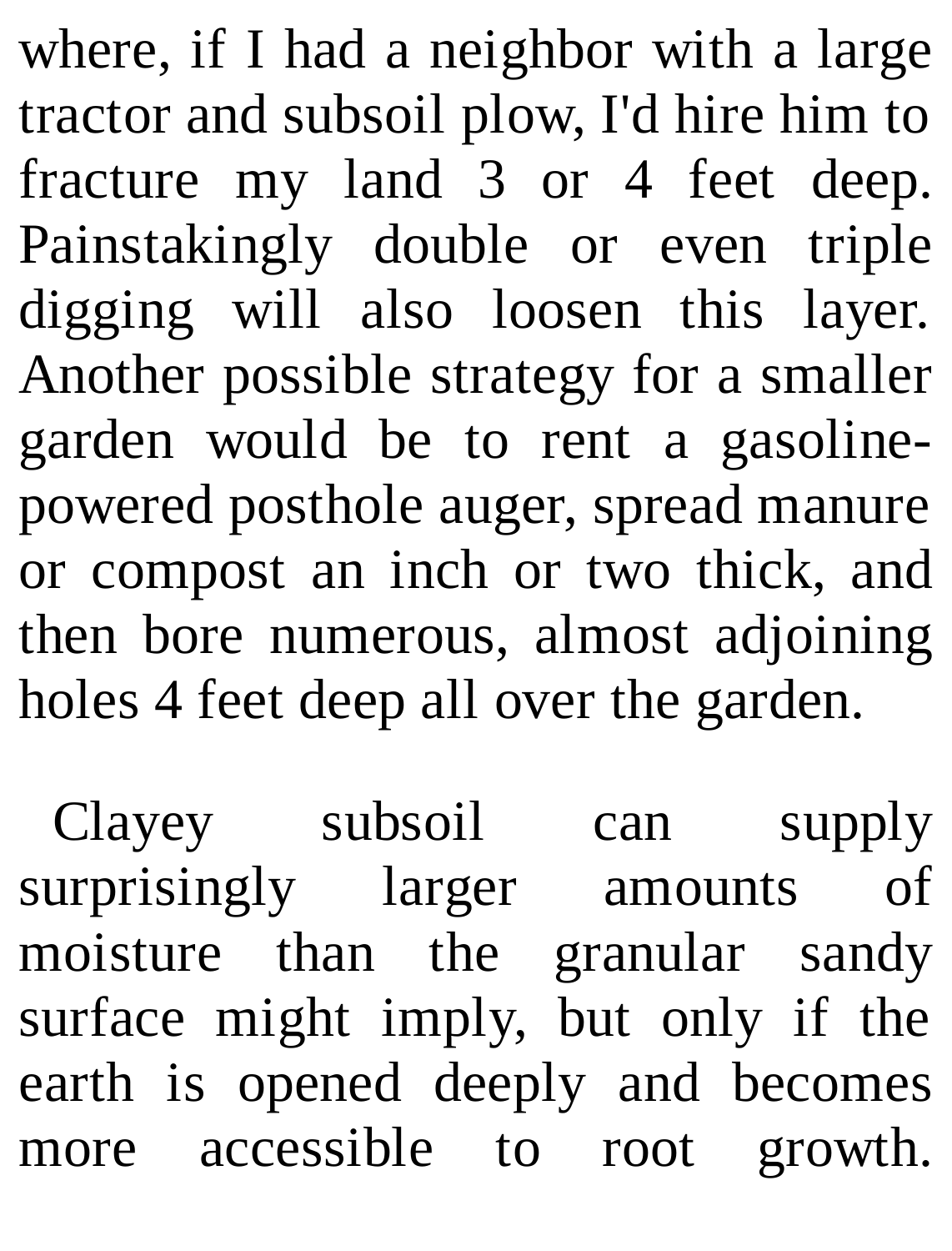Fortunately, once root development increases at greater depths, the organic matter content and accessibility of this clayey layer can be maintained through intelligent green manuring, postponing for years the need to subsoil again. Green manuring is discussed in detail shortly.

Other sites may have gooey, very fine clay topsoils, almost inevitably with gooey, very fine clay subsoils as well. Though incorporation of extraordinarily large quantities of organic matter can turn the top few inches into something that behaves a little like loam, it is quite impractical to work in humus to a depth of 4 or 5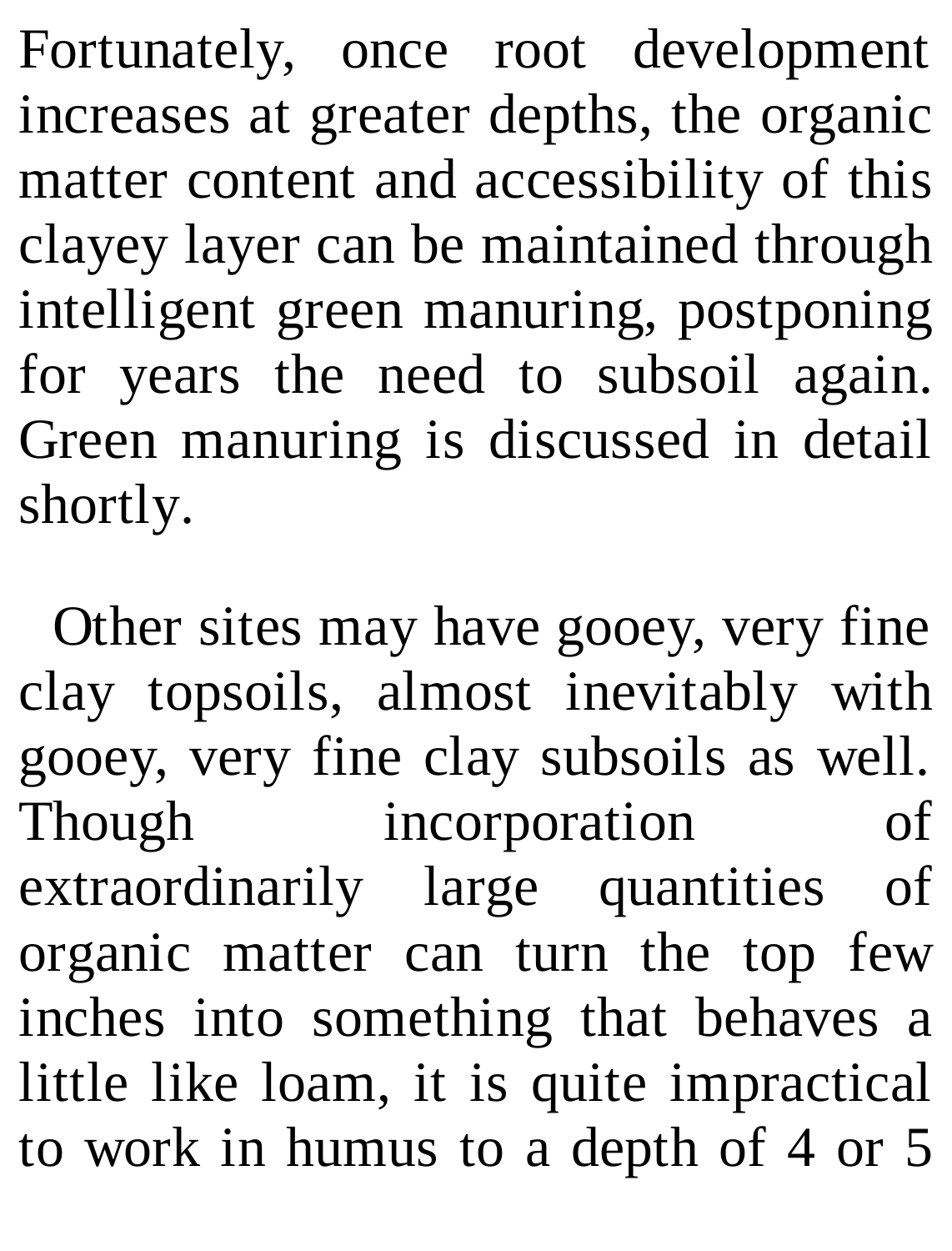feet. Root development will still be limited to the surface layer. Very fine clays don't make likely dry gardens.

Not all clay soils are "fine clay soils," totally compacted and airless. For example, on the gentler slopes of the geologic old Cascades, those 50 million-year-old black basalts that form the Cascades foothills and appear in other places throughout the maritime Northwest, a deep, friable, red clay soil called (in Oregon) Jori often forms. Jori clays can be 6 to 8 feet deep and are sufficiently porous and well drained to have been used for highly productive orchard crops. Water-wise gardeners can do wonders with Joris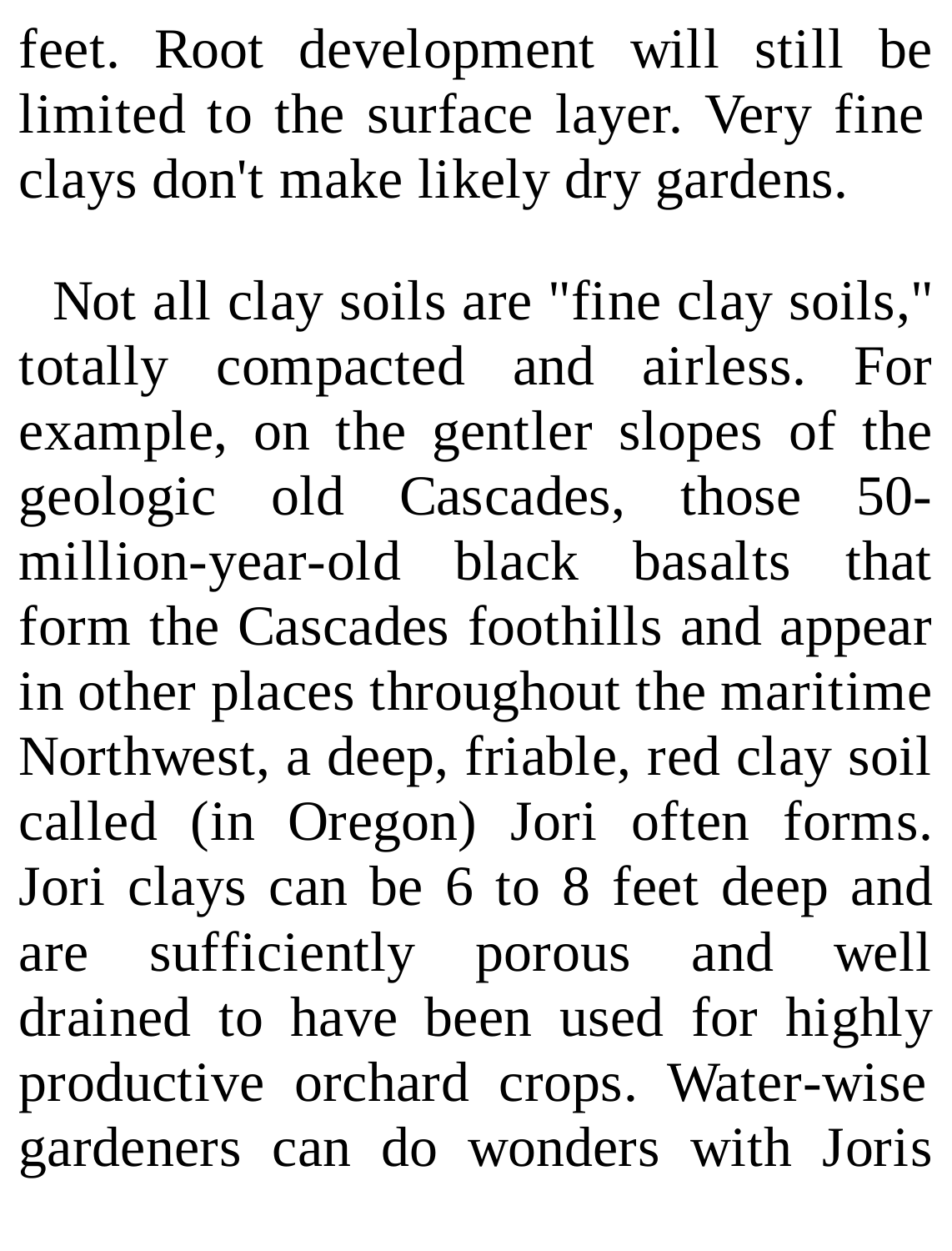and other similar soils, though clays never grow the best root crops.

# **Spotting a Likely Site**

Observing the condition of wild plants can reveal a good site to garden without much irrigation. Where Himalaya or Evergreen blackberries grow 2 feet tall and produce small, dull-tasting fruit, there is not much available soil moisture. Where they grow 6 feet tall and the berries are sweet and good sized, there is deep, open soil. When the berry vines are 8 or more feet tall and the fruits are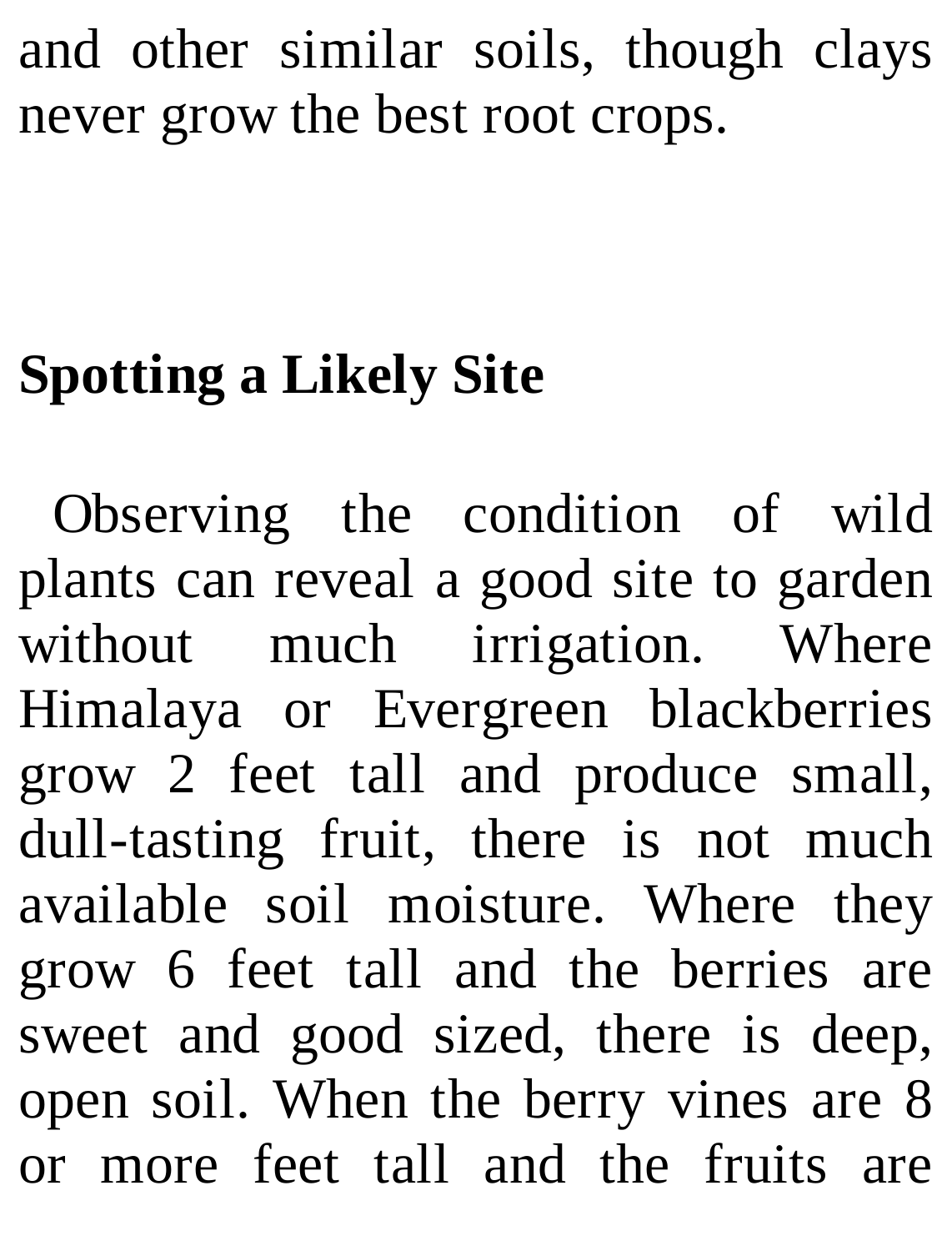especially huge, usually there is both deep, loose soil and a higher than usual amount of fertility.

Other native vegetation can also reveal a lot about soil moisture reserves. For years I wondered at the short leaders and sad appearance of Douglas fir in the vicinity of Yelm, Washington. Were they due to extreme soil infertility? Then I learned that conifer trees respond more to summertime soil moisture than to fertility. I obtained a soil survey of Thurston County and discovered that much of that area was very sandy with gravelly subsoil. Eureka!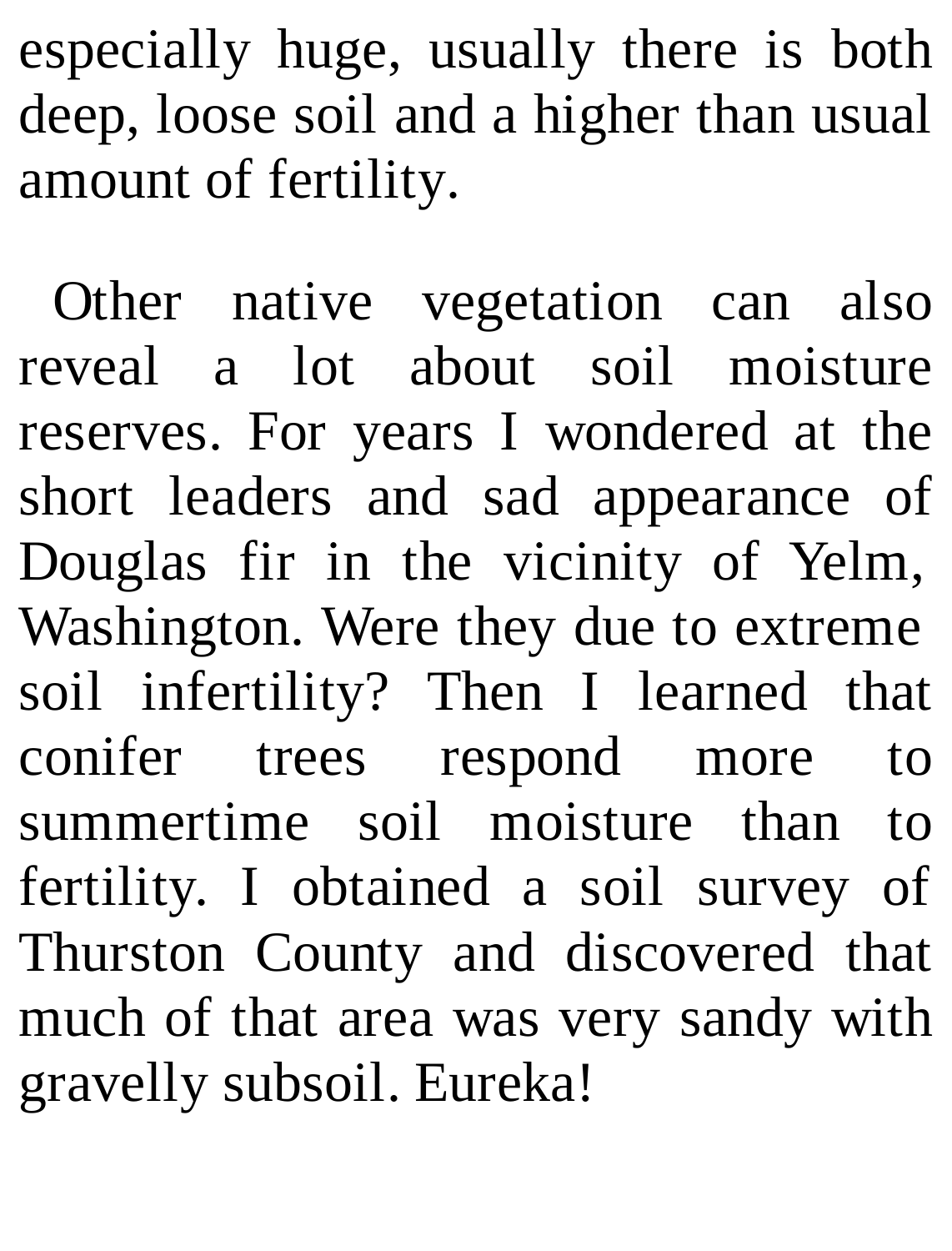The Soil Conservation Service (SCS), a U.S. Government agency, has probably put a soil auger into your very land or a plot close by. Its tests have been correlated and mapped; the soils underlying the maritime Northwest have been named and categorized by texture, depth, and ability to provide available moisture. The maps are precise and detailed enough to approximately locate a city or suburban lot. In 1987, when I was in the market for a new homestead, I first went to my county SCS office, mapped out locations where the soil was suitable, and then went hunting. Most counties have their own office.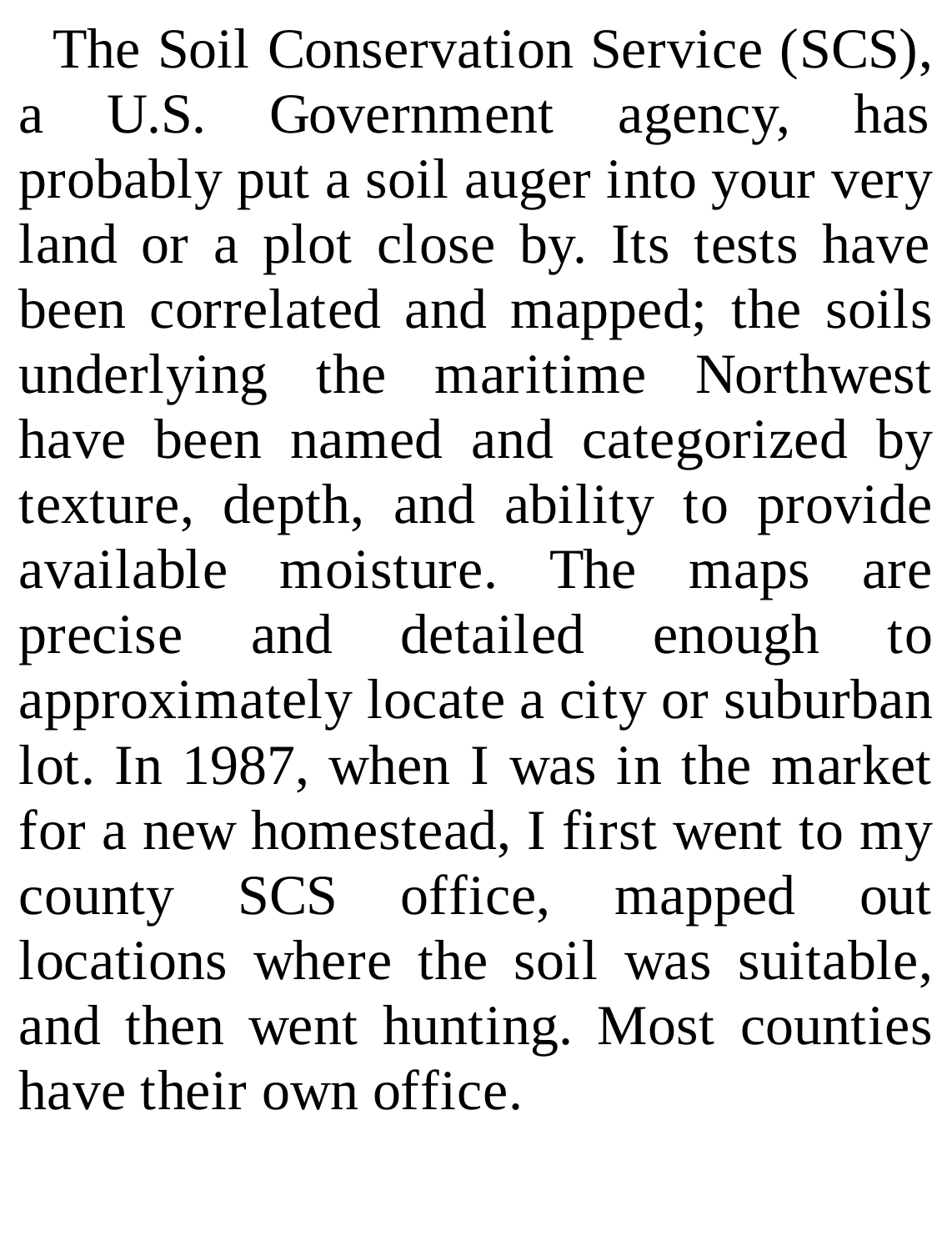#### **Using Humus to Increase Soil Moisture**

Maintaining topsoil humus content in the 4 to 5 percent range is vital to plant health, vital to growing more nutritious food, and essential to bringing the soil into that state of easy workability and cooperation known as good tilth. Humus is a spongy substance capable of holding several times more available moisture than clay. There are also new synthetic, long-lasting soil amendments that hold and release even more moisture than humus. Garden books frequently recommend tilling in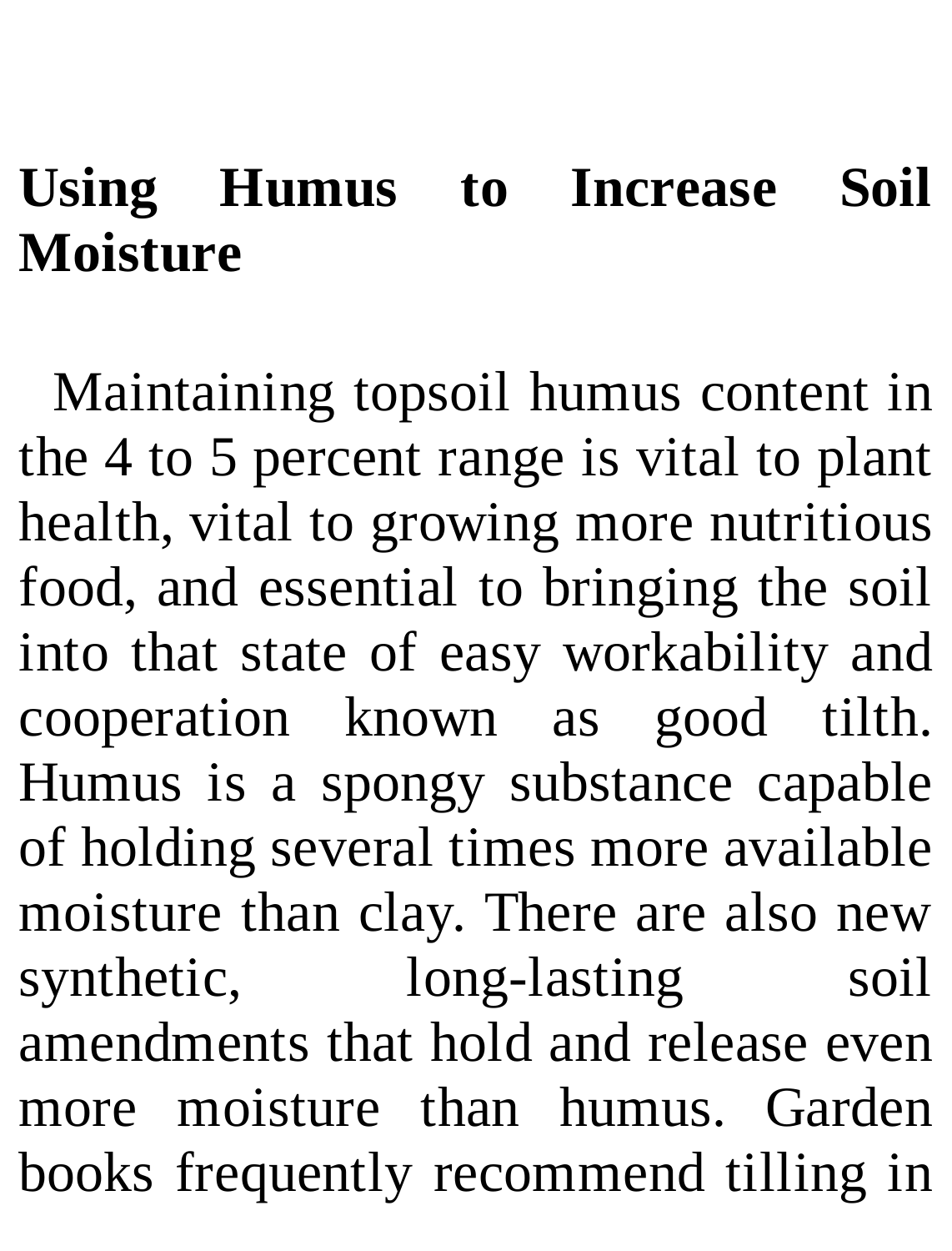extraordinarily large amounts of organic matter to increase a soil's water-holding capacity in the top few inches.

Humus can improve many aspects of soil but will not reduce a garden's overall need for irrigation, because it is simply not practical to maintain sufficient humus deeply enough. Rotary tilling only blends amendments into the top 6 or 7 inches of soil. Rigorous double digging by actually trenching out 12 inches and then spading up the next foot theoretically allows one to mix in significant amounts of organic matter to nearly 24 inches. But plants can use water from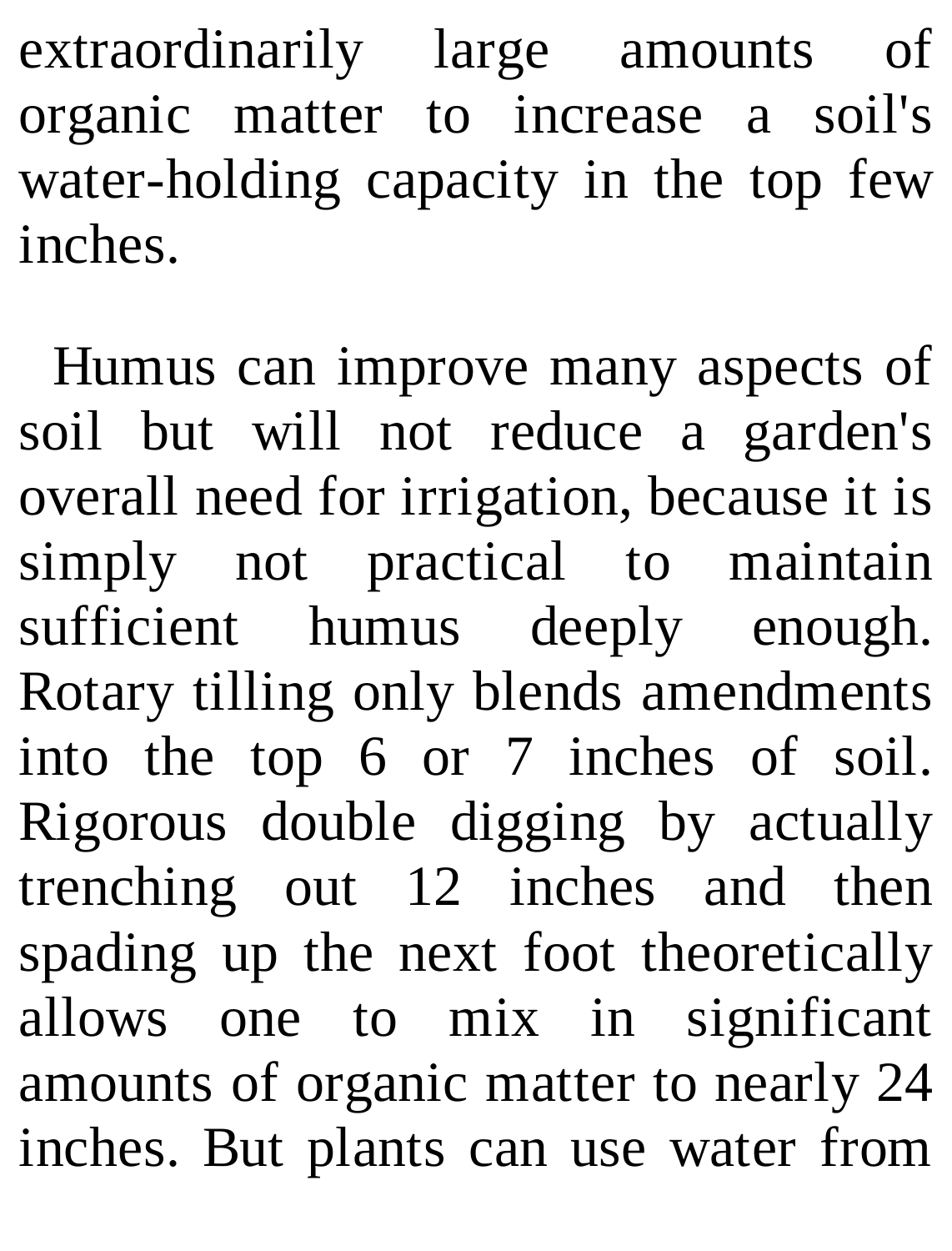far deeper than that. Let's realistically consider how much soil moisture reserves might be increased by double digging and incorporating large quantities of organic matter.

A healthy topsoil organic matter level in our climate is about 4 percent. This rapidly declines to less than 0.5 percent in the subsoil. Suppose inches-thick layers of compost were spread and, by double digging, the organic matter content of a very sandy soil were amended to 10 percent down to 2 feet. If that soil contained little clay, its water-holding ability in the top 2 feet could be doubled. Referring to the chart "Available Moisture" in Chapter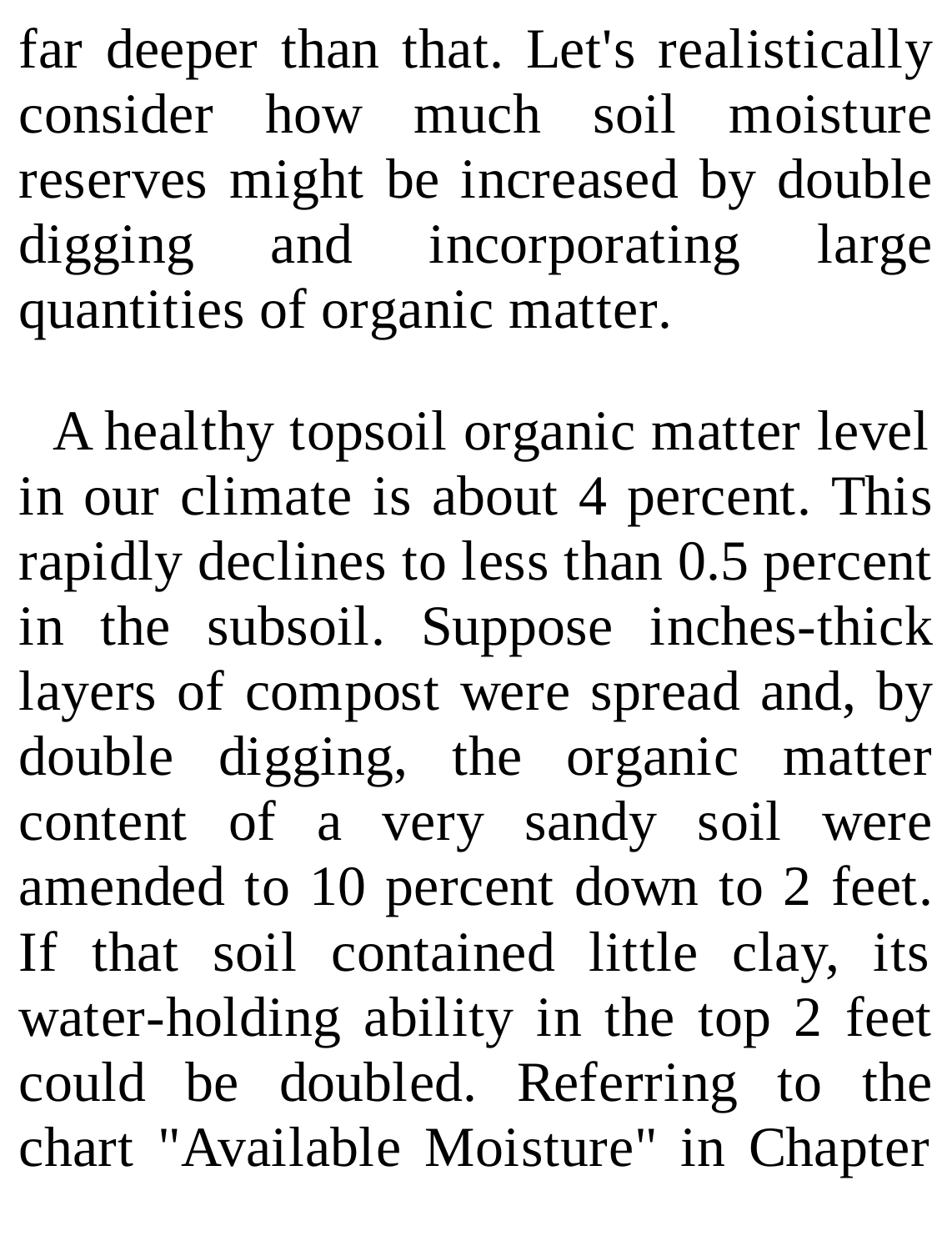2, we see that sandy soil can release up to 1 inch of water per foot. By dint of massive amendment we might add 1 inch of available moisture per foot of soil to the reserve. That's 2 extra inches of water, enough to increase the time an ordinary garden can last between heavy irrigations by a week or 10 days.

If the soil in question were a silty clay, it would naturally make 2 1/2 inches available per foot. A massive humus amendment would increase that to 3 1/2 inches in the top foot or two, relatively not as much benefit as in sandy soil. And I seriously doubt that many gardeners would be willing to thoroughly double dig to an honest 24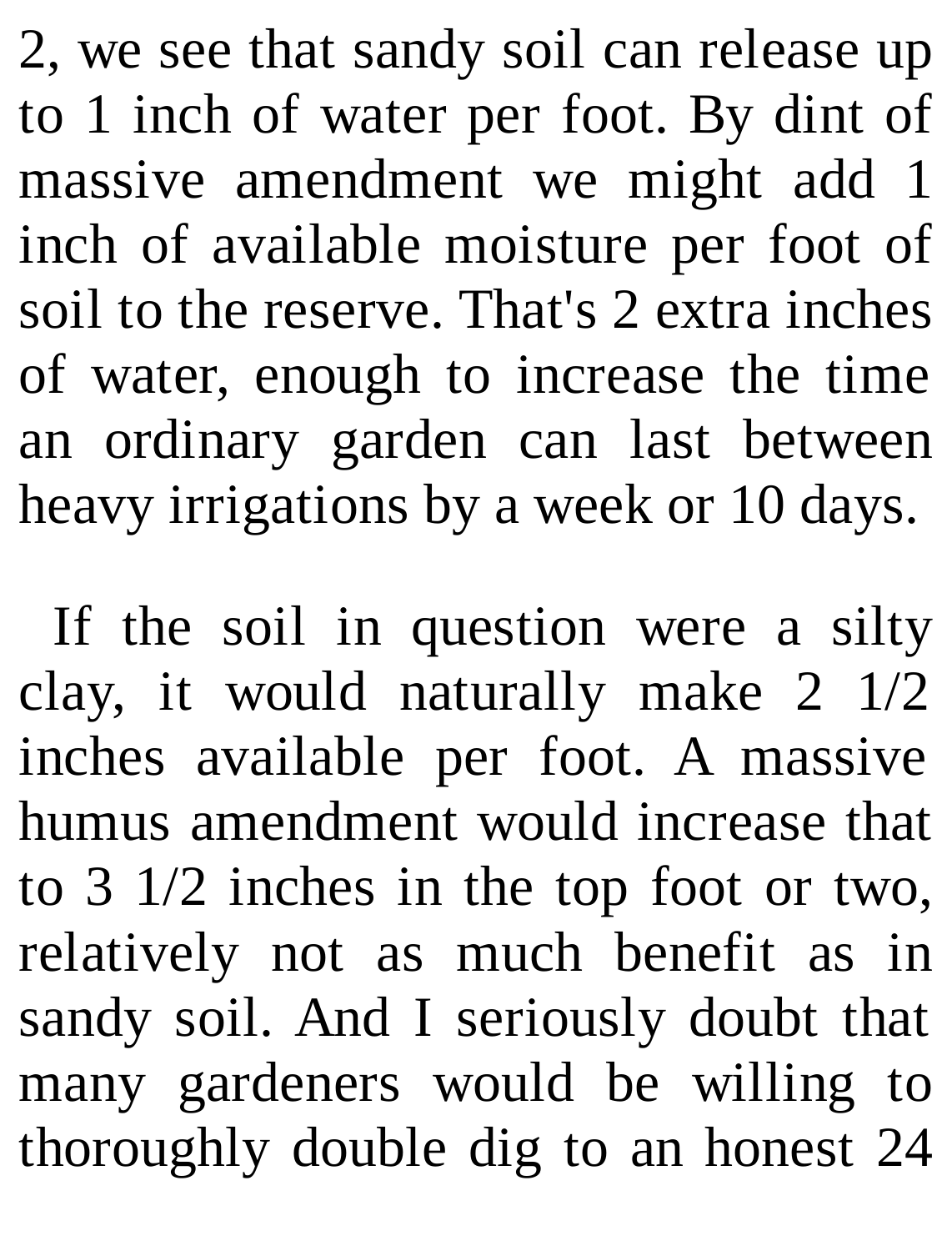inches.

Trying to maintain organic matter levels above 10 percent is an almost self-defeating process. The higher the humus level gets, the more rapidly organic matter tends to decay. Finding or making enough well-finished compost to cover the garden several inches deep (what it takes to lift humus levels to 10 percent) is enough of a job. Double digging just as much more into the second foot is even more effort. But having to repeat that chore every year or two becomes downright discouraging. No, either your soil naturally holds enough moisture to permit dry gardening, or it doesn't.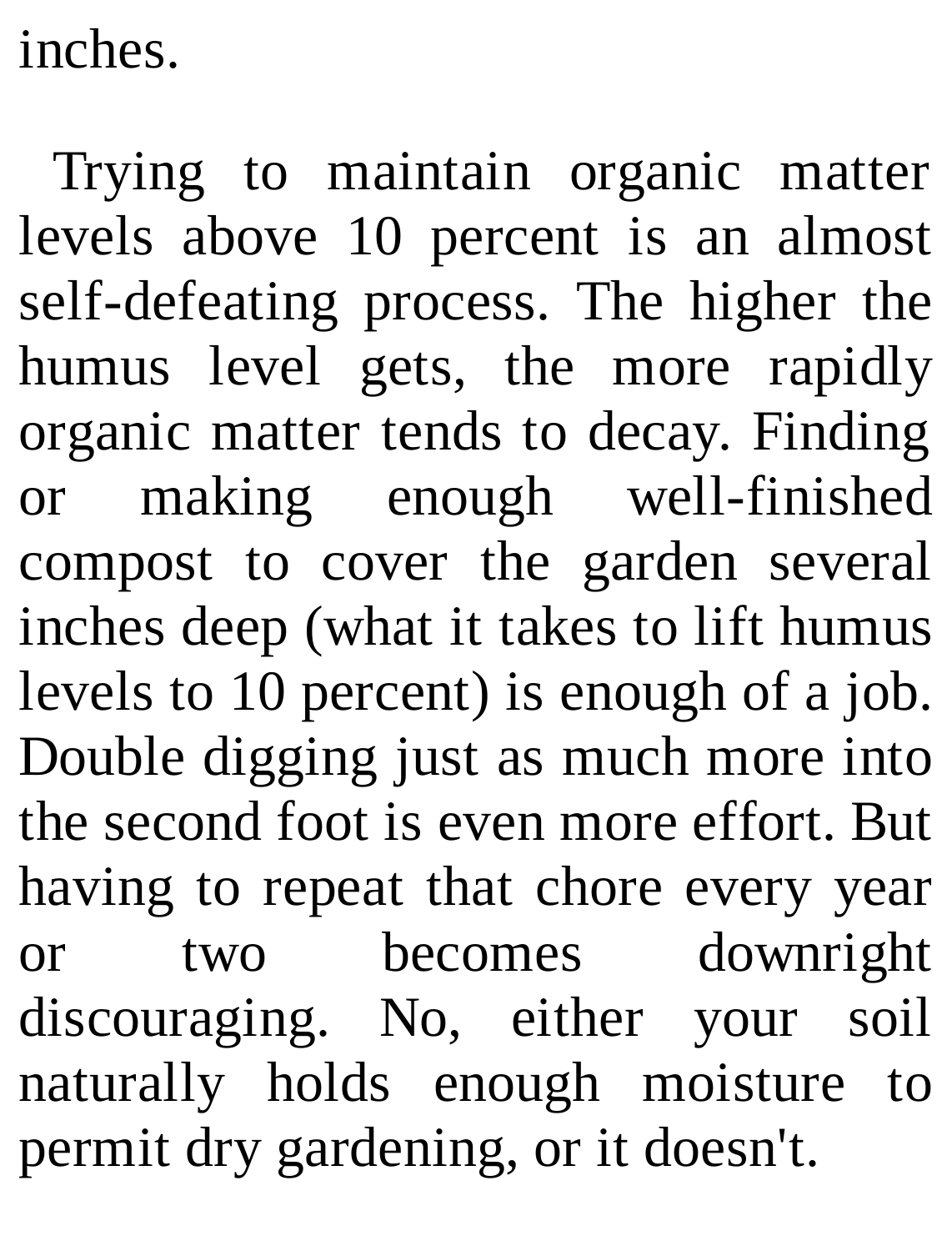## **Keeping the Subsoil Open with Green Manuring**

When roots decay, fresh organic matter and large, long-lasting passageways can be left deep in the soil, allowing easier air movement and facilitating entry of other roots. But no cover crop that I am aware of will effectively penetrate firm plowpan or other resistant physical obstacles. Such a barrier forces all plants to root almost exclusively in the topsoil. However, once the subsoil has been mechanically fractured the first time, and if recompaction is avoided by shunning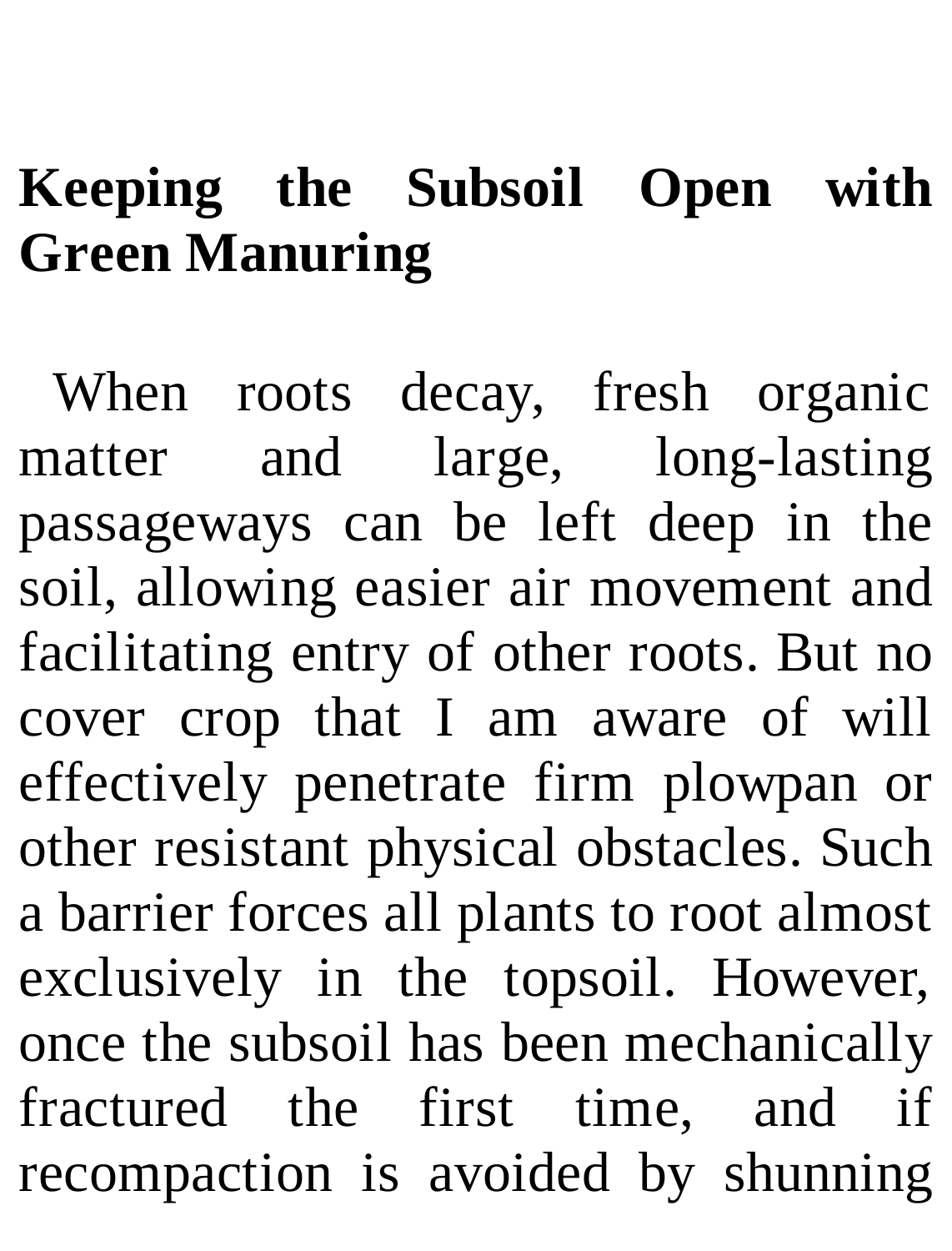heavy tractors and other machinery, green manure crops can maintain the openness of the subsoil.

To accomplish this, correct green manure species selection is essential. Lawn grasses tend to be shallow rooting, while most regionally adapted pasture grasses can reach down about 3 feet at best. However, orchard grass (called coltsfoot in English farming books) will grow down 4 or more feet while leaving a massive amount of decaying organic matter in the subsoil after the sod is tilled in. Sweet clover, a biennial legume that sprouts one spring then winters over to bloom the next summer, may go down 8 feet. Red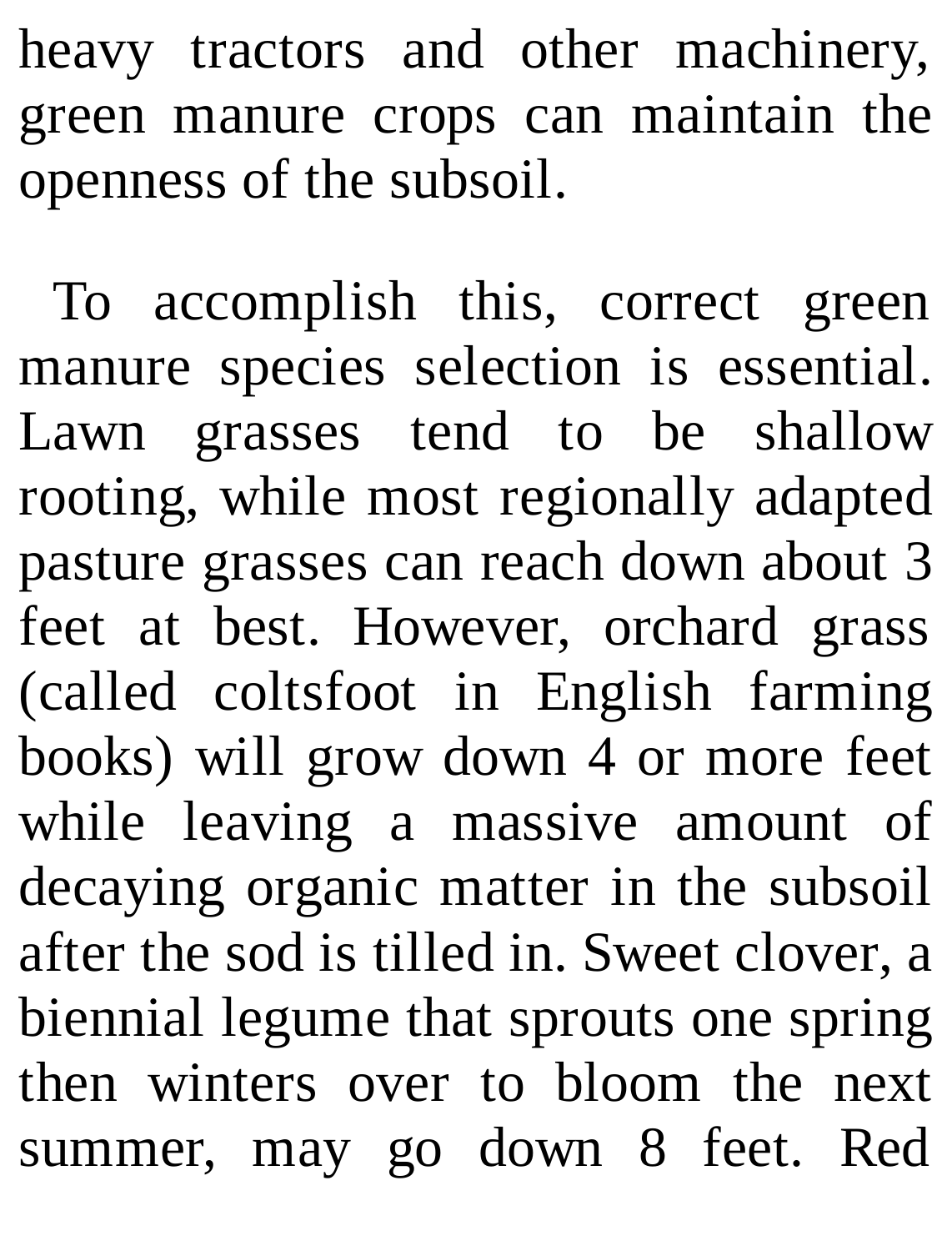clover, a perennial species, may thickly invade the top 5 feet. Other useful subsoil busters include densely sown Umbelliferae such as carrots, parsley, and parsnip. The chicory family also makes very large and penetrating taproots.

Though seed for wild chicory is hard to obtain, cheap varieties of endive (a semicivilized relative) are easily available. And several pounds of your own excellent parsley or parsnip seed can be easily produced by letting about 10 row feet of overwintering roots form seed. Orchard grass and red clover can be had quite inexpensively at many farm supply stores. Sweet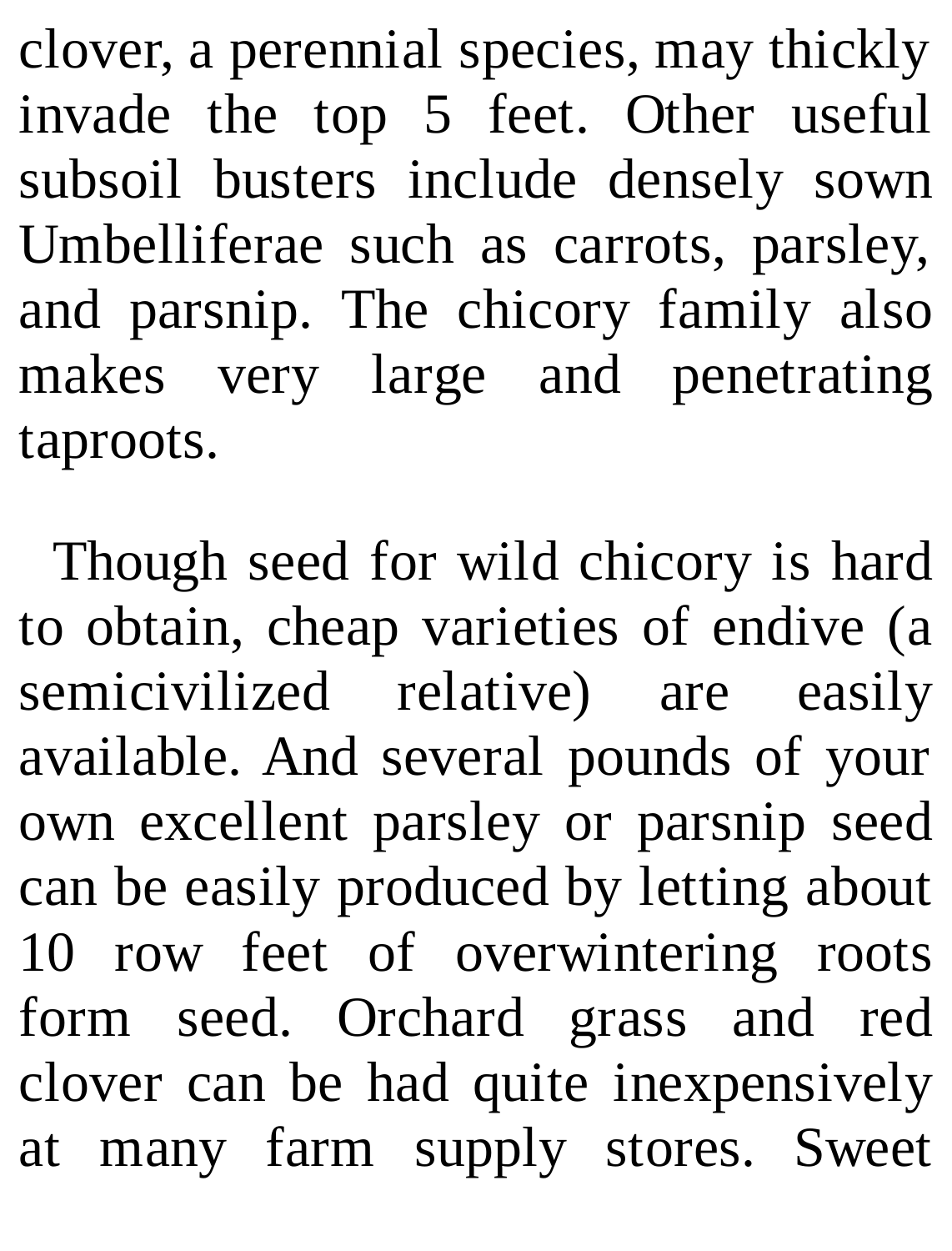clover is not currently grown by our region's farmers and so can only be found by mail from Johnny's Selected Seeds (see Chapter 5 for their address). Poppy seed used for cooking will often sprout. Sown densely in October, it forms a thick carpet of frilly spring greens underlaid with countless massive taproots that decompose very rapidly if the plants are tilled in in April before flower stalks begin to appear. Beware if using poppies as a green manure crop: be sure to till them in early to avoid trouble with the DEA or other authorities.

For country gardeners, the best rotations include several years of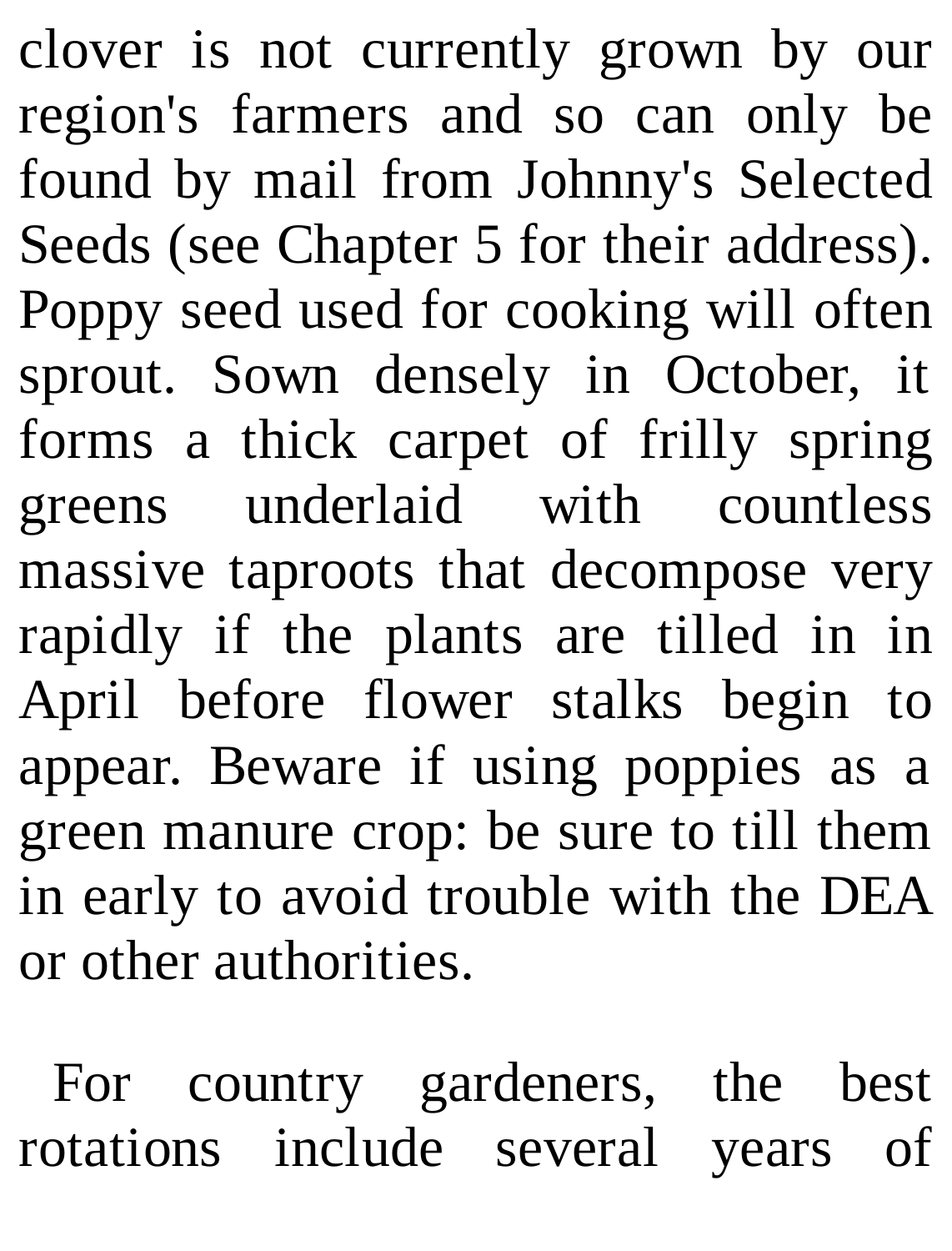perennial grass-legume-herb mixtures to maintain the openness of the subsoil followed by a few years of vegetables and then back (see Newman Turner's book in more reading). I plan my own garden this way. In October, after a few inches of rain has softened the earth, I spread 50 pounds of agricultural lime per 1,000 square feet and break the thick pasture sod covering next year's garden plot by shallow rotary tilling. Early the next spring I broadcast a concoction I call "complete organic fertilizer" (see *Growing Vegetables West of the Cascades* or the *Territorial Seed Company Catalog*), till again after the soil dries down a bit, and then use a spading fork to open the subsoil before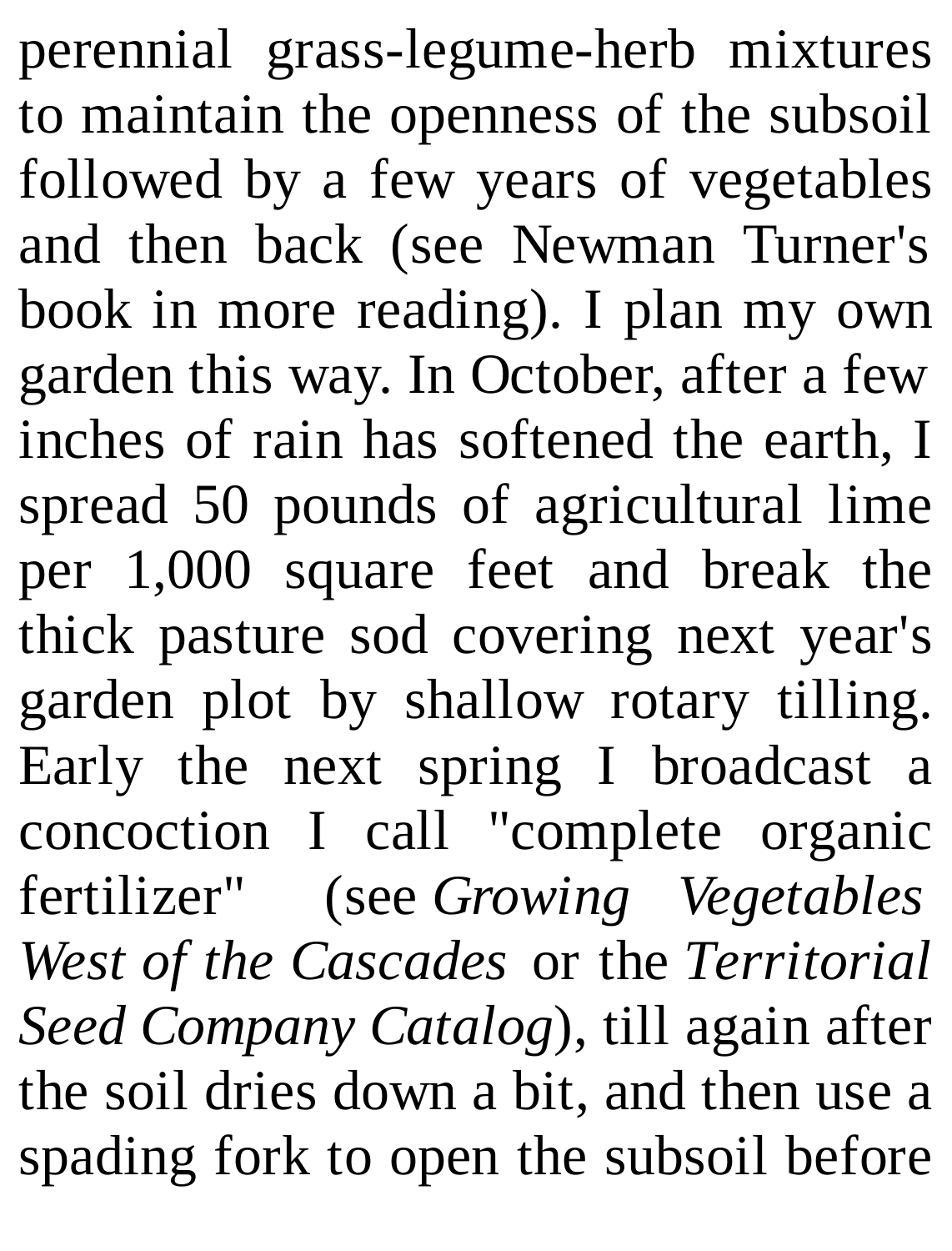making a seedbed. The first time around, I had to break the century-old plowpan—forking compacted earth a foot deep is a lot of work. In subsequent rotations it is much much easier.

For a couple of years, vegetables will grow vigorously on this new ground supported only with a complete organic fertilizer. But vegetable gardening makes humus levels decline rapidly. So every few years I start a new garden on another plot and replant the old garden to green manures. I never remove vegetation during the long rebuilding under green manures, but merely mow it once or twice a year and allow the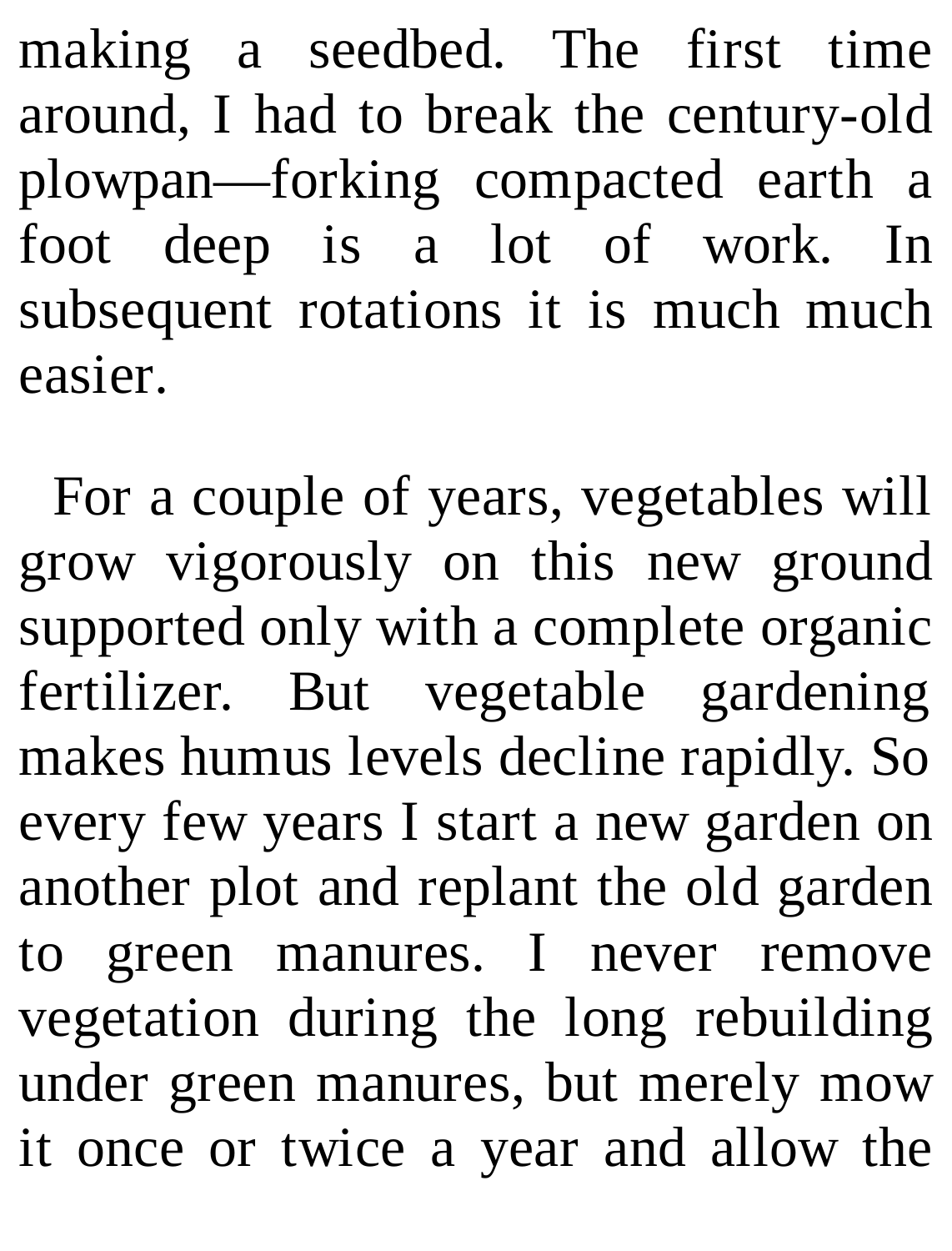organic matter content of the soil to redevelop. If there ever were a place where chemical fertilizers might be appropriate around a garden, it would be to affordably enhance the growth of biomass during green manuring.

Were I a serious city vegetable gardener, I'd consider growing vegetables in the front yard for a few years and then switching to the back yard. Having lots of space, as I do now, I keep three or four garden plots available, one in vegetables and the others restoring their organic matter content under grass.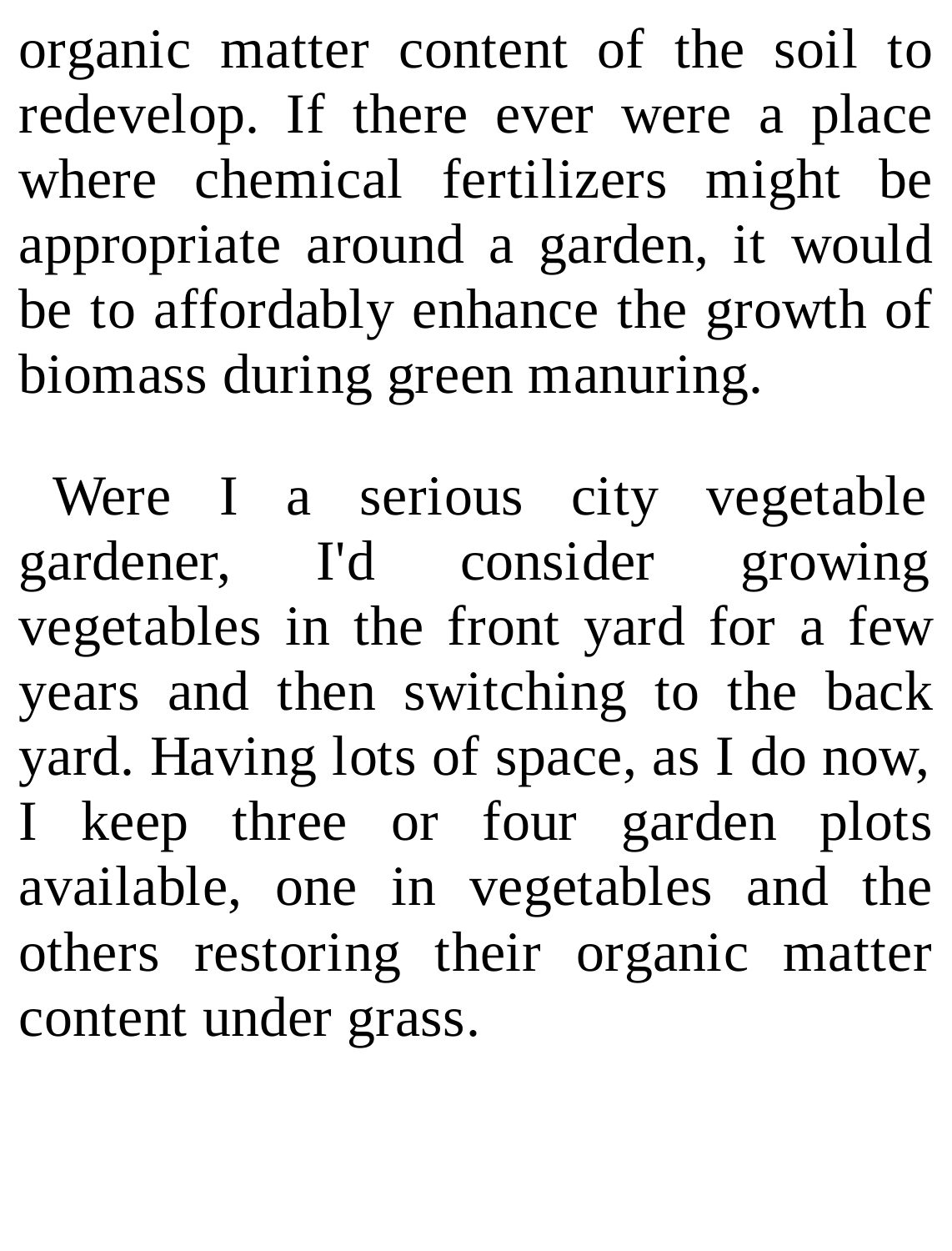# **Mulching**

Gardening under a permanent thick mulch of crude organic matter is recommended by Ruth Stout (see the listing for her book in More Reading) and her disciples as a surefire way to drought-proof gardens while eliminating virtually any need for tillage, weeding, and fertilizing. I have attempted the method in both Southern California and western Oregon—with disastrous results in both locations. What follows in this section is addressed to gardeners who have already read glowing reports about mulching.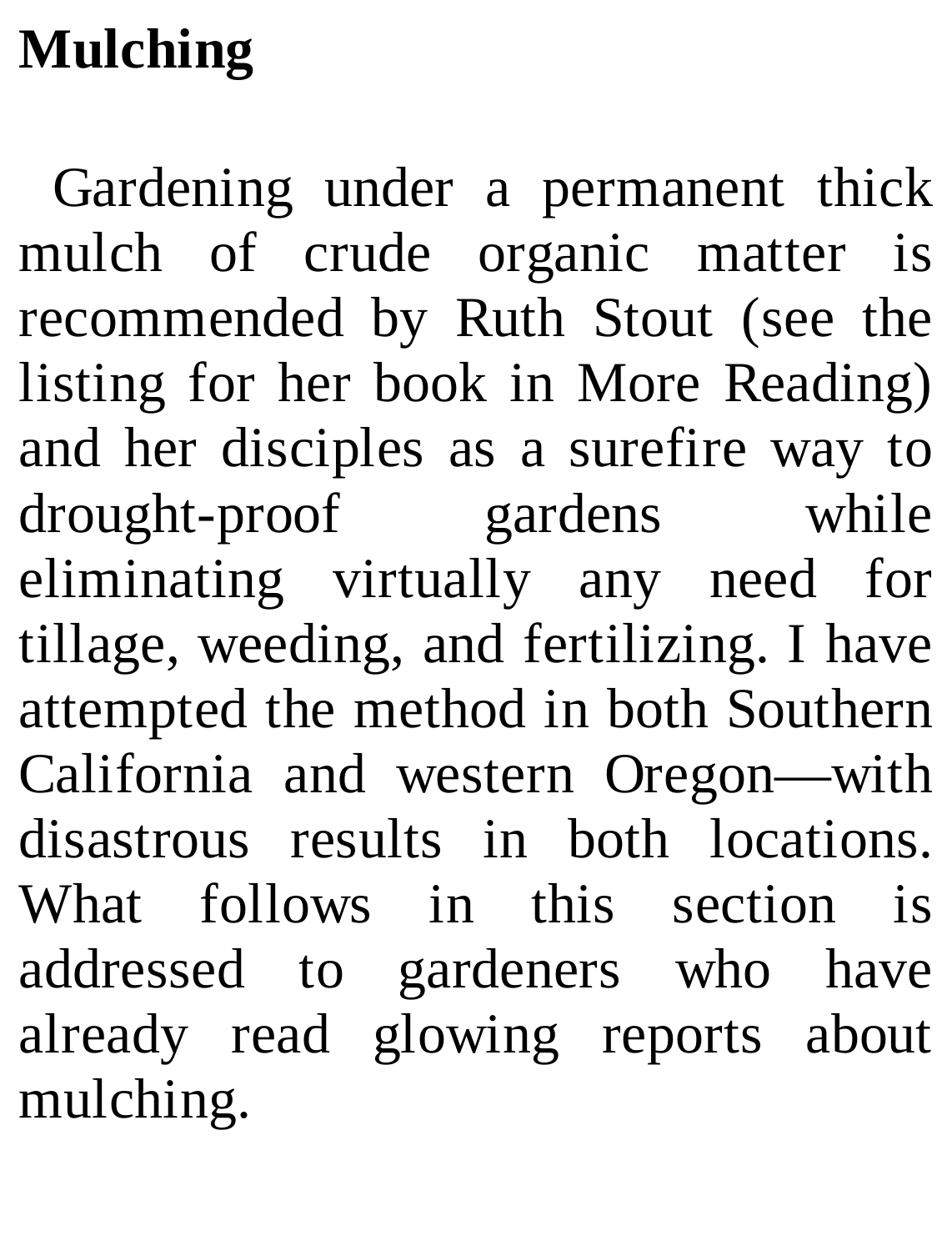Permanent mulching with vegetation actually does not reduce summertime moisture loss any better than mulching with dry soil, sometimes called "dust mulching." True, while the surface layer stays moist, water will steadily be wicked up by capillarity and be evaporated from the soil's surface. If frequent light sprinkling keeps the surface perpetually moist, subsoil moisture loss can occur all summer, so unmulched soil could eventually become desiccated many feet deep. However, capillary movement only happens when soil is damp. Once even a thin layer of soil has become quite dry it almost completely prevents any further movement. West of the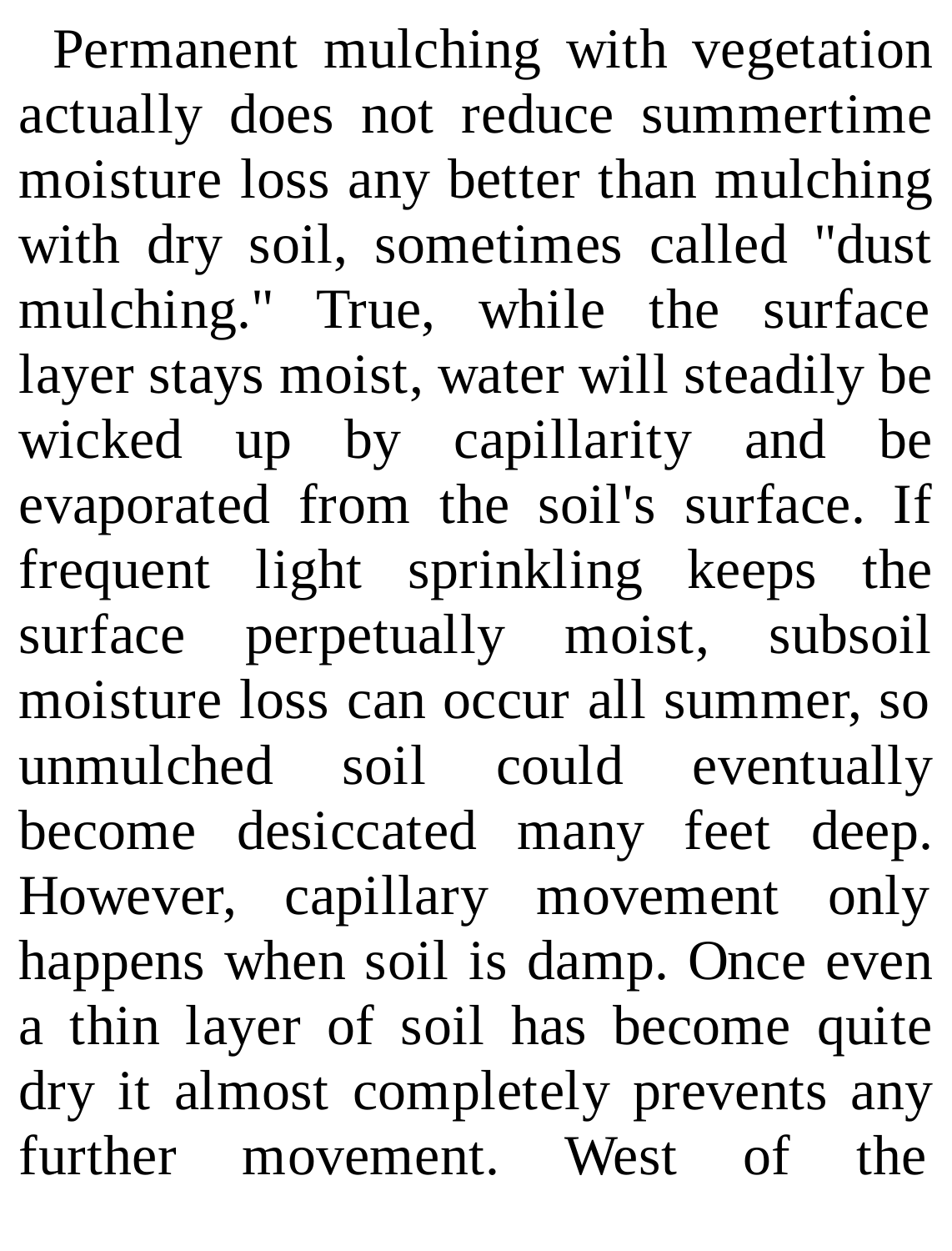Cascades, this happens all by itself in late spring. One hot, sunny day follows another, and soon the earth's surface seems parched.

Unfortunately, by the time a dusty layer forms, quite a bit of soil water may have risen from the depths and been lost. The gardener can significantly reduce spring moisture loss by frequently hoeing weeds until the top inch or two of earth is dry and powdery. This effort will probably be necessary in any case, because weeds will germinate prolifically until the surface layer is sufficiently desiccated. On the off chance it should rain hard during summer, it is very wise to again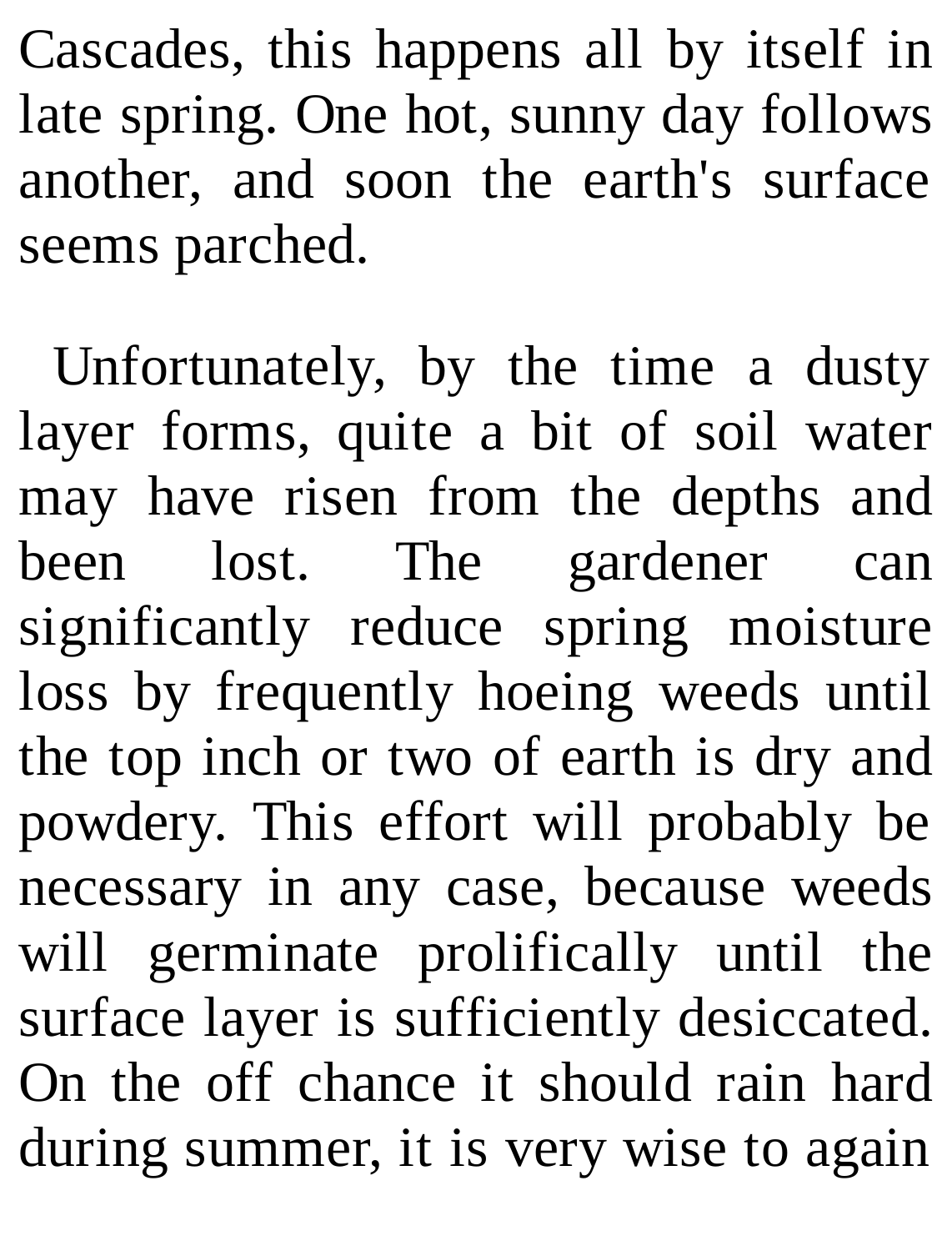hoe a few times to rapidly restore the dust mulch. If hand cultivation seems very hard work, I suggest you learn to sharpen your hoe.

A mulch of dry hay, grass clippings, leaves, and the like will also retard rapid surface evaporation. Gardeners think mulching prevents moisture loss better than bare earth because under mulch the soil stays damp right to the surface. However, dig down 4 to 6 inches under a dust mulch and the earth is just as damp as under hay. And, soil moisture studies have proved that overall moisture loss using vegetation mulch slightly exceeds loss under a dust mulch.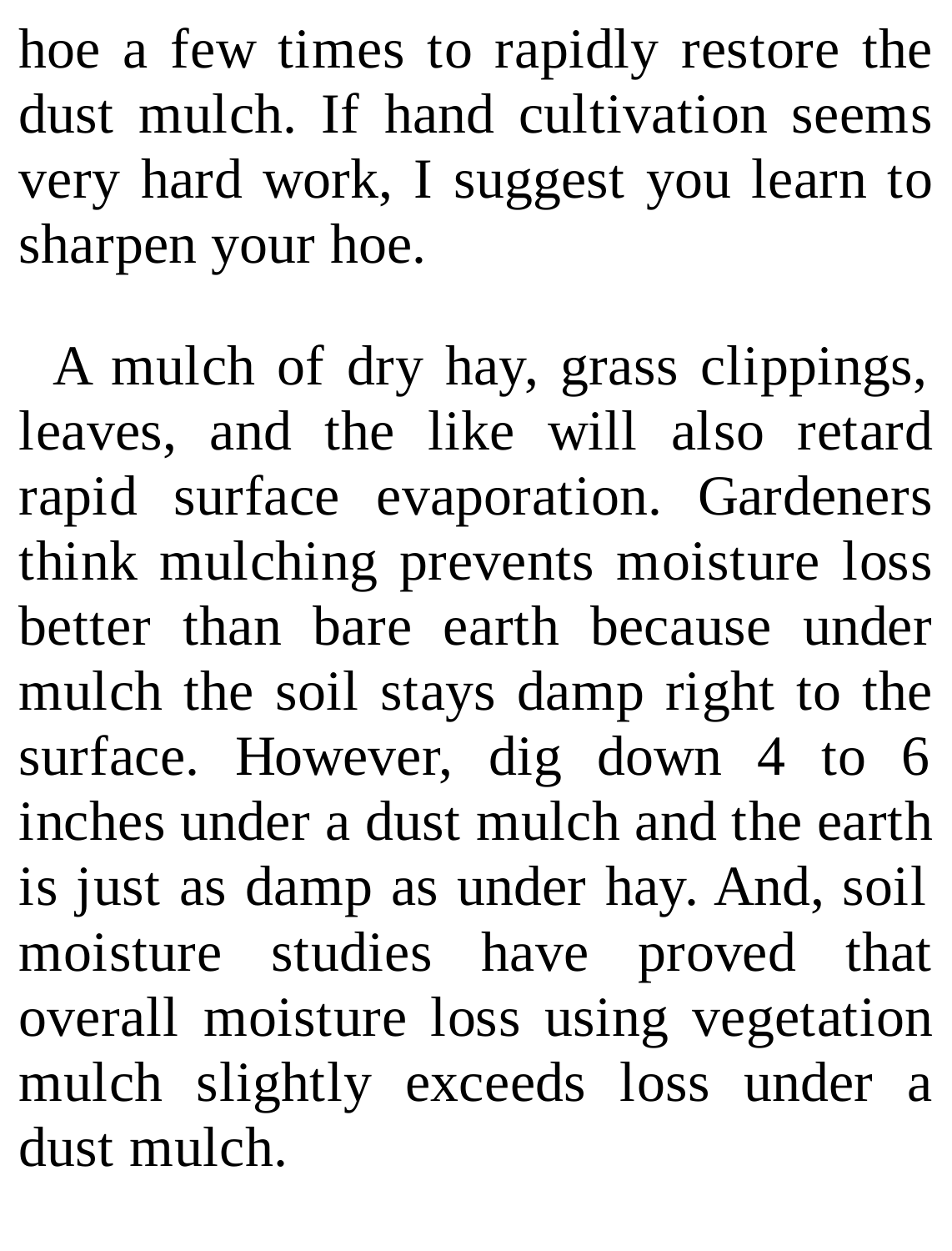West of the Cascades, the question of which method is superior is a bit complex, with pros and cons on both sides. Without a long winter freeze to set populations back, permanent thick mulch quickly breeds so many slugs, earwhigs, and sowbugs that it cannot be maintained for more than one year before vegetable gardening becomes very difficult. Laying down a fairly thin mulch in June after the soil has warmed up well, raking up what remains of the mulch early the next spring, and composting it prevents destructive insect population levels from developing while simultaneously reducing surface compaction by winter rains and beneficially enhancing the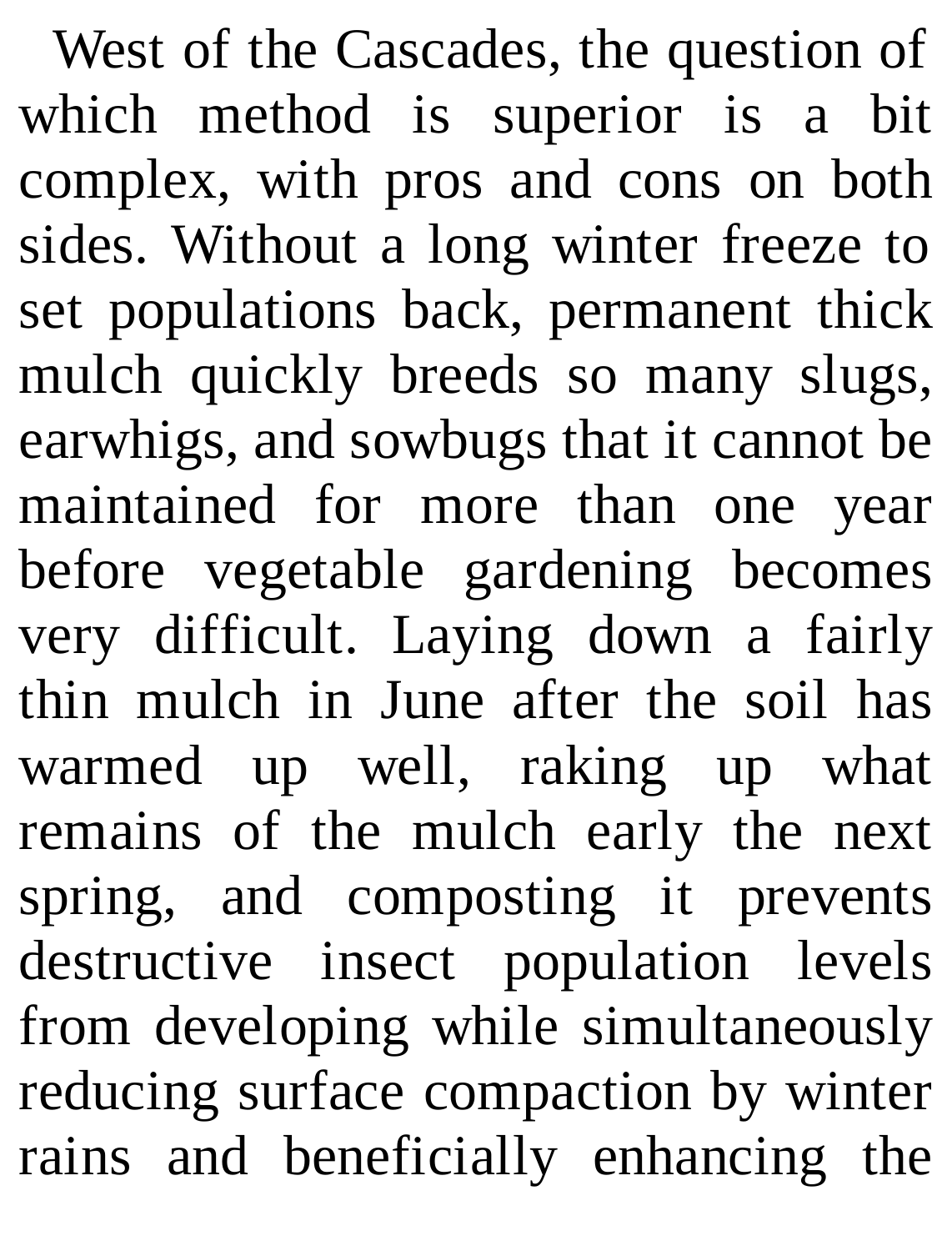survival and multiplication of earthworms. But a thin mulch also enhances the summer germination of weed seeds without being thick enough to suppress their emergence. And any mulch, even a thin one, makes hoeing virtually impossible, while hand weeding through mulch is tedious.

Mulch has some unqualified pluses in hotter climates. Most of the organic matter in soil and consequently most of the available nitrogen is found in the surface few inches. Levels of other mineral nutrients are usually two or three times as high in the topsoil as well. However, if the surface few inches of soil becomes completely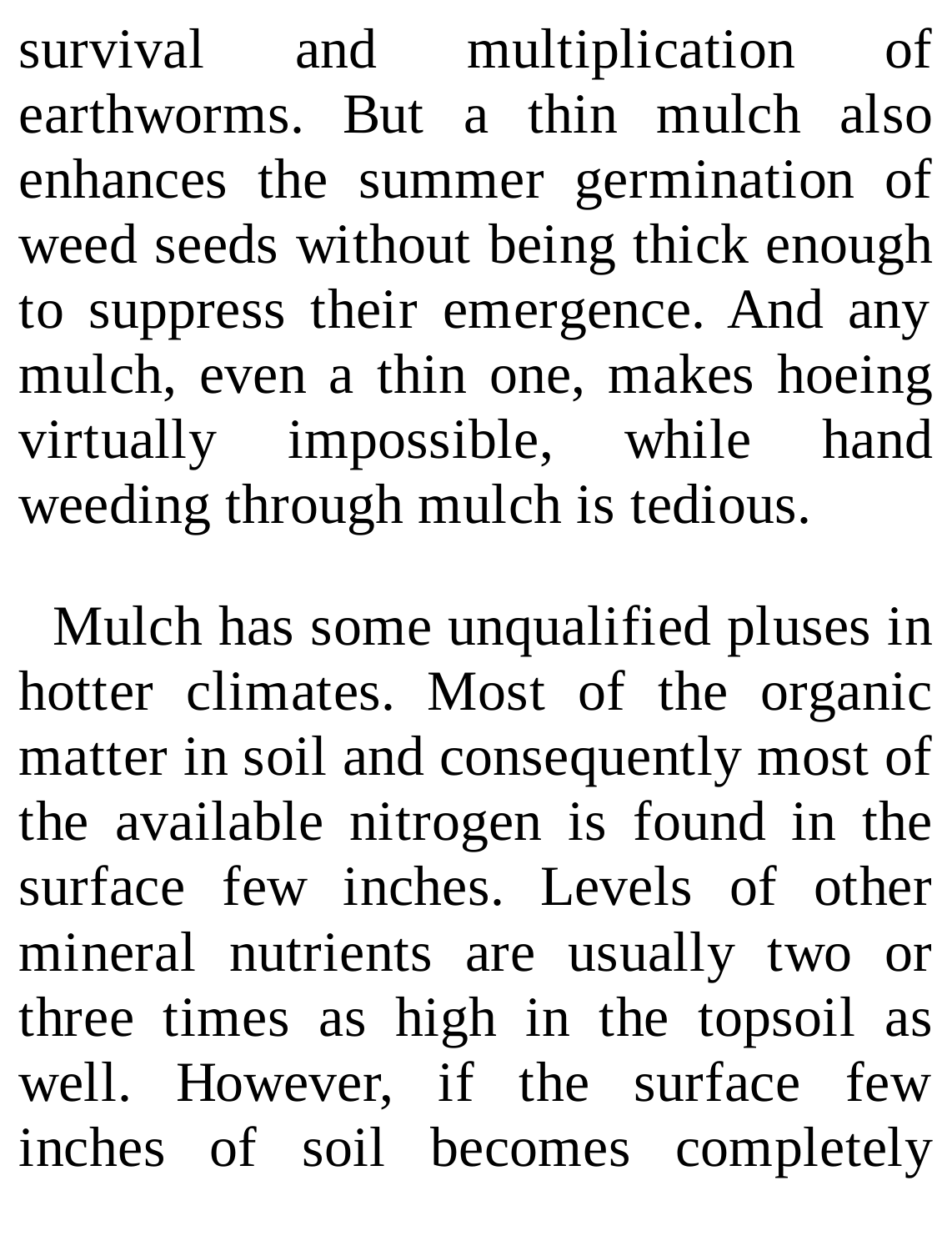desiccated, no root activity will occur there and the plants are forced to feed deeper, in soil far less fertile. Keeping the topsoil damp does greatly improve the growth of some shallow-feeding species such as lettuce and radishes. But with our climate's cool nights, most vegetables need the soil as warm as possible, and the cooling effect of mulch can be as much a hindrance as a help. I've tried mulching quite a few species while dry gardening and found little or no improvement in plant growth with most of them. Probably, the enhancement of nutrition compensates for the harm from lowering soil temperature. Fertigation is better all around.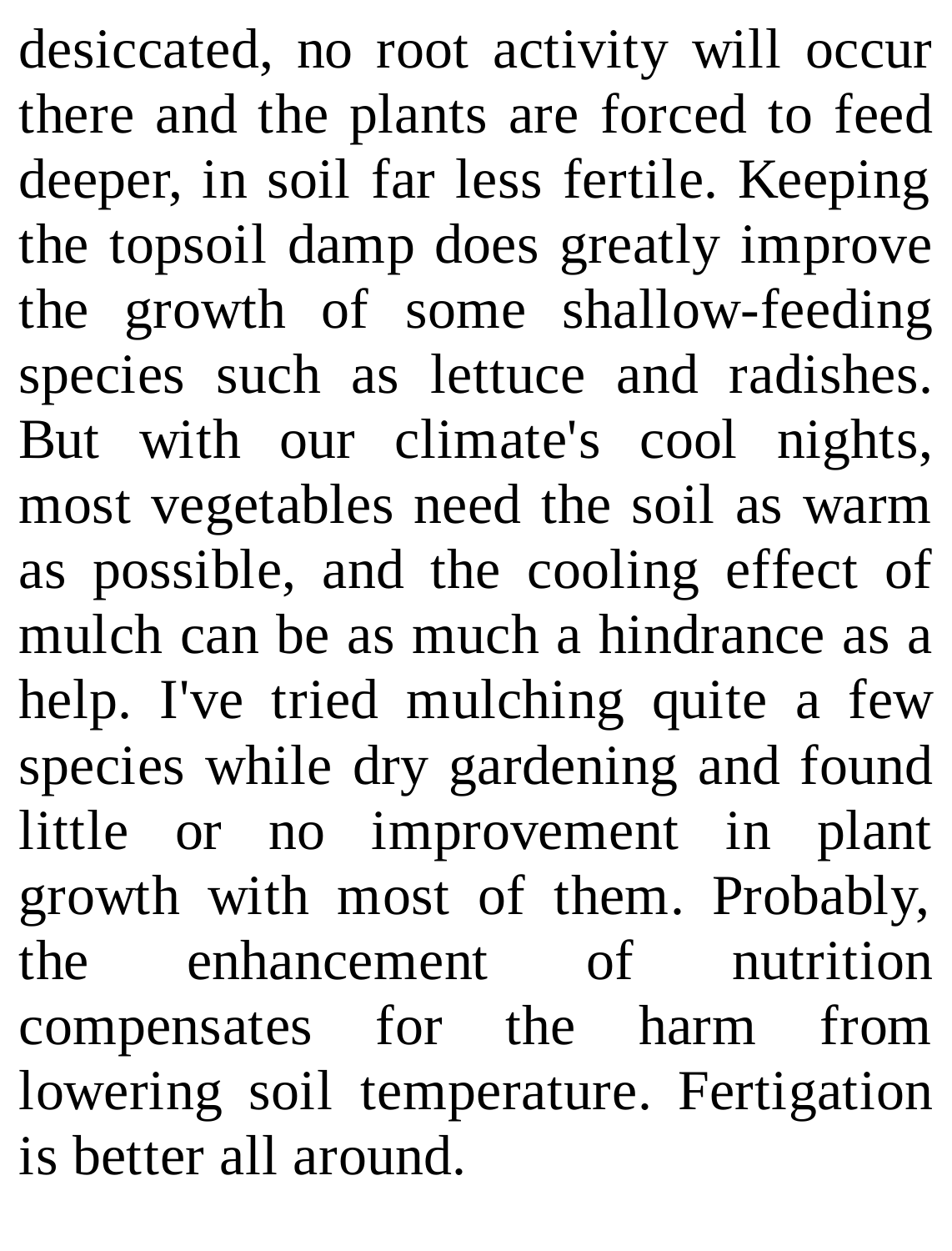## **Windbreaks**

Plants transpire more moisture when the sun shines, when temperatures are high, and when the wind blows; it is just like drying laundry. Windbreaks also help the garden grow in winter by increasing temperature. Many other garden books discuss windbreaks, and I conclude that I have a better use for the small amount of words my publisher allows me than to repeat this data; Binda Colebrook's [i]Winter Gardening in the Maritime Northwest[i] (Sasquatch Books, 1989) is especially good on this topic.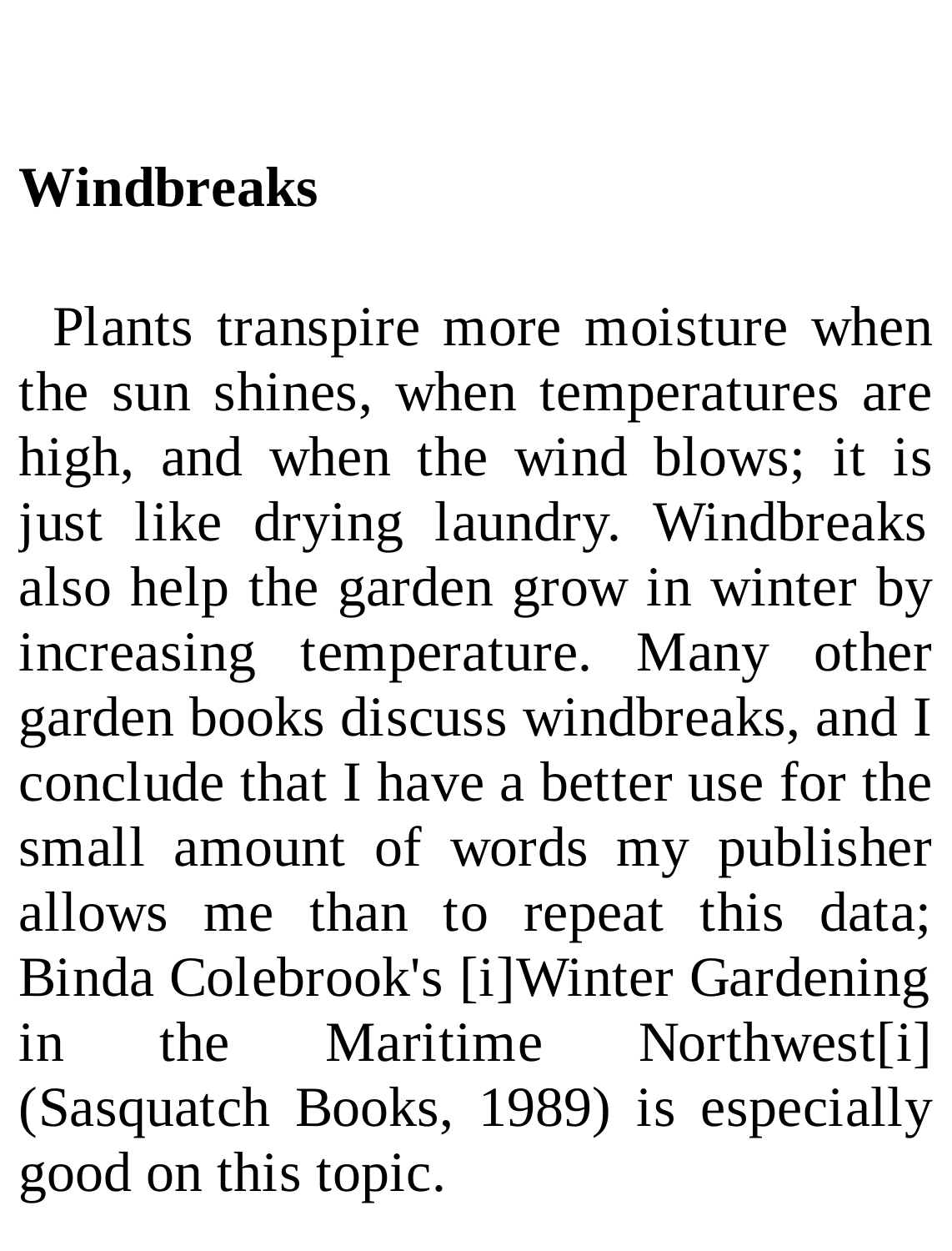# **Fertilizing, Fertigating and Foliar Spraying**

In our heavily leached region almost no soil is naturally rich, while fertilizers, manures, and potent composts mainly improve the topsoil. But the water-wise gardener must get nutrition down deep, where the soil stays damp through the summer.

If plants with enough remaining elbow room stop growing in summer and begin to appear gnarly, it is just as likely due to lack of nutrition as lack of water. Several things can be done to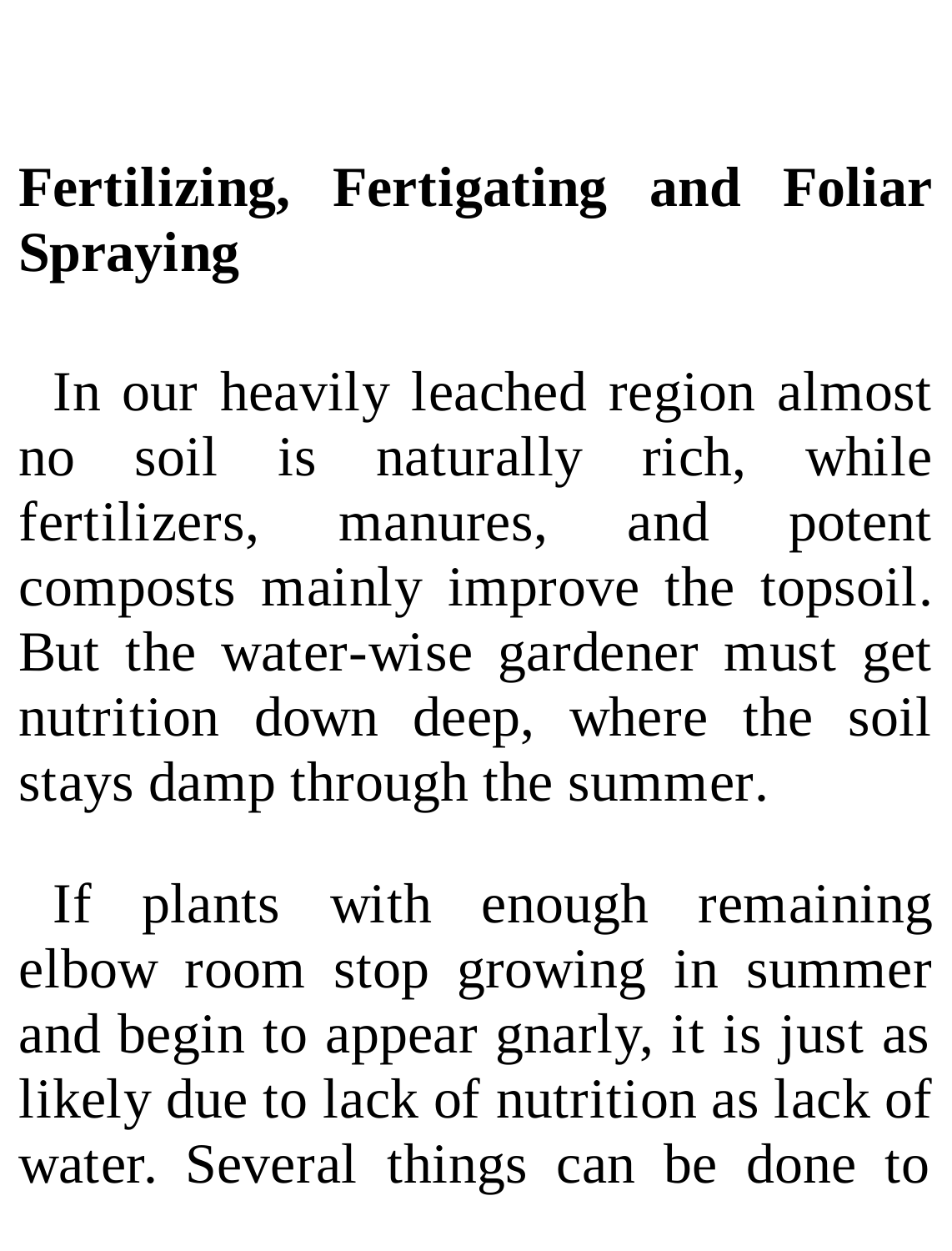limit or prevent midsummer stunting. First, before sowing or transplanting large species like tomato, squash or big brassicas, dig out a small pit about 12 inches deep and below that blend in a handful or two of organic fertilizer. Then fill the hole back in. This doubledigging process places concentrated fertility mixed 18 to 24 inches below the seeds or seedlings.

Foliar feeding is another water-wise technique that keeps plants growing through the summer. Soluble nutrients sprayed on plant leaves are rapidly taken into the vascular system. Unfortunately, dilute nutrient solutions that won't burn leaves only provoke a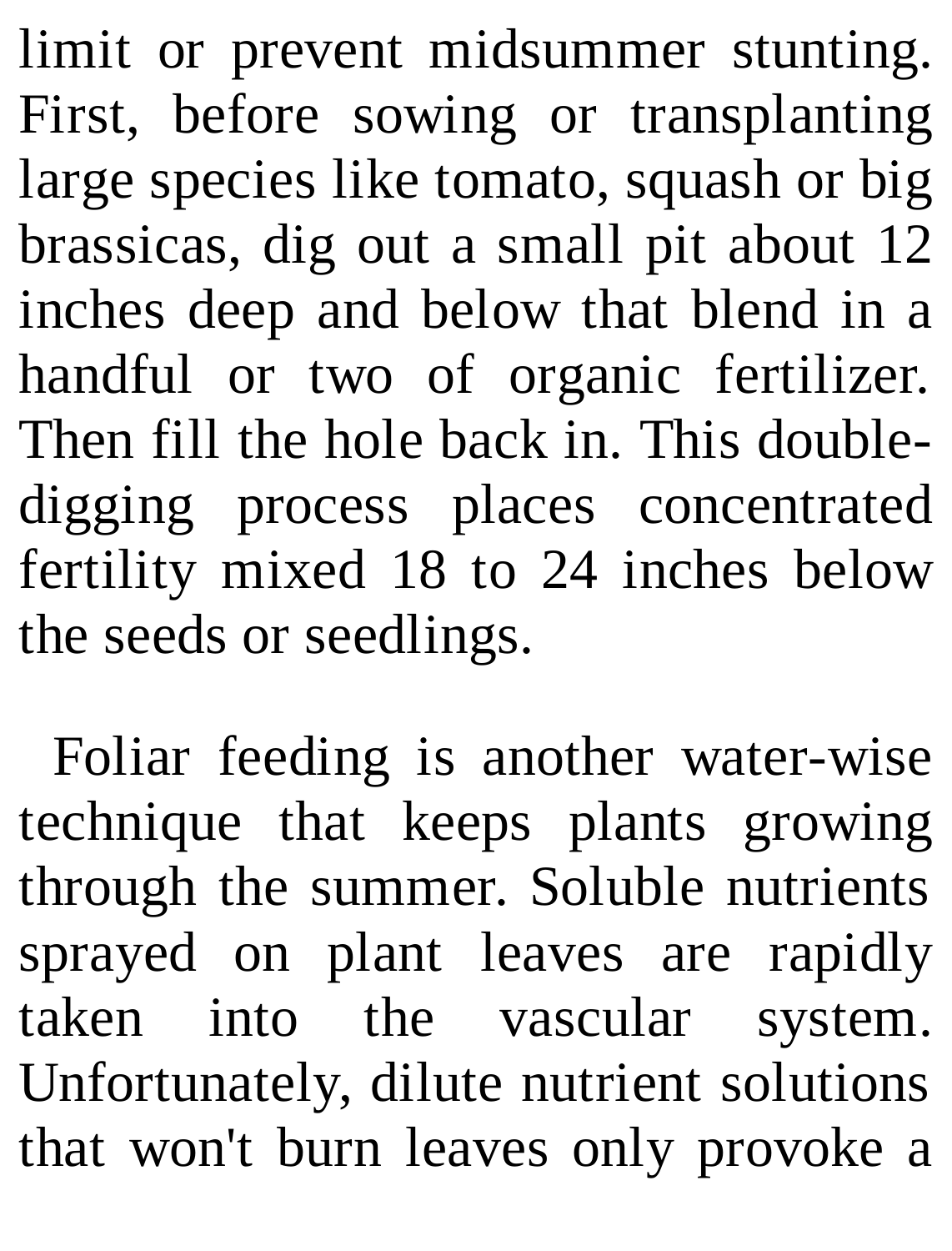strong growth response for 3 to 5 days. Optimally, foliar nutrition must be applied weekly or even more frequently. To efficiently spray a garden larger than a few hundred square feet, I suggest buying an industrial-grade, 3-gallon backpack sprayer with a side-handle pump. Approximate cost as of this writing was \$80. The store that sells it (probably a farm supply store) will also support you with a complete assortment of inexpensive nozzles that can vary the rate of emission and the spray pattern. High-quality equipment like this outlasts many, many cheaper and smaller sprayers designed for the consumer market, and replacement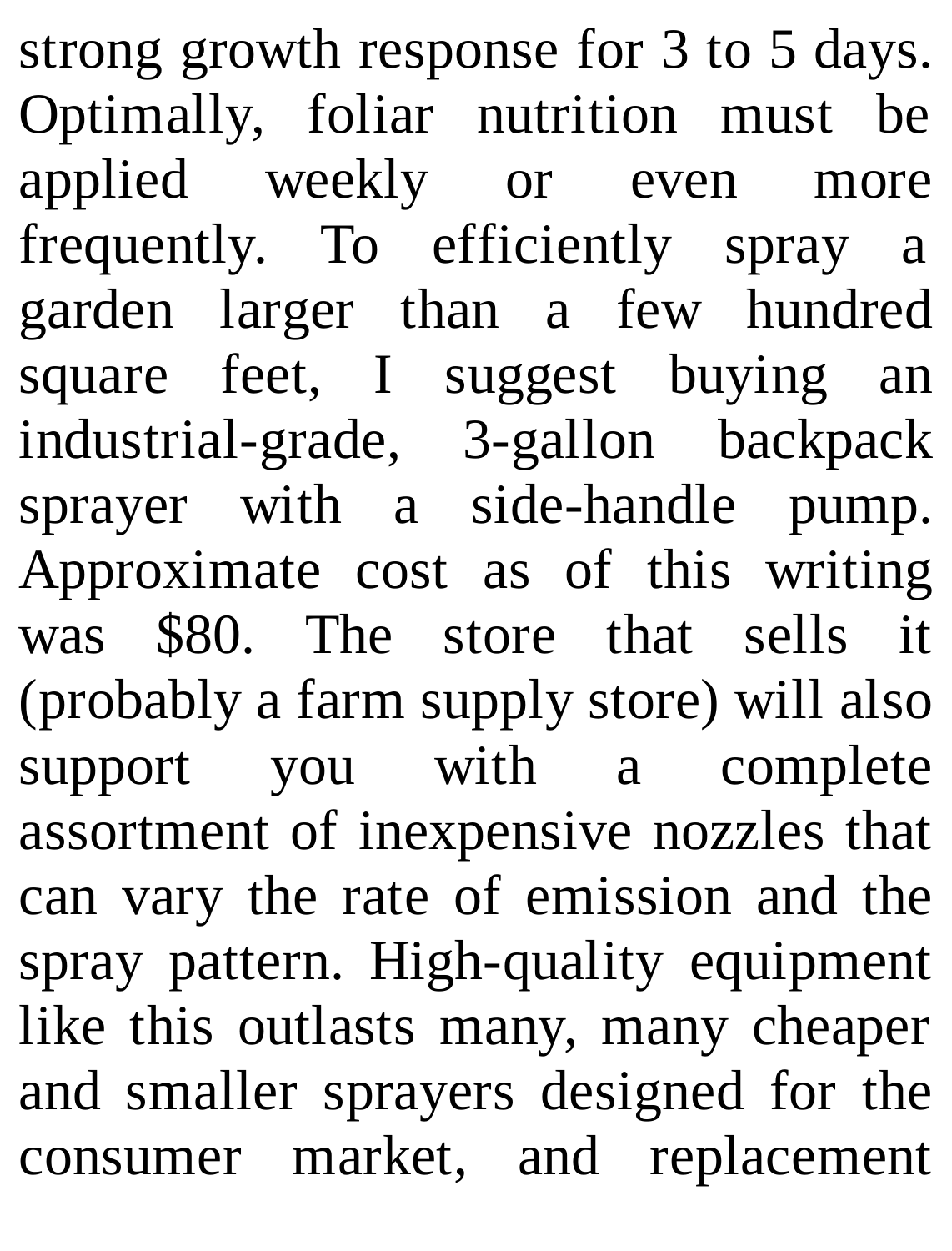parts are also available. Keep in mind that consumer merchandise is designed to be consumed; stuff made for farming is built to last.

# **Increasing Soil Fertility Saves Water**

Does crop growth equal water use? Most people would say this statement seems likely to be true.

Actually, faster-growing crops use much less soil moisture than slowergrowing ones. As early as 1882 it was determined that less water is required to produce a pound of plant material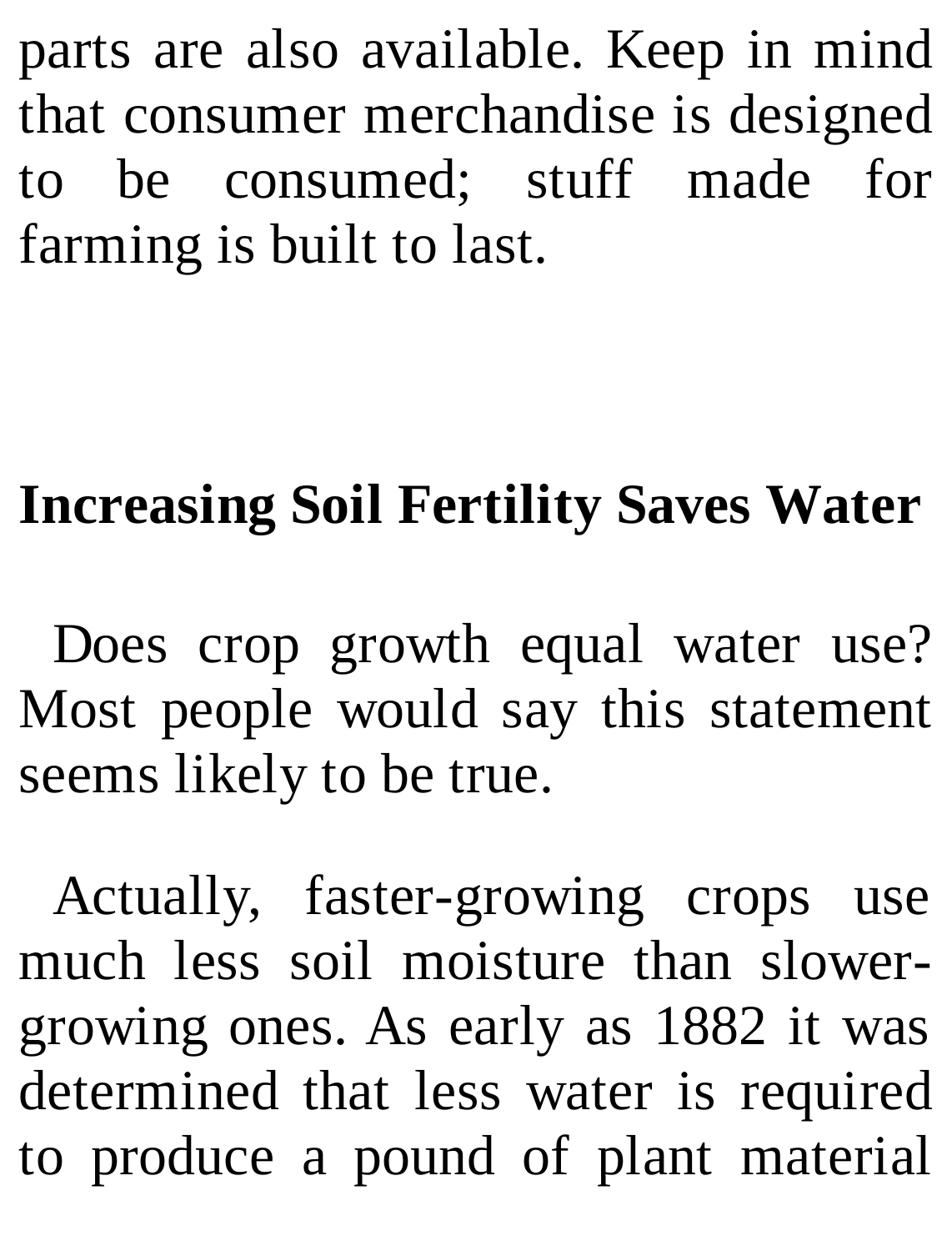when soil is fertilized than when it is not fertilized. One experiment required 1,100 pounds of water to grow 1 pound of dry matter on infertile soil, but only 575 pounds of water to produce a pound of dry matter on rich land. Perhaps the single most important thing a water-wise gardener can do is to increase the fertility of the soil, especially the subsoil.

*Poor plant nutrition increases the water cost of every pound of dry matter produced.*

Using foliar fertilizers requires a little caution and forethought. Spinach, beet, and chard leaves seem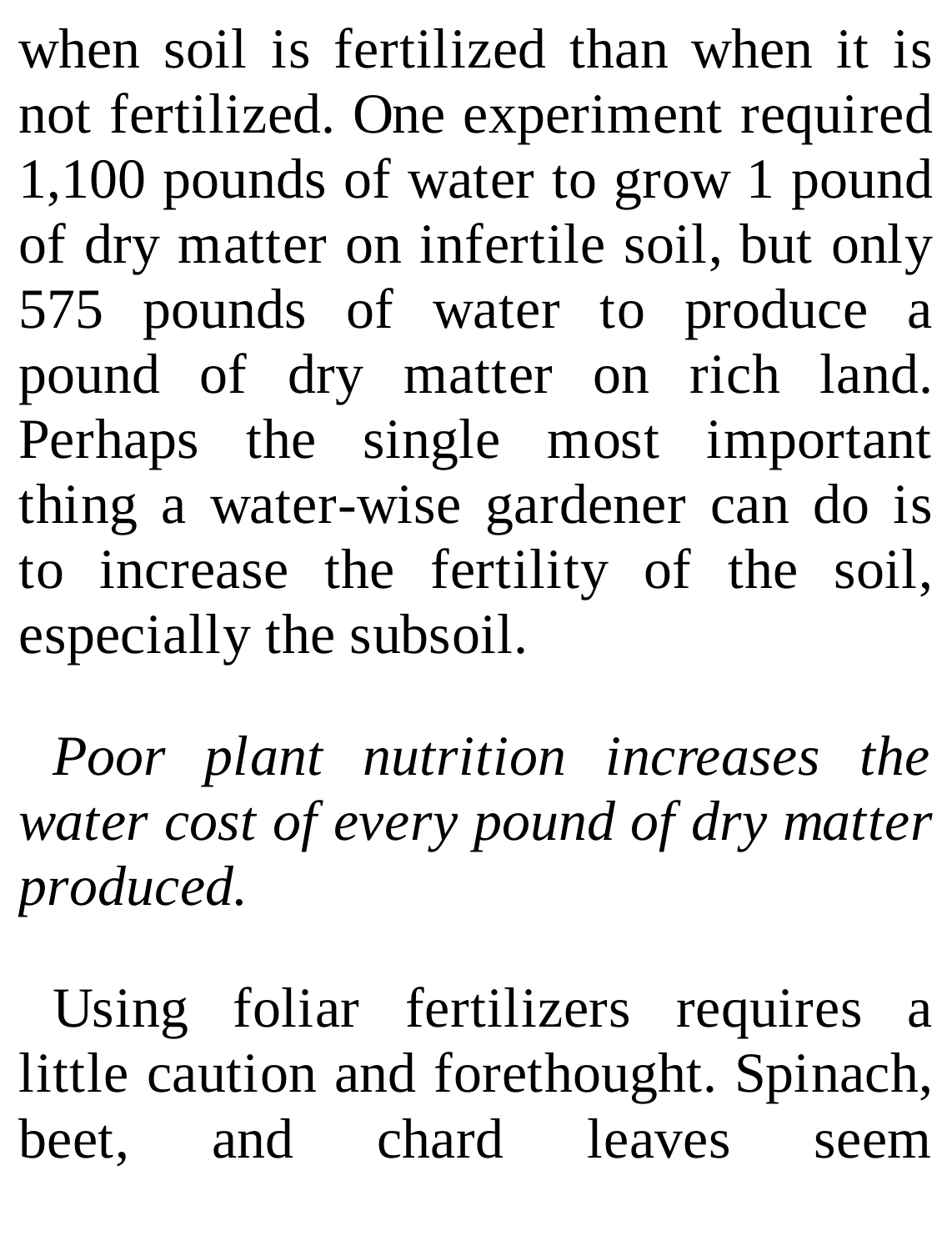particularly sensitive to foliars (and even to organic insecticides) and may be damaged by even half-strength applications. And the cabbage family coats its leaf surfaces with a waxy, moisture-retentive sealant that makes sprays bead up and run off rather than stick and be absorbed. Mixing foliar feed solutions with a little spreader/sticker, Safer's Soap, or, if bugs are also a problem, with a liquid organic insecticide like Red Arrow (a pyrethrum-rotenone mix), eliminates surface tension and allows the fertilizer to have an effect on brassicas.

Sadly, in terms of nutrient balance, the poorest foliar sprays are organic.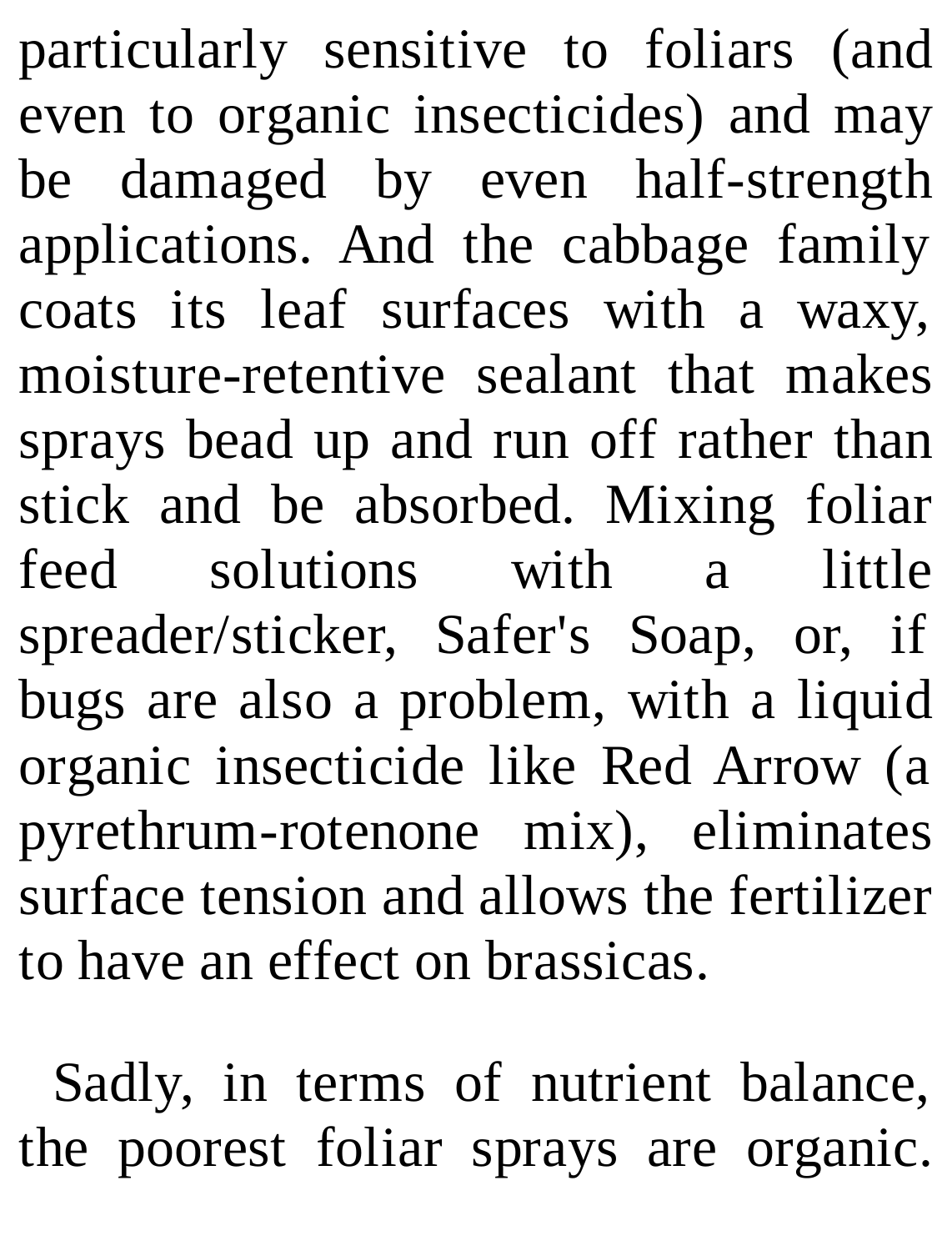That's because it is nearly impossible to get significant quantities of phosphorus or calcium into solution using any combination of fish emulsion and seaweed or liquid kelp. The most useful possible organic foliar is 1/2 to 1 tablespoon each of fish emulsion and liquid seaweed concentrate per gallon of water.

Foliar spraying and fertigation are two occasions when I am comfortable supplementing my organic fertilizers with water-soluble chemical fertilizers. The best and most expensive brand is Rapid-Gro. Less costly concoctions such as Peters 20-20-20 or the other "Grows," don't provide as complete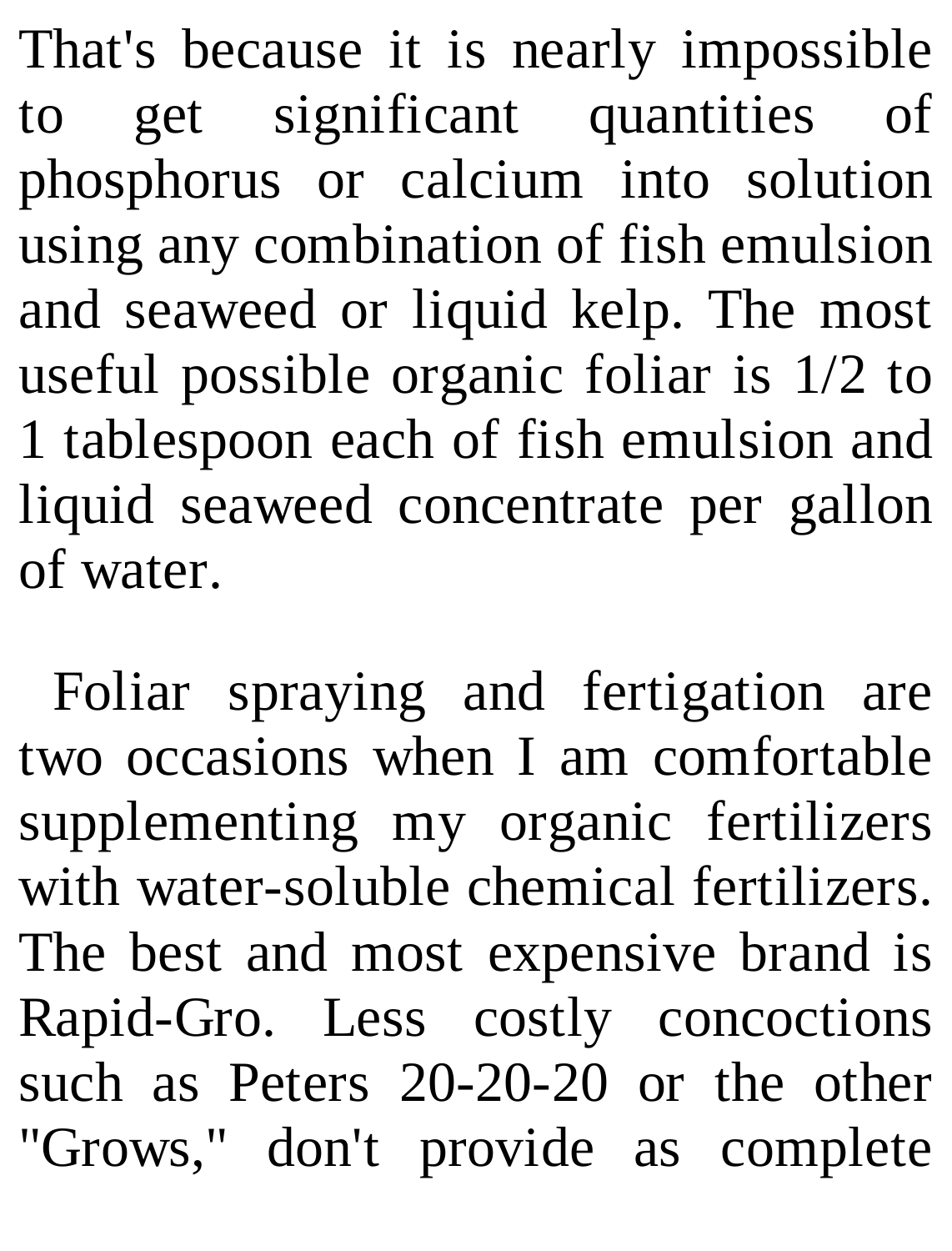trace mineral support or use as many sources of nutrition. One thing fertilizer makers find expensive to accomplish is concocting a mixture of soluble nutrients that also contains calcium, a vital plant food. If you dissolve calcium nitrate into a solution containing other soluble plant nutrients, many of them will precipitate out because few calcium compounds are soluble. Even Rapid-Gro doesn't attempt to supply calcium. Recently I've discovered better-quality hydroponic nutrient solutions that do use chemicals that provide soluble calcium. These also make excellent foliar sprays. Brands of hydroponic nutrient solutions seem to appear and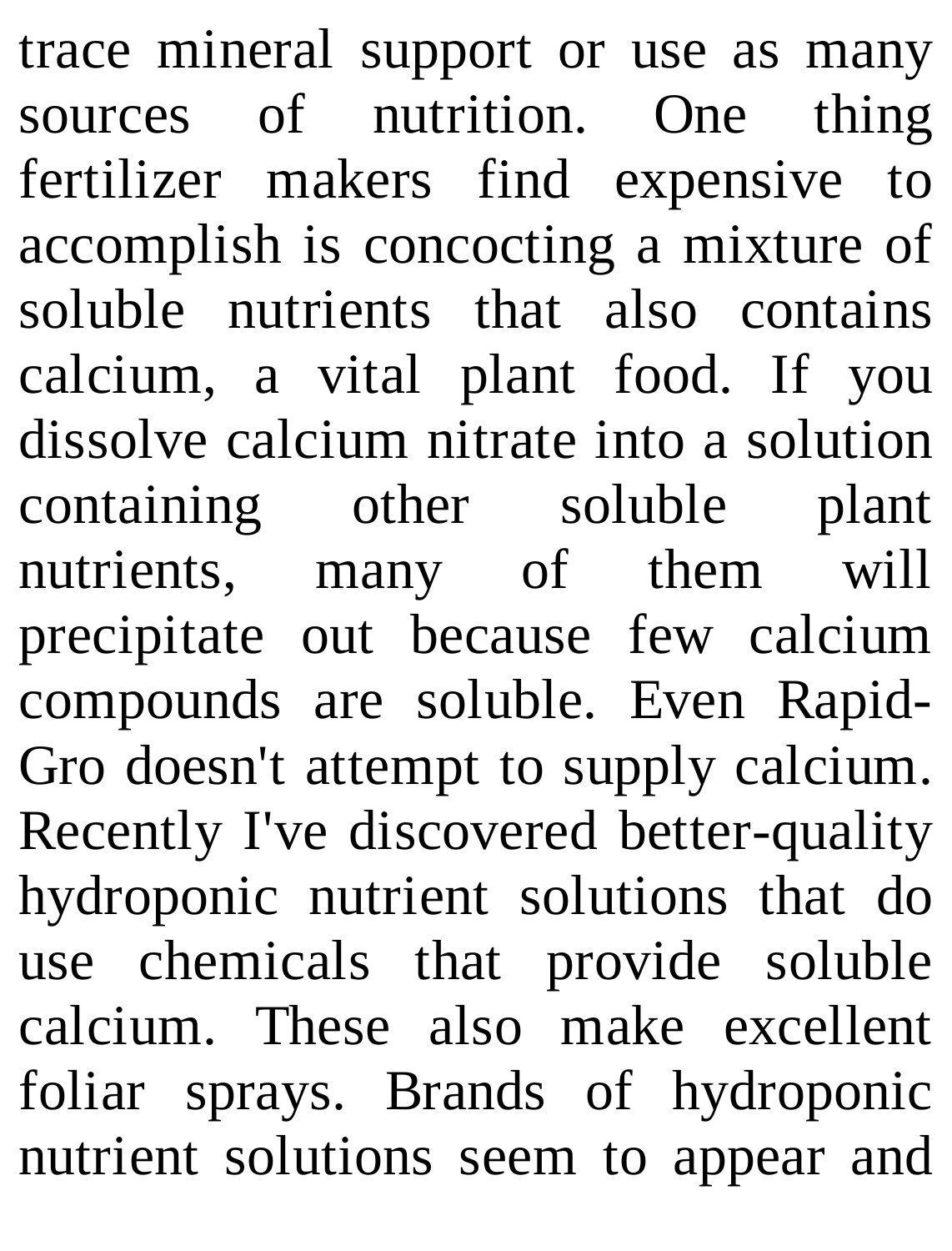vanish rapidly. I've had great luck with Dyna-Gro 7-9-5. All these chemicals are mixed at about 1 tablespoon per gallon.

## **Vegetables That:**

Like foliars

Asparagus Carrots Melons Squash Beans Cauliflower Peas Tomatoes Broccoli Brussels sprouts Cucumbers Cabbage Eggplant Radishes Kale Rutabagas Potatoes

Don't like foliars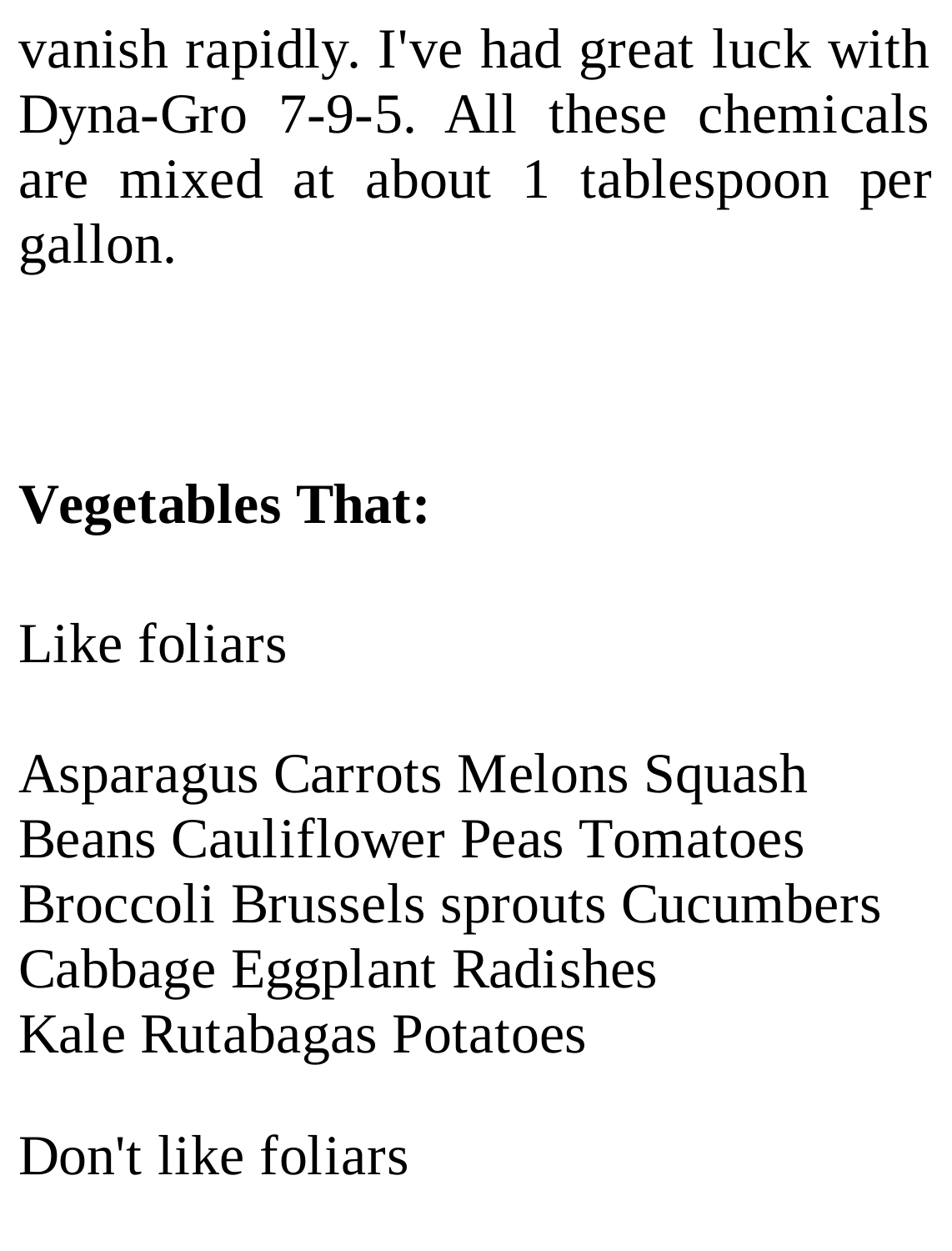### Beets Leeks Onions Spinach Chard Lettuce Peppers

Like fertigation

Brussels sprouts Kale Savoy cabbage Cucumbers Melons Squash Eggplant Peppers Tomatoes

Fertigation every two to four weeks is the best technique for maximizing yield while minimizing water use. I usually make my first fertigation late in June and continue periodically through early September. I use six or seven plastic 5-gallon "drip system"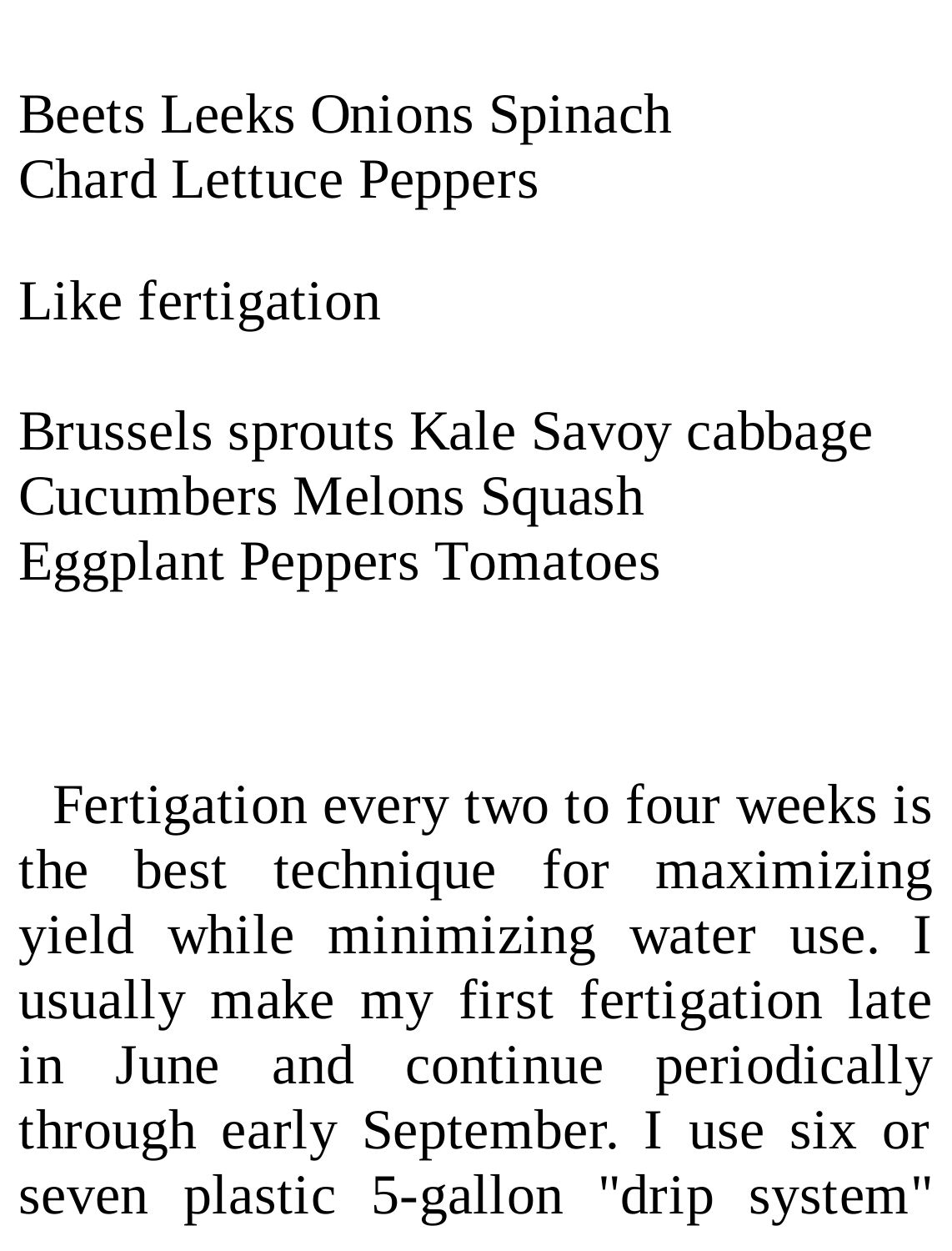buckets, (see below) set one by each plant, and fill them all with a hose each time I work in the garden. Doing 12 or 14 plants each time I'm in the garden, it takes no special effort to rotate through them all more or less every three weeks.

To make a drip bucket, drill a 3/16 inch hole through the side of a 4-to-6 gallon plastic bucket about 1/4-inch up from the bottom, or in the bottom at the edge. The empty bucket is placed so that the fertilized water drains out close to the stem of a plant. It is then filled with liquid fertilizer solution. It takes 5 to 10 minutes for 5 gallons to pass through a small opening, and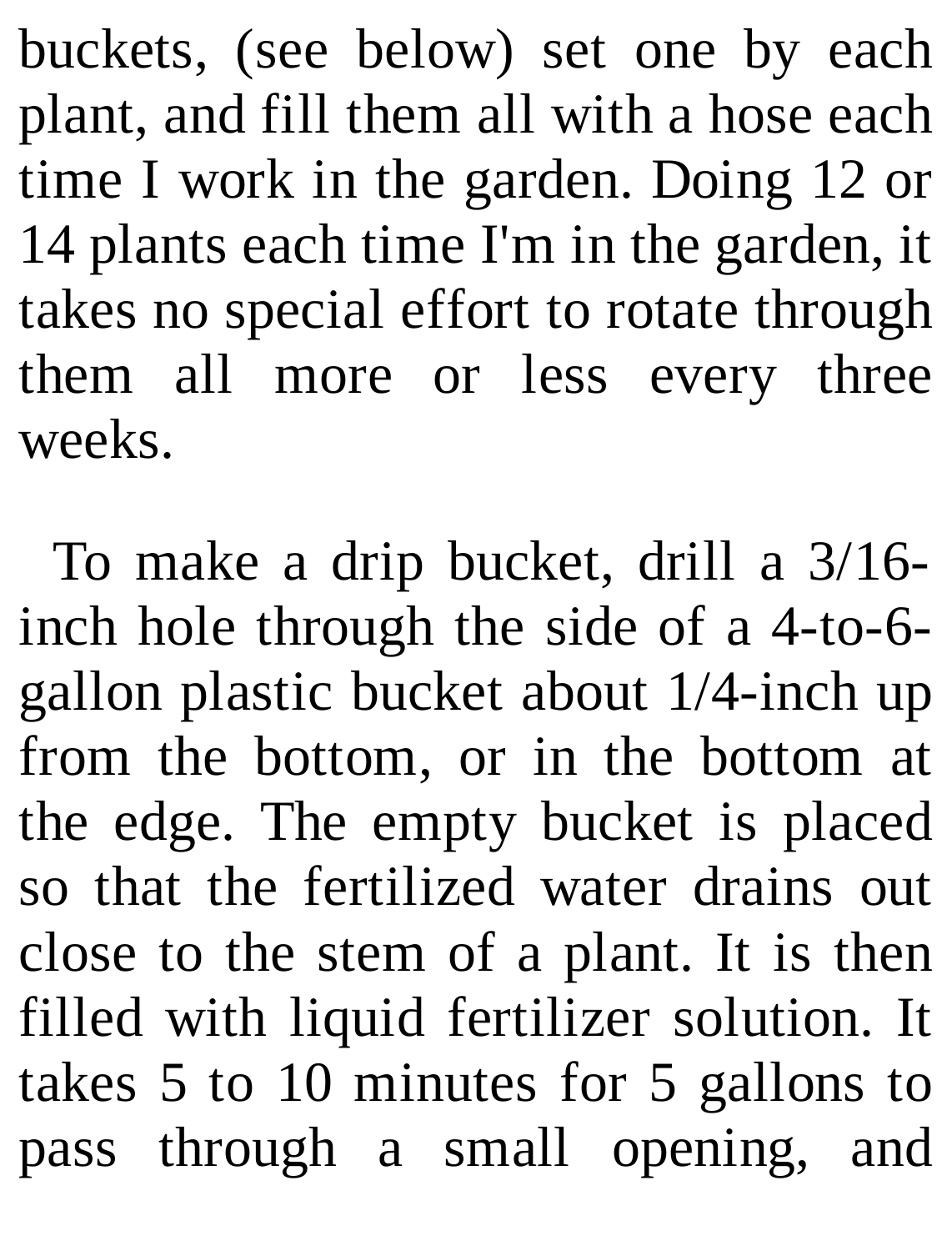because of the slow flow rate, water penetrates deeply into the subsoil without wetting much of the surface. Each fertigation makes the plant grow very rapidly for two to three weeks, more I suspect as a result of improved nutrition than from added moisture. Exactly how and when to fertigate each species is explained in Chapter 5.

Organic gardeners may fertigate with combinations of fish emulsion and seaweed at the same dilution used for foliar spraying, or with compost/manure tea. Determining the correct strength to make compost tea is a matter of trial and error. I usually rely on weak Rapid-Gro mixed at half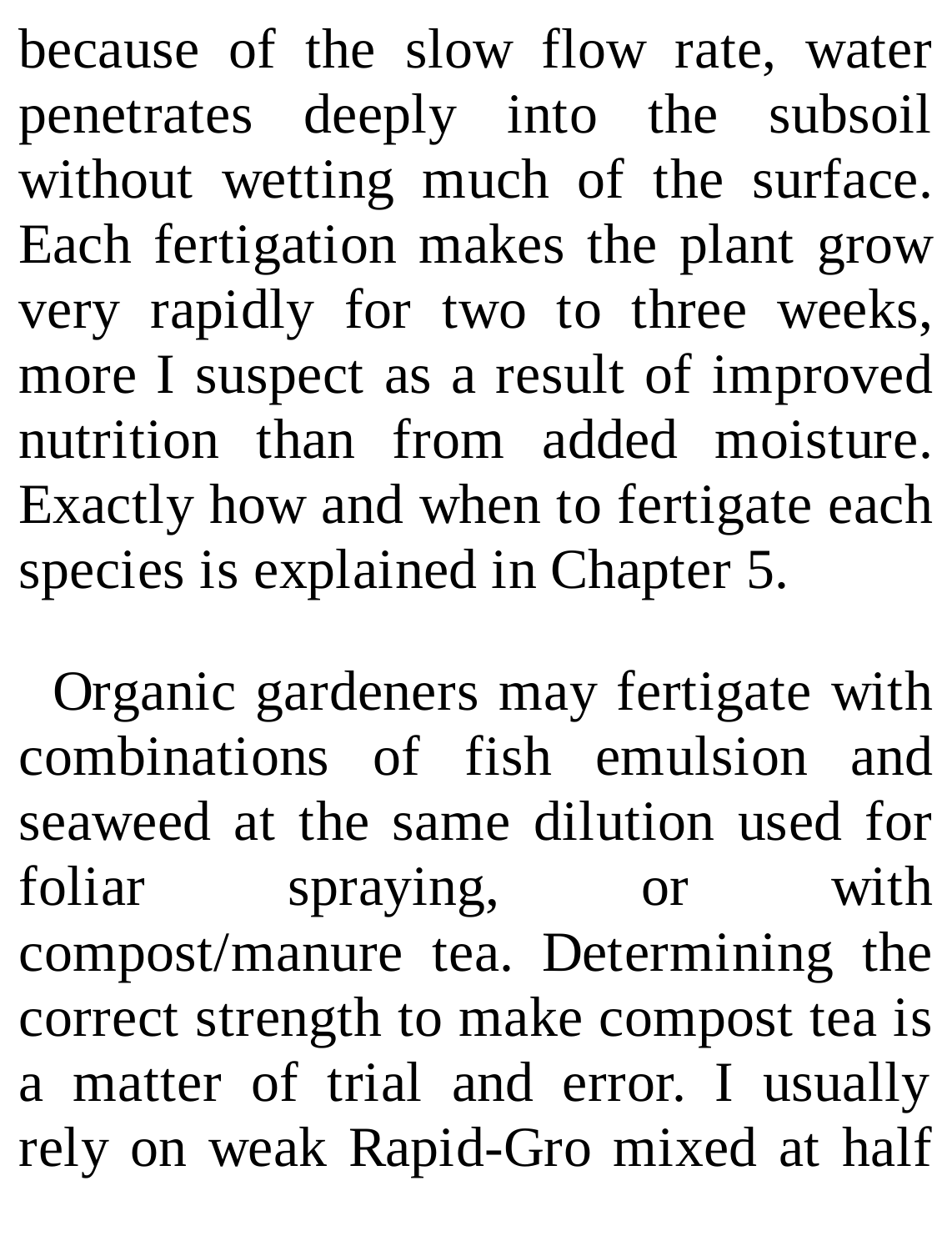the recommended dilution. The strength of the fertilizer you need depends on how much and deeply you placed nutrition in the subsoil.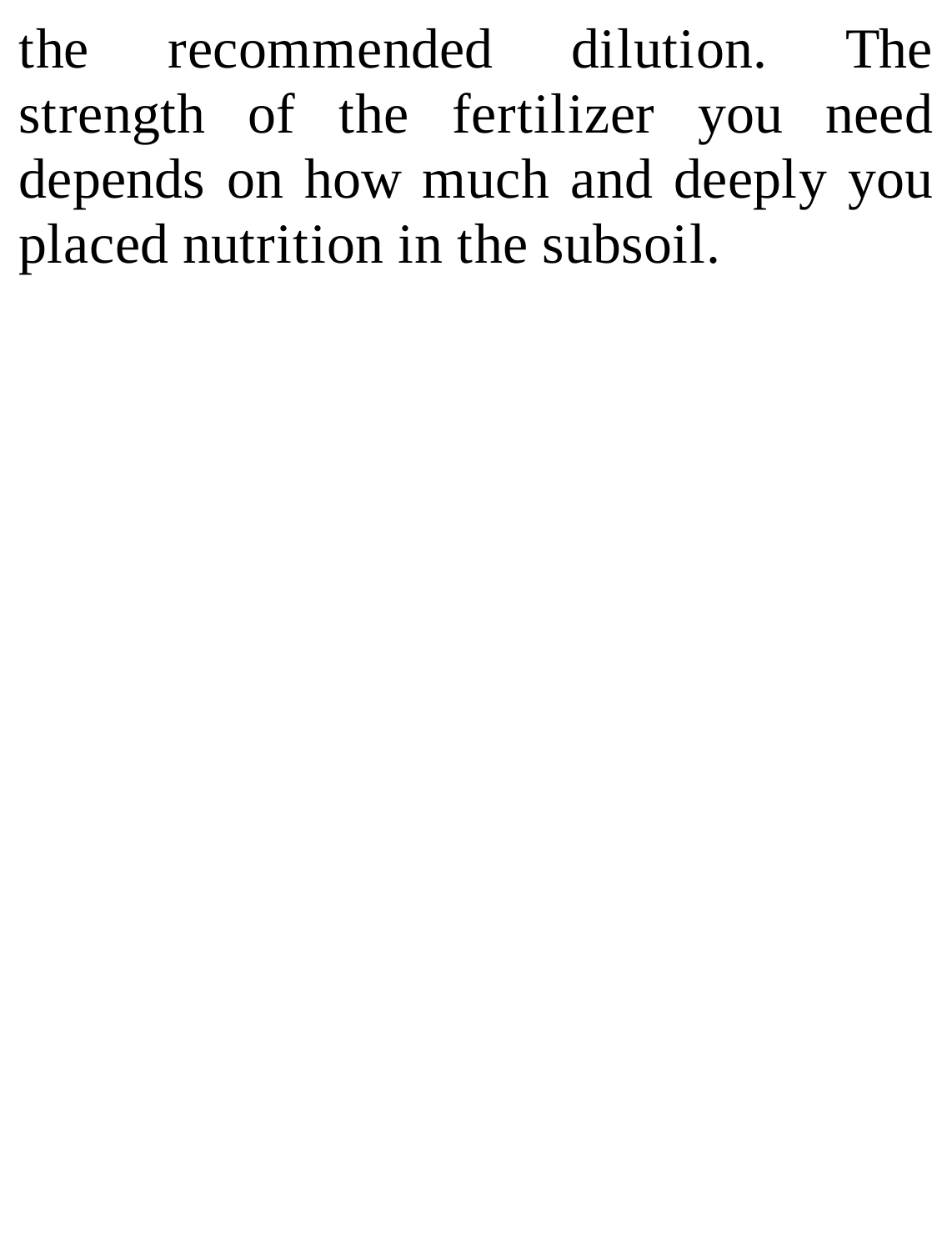## **Chapter 4**

# **Water-Wise Gardening Year-Round**

## **Early Spring: The Easiest Unwatered Garden**

West of the Cascades, most crops started in February and March require no special handling when irrigation is scarce. These include peas, early lettuce, radishes, kohlrabi, early broccoli, and so forth. However, some of these vegetables are harvested as late as June, so to reduce their need for irrigation, space them wider than usual.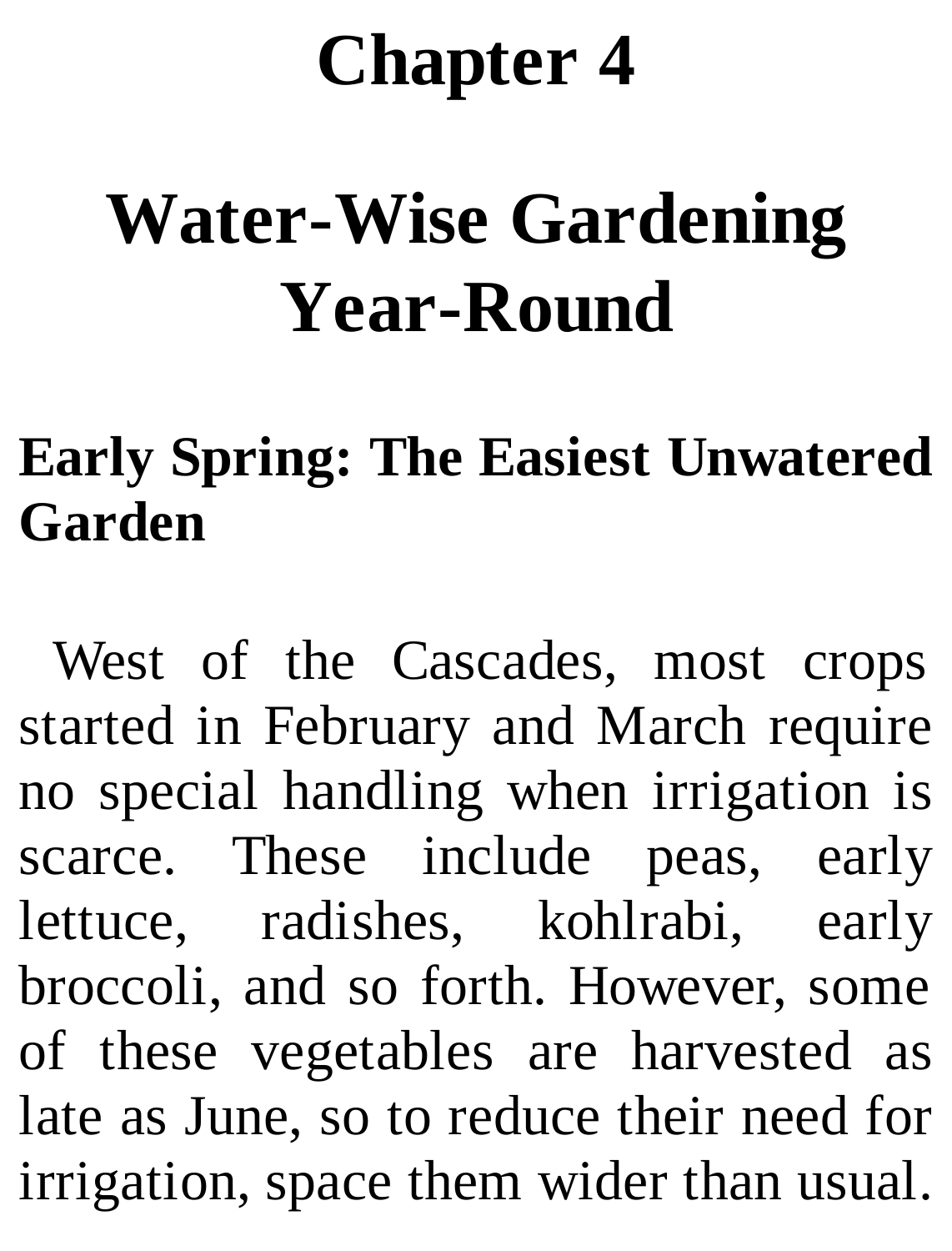Spring vegetables also will exhaust most of the moisture from the soil before maturing, making succession planting impossible without first irrigating heavily. Early spring plantings are best allocated one of two places in the garden plan: either in that part of the garden that will be fully irrigated all summer or in a part of a big garden that can affordably remain bare during the summer and be used in October for receiving transplants of overwintering crops. The garden plan and discussion in Chapter 6 illustrate these ideas in detail.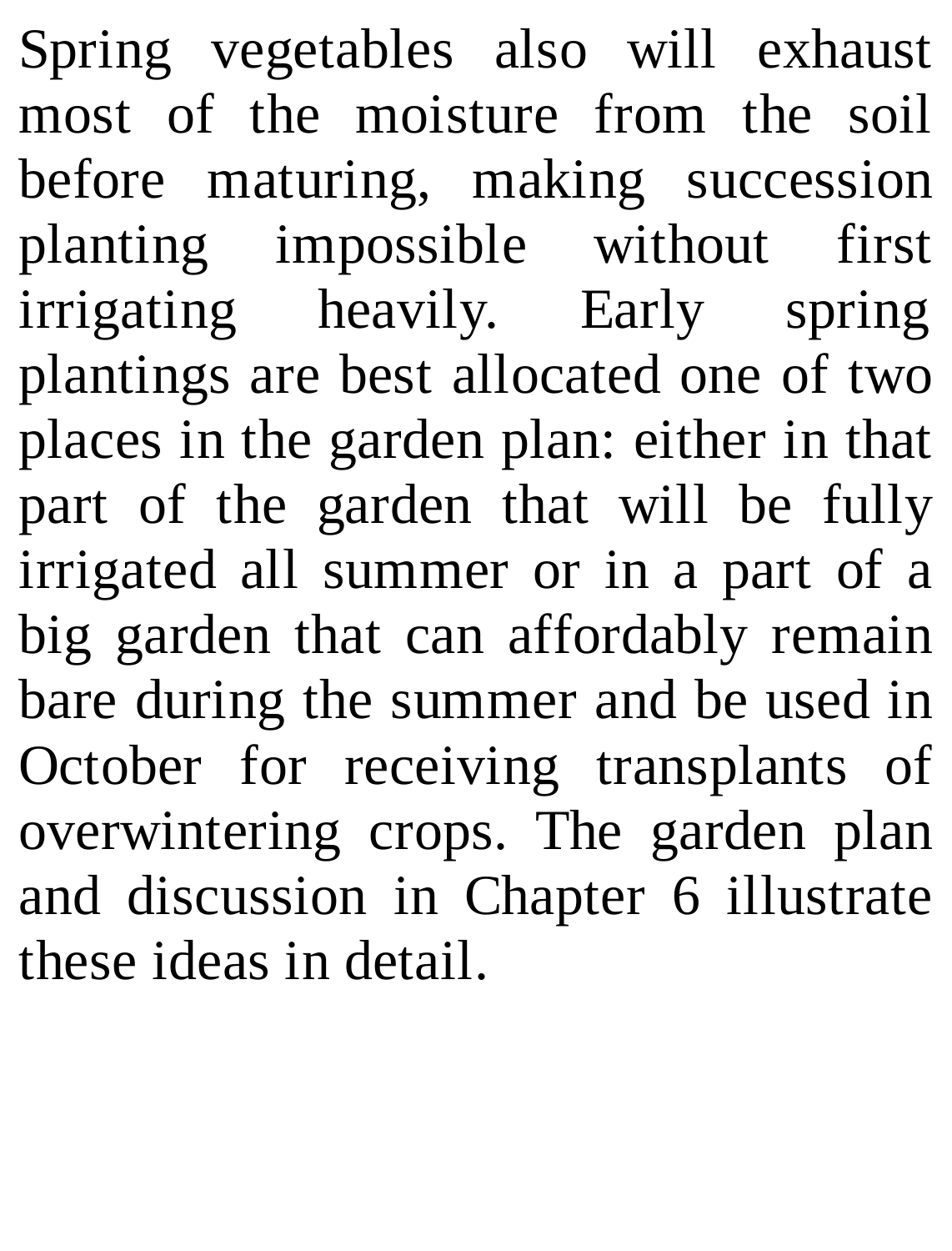## **Later in Spring: Sprouting Seeds Without Watering**

For the first years that I experimented with dry gardening I went overboard and attempted to grow food as though I had no running water at all. The greatest difficulty caused by this selfimposed handicap was sowing smallseeded species after the season warmed up.

Sprouting what we in the seed business call "big seed"—corn, beans, peas, squash, cucumber, and melon—is relatively easy without irrigation because these crops are planted deeply, where soil moisture still resides long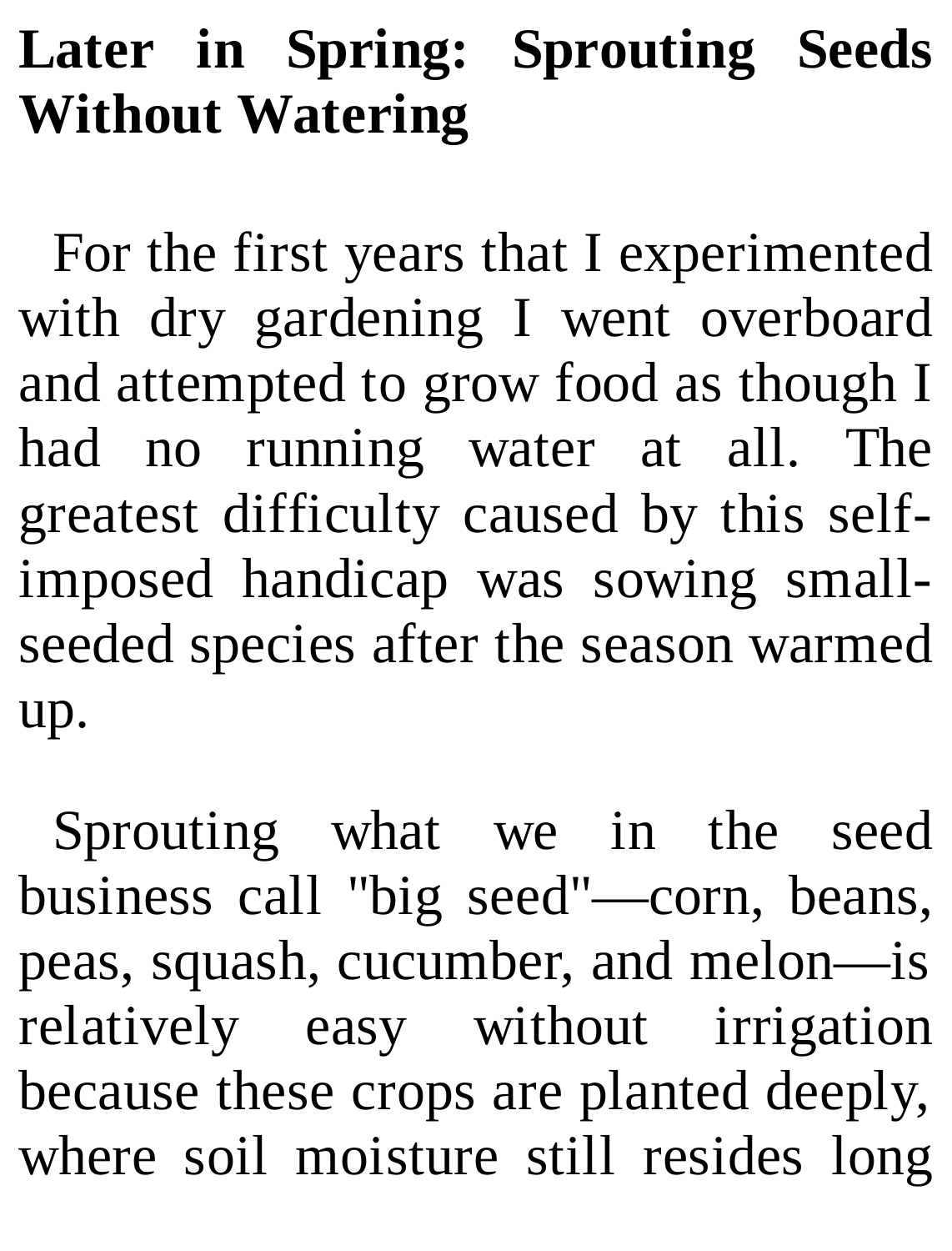after the surface has dried out. And even if it is so late in the season that the surface has become very dry, a wide, shallow ditch made with a shovel will expose moist soil several inches down. A furrow can be cut in the bottom of that damp "valley" and big seeds germinated with little or no watering.

Tillage breaks capillary connections until the fluffy soil resettles. This interruption is useful for preventing moisture loss in summer, but the same phenomenon makes the surface dry out in a flash. In recently tilled earth, successfully sprouting small seeds in warm weather is dicey without frequent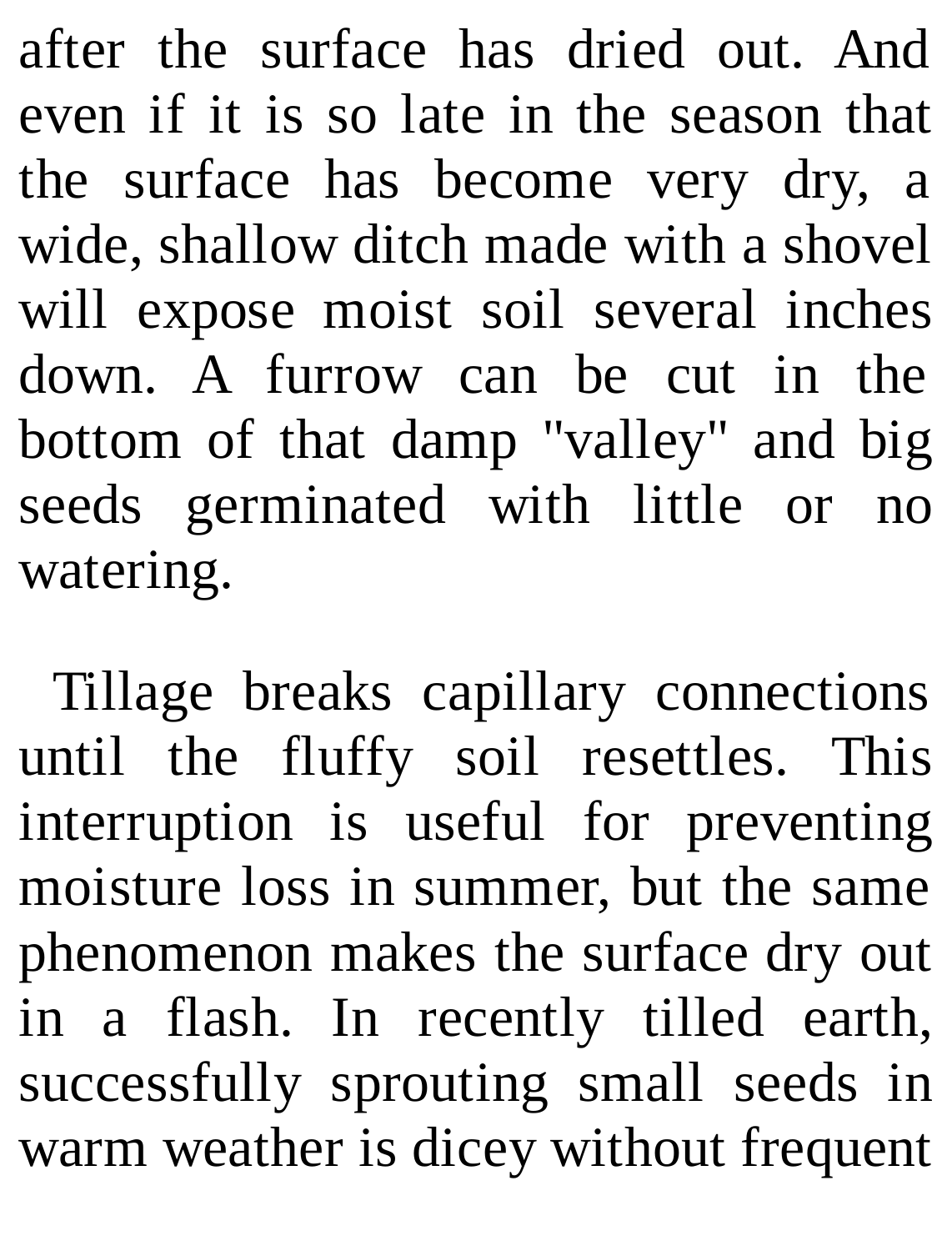watering.

With a bit of forethought, the waterwise gardener can easily reestablish capillarity below sprouting seeds so that moisture held deeper in the soil rises to replace that lost from surface layers, reducing or eliminating the need for watering. The principle here can be easily demonstrated. In fact, there probably isn't any gardener who has not seen the phenomenon at work without realizing it. Every gardener has tilled the soil, gone out the next morning, and noticed that his or her compacted footprints were moist while the rest of the earth was dry and fluffy. Foot pressure restored capillarity, and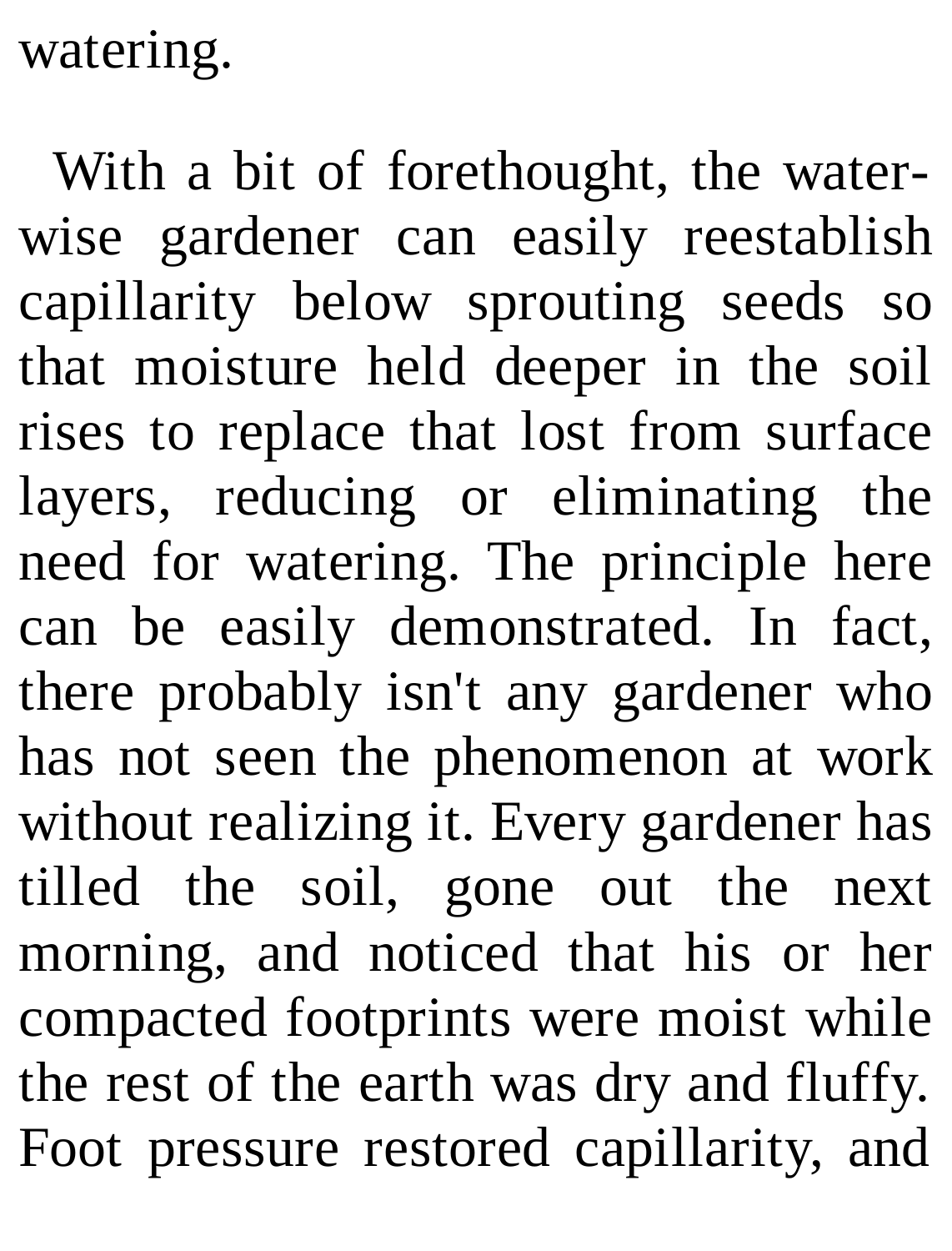during the night, fresh moisture replaced what had evaporated.

This simple technique helps start everything except carrots and parsnips (which must have completely loose soil to develop correctly). All the gardener must do is intentionally compress the soil below the seeds and then cover the seeds with a mulch of loose, dry soil. Sprouting seeds then rest atop damp soil exactly they lie on a damp blotter in a germination laboratory's covered petri dish. This dampness will not disappear before the sprouting seedling has propelled a root several inches farther down and is putting a leaf into the sunlight.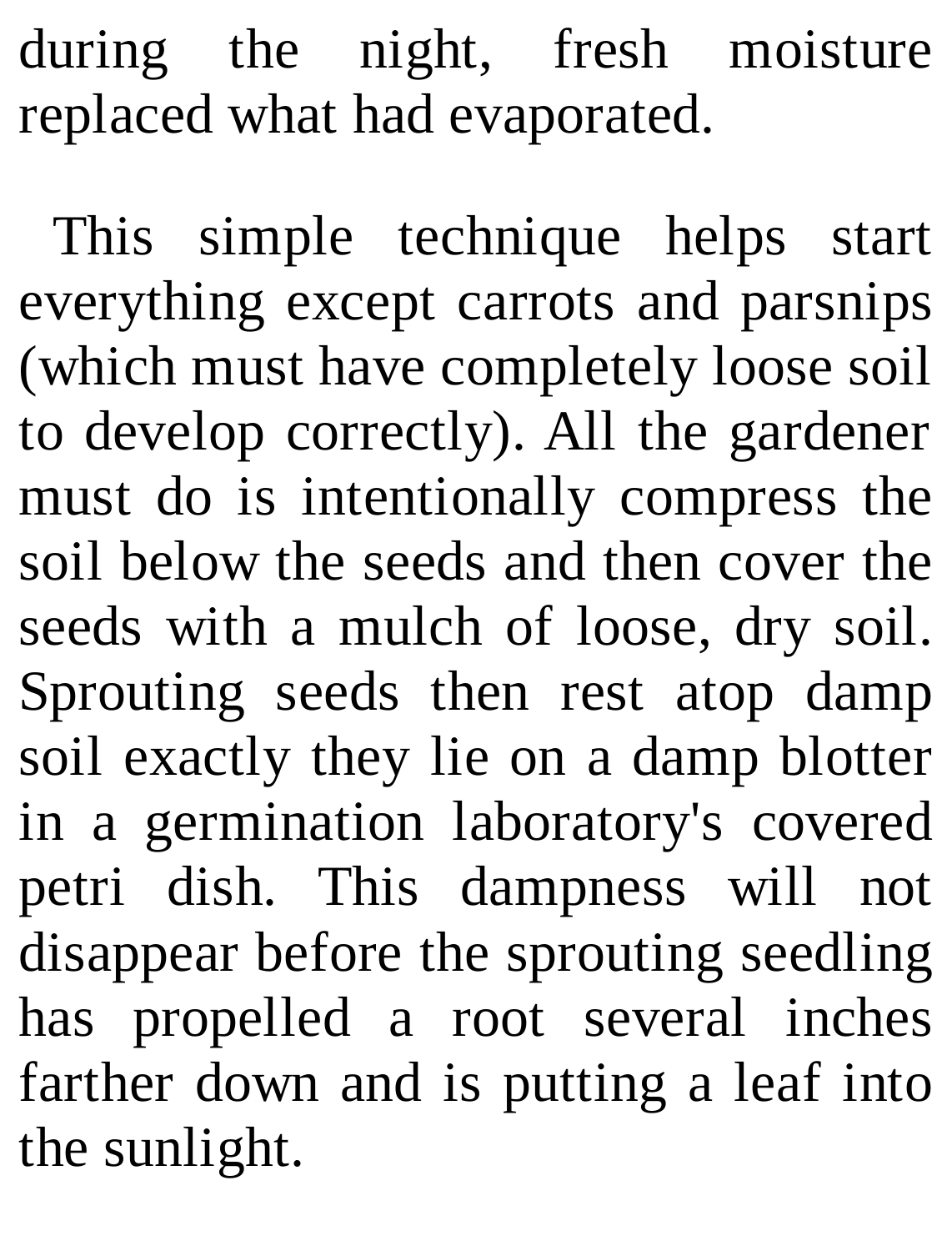I've used several techniques to reestablish capillarity after tilling. There's a wise old plastic push planter in my garage that first compacts the tilled earth with its front wheel, cuts a furrow, drops the seed, and then with its drag chain pulls loose soil over the furrow. I've also pulled one wheel of a garden cart or pushed a lightly loaded wheelbarrow down the row to press down a wheel track, sprinkled seed on that compacted furrow, and then pulled loose soil over it.

#### **Handmade Footprints**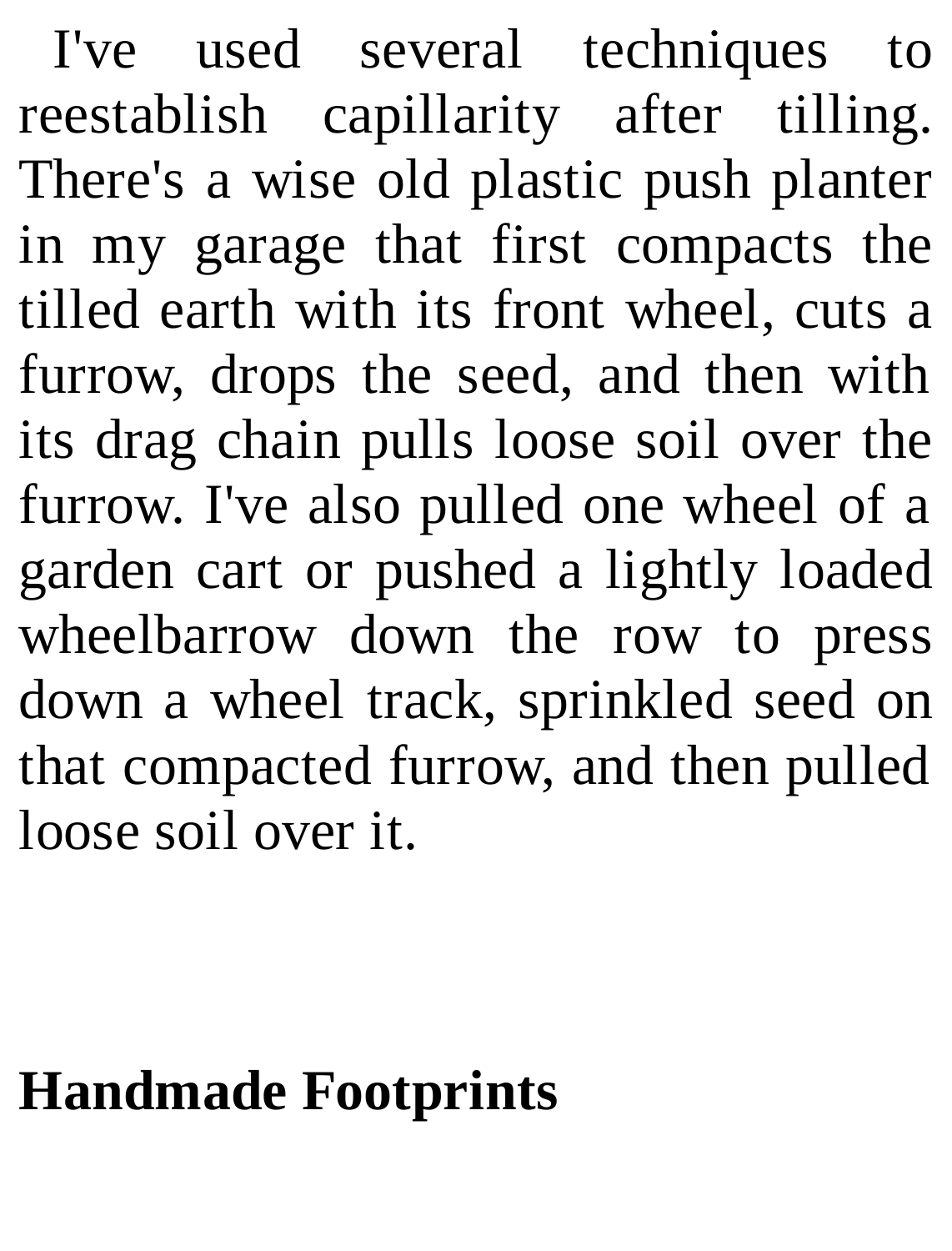Sometimes I sow large brassicas and cucurbits in clumps above a fertilized, double-dug spot. First, in a space about 18 inches square, I deeply dig in complete organic fertilizer. Then with my fist I punch down a depression in the center of the fluffed-up mound. Sometimes my fist goes in so easily that I have to replace a little more soil and punch it down some more. The purpose is not to make rammed earth or cement, but only to reestablish capillarity by having firm soil under a shallow, fist-sized depression. Then a pinch of seed is sprinkled atop this depression and covered with fine earth. Even if several hot sunny days follow I get good germination without watering.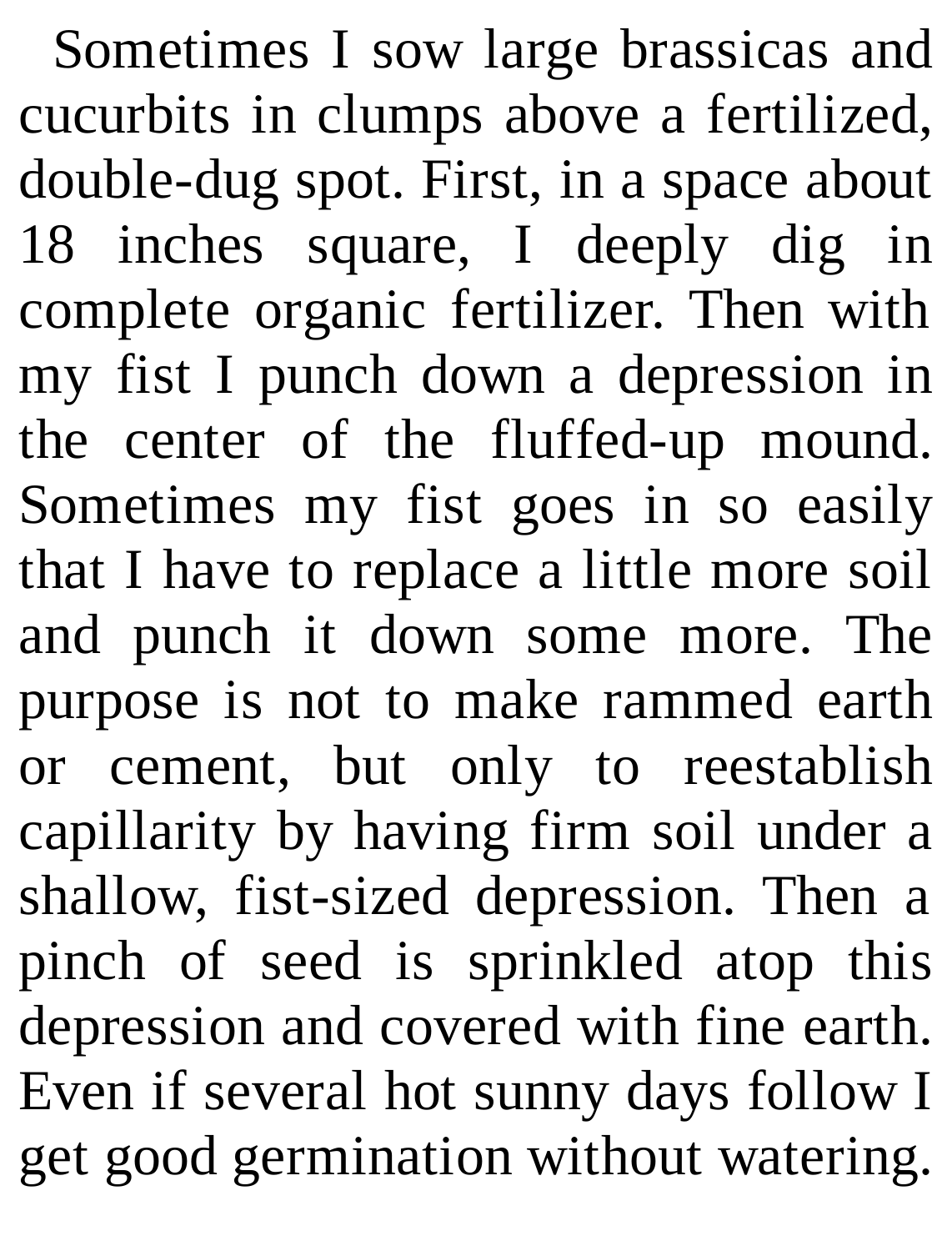This same technique works excellently on hills of squash, melon and cucumber as well, though these large-seeded species must be planted quite a bit deeper.

### **Summer: How to Fluid Drill Seeds**

Soaking seeds before sowing is another water-wise technique, especially useful later in the season. At bedtime, place the seeds in a half-pint mason jar, cover with a square of plastic window screen held on with a strong rubber band, soak the seeds overnight, and then drain them first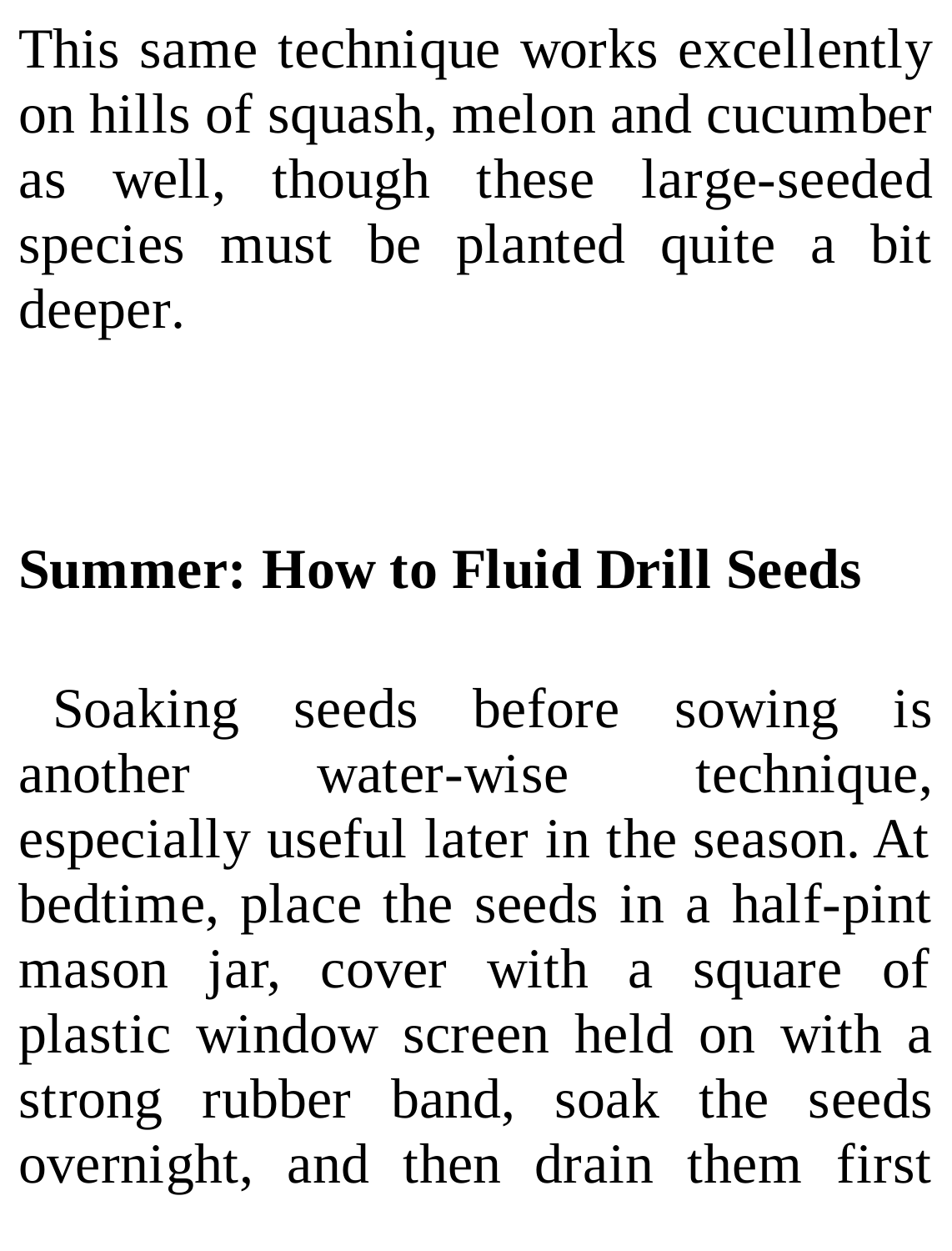thing in the morning. Gently rinse the seeds with cool water two or three times daily until the root tips begin to emerge. As soon as this sign appears, the seed must be sown, because the newly emerging roots become increasingly subject to breaking off as they develop and soon form tangled masses. Presprouted seeds may be gently blended into some crumbly, moist soil and this mixture gently sprinkled into a furrow and covered. If the sprouts are particularly delicate or, as with carrots, you want a very uniform stand, disperse the seeds in a starch gelatin and imitate what commercial vegetable growers call fluid drilling.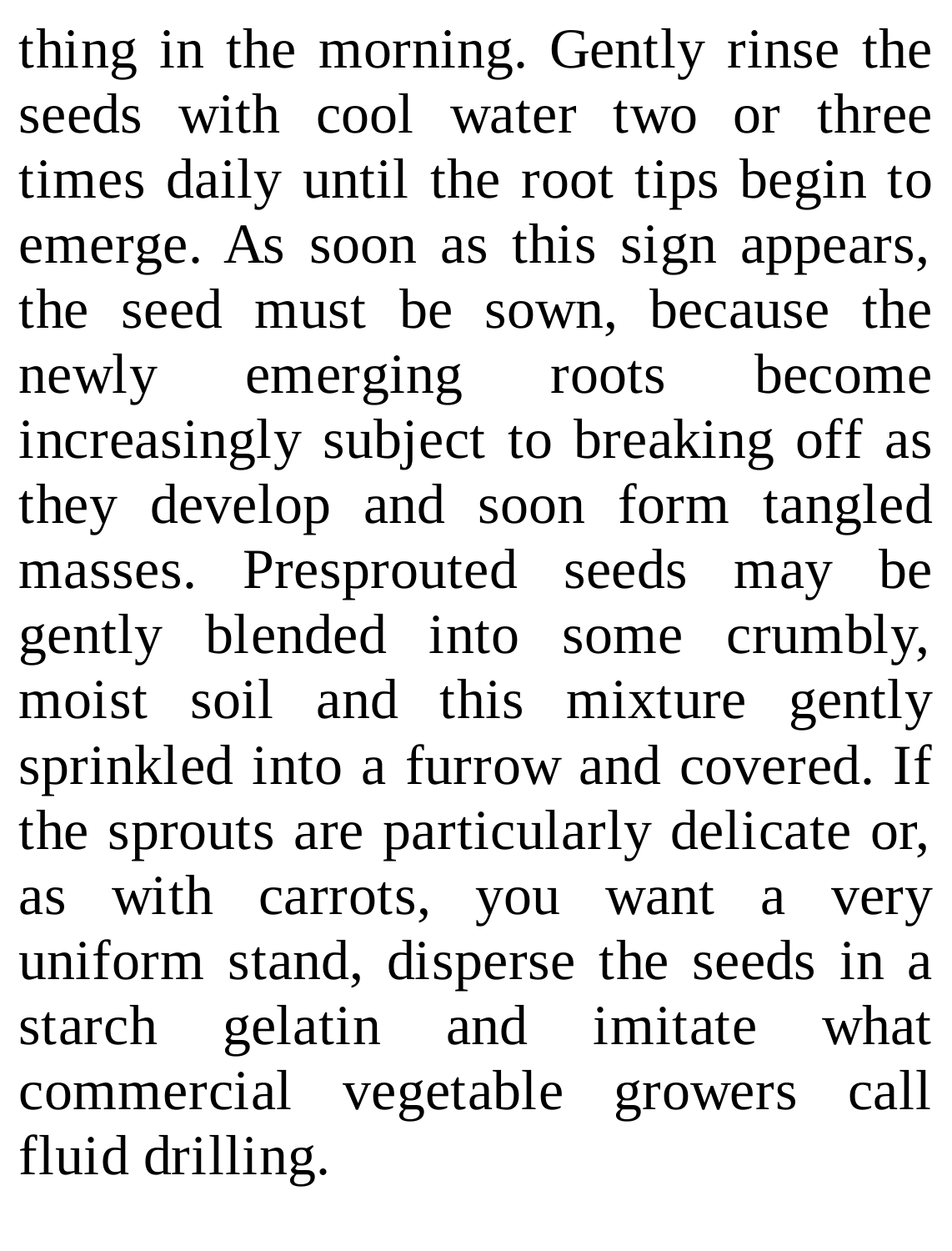Heat one pint of water to the boiling point. Dissolve in 2 to 3 tablespoons of ordinary cornstarch. Place the mixture in the refrigerator to cool. Soon the liquid will become a soupy gel. Gently mix this cool starch gel with the sprouting seeds, making sure the seeds are uniformly blended. Pour the mixture into a 1-quart plastic zipper bag and, scissors in hand, go out to the garden. After a furrow—with capillarity restored—has been prepared, cut a small hole in one lower corner of the plastic bag. The hole size should be under 1/4 inch in diameter. Walk quickly down the row, dribbling a mixture of gel and seeds into the furrow. Then cover. You may have to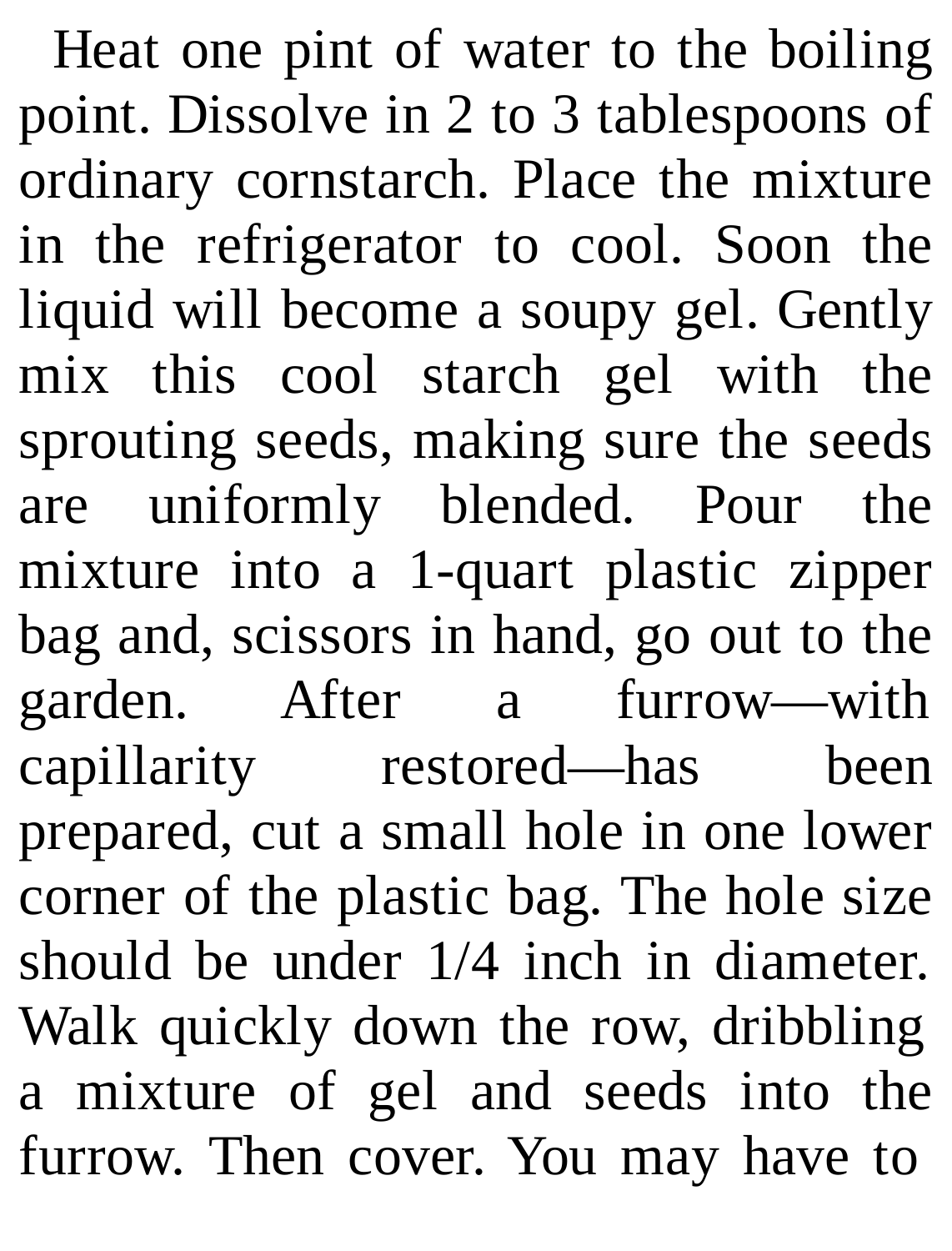experiment a few times with cooled gel minus seeds until you divine the proper hole size, walking speed and amount of gel needed per length of furrow. Not only will presprouted seeds come up days sooner, and not only will the root be penetrating moist soil long before the shoot emerges, but the stand of seedlings will be very uniformly spaced and easier to thin. After fluid drilling a few times you'll realize that one needs quite a bit less seed per length of row than you previously thought.

#### **Establishing the Fall and Winter**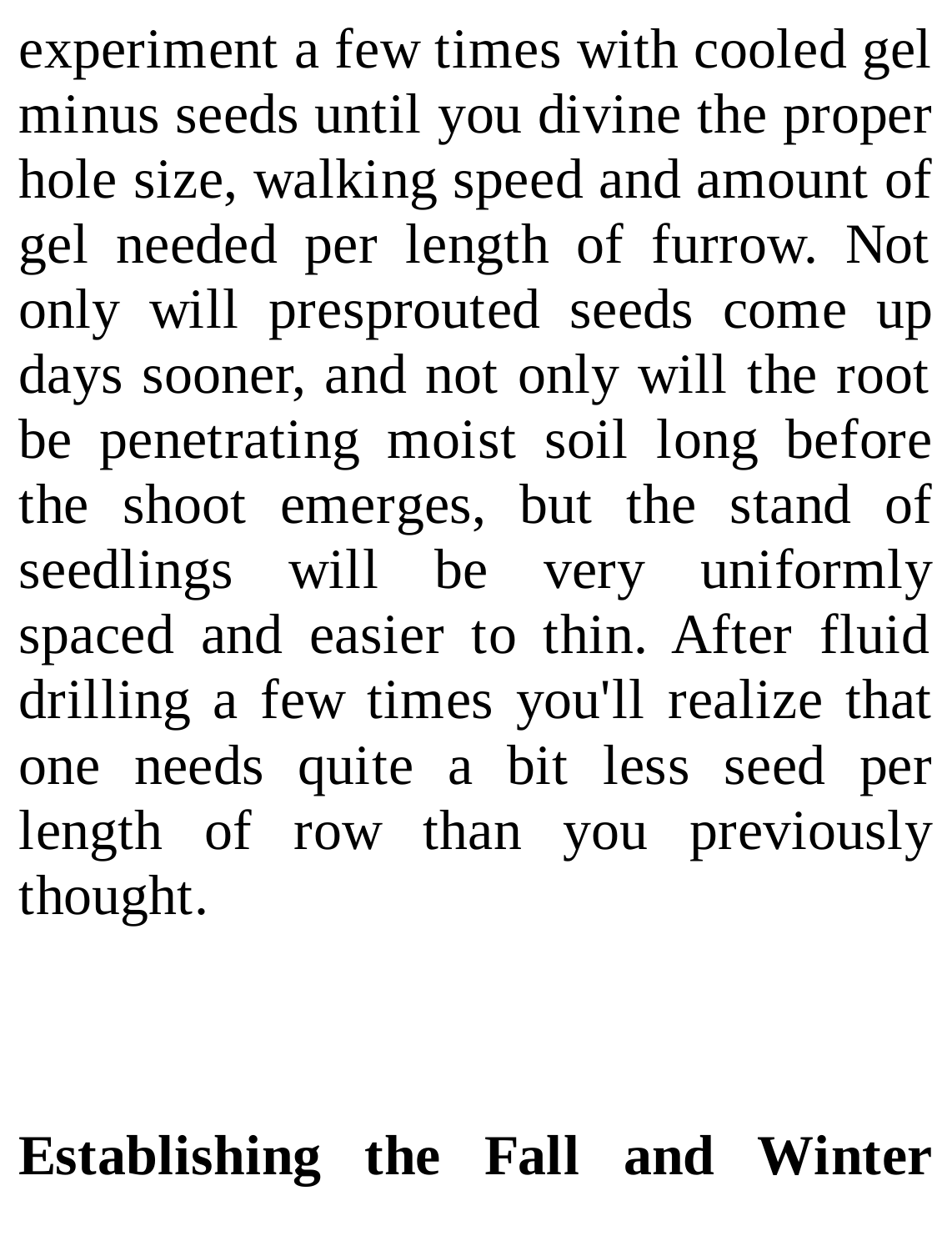## **Garden**

West of the Cascades, germinating fall and winter crops in the heat of summer is always difficult. Even when the entire garden is well watered, midsummer sowings require daily attention and frequent sprinkling; however, once they have germinated, keeping little seedlings growing in an irrigated garden usually requires no more water than the rest of the garden gets. But once hot weather comes, establishing small seeds in the dry garden seems next to impossible without regular watering. Should a lucky, perfectly timed, and unusually heavy summer rainfall sprout your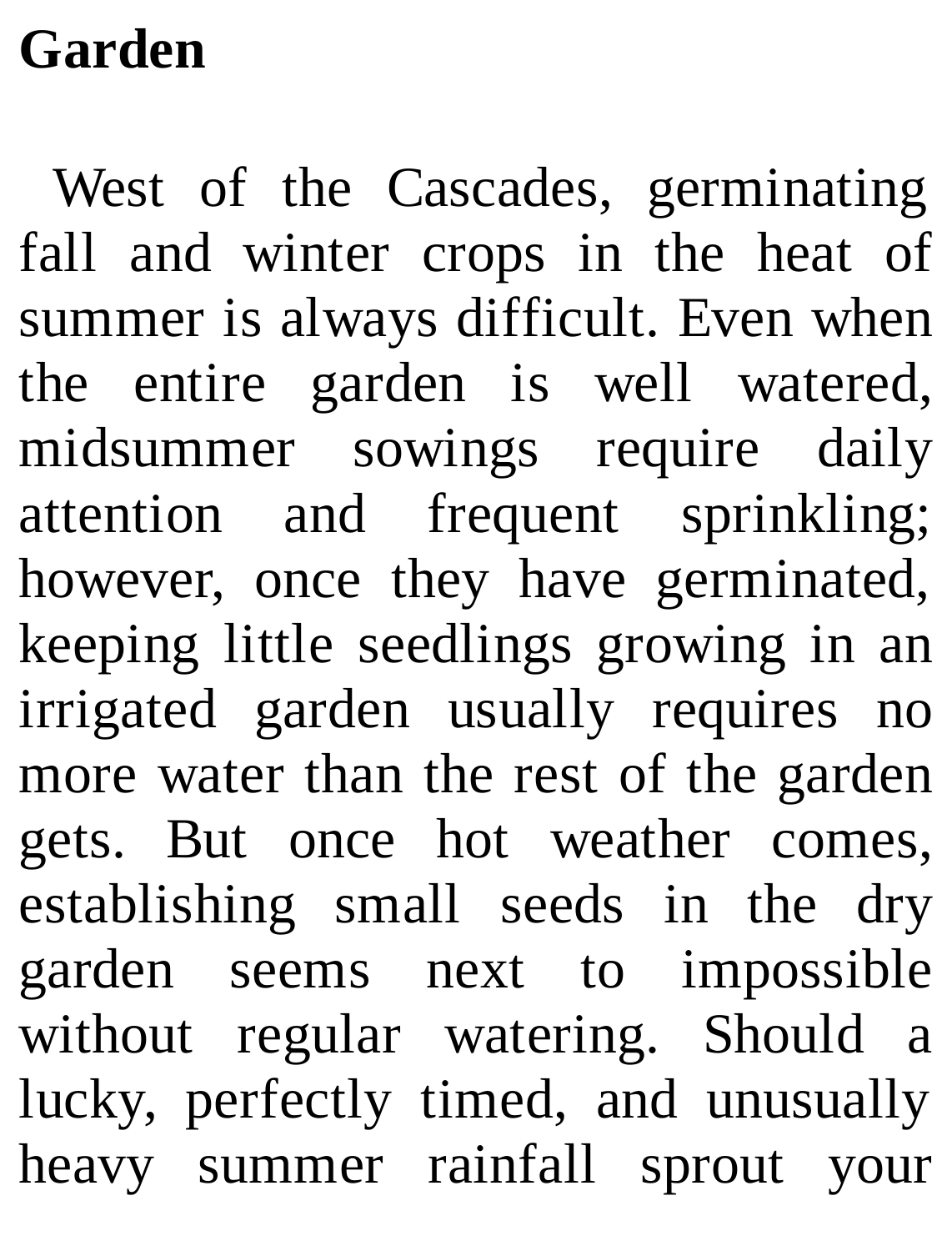seeds, they still would not grow well because the next few inches of soil would at best be only slightly moist.

A related problem many backyard gardeners have with establishing the winter and overwintered garden is finding enough space for both the summer and winter crops. The nursery bed solves both these problems. Instead of trying to irrigate the entire area that will eventually be occupied by a winter or overwintered crop at maturity, the seedlings are first grown in irrigated nurseries for transplanting in autumn after the rains come back. Were I desperately short of water I'd locate my nursery where it got only morning sun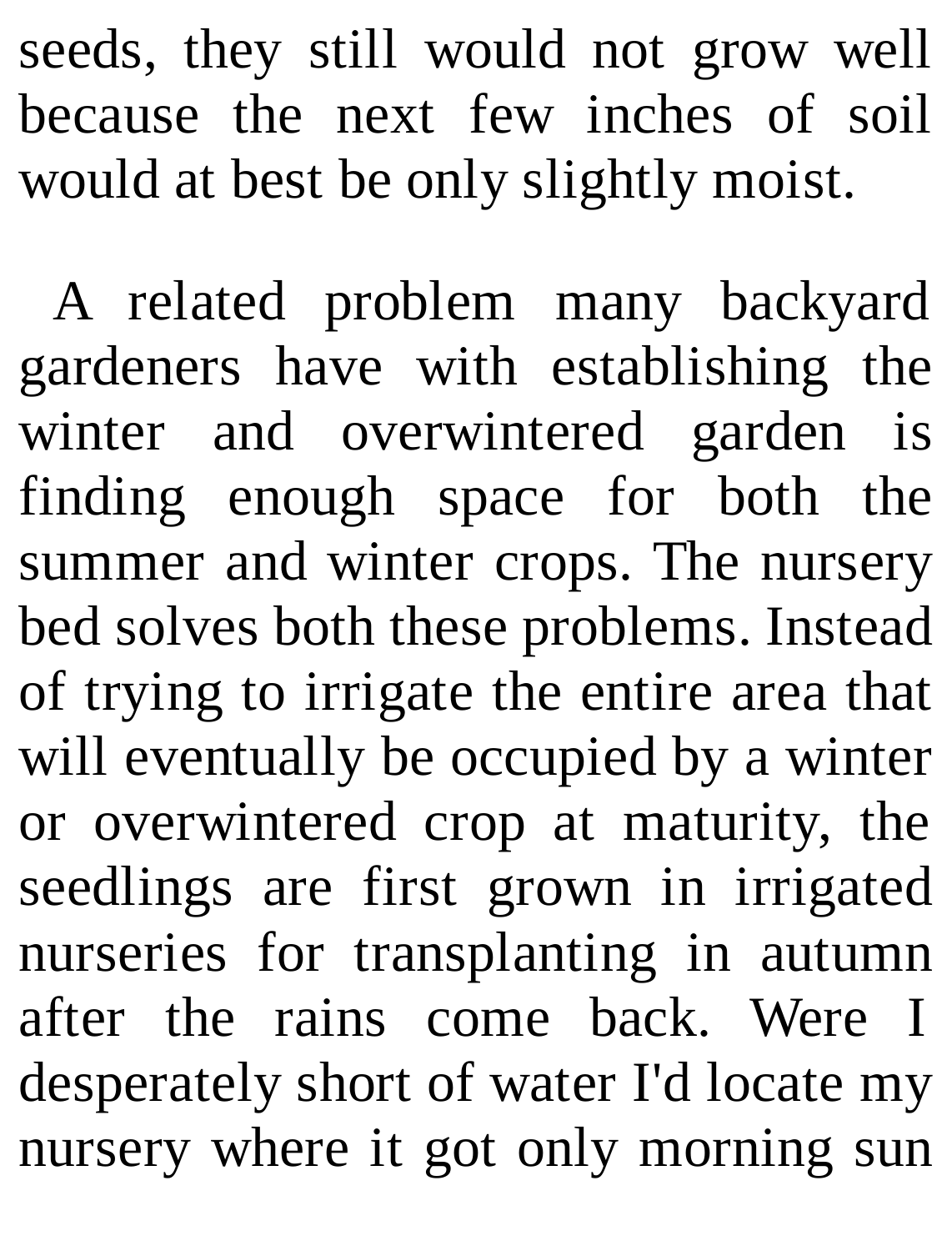### and sow a week or 10 days earlier to compensate for the slower growth.

```
Vegetables to Start in a Nursery Bed
  Variety Sowing
date Transplanting date
    Fall/winter lettuce mid-
August early October
  Leeks early
April July
   Overwintered onions early-mid
August December/January
  Spring cabbage mid-late
August November/December
   Spring cauliflower mid-
August October/November 1st
  Winter scallions mid-
July mid-October
```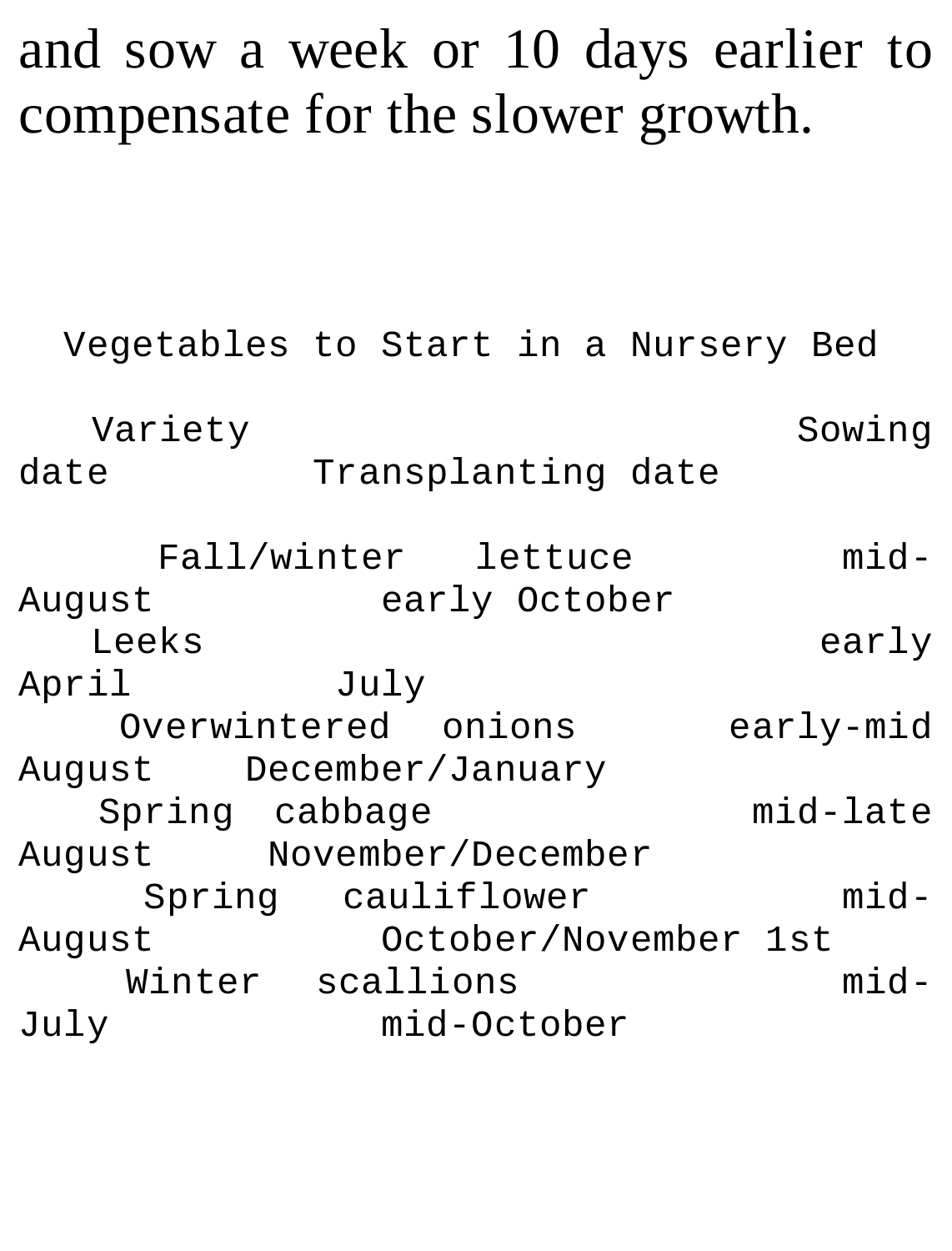Seedlings in pots and trays are hard to keep moist and require daily tending. Fortunately, growing transplants in little pots is not necessary because in autumn, when they'll be set out, humidity is high, temperatures are cool, the sun is weak, and transpiration losses are minimal, so seedling transplants will tolerate considerable root loss. My nursery is sown in rows about 8 inches apart across a raised bed and thinned gradually to prevent crowding, because crowded seedlings are hard to dig out without damage. When the prediction of a few days of cloudy weather encourages transplanting, the seedlings are lifted with a large, sharp knife. If the fall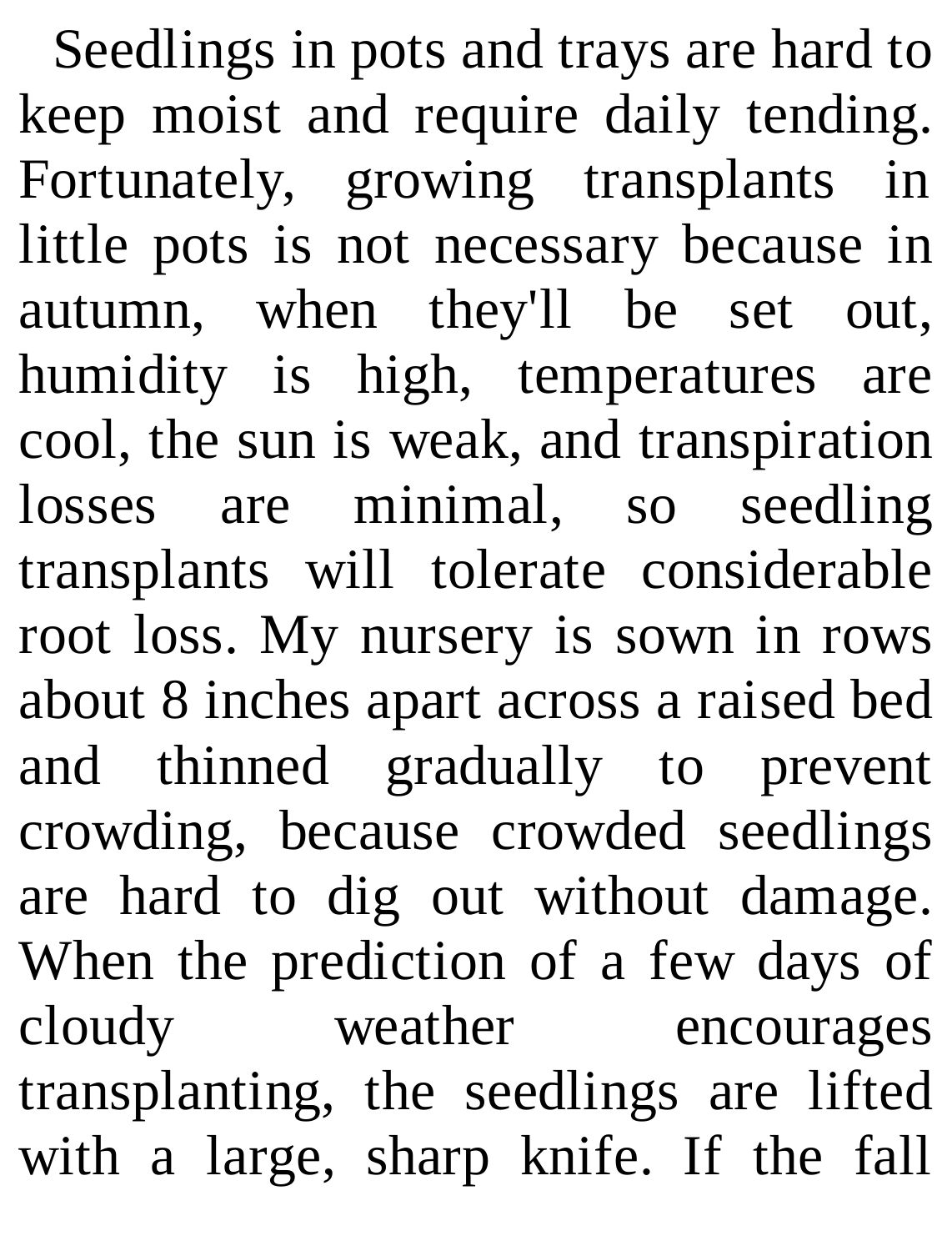rains are late and/or the crowded seedlings are getting leggy, a relatively small amount of irrigation will moisten the planting areas. Another light watering at transplanting time will almost certainly establish the seedlings quite successfully. And, finding room for these crops ceases to be a problem because fall transplants can be set out as a succession crop following hot weather vegetables such as squash, melons, cucumbers, tomatoes, potatoes, and beans.

Vegetables that must be heavily irrigated (These crops are not suitable for dry gardens.)

Bulb Onions (for fall harvest) Celeriac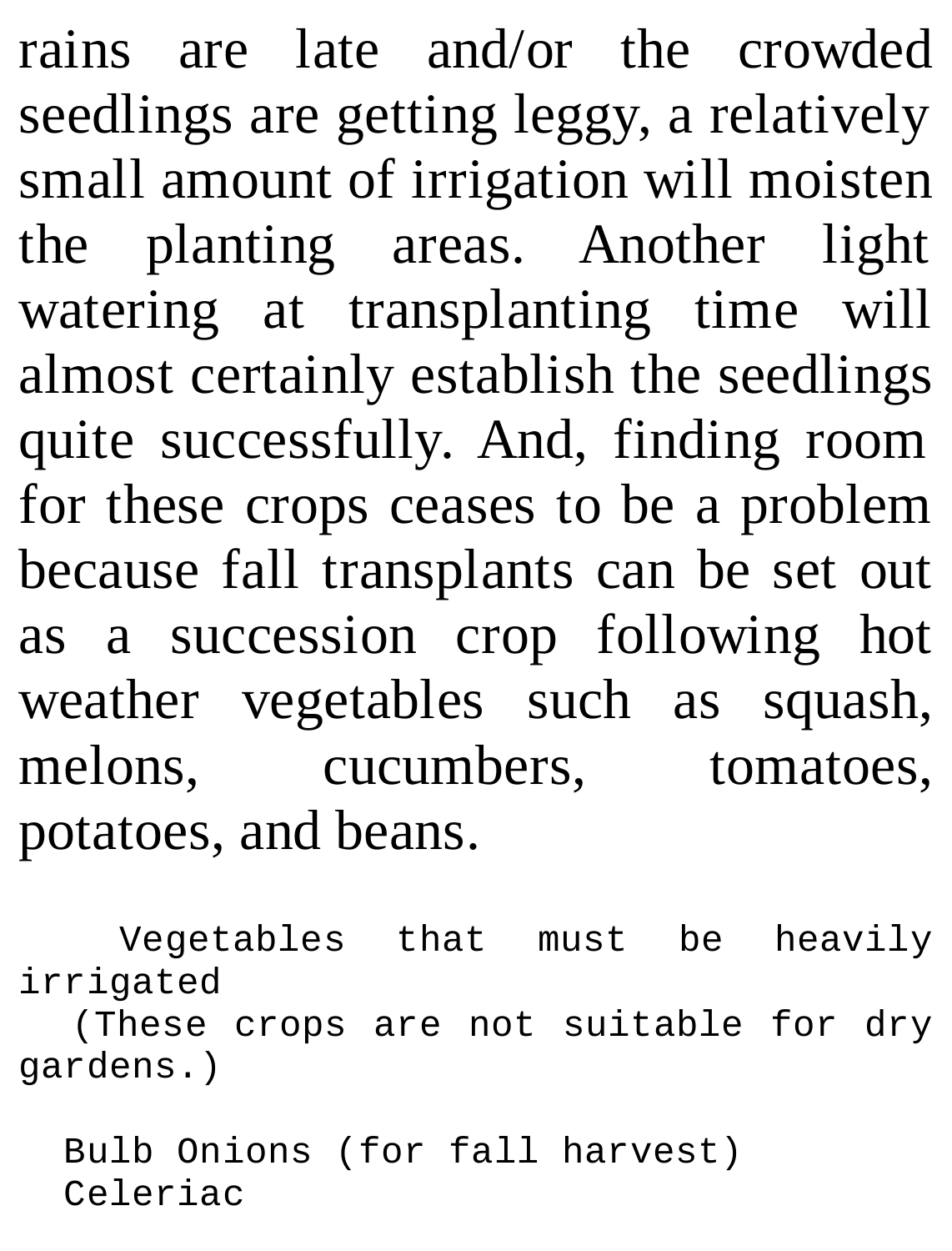Celery Chinese cabbage Lettuce (summer and fall) Radishes (summer and fall) Scallions (for summer harvest) Spinach (summer)

## **Chapter 5**

## **How to Grow It with Less Irrigation: A-Z**

### **First, a Word About Varieties**

As recently as the 1930s, most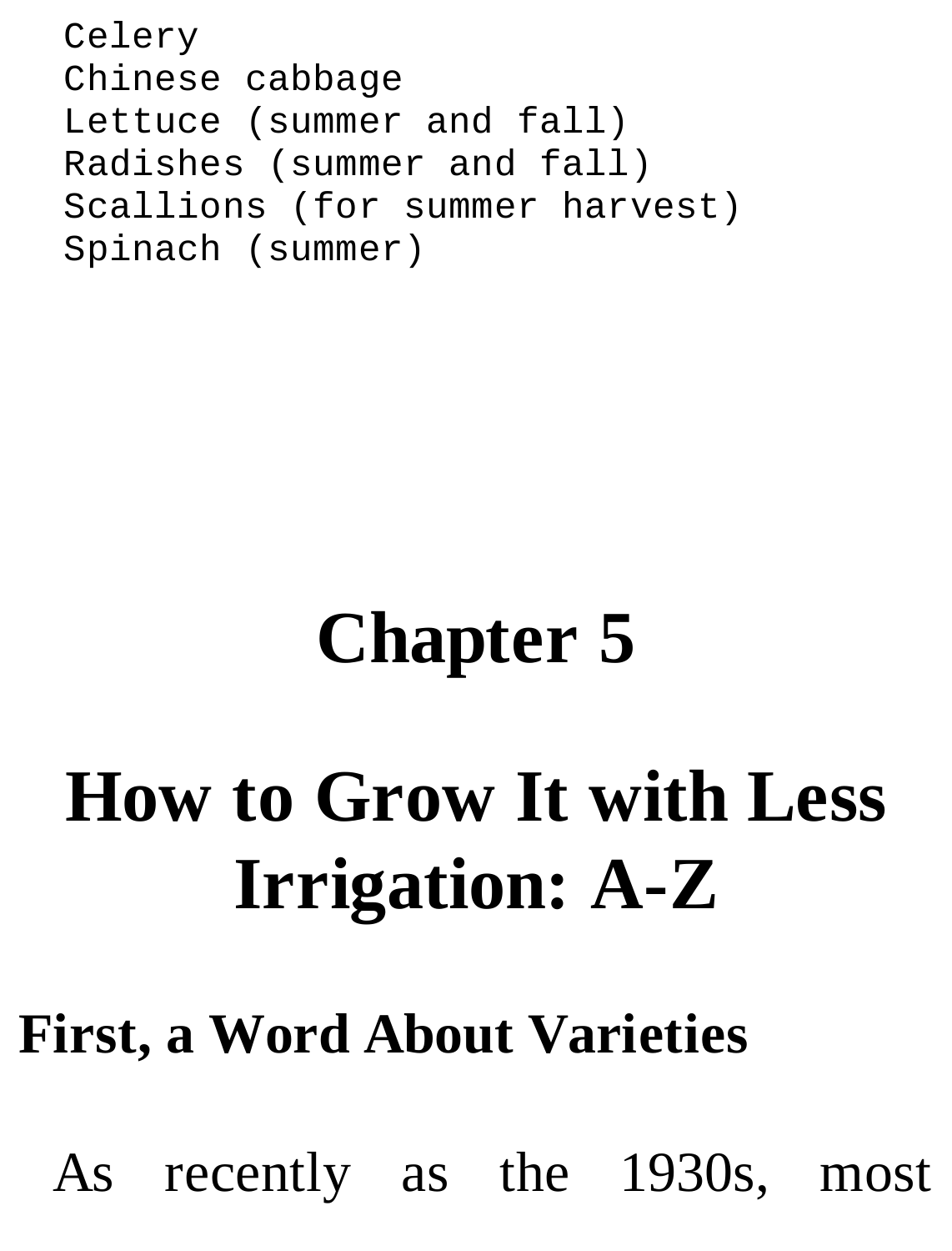American country folk still did not have running water. With water being hand-pumped and carried in buckets, and precious, their vegetable gardens had to be grown with a minimum of irrigation. In the otherwise wellwatered East, one could routinely expect several consecutive weeks every summer without rain. In some drought years a hot, rainless month or longer could go by. So vegetable varieties were bred to grow through dry spells without loss, and traditional American vegetable gardens were designed to help them do so.

I began gardening in the early 1970s, just as the raised-bed method was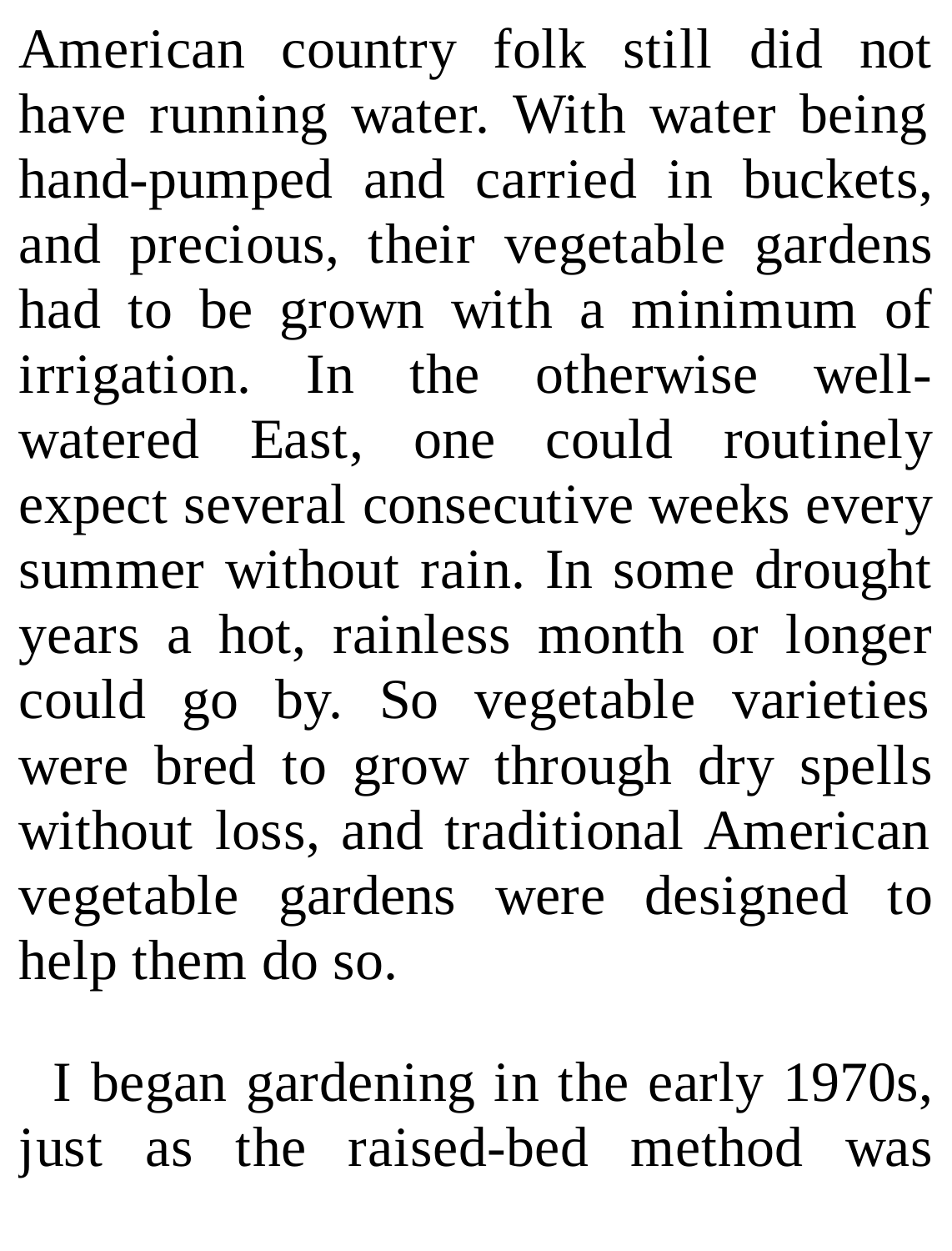being popularized. The latest books and magazine articles all agreed that raising vegetables in widely separated single rows was a foolish imitation of commercial farming, that commercial vegetables were arranged that way for ease of mechanical cultivation. Closely planted raised beds requiring hand cultivation were alleged to be far more productive and far more efficient users of irrigation because water wasn't evaporating from bare soil.

I think this is more likely to be the truth: Old-fashioned gardens used low plant densities to survive inevitable spells of rainlessness. Looked at this way, widely separated vegetables in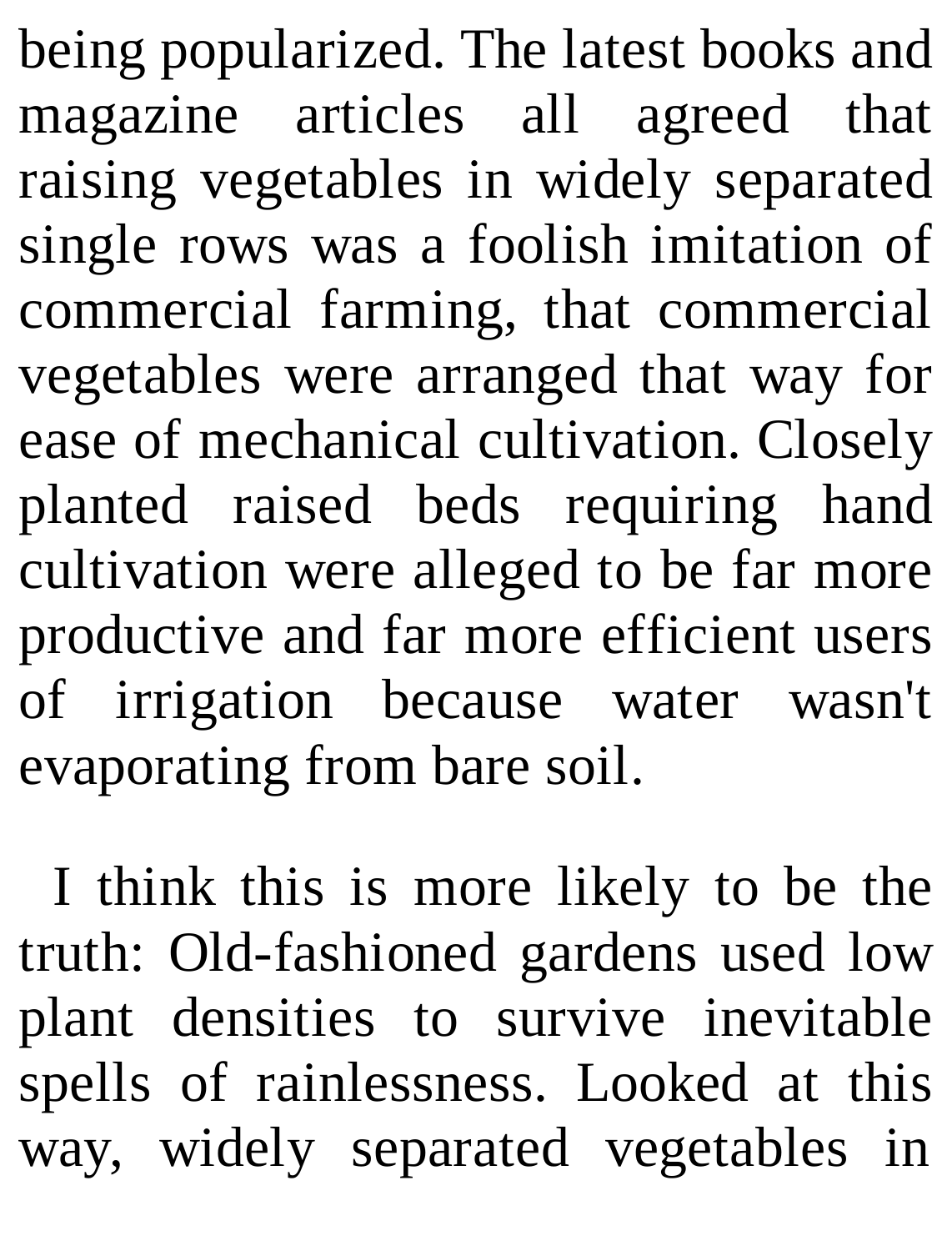widely separated rows may be considered the more efficient users of water because they consume soil moisture that nature freely puts there. Only after, and if, these reserves are significantly depleted does the gardener have to irrigate. The end result is surprisingly more abundant than a modern gardener educated on intensive, raised-bed propaganda would think.

Finding varieties still adapted to water-wise gardening is becoming difficult. Most American vegetables are now bred for irrigation-dependent California. Like raised-bed gardeners, vegetable farmers have discovered that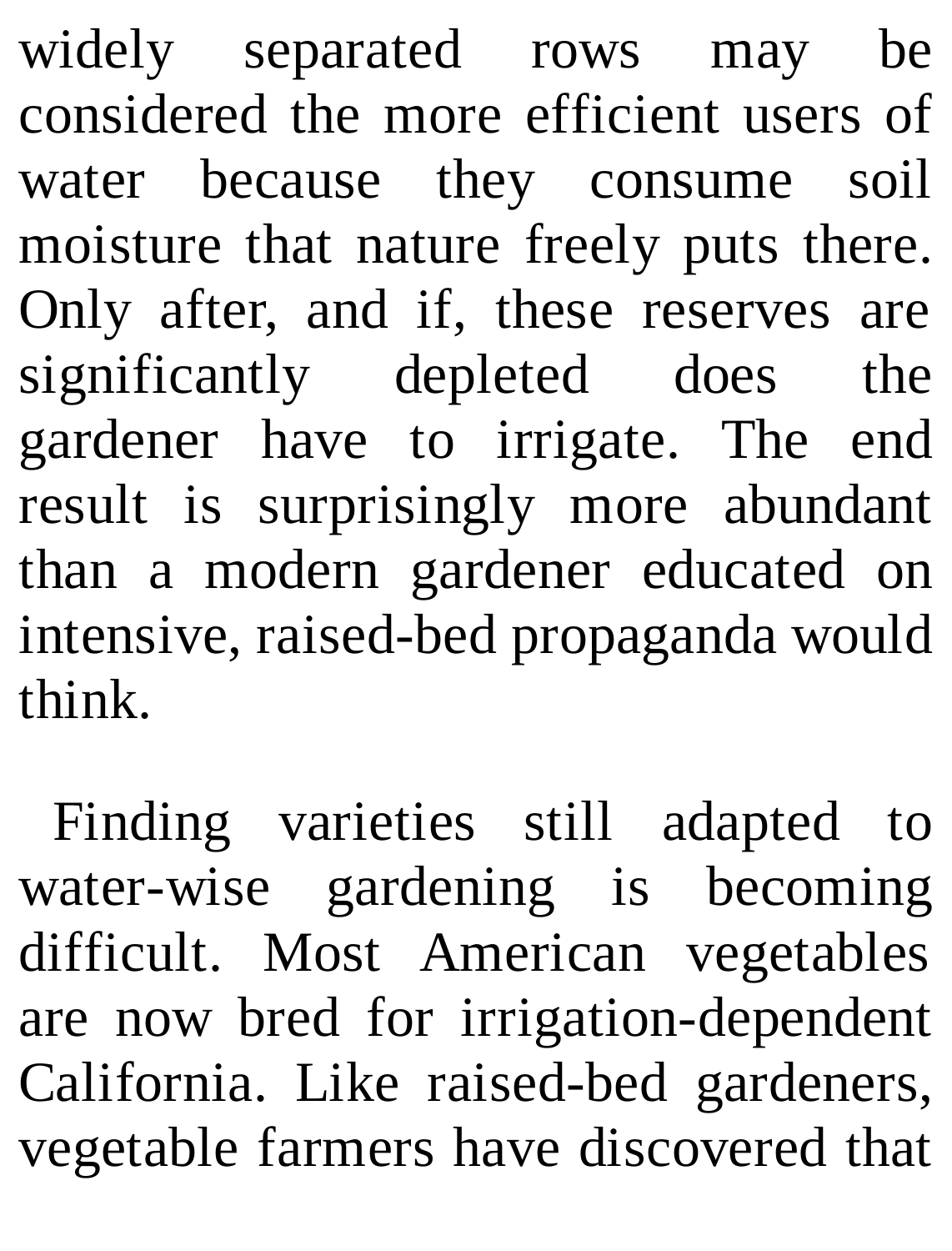they can make a bigger profit by growing smaller, quick-maturing plants in high-density spacings. Most modern vegetables have been bred to suit this method. Many new varieties can't forage and have become smaller, more determinate, and faster to mature. Actually, the larger, more sprawling heirloom varieties of the past were not a great deal less productive overall, but only a little later to begin yielding.

Fortunately, enough of the old sorts still exist that a selective and varietally aware home gardener can make do. Since I've become water-wiser, I'm interested in finding and conserving heirlooms that once supported large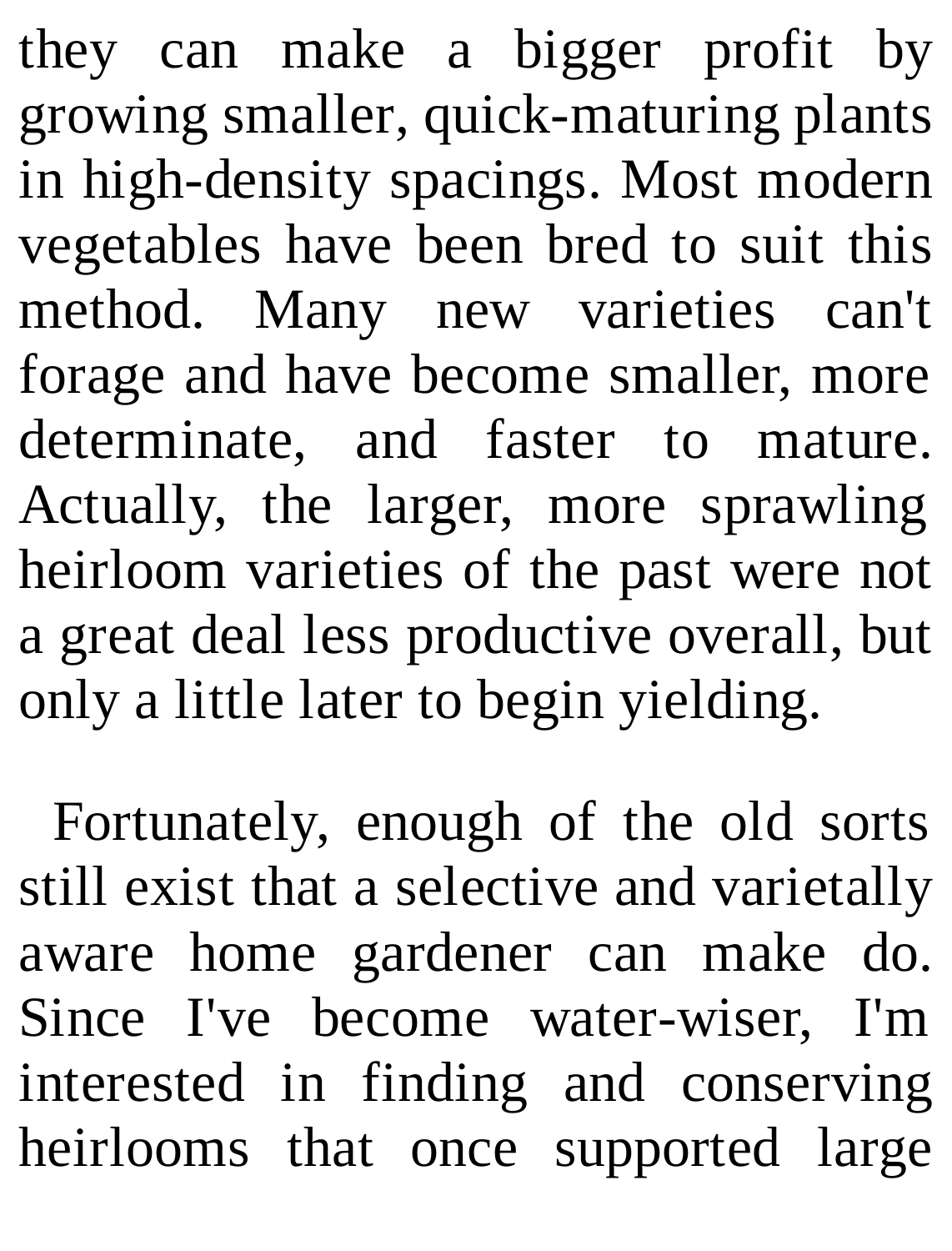numbers of healthy Americans in relative self-sufficiency. My earlier book, being a guide to what passes for ordinary vegetable gardening these days, assumed the availability of plenty of water. The varieties I recommended in [i]Growing Vegetables West of the Cascades[i] were largely modern ones, and the seed companies I praised most highly focused on top-quality commercial varieties. But, looking at gardening through the filter of limited irrigation, other, less modern varieties are often far better adapted and other seed companies sometimes more likely sources.

## **Seed Company Directory\***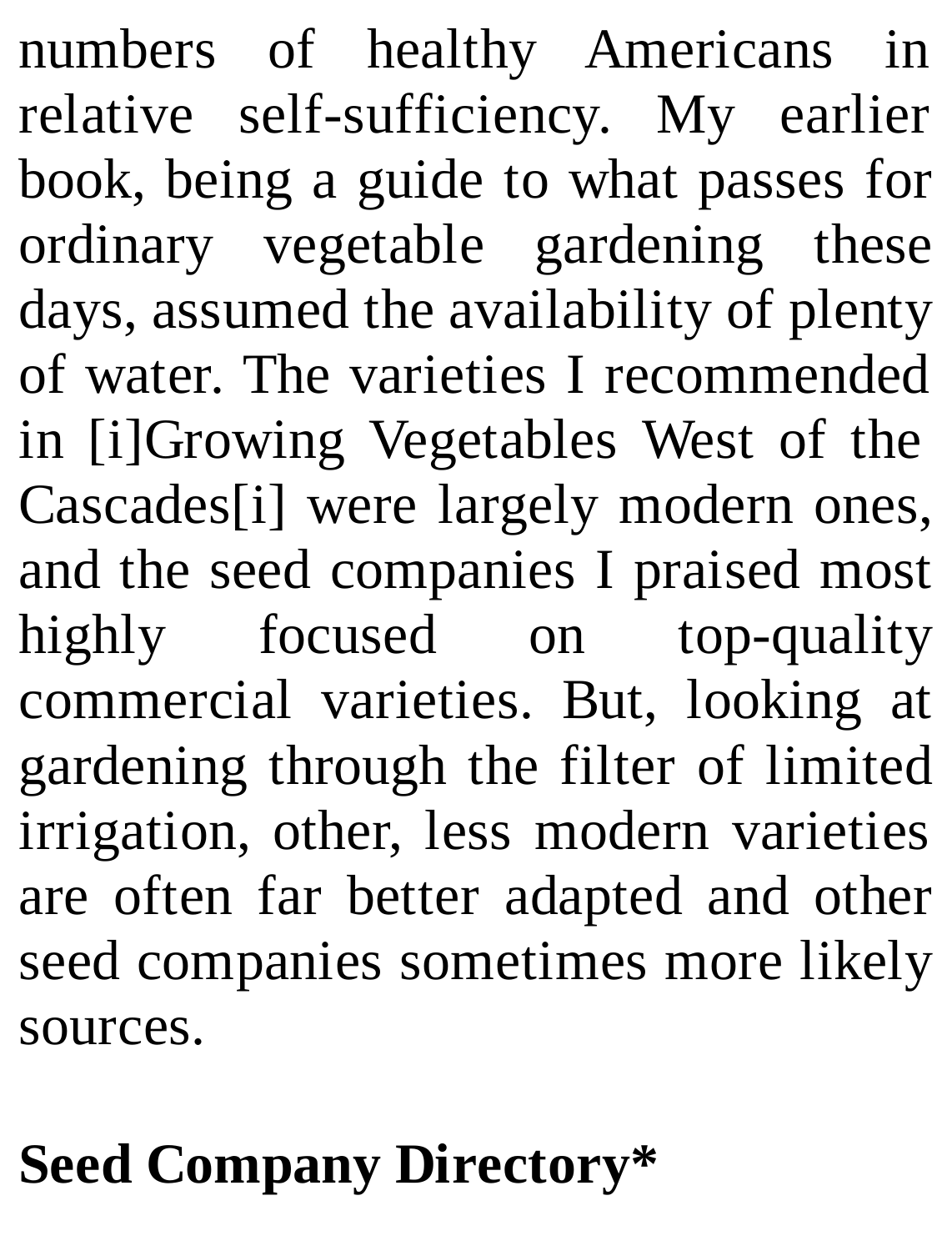Abundant Life See Foundation: P.O. Box 772, Port Townsend, WA 98368 *(ABL)*

Johnny's Selected Seeds: Foss Hill Road, Albion, Maine 04910 *(JSS)*

Peace Seeds: 2345 SE Thompson Street, Corvallis, OR 97333 *(PEA)*

Ronninger's Seed Potatoes: P.O. Box 1838, Orting, WA 98360 *(RSP)*

Stokes Seeds Inc. Box 548, Buffalo, NY 14240 *(STK)*

Territorial Seed Company: P.O. Box 20, Cottage Grove, OR 97424 *(TSC)*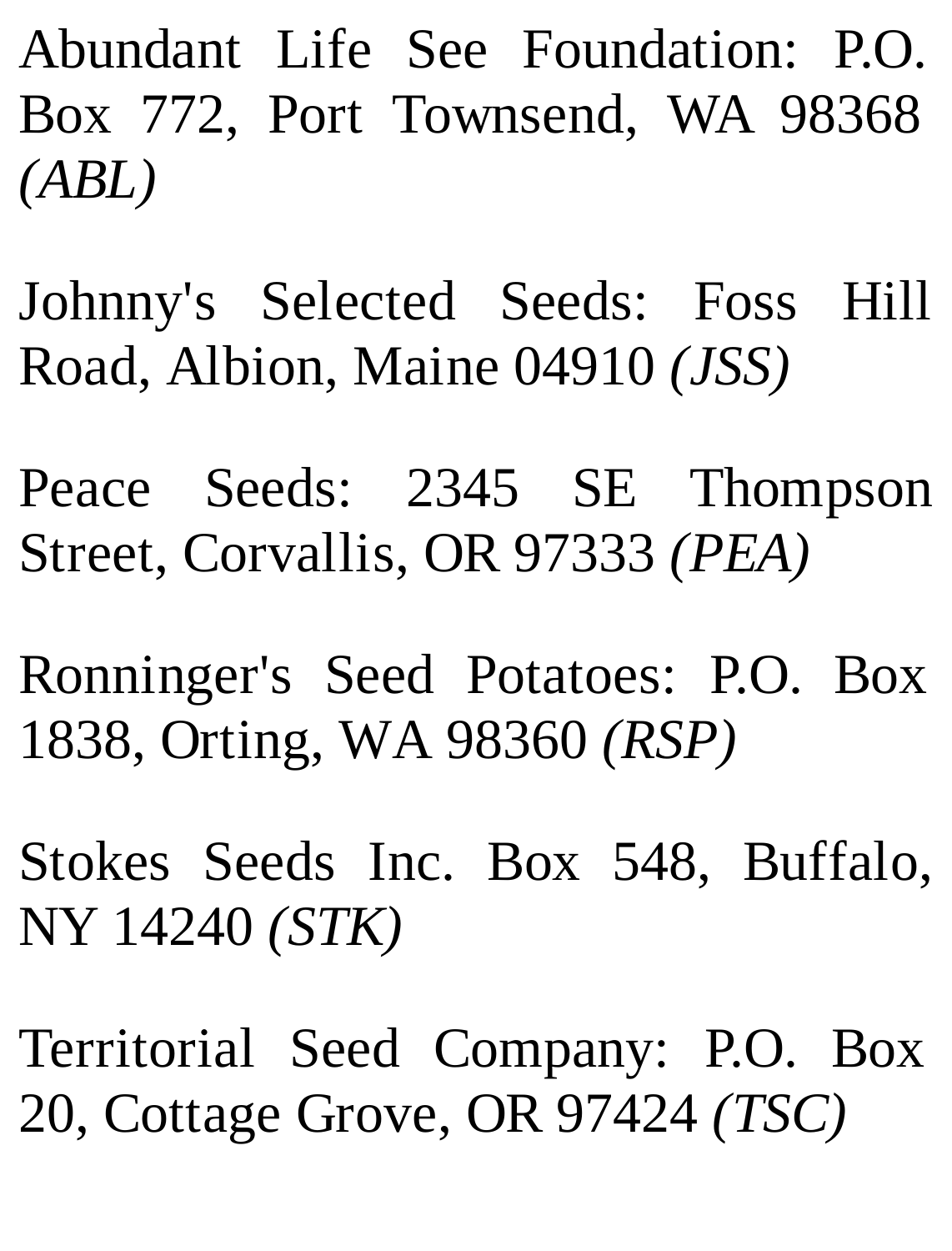\*Throughout the growing directions that follow in this chapter, the reader will be referred to a specific company only for varieties that are not widely available.

I have again come to appreciate the older style of vegetable—sprawling, large framed, later maturing, longer yielding, vigorously rooting. However, many of these old-timers have not seen the attentions of a professional plant breeder for many years and throw a fair percentage of bizarre, misshapen, nonproductive plants. These "off types" can be compensated for by growing a somewhat larger garden and allowing for some waste. Dr. Alan Kapuler, who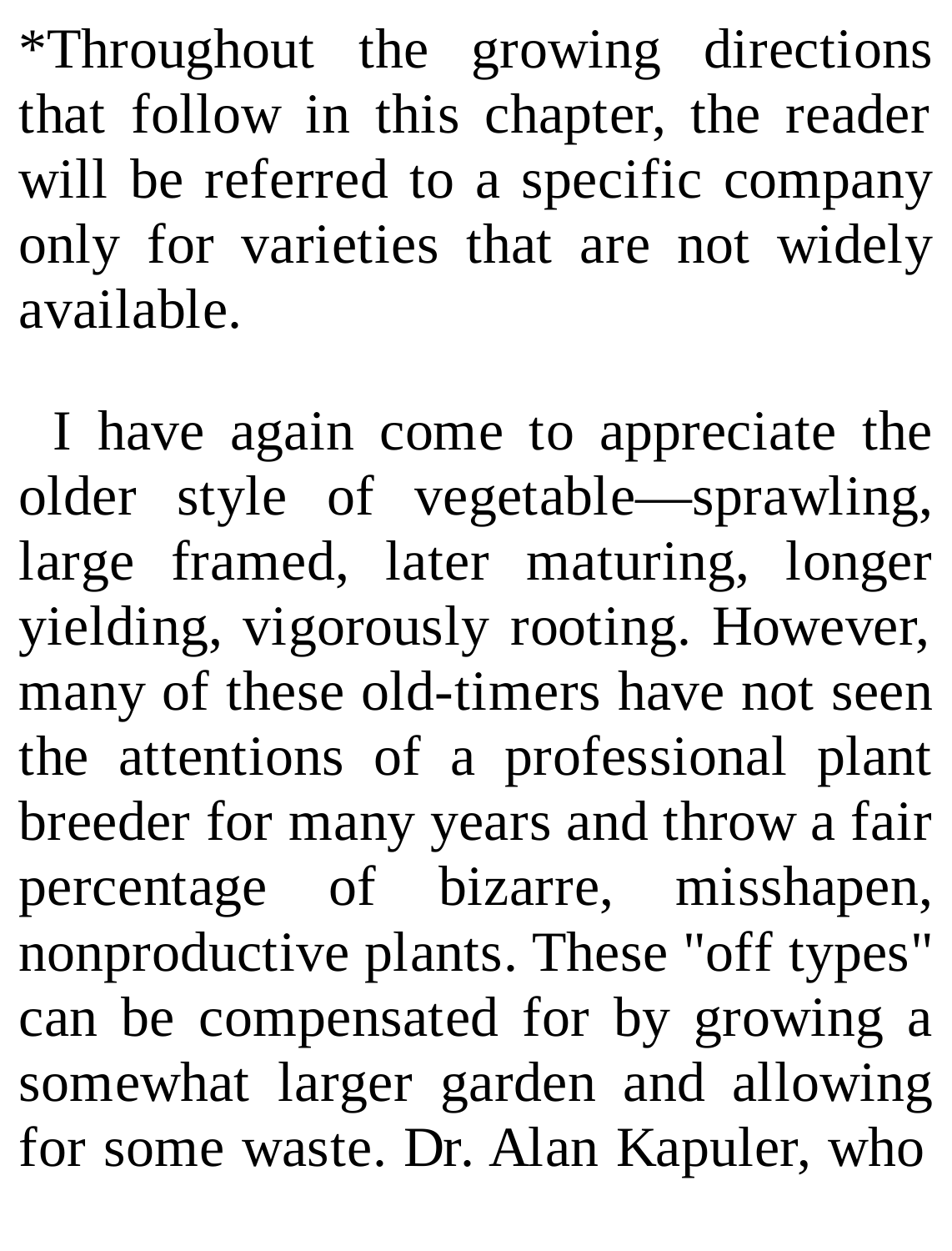runs Peace Seeds, has brilliantly pointed out to me why heirloom varieties are likely to be more nutritious. Propagated by centuries of isolated homesteaders, heirlooms that survived did so because these superior varieties helped the gardeners' betternourished babies pass through the gauntlet of childhood illnesses.

### **Plant Spacing: The Key to Water-Wise Gardening**

Reduced plant density is the essence of dry gardening. The recommended spacings in this section are those I have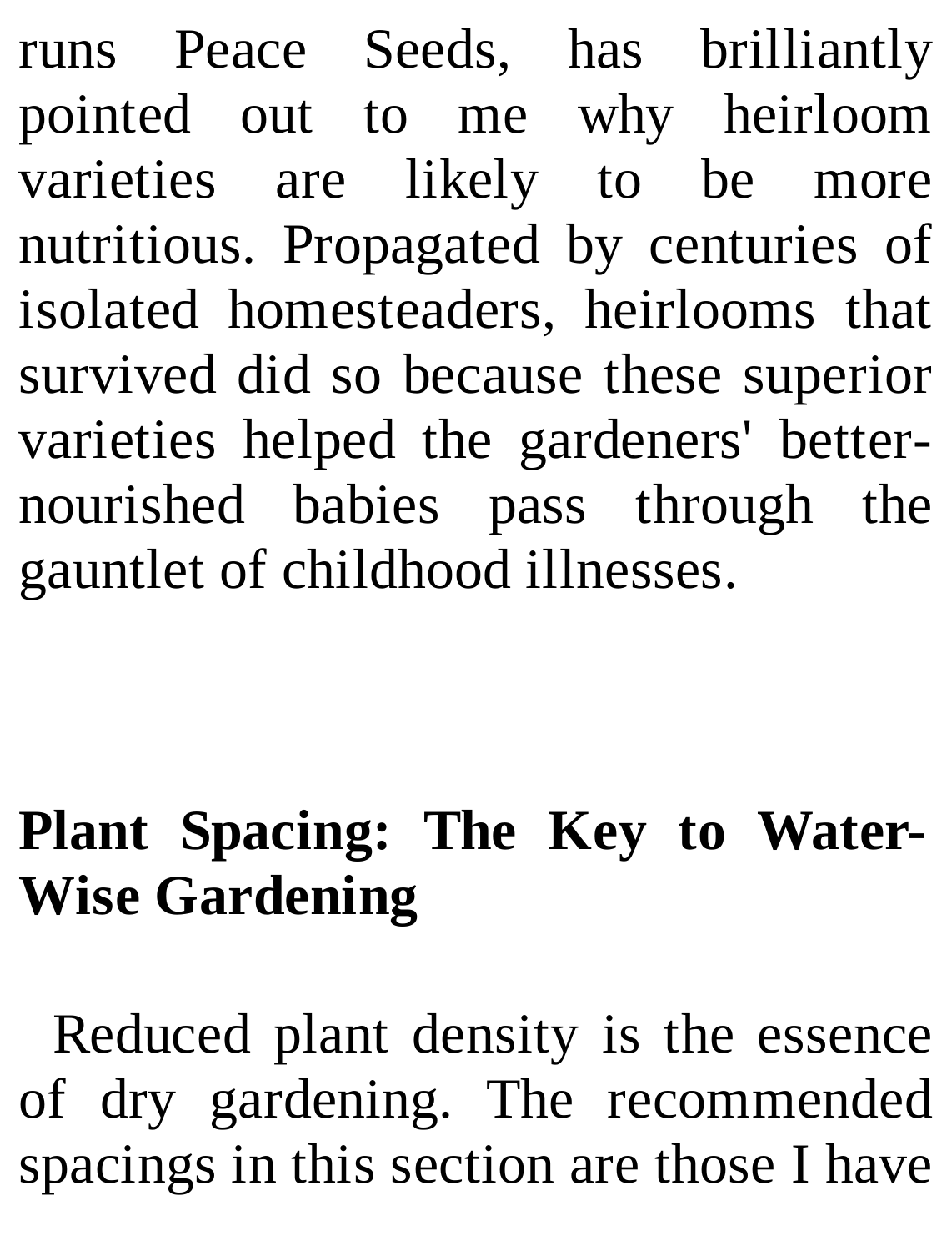found workable at Elkton, Oregon. My dry garden is generally laid out in single rows, the row centers 4 feet apart. Some larger crops, like potatoes, tomatoes, beans, and cucurbits (squash, cucumbers, and melons) are allocated more elbow room. Those few requiring intensive irrigation are grown on a raised bed, tightly spaced. I cannot prescribe what would be the perfect, most efficient spacing for your garden. Are your temperatures lower than mine and evaporation less? Or is your weather hotter? Does your soil hold more, than less than, or just as much available moisture as mine? Is it as deep and open and moisture retentive?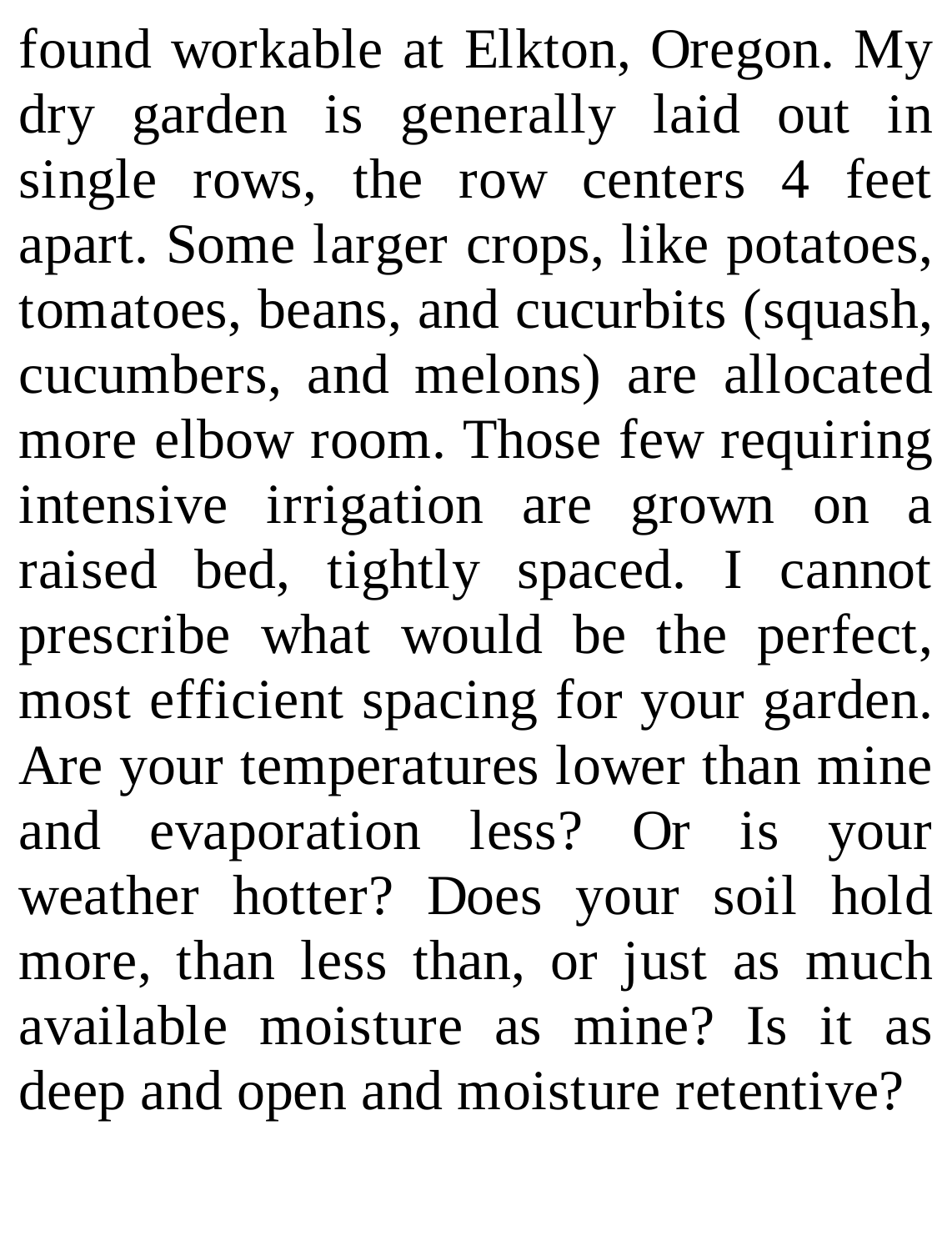To help you compare your site with mine, I give you the following data. My homestead is only 25 miles inland and is always several degrees cooler in summer than the Willamette Valley. Washingtonians and British Columbians have cooler days and a greater likelihood of significant summertime rain and so may plant a little closer together. Inland gardeners farther south or in the Willamette Valley may want to spread their plants out a little farther.

Living on 16 acres, I have virtually unlimited space to garden in. The focus of my recent research has been to eliminate irrigation as much as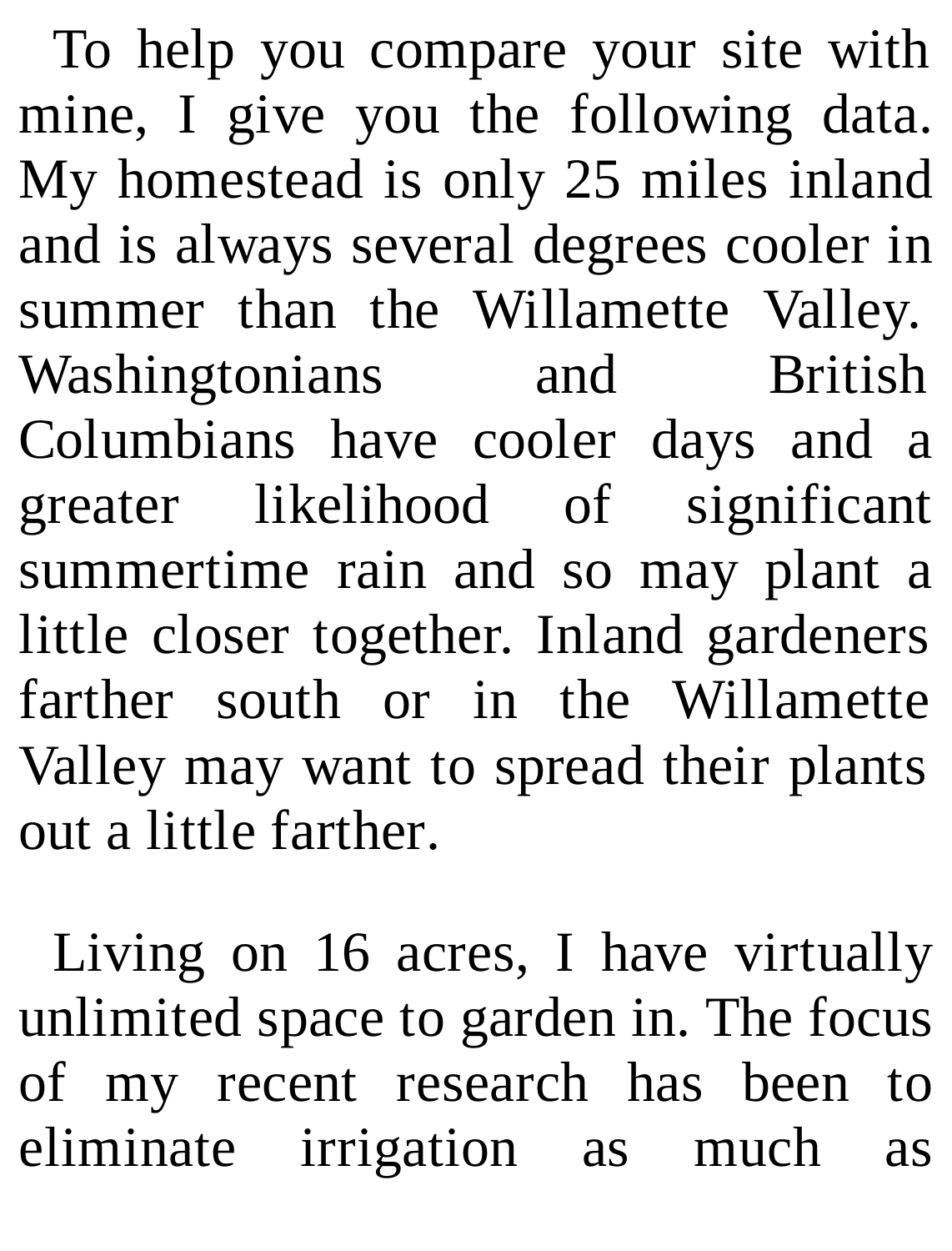possible while maintaining food quality. Those with thinner soil who are going to depend more on fertigation may plant closer, how close depending on the amount of water available. More irrigation will also give higher persquare-foot yields.

*Whatever your combination of conditions, your results can only be determined by trial.* I'd suggest you become water-wise by testing a range of spacings.

### **When to Plant**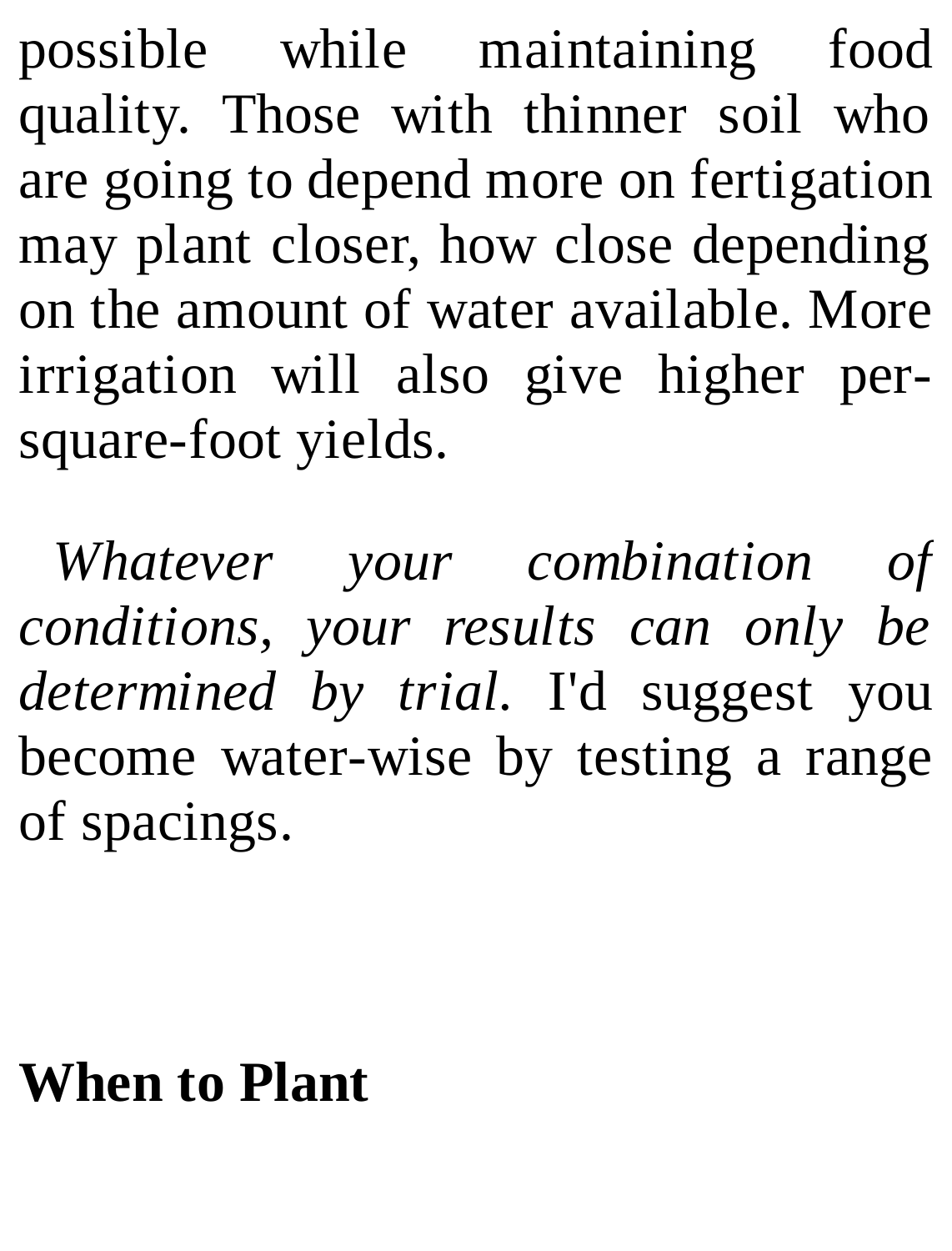If you've already been growing an irrigated year-round garden, this book's suggested planting dates may surprise you. And as with spacing, sowing dates must also be wisely adjusted to your location. The planting dates in this chapter are what I follow in my own garden. It is impractical to include specific dates for all the microclimatic areas of the maritime Northwest and for every vegetable species. Readers are asked to make adjustments by understanding their weather relative to mine.

Gardeners to the north of me and at higher elevations should make their spring sowings a week or two later than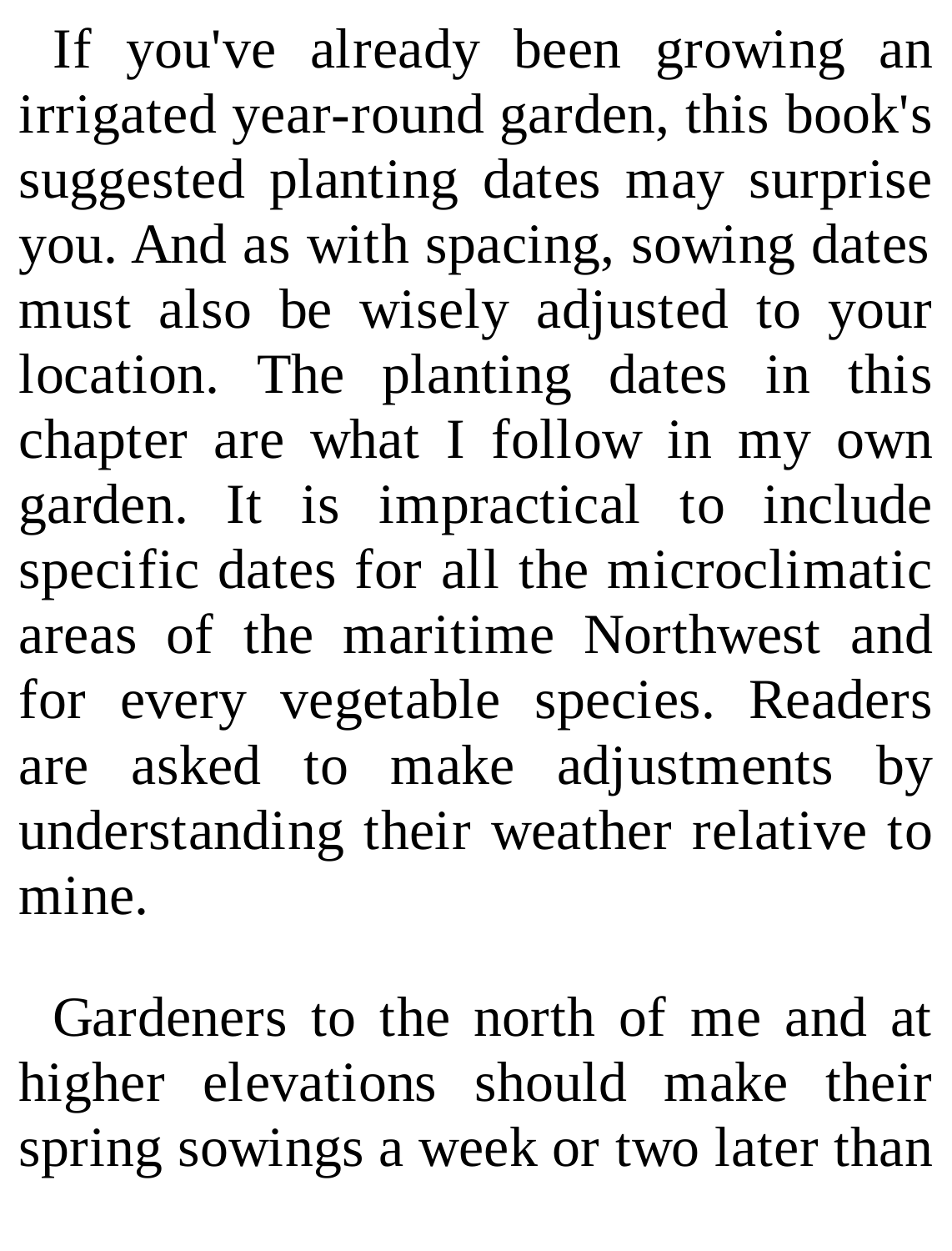the dates I use. In the Garden Valley of Roseburg and south along I-5, start spring plantings a week or two earlier. Along the southern Oregon coast and in northern California, start three or four weeks sooner than I do.

Fall comes earlier to the north of me and to higher-elevation gardens; endof-season growth rates there also slow more profoundly than they do at Elkton. Summers are cooler along the coast; that has the same effect of slowing late-summer growth. Items started after midsummer should be given one or two extra growing weeks by coastal, high-elevation, and northern gardeners. Gardeners to the south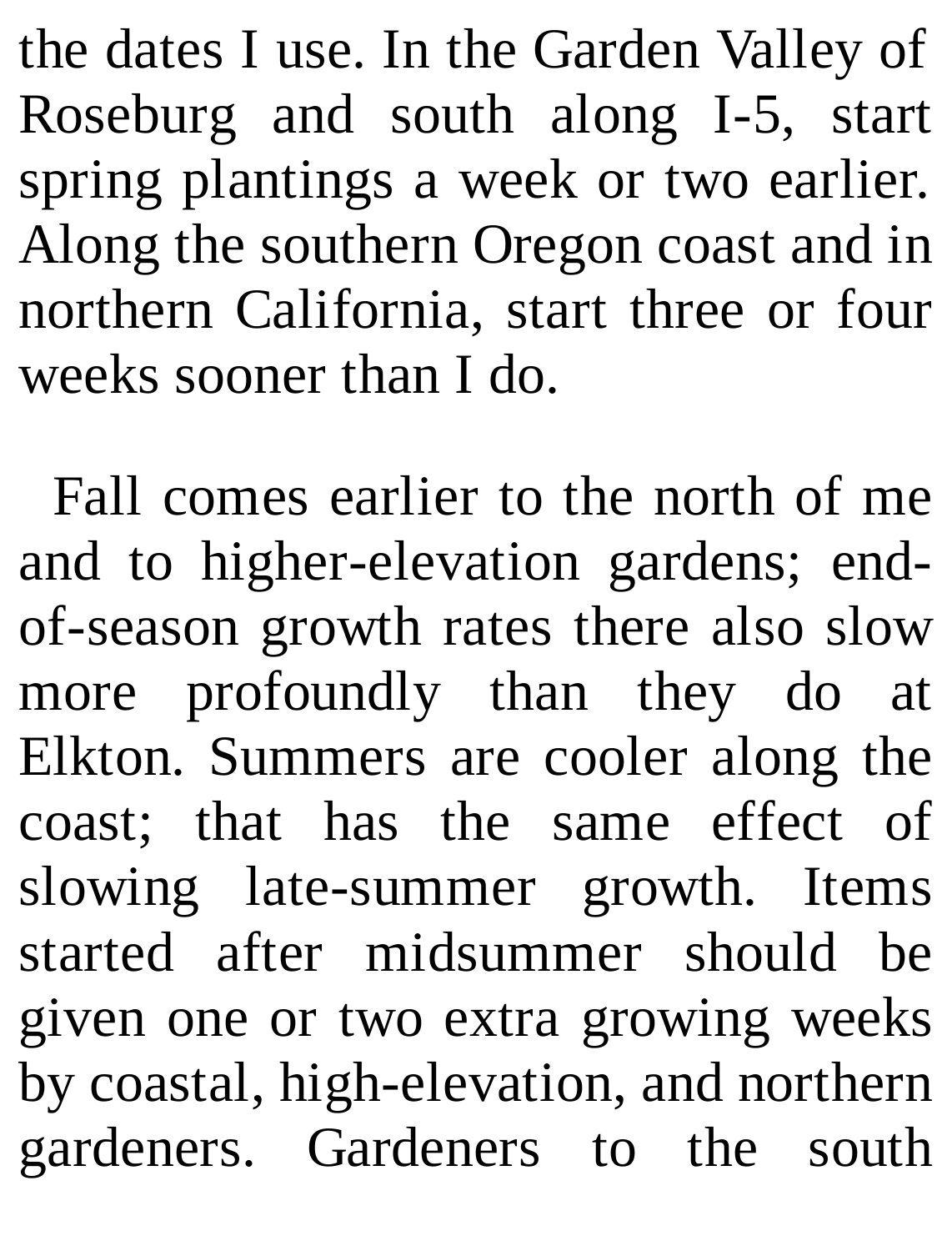should sow their late crops a week or two later than I do; along the south Oregon coast and in northern California, two to four weeks later than I do.

### **Arugula (Rocket)**

The tender, peppery little leaves make winter salads much more interesting.

*Sowing date:* I delay sowing until late August or early September so my crowded patch of arugula lasts all winter and doesn't make seed until March. Pregerminated seeds emerge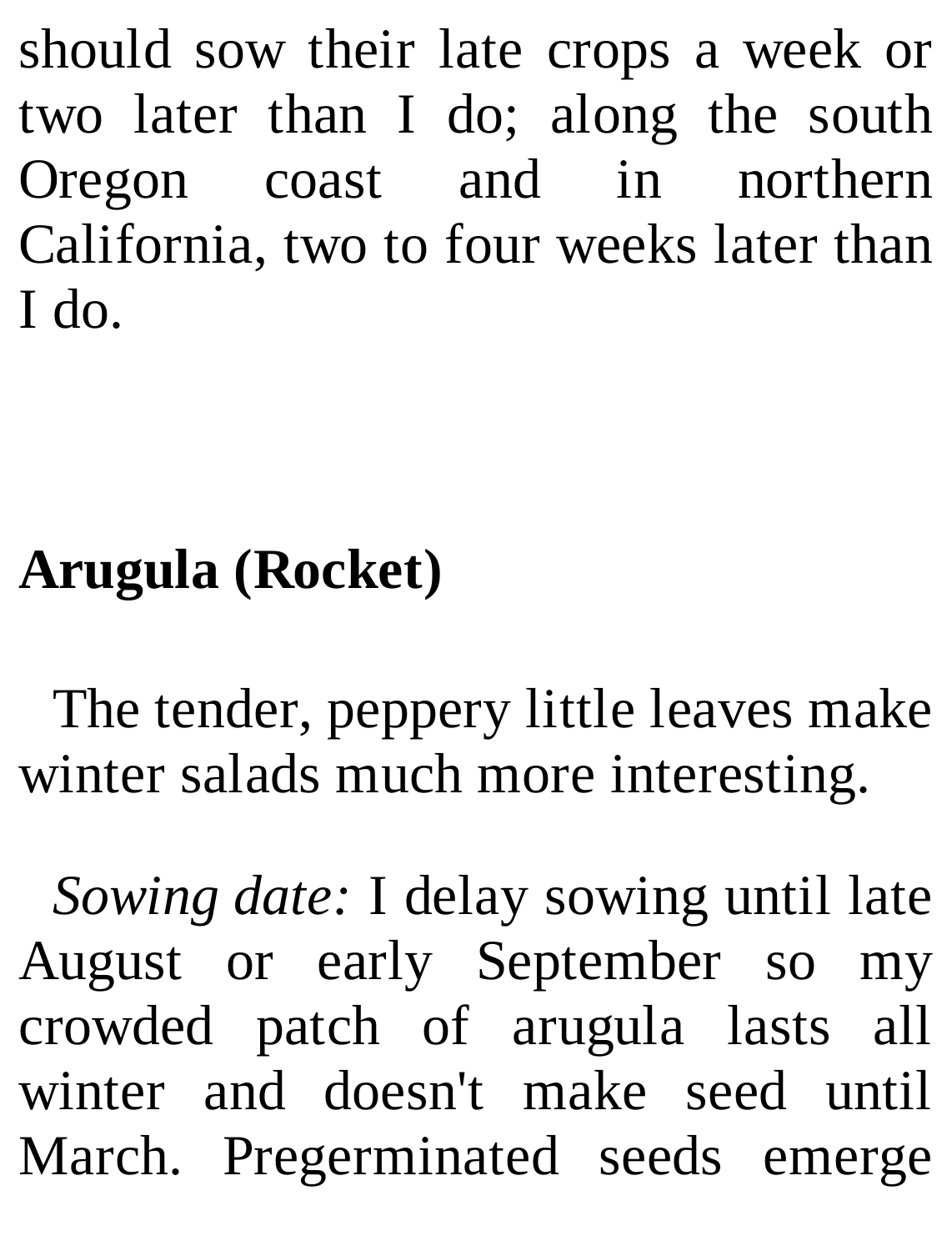fast and strong. Sprouted in early October, arugula still may reach eating size in midwinter.

*Spacing:* Thinly seed a row into any vacant niche. The seedlings will be insignificantly small until late summer.

*Irrigation:* If the seedlings suffer a bit from moisture stress they'll catch up rapidly when the fall rains begin.

*Varieties:* None.

#### **Beans of All Sorts**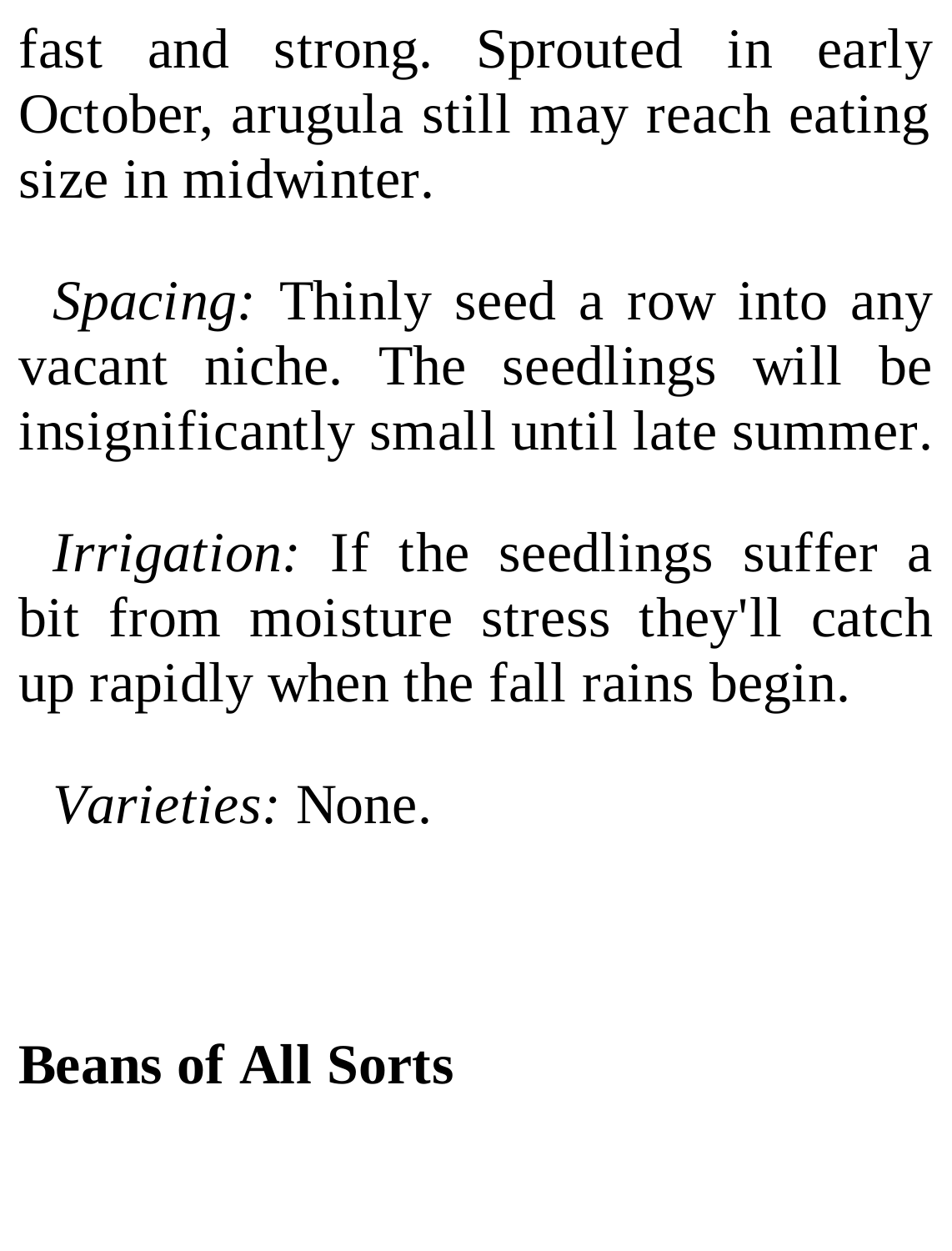Heirloom pole beans once climbed over considerable competition while vigorously struggling for water, nutrition, and light. Modern bush varieties tend to have puny root systems.

*Sowing date:* Mid-April is the usual time on the Umpqua, elsewhere, sow after the danger of frost is over and soil stays over 60[de]F. If the earth is getting dry by this date, soak the seed overnight before sowing and furrow down to moist soil. However, do not cover the seeds more than 2 inches.

*Spacing:* Twelve to 16 inches apart at final thinning. Allow about  $2[f]1/2$  to 3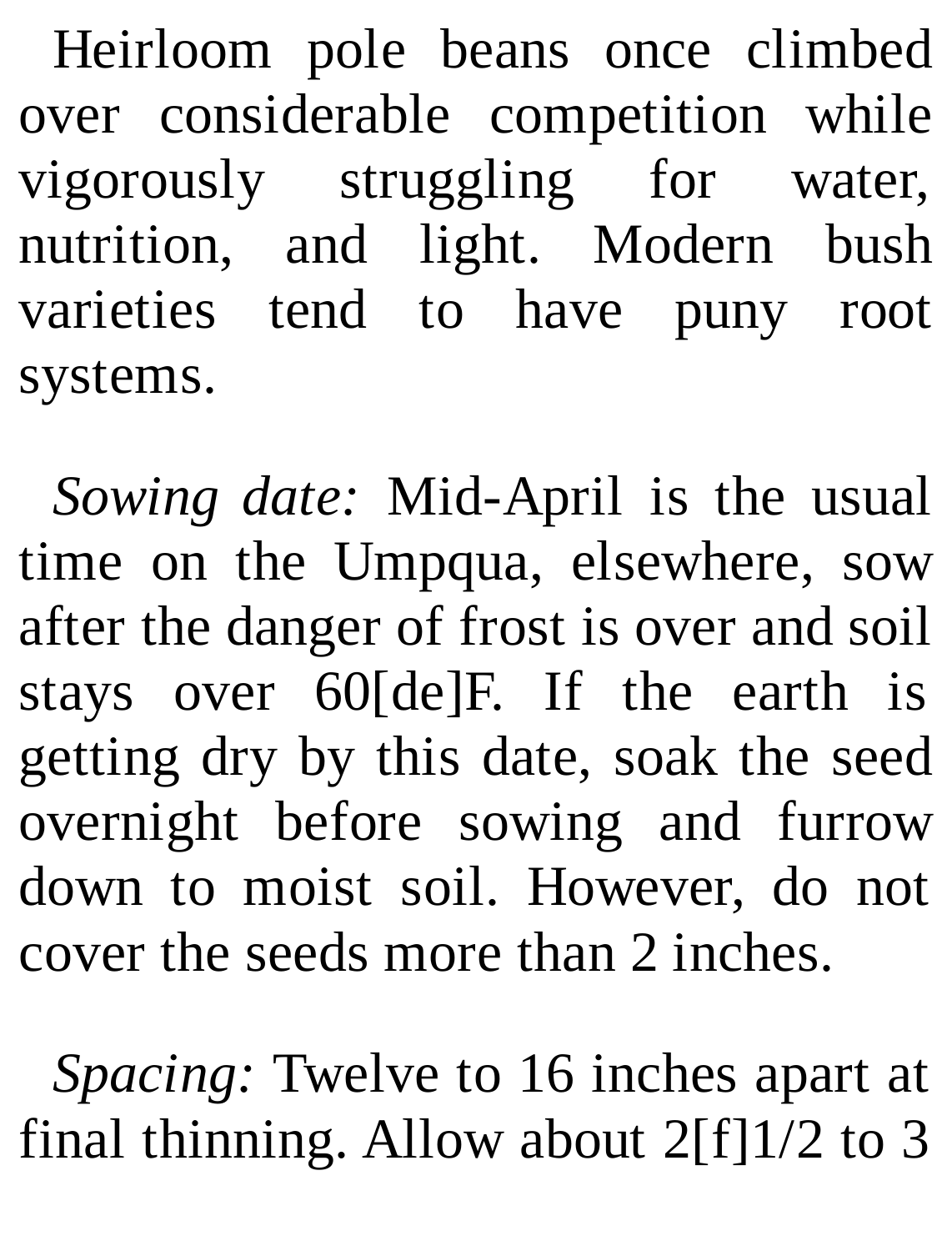feet on either side of the trellis to avoid root competition from other plants.

*Irrigation:* If part of the garden is sprinkler irrigated, space beans a little tighter and locate the bean trellis toward the outer reach of the sprinkler's throw. Due to its height, the trellis tends to intercept quite a bit of water and dumps it at the base. You can also use the bucket-drip method and fertigate the beans, giving about 25 gallons per 10 row-feet once or twice during the summer. Pole beans can make a meaningful yield without any irrigation; under severe moisture stress they will survive, but bear little.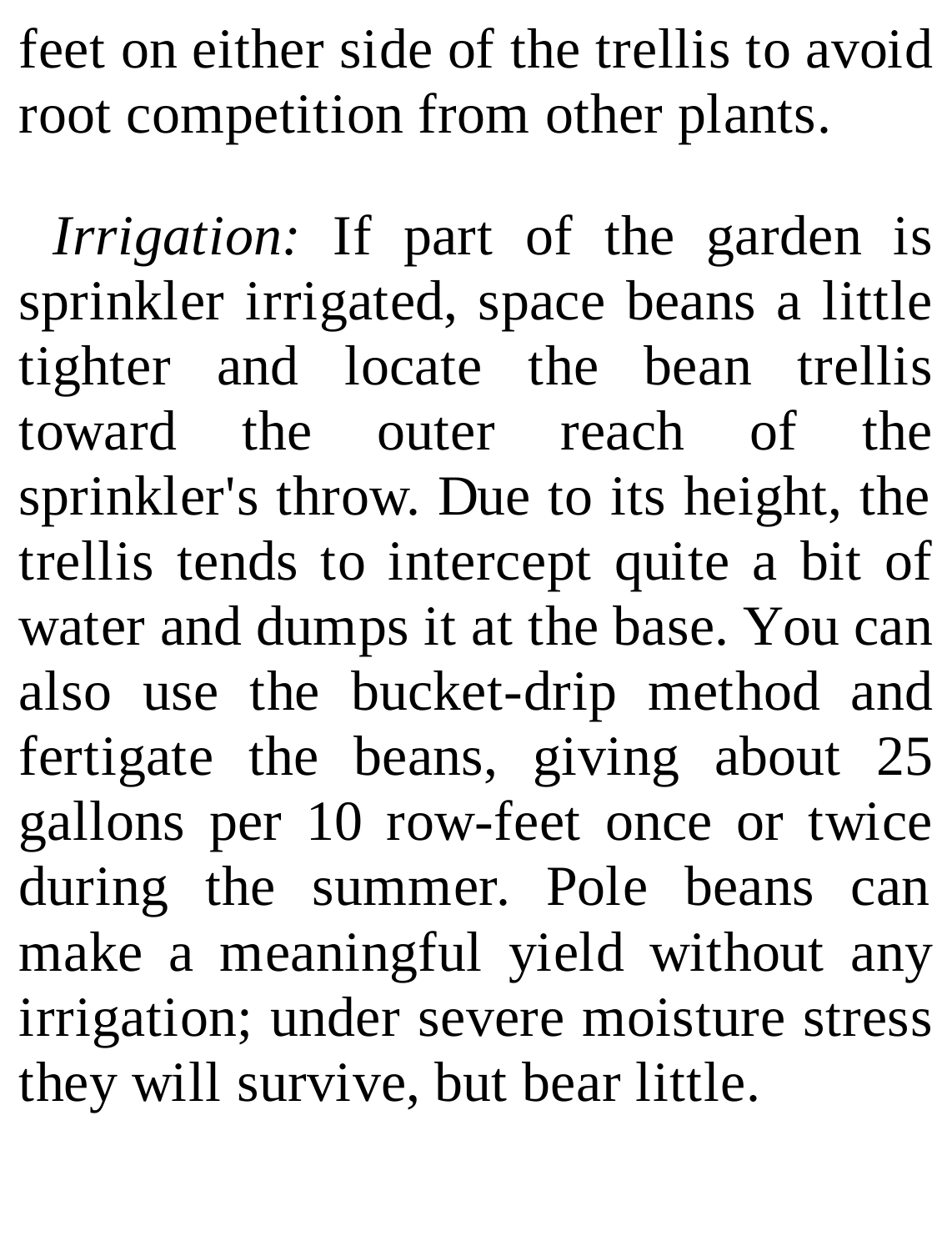*Varieties:* Any of the pole types seem to do fine. Runner beans seem to prefer cooler locations but are every bit as drought tolerant as ordinary snap beans. My current favorites are Kentucky Wonder White Seeded, Fortrex (TSC, JSS), and Musica (TSC).

The older heirloom dry beans were mostly pole types. They are reasonably productive if allowed to sprawl on the ground without support. Their unirrigated seed yield is lower, but the seed is still plump, tastes great, and sprouts well. Compared to unirrigated Black Coco (TSC), which is my most productive and best-tasting bush cultivar, Kentucky Wonder Brown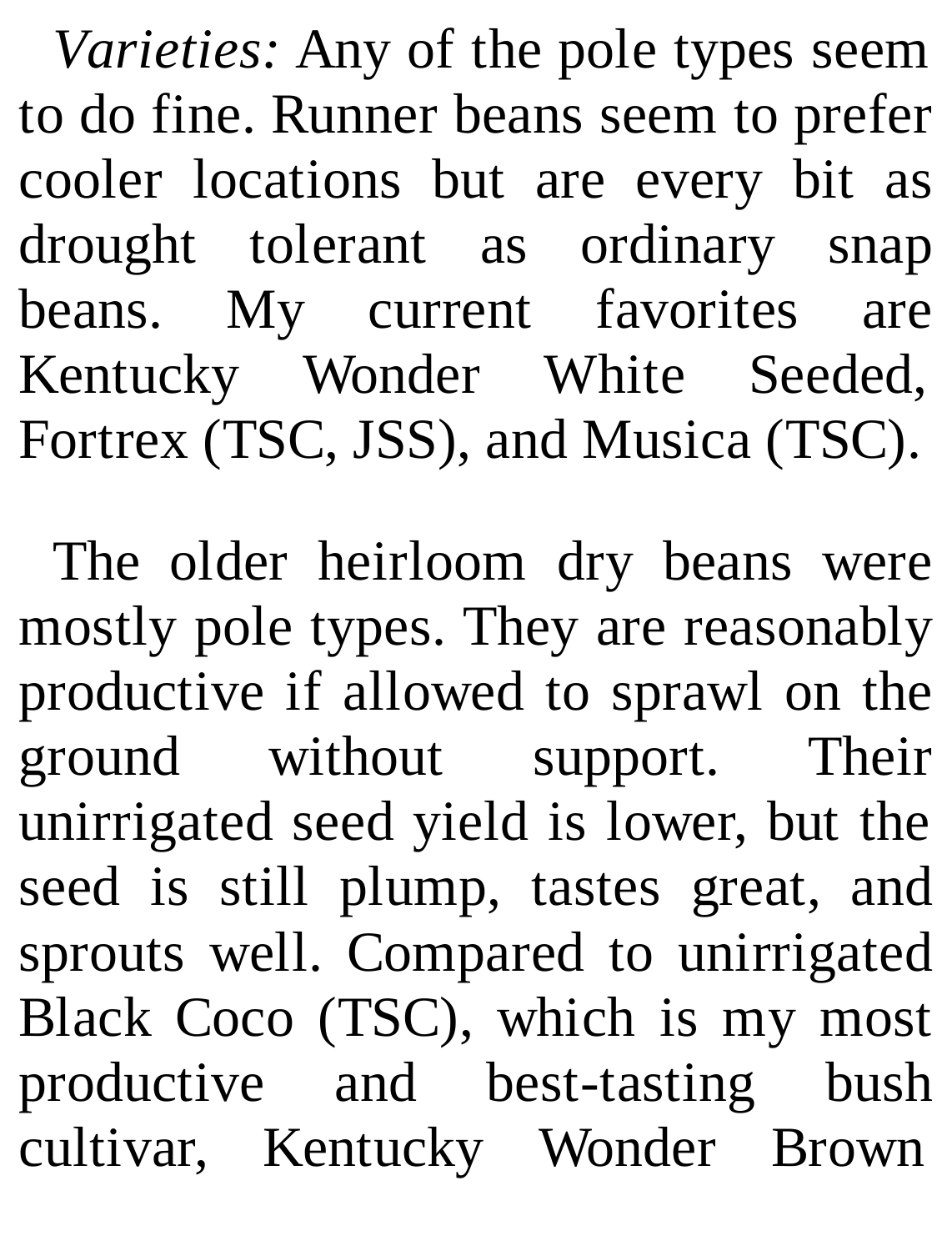Seeded (sometimes called Old Homestead) (STK, PEA, ABL) yields about 50 percent more seed and keeps on growing for weeks after Coco has quit. Do not bother to fertigate untrellised pole beans grown for dry seed. With the threat of September moisture always looming over dry bean plots, we need to encourage vines to quit setting and dry down. Peace Seeds and Abundant Life offer long lists of heirloom vining dry bean varieties.

Serious self-sufficiency buffs seeking to produced their own legume supply should also consider the fava, garbanzo bean, and Alaska pea. Many favas can be overwintered: sow in October,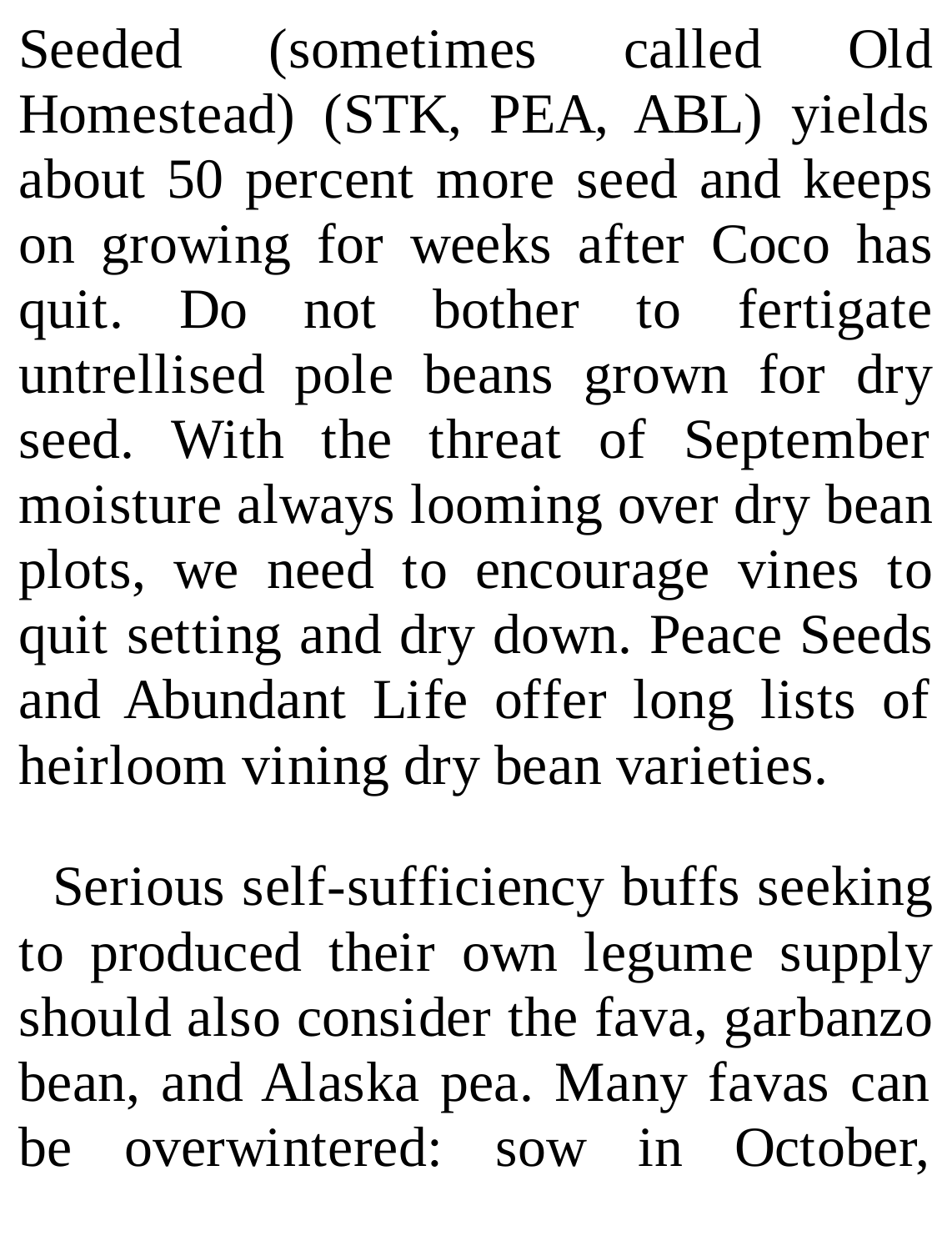sprout on fall rains, grow over the winter, and dry down in June with the soil. Garbanzos are grown like mildly frost-tolerant peas. Alaska peas are the type used for pea soup. They're spring sown and grown like ordinary shelling peas. Avoid overhead irrigation while seeds are drying down.

#### **Beets**

Beets will root far deeper and wider than most people realize—in uncompacted, nonacid soils. Double or triple dig the subsoil directly below the seed row.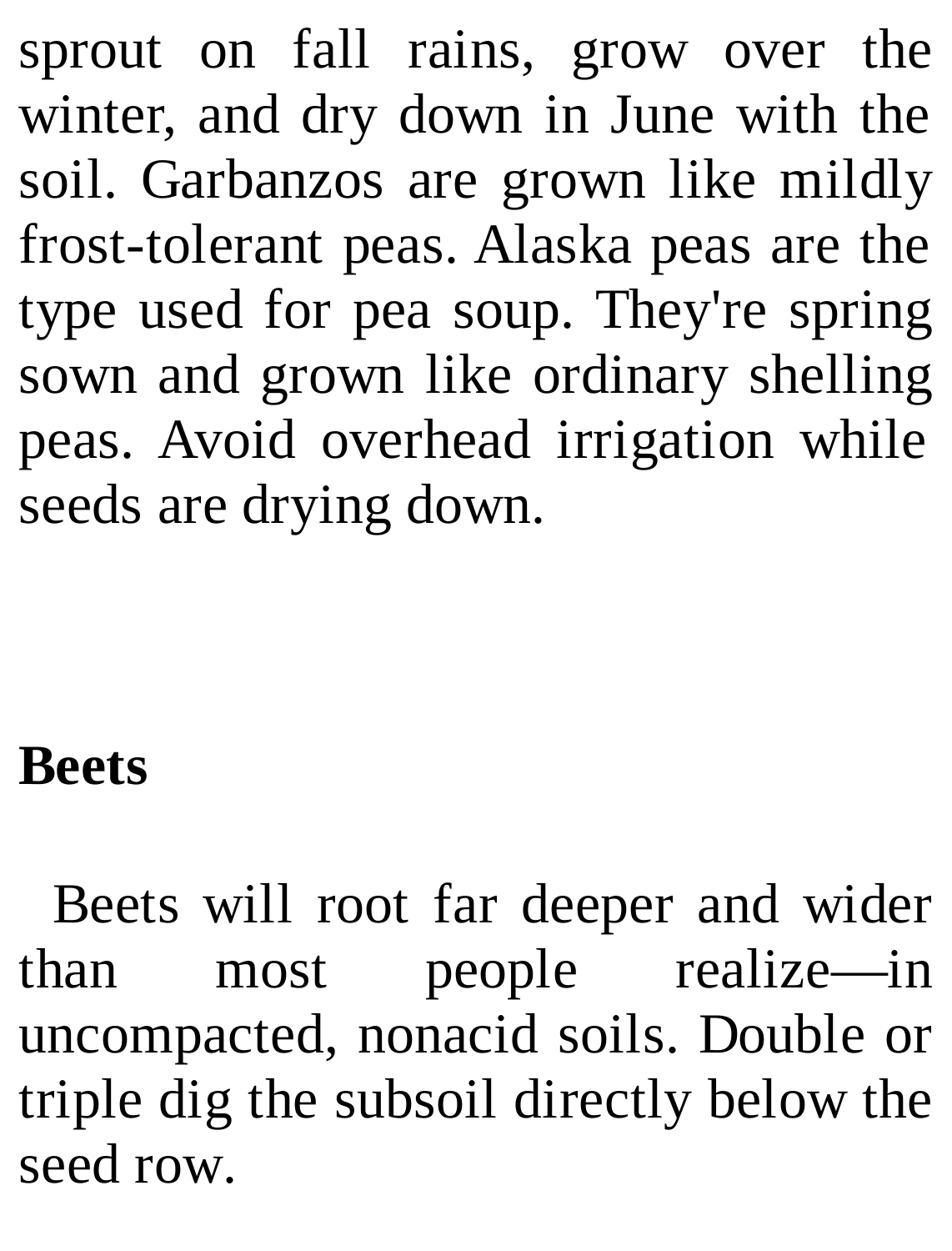*Sowing date:* Early April at Elkton, late March farther south, and as late as April 30 in British Columbia. Beet seed germinates easily in moist, cool soil. A single sowing may be harvested from June through early March the next year. If properly thinned, good varieties remain tender.

*Spacing:* A single row will gradually exhaust subsoil moisture from an area 4 feet wide. When the seedlings are 2 to 3 inches tall, thin carefully to about 1 inch apart. When the edible part is radish size, thin to 2 inches apart and eat the thinings, tops and all. When they've grown to golfball size, thin to 4 inches apart, thin again. When they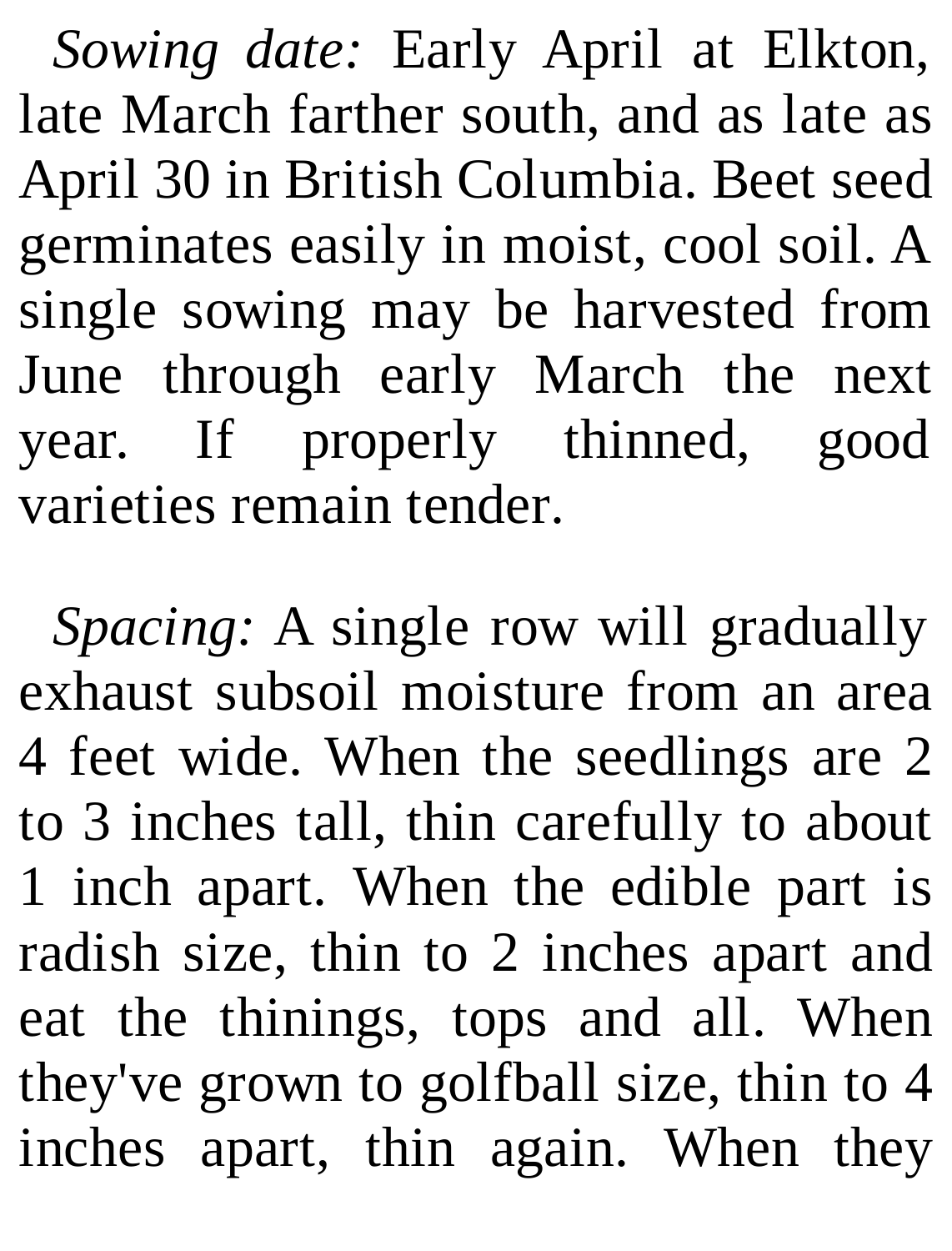reach the size of large lemons, thin to 1 foot apart. Given this much room and deep, open soil, the beets will continue to grow through the entire summer. Hill up some soil over the huge roots early in November to protect them from freezing.

*Irrigation:* Probably not necessary with over 4 feet of deep, open soil.

*Varieties:* I've done best with Early Wonder Tall Top; when large, it develops a thick, protective skin and retains excellent eating quality. Winterkeepers, normally sown in midsummer with irrigation, tend to bolt prematurely when sown in April.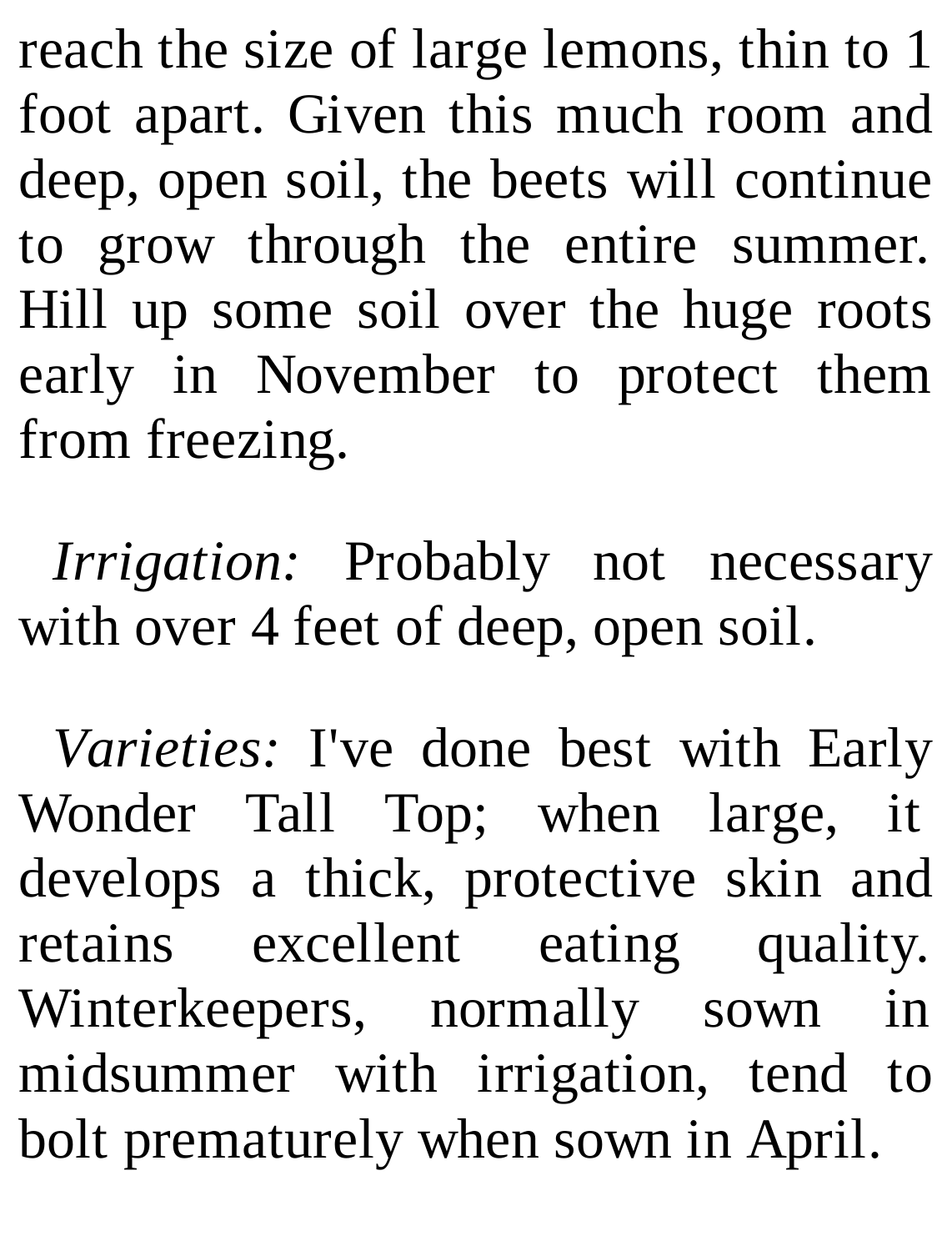### **Broccoli: Italian Style**

Italian-style broccoli needs abundant moisture to be tender and make large flowers. Given enough elbow room, many varieties can endure long periods of moisture stress, but the smaller, woody, slow-developing florets won't be great eating. Without any irrigation, spring-sown broccoli may still be enjoyed in early summer and Purple Sprouting in March/April after overwintering.

*Sowing date:* Without any irrigation at all, mid-March through early April.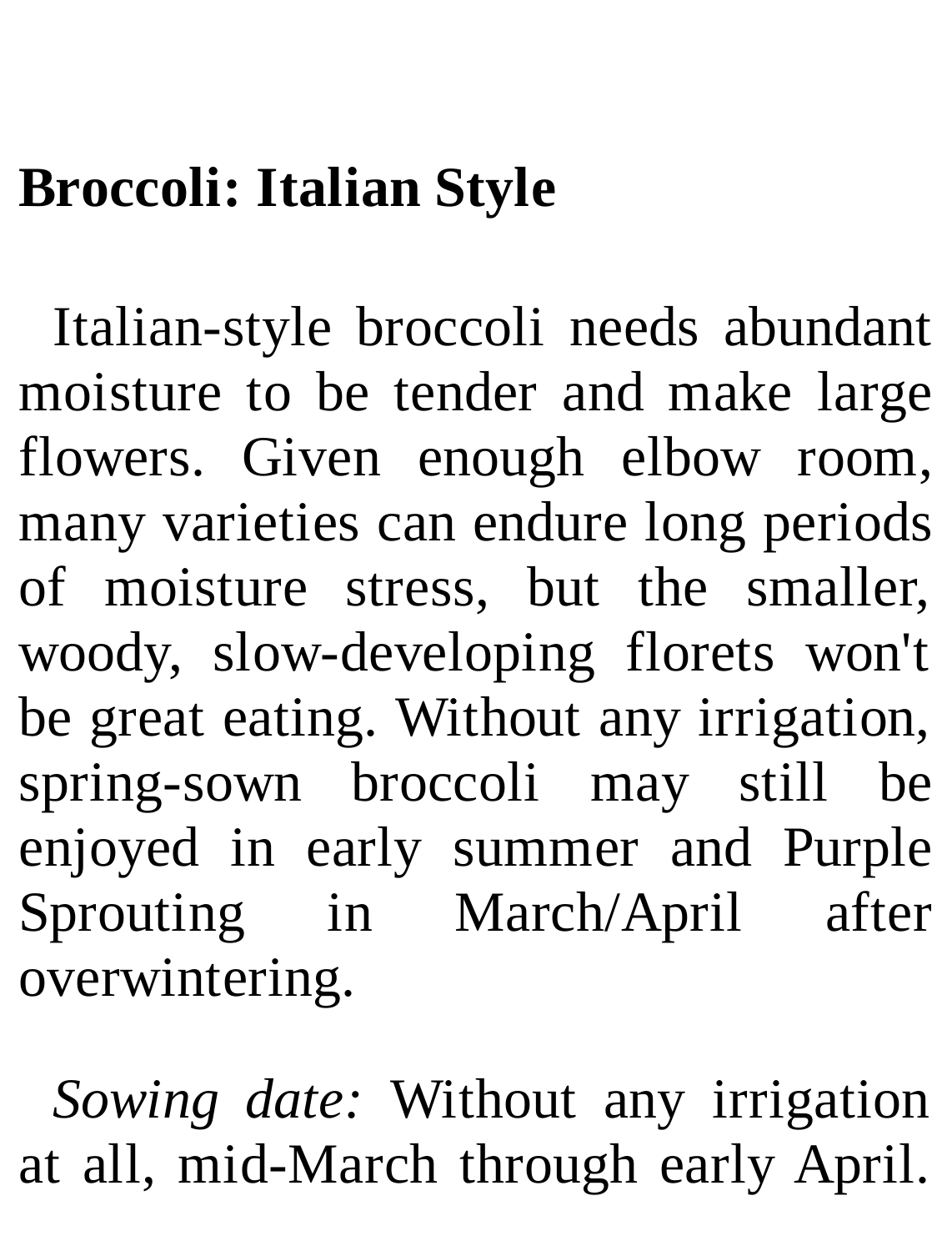With fertigation, also mid-April through mid-May. This later sowing will allow cutting through summer.

*Spacing:* Brocoli tastes better when big plants grow big, sweet heads. Allow a 4-foot-wide row. Space early sowings about 3 feet apart in the row; later sowings slated to mature during summer's heat can use 4 feet. On a fistsized spot compacted to restore capillarity, sow a little pinch of seed atop a well-and deeply fertilized, double-dug patch of earth. Thin gradually to the best single plant by the time three or four true leaves have developed.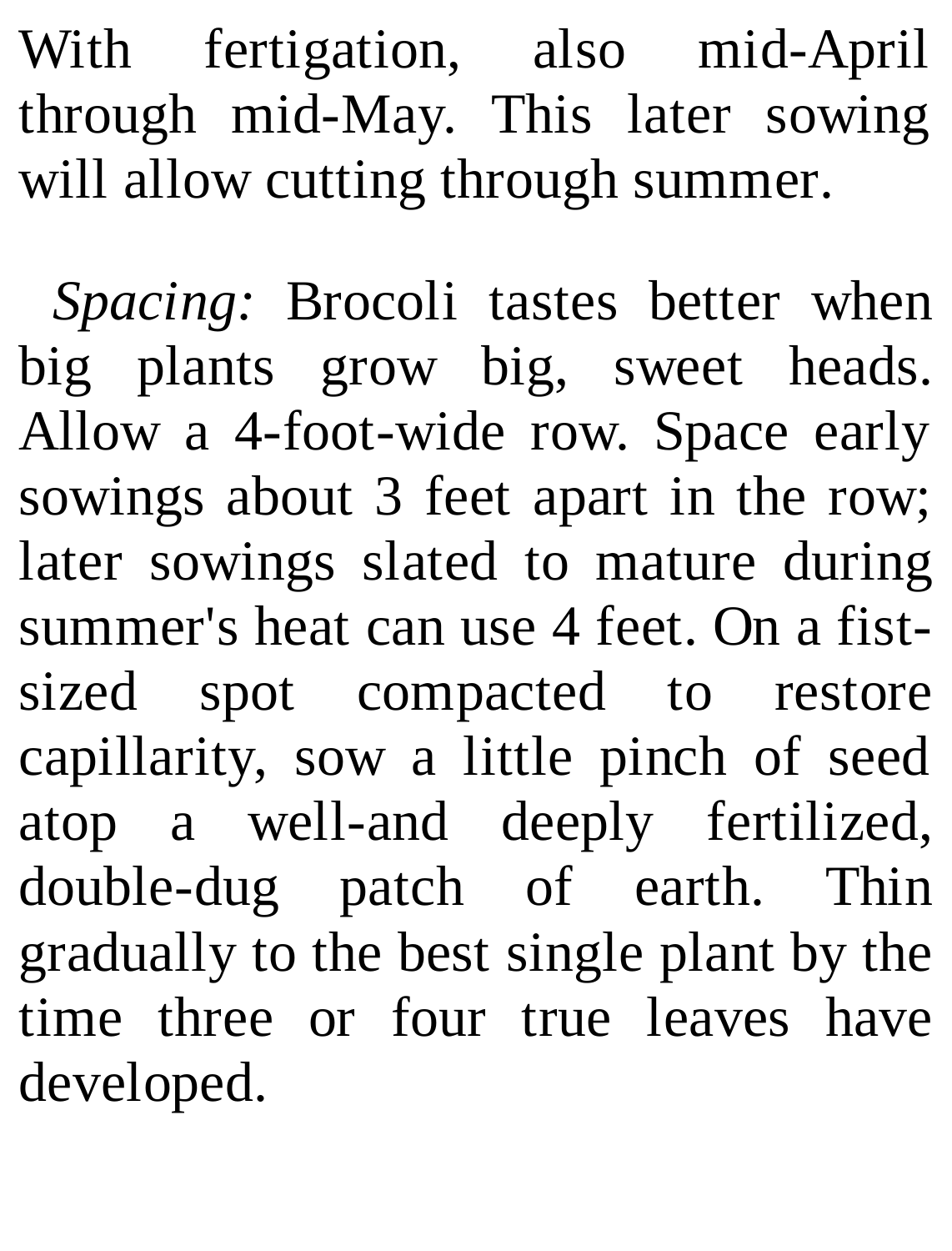*Irrigation:* After mid-June, 4 to 5 gallons of drip bucket liquid fertilizer every two to three weeks makes an enormous difference. You'll be surprised at the size of the heads and the quality of side shoots. A fertigated May sowing will be exhausted by October. Take a chance: a heavy sidedressing of strong compost or complete organic fertilizer when the rains return may trigger a massive spurt of new, larger heads from buds located below the soil's surface.

*Varieties:* Many hybrids have weak roots. I'd avoid anything that was "held up on a tall stalk" for mechanical harvest or was "compact" or that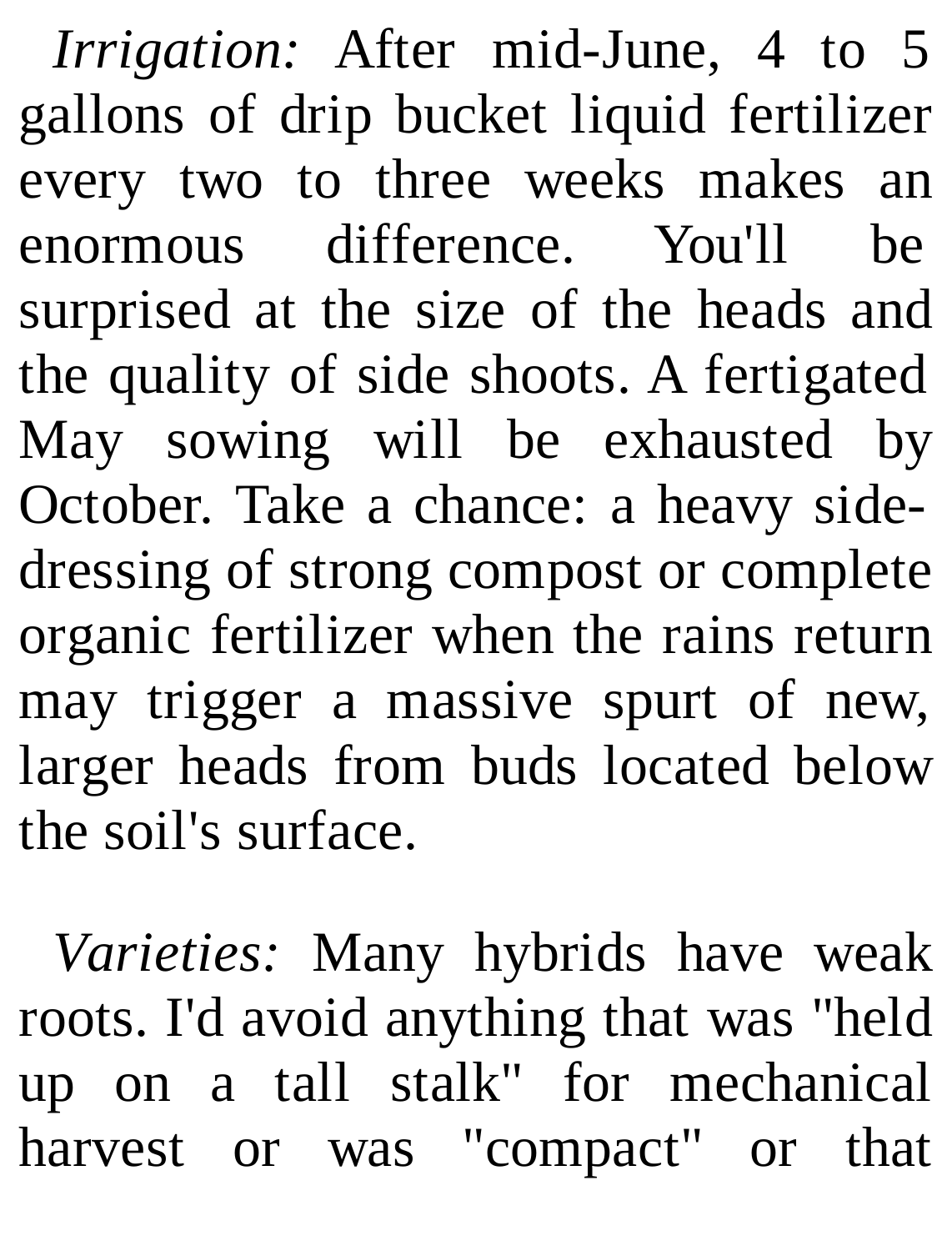"didn't have many side-shoots". Go for larger size. Territorial's hybrid blend yields big heads for over a month followed by abundant side shoots. Old, open-pollinated types like Italian Sprouting Calabrese, DeCicco, or Waltham 29 are highly variable, bushy, with rather coarse, large-beaded flowers, second-rate flavor and many, many side shoots. Irrigating gardeners who can start new plants every four weeks from May through July may prefer hybrids. Dry gardeners who will want to cut side shoots for as long as possible during summer from large, well-established plants may prefer crude, open-pollinated varieties. Try both.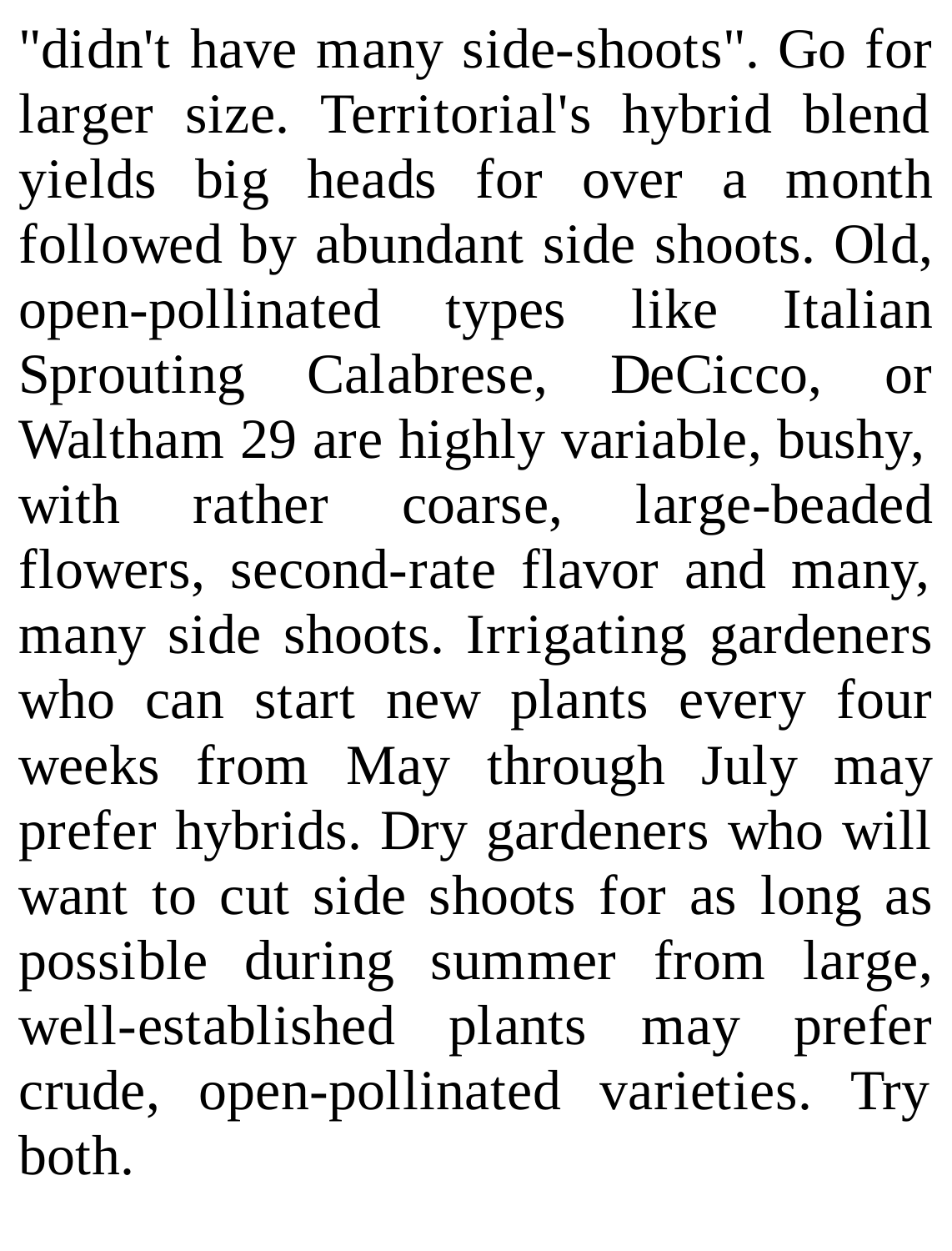#### **Broccoli: Purple Sprouting and Other Overwintering Types**

*Spacing:* Grow like broccoli, 3 to 4 feet apart.

*Sowing date:* It is easiest to sow in April or early May, minimally fertigate a somewhat gnarly plant through the summer, push it for size in fall and winter, and then harvest it next March. With too early a start in spring, some premature flowering may occur in autumn; still, massive blooming will resume again in spring.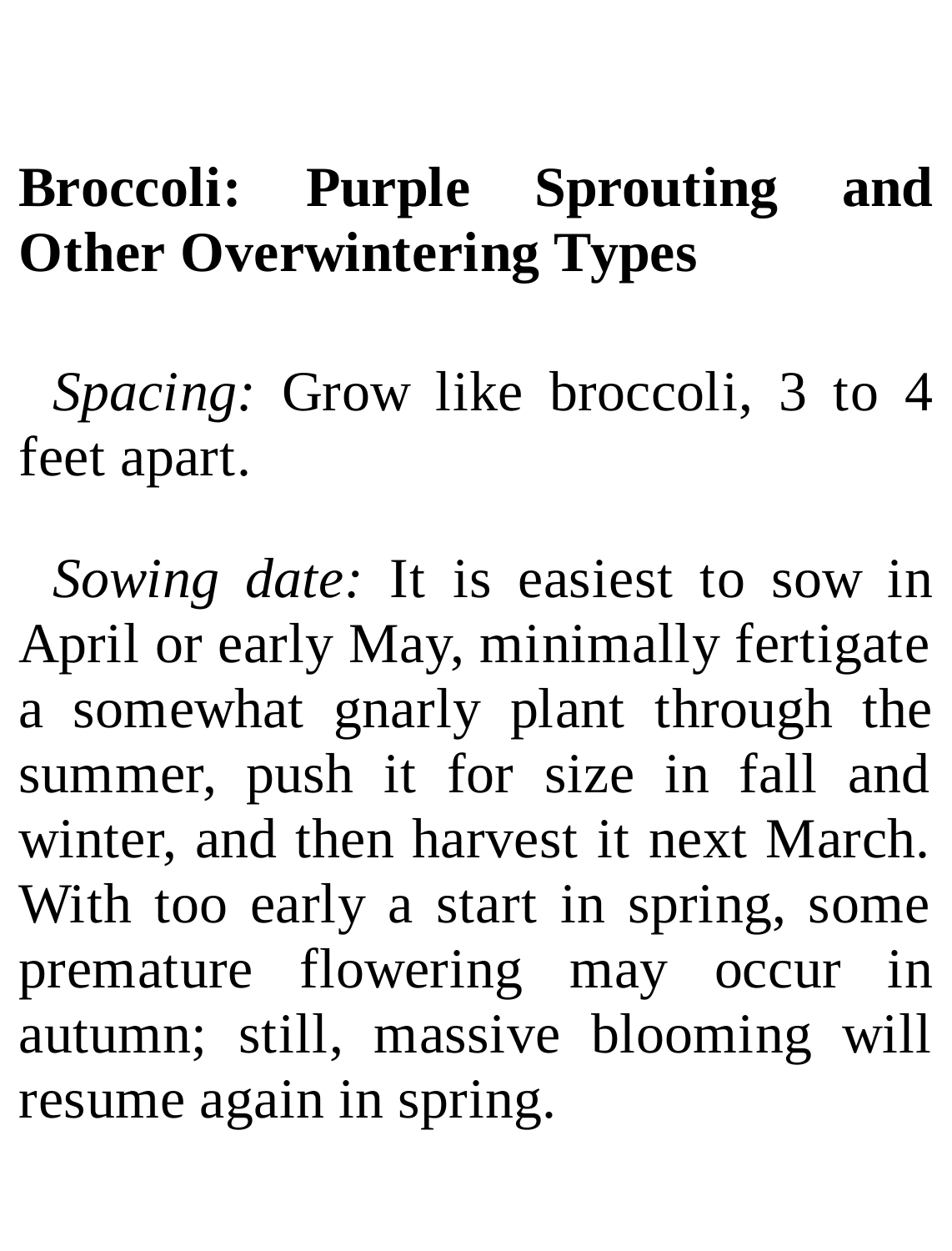Overwintering green Italian types such as ML423 (TSC) will flower in fall if sown before late June. These sorts are better started in a nursery bed around August 1 and like overwintered cauliflower, transplanted about 2 feet apart when fall rains return, then, pushed for growth with extra fertilizer in fall and winter.

With nearly a whole year to grow before blooming, Purple Sprouting eventually reaches 4 to 5 feet in height and 3 to 4 feet in diameter, and yields hugely.

*Irrigation:* It is not essential to heavily fertigate Purple Sprouting,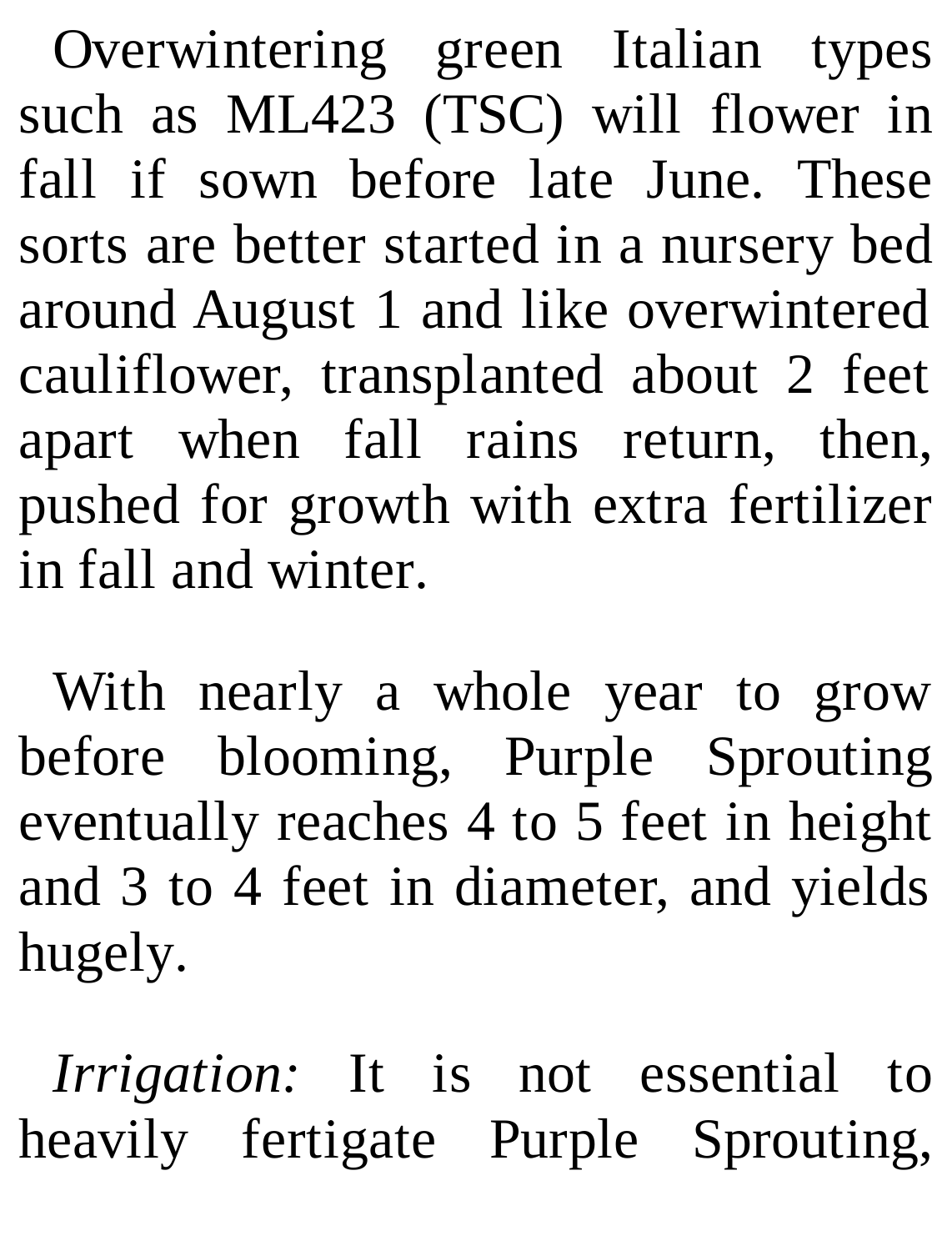though you may G-R-O-W enormous plants for their beauty. Quality or quantity of spring harvest won't drop one bit if the plants become a little stunted and gnarly in summer, as long as you fertilize late in September to spur rapid growth during fall and winter.

# **Root System Vigor in the Cabbage Family**

Wild cabbage is a weed and grows like one, able to successfully compete for water against grasses and other herbs. Remove all competition with a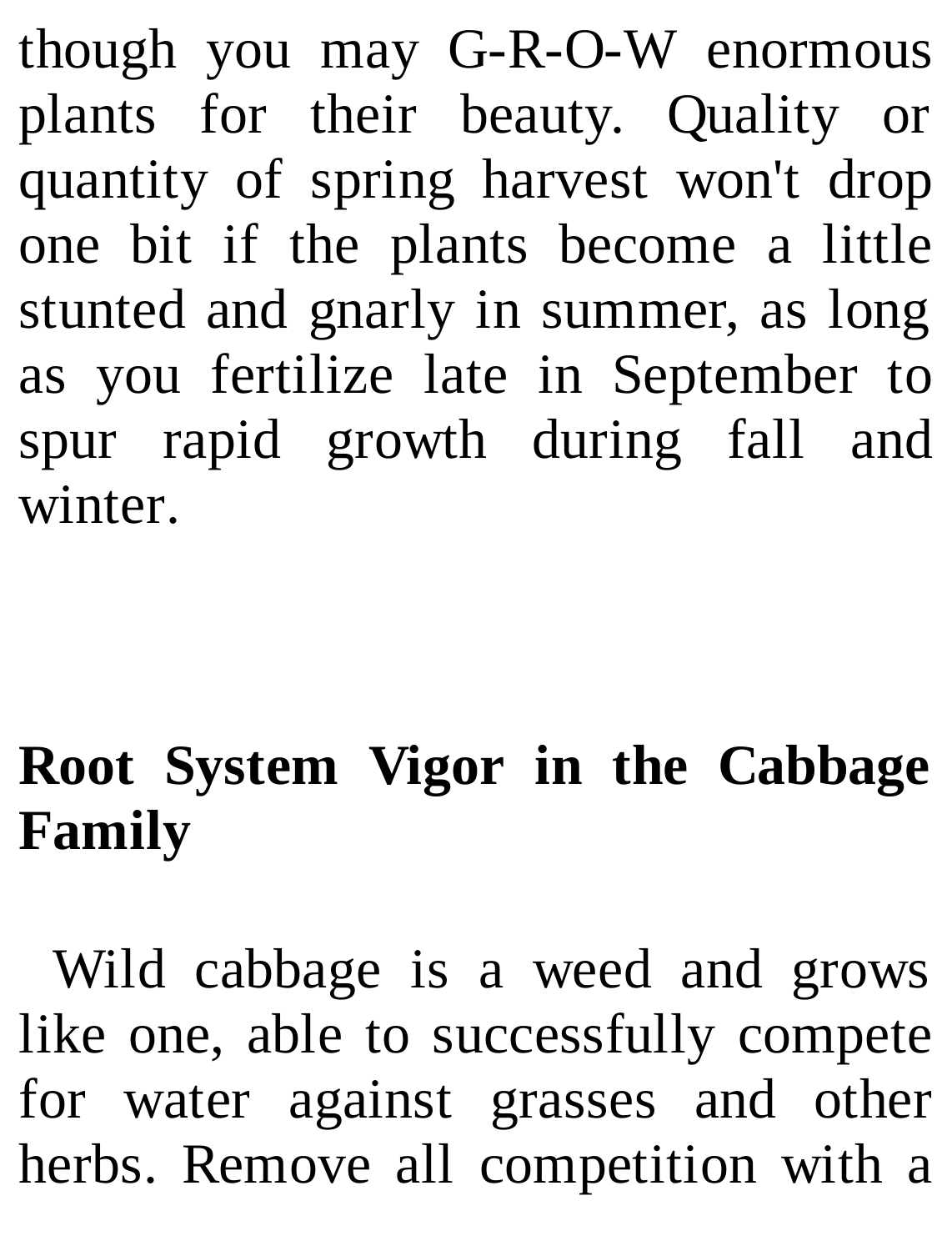hoe, and allow this weed to totally control all the moisture and nutrients in all the earth its roots can occupy, and it grows hugely and lushly. Just for fun, I once G-R-E-W one, with tillage, hoeing, and spring fertilization but no irrigation; it ended up 5 feet tall and 6 feet in diameter.

As this highly moldable family is inbred and shaped into more and more exaggerated forms, it weakens and loses the ability to forage. Kale retains the most wild aggressiveness, Chinese cabbage perhaps the least. Here, in approximately correct order, is shown the declining root vigor and general adaptation to moisture stress of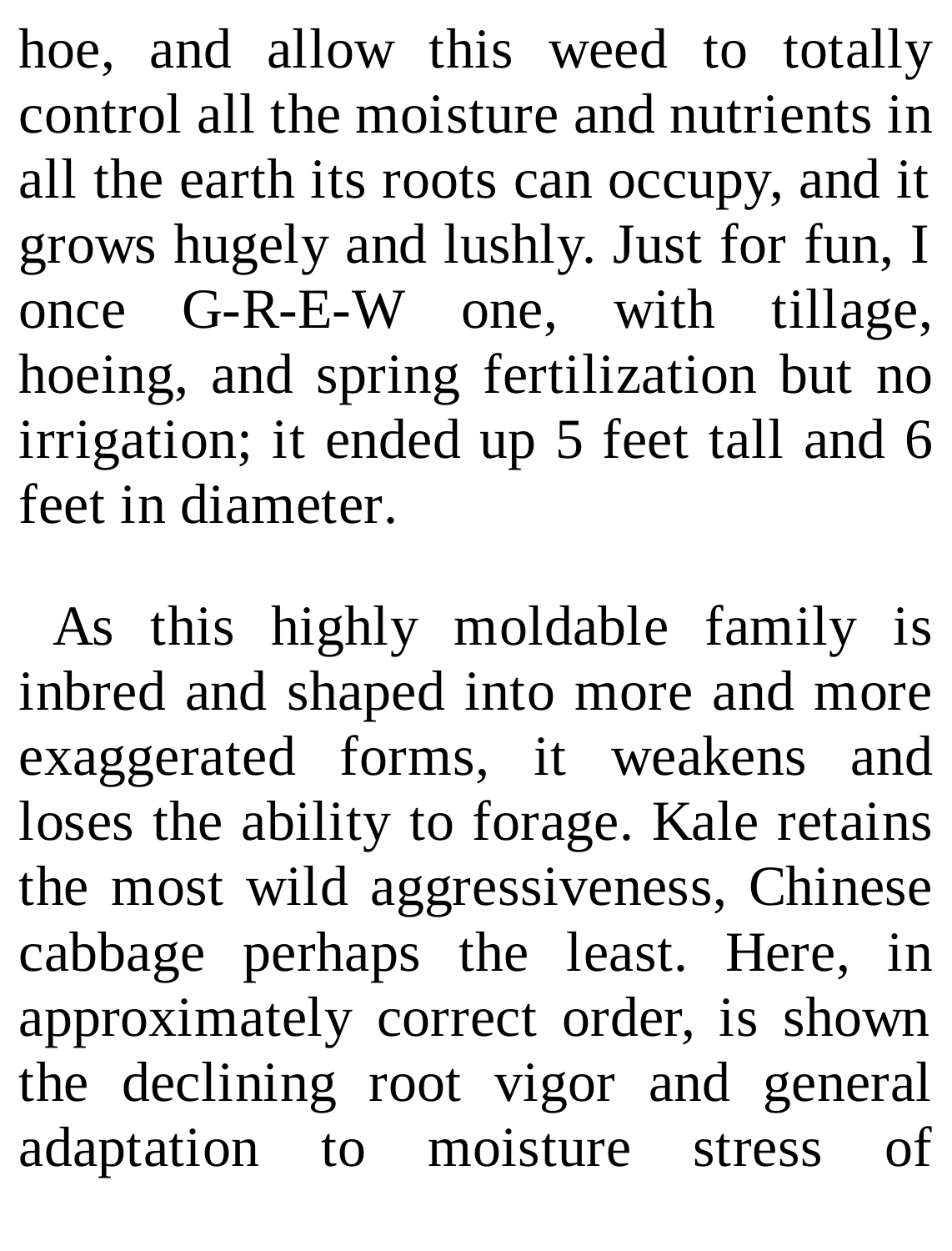cabbage family vegetables. The table shows the most vigorous at the top, declining as it goes down.

Adapted to dry gardening Not vigorous enough Kale Italian broccoli (some varieties) Brussels sprouts (late types) Cabbage (regular market types) Late savoy cabbage Brussels sprouts (early types) Giant "field-type" kohlrabi Small "market-garden" kohlrabi Mid-season savoy cabbage Cauliflower (regular, annual) Rutabaga Turnips and radishes Italian Broccoli (some varieties) Chinese cabbage Brussels Sprouts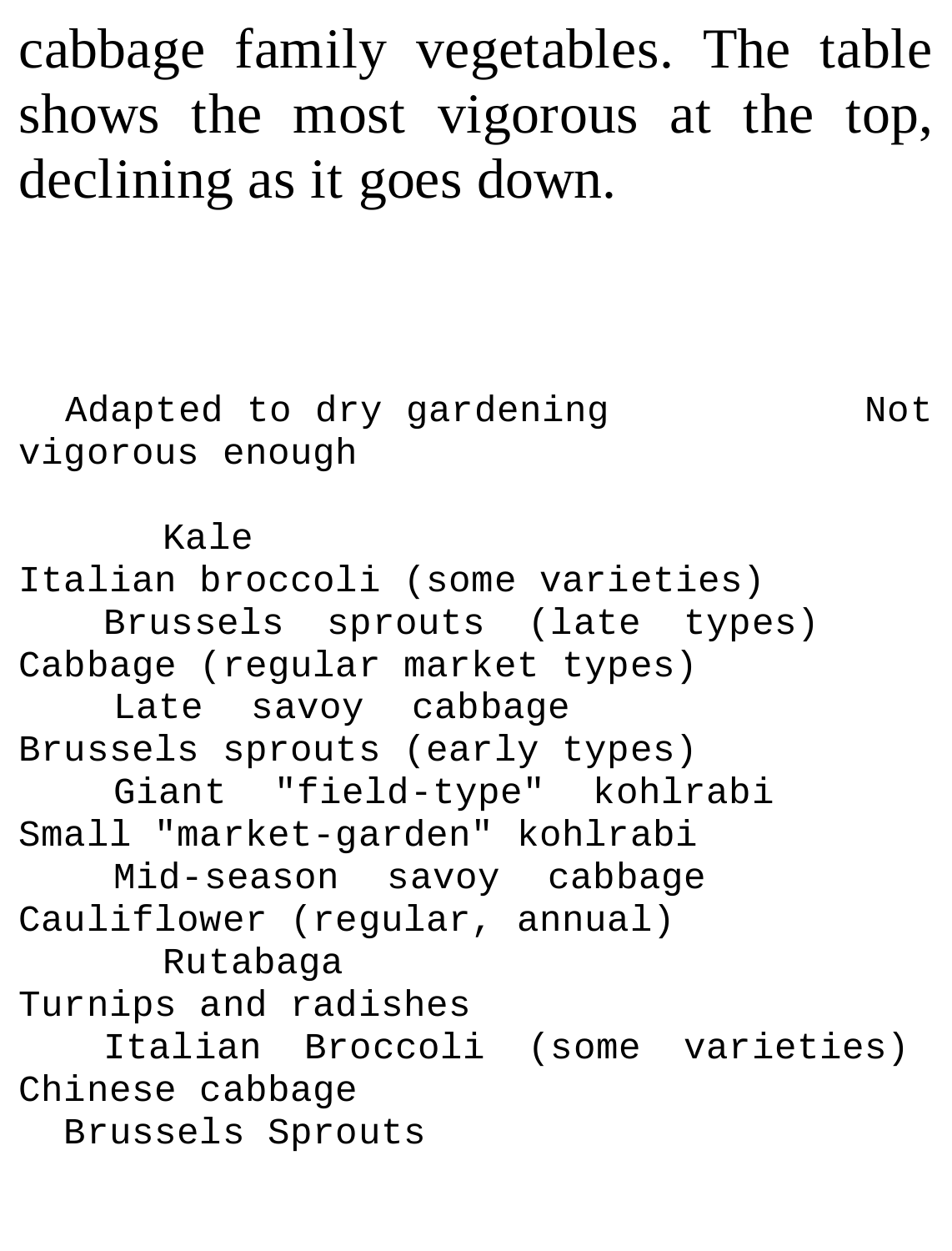*Sowing date:* If the plants are a foot tall before the soil starts drying down, their roots will be over a foot deep; the plants will then grow hugely with a bit of fertigation. At Elkton I dry garden Brussels sprouts by sowing late April to early May. Started this soon, even late-maturing varieties may begin forming sprouts by September. Though premature bottom sprouts will "blow up" and become aphid damaged, more, higher-quality sprouts will continue to form farther up the stalk during autumn and winter.

*Spacing:* Make each spot about 4 feet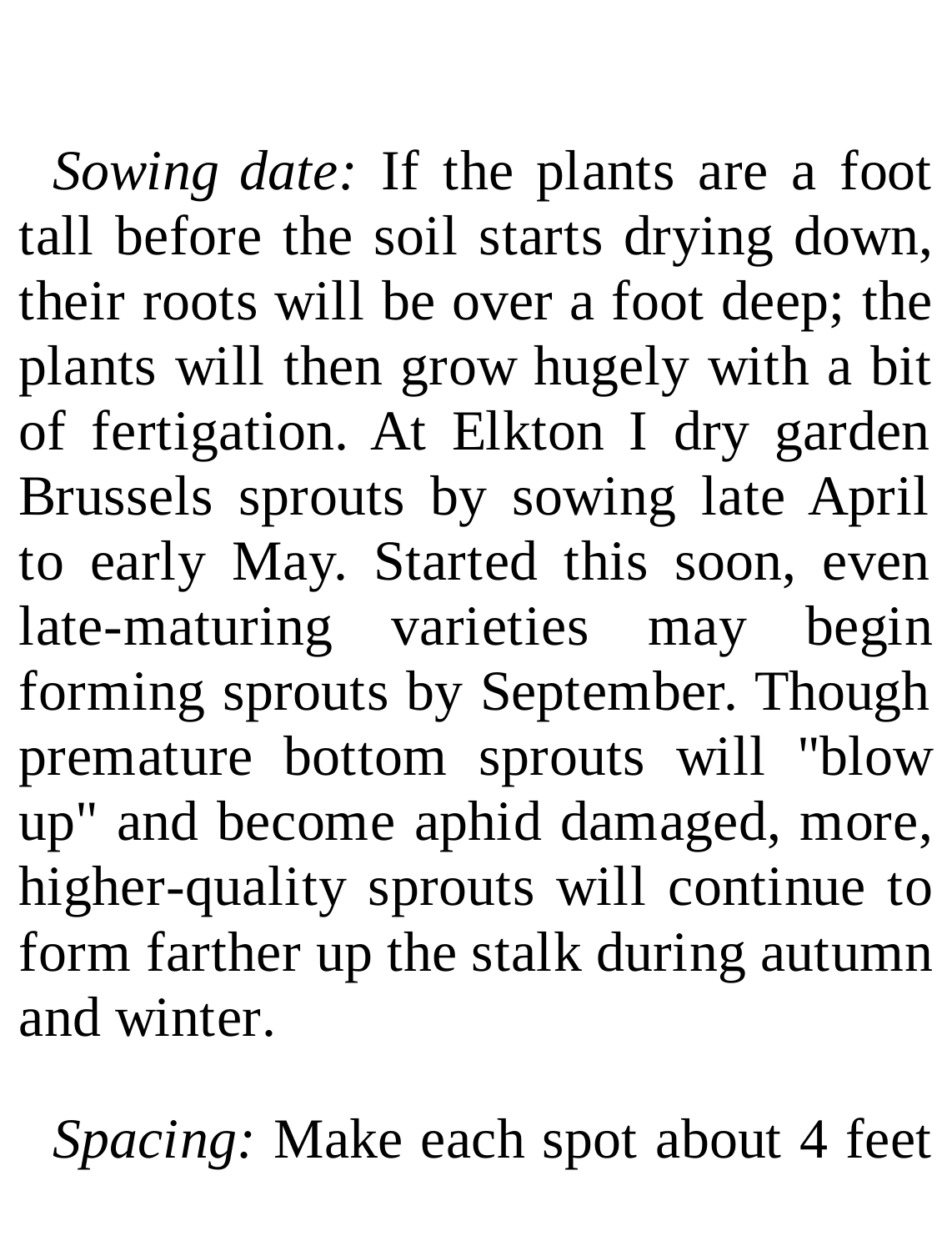apart.

*Irrigation:* Without any added moisture, the plants will become stunted but will survive all summer. Side-dressing manure or fertilizer late in September (or sooner if the rains come sooner) will provoke very rapid autumn growth and a surprisingly large yield from plants that looked stress out in August. If increasingly larger amounts of fertigation can be provided every two to three weeks, the lush Brussels sprouts plants can become 4 feet in diameter and 4 feet tall by October and yield enormously.

*Varieties:* Use late European hybrid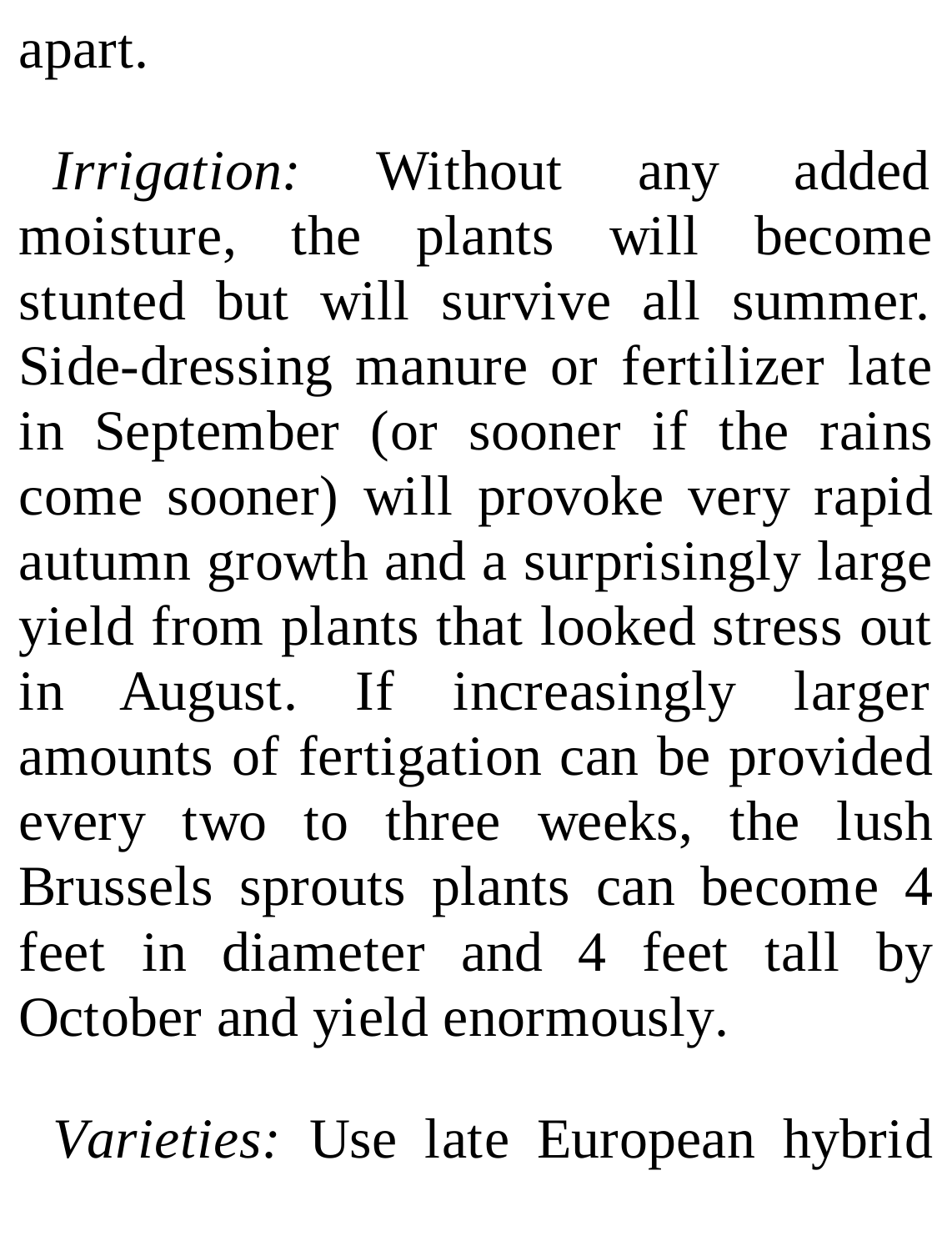types. At Elkton, where winters are a little milder than in the Willamette, Lunet (TSC) has the finest eating qualities. Were I farther north I'd grow hardier types like Stabolite (TSC) or Fortress (TSC). Early types are not suitable to growing with insufficient irrigation or frequent spraying to fight off aphids.

## **Cabbage**

Forget those delicate, green supermarket cabbages unless you have unlimited amounts of water. But easiest-to-grow savoy types will do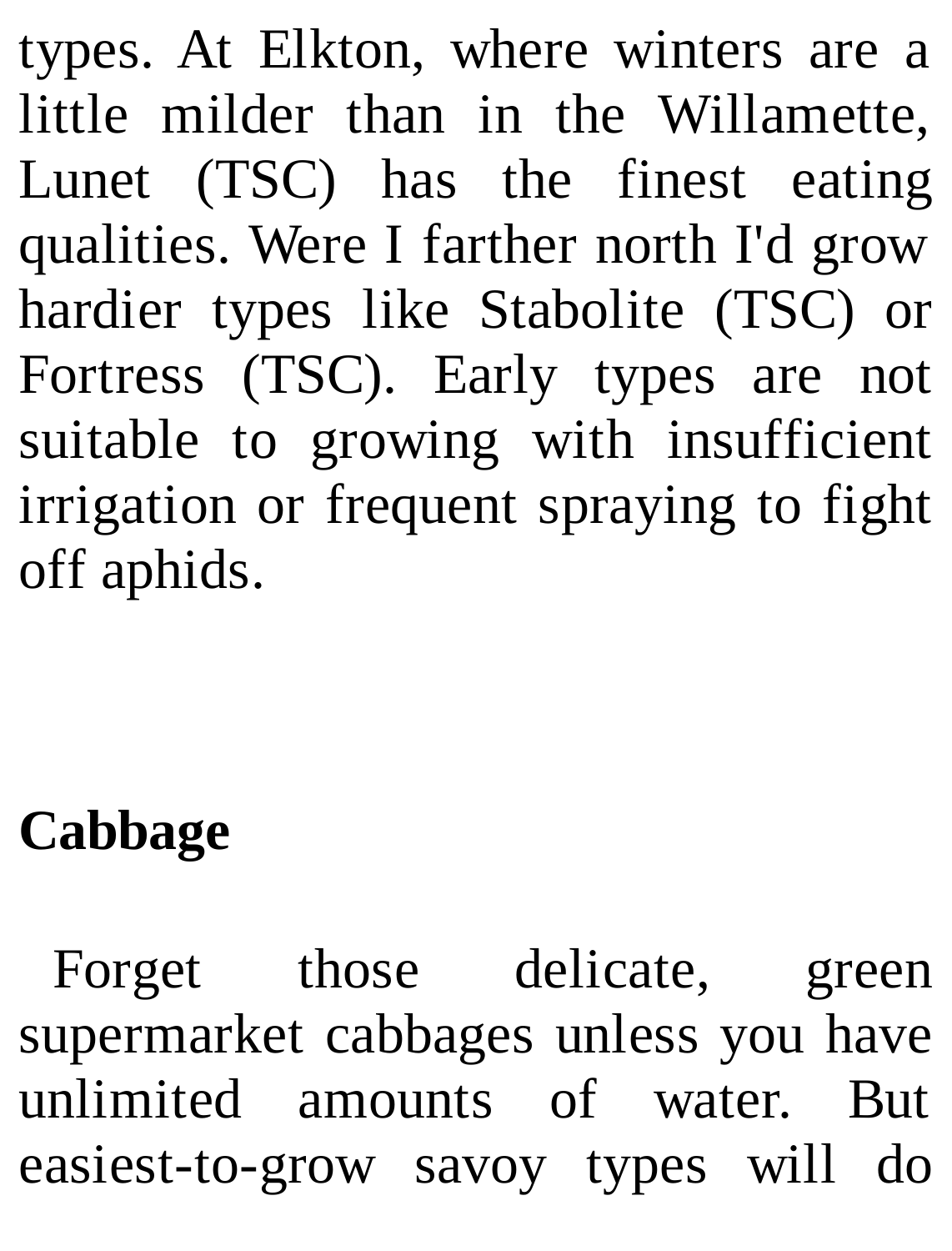surprisingly well with surprisingly little support. Besides, savoys are the best salad material.

*Sowing date:* I suggest three sowing times: the first, a succession of early, midseason, and late savoys made in mid-March for harvest during summer; the second, late and very late varieties started late April to early May for harvest during fall and winter; the last, a nursery bed of overwintered sorts sown late in August.

*Spacing:* Early-maturing savoy varieties are naturally smaller and may not experience much hot weather before heading up—these may be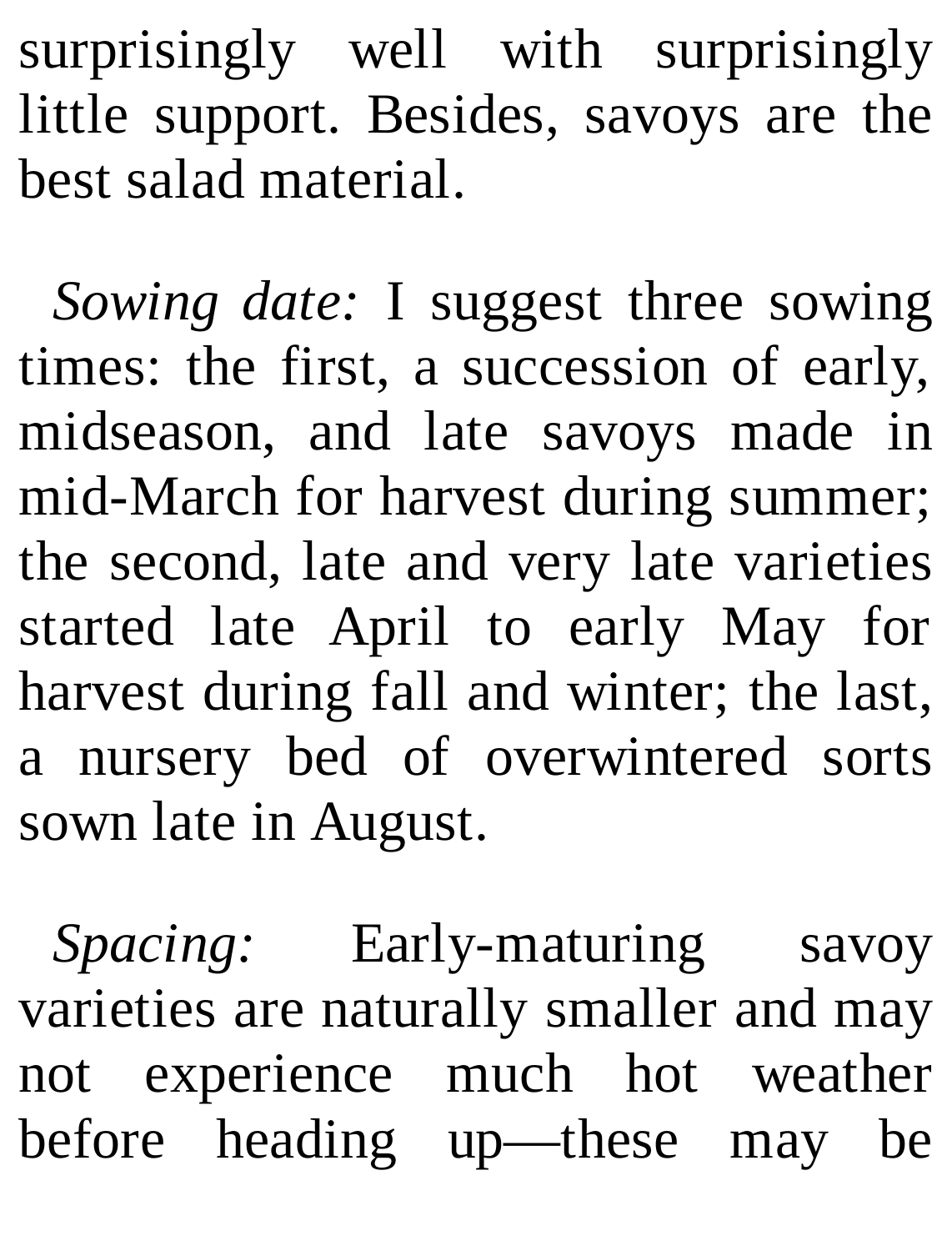separated by about 30 inches. The later ones are large plants and should be given 4 feet of space or 16 square feet of growing room. Sow and grow them like broccoli. Transplant overwintered cabbages from nursery beds late in October, spaced about 3 feet apart; these thrive where the squash grew.

*Irrigation:* The more fertigation you can supply, the larger and more luxuriant the plants and the bigger the heads. But even small, somewhat moisture-stressed savoys make very edible heads. In terms of increased yield for water expended, it is well worth it to provide late varieties with a few gallons of fertigation about mid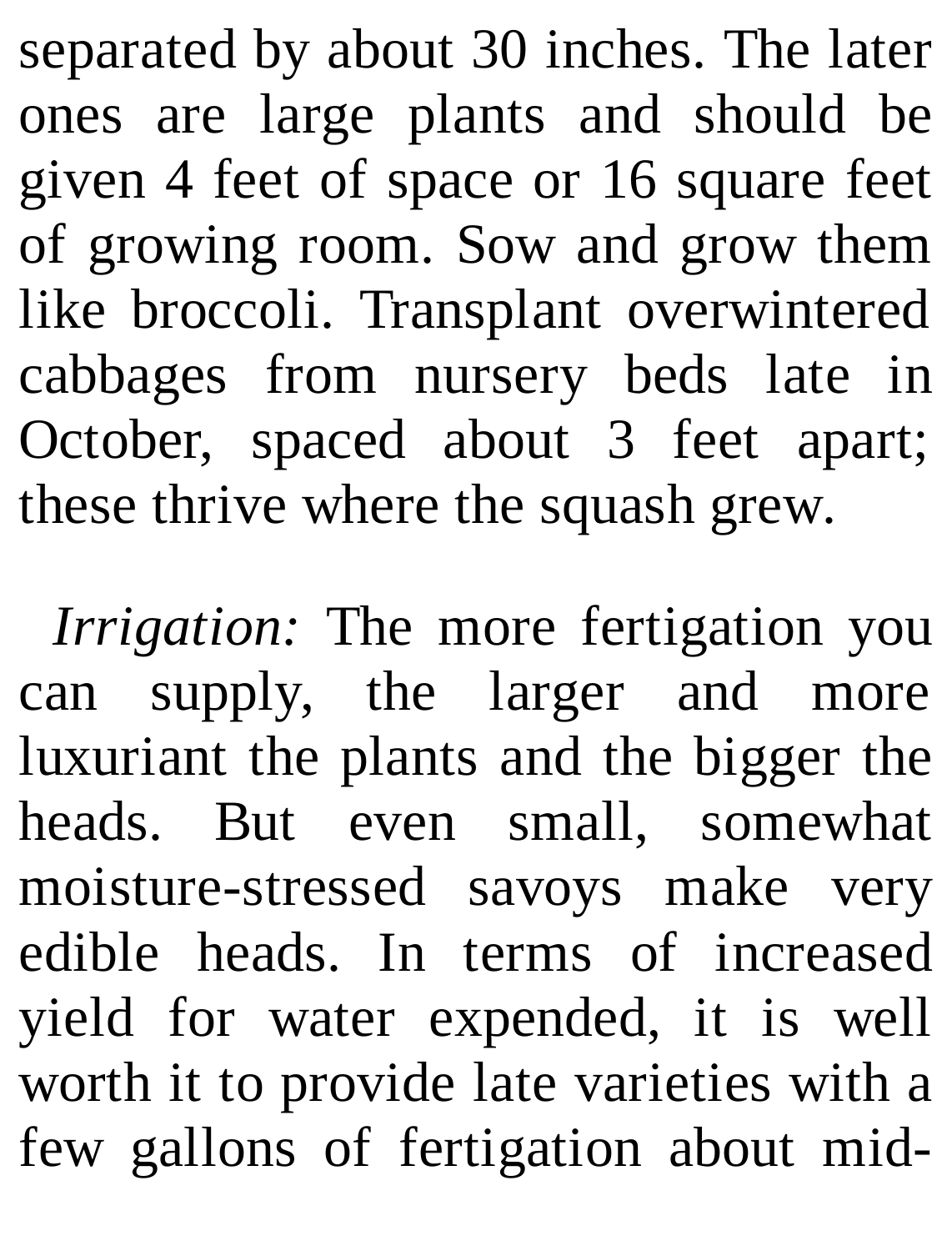June, and a bucketful in mid-July and mid-August.

*Varieties:* Japanese hybrid savoys make tender eating but may not withstand winter. European savoys are hardier, coarser, thicker-leaved, and harder chewing. For the first sowing I suggest a succession of Japanese varieties including Salarite or Savoy Princess for earlies; Savoy Queen, King, or Savoy Ace for midsummer; and Savonarch (TSC) for late August/early September harvests. They're all great varieties. For the second sowing I grow Savonarch (TSC) for September[-]November cutting and a very late European hybrid type like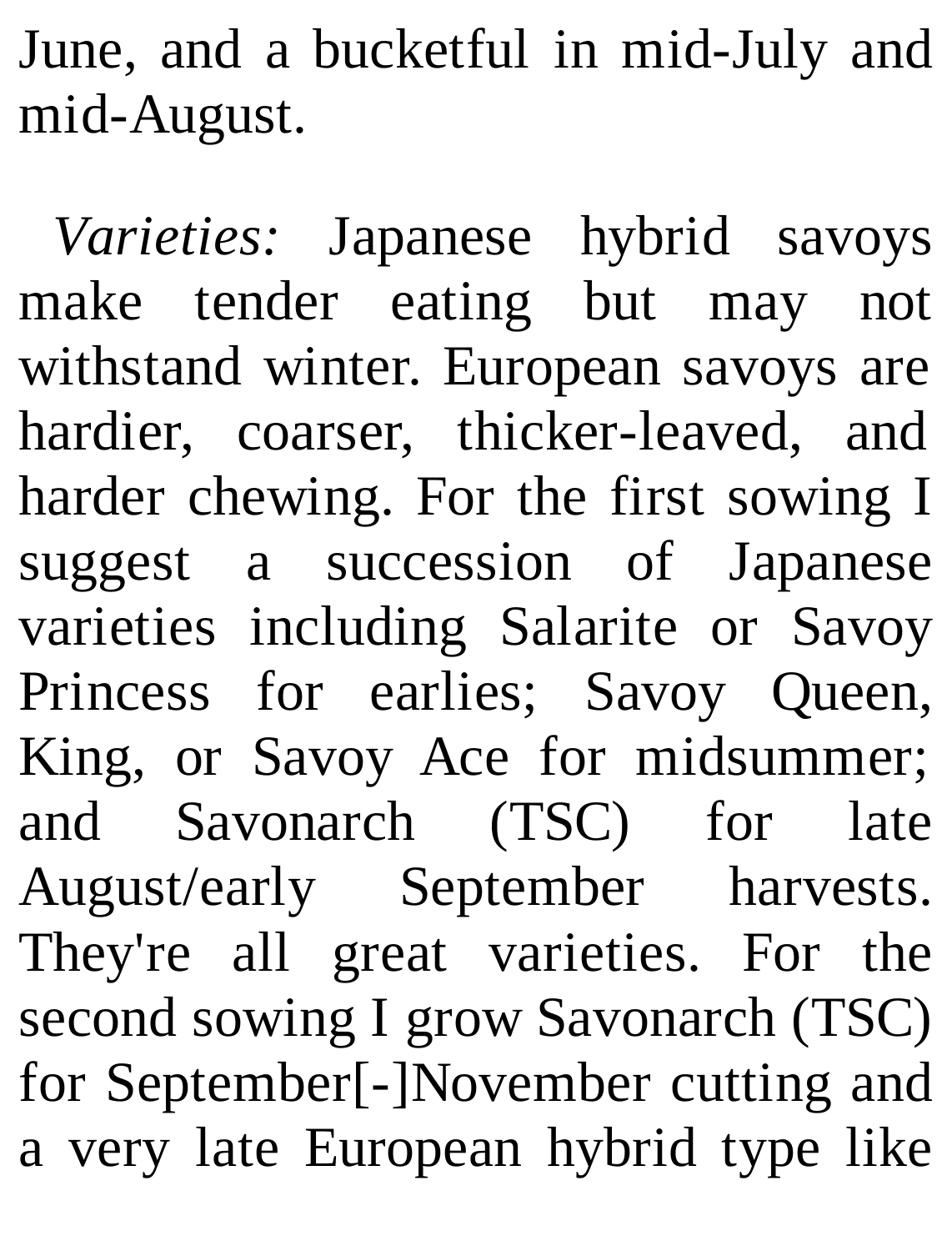Wivoy (TSC) for winter. Small-framed January King lacks sufficient root vigor. Springtime (TSC) and FEM218 (TSC) are the only overwintered cabbages available.

### **Carrots**

Dry-gardening carrots requires patiently waiting until the weather stabilizes before tilling and sowing. To avoid even a little bit of soil compaction, I try to sprout the seed without irrigation but always fear that hot weather will frustrate my efforts. So I till and plant too soon. And then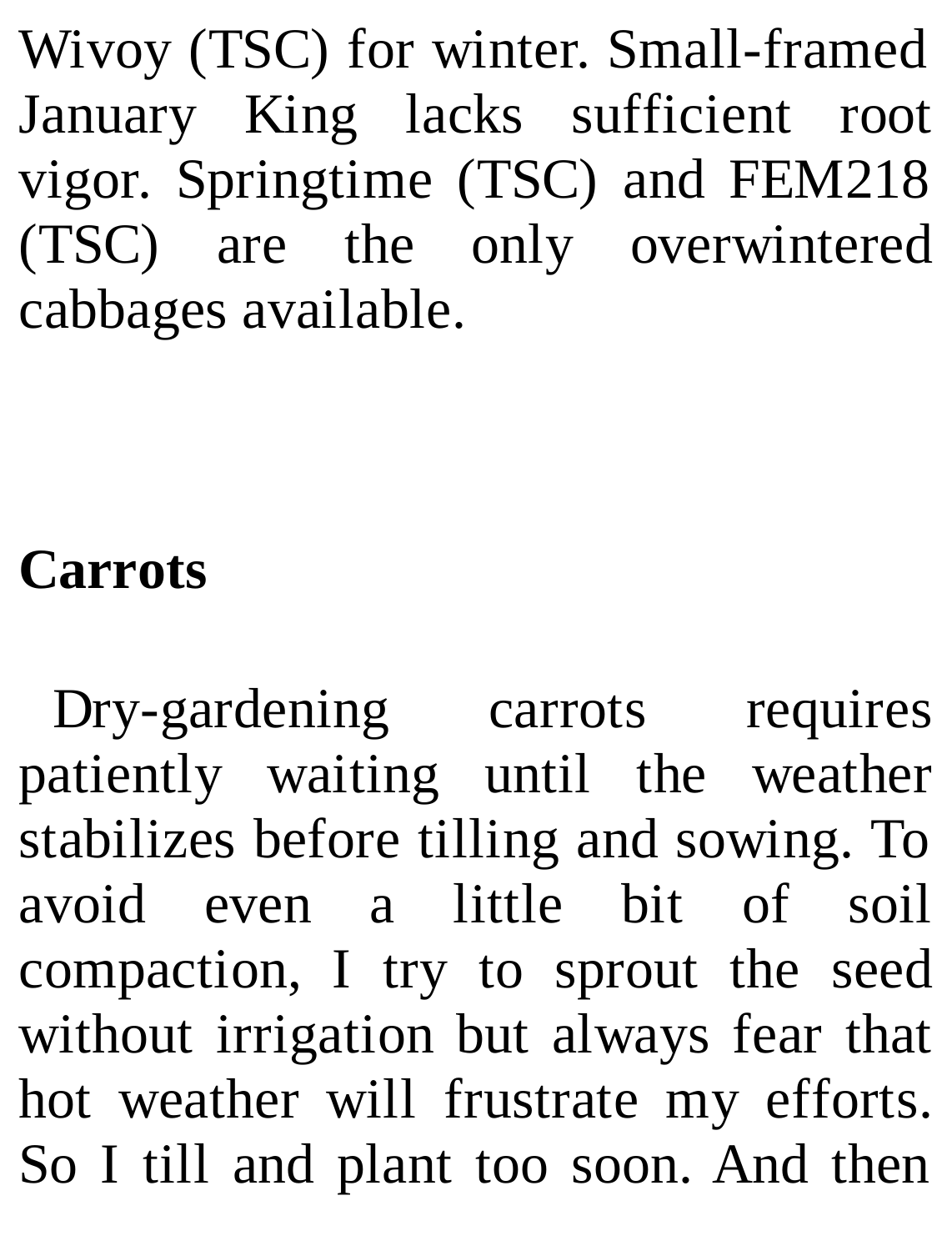heavy rain comes and compacts my perfectly fluffed-up soil. But the looser and finer the earth remains during their first six growing weeks, the more perfectly the roots will develop.

*Sowing date:* April at Elkton.

*Spacing:* Allocate 4 feet of width to a single row of carrot seed. When the seedlings are about 2 inches tall, thin to 1 inch apart. Then thin every other carrot when the roots are [f]3/8 to [f]1/2 inch in diameter and eat the thinnings. A few weeks later, when the carrots are about 3/4 to 1 inch in diameter, make a final thinning to 1 foot apart.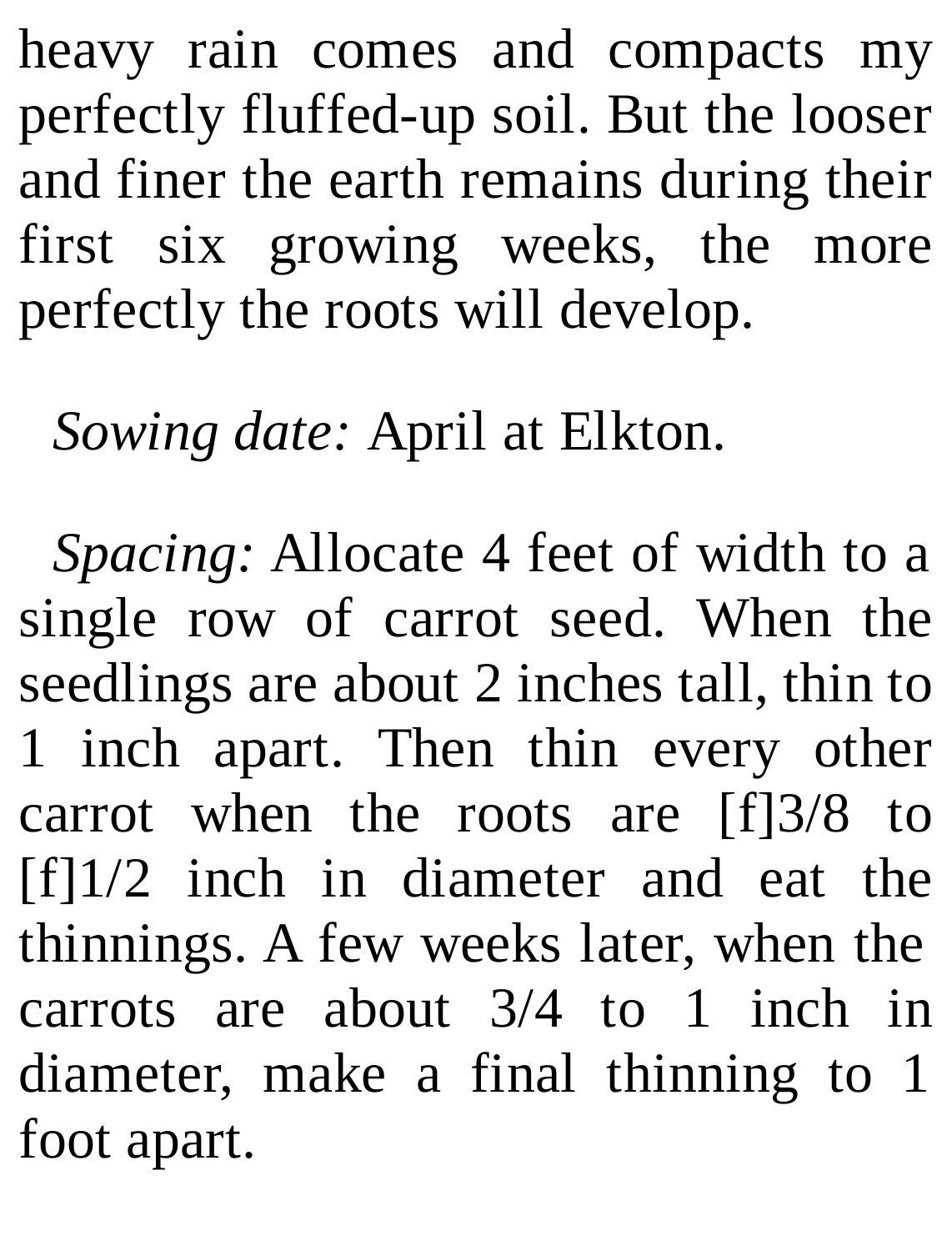*Irrigation:* Not necessary. Foliar feeding every few weeks will make much larger roots. Without any help they should grow to several pounds each.

*Varieties:* Choosing the right variety is very important. Nantes and other delicate, juicy types lack enough fiber to hold together when they get very large. These split prematurely. I've had my best results with Danvers types. I'd also try Royal Chantenay (PEA), Fakkel Mix (TSC), Stokes "Processor" types, and Topweight (ABL). Be prepared to experiment with variety. The roots will not be quite as tender as heavily watered Nantes types but are a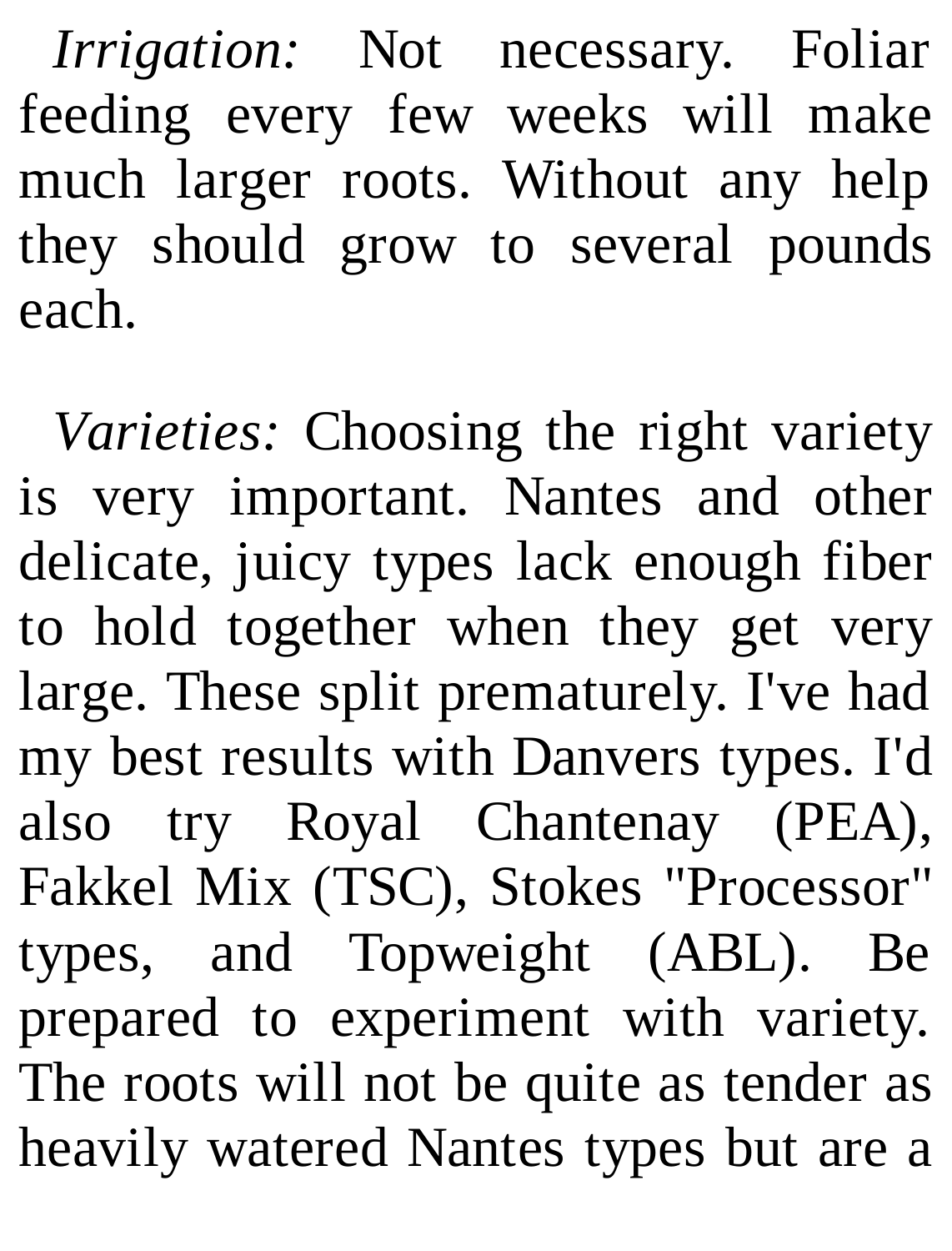lot better than you'd think. Huge carrots are excellent in soups and we cheerfully grate them into salads. Something about accumulating sunshine all summer makes the roots incredibly sweet.

## **Cauliflower**

Ordinary varieties cannot forage for moisture. Worse, moisture stress at any time during the growth cycle prevents proper formation of curds. The only important cauliflowers suitable for dry gardening are overwintered types. I call them important because they're easy to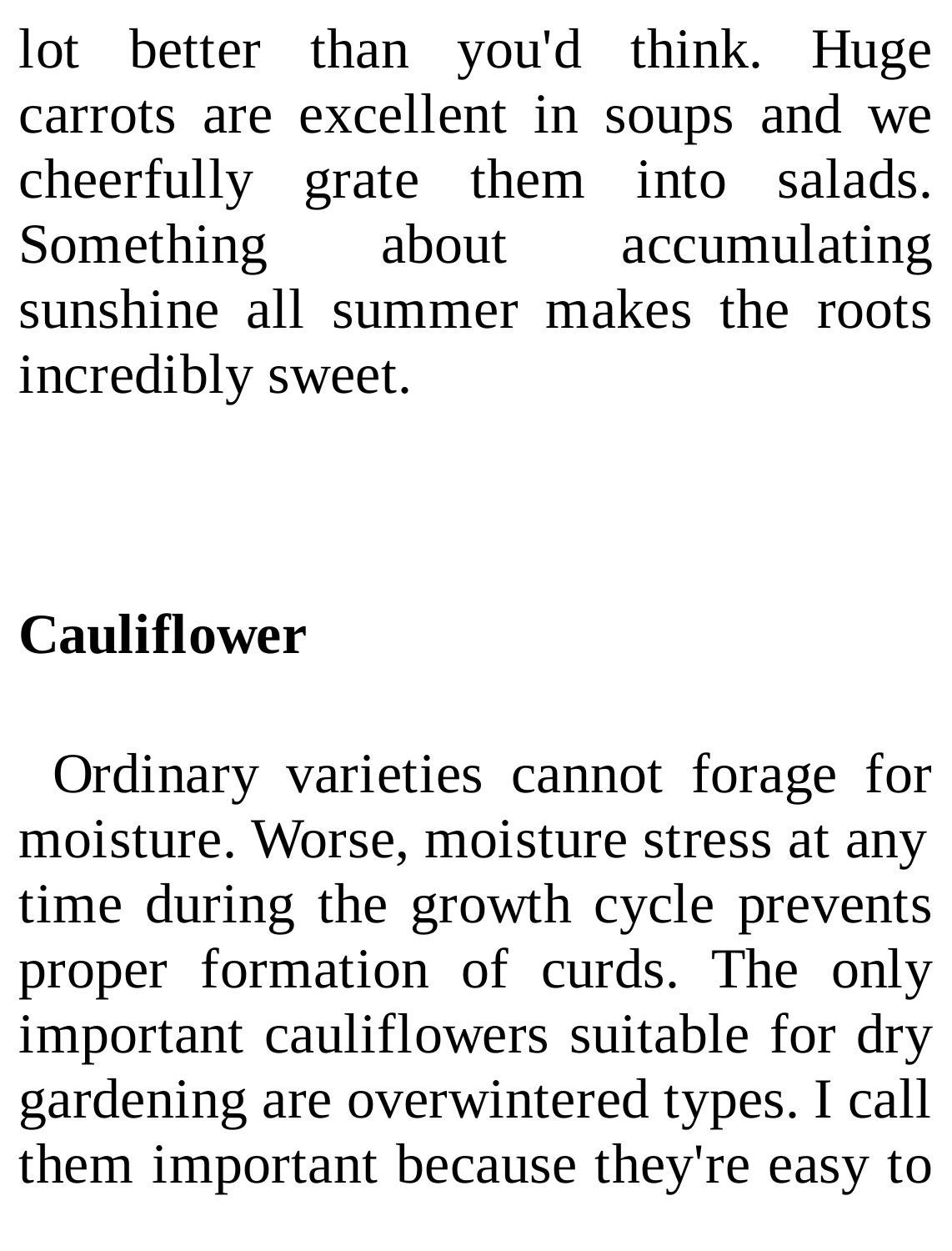grow and they'll feed the family during April and early May, when other garden fare is very scarce.

*Sowing date:* To acquire enough size to survive cold weather, overwintered cauliflower must be started on a nursery bed during the difficult heat of early August. Except south of Yoncalla, delaying sowing until September makes very small seedlings that may not be hardy enough and likely won't yield much in April unless winter is very mild, encouraging unusual growth.

*Spacing:* In October, transplant about 2 feet apart in rows 3 to 4 feet apart.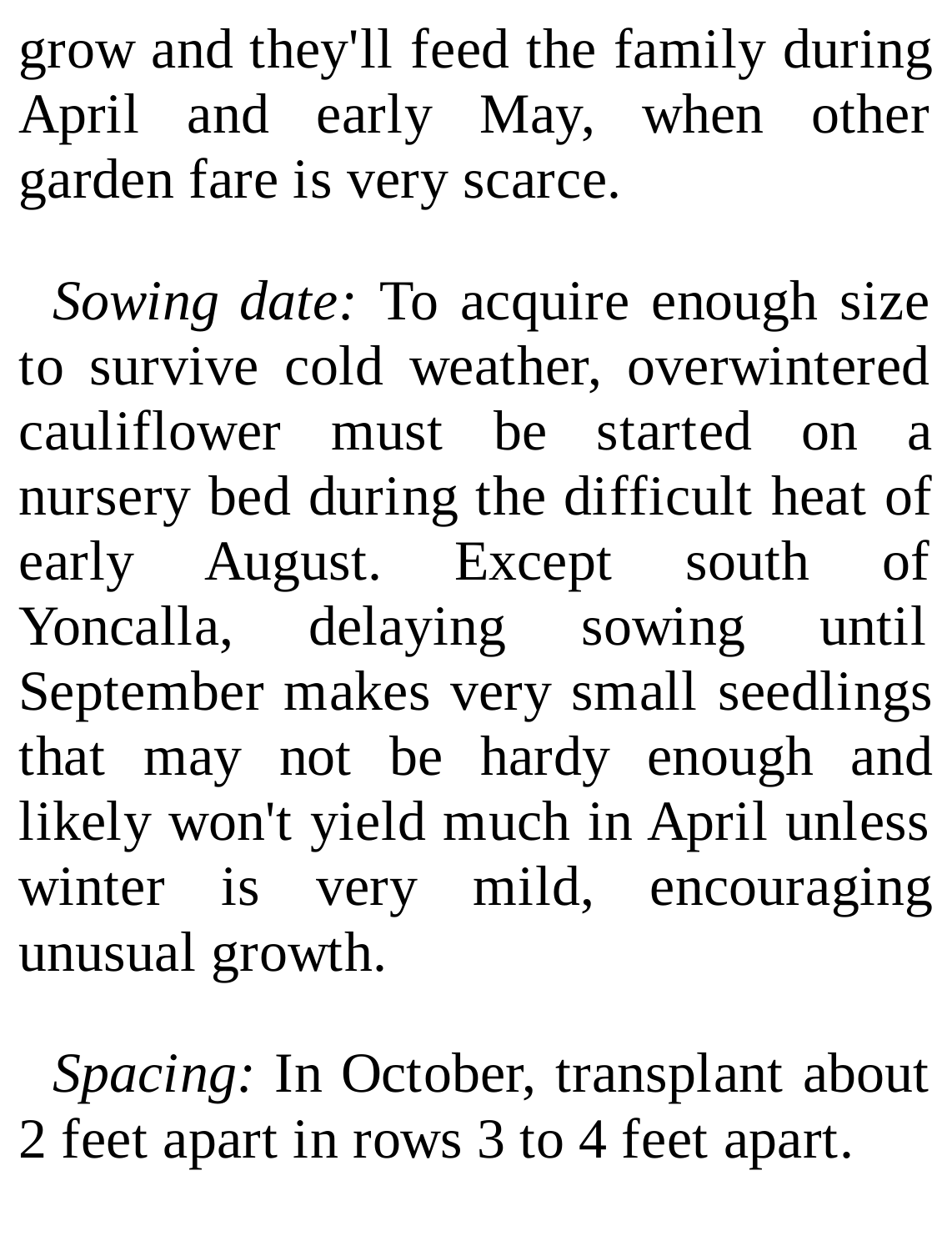*Irrigation:* If you have more water available, fertilize and till up some dusty, dry soil, wet down the row, direct-seed like broccoli (but closer together), and periodically irrigate until fall. If you only moisten a narrow band of soil close to the seedlings it won't take much water. Cauliflower grows especially well in the row that held bush peas.

*Varieties:* The best are the very pricy Armado series sold by Territorial.

### **Chard**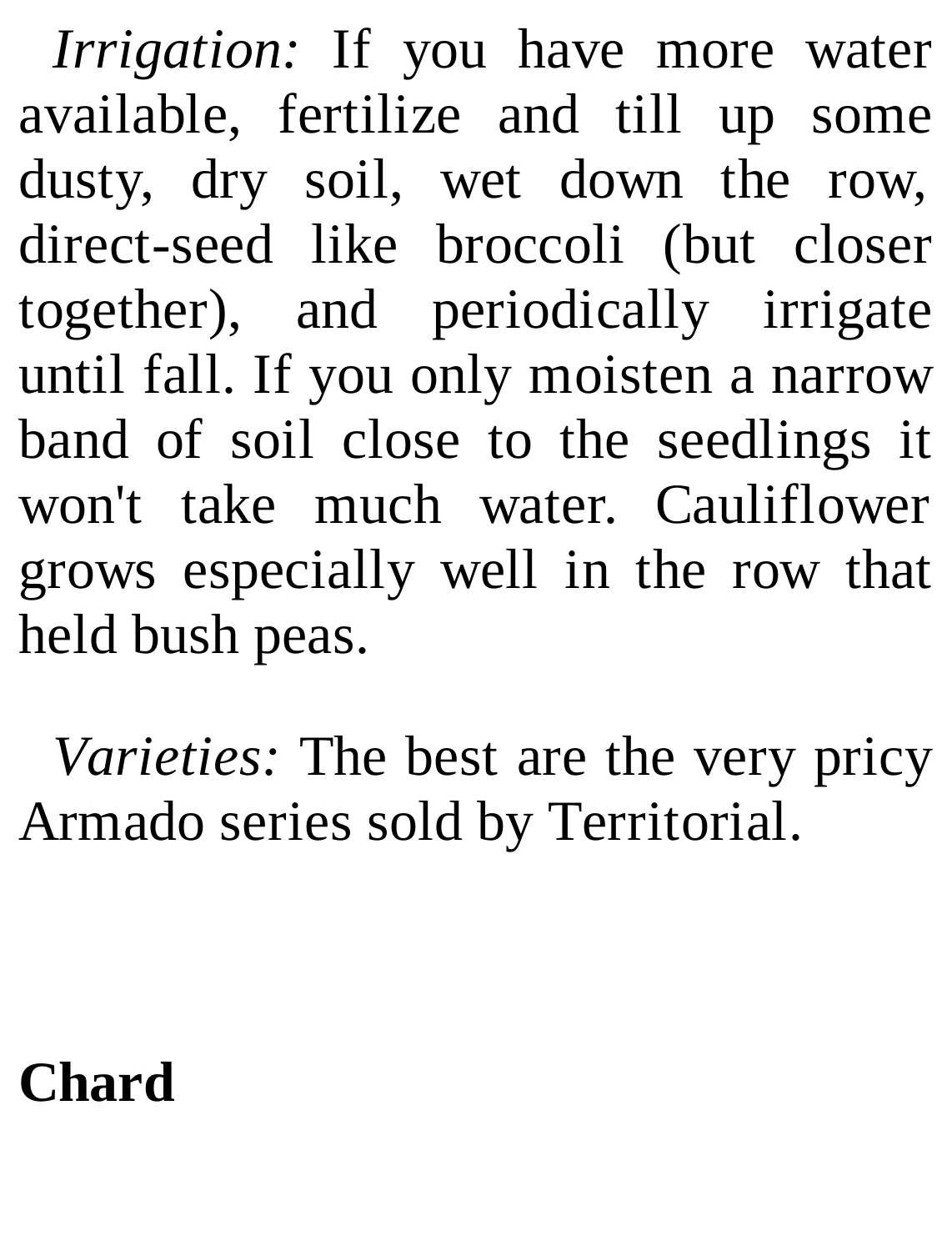This vegetable is basically a beet with succulent leaves and thick stalks instead of edible, sweet roots. It is just as drought tolerant as a beet, and in dry gardening, chard is sown, spaced, and grown just like a beet. But if you want voluminous leaf production during summer, you may want to fertigate it occasionally.

*Varieties:* The red chards are not suitable for starting early in the season; they have a strong tendency to bolt prematurely if sown during that part of the year when daylength is increasing.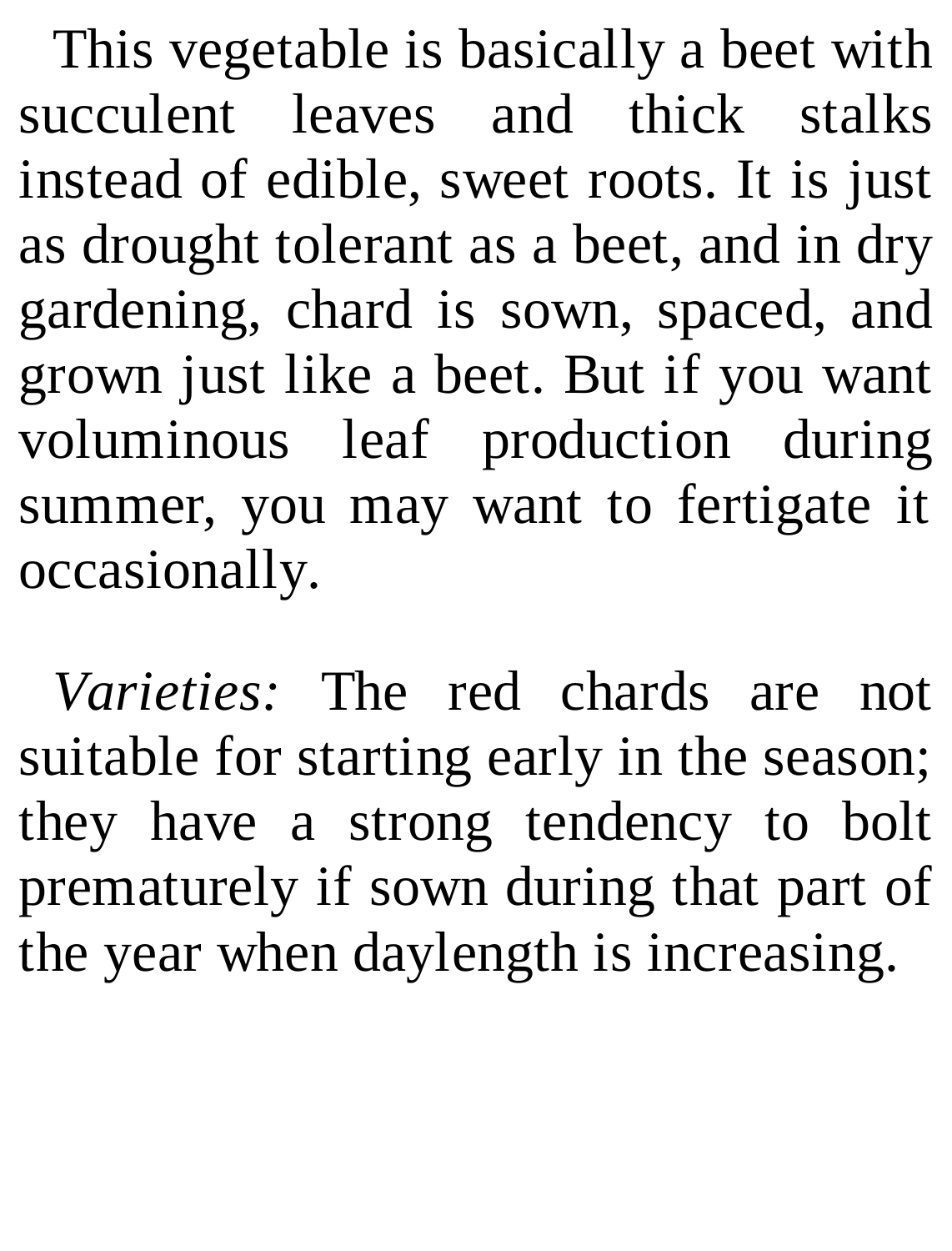## **Corn**

Broadcast complete organic fertilizer or strong compost shallowly over the corn patch till midwinter, or as early in spring as the earth can be worked without making too many clods. Corn will germinate in pretty rough soil. High levels of nutrients in the subsoil are more important than a fine seedbed.

*Sowing date:* About the time frost danger ends. Being large seed, corn can be set deep, where soil moisture still exists even after conditions have warmed up. Germination without irrigation should be no problem.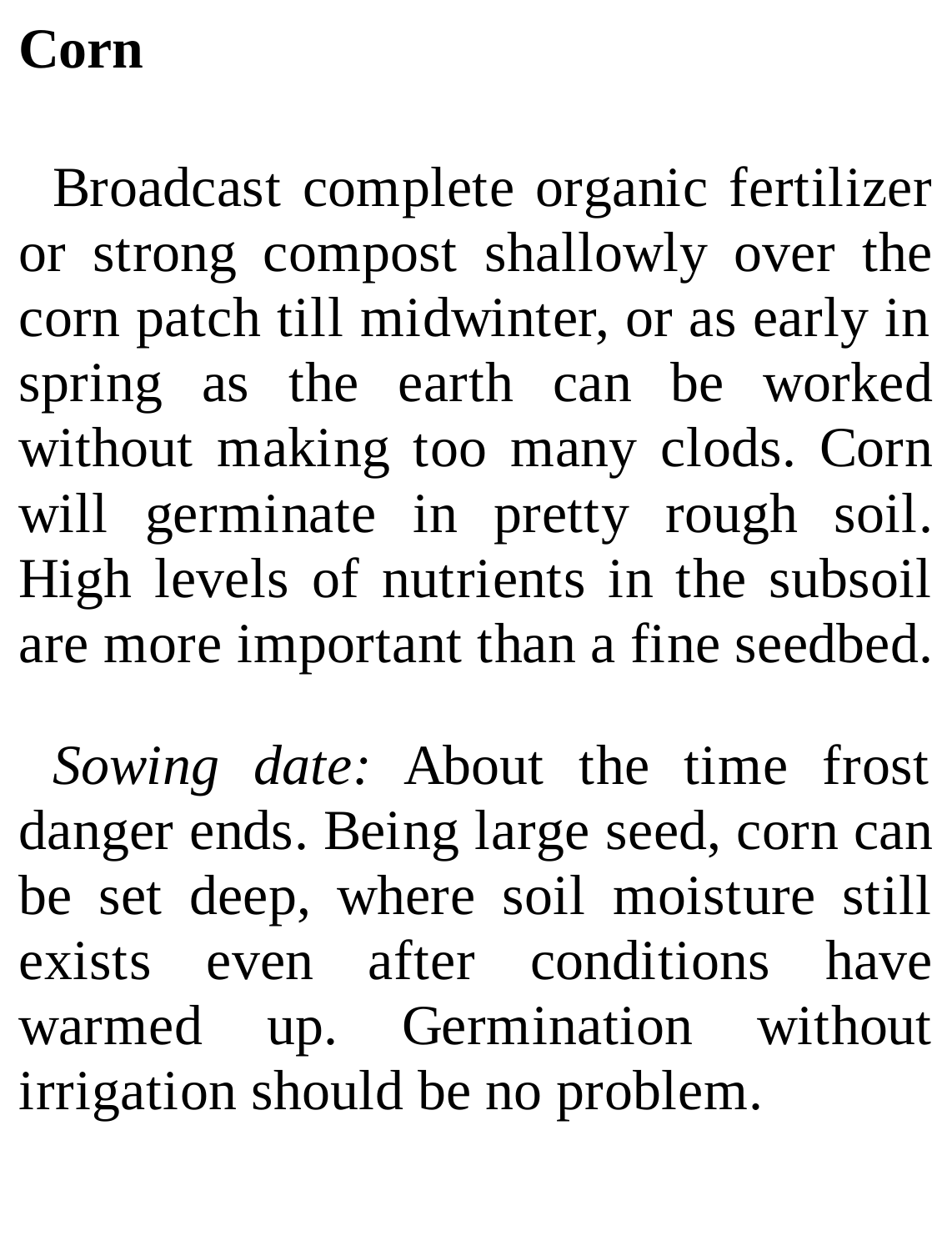*Spacing*: The farther south, the farther apart. Entirely without irrigation, I've had fine results spacing individual corn plants 3 feet apart in rows 3 feet apart, or 9 square feet per each plant. Were I around Puget Sound or in B.C. I'd try 2 feet apart in rows 30 inches apart. Gary Nabhan describes Papago gardeners in Arizona growing individual cornstalks 10 feet apart. Grown on wide spacings, corn tends to tiller (put up multiple stalks, each making one or two ears). For most urban and suburban gardeners, space is too valuable to allocate 9 square feet for producing one or at best three or four ears.

*Irrigation:* With normal sprinkler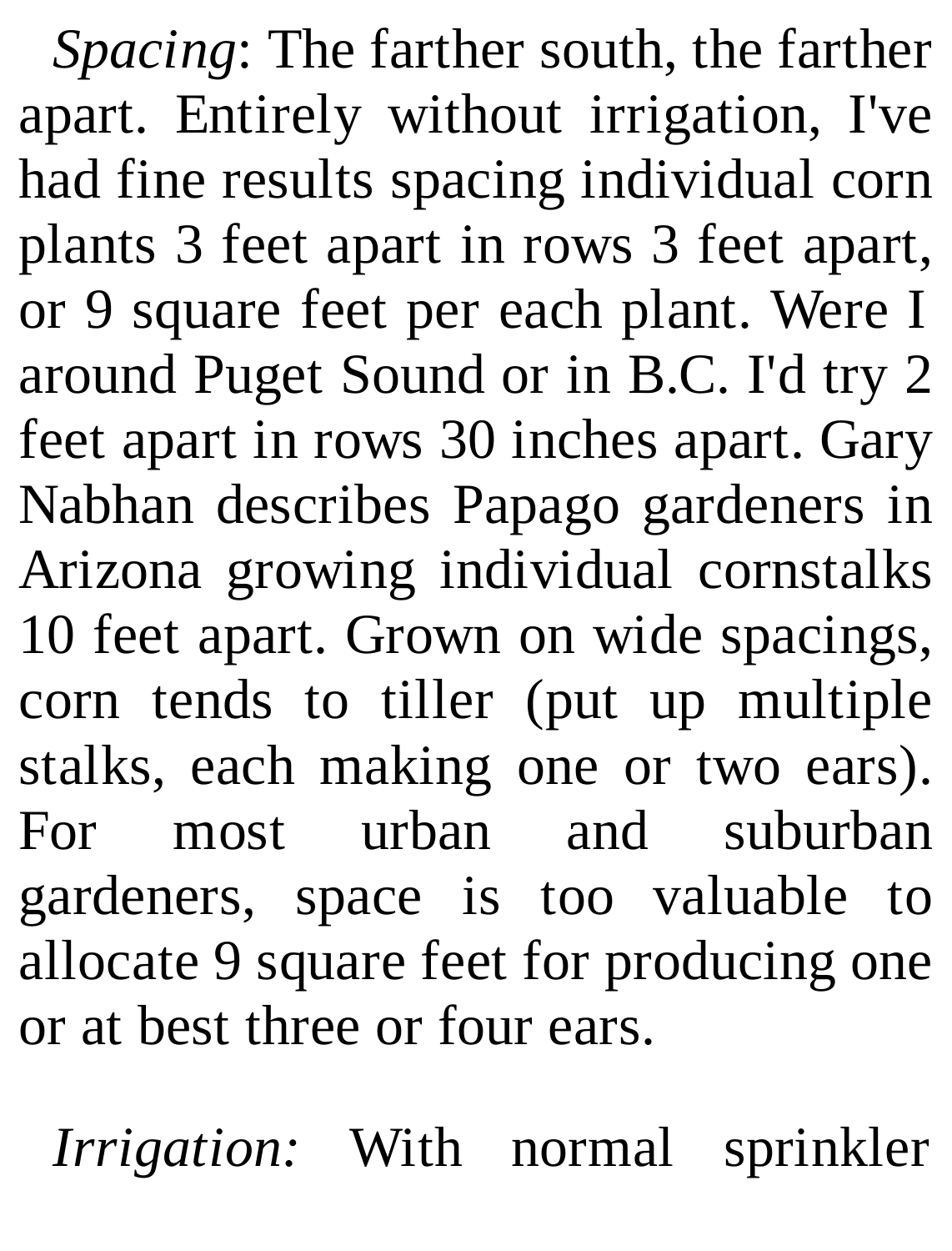irrigation, corn may be spaced 8 inches apart in rows 30 inches apart, still yielding one or two ears per stalk.

*Varieties:* Were I a devoted sweetcorn eater without enough irrigation, I'd be buying a few dozen freshly picked ears from the back of a pickup truck parked on a corner during local harvest season. Were I a devoted corn grower without any irrigation, I'd be experimenting with various types of field corn instead of sweet corn. Were I a self-sufficiency buff trying earnestly to produce all my own cereal, I'd accept that the maritime Northwest is a region where survivalists will eat wheat, rye, millet, and other small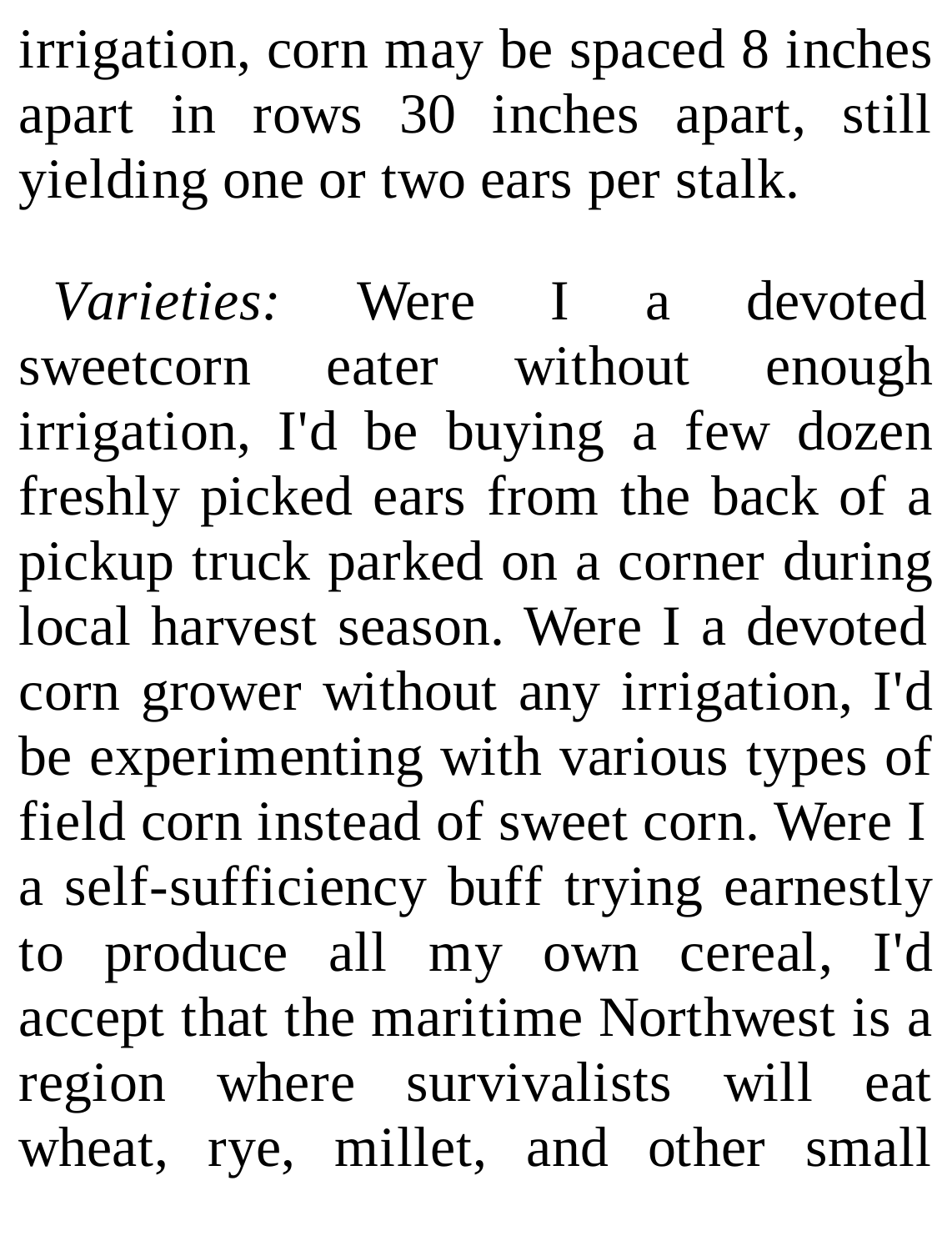grains.

Many varieties of field corn are nearly as sweet as ordinary sweet corn, but grain varieties become starchy and tough within hours of harvest. Eaten promptly, "pig" corn is every bit as tasty as Jubilee. I've had the best drygarden results with Northstine Dent (JSS) and Garland Flint (JSS). Hookers Sweet Indian (TSC) has a weak root system.

**Successfully Starting Cucurbits From Seed**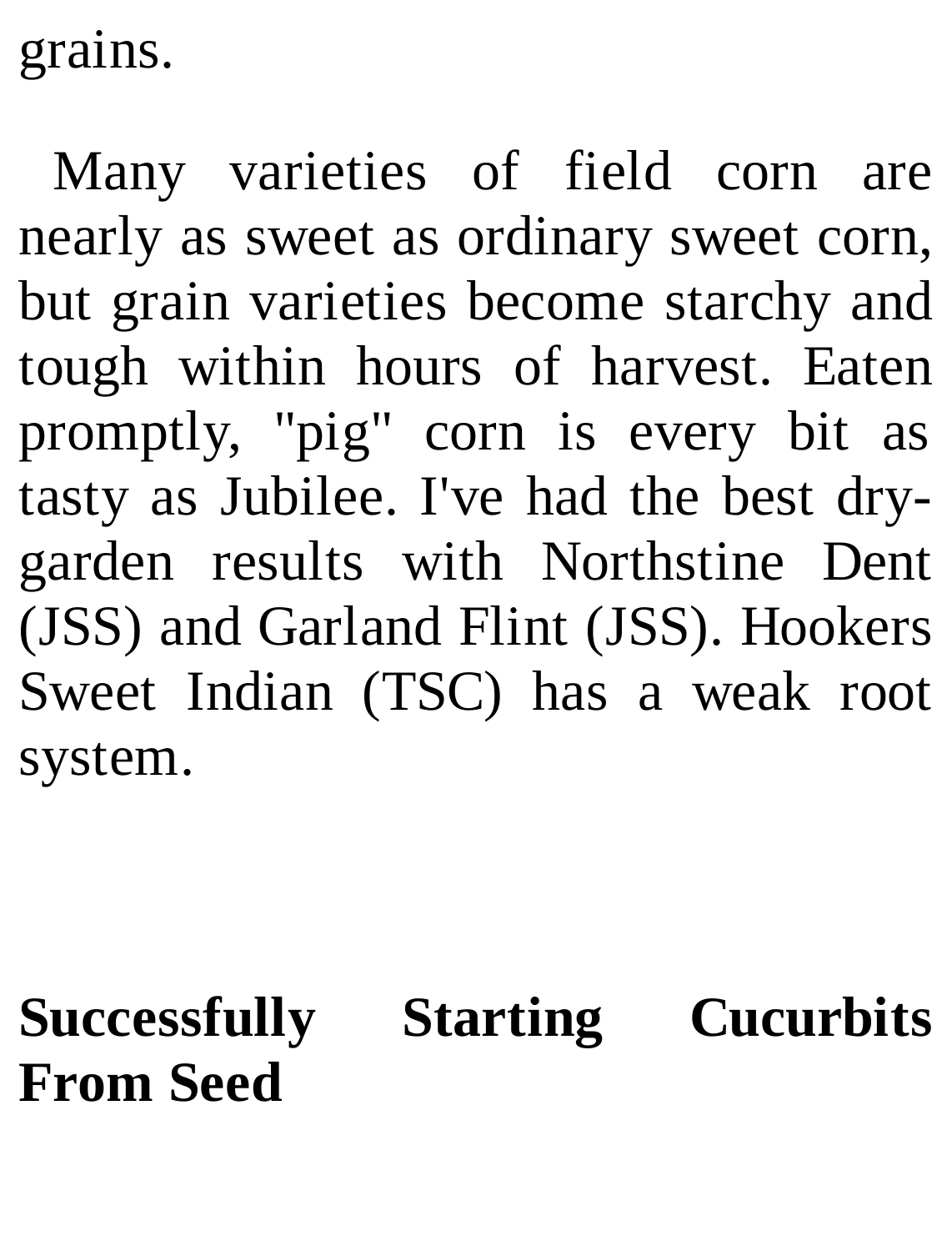With cucurbits, germination depends on high-enough soil temperature and not too much moisture. Squash are the most chill and moisture tolerant, melons the least. Here's a failure-proof and simple technique that ensures you'll plant at exactly the right time.

Cucumbers, squash, and melons are traditionally sown atop a deeply dug, fertilized spot that usually looks like a little mound after it is worked and is commonly called a hill. About two weeks before the last anticipated frost date in your area, plant five or six squash seeds about 2 inches deep in a clump in the very center of that hill. Then, a week later, plant another clump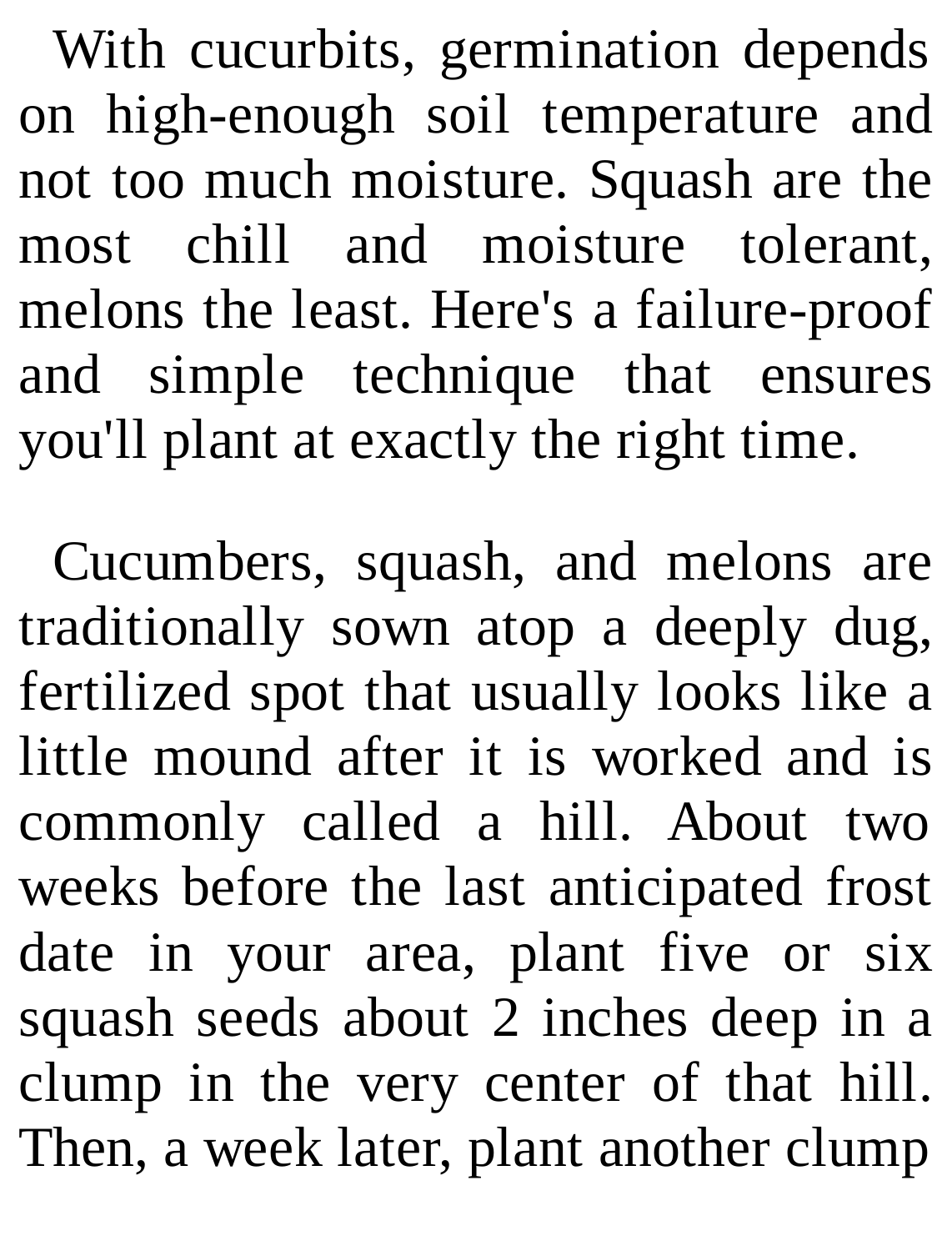at 12 o'clock. In another week, plant another clump at 3 o'clock, and continue doing this until one of the sowings sprouts. Probably the first try won't come up, but the hill will certainly germinate several clumps of seedlings. If weather conditions turn poor, a later-to-sprout group may outgrow those that came up earlier. Thin gradually to the best single plant by the time the vines are running.

When the first squash seeds appear it is time to begin sowing cucumbers, starting a new batch each week until one emerges. When the cucumbers first germinate, it's time to try melons.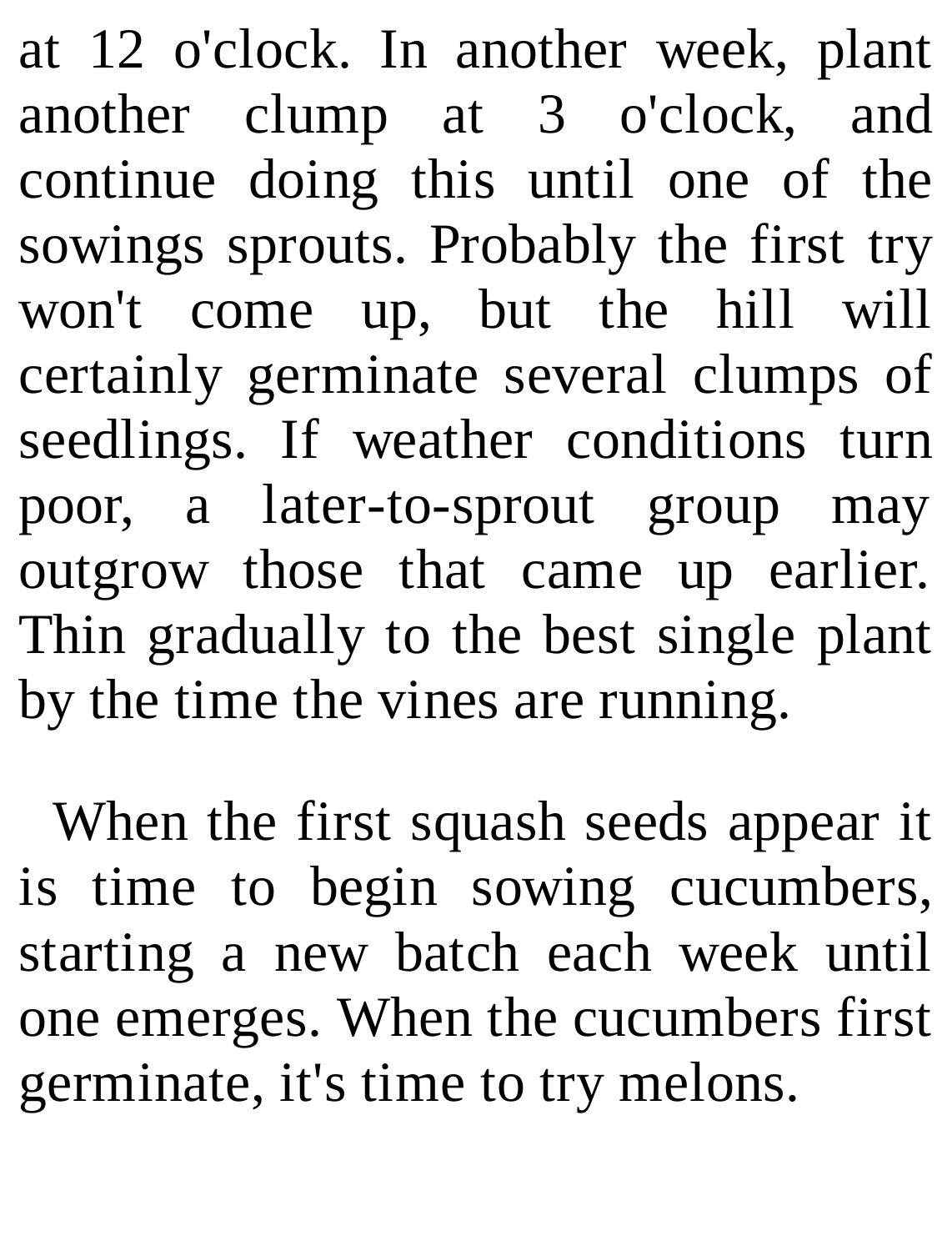Approaching cucurbits this way ensures that you'll get the earliest possible germination while being protected against the probability that cold, damp weather will prevent germination or permanently spoil the growth prospects of the earlier seedlings.

# **Cucumbers**

*Sowing date:* About May 5 to 15 at Elkton.

*Spacing:* Most varieties usually run five about 3 feet from the hill. Space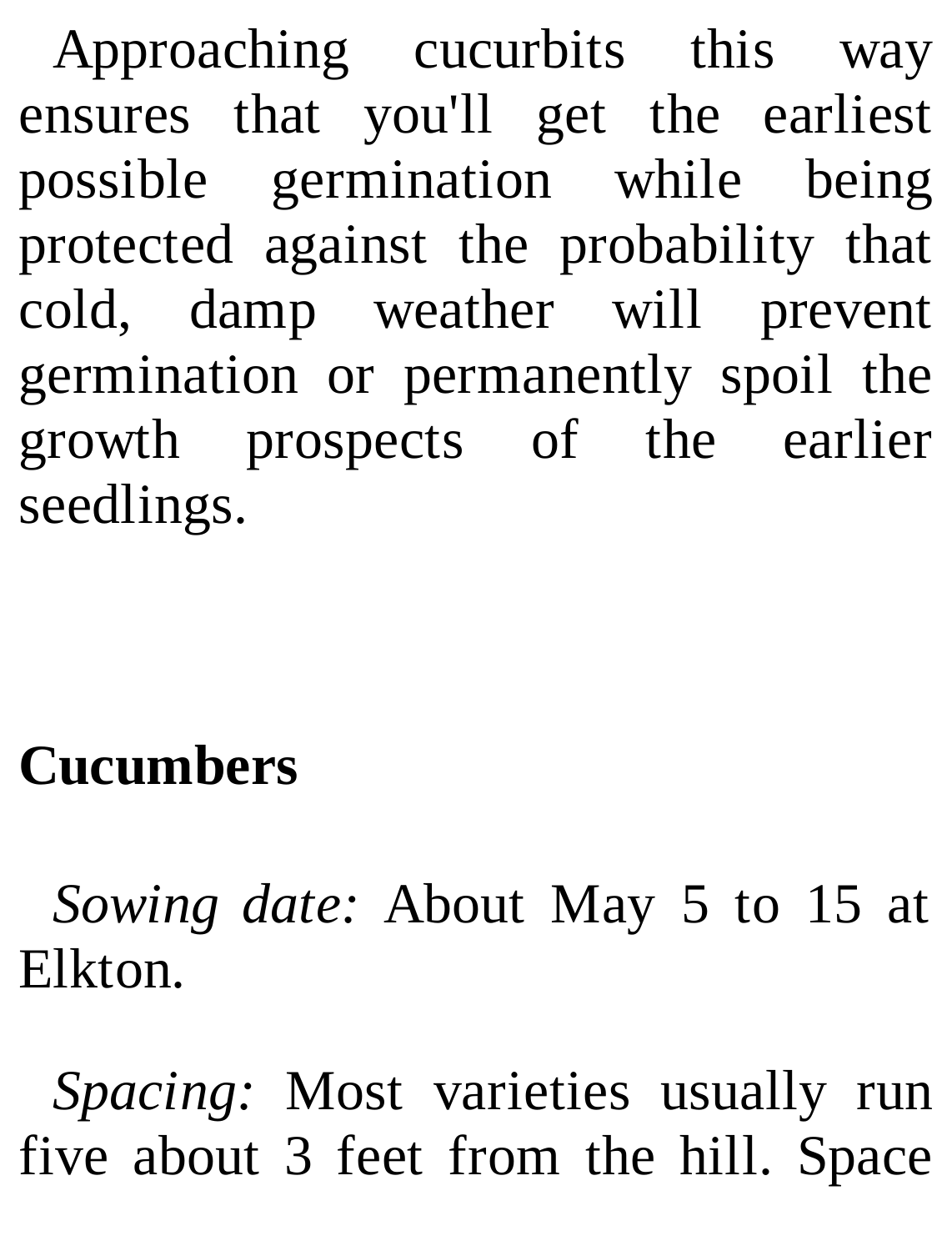the hills about 5 to 6 feet apart in all directions.

*Irrigation:* Like melons. Regular and increasing amounts of fertigation will increase the yield several hundred percent.

*Varieties:* I've had very good results dry-gardening Amira II (TSC), even without any fertigation at all. It is a Middle Eastern[-]style variety that makes pickler-size thin-skinned cukes that need no peeling and have terrific flavor. The burpless or Japanese sorts don't seem to adapt well to drought. Most slicers dry-garden excellently. Apple or Lemon are similar novelty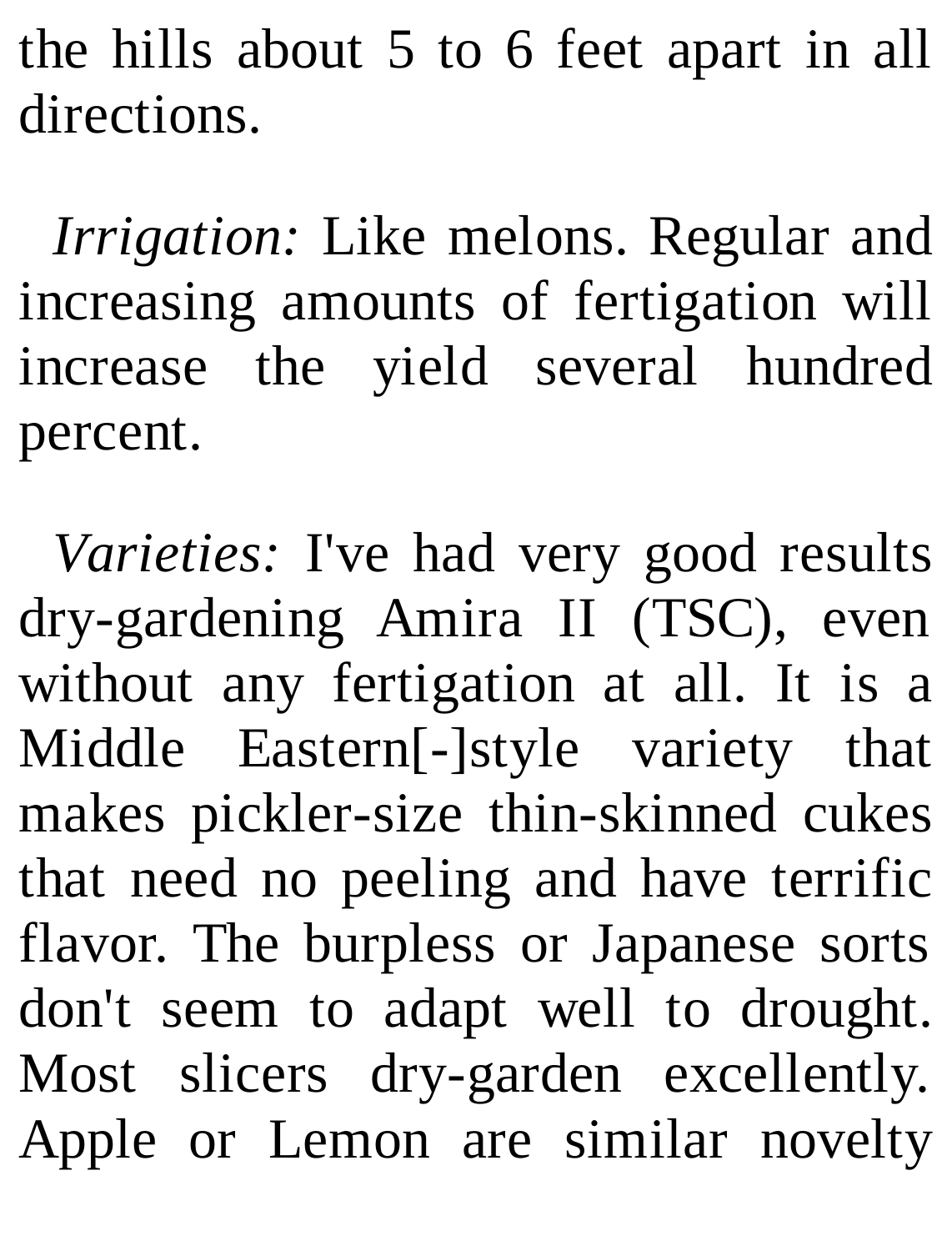heirlooms that make very extensive vines with aggressive roots and should be given a foot or two more elbow room. I'd avoid any variety touted as being for pot or patio, compact, or short-vined, because of a likely linkage between its vine structure and root system.

# **Eggplant**

Grown without regular sprinkler irrigation, eggplant seems to get larger and yield sooner and more abundantly. I suspect this delicate and fairly drought-resistant tropical species does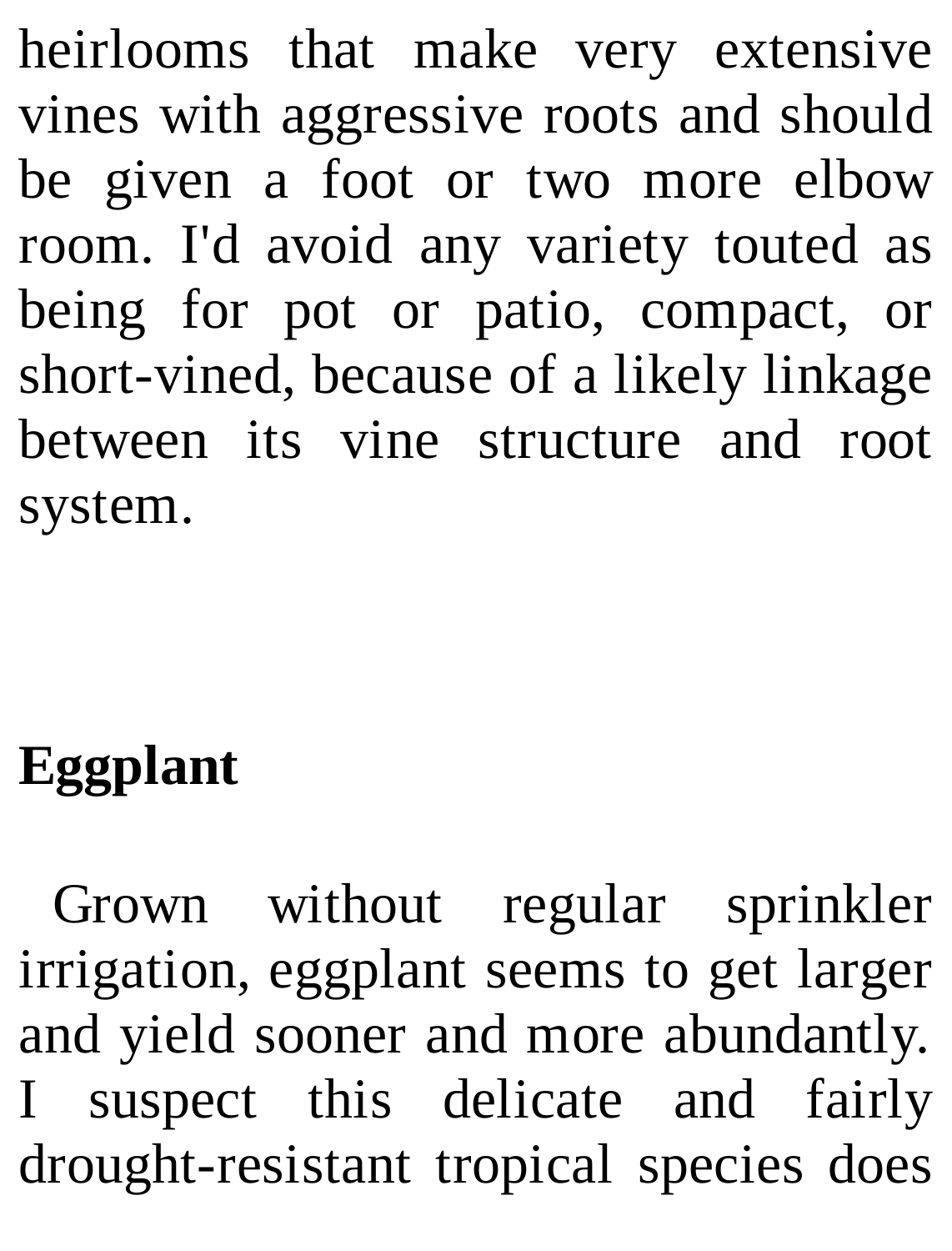not like having its soil temperature lowered by frequent watering.

*Sowing date:* Set out transplants at the usual time, about two weeks after the tomatoes, after all frost danger has passed and after nights have stably warmed up above 50 degree F.

*Spacing:* Double dig and deeply fertilize the soil under each transplant. Separate plants by about 3 feet in rows about 4 feet apart.

*Irrigation:* Will grow and produce a few fruit without any watering, but a bucket of fertigation every three to four weeks during summer may result in the most luxurious, hugest, and heaviest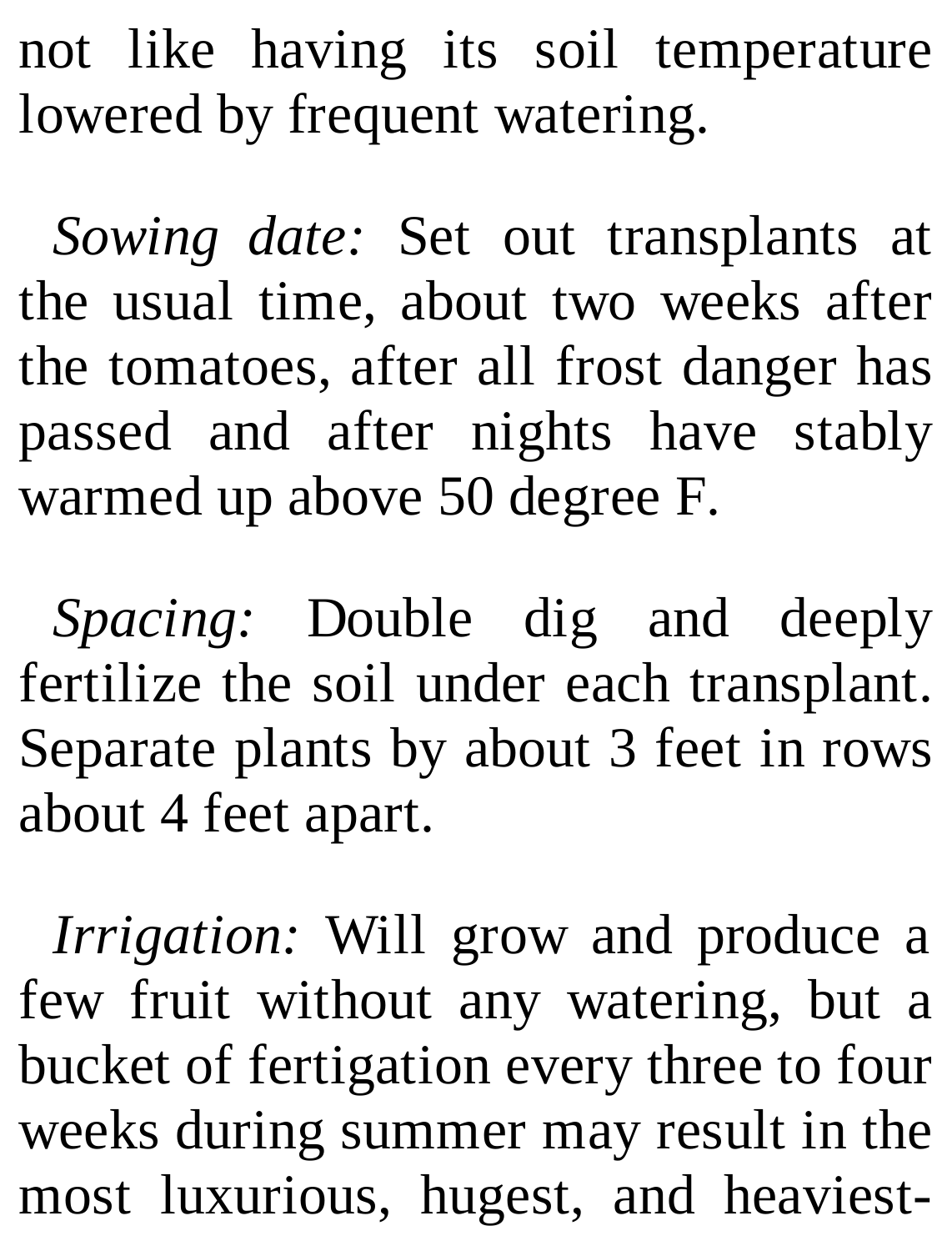bearing eggplants you've ever grown.

*Varieties:* I've noticed no special varietal differences in ability to tolerate dryish soil. I've had good yields from the regionally adapted varieties Dusky Hybrid, Short Tom, and Early One.

### **Endive**

A biennial member of the chicory family, endive quickly puts down a deep taproot and is naturally able to grow through prolonged drought. Because endive remains bitter until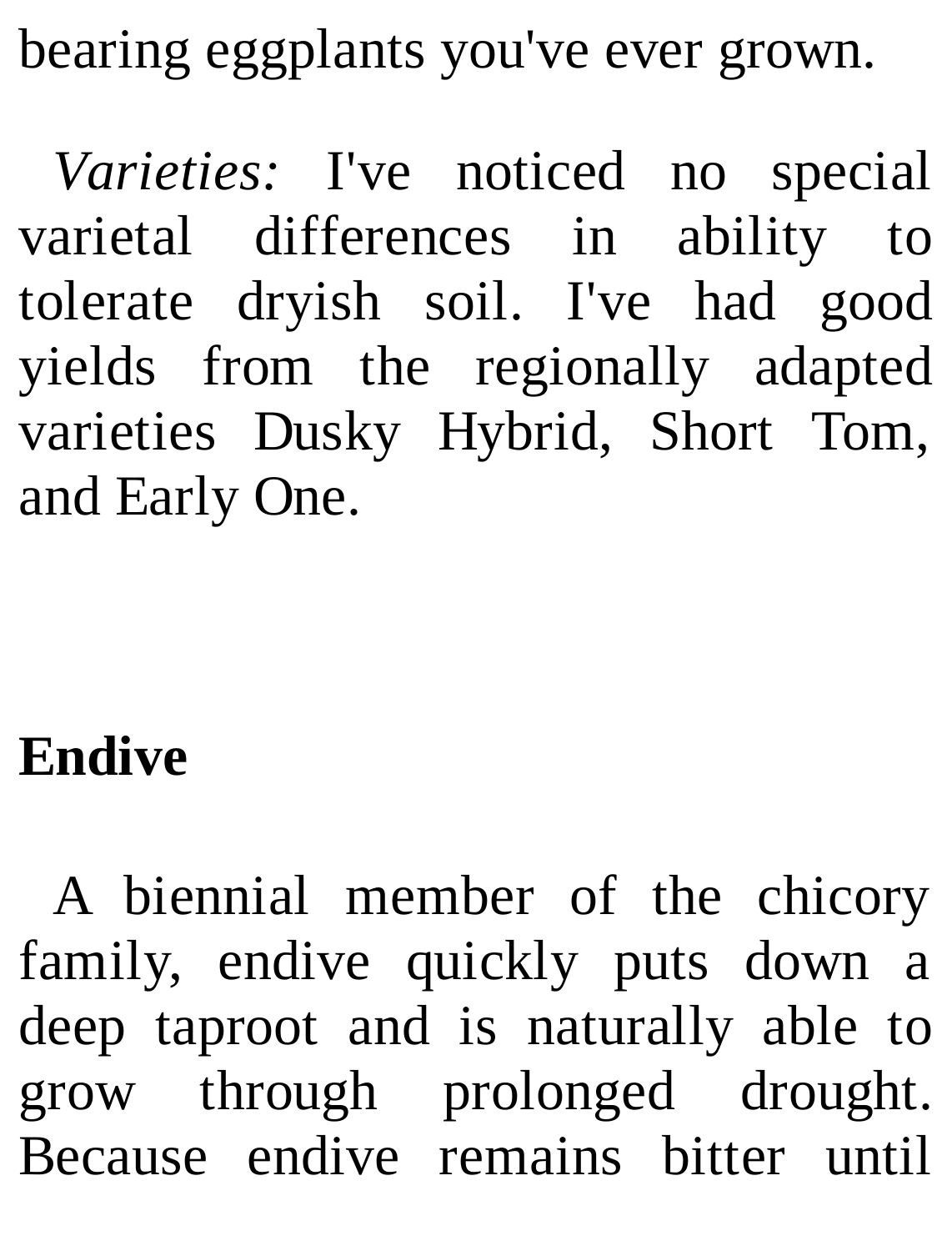cold weather, it doesn't matter if it grows slowly through summer, just so long as rapid leaf production resumes in autumn.

*Sowing date:* On irrigated raised beds endive is sown around August 1 and heads by mid-October. The problem with dry-gardened endive is that if it is spring sown during days of increasing daylength when germination of shallow-sown small seed is a snap, it will bolt prematurely. The crucial moment seems to be about June 1. April/May sowings bolt in July/August,: after June 1, bolting won't happen until the next spring, but germination won't happen without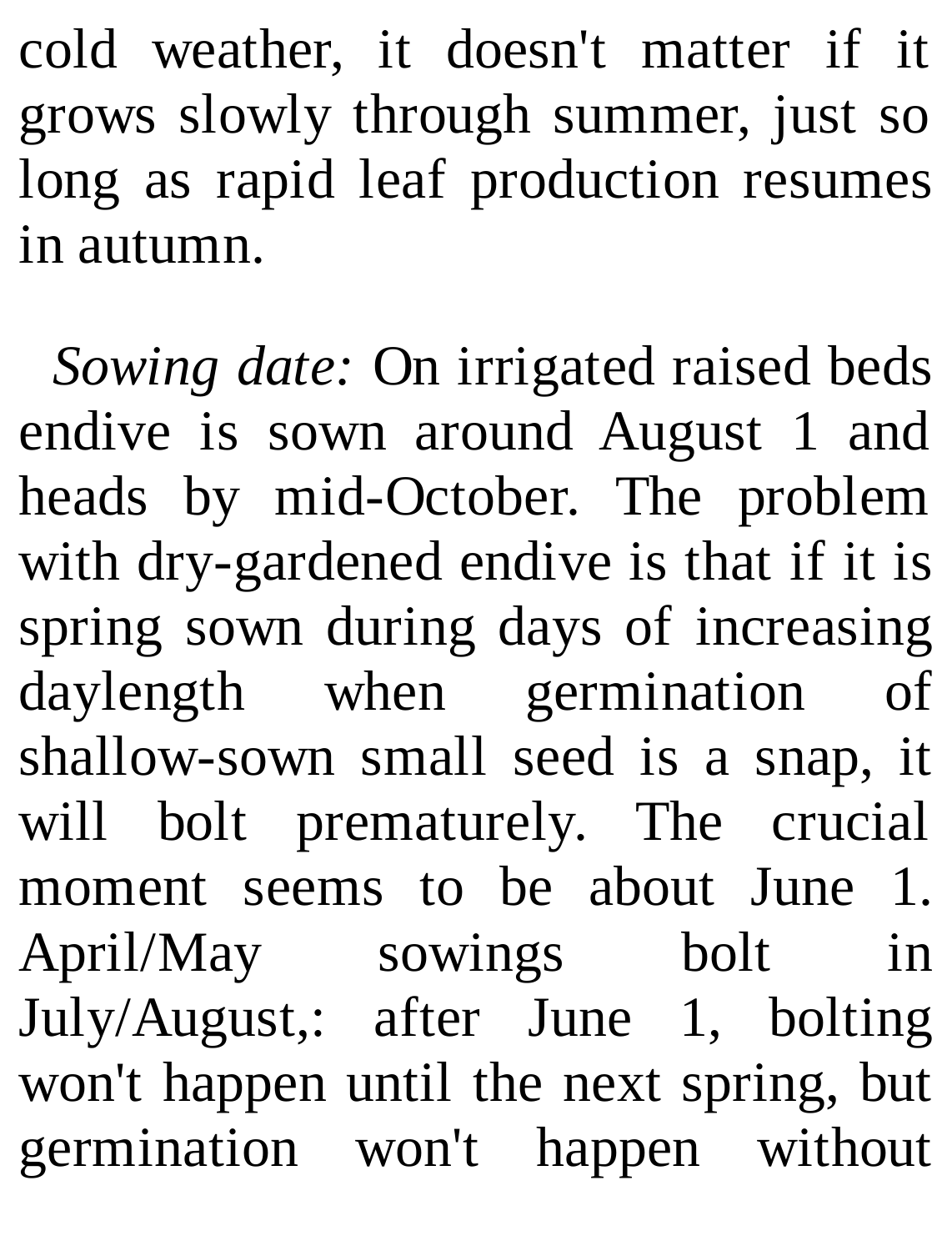watering. One solution is soaking the seeds overnight, rinsing them frequently until they begin to sprout, and fluid drilling them.

*Spacing:* The heads become huge when started in June. Sow in rows 4 feet apart and thin gradually until the rosettes are 3 inches in diameter, then thin to 18 inches apart.

*Irrigation:* Without a drop of moisture the plants, even as tiny seedlings, will grow steadily but slowly all summer, as long as no other crop is invading their root zone. The only time I had trouble was when the endive row was too close to an aggressive row of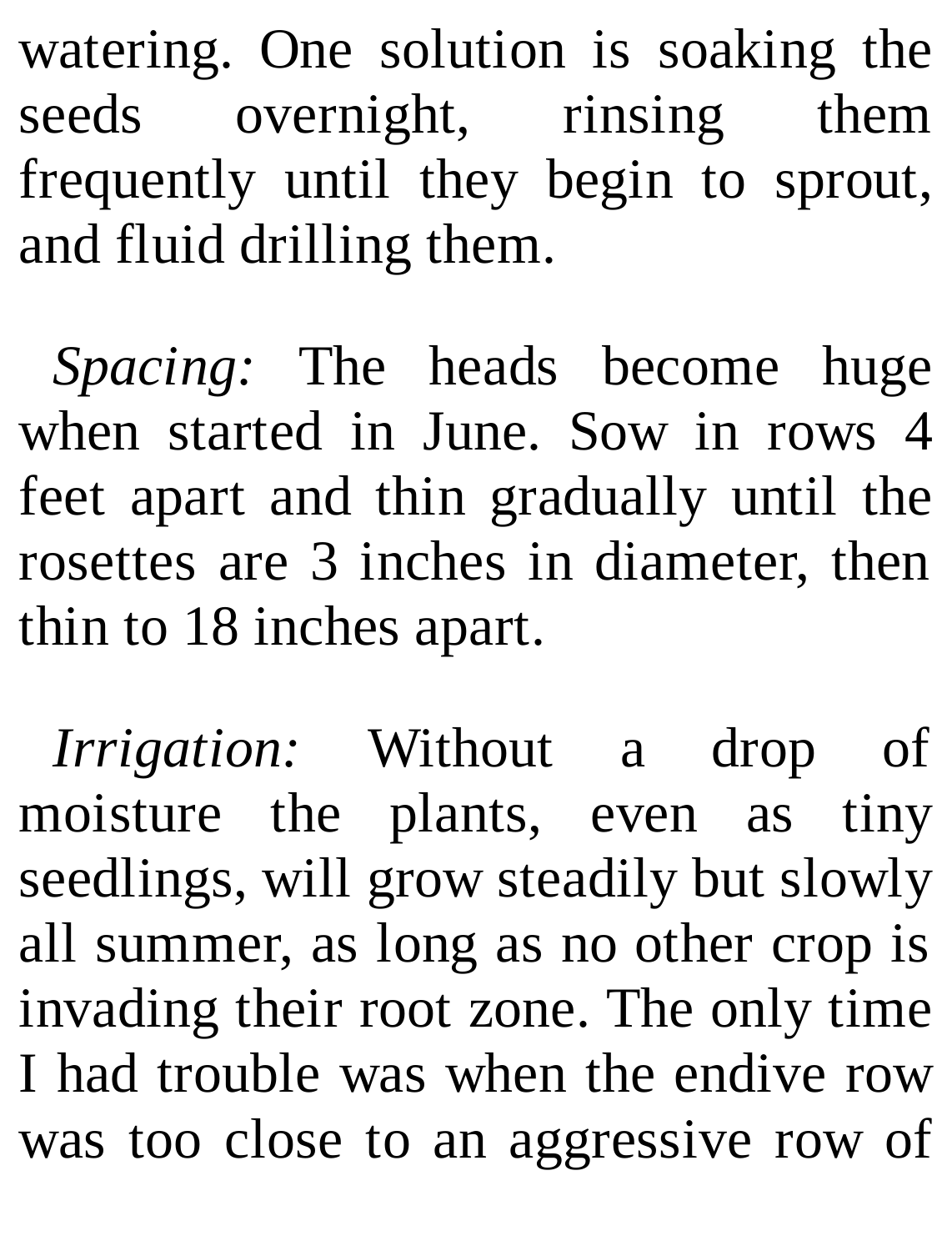yellow crookneck squash. About August, the squash roots began invading the endive's territory and the endive got wilty.

A light side-dressing of complete organic fertilizer or compost in late September will grow the hugest plants imaginable.

*Varieties:* Curly types seem more tolerant to rain and frost during winter than broad-leaf Batavian varieties. I prefer President (TSC).

### **Herbs**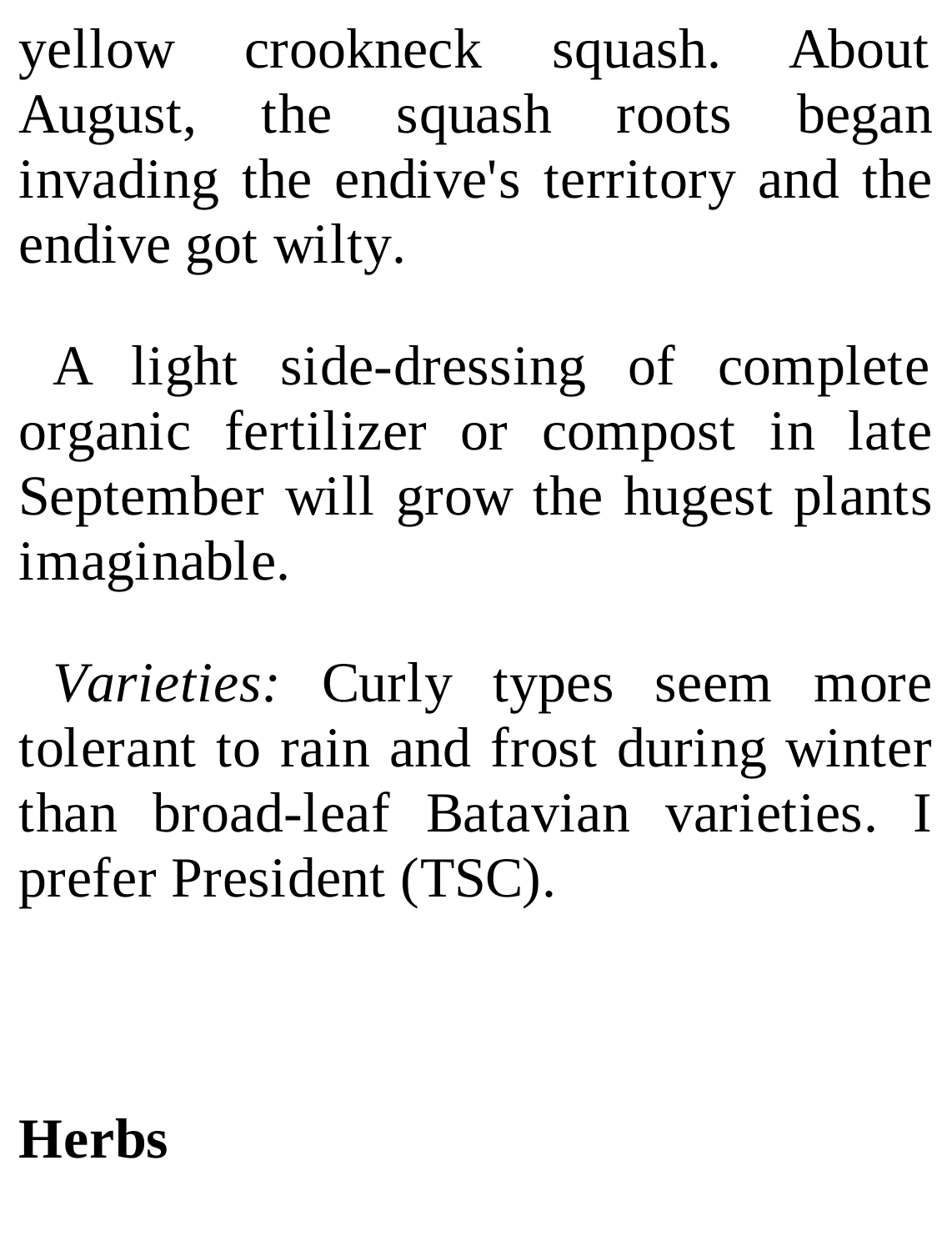Most perennial and biennial herbs are actually weeds and wild hillside shrubs from Mediterranean climates similar to that of Southern California. They are adapted to growing on winter rainfall and surviving seven to nine months without rainfall every summer. In our climate, merely giving them a little more elbow room than usually offered, thorough weeding, and side-dressing the herb garden with a little compost in fall is enough coddling. Annuals such as dill and cilantro are also very drought tolerant. Basil, however, needs considerable moisture.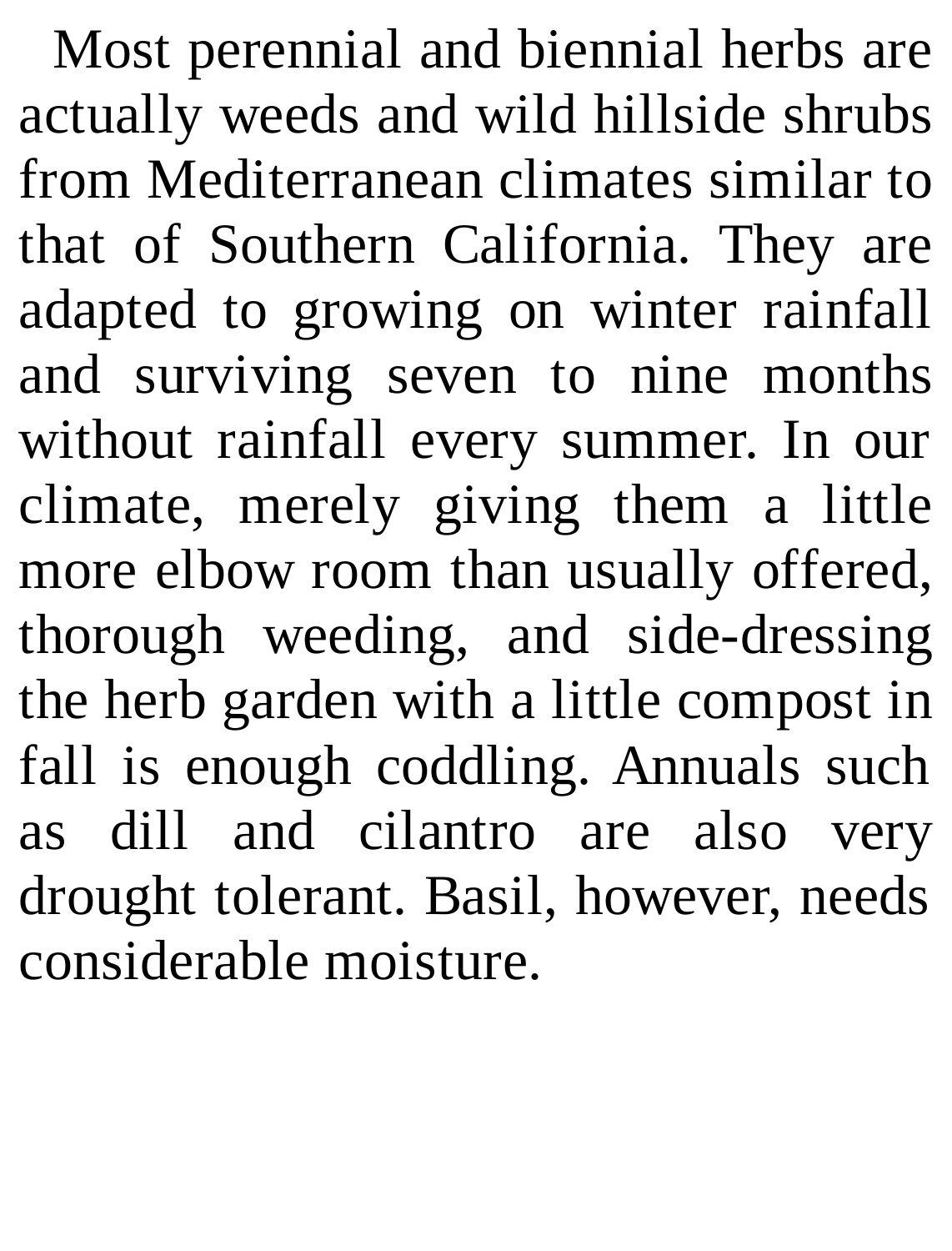# **Kale**

Depending on the garden for a significant portion of my annual caloric intake has gradually refined my eating habits. Years ago I learned to like cabbage salads as much as lettuce. Since lettuce freezes out many winters (19-21 degree F), this adjustment has proved very useful. Gradually I began to appreciate kale, too, and now value it as a salad green far more than cabbage. This personal adaptation has proved very pro-survival, because even savoy cabbages do not grow as readily or yield nearly as much as kale. And kale is a tad more cold hardy than even savoy cabbage.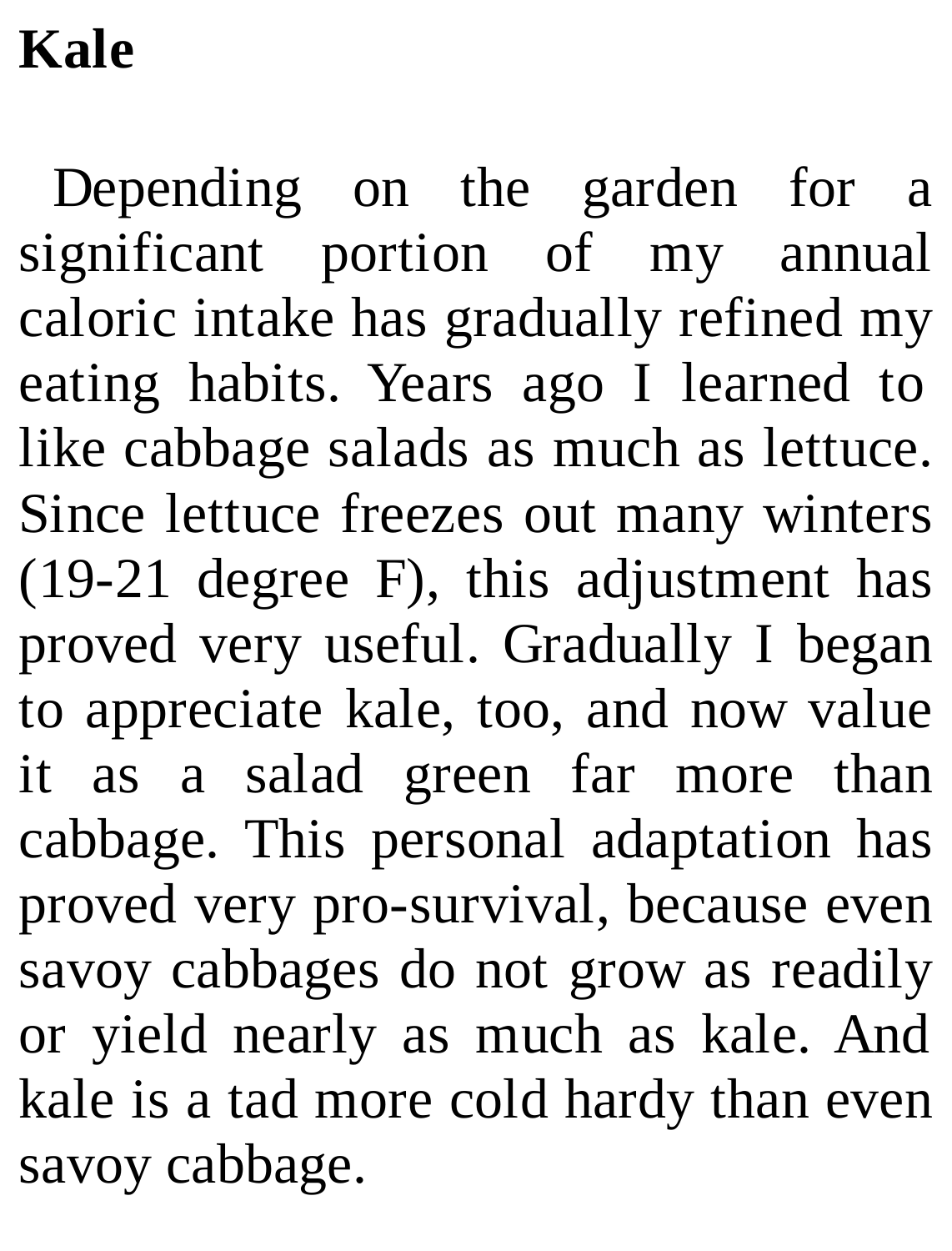You may be surprised to learn that kale produces more complete protein per area occupied per time involved than any legume, including alfalfa. If it is steamed with potatoes and then mashed, the two vegetables complement and flavor each other. Our region could probably subsist quite a bit more healthfully than at present on potatoes and kale. The key to enjoying kale as a salad component is varietal choice, preparation, and using the right parts of the plant. Read on.

*Sowing date:* With irrigation, fastgrowing kale is usually started in midsummer for use in fall and winter. But kale is absolutely biennial—started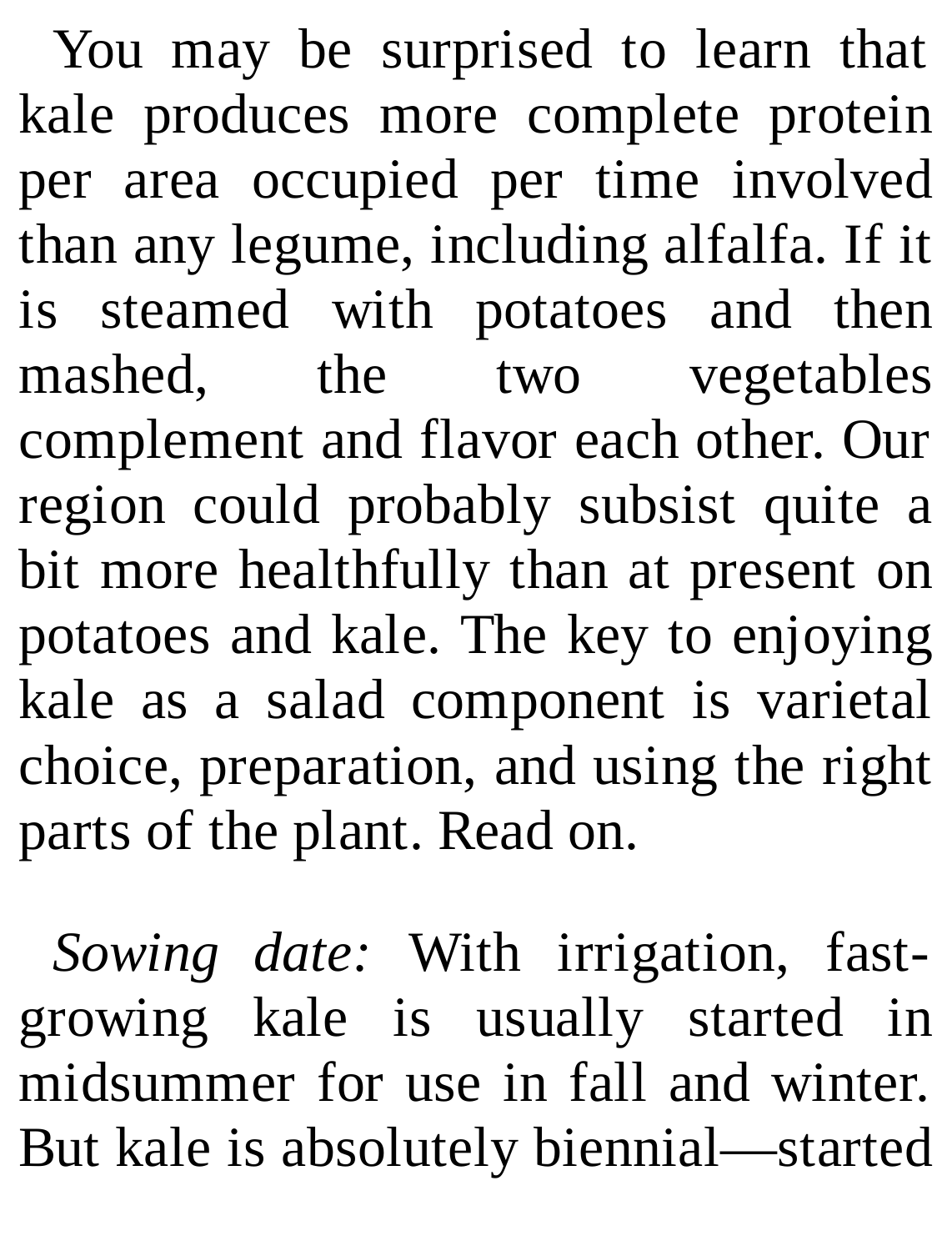in March or April, it will not bolt until the next spring. The water-wise gardener can conveniently sow kale while cool, moist soil simplifies germination. Starting this early also produces a deep root system before the soil dries much, and a much taller, very useful central stalk on oleracea types, while early sown Siberian (Napa) varieties tend to form multiple rosettes by autumn, also useful at harvest time.

*Spacing:* Grow like broccoli, spaced 4 feet apart.

*Irrigation:* Without any water, the somewhat stunted plants will survive the summer to begin rapid growth as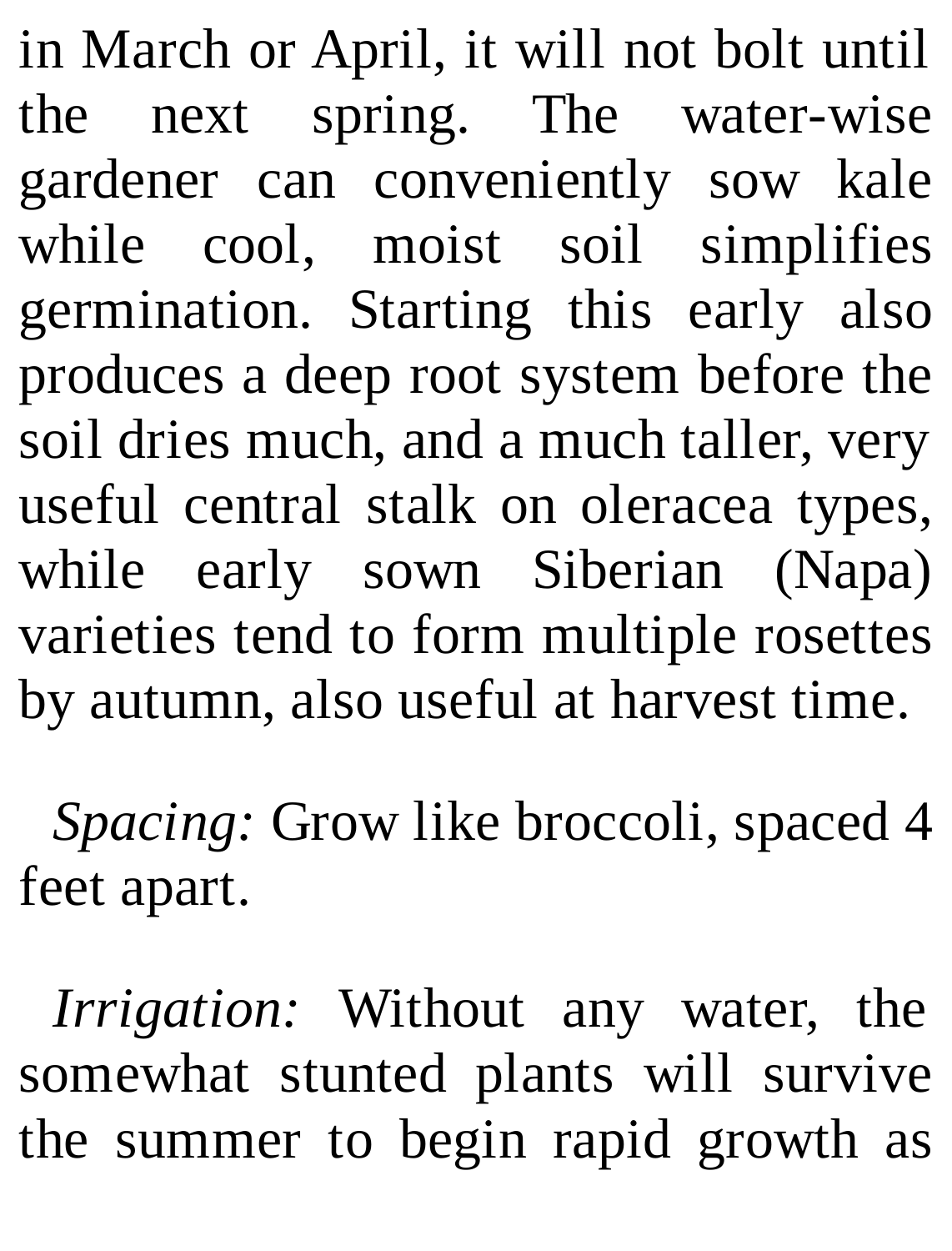soon as fall rains resume. With the help of occasional fertigation they grow lushly and are enormous by September. Either way, there still will be plenty of kale during fall and winter.

*Harvest:* Bundles of strong-flavored, tough, large leaves are sold in supermarkets but are the worst-eating part of the plant. If chopped finely enough, big raw leaves can be masticated and tolerated by people with good teeth. However, the tiny leaves are far tenderer and much milder. The more rosettes developed on Siberian kales, the more little leaves there are to be picked. By pinching off the central growing tip in October and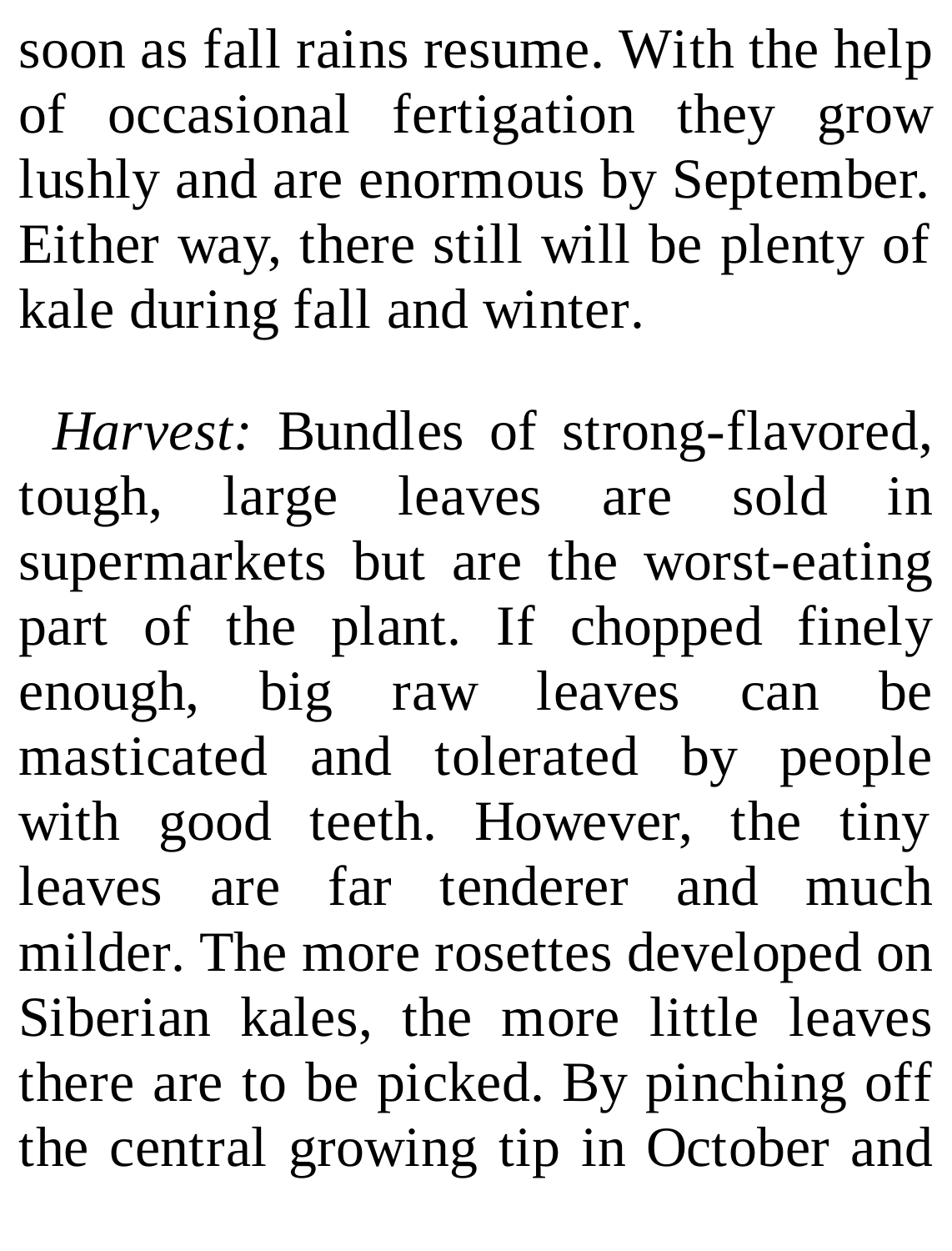then gradually stripping off the large shading leaves, *oleracea* varieties may be encouraged to put out dozens of clusters of small, succulent leaves at each leaf notch along the central stalk. The taller the stalk grown during summer, the more of these little leaves there will be. Only home gardeners can afford the time to hand pick small leaves.

*Varieties:* I somewhat prefer the flavor of Red Russian to the ubiquitous green Siberian, but Red Russian is very slightly less cold hardy. Westland Winter (TSC) and Konserva (JSS) are tall European oleracea varieties. Winterbor F1 (JSS, TSC) is also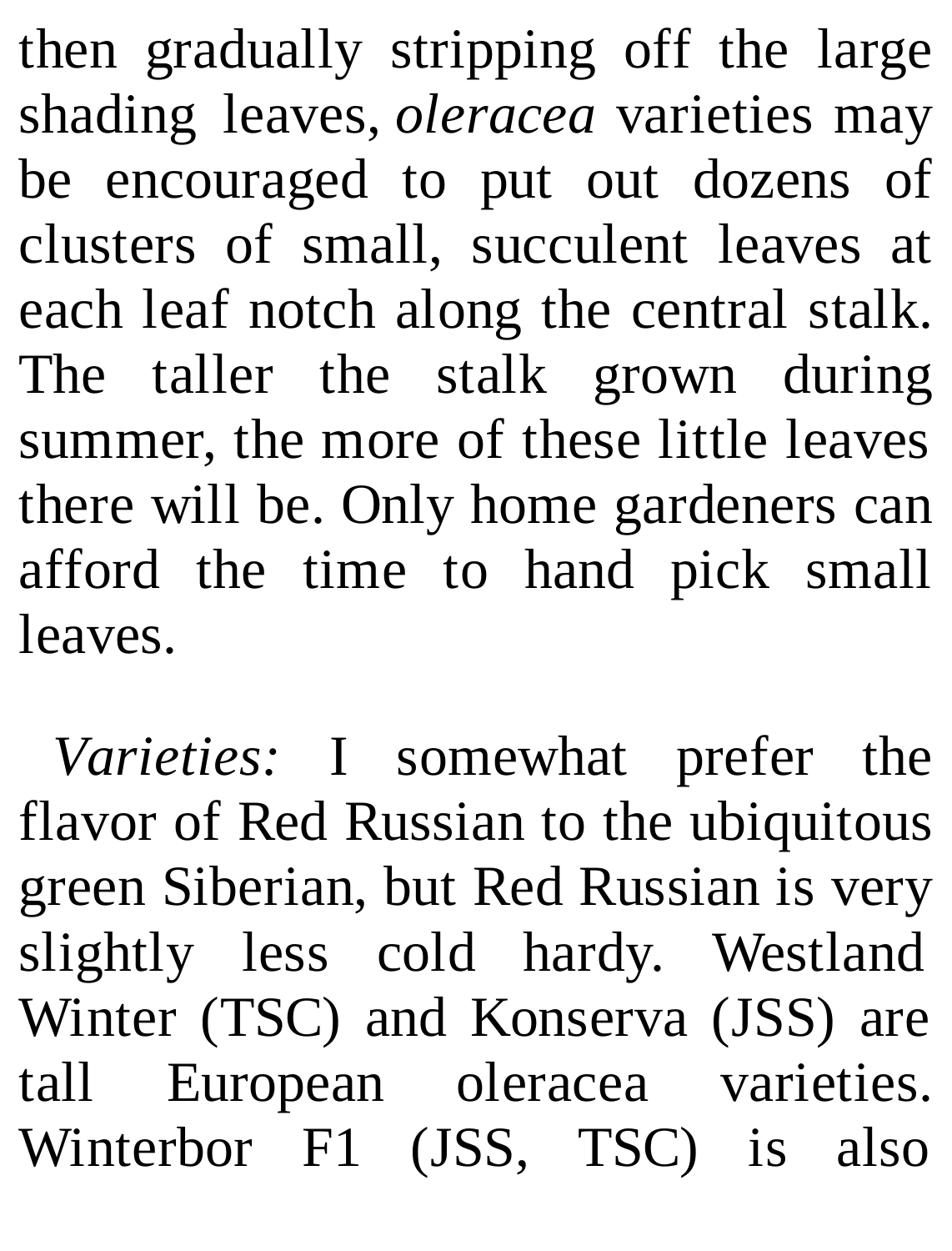excellent. The dwarf "Scotch" kales, blue or green, sold by many American seed companies are less vigorous types that don't produce nearly as many gourmet little leaves. Dwarfs in any species tend to have dwarfed root systems.

# **Kohlrabi (Giant)**

Spring-sown market kohlrabi are usually harvested before hot weather makes them get woody. Irrigation is not required if they're given a little extra elbow room. With ordinary varieties, try thinning to 5 inches apart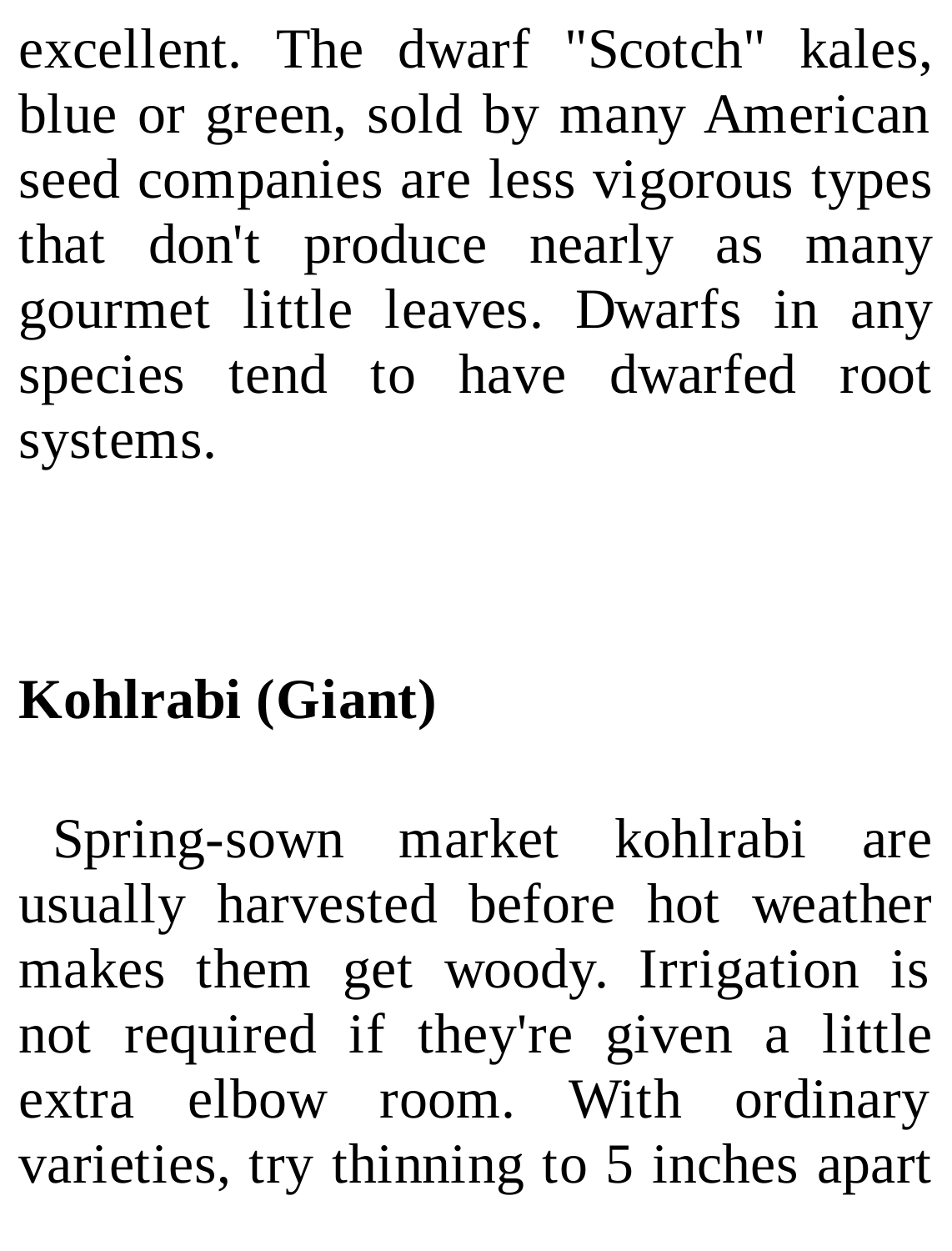in rows 2 to 3 feet apart and harvest by thinning alternate plants. Given this additional growing room, they may not get woody until midsummer. On my irrigated, intensive bed I always sow some more on August 1, to have tender bulbs in autumn.

Kohlrabi was once grown as European fodder crop; slow-growing farmers, varieties grow huge like rutabagas. These field types have been crossed with table types to make "giant" table varieties that really suit dry gardening. What to do with a giant kohlrabi (or any bulb getting overblown)? Peel, grate finely, add chopped onion, dress with olive oil and black pepper, toss,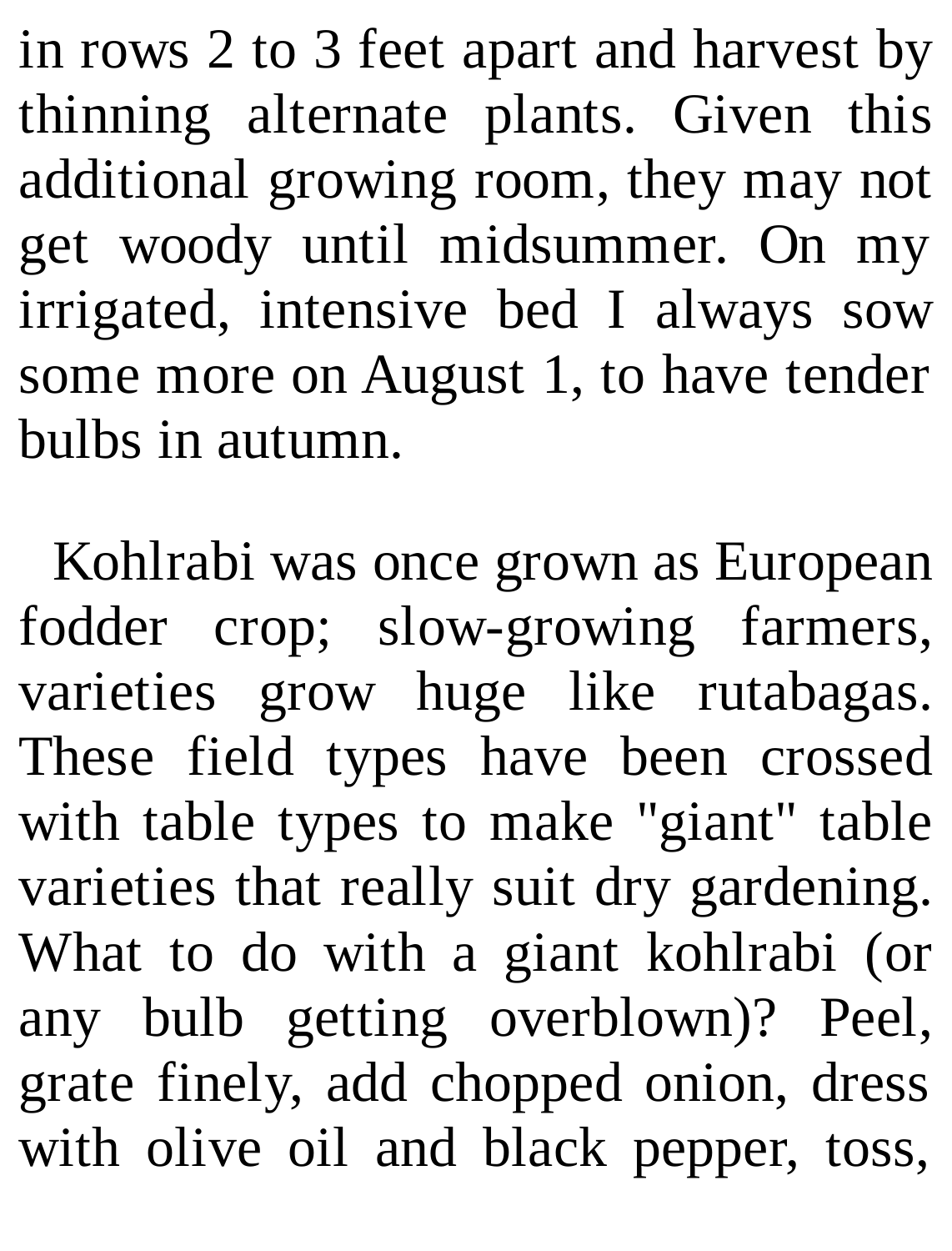and enjoy this old Eastern European mainstay.

*Sowing date:* Sow giant varieties during April, as late as possible while still getting a foot-tall plant before really hot weather.

*Spacing:* Thin to 3 feet apart in rows 4 feet apart.

*Irrigation:* Not absolutely necessary on deep soil, but if they get one or two thorough fertigations during summer their size may double.

*Varieties:* A few American seed companies, including Peace Seeds, have a giant kohlrabi of some sort or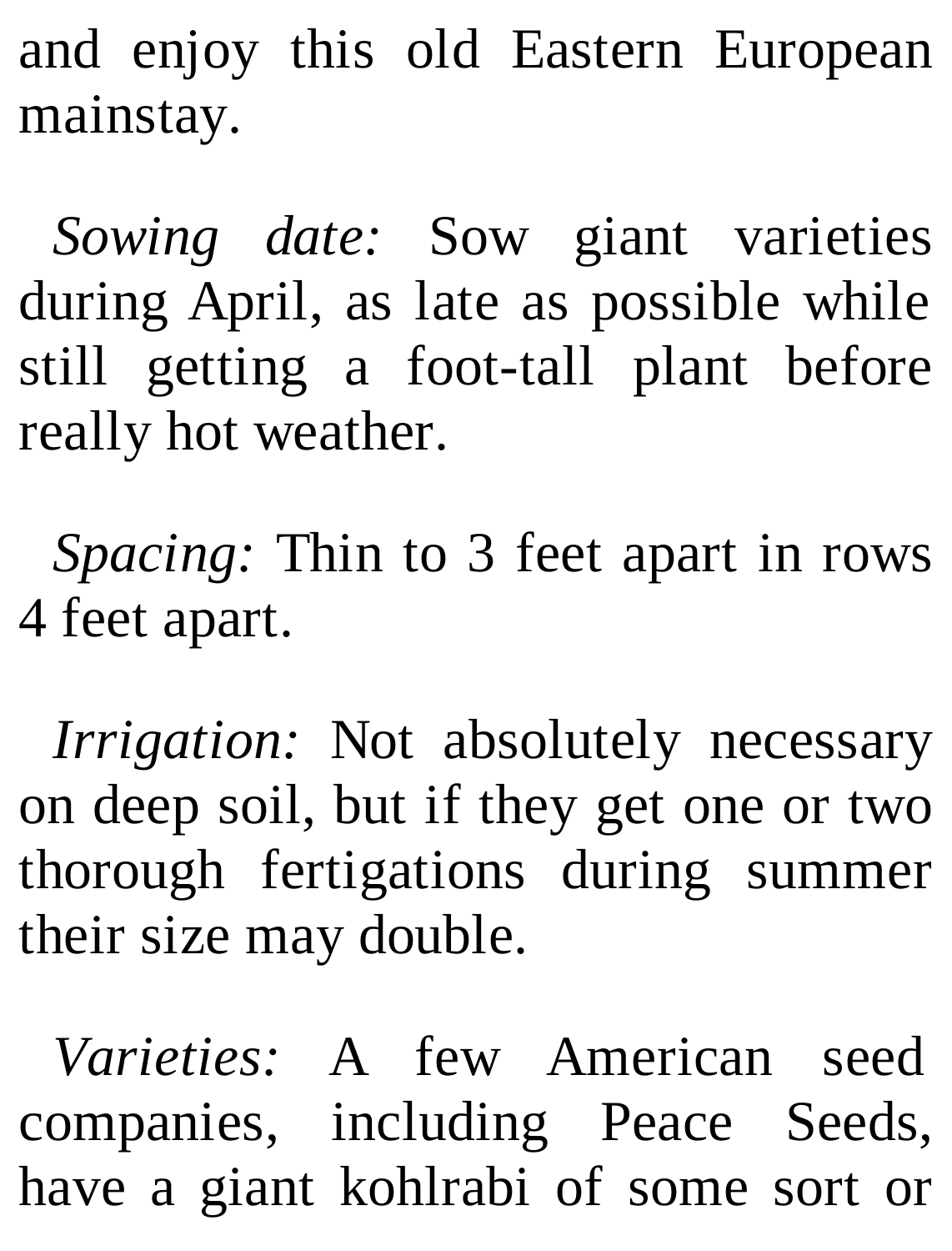other. The ones I've tested tend to be woody, are crude, and throw many offtypes, a high percentage of weak plants, and/or poorly shaped roots. By the time this book is in print, Territorial should list a unique Swiss variety called Superschmeltz, which is uniformly huge and stays tender into the next year.

### **Leeks**

Unwatered spring-sown bulbing onions are impossible. Leek is the only allium I know of that may grow steadily but slowly through severe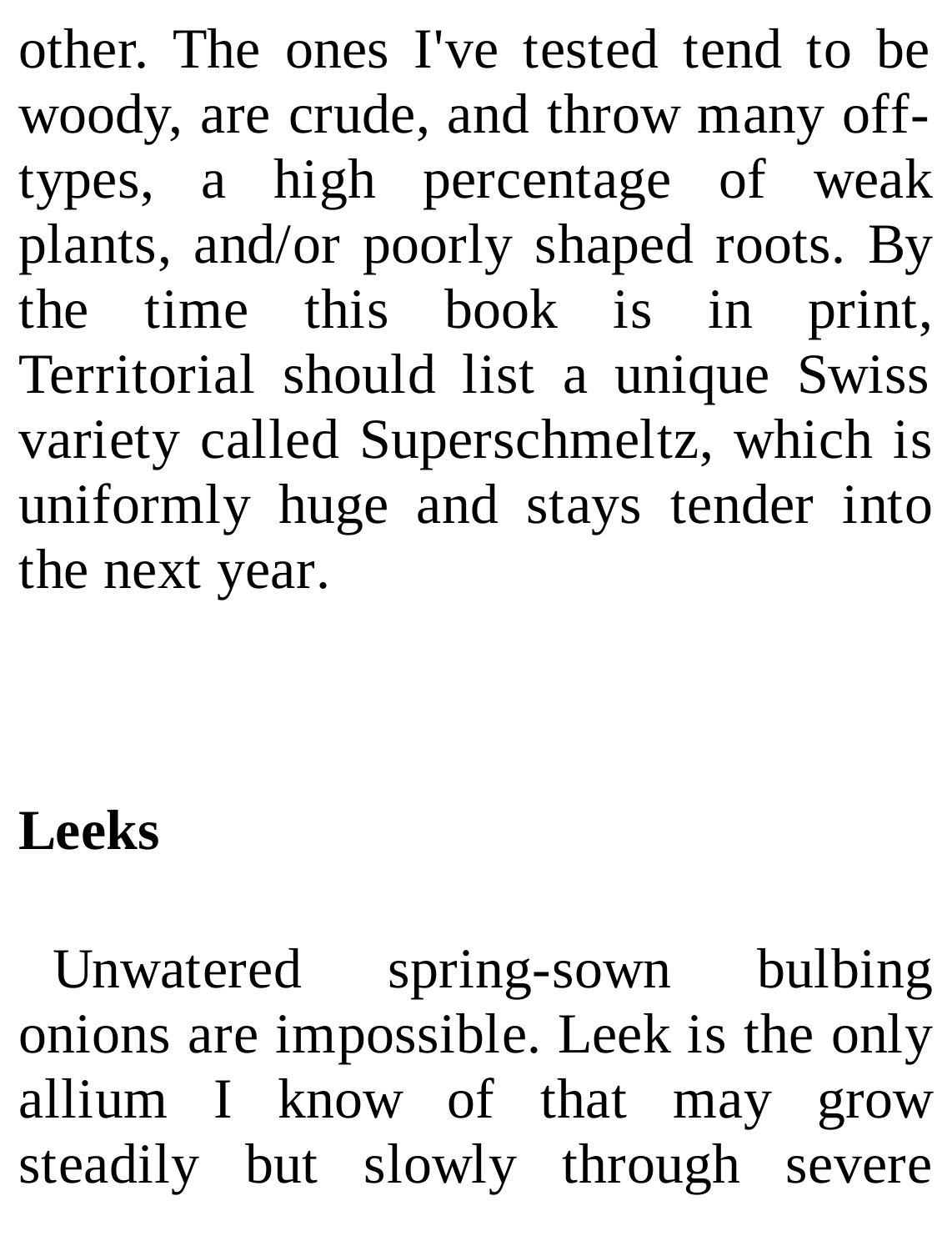drought; the water-short gardener can depend on leeks for a fall/winter onion supply.

*Sowing date:* Start a row or several short rows about 12 inches apart on a nursery bed in March or early April at the latest. Grow thickly, irrigate during May/June, and fertilize well so the competing seedlings get leggy.

*Spacing:* By mid-to late June the seedlings should be slightly spindly, pencil-thick, and scallion size. With a sharp shovel, dig out the nursery row, carefully retaining 5 or 6 inches of soil below the seedlings. With a strong jet of water, blast away the soil and, while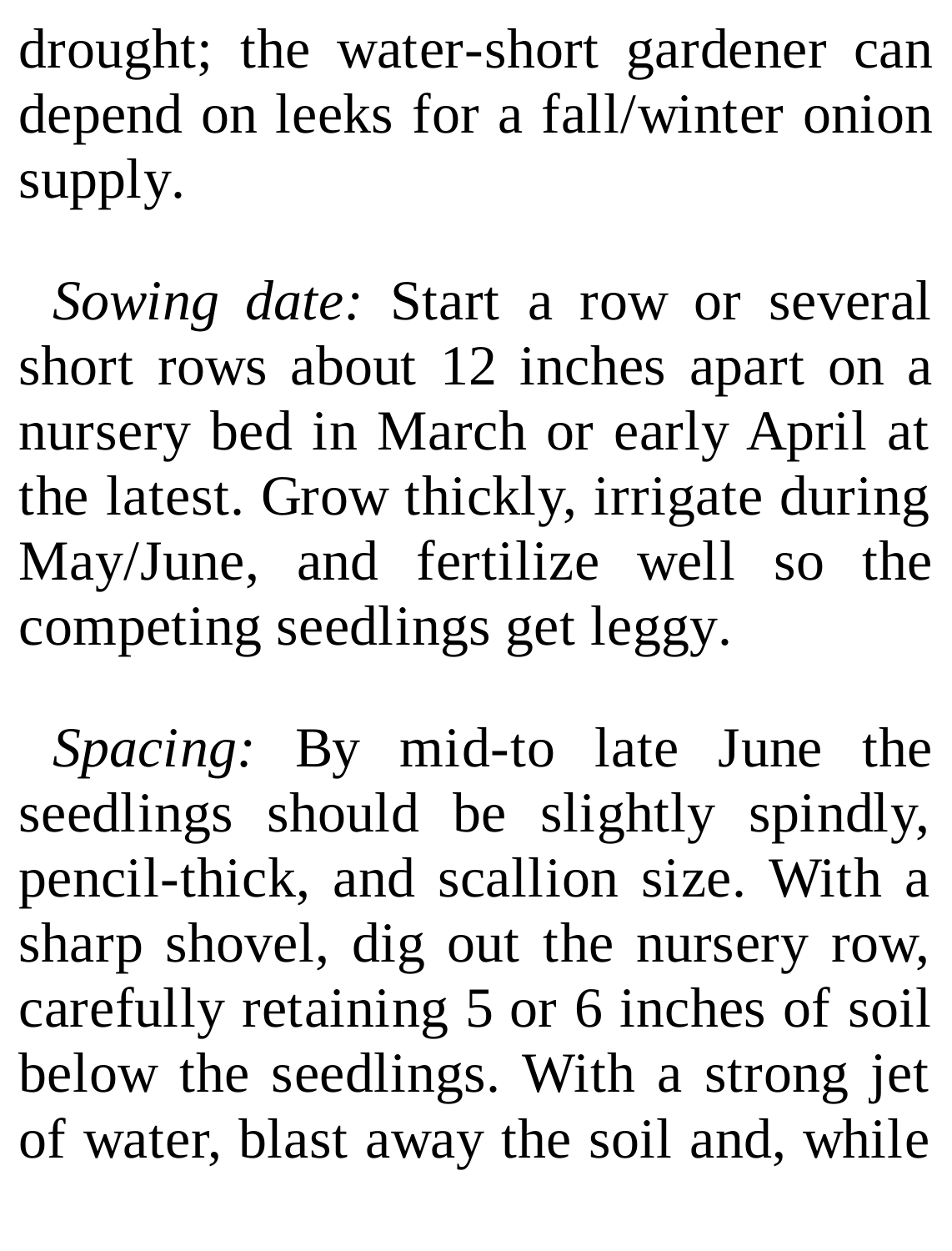doing this, gently separate the tangled roots so that as little damage is done as possible. Make sure the roots don't dry out before transplanting. After separation, I temporarily wrap bundled seedlings in wet newspaper.

Dig out a foot-deep trench the width of an ordinary shovel and carefully place this earth next to the trench. Sprinkle in a heavy dose of organic fertilizer or strong compost, and spade that in so the soil is fluffy and fertile 2 feet down. Do not immediately refill the trench with the soil that was dug out. With a shovel handle, poke a row of 6-inch-deep holes along the bottom of the trench. If the nursery bed has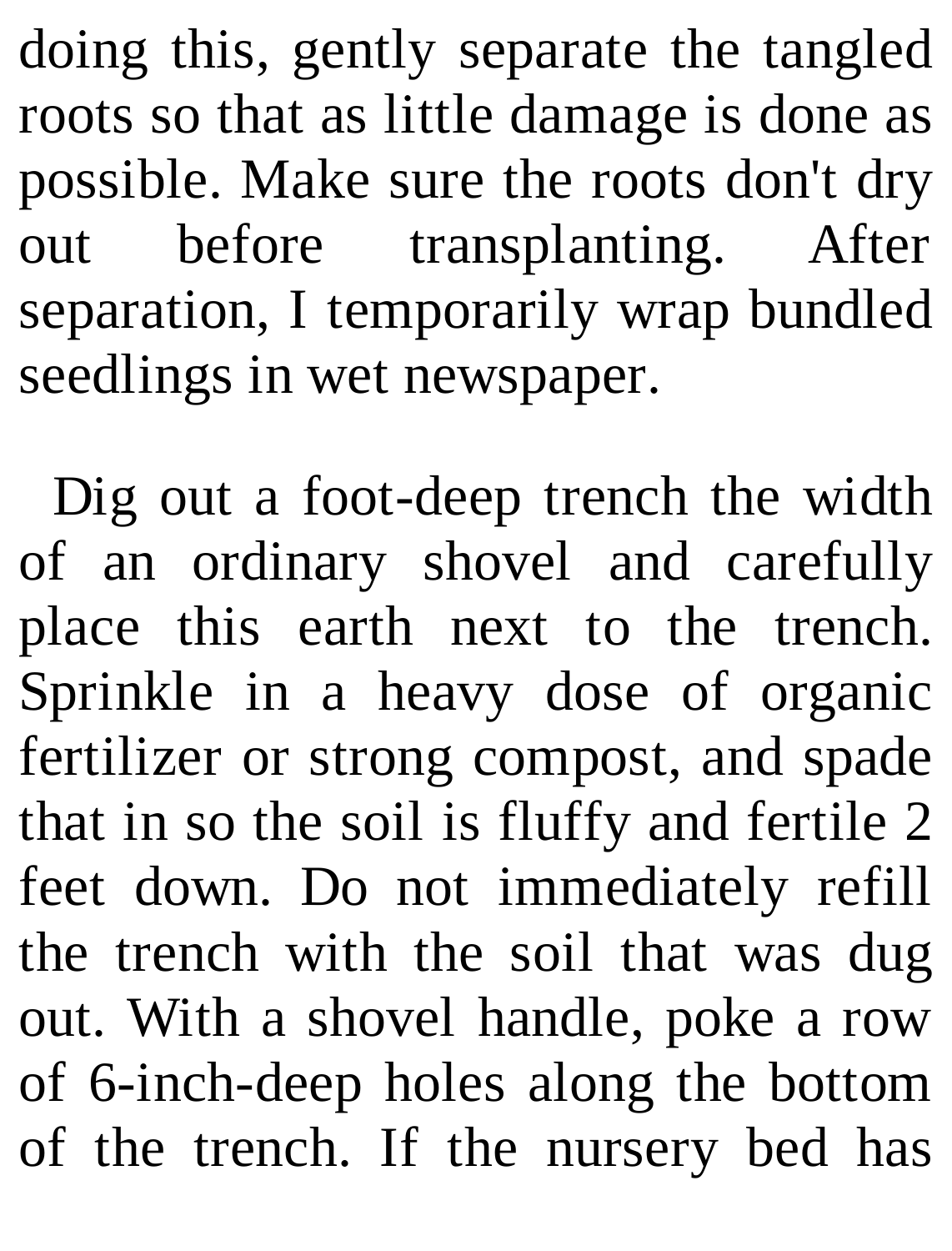grown well there should be about 4 inches of stem on each seedling before the first leaf attaches. If the weather is hot and sunny, snip off about one-third to one-half the leaf area to reduce transplanting shock. Drop one leek seedling into each hole up to the point that the first leaf attaches to the stalk, and mud it in with a cup or two of liquid fertilizer. As the leeks grow, gradually refill the trench and even hill up soil around the growing plants. This makes the better-tasting white part of the stem get as long as possible. Avoid getting soil into the center of the leek where new leaves emerge, or you'll not get them clean after harvest.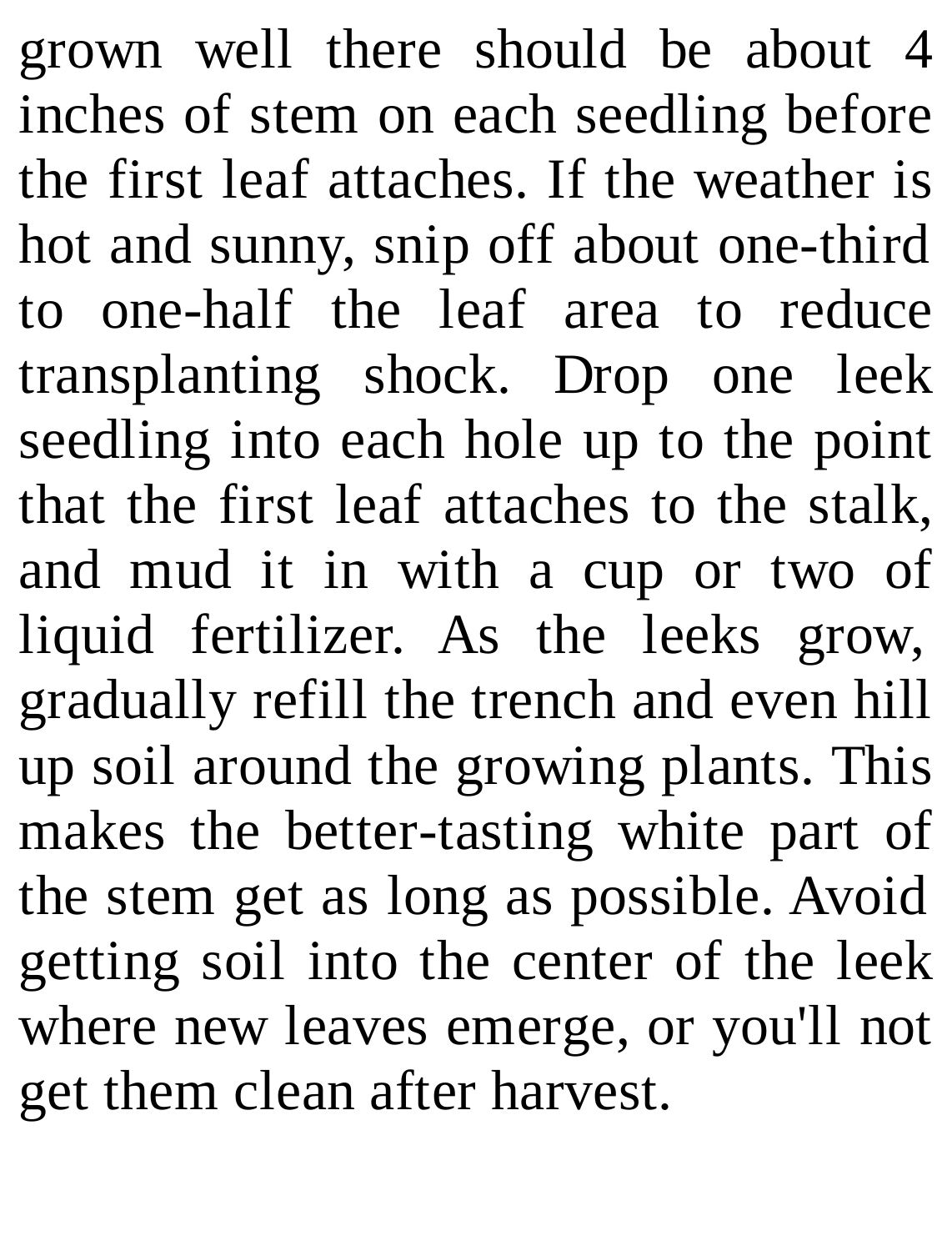Spacing of the seedlings depends on the amount of irrigation. If absolutely none at all, set them 12 inches apart in the center of a row 4 feet wide. If unlimited water is available, give them 2 inches of separation. Or adjust spacing to the water available. The plants grow slowly through summer, but in autumn growth will accelerate, especially if they are side-dressed at this time.

*Varieties:* For dry gardening use the hardier, more vigorous winter leeks. Durabel (TSC) has an especially mild, sweet flavor. Other useful varieties include Giant Carentian (ABL), Alaska (STK), and Winter Giant (PEA).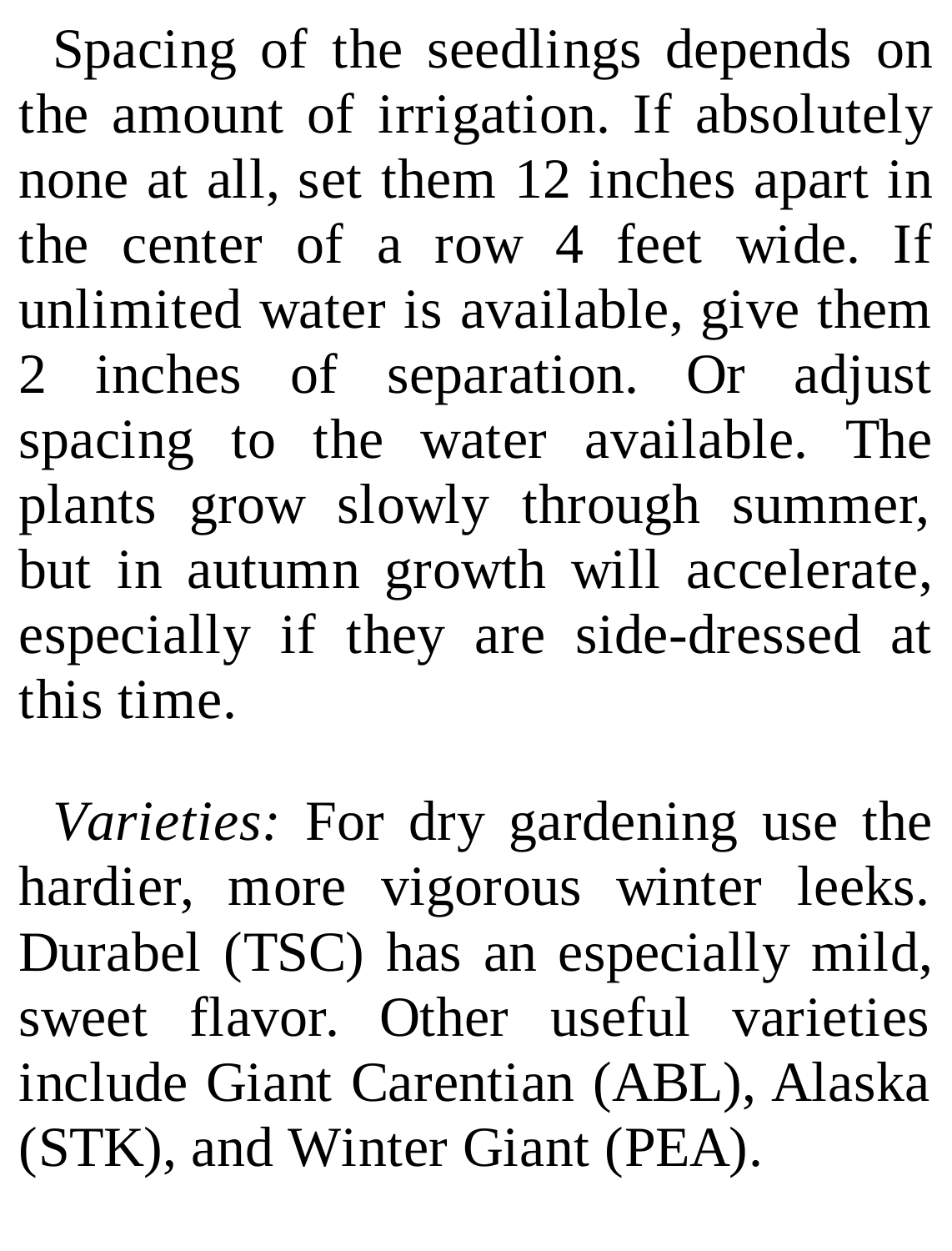#### **Lettuce**

Spring-sown lettuce will go to large sizes, remaining sweet and tender without irrigation if spaced 1 foot apart in a single row with 2 feet of elbow room on each side. Lettuce cut after mid-June usually gets bitter without regular, heavy irrigation. I reserve my well-watered raised bed for this summer salad crop. Those very short of water can start fall/winter lettuce in a shaded, irrigated nursery bed mid-August through mid-September and transplant it out after the fall rains return. Here is one situation in which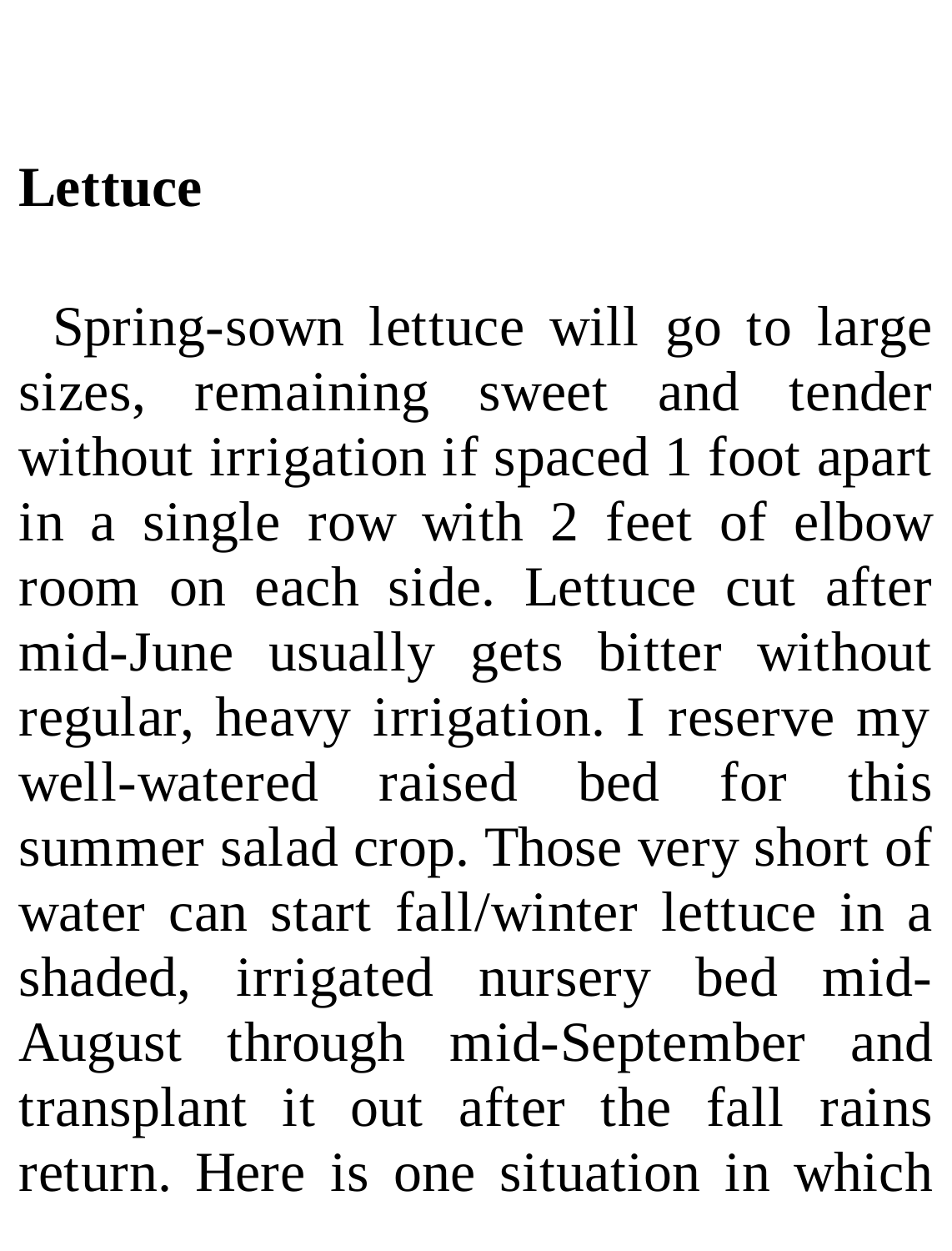accelerating growth with cloches or cold frames would be very helpful.

### **Water-Wise Cucurbits**

The root systems of this family are far more extensive than most people realize. Usually a taproot goes down several feet and then, soil conditions permitting, thickly occupies a large area, ultimately reaching down 5 to 8 feet. Shallow feeder roots also extend laterally as far as or farther than the vines reach at their greatest extent.

Dry gardeners can do several things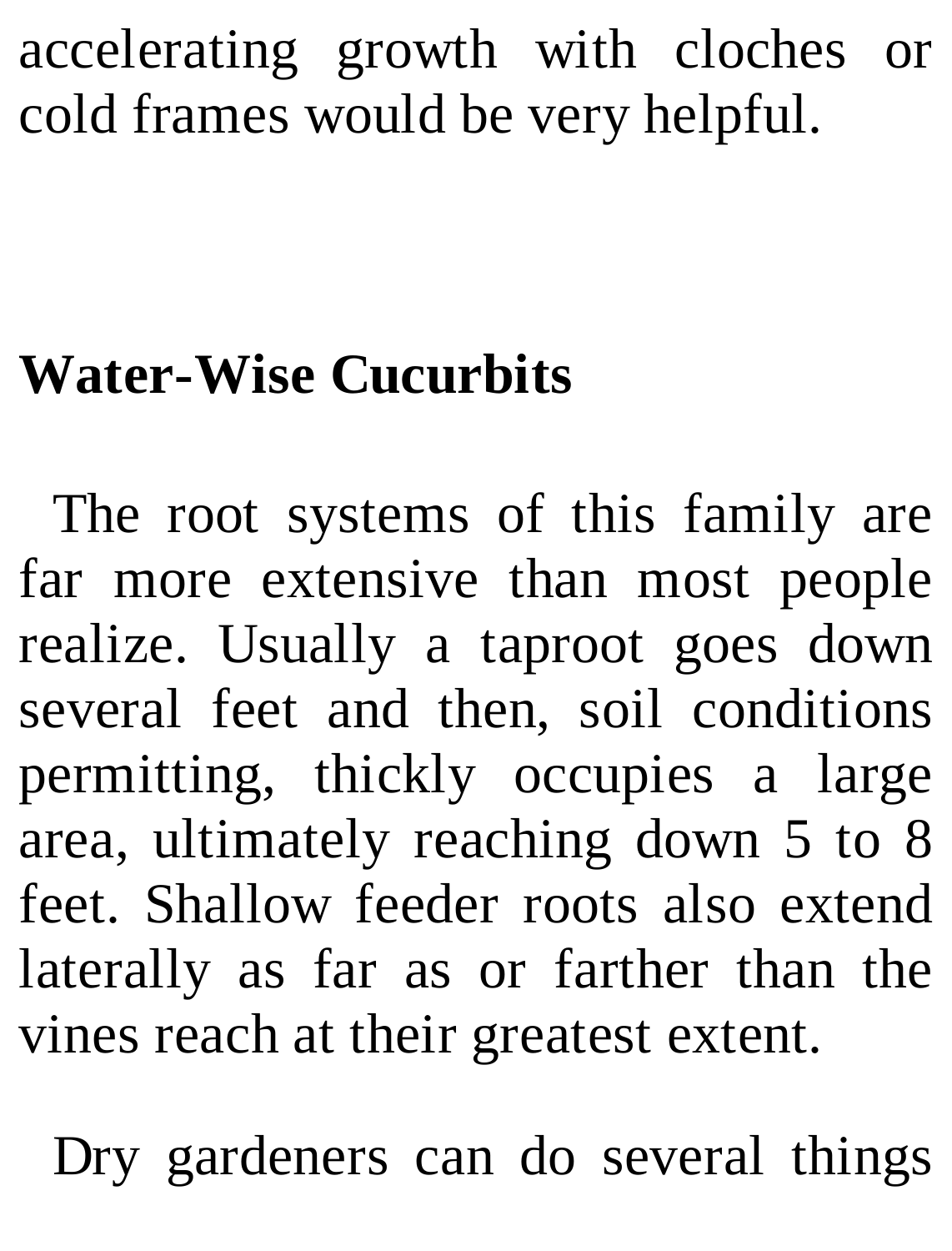to assist cucurbits. First, make sure there is absolutely no competition in their root zone. This means[i]one plant per hill, with the hills separated in all directions a little farther than the greatest possible extent of the variety's ultimate growth.[i] Common garden lore states that squashes droop their leaves in midsummer heat and that this trait cannot be avoided and does no harm. But if they've grown as described above, on deep, open soil, capillarity and surface moisture reserves ensure there usually will be no midday wilting, even if there is no watering. Two plants per hill do compete and make each other wilt.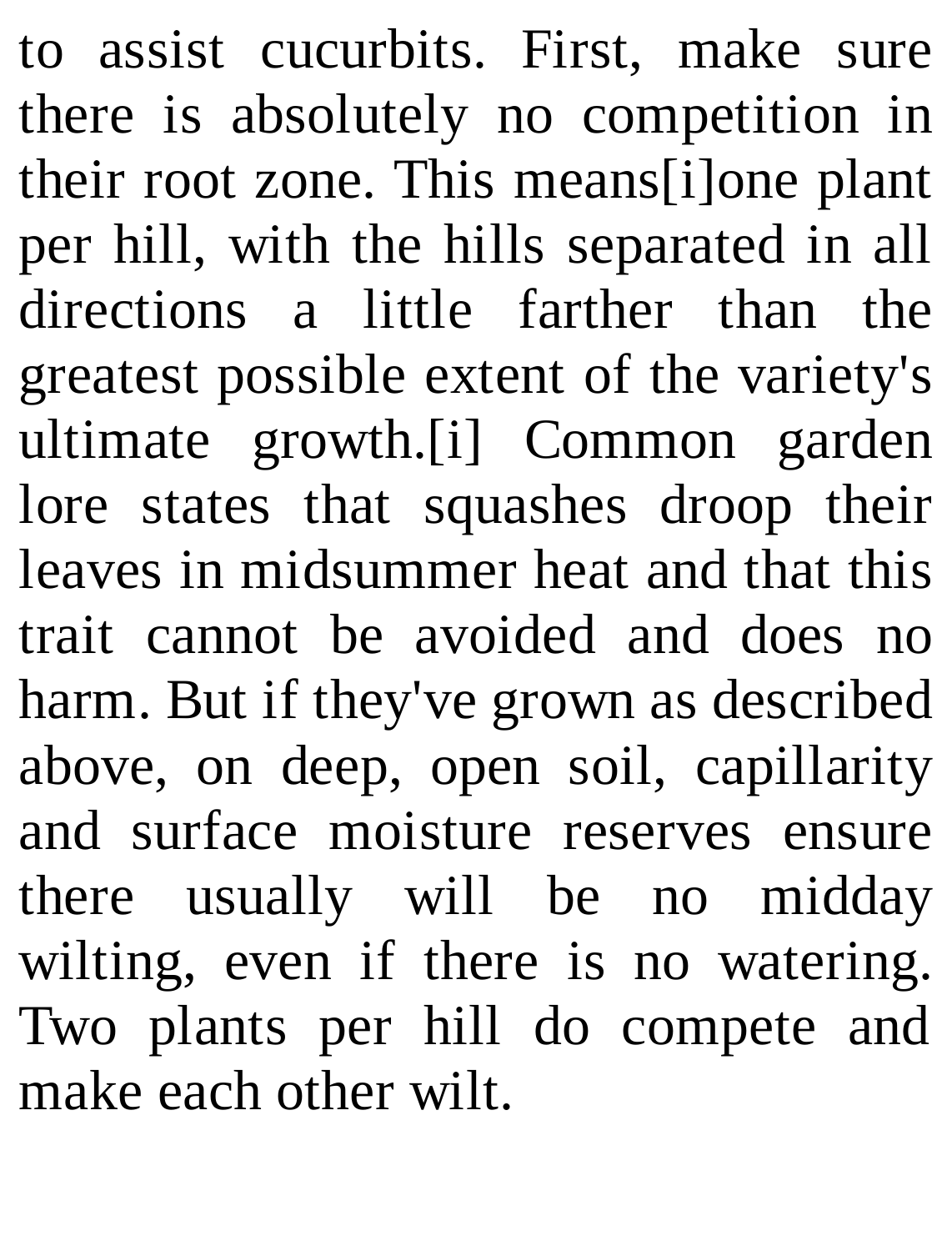Second, double dig and fertilize the entire lateral root zone. Third, as much as possible, avoid walking where the vines will ultimately reach to avoid compaction. Finally, [i]do not transplant them.[i] This breaks the taproot and makes the plant more dependent on lateral roots seeking moisture in the top 18 inches of soil.

### **Melons**

*Sowing date:* As soon as they'll germinate outdoors: at Elkton, May 15 to June 1. Thin to a single plant per hill when there are about three true leaves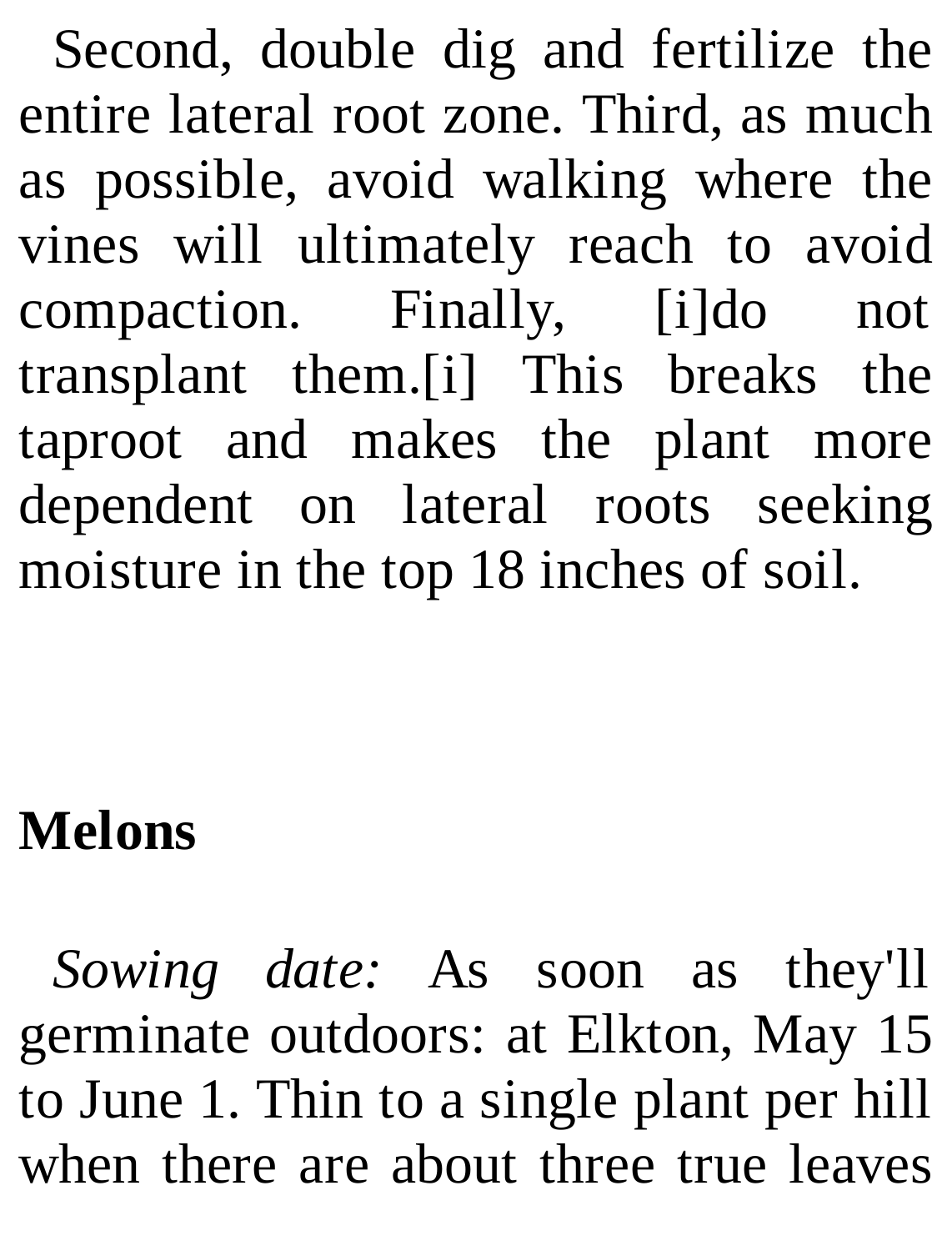and the vines are beginning to run.

*Spacing:* Most varieties will grow a vine reaching about 8 feet in diameter. Space the hills 8 feet apart in all directions.

*Irrigation:* Fertigation every two to three weeks will increase the yield by two or three times and may make the melons sweeter. Release the water/fertilizer mix close to the center of the vine, where the taproot can use it.

*Varieties:* Adaptation to our cool climate is critical with melons; use varieties sold by our regional seed companies. Yellow Doll watermelons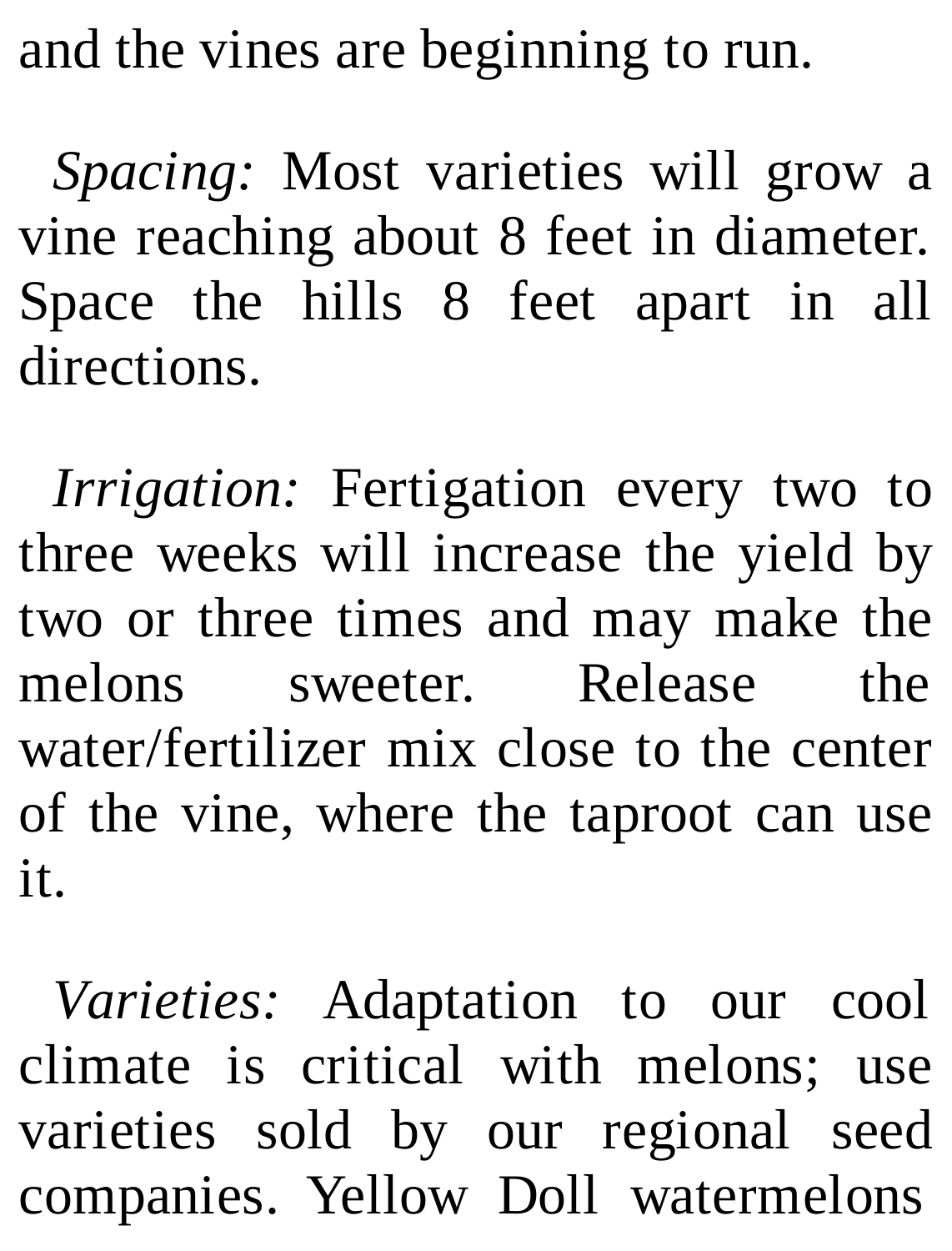(TSC) are very early and seem the most productive under the most droughty conditions. I've had reasonable results from most otherwise regionally adapted cantaloupes and muskmelons. Last year a new hybrid variety, Passport (TSC), proved several weeks earlier than I'd ever experienced and was extraordinarily prolific and tasty.

# **Onions/Scallions**

The usual spring-sown, summergrown bulb onions and scallions only work with abundant irrigation. But the water-short, water-wise gardener can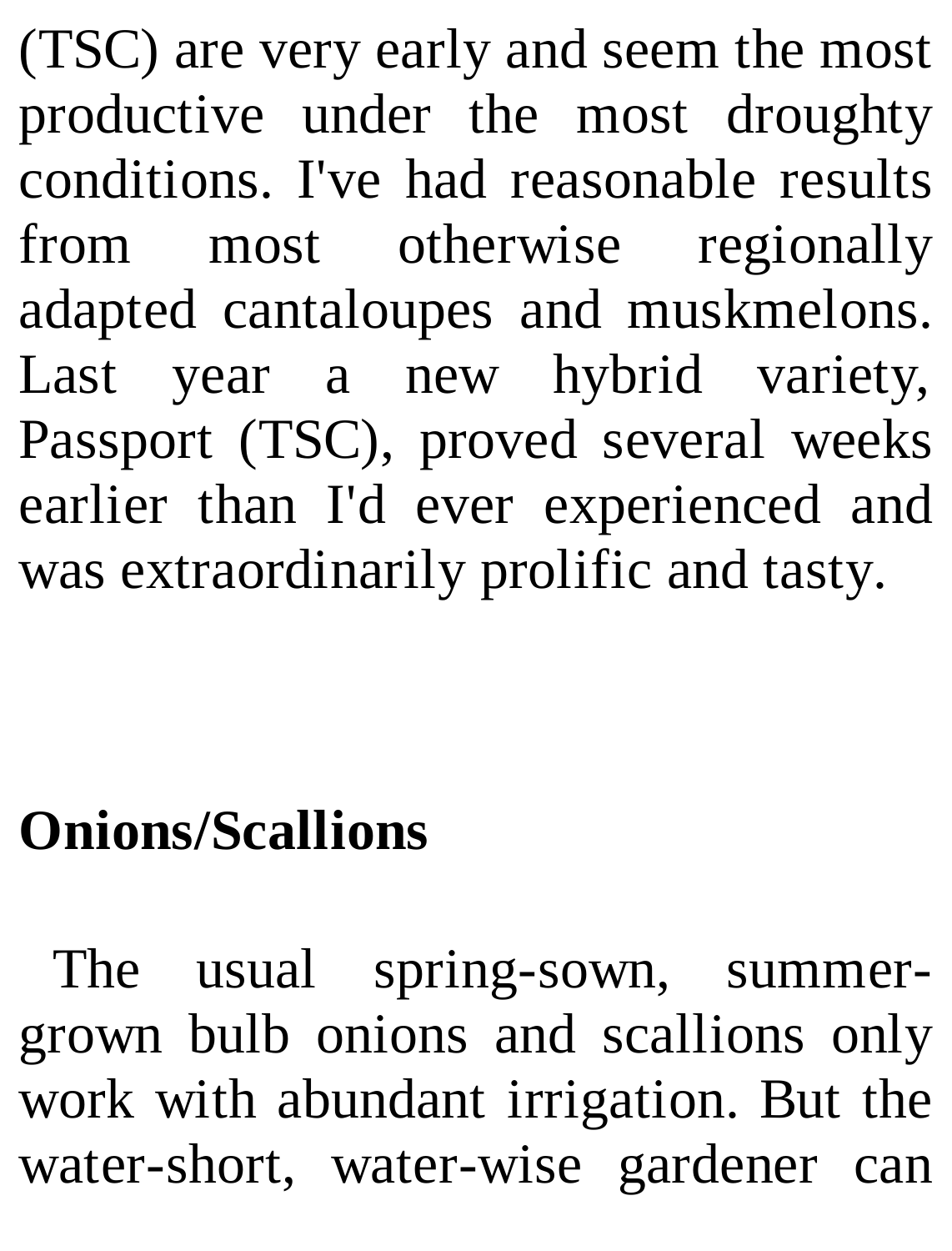still supply the kitchen with onions or onion substitutes year-round. Leeks take care of November through early April. Overwintered bulb onions handle the rest of the year. Scallions may also be harvested during winter.

*Sowing date:* Started too soon, overwintered or short-day bulbing onions (and sweet scallions) will bolt and form seed instead of bulbing. Started too late they'll be too small and possibly not hardy enough to survive winter. About August 15 at Elkton I sow thickly in a well-watered and very fertile nursery bed. If you have more than one nursery row, separate them about by 12 inches. Those who miss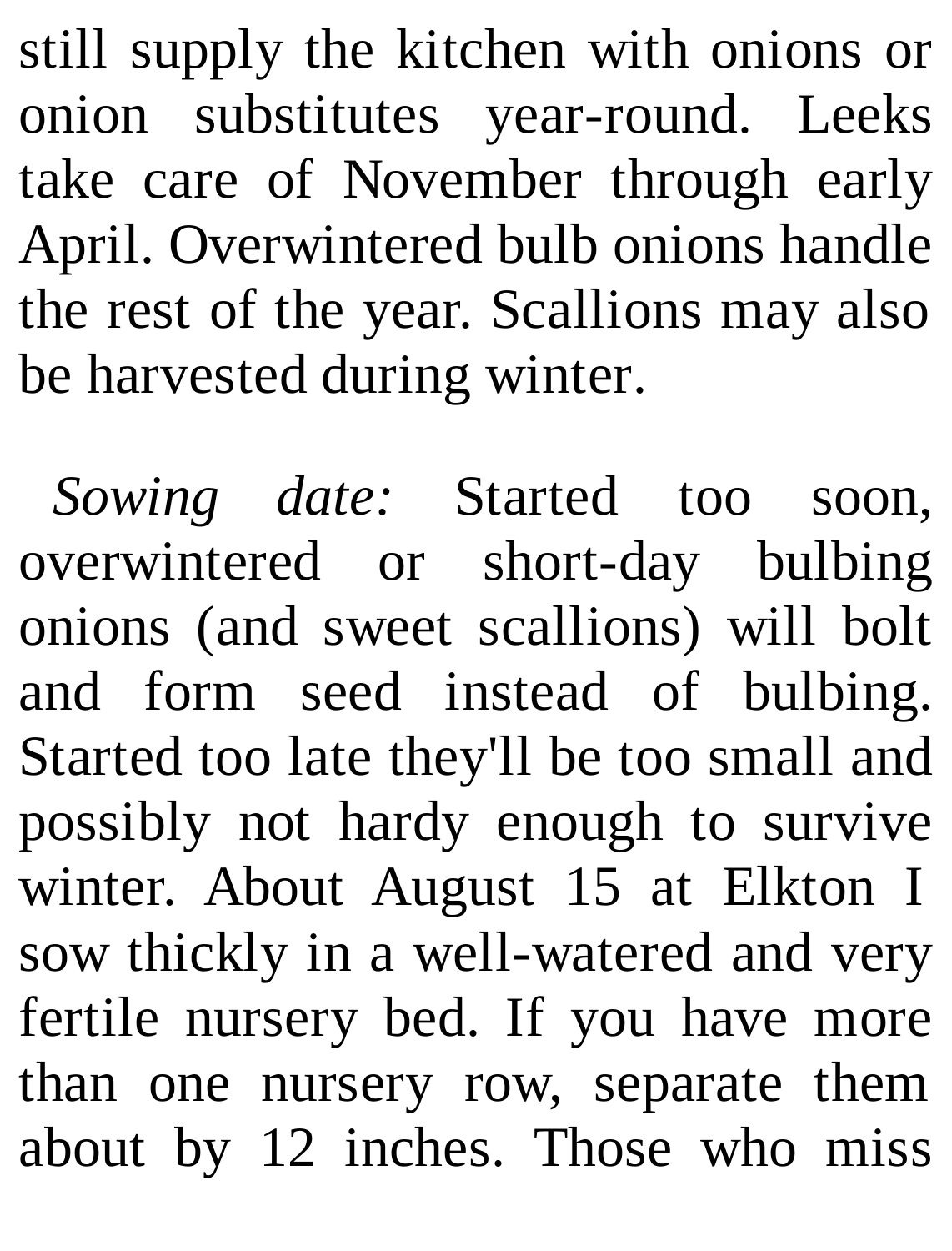this window of opportunity can start transplants in early October and cover with a cloche immediately after germination, to accelerate seedling growth during fall and early winter.

Start scallions in a nursery just like overwintered onions, but earlier so they're large enough for the table during winter, I sow them about mid-July.

*Spacing:* When seedlings are about pencil thick (December/January for overwintering bulb onions), transplant them about 4 or 5 inches apart in a single row with a couple of feet of elbow room on either side. I've found I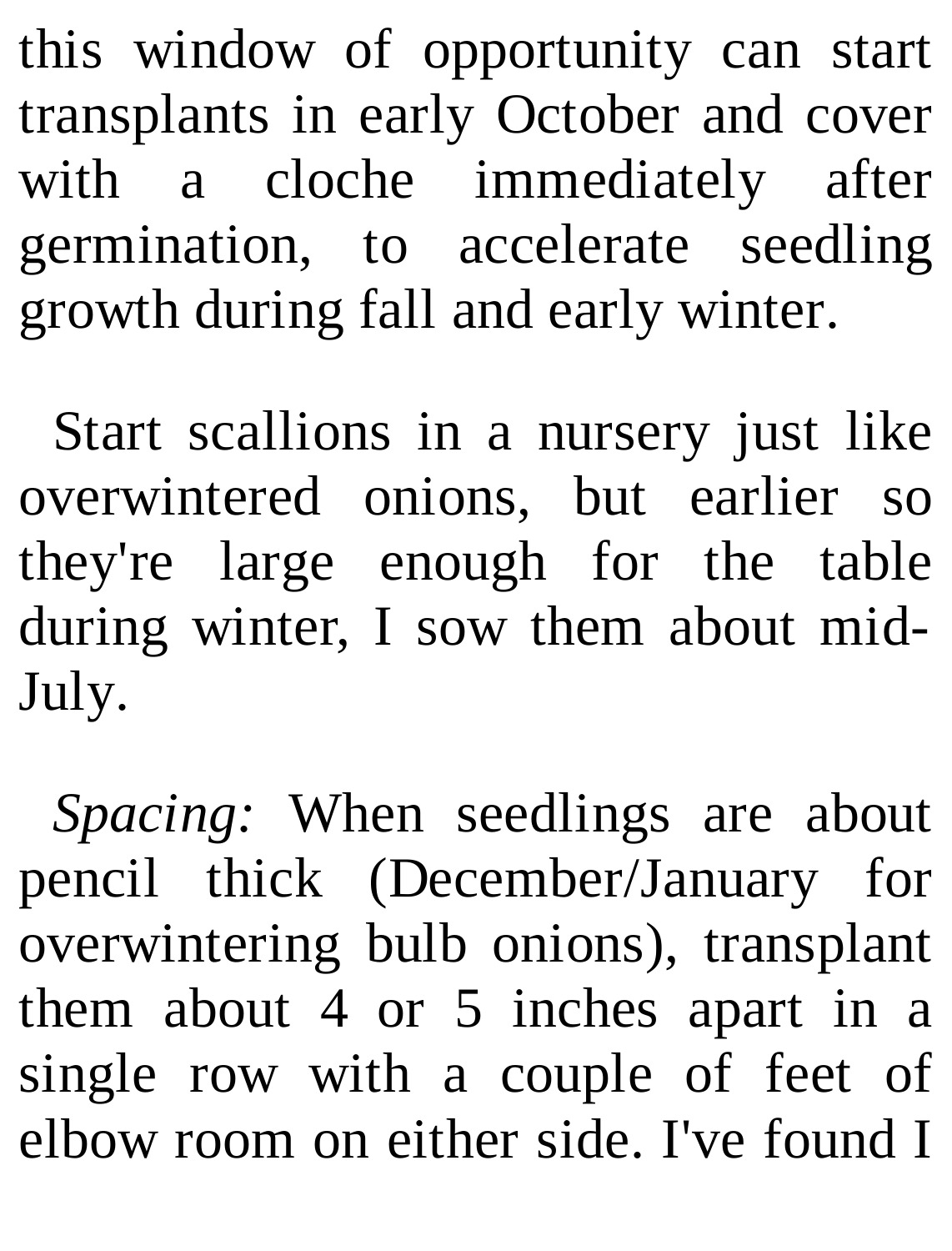get the best growth and largest bulbs if they follow potatoes. After the potatoes are dug in early October I immediately fertilize the area heavily and till, preparing the onion bed. Klamath Basin farmers usually grow a similar rotation: hay, potatoes, onions.

Transplant scallions in October with the fall rains, about 1 inch apart in rows at least 2 feet apart.

*Irrigation:* Not necessary. However, side-dressing the transplants will result in much larger bulbs or scallions. Scallions will bolt in April; the bulbers go tops-down and begin drying down as the soil naturally dries out.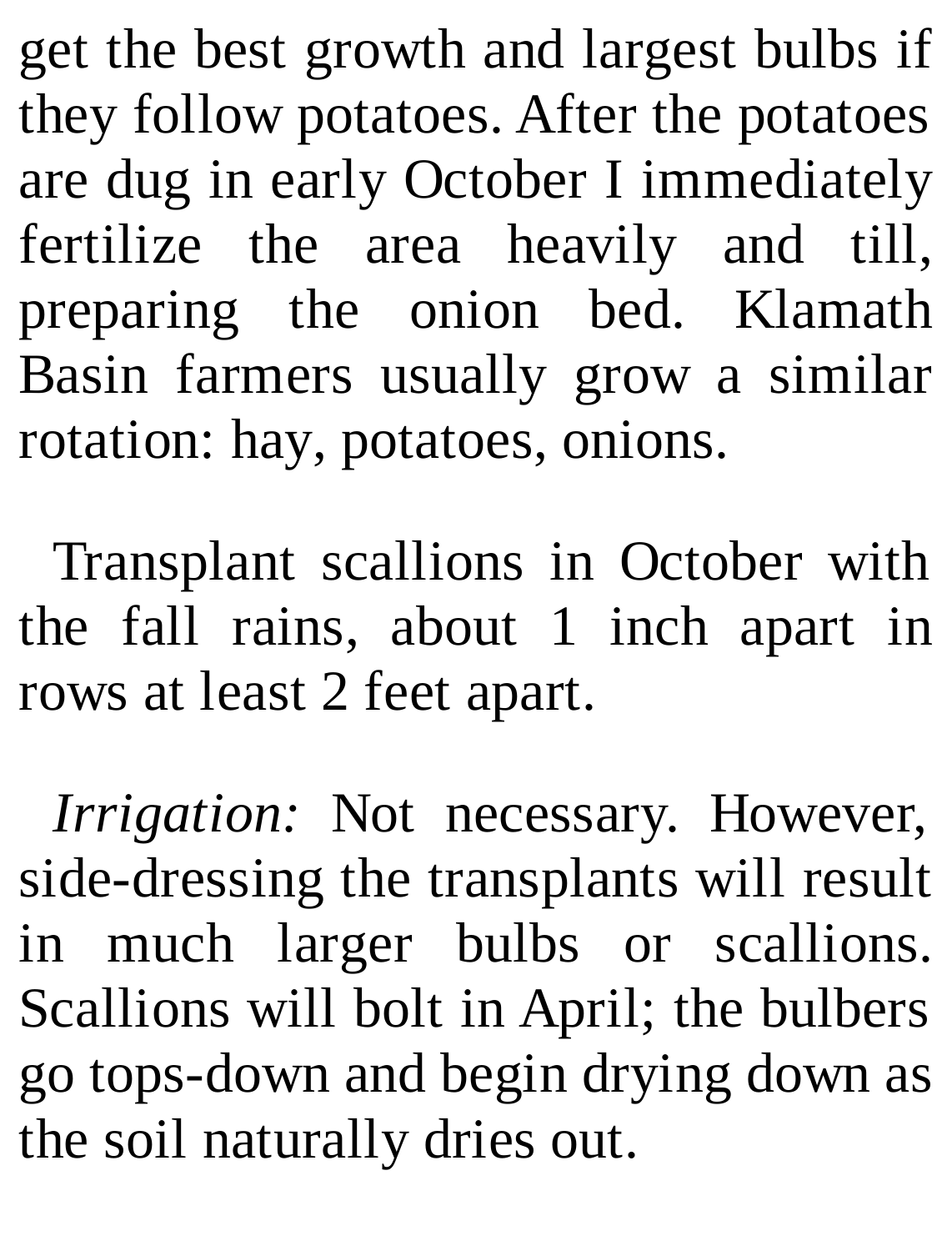*Varieties:* I prefer the sweet and tender Lisbon (TSC) for scallions. For overwintered bulb onions, grow very mild but poorly keeping Walla Walla Sweet (JSS), Buffalo (TSC), a better keeper, or whatever Territorial is selling at present.

# **Parsley**

*Sowing date:* March. Parsley seed takes two to three weeks to germinate.

*Spacing:* Thin to 12 inches apart in a single row 4 feet wide. Five plants should overwhelm the average kitchen.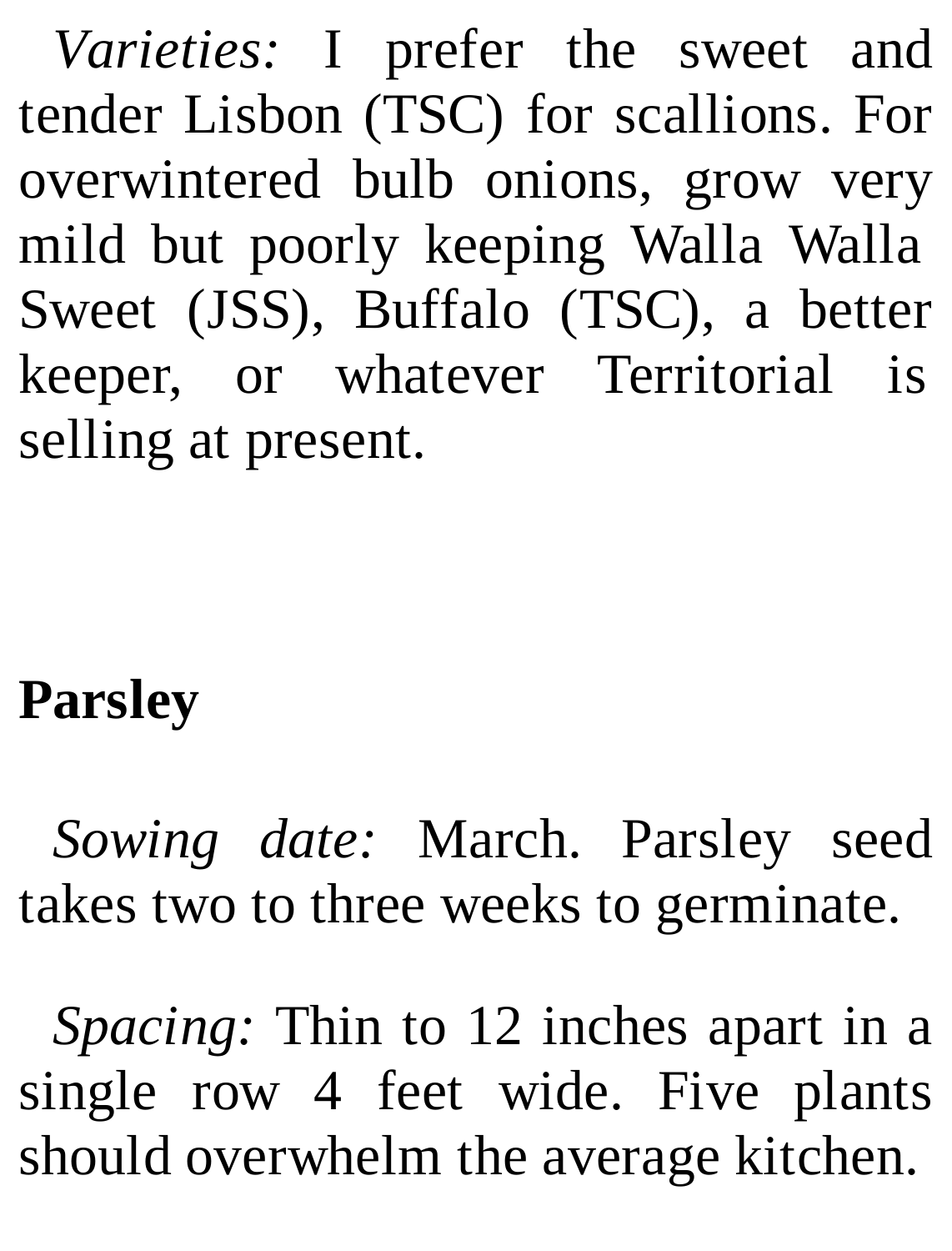*Irrigation:* Not necessary unless yield falls off during summer and that is very unlikely. Parsley's very deep, foraging root system resembles that of its relative, the carrot.

*Varieties:* If you use parsley for greens, variety is not critical, though the gourmet may note slight differences in flavor or amount of leaf curl. Another type of parsley is grown for edible roots that taste much like parsnip. These should have their soil prepared as carefully as though growing carrots.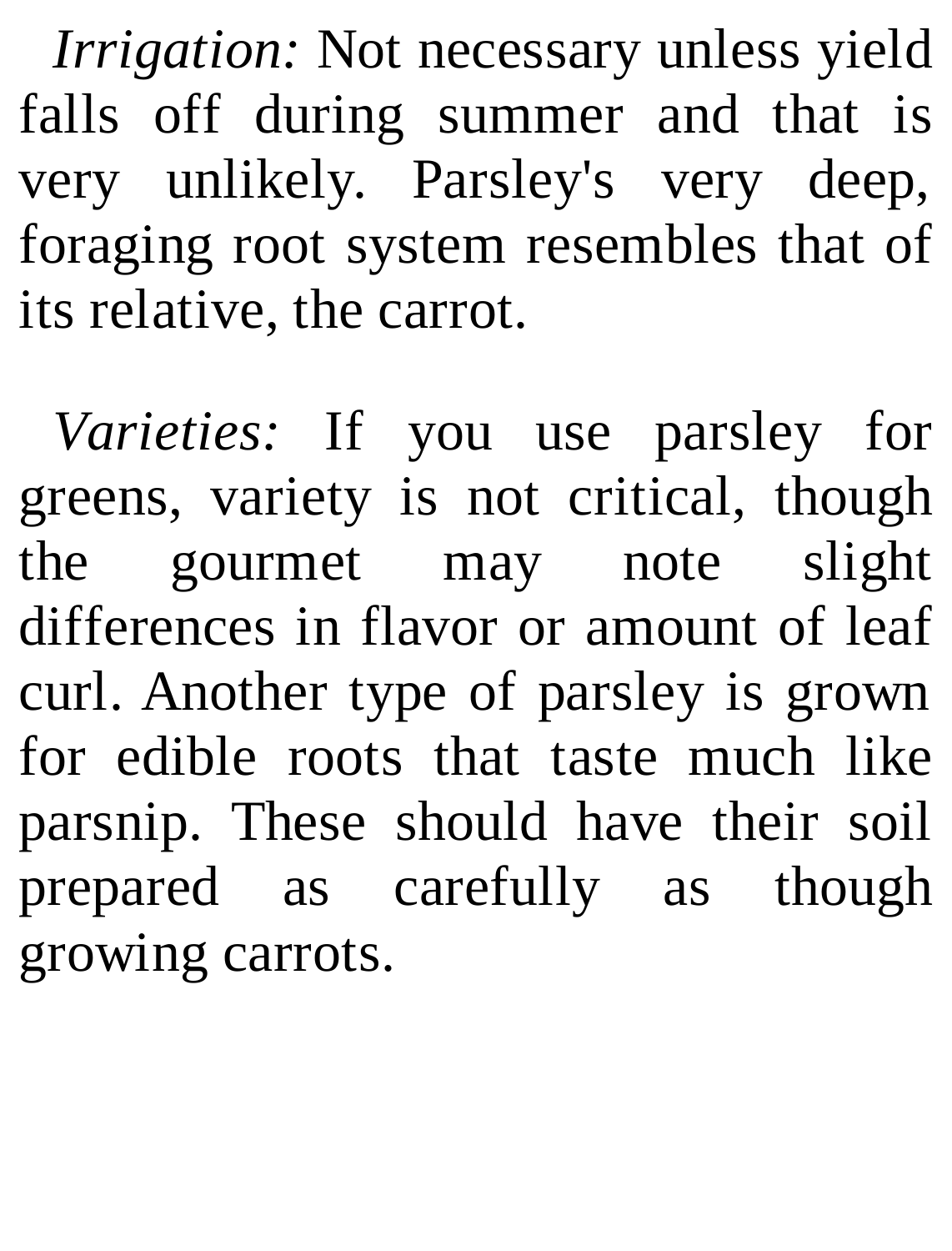#### **Peas**

This early crop matures without irrigation. Both pole and bush varieties are planted thickly in single rows about 4 feet apart. I always overlook some pods, which go on to form mature seed. Without overhead irrigation, this seed will sprout strongly next year. Alaska (soup) peas grow the same way.

# **Peppers**

Pepper plants on raised beds spaced the usually recommended 16 to 24 inches apart undergo intense root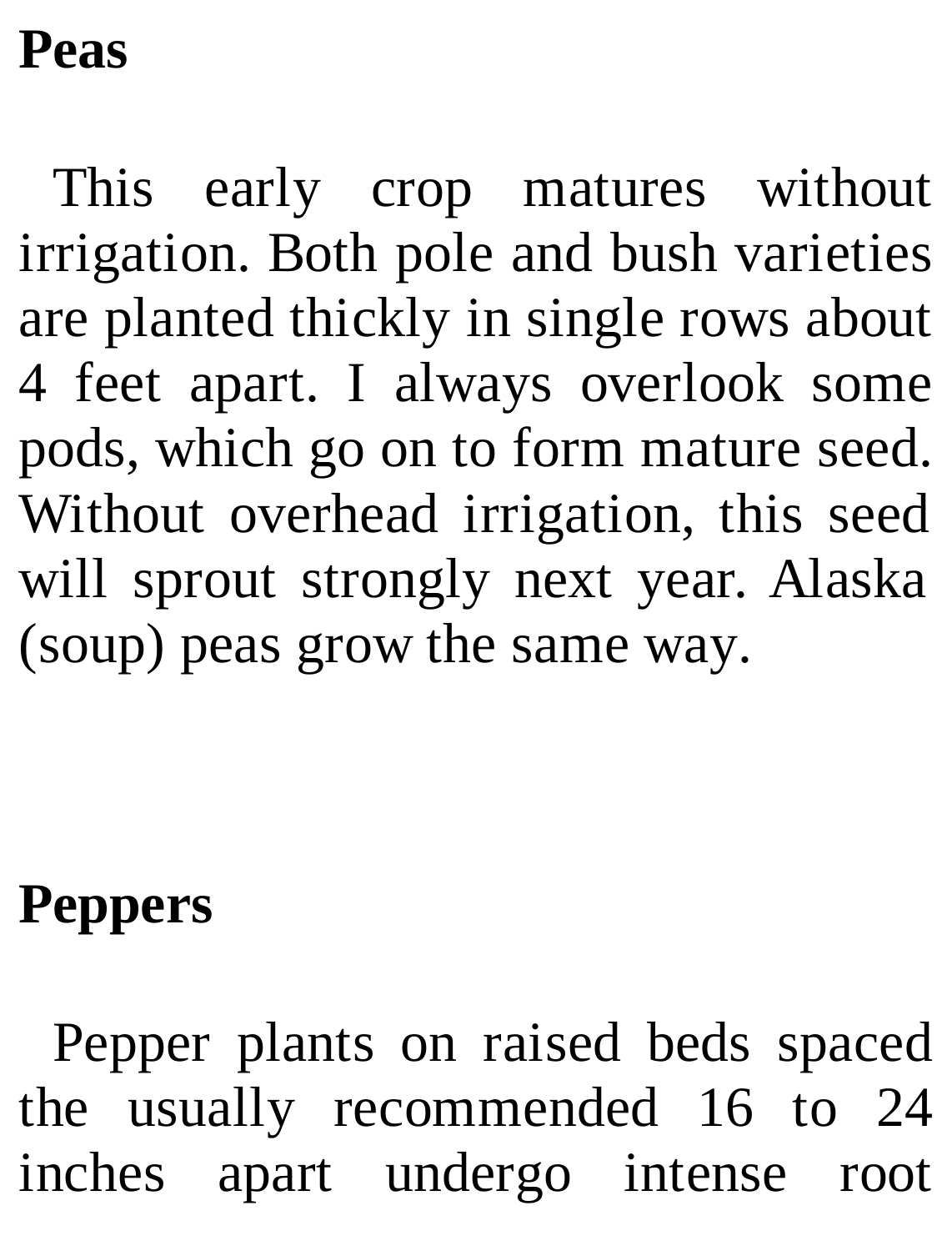competition even before their leaves form a canopy. With or without unlimited irrigation, the plants will get much larger and bear more heavily with elbow room.

*Sowing date:* Set out transplants at the usual time. Double dig a few square feet of soil beneath each seedling, and make sure fertilizer gets incorporated all the way down to 2 feet deep.

*Spacing:* Three feet apart in rows 3 to 4 feet apart.

*Irrigation:* Without any irrigation only the most vigorous, small-fruited varieties will set anything. For an abundant harvest, fertigate every three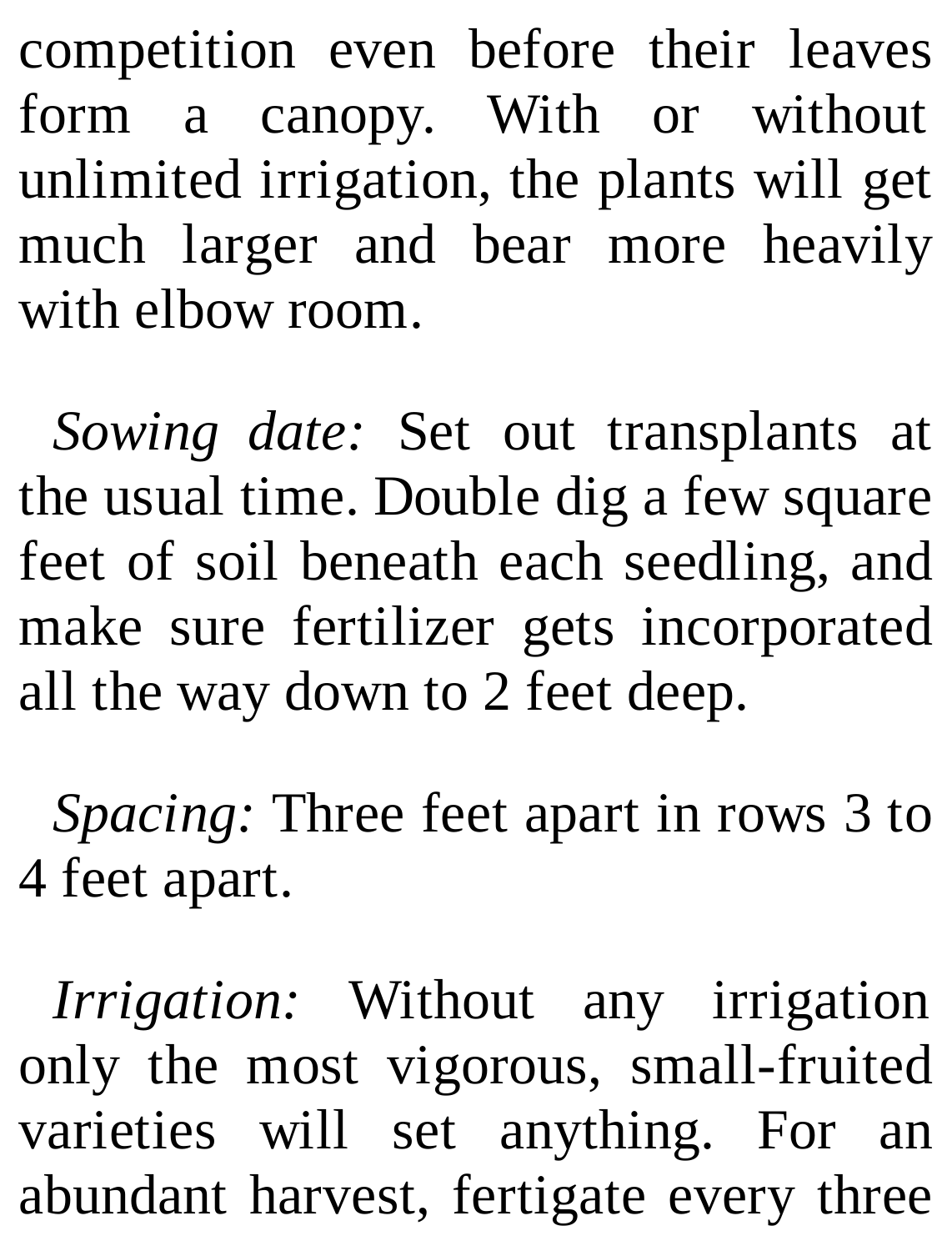or four weeks. For the biggest pepper plants you ever grew, fertigate every two weeks.

*Varieties:* The small-fruited types, both hot and sweet, have much more aggressive root systems and generally adapt better to our region's cool weather. I've had best results with Cayenne Long Slim, Gypsie, Surefire, Hot Portugal, the "cherries" both sweet and hot, Italian Sweet, and Petite Sirah.

**Potatoes**

Humans domesticated potatoes in the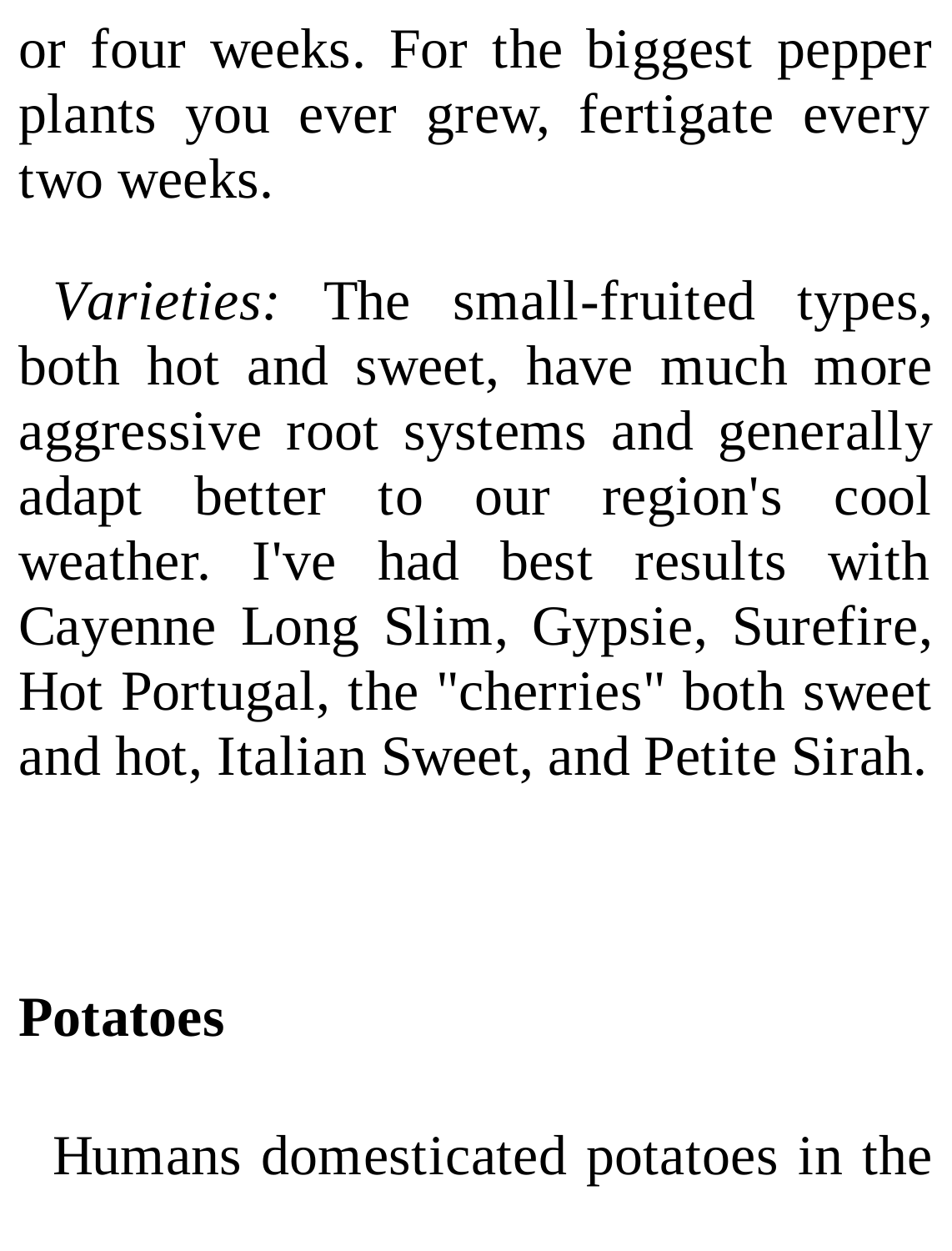cool, arid high plateaus of the Andes where annual rainfall averages 8 to 12 inches. The species finds our dry summer quite comfortable. Potatoes produce more calories per unit of land than any other temperate crop. Irrigated potatoes yield more calories and two to three times as much watery bulk and indigestible fiber as those grown without irrigation, but the same variety dry gardened can contain about 30 percent more protein, far more mineral nutrients, and taste better.

*Sowing date:* I make two sowings. The first is a good-luck ritual done religiously on March 17th—St. Patrick's Day. Rain or shine, in untilled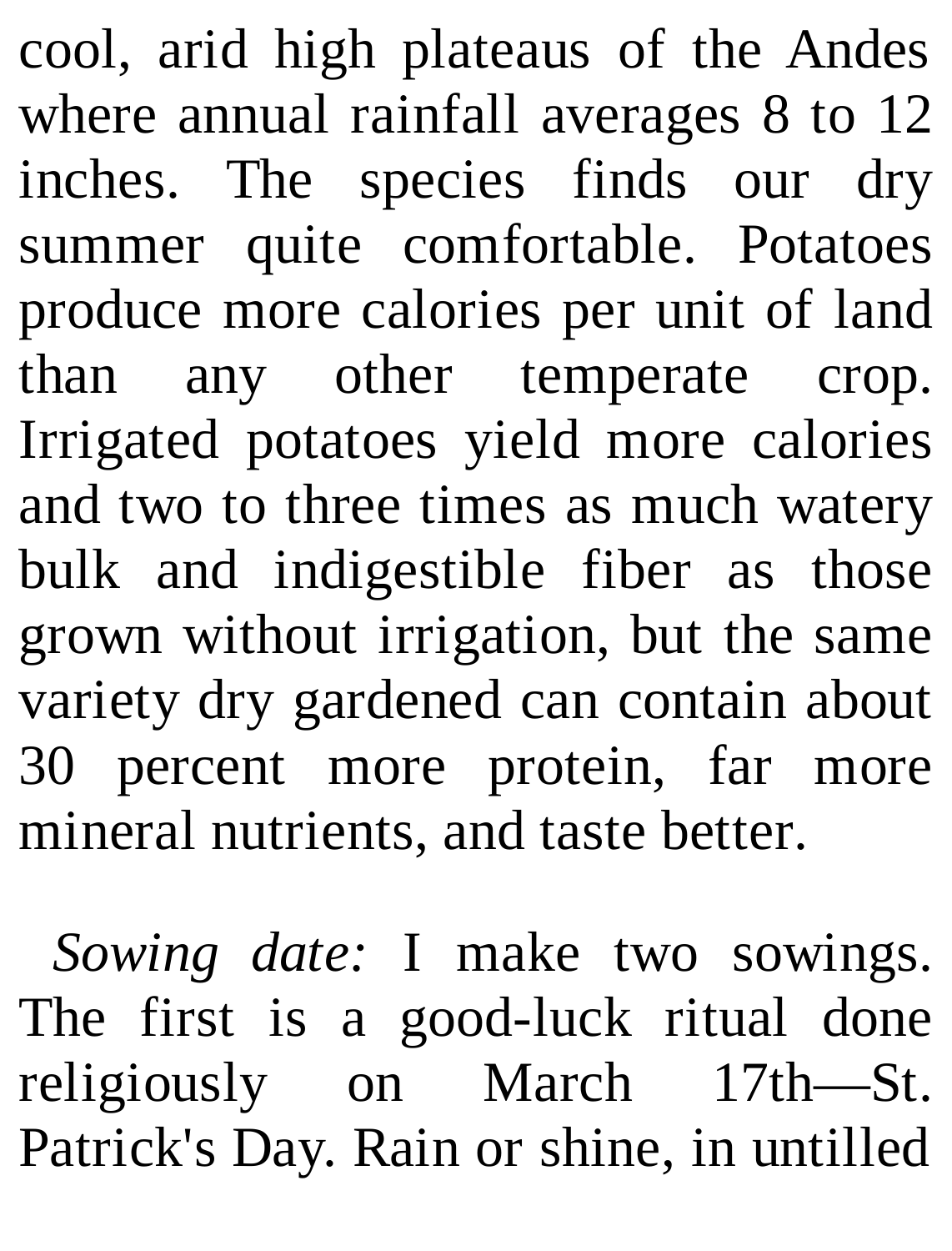mud or finely worked and deeply fluffed earth, I still plant 10 or 12 seed potatoes of an early variety. This provides for summer.

The main sowing waits until frost is unlikely and I can dig the potato rows at least 12 inches deep with a spading fork, working in fertilizer as deeply as possible and ending up with a finely pulverized 24-inch-wide bed. At Elkton, this is usually mid-to late April. There is no rush to plant. Potato vines are not frost hardy. If frosted they'll regrow, but being burned back to the ground lowers the final yield.

*Spacing:* I presprout my seeds by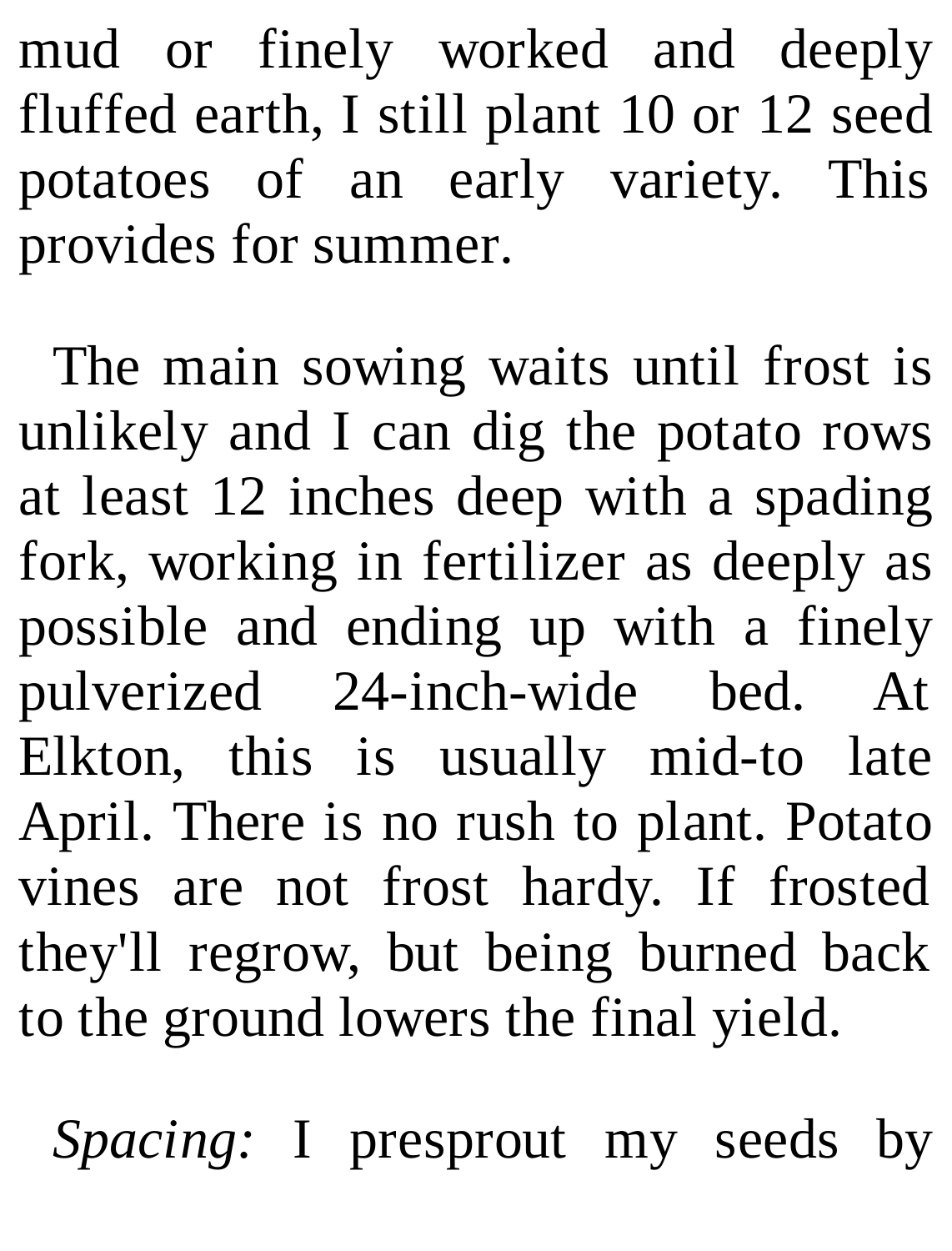spreading them out in daylight at room temperature for a few weeks, and then plant one whole, sprouting, mediumsize potato every 18 inches down the center of the row. Barely cover the seed potato. At maturity there should be 2[f]1/2 to 3 feet of soil unoccupied with the roots of any other crop on each side of the row. As the vines emerge, gradually scrape soil up over them with a hoe. Let the vines grow about 4 inches, then pull up about 2 inches of cover. Let another 4 inches grow, then hill up another 2 inches. Continue doing this until the vines begin blooming. At that point there should be a mound of loose, fluffy soil about 12 to 16 inches high gradually filling with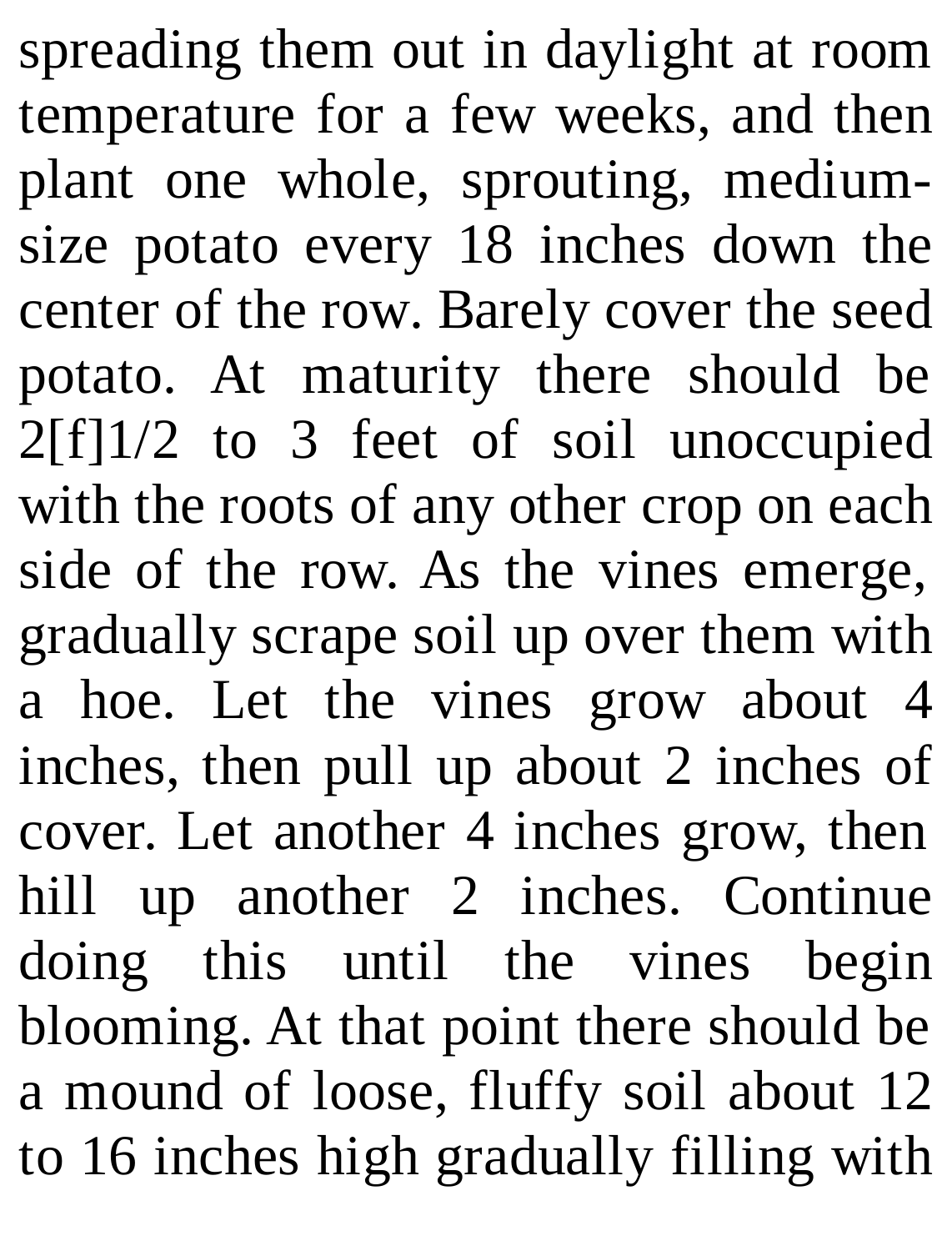tubers lushly covered with blooming vines.

*Irrigation:* Not necessary. In fact, if large water droplets compact the loose soil you scraped up, that may interfere with maximum tuber enlargement. However, after the vines are a foot long or so, foliar feeding every week or 10 days will increase the yield.

*Varieties:* The water-wise gardener's main potato problem is too-early maturity, and then premature sprouting in storage. Early varieties like Yukon Gold—even popular midseason ones like Yellow Finn—don't keep well unless they're planted late enough to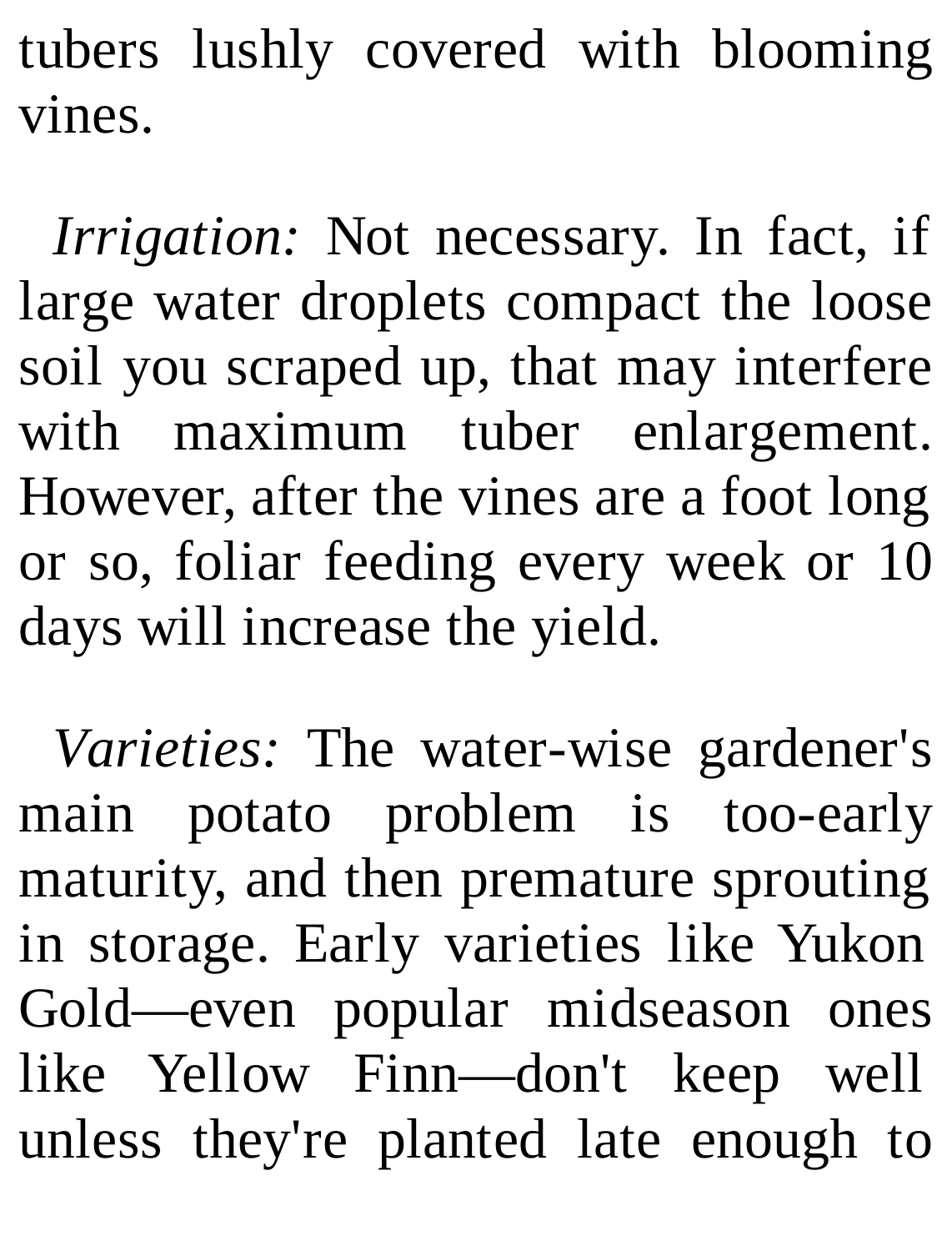brown off in late September. That's no problem if they're irrigated. But planted in late April, earlier varieties will shrivel by August. Potatoes only keep well when very cool, dark, and moist—conditions almost impossible to create on the homestead during summer. The best August compromise is to leave mature potatoes undug, but soil temperatures are in the 70s during August, and by early October, when potatoes should be lifted and put into storage, they'll already be sprouting. Sprouting in October is acceptable for the remainders of my St. Pat's Day sowing that I am keeping over for seed next spring. It is not ok for my main winter storage crop. Our climate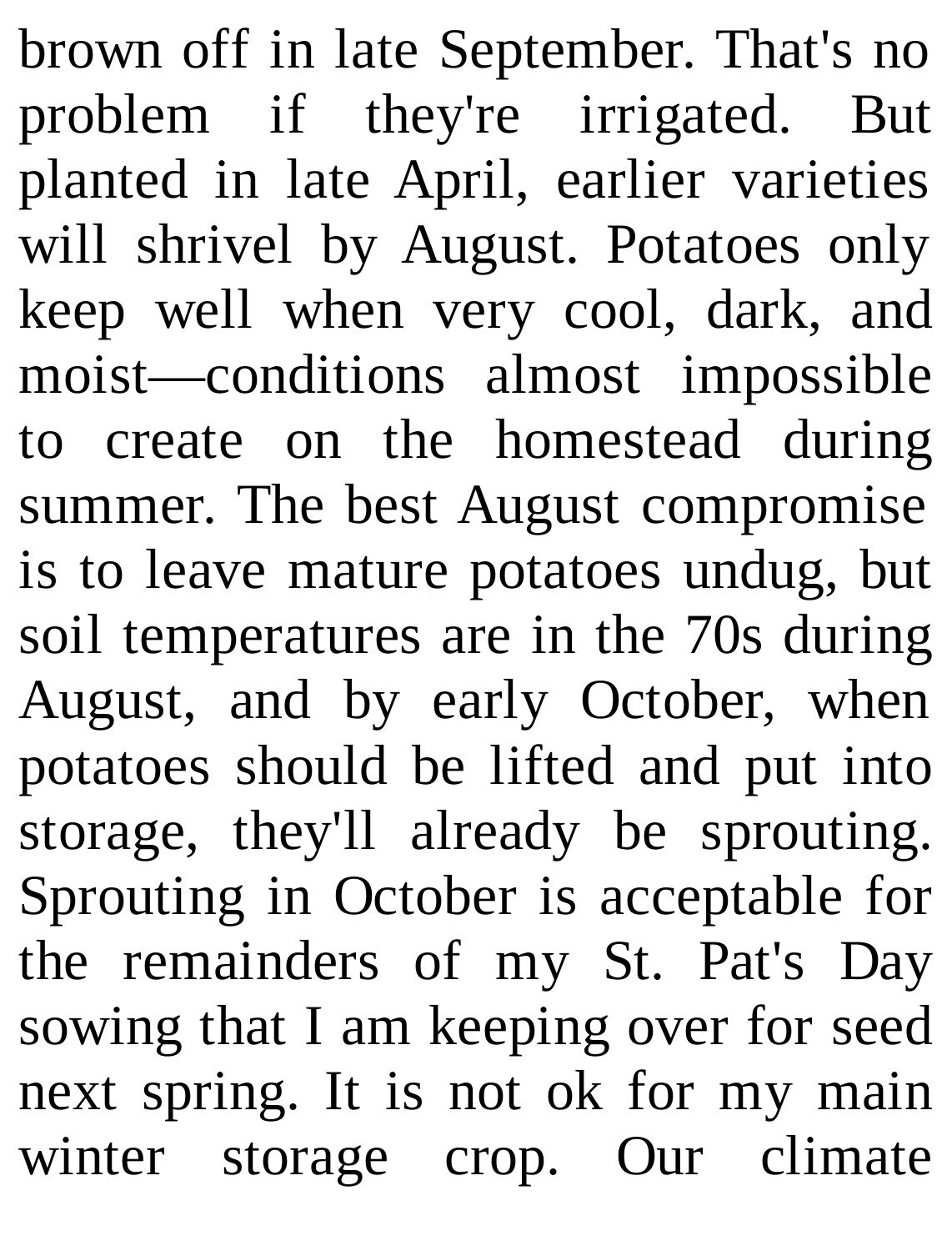requires very late, slow-maturing varieties that can be sown early but that don't brown off until September. Late types usually yield more, too.

Most of the seed potato varieties found in garden centers are early or midseason types chosen by farmers for yield without regard to flavor or nutrition. One, Nooksack Cascadian, is a very late variety grown commercially around Bellingham, Washington. Nooksack is pretty good if you like white, all-purpose potatoes.

There are much better homegarden varieties available in Ronniger's catalog, all arranged according to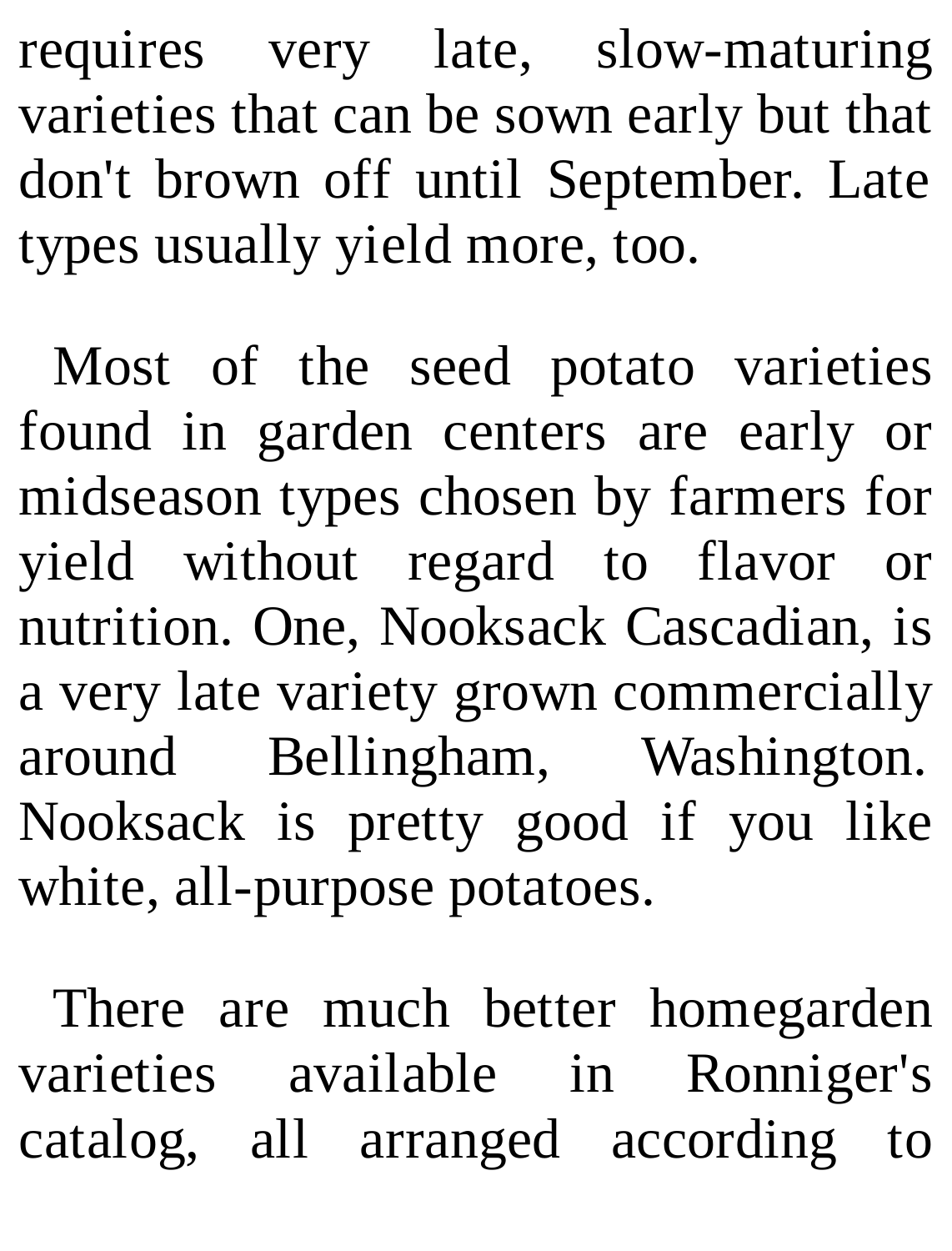maturity. For the ultimate in earlies I suggest Red Gold. For main harvests I'd try Indian Pit, Carole, German Butterball, Siberian, or a few experimental row-feet of any other late variety taking your fancy.

## **Rutabagas**

Rutabagas have wonderfully aggressive root systems and are capable of growing continuously through long, severe drought. But where I live, the results aren't satisfactory. Here's what happens. If I start rutabagas in early April and space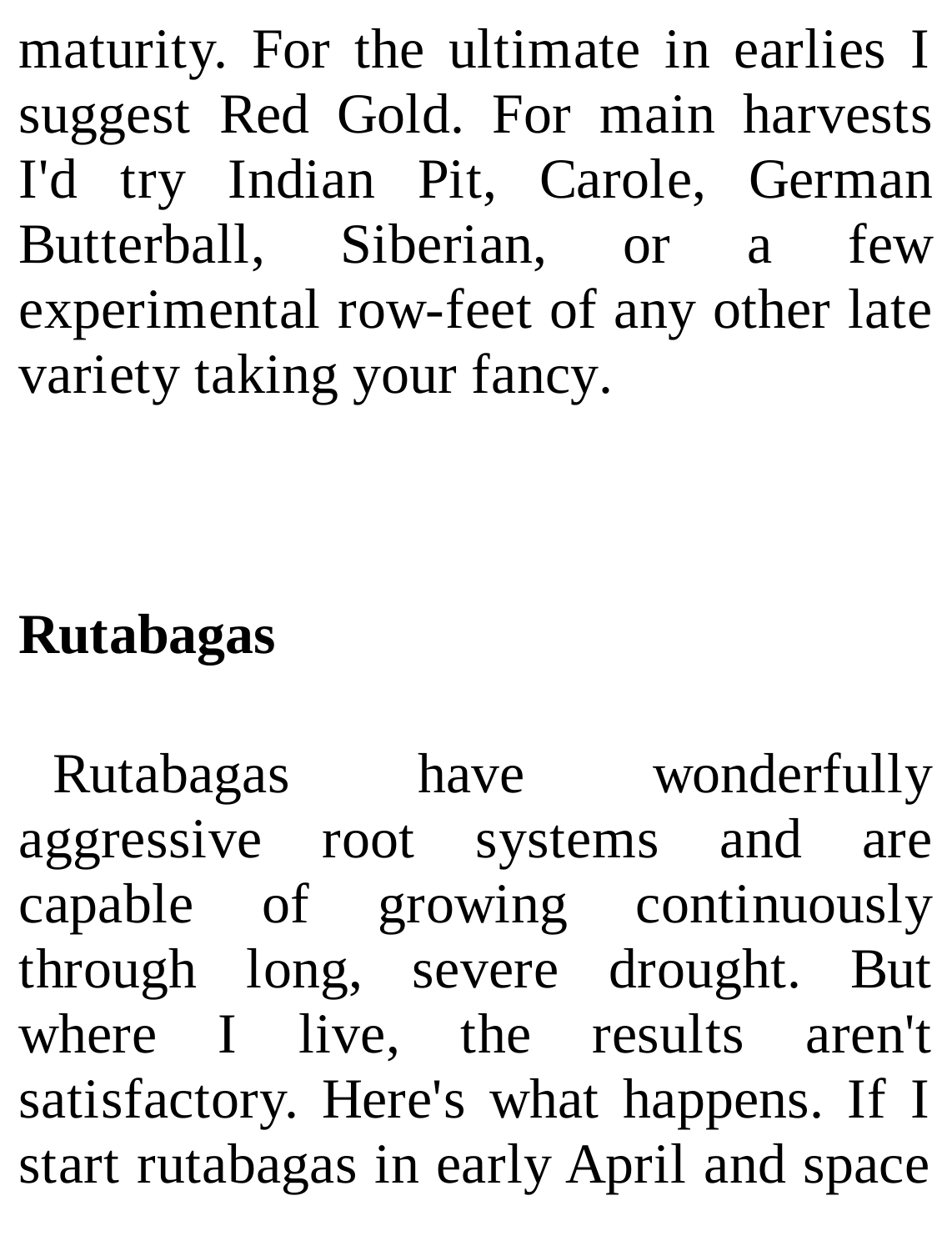them about 2 to 3 feet apart in rows 4 feet apart, by October they're the size of basketballs and look pretty good; unfortunately, I harvest a hollow shell full of cabbage root maggots. Root maggots are at their peak in early June. That's why I got interested in drygardening giant kohlrabi.

In 1991 we had about 2 surprising inches of rain late in June, so as a test I sowed rutabagas on July 1. They germinated without more irrigation, but going into the hot summer as small plants with limited root systems and no irrigation at all they became somewhat stunted. By October 1 the tops were still small and a little gnarly; big roots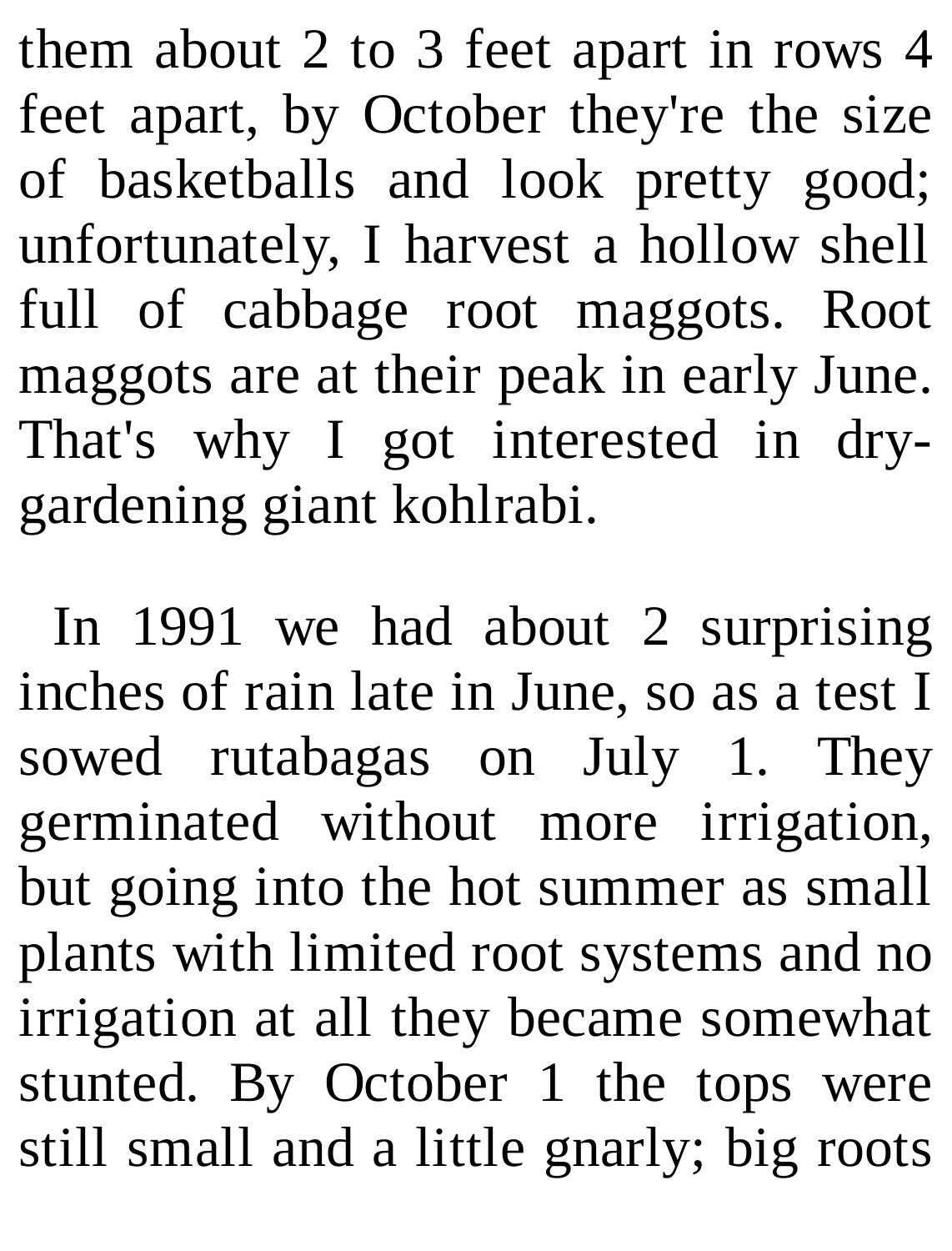had not yet formed. Then the rains came and the rutabagas began growing rapidly. By November there was a pretty nice crop of medium-size goodeating roots.

I suspect that farther north, where evaporation is not so severe and midsummer rains are slightly more common, if a little irrigation were used to start rutabagas about July 1, a decent unwatered crop might be had most years. And I am certain that if sown at the normal time (July 15) and grown with minimal irrigation but well spaced out, they'll produce acceptably.

*Varieties:* Stokes Altasweet (STK,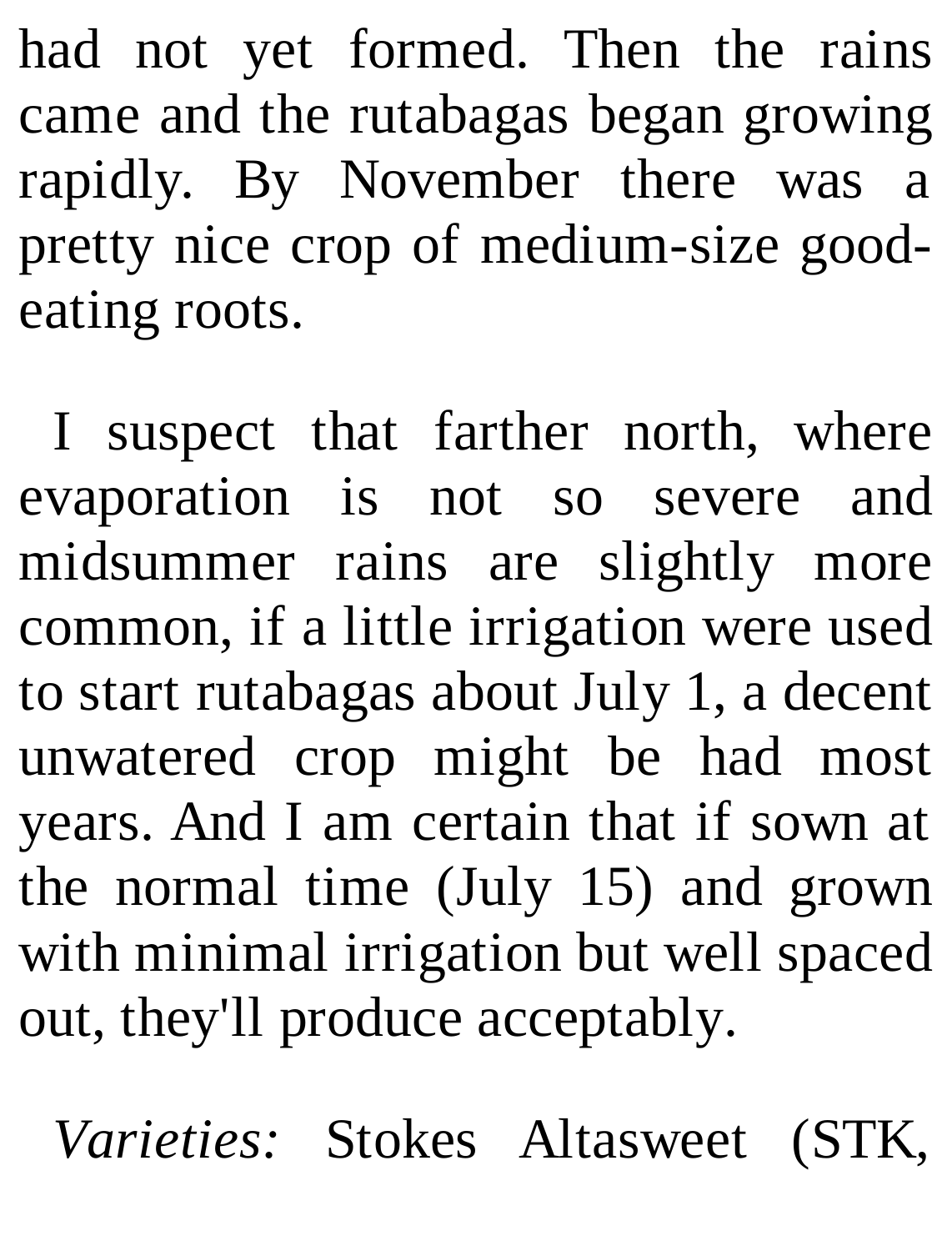## TSC) has the best flavor.

## **Sorrel**

This weed-like, drought-tolerant salad green is little known and underappreciated. In summer the leaves get tough and strong flavored; if other greens are available, sorrel will probably be unpicked. That's ok. During fall, winter, and spring, sorrel's lemony taste and delicate, tender texture balance tougher savoy cabbage and kale and turn those crude vegetables into very acceptable salads. Serious salad-eating families might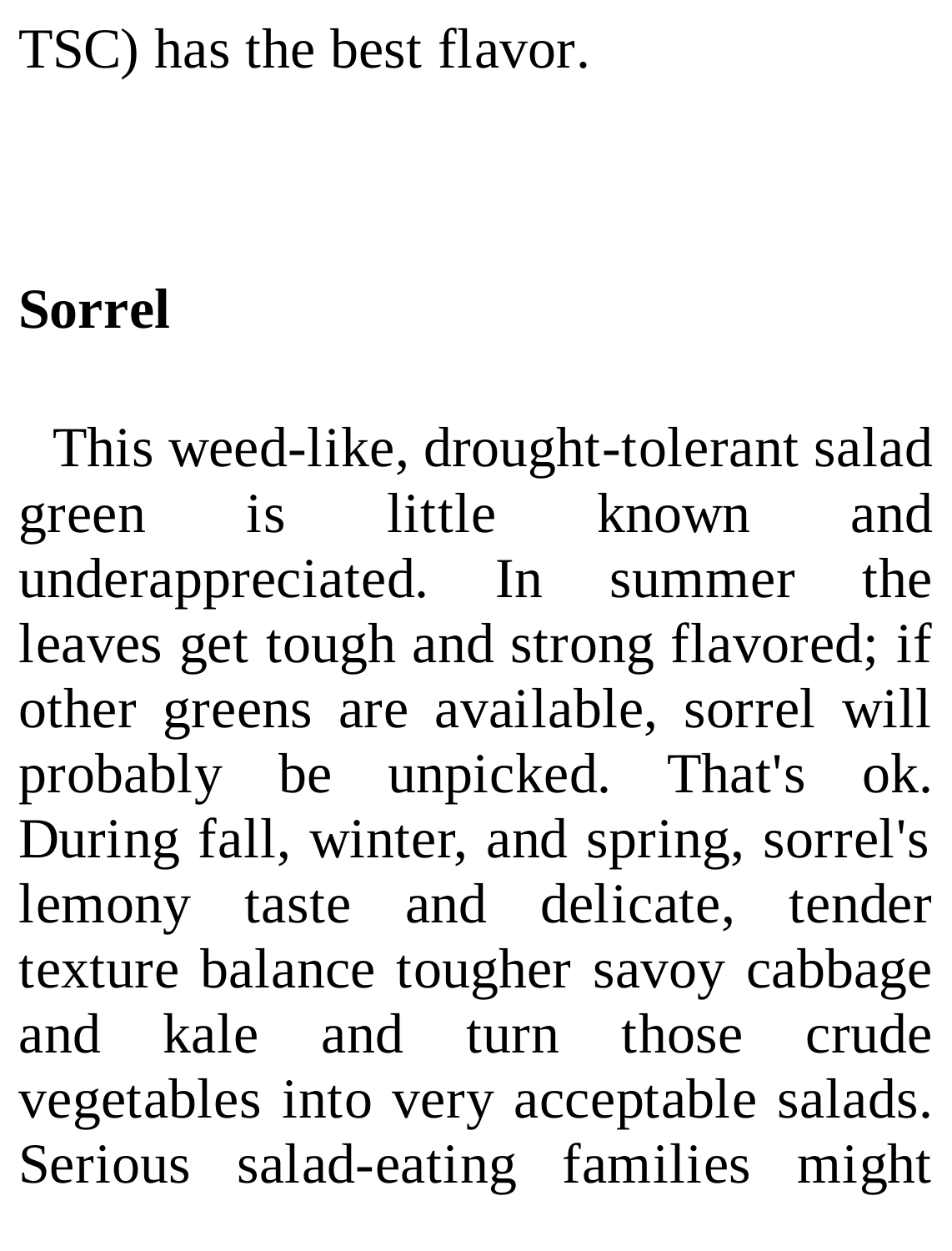want the production of 5 to 10 rowfeet.

*Sowing date:* The first year you grow sorrel, sow mid-March to mid-April. The tiny seed must be placed shallowly, and it sprouts much more readily when the soil stays moist. Plant a single furrow centered in a row 4 feet wide.

*Spacing:* As the seedlings grow, thin gradually. When the leaves are about the size of ordinary spinach, individual plants should be about 6 inches apart.

*Irrigation:* Not necessary in summer —you won't eat it anyway. If production lags in fall, winter, or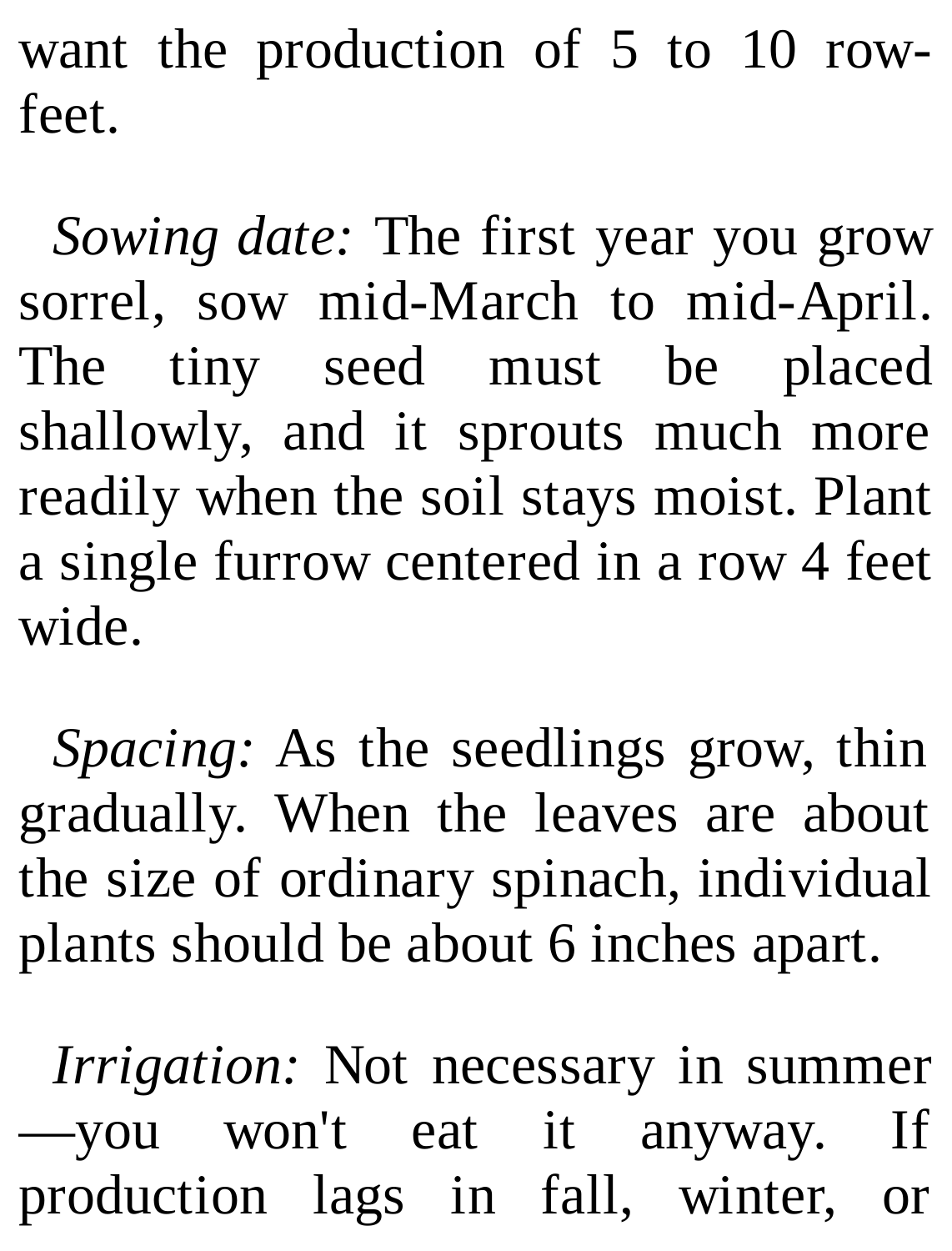spring, side-dress the sorrel patch with a little compost or organic fertilizer.

*Maintenance:* Sorrel is perennial. If an unusually harsh winter freeze kills off the leaves it will probably come back from root crowns in early spring. You'll welcome it after losing the rest of your winter crops. In spring of the second and succeeding years sorrel will make seed. Seed making saps the plant's energy, and the seeds may naturalize into an unwanted weed around the garden. So, before any seed forms, cut all the leaves and seed stalks close to the ground; use the trimmings as a convenient mulch along the row. If you move the garden or want to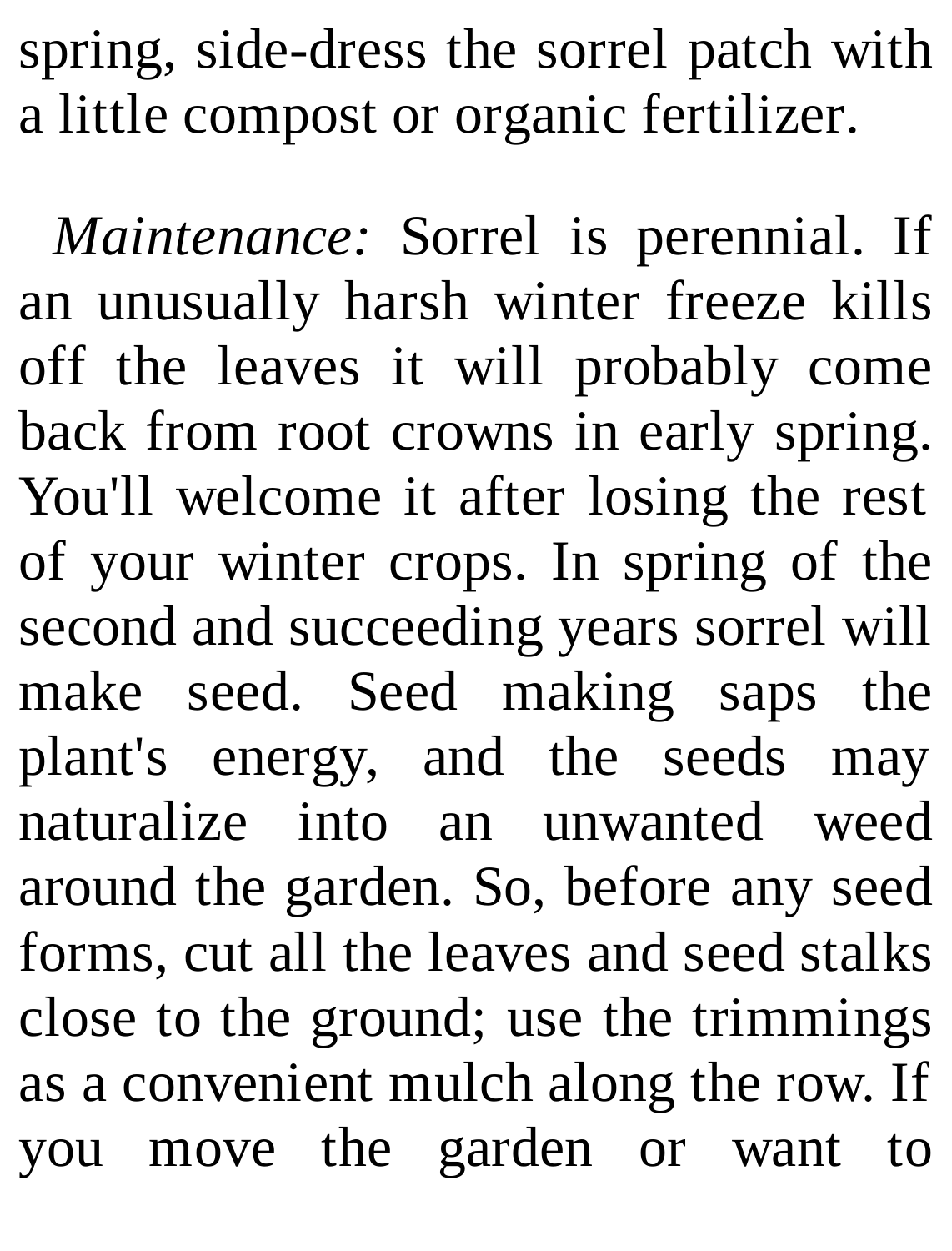relocate the patch, do not start sorrel again from seed. In any season dig up a few plants, divide the root masses, trim off most of the leaves to reduce transplanting shock, and transplant 1 foot apart. Occasional unique plants may be more reluctant to make seed stalks than most others. Since seed stalks produce few edible leaves and the leaves on them are very harsh flavored, making seed is an undesirable trait. So I propagate only seed-shy plants by root cuttings.

## **Spinach**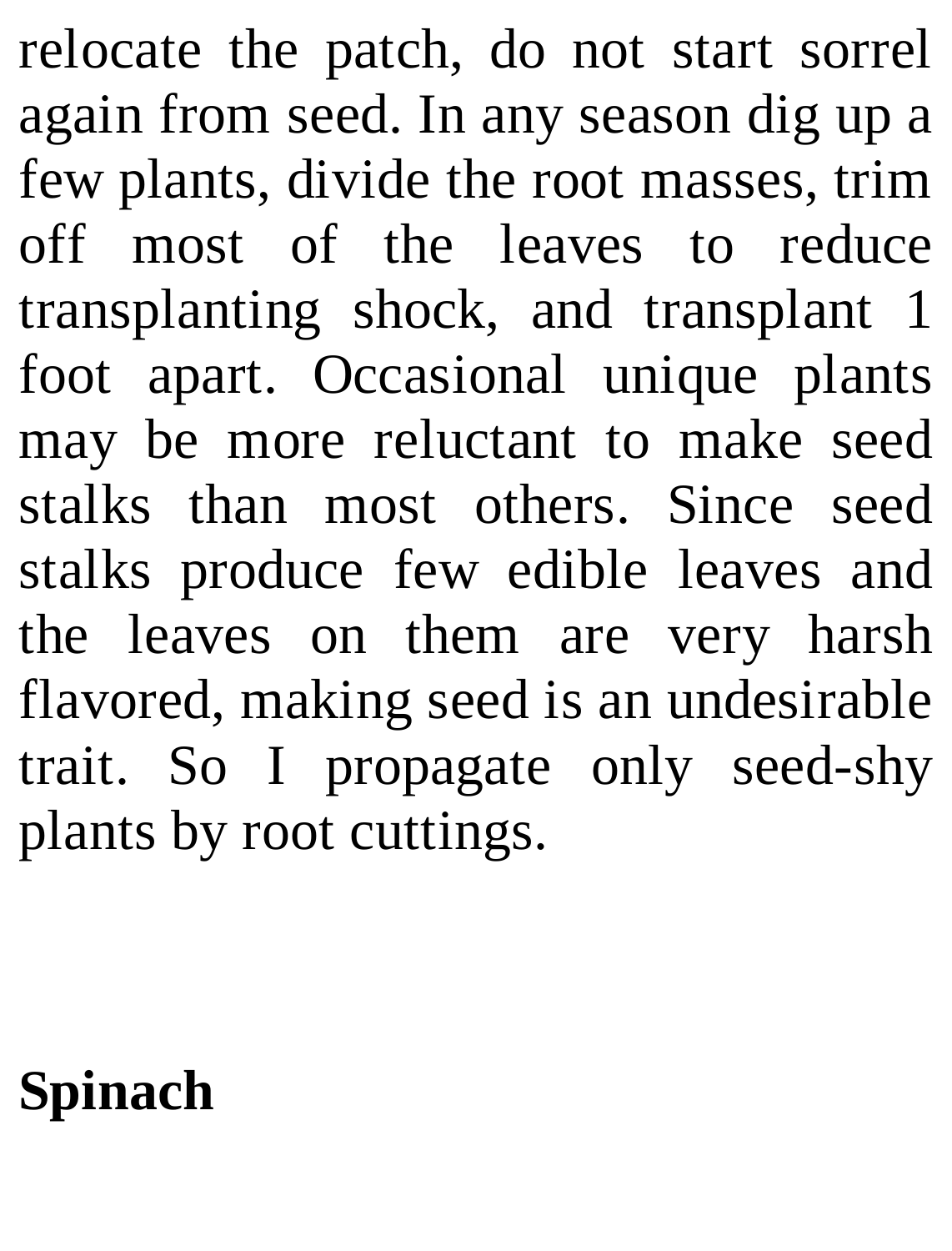Spring spinach is remarkably more drought tolerant than it would appear from its delicate structure and the succulence of its leaves. A boltresistant, long-day variety bred for summer harvest sown in late April may still yield pickable leaves in late June or even early July without any watering at all, if thinned to 12 inches apart in rows 3 feet apart.

## **Squash, Winter and Summer**

*Sowing date:* Having warm-enough soil is everything. At Elkton I first attempt squash about April 15. In the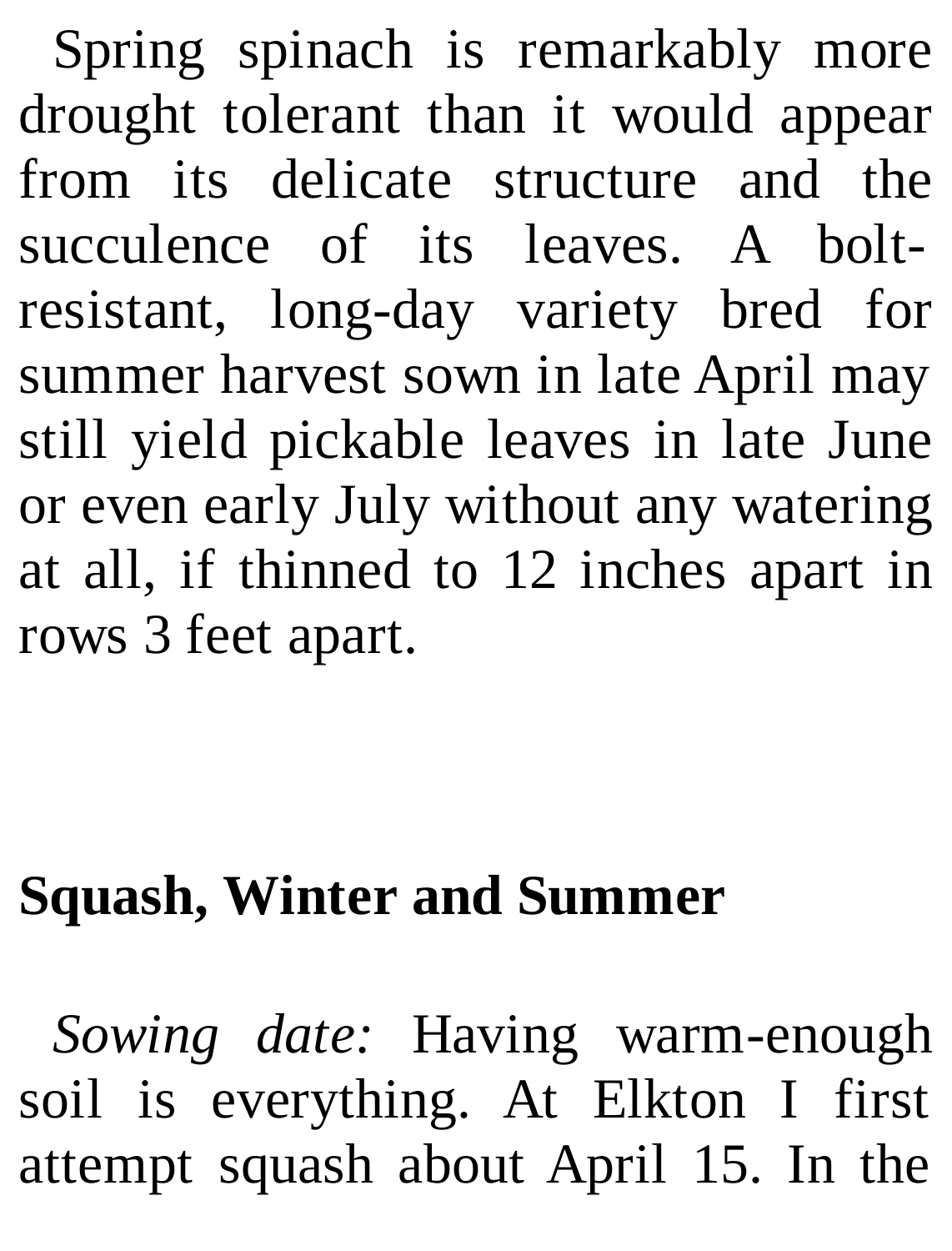Willamette, May 1 is usual. Farther north, squash may not come up until June 1. Dry gardeners should not transplant squash; the taproot must not be broken.

*Spacing:* The amount of room to give each plant depends on the potential of a specific variety's maximum root development. Most vining winter squash can completely occupy a 10 foot-diameter circle. Sprawly heirloom summer squash varieties can desiccate an 8-or 9-foot-diameter circle. Thin each hill to one plant, not two or more as is recommended in the average garden book. There must be no competition for water.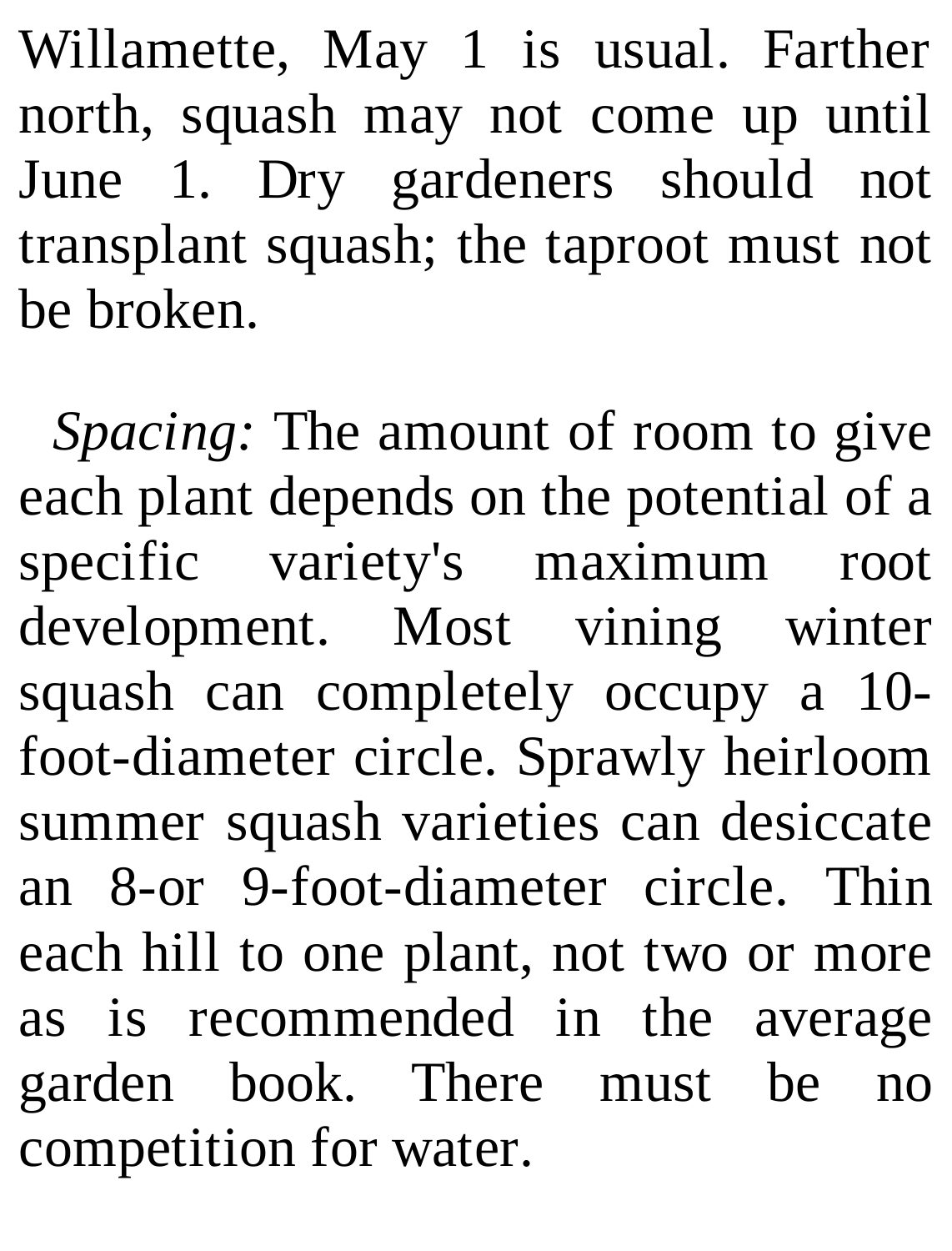*Irrigation:* With winter storage types, an unirrigated vine may yield 15 pounds of squash after occupying a 10 foot-diameter circle for an entire growing season. However, starting about July 1, if you support that vine by supplying liquid fertilizer every two to three weeks you may harvest 60 pounds of squash from the same area. The first fertigation may only need 2 gallons. Then mid-July give 4; about August 1, 8; August 15, feed 15 gallons. After that date, solar intensity and temperatures decline, growth rate slows, and water use also decreases. On September 1 I'd add about 8 gallons and about 5 more on September 15 if it hadn't yet rained significantly. Total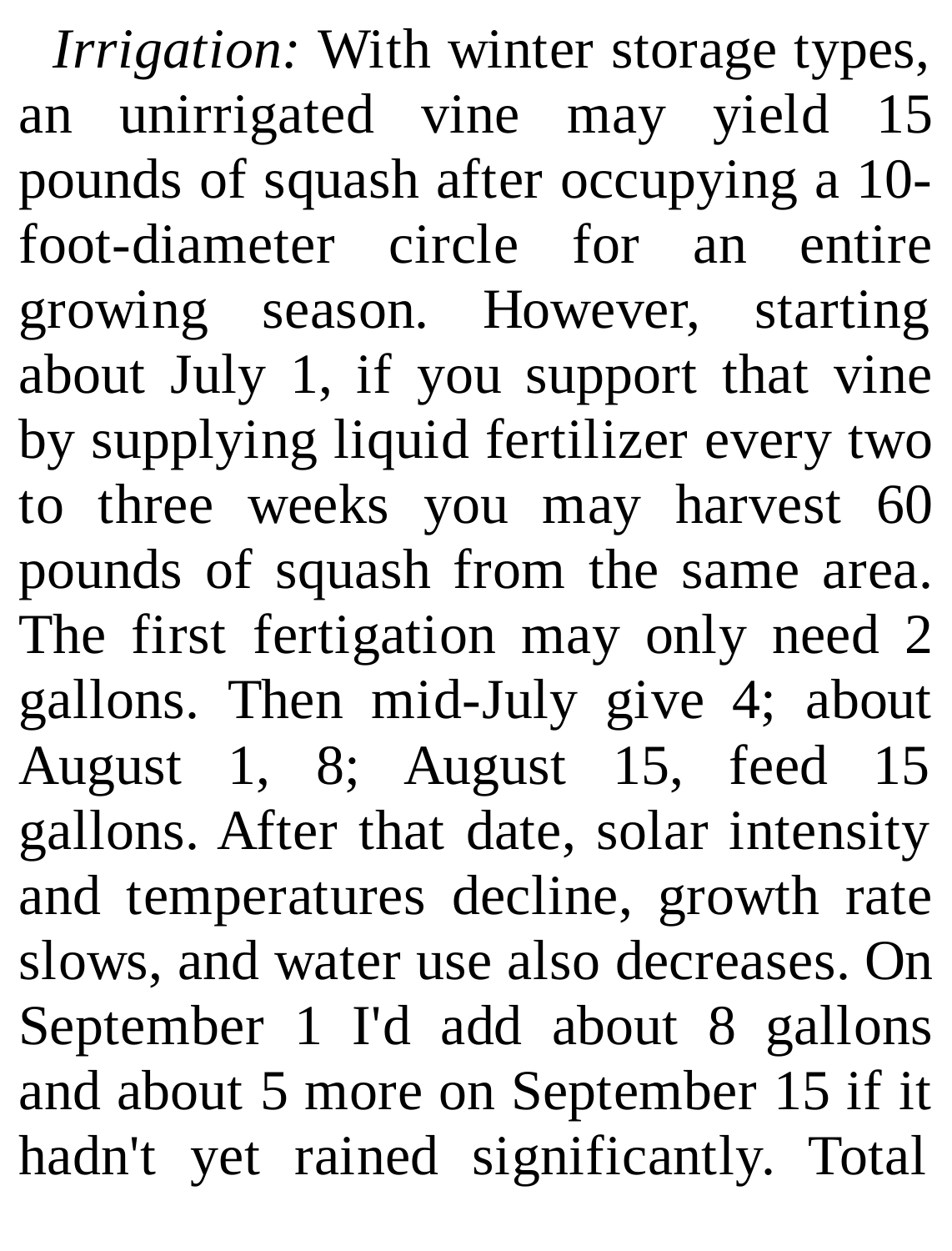water: 42 gallons. Total increase in yield: 45 pounds. I'd say that's a good return on water invested.

*Varieties:* For winter squash, all the vining winter varieties in the C. maxima or C. pepo family seem acceptably adapted to dry gardening. These include Buttercup, Hubbard, Delicious, Sweet Meat, Delicata, Spaghetti, and Acorn. I wouldn't trust any of the newer compact bush winter varieties so popular on raised beds. Despite their reputation for drought tolerance C. mixta varieties (or cushaw squash) were believed to be strictly hot desert or humid-tropical varieties, unable to mature in our cool climate.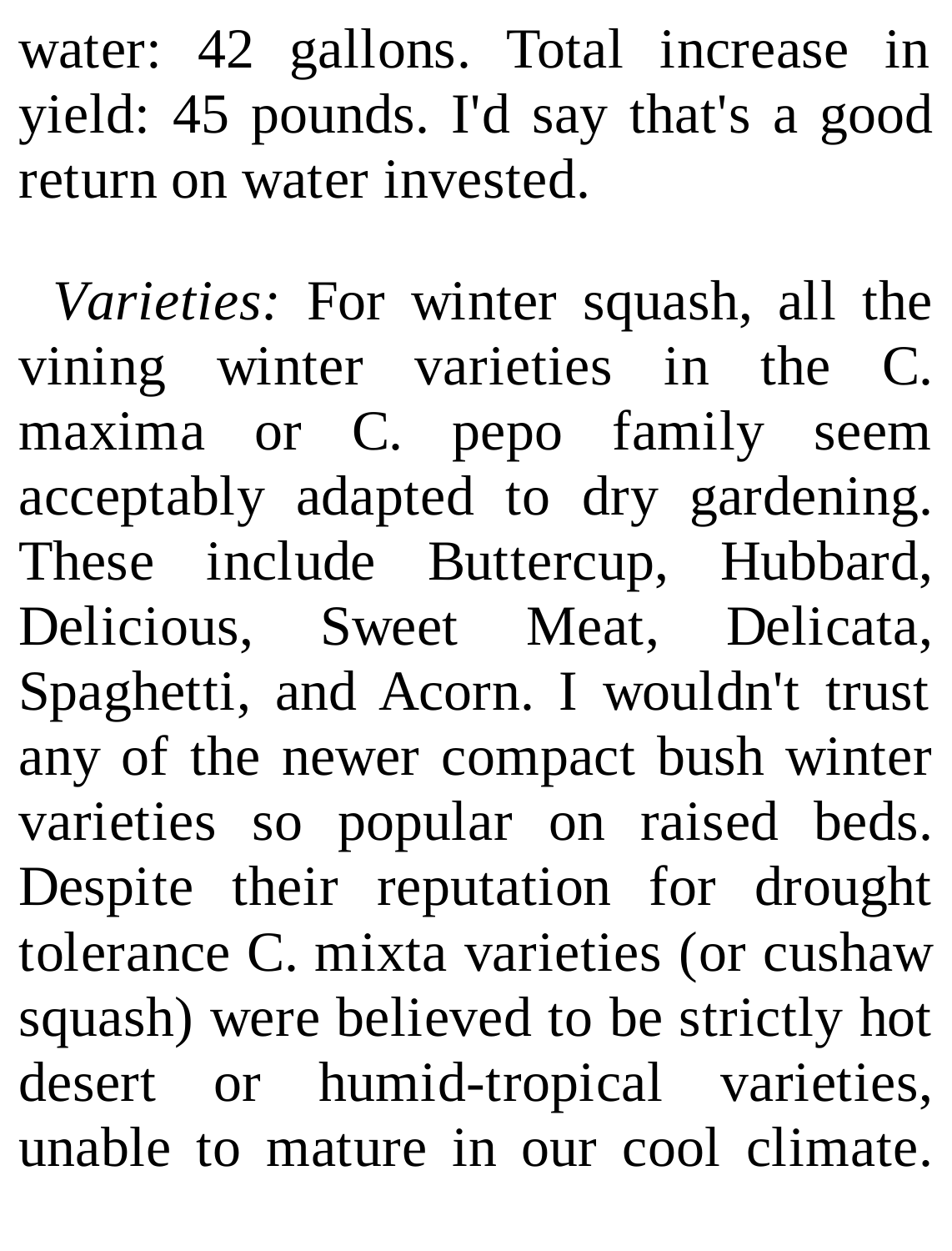However, Pepita (PEA) is a mixta that is early enough and seems entirely unbothered by a complete lack of irrigation. The enormous vine sets numerous good keepers with mildtasting, light yellow flesh.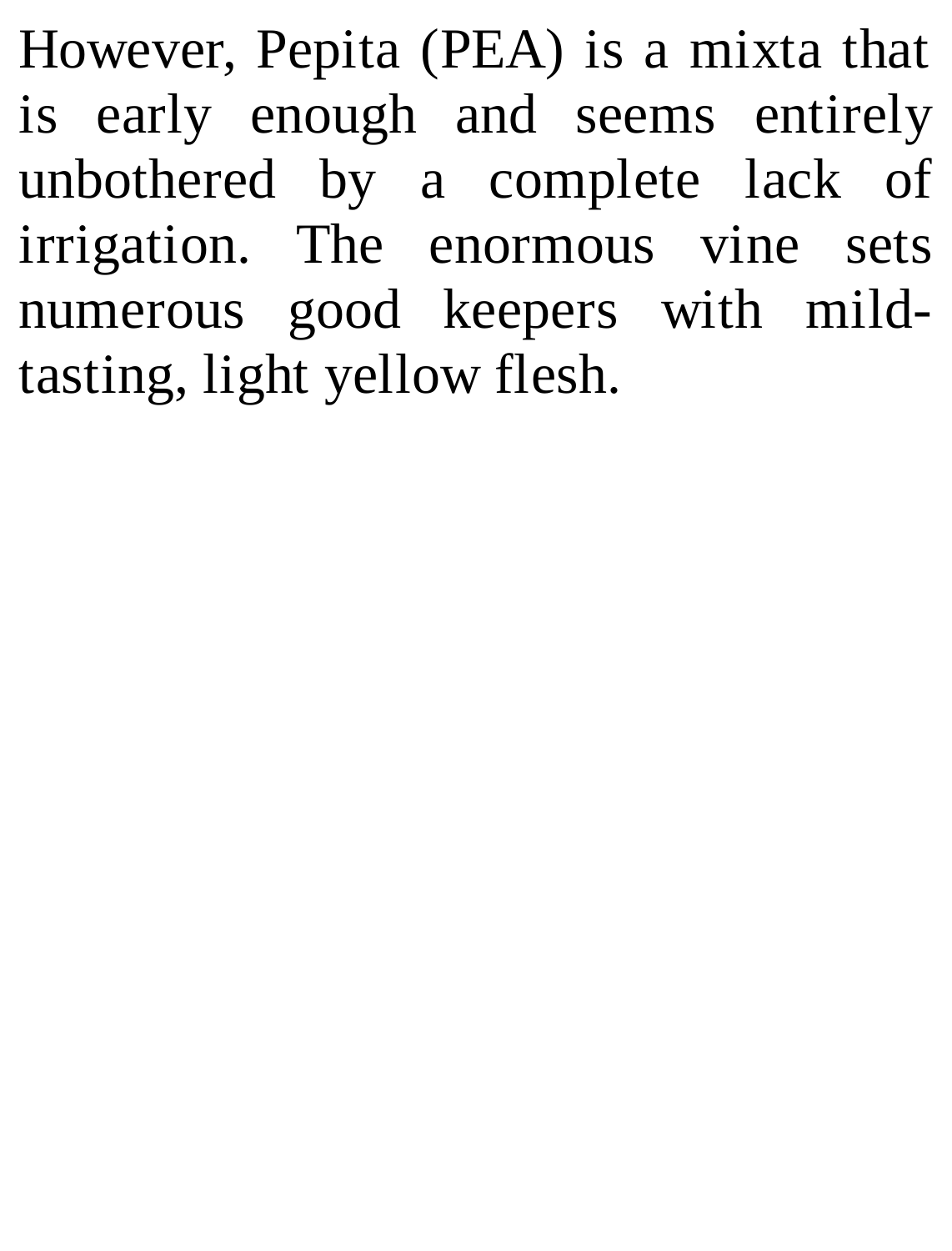Obviously, the compact bush summer squash varieties so popular these days are not good candidates for withstanding long periods without irrigation. The old heirlooms like Black Zucchini (ABL) (not Black Beauty!) and warty Yellow Crookneck grow enormous, high-yielding plants whose extent nearly rivals that of the largest winter squash. They also grow a dense leaf cover, making the fruit a little harder to find. These are the only American heirlooms still readily available. Black Zucchini has become very raggedy; anyone growing it should be prepared to plant several vines and accept that at least one-third of them will throw rather off-type fruit. It needs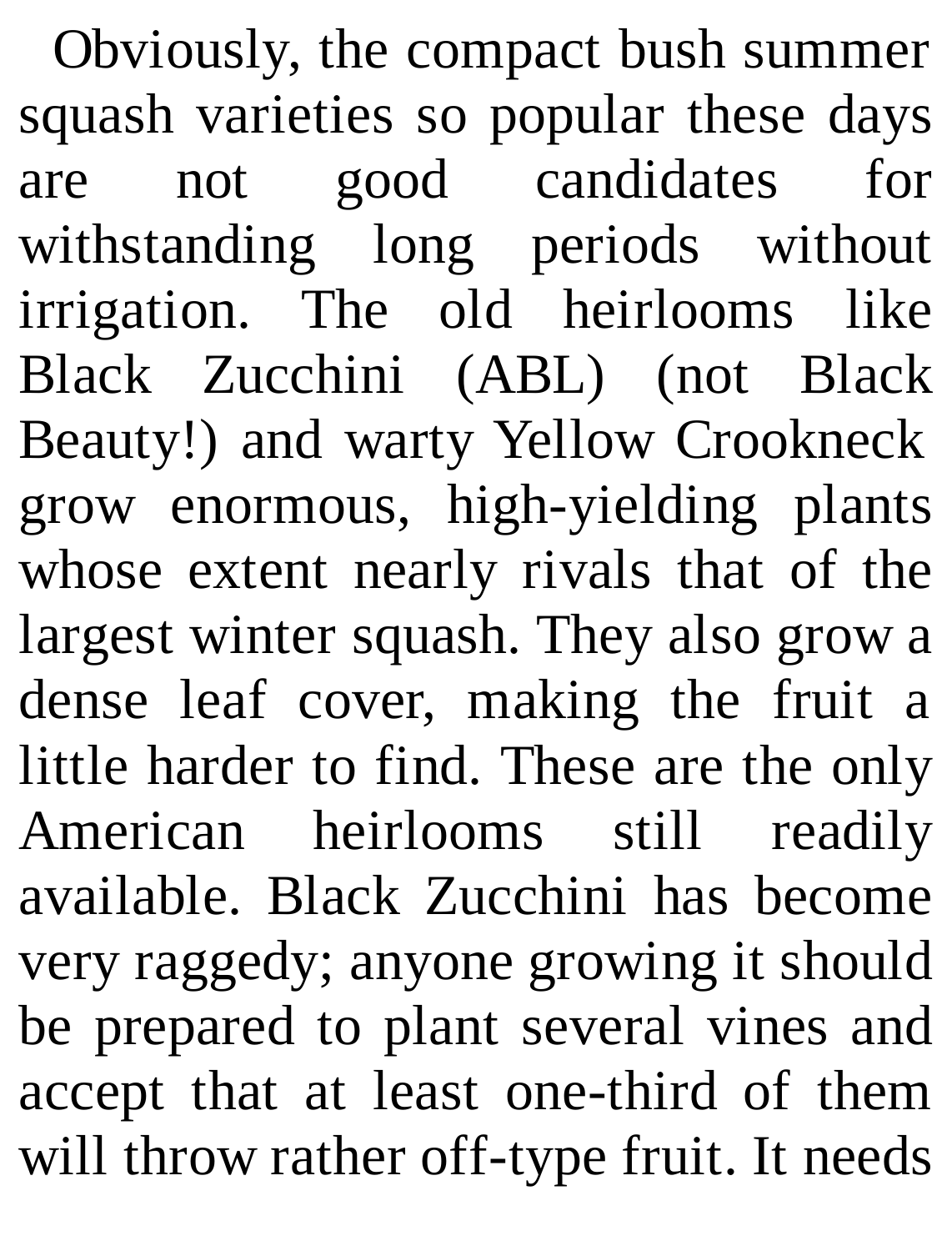the work of a skilled plant breeder. Yellow Crookneck is still a fairly "clean" variety offering good uniformity. Both have more flavor and are less watery than the modern summer squash varieties. Yellow Crookneck is especially rich, probably due to its thick, oily skin; most gardeners who once grow the old Crookneck never again grow any other kind. Another useful drought-tolerant variety is Gem, sometimes called Rolet (TSC). It grows an extensive wintersquash-like vine yielding grapefruitsize, excellent eating summer squash.

Both Yellow Crookneck and Black Zucchini begin yielding several weeks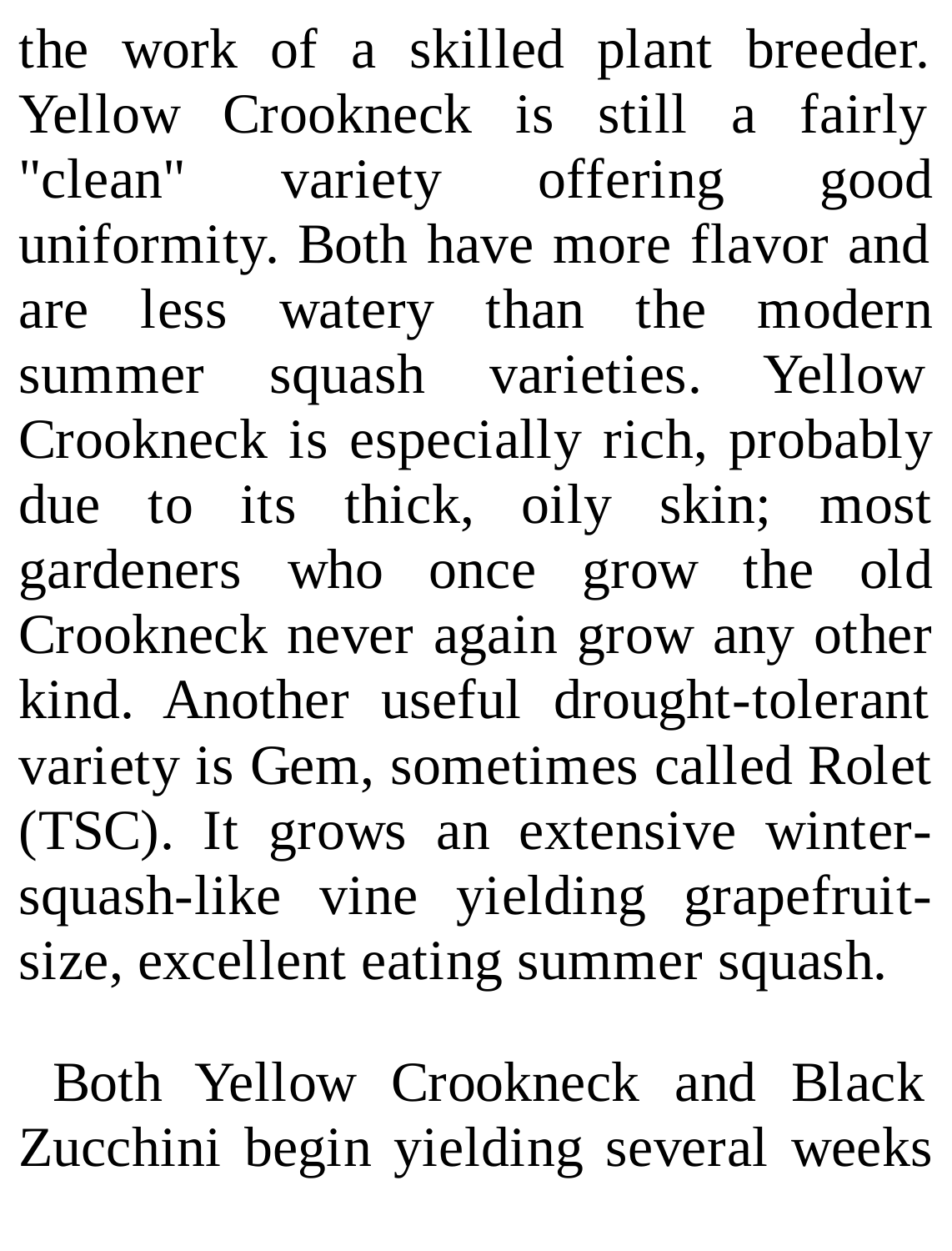later than the modern hybrids. However, as the summer goes on they will produce quite a bit more squash than new hybrid types. I now grow five or six fully irrigated early hybrid plants like Seneca Zucchini too. As soon as my picking bucket is being filled with later-to-yield Crooknecks, I pull out the Senecas and use the now empty irrigated space for fall crops.

#### **Tomato**

There's no point in elaborate methods —trellising, pruning, or training—with dry-gardened tomato vines. Their root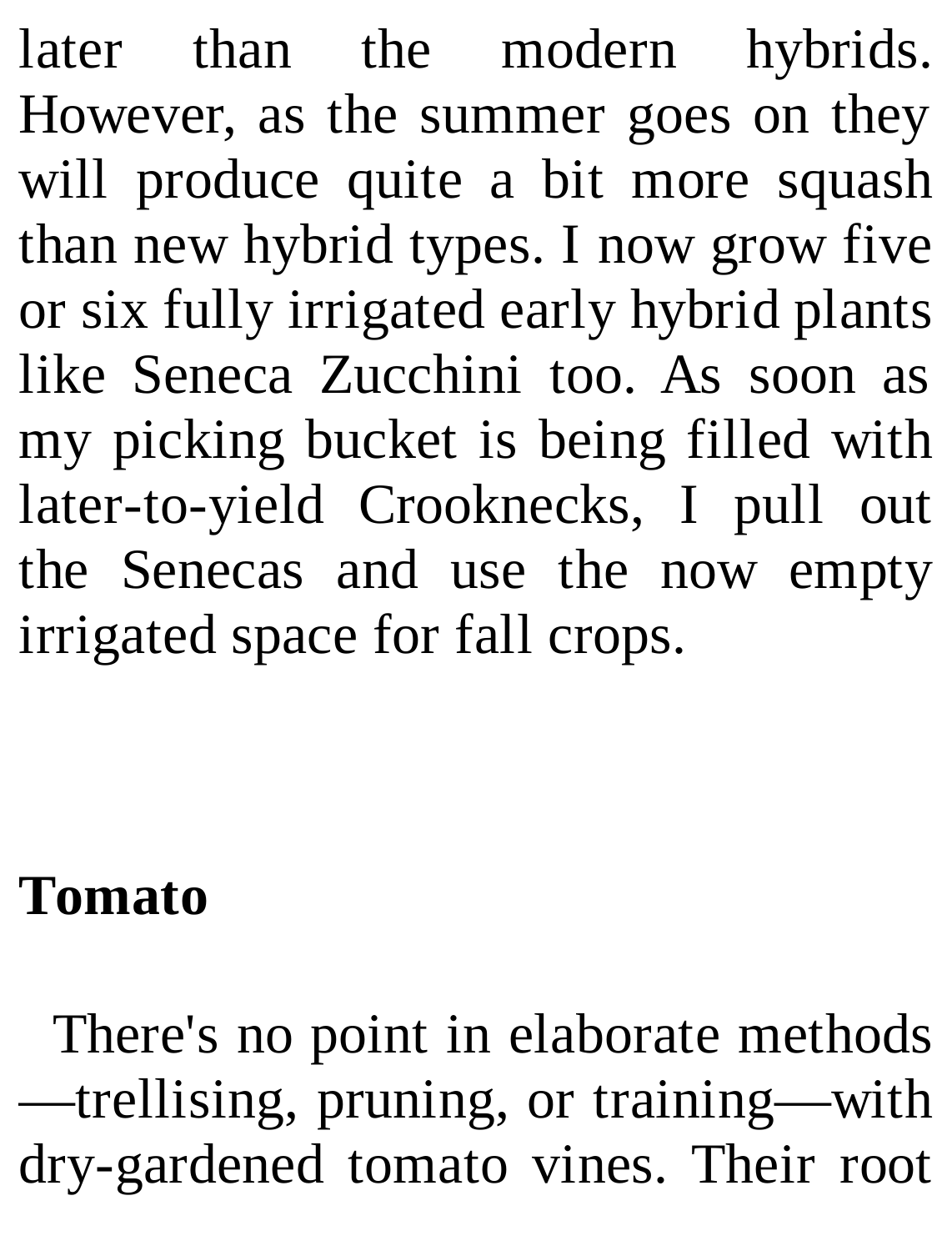systems must be allowed to control all the space they can without competition, so allow the vines to sprawl as well. And pruning the leaf area of indeterminates is counterproductive: to grow hugely, the roots need food from a full complement of leaves.

*Sowing date:* Set out transplants at the usual time. They might also be jump started under cloches two to three weeks before the last frost, to make better use of natural soil moisture.

*Spacing:* Depends greatly on variety. The root system can occupy as much space as the vines will cover and then some.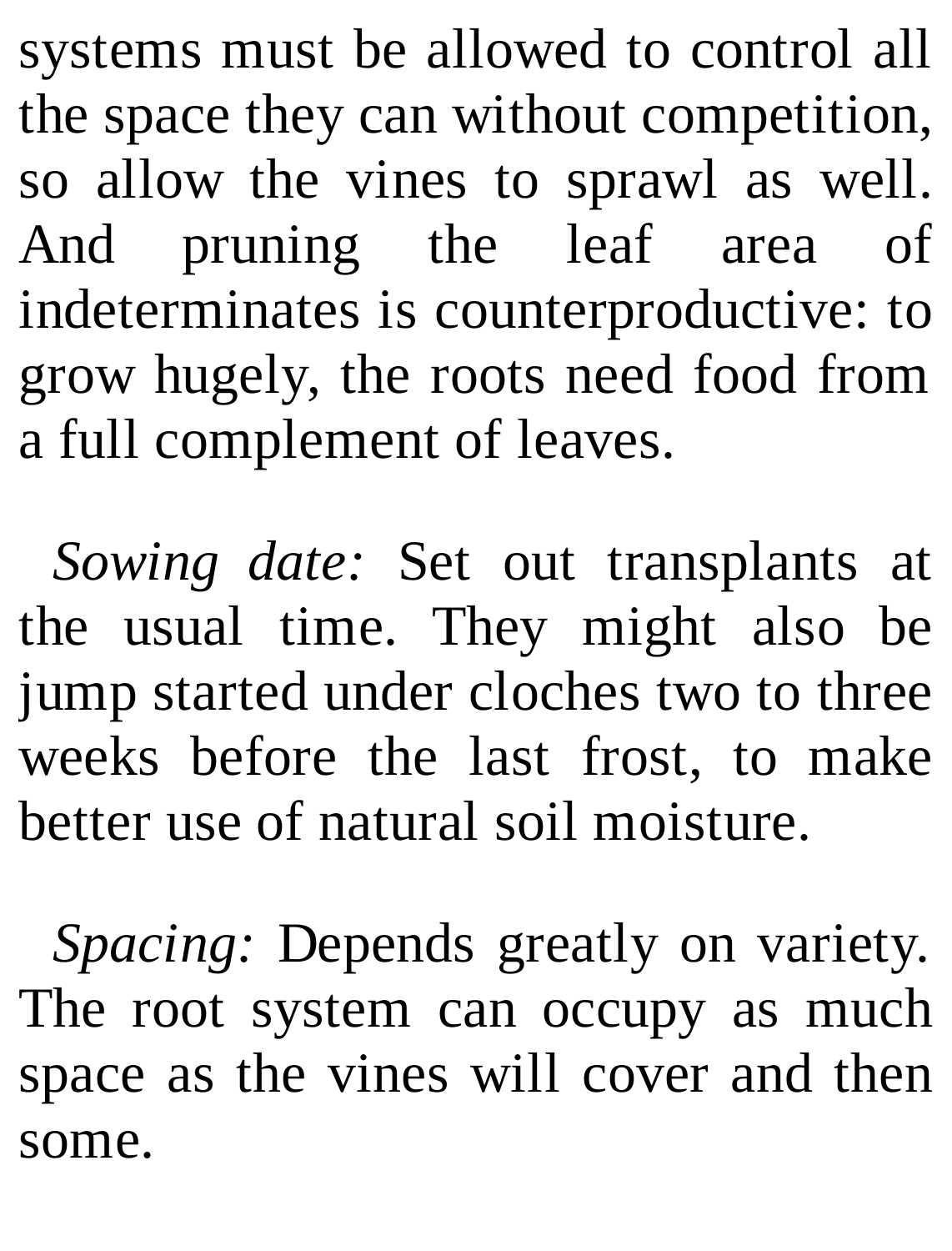*Irrigation:* Especially on determinate varieties, periodic fertigation will greatly increase yield and size of fruit. The old indeterminate sprawlers will produce through an entire summer without any supplemental moisture, but yield even more in response to irrigation.

*Variety:* With or without irrigation or anywhere in between, when growing tomatoes west of the Cascades, nothing is more important than choosing the right variety. Not only does it have to be early and able to set and ripen fruit when nights are cool, but to grow through months without watering the plant must be highly indeterminate.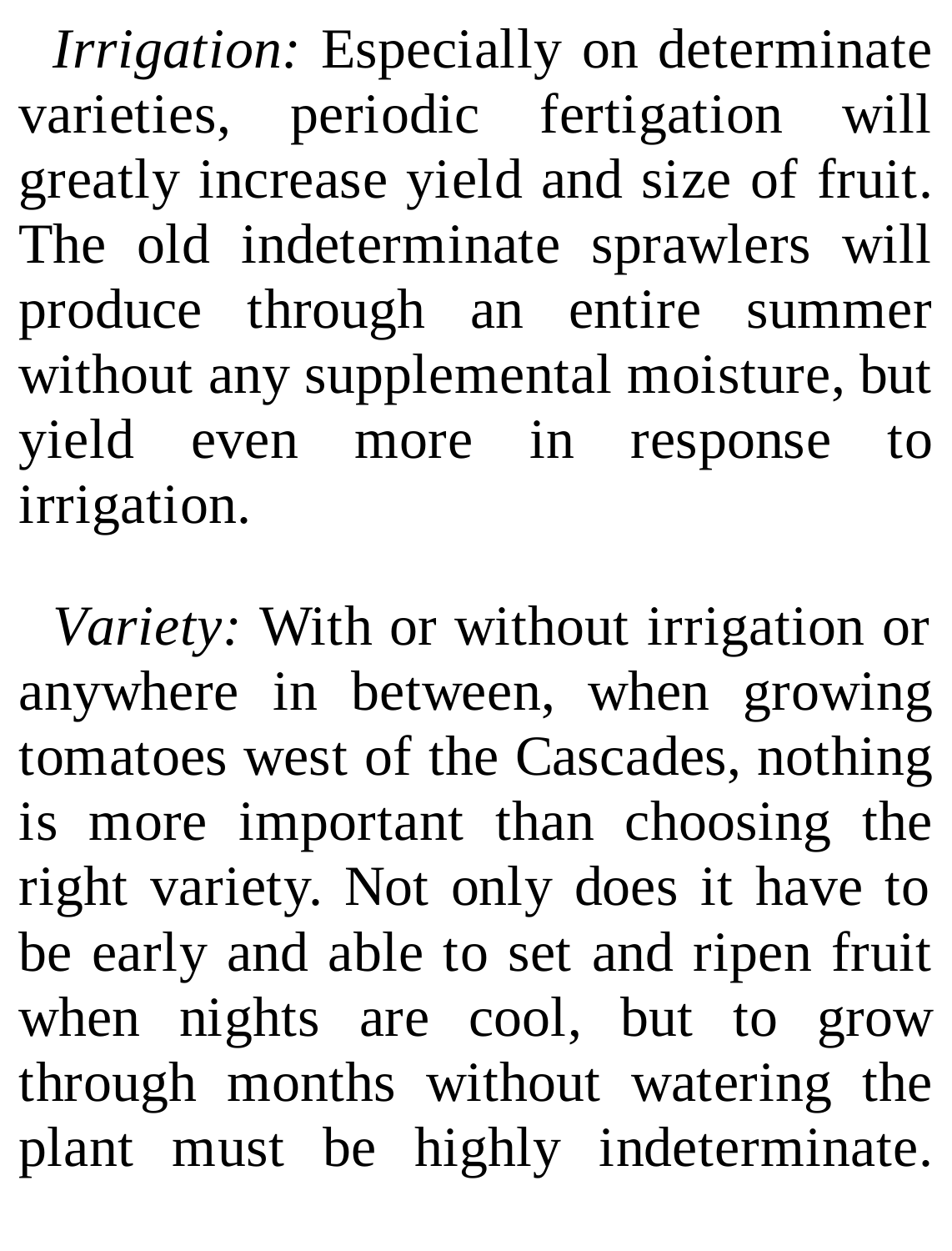This makes a built-in conflict: most of the sprawly, huge, old heirloom varieties are rather late to mature. But cherry tomatoes are always far earlier than big slicers.

If I had to choose only one variety it would be the old heirloom [Large] Red Cherry. A single plant is capable of covering a 9- to 10-foot-diameter circle if fertigated from mid-July through August. The enormous yield of a single fertigated vine is overwhelming.

Red Cherry is a little acid and tart. Non-acid, indeterminate cherry types like Sweetie, Sweet 100, and Sweet Millions are also workable but not as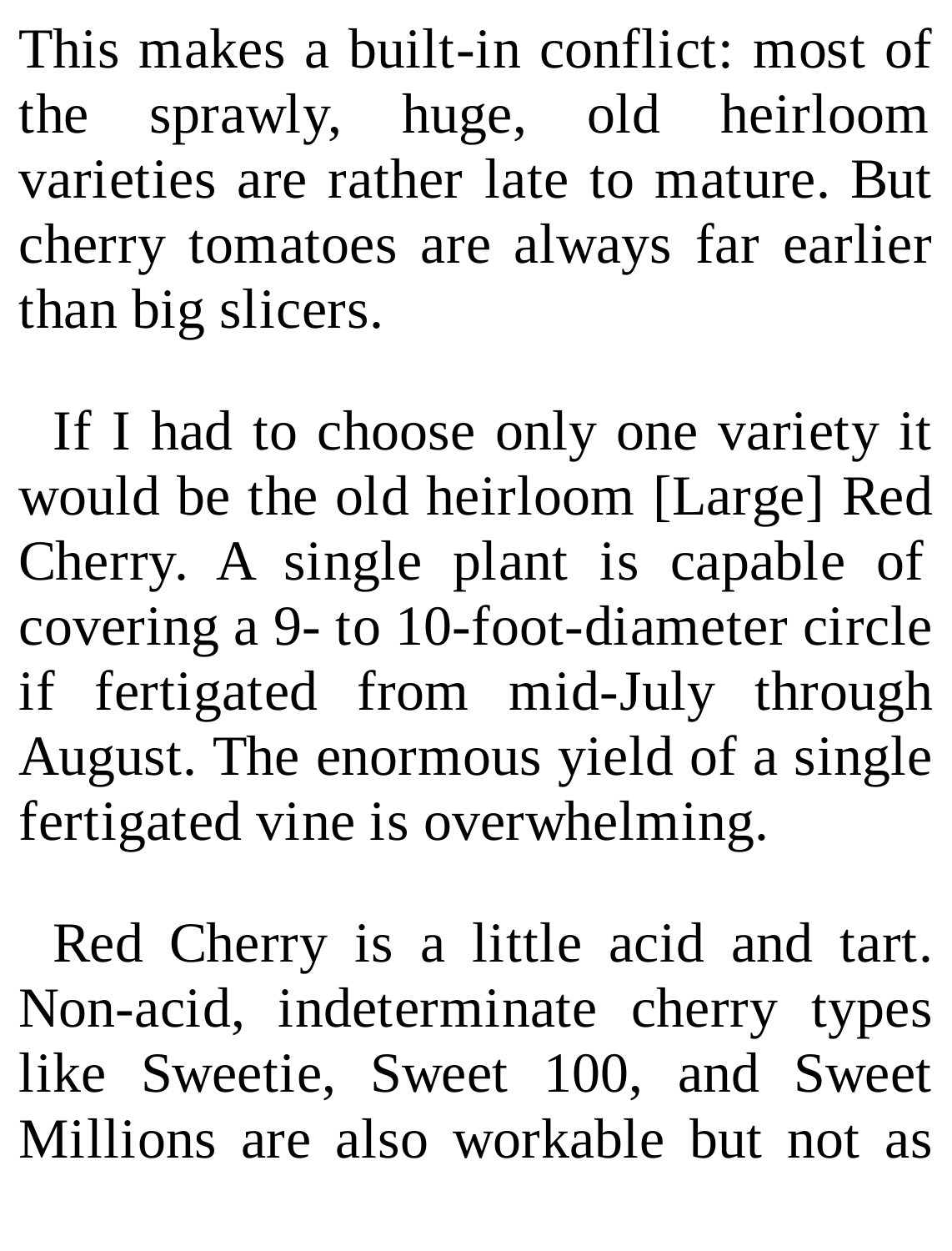aggressive as Red Cherry. I wouldn't depend on most bush cherry tomato varieties. But our earliest cherry variety of all, OSU's Gold Nugget, must grow a lot more root than top, for, with or without supplemental water, Gold Nugget sets heavily and ripens enormously until mid-August, when it peters out from overbearing (not from moisture stress). Gold Nugget quits just about when the later cherry or slicing tomatoes start ripening heavily.

Other well-adapted early determinates such as Oregon Spring and Santiam may disappoint you. Unless fertigated, they'll set and ripen some fruit but may become stunted in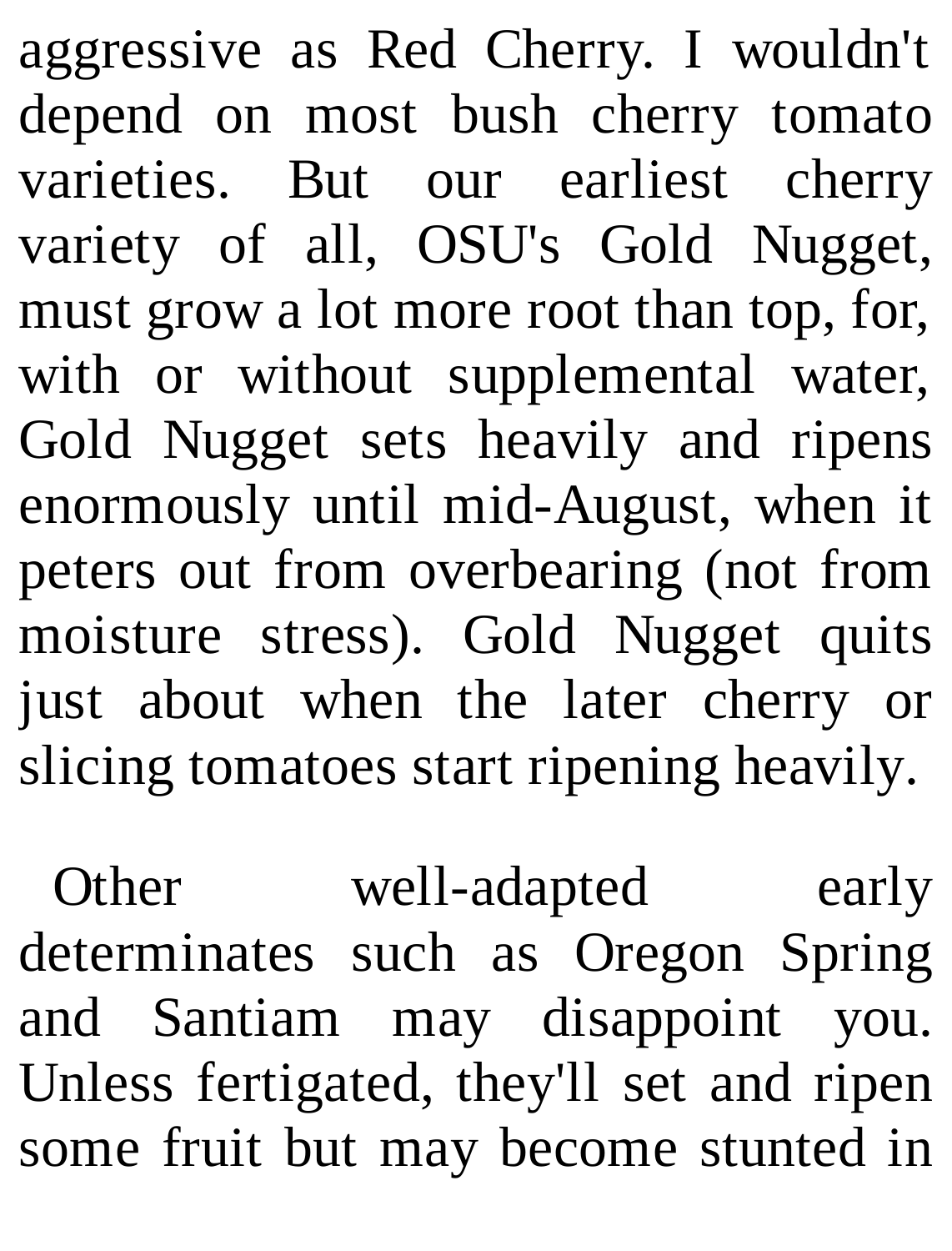midsummer. However, a single indeterminate Fantastic Hybrid will cover a 6-to 7-foot-diameter circle, and grow and ripen tomatoes until frost with only a minimum of water. I think Stupice (ABL, TSC) and Early Cascade are also quite workable (and earlier than Fantastic in Washington).

# **Chapter 6 My Own Garden Plan**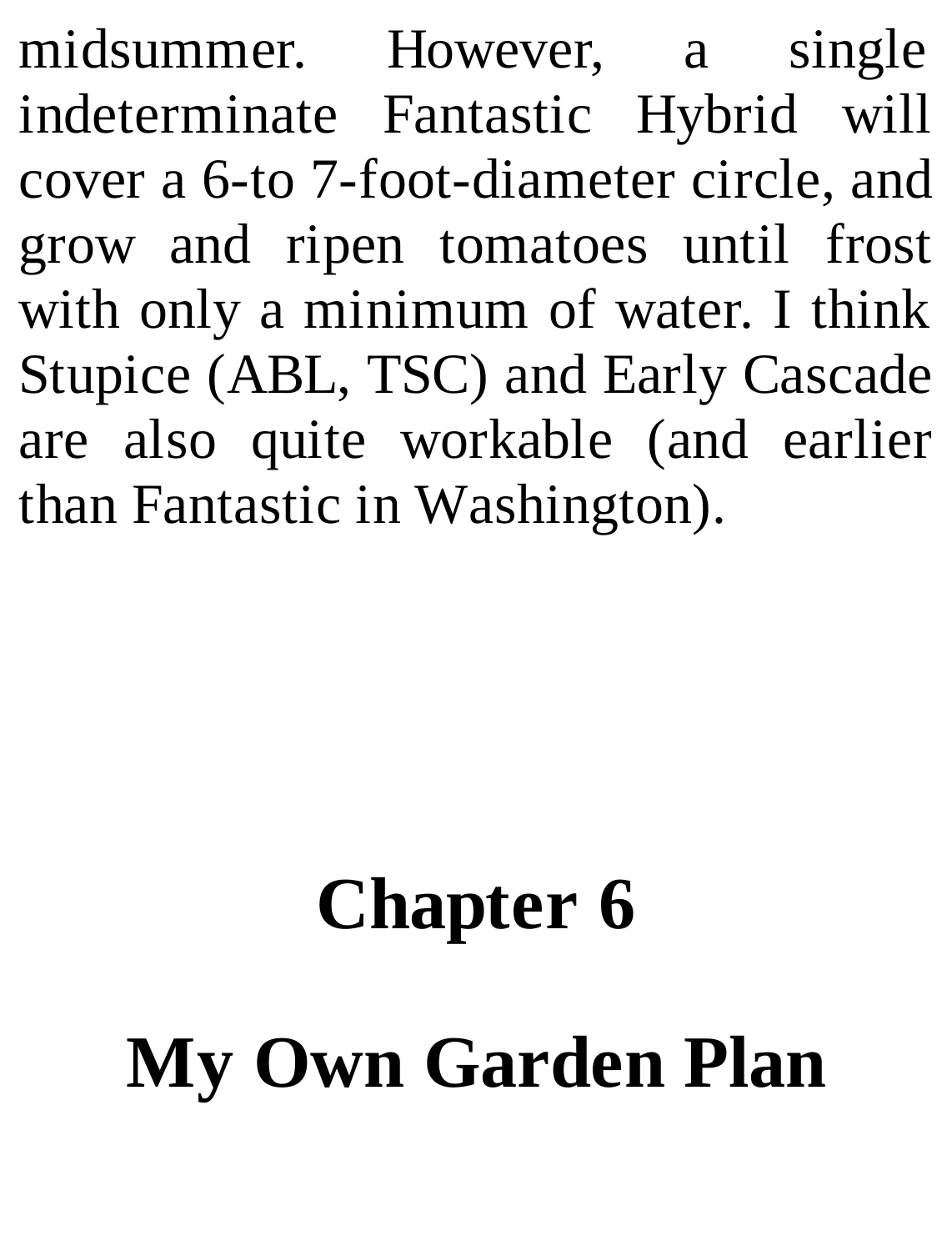This chapter illustrates and explains my own dry garden. Any garden plan is a product of compromises and preferences; mine is not intended to become yours. But, all modesty aside, this plan results from 20 continuous years of serious vegetable gardening and some small degree of regional wisdom.

My wife and I are what I dub "vegetablitarians." Not vegetarians, or lacto-ovo vegetarians because we're not ideologues and eat meat on rare, usually festive occasions in other peoples' houses. But over 80 percent of our calories are from vegetable, fruit, or cereal sources and the remaining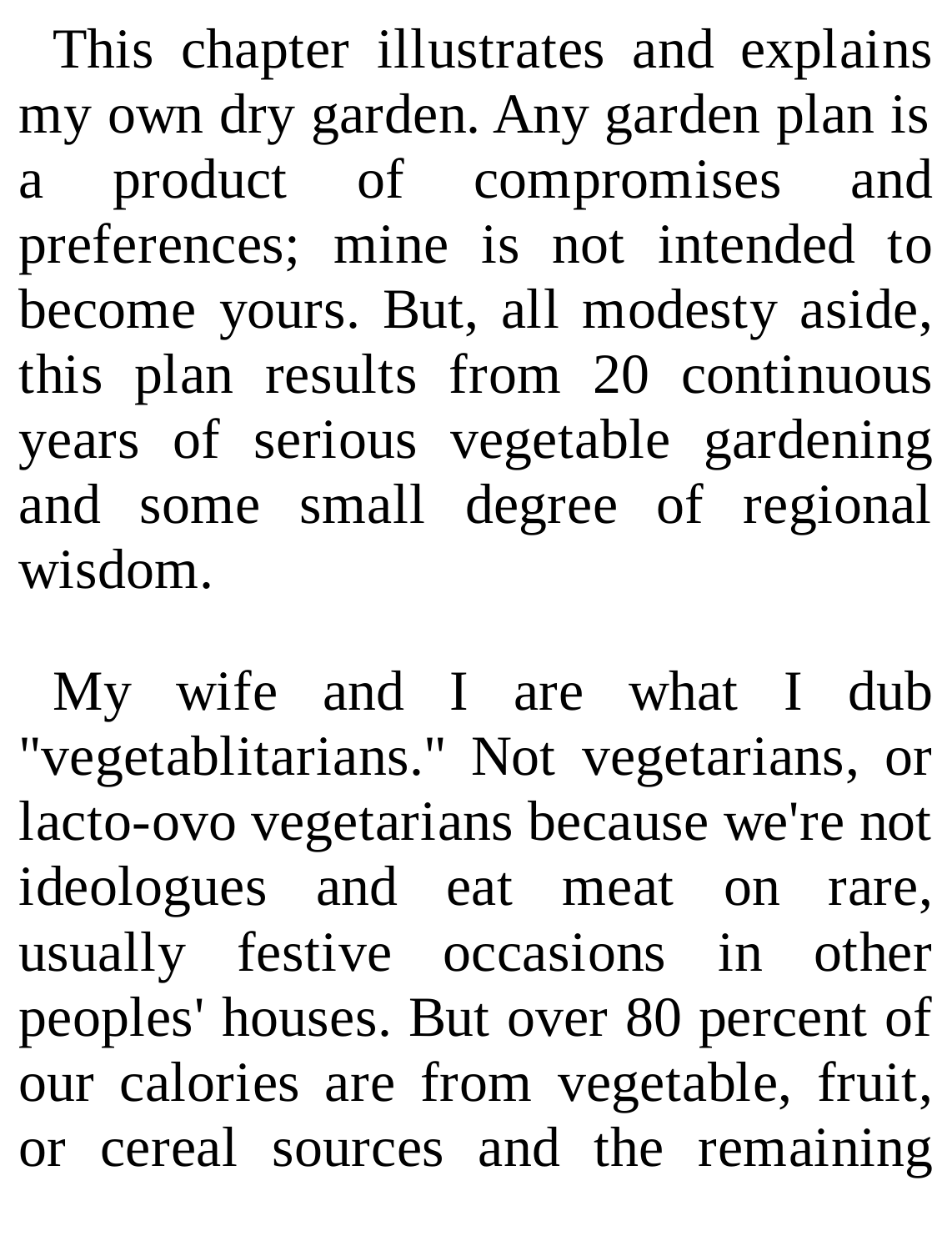percentage is from fats or dairy foods. The purpose of my garden is to provide at least half the actual calories we eat year-round; most of the rest comes from home-baked bread made with freshly ground whole grains. I put at least one very large bowl of salad on the table every day, winter and summer. I keep us in potatoes nine months a year and produce a year's supply of onions or leeks. To break the dietary monotony of November to April, I grow as wide an assortment of winter vegetables as possible and put most produce departments to shame from June through September, when the summer vegies are "on."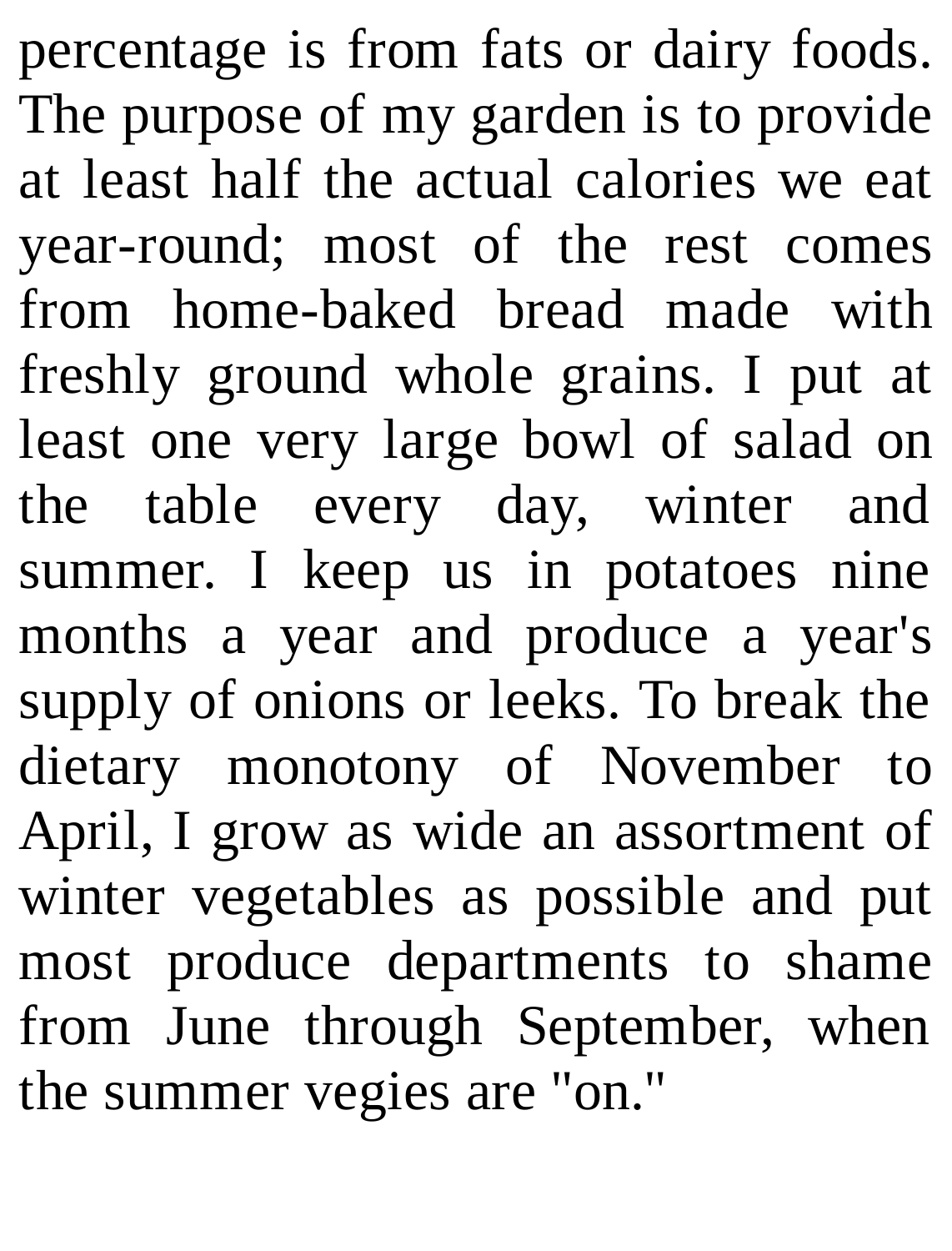The garden plan may seem unusually large, but in accordance with Solomon's First Law of Abundance, there's a great deal of intentional waste. My garden produces two to three times the amount of food needed during the year so moochers, poachers, guests, adult daughters accompanied by partners, husbands, and children, mistakes, poor yields, and failures of individual vegetables are inconsequential. Besides, gardening is fun.

My garden is laid out in 125-footlong rows and one equally long raised bed. Each row grows only one or two types of vegetables. The central focus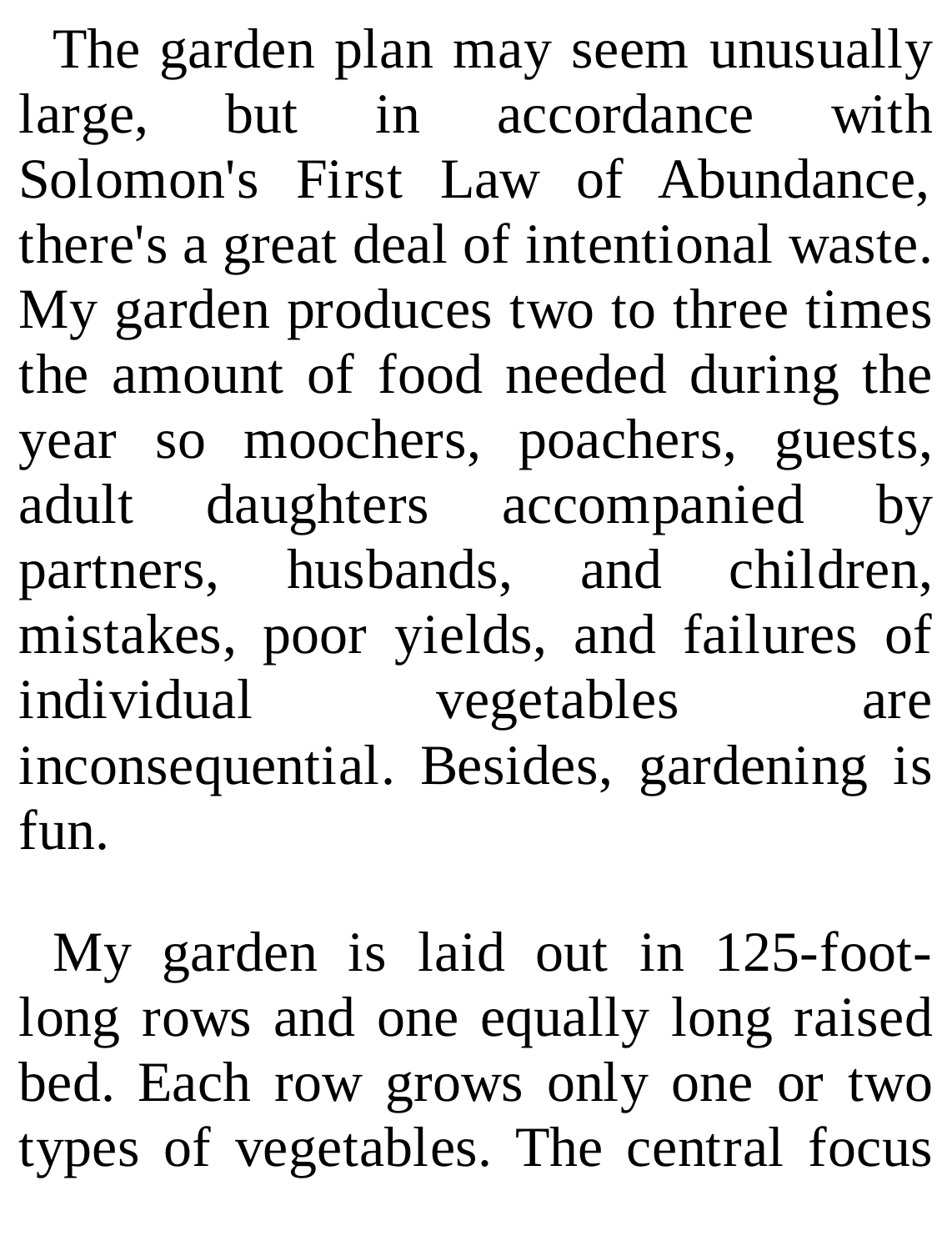of my water-wise garden is its irrigation system. Two lines of lowangle sprinklers, only 4 feet apart, straddle an intensively irrigated raised bed running down the center of the garden. The sprinklers I use are Naans, a unique Israeli design that emits very little water and throws at a very low angle (available from TSC and some garden centers). Their maximum reach is about 18 feet; each sprinkler is about 12 feet from its neighbor. On the garden plan, the sprinklers are indicated by a circle surrounding an "X." Readers unfamiliar with sprinkler system design are advised to study the irrigation chapter in Growing Vegetables West of the Cascades.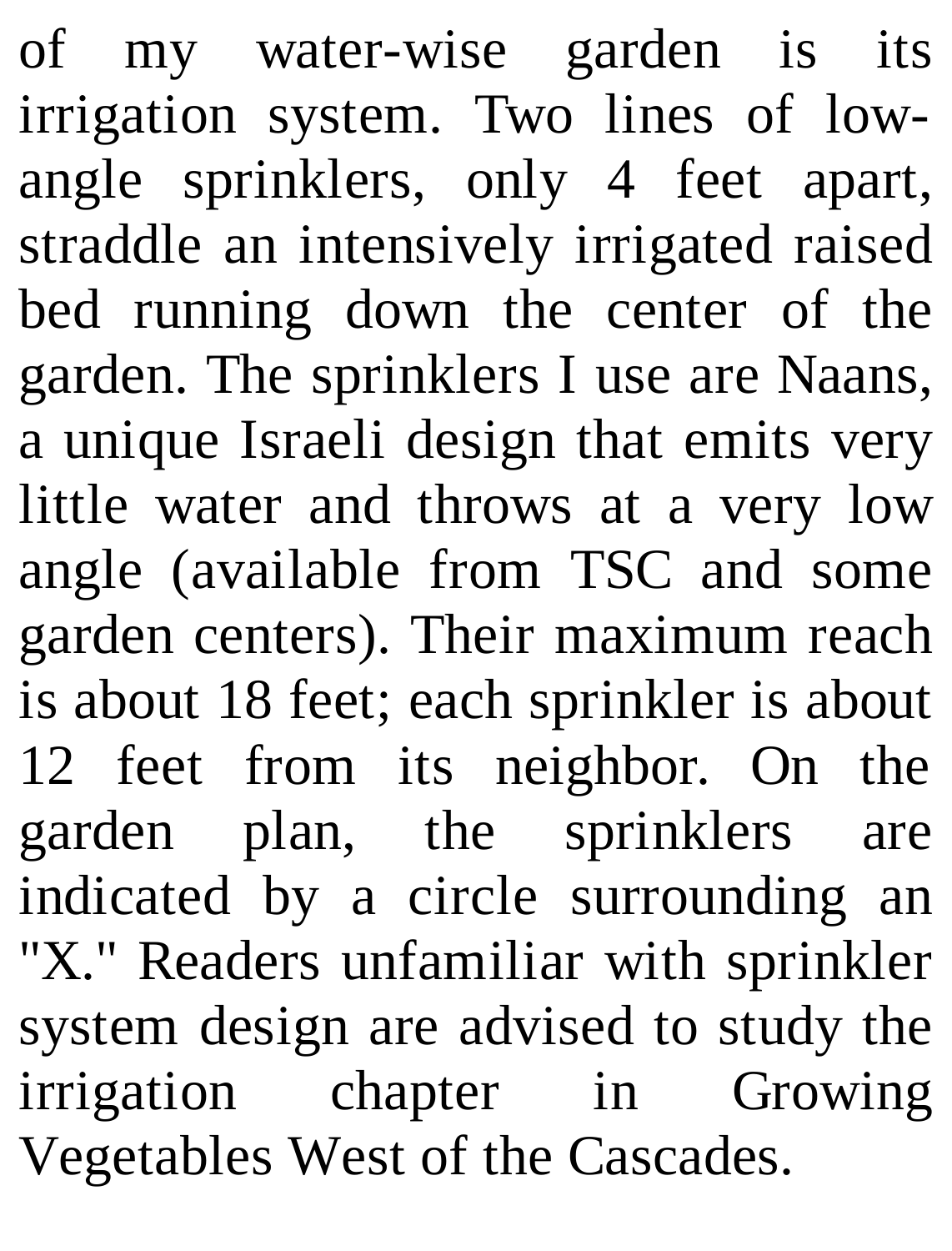On the far left side of the garden plan is a graphic representation of the uneven application of water put down by this sprinkler system. The 4-footwide raised bed gets lots of water, uniformly distributed. Farther away, the amount applied decreases rapidly. About half as much irrigation lands only 6 feet from the edge of the raised bed as on the bed itself. Beyond that the amount tapers off to insignificance. During summer's heat the farthest 6 feet is barely moistened on top, but no water effectively penetrates the dry surface. Crops are positioned according to their need for or ability to benefit from supplementation. For convenient description I've numbered those rows.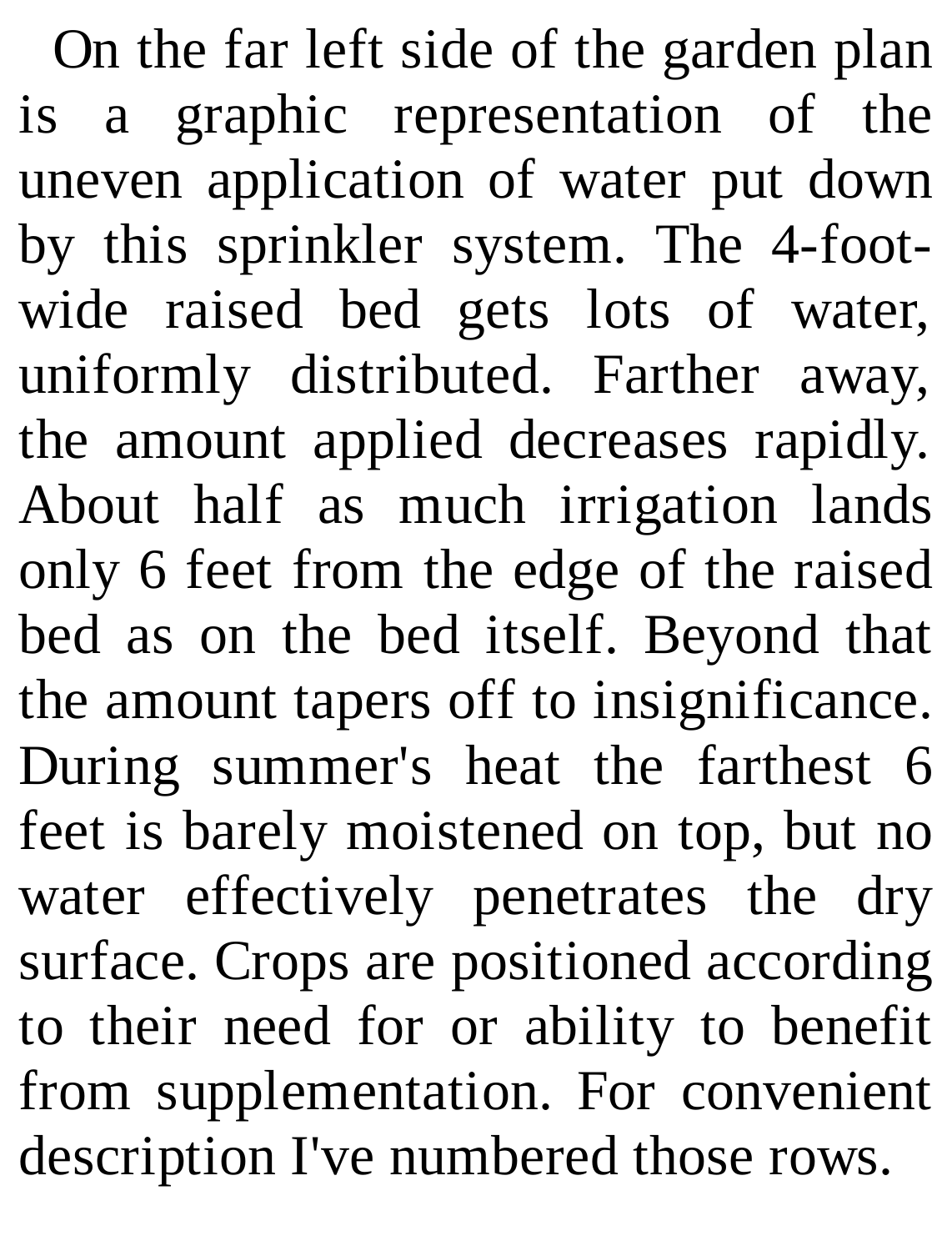## **The Raised Bed**

Crops demanding the most water are grown on the raised bed. These include a succession of lettuce plantings designed to fill the summer salad bowl, summer spinach, spring kohlrabi, my celery patch, scallions, Chinese cabbages, radishes, and various nursery beds that start overwintered crops for transplanting later. Perhaps the bed seems too large just for salad greens. But one entire meal every day consists largely of fresh, raw, high-protein green leaves; during summer, looseleaf or semiheading lettuce is our salad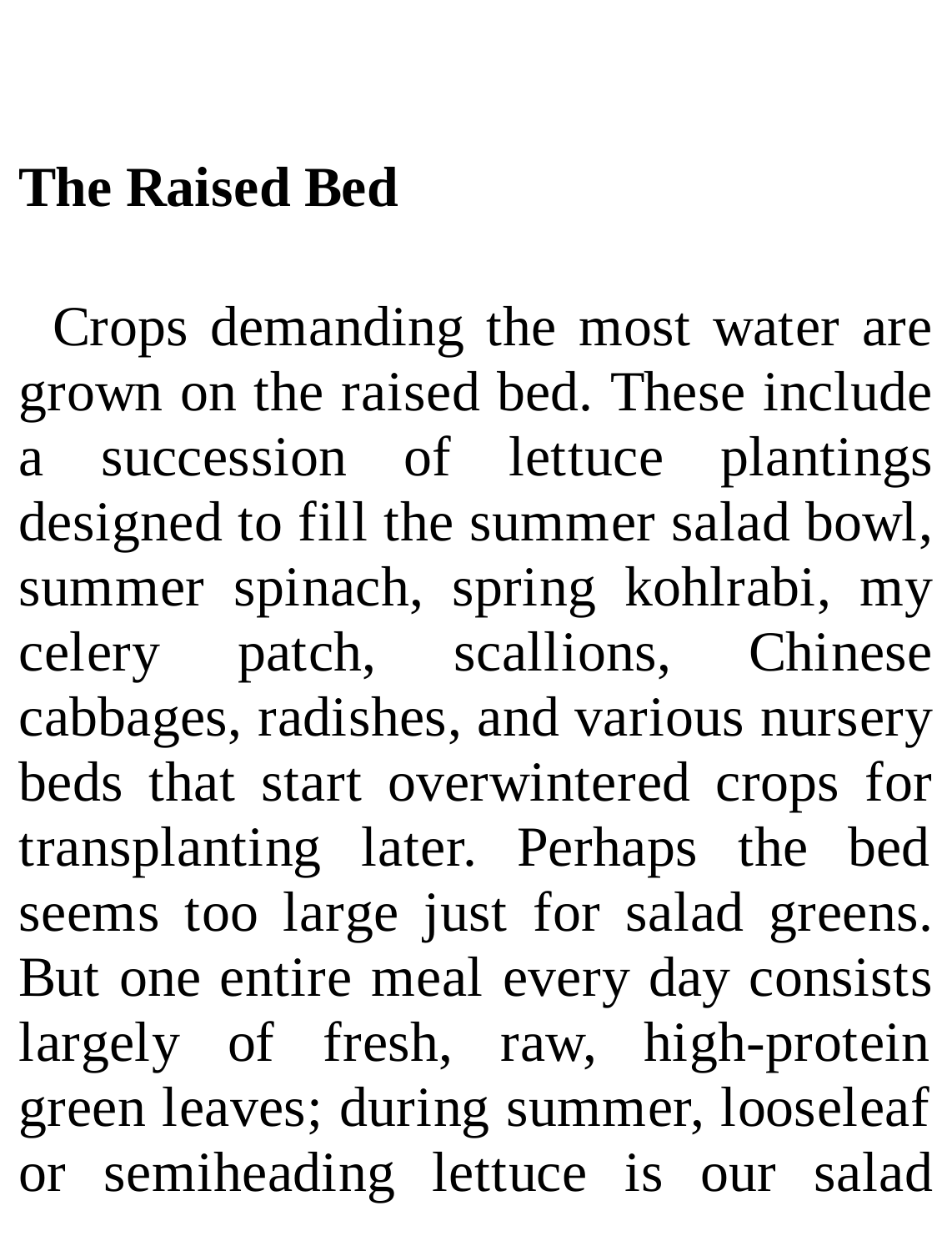item of choice. And our individual salad bowls are larger than most families of six might consider adequate to serve all of them together.

If water were severely rationed I could irrigate the raised bed with hose and nozzle and dry garden the rest, but as it is, rows  $1, 2, 7$ , and  $8$  do get significant but lesser amounts from the sprinklers. Most of the rows hold a single plant family needing similar fertilization and handling or, for convenience, that are sown at the same time.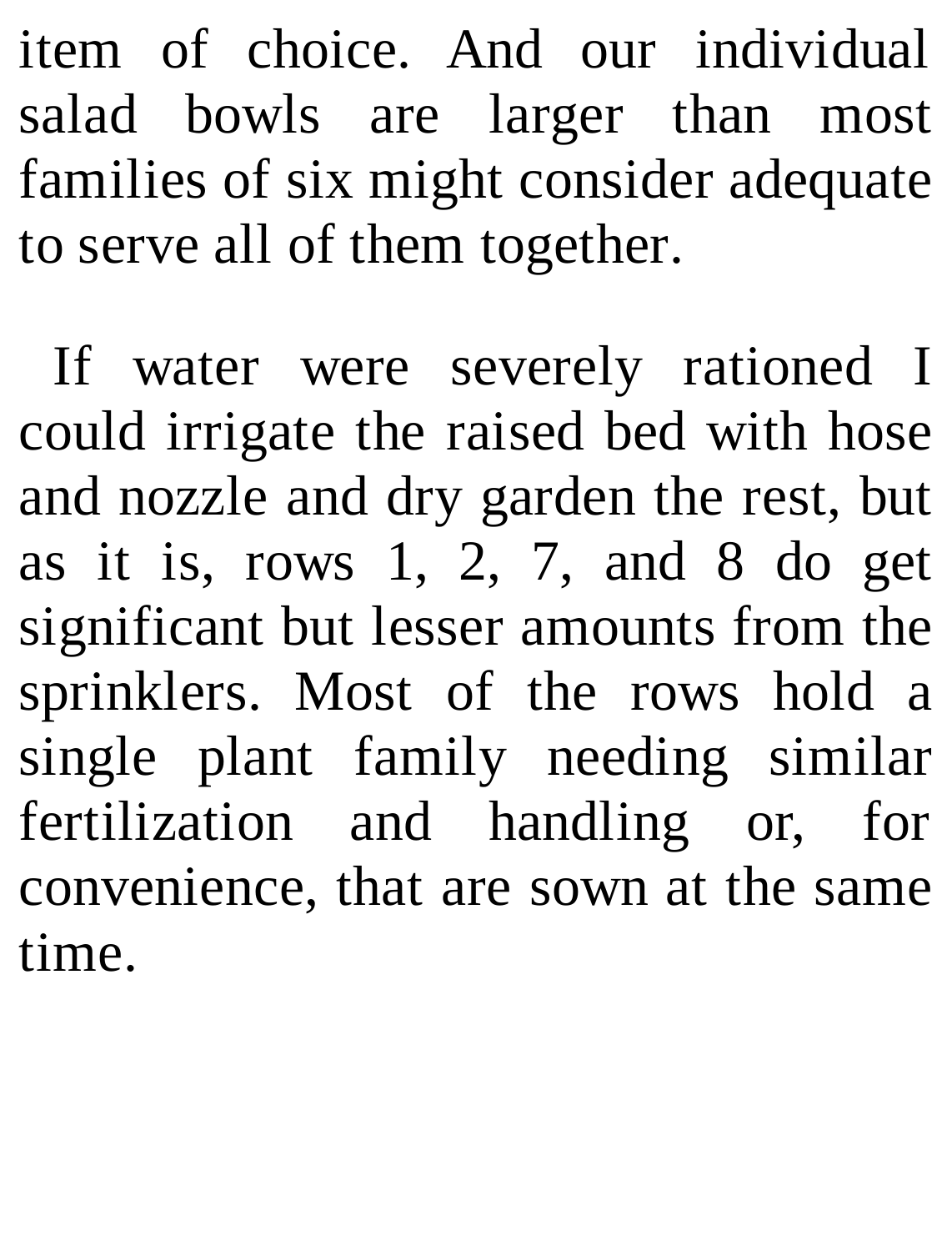#### **Row 1**

The row's center is about 3 feet from the edge of the raised bed. In March I sow my very first salad greens down half this row—mostly assorted leaf lettuce plus some spinach—and six closely spaced early Seneca Hybrid zucchini plants. The greens are all cut by mid-June; by mid-July my betterquality Yellow Crookneck squash come on, so I pull the zucchini. Then I till that entire row, refertilize, and sow half to rutabagas. The nursery bed of leek seedlings has gotten large enough to transplant at this time, too. These go into a trench dug into the other half of the row. The leeks and rutabagas could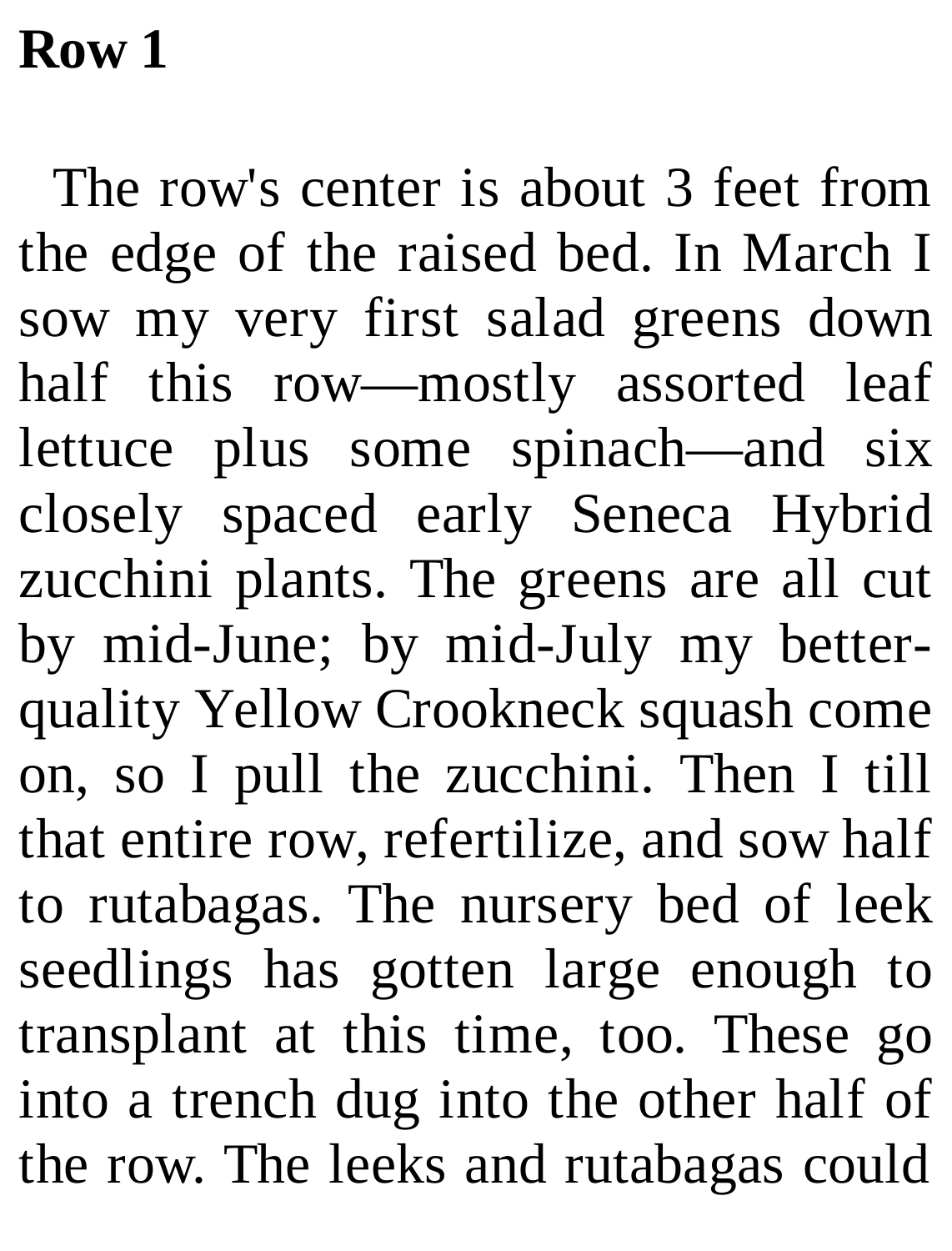be reasonably productive located farther from the sprinklers, but no vegetables benefit more from abundant water or are more important to a selfsufficient kitchen. Rutabagas break the winter monotony of potatoes; leeks vitally improve winter salads, and leeky soups are a household staple from November through March.

## **Row 2: Semi-Drought Tolerant Brassicas**

Row 2 gets about half the irrigation of row 1 and about one-third as much as the raised bed, and so is wider, to give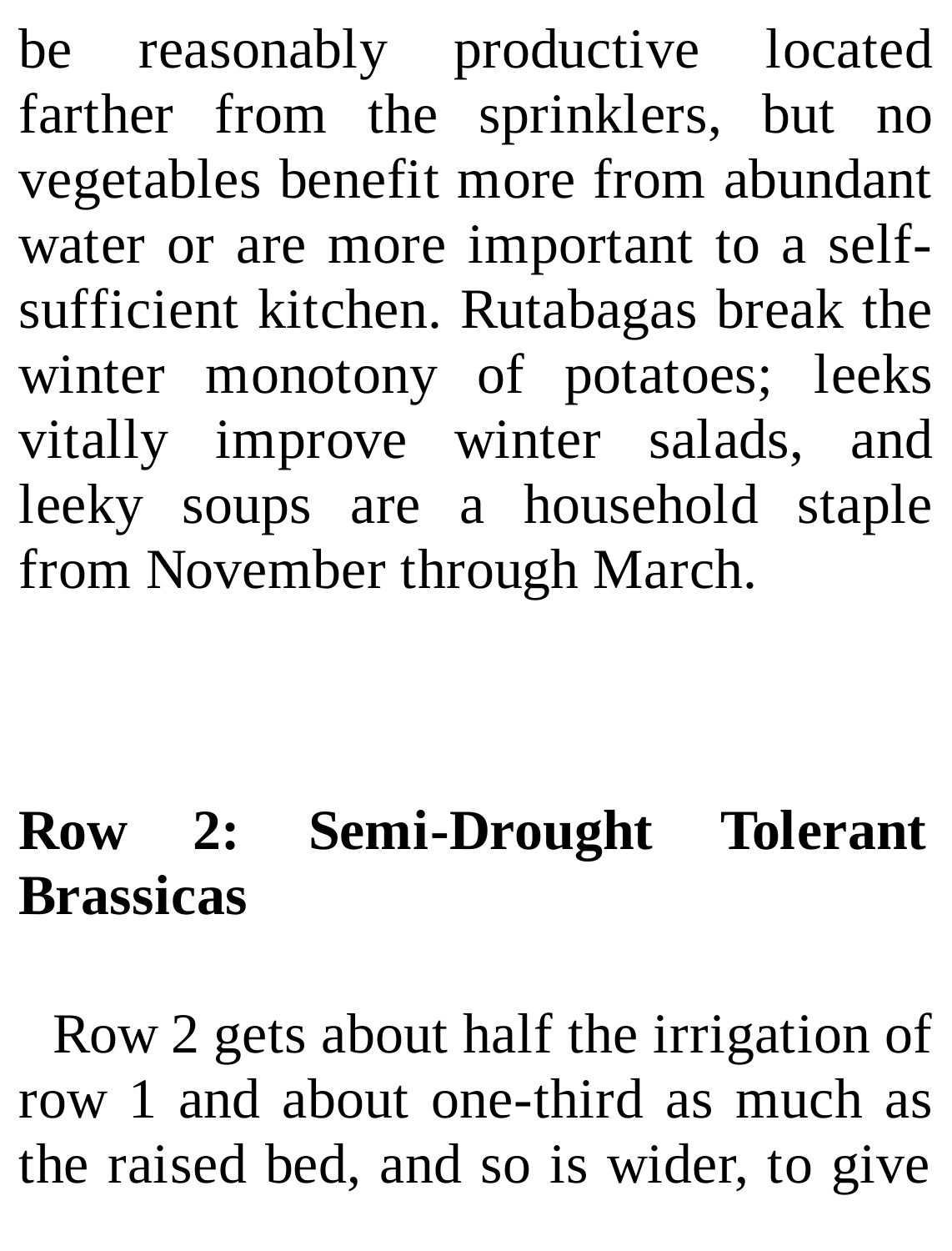the roots more room. One-third of the row grows savoy cabbage, the rest, Brussels sprouts. These brassicas are spaced 4 feet apart and by summer's end the lusty sprouts form a solid hedge 4 feet tall.

#### **Row 3: Kale**

Row 3 grows 125 feet of various kales sown in April. There's just enough overspray to keep the plants from getting gnarly. I prefer kale to not get very stunted, if only for aesthetics: on my soil, one vanity fertigation about mid-July keeps this row looking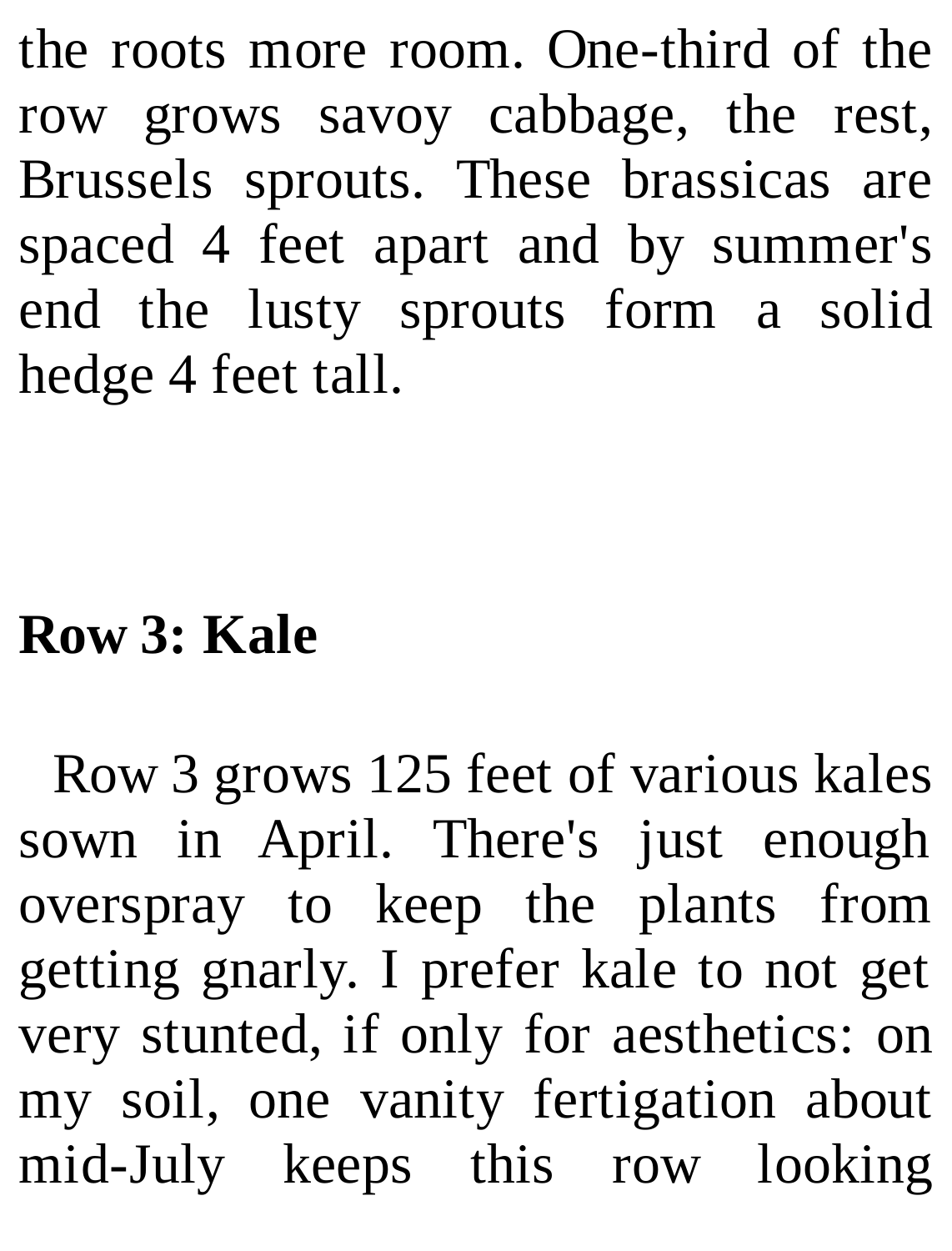impressive all summer. Other gardens with poorer soil might need more support. This much kale may seem an enormous oversupply, but between salads and steaming greens with potatoes we manage to eat almost all the tender small leaves it grows during winter.

#### **Row 4: Root Crops**

Mostly carrots, a few beets. No irrigation, no fertigation, none needed. One hundred carrots weighing in at around 5 pounds each and 20-some beets of equal magnitude make our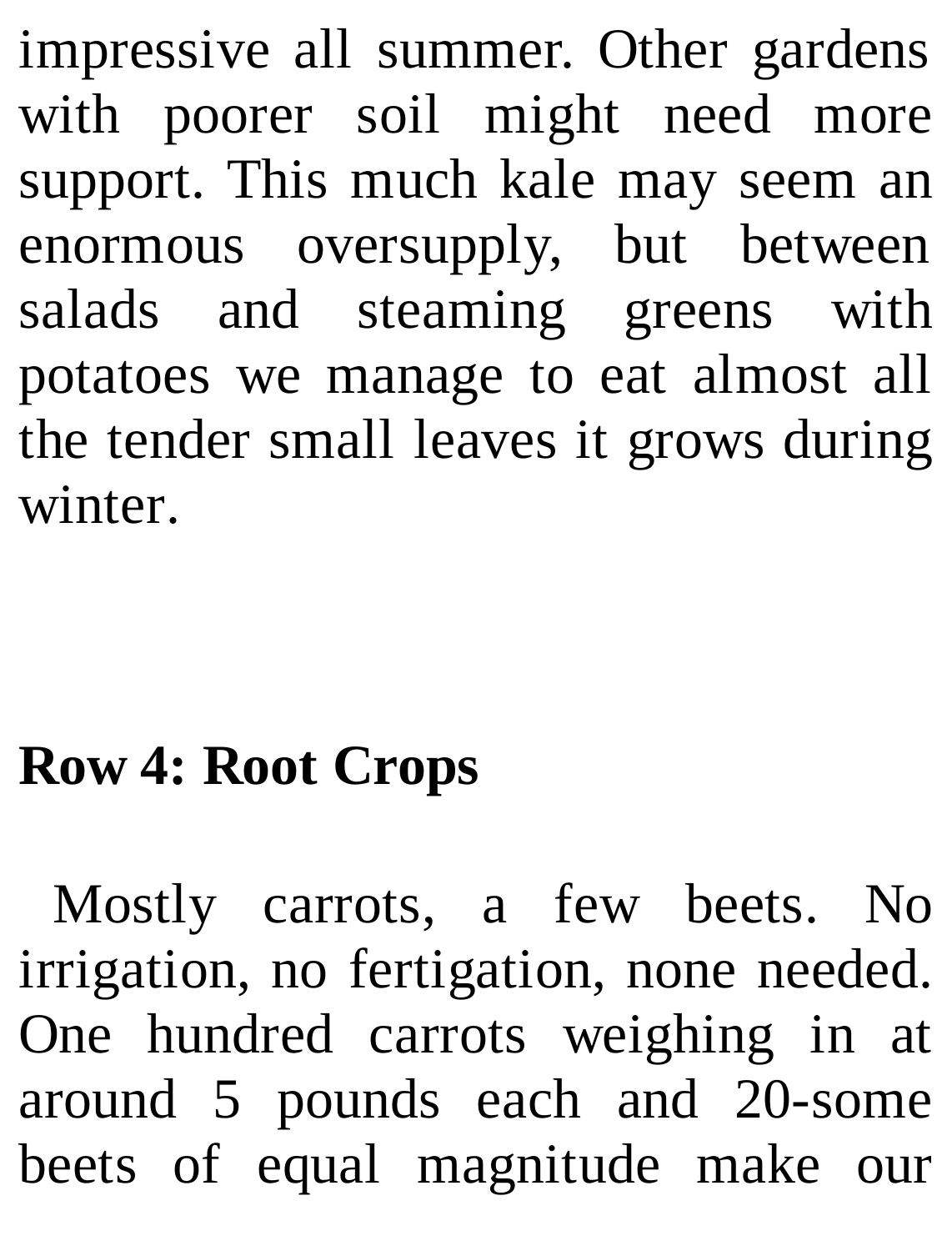year's supply for salads, soups, and a little juicing.

### **Row 5: Dry-Gardened Salads**

This row holds a few crowns of French sorrel, a few feet of parsley. Over a dozen giant kohlrabi are spring sown, but over half the row grows endive. I give this row absolutely no water. Again, when contemplating the amount of space it takes, keep in mind that this endive and kohlrabi must help fill our salad bowls from October through March.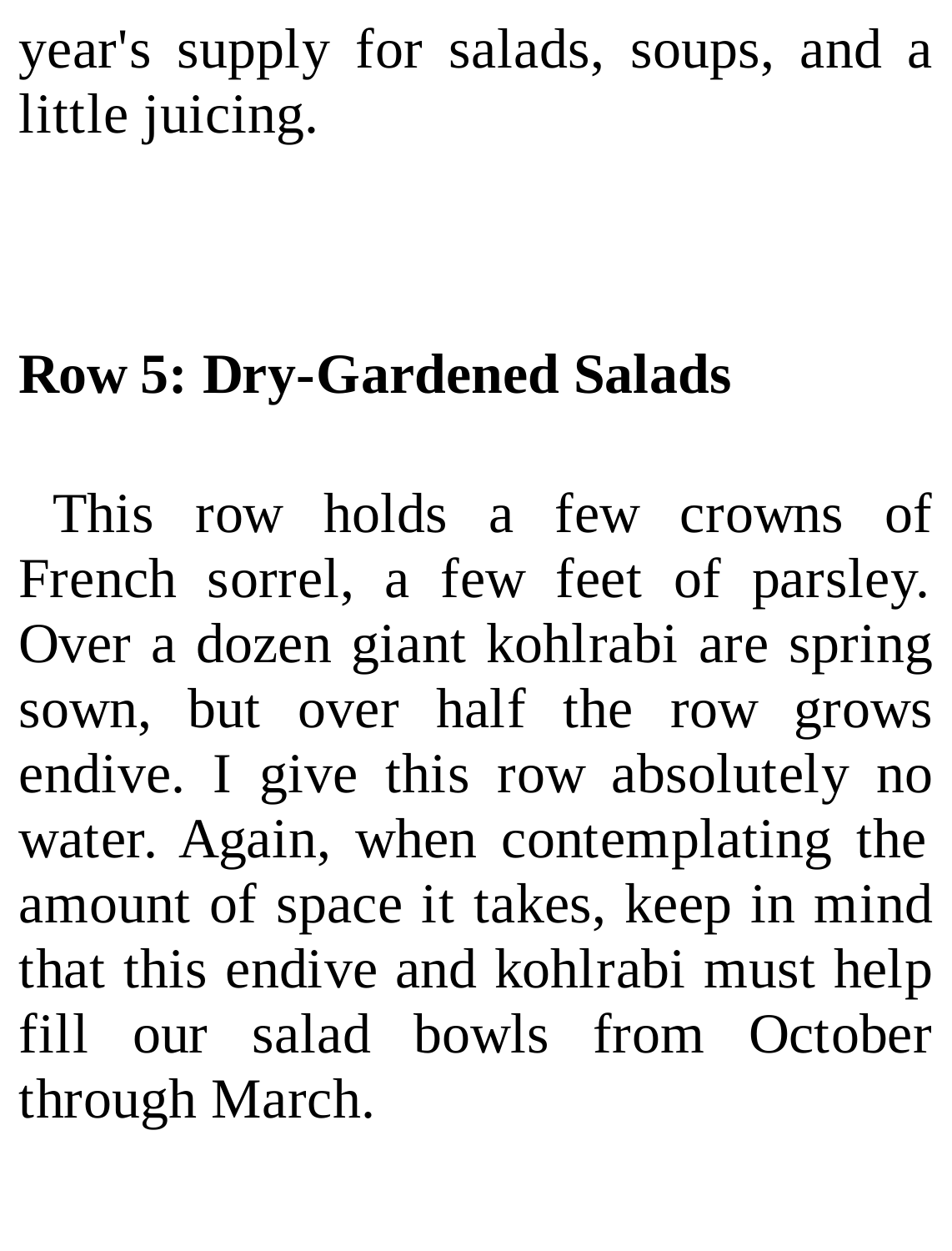#### **Row 6: Peas, Overwintered Cauliflower, and All Solanaceae**

Half the row grows early bush peas. Without overhead irrigation to bother them, unpicked pods form seed that sprouts excellently the next year. This half of the row is rotary tilled and fertilized again after the pea vines come out. Then it stays bare through July while capillarity somewhat recharges the soil. About August 1, I wet the row's surface down with hose and fan nozzle and sow overwintered cauliflower seed. To keep the cauliflower from stunting I must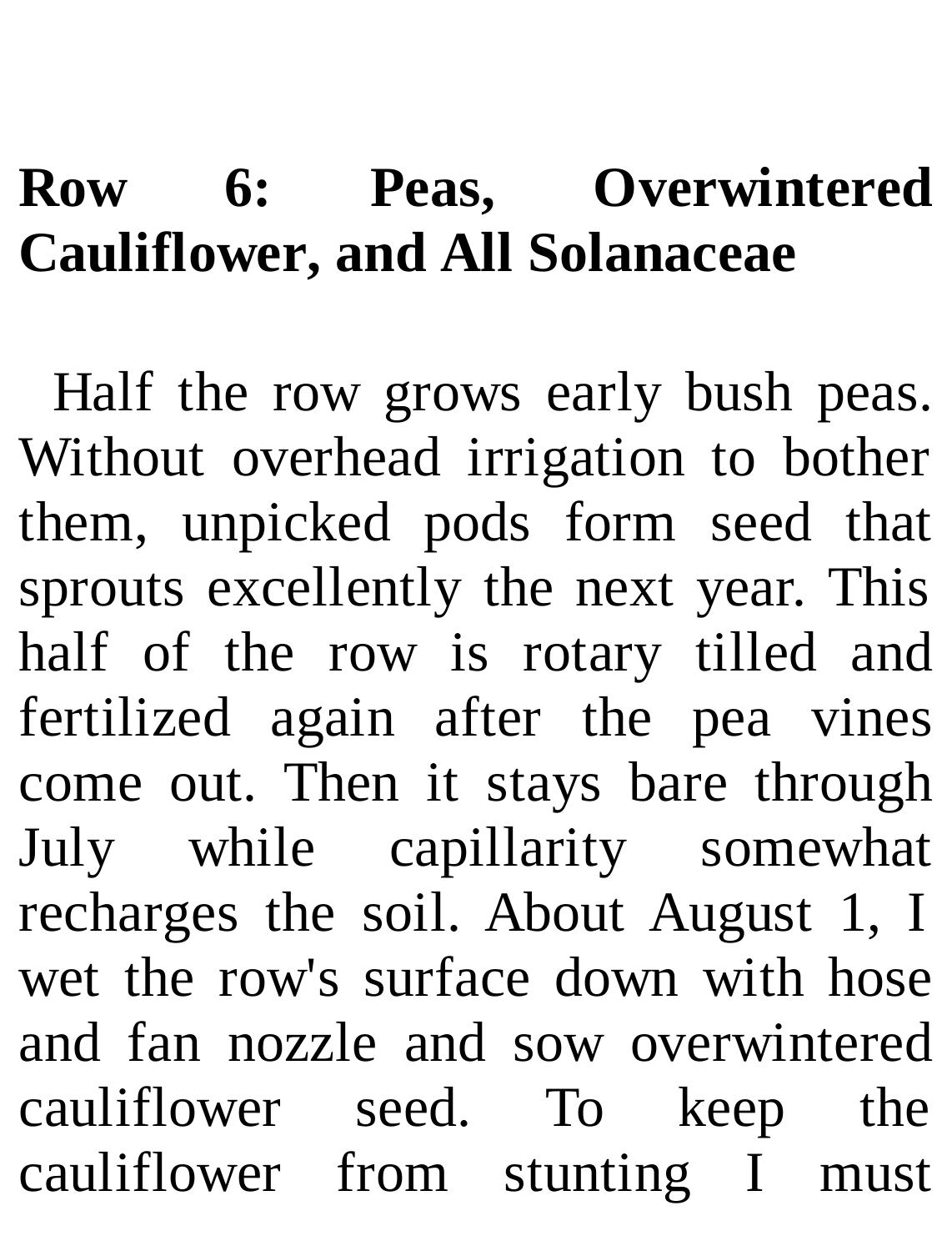lightly hand sprinkle the row's center twice weekly through late September. Were water more restricted I could start my cauliflower seedlings in a nursery bed and transplant them here in October.

The other half is home to the Solanaceae: tomato, pepper, and eggplant. I give this row a little extra width because pea vines run, and I fertigate my Solanaceae, preferring sprawly tomato varieties that may cover an 8-foot-diameter circle. There's also a couple of extra bare feet along the outside because the neighboring grasses will deplete soil moisture along the edge of the garden.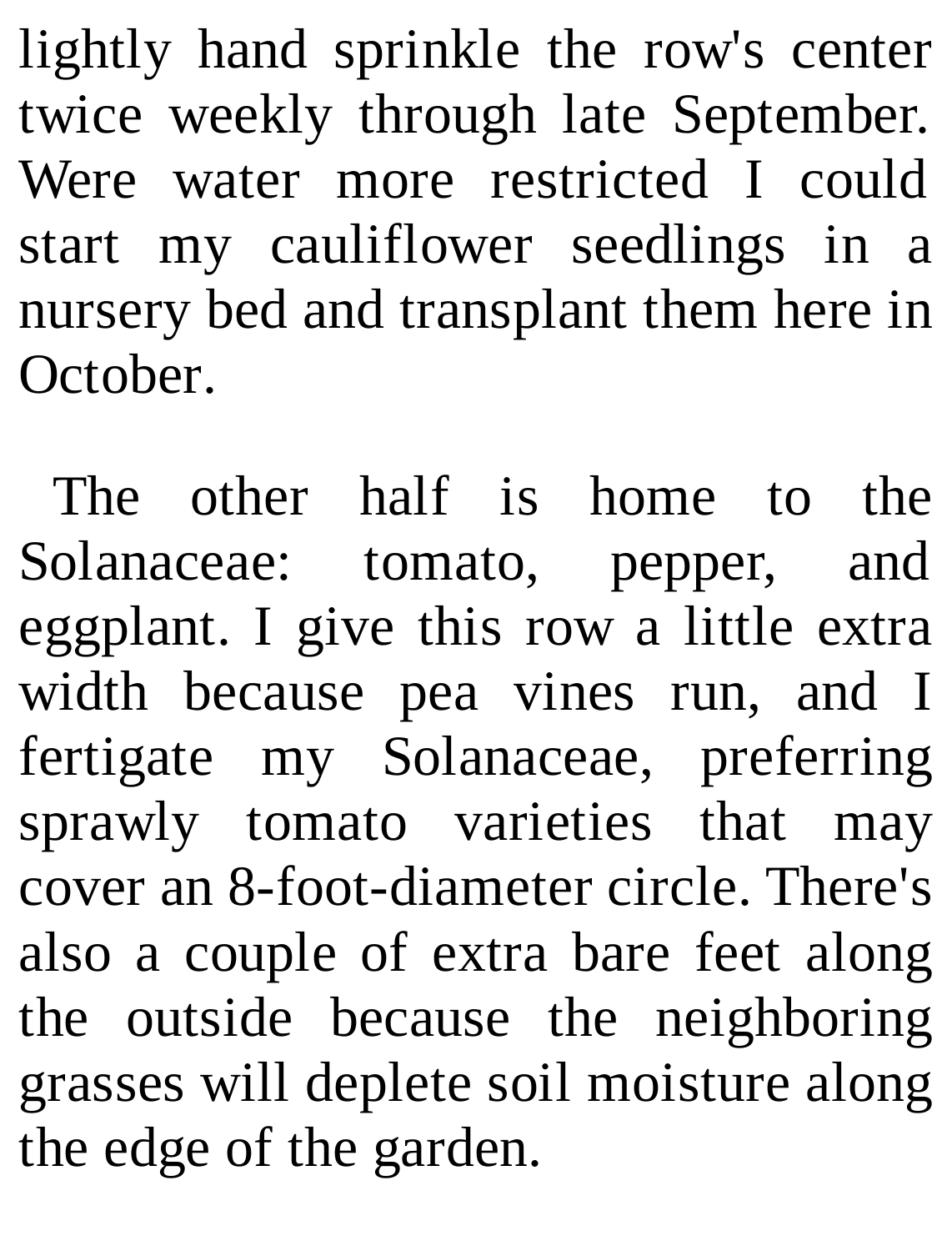#### **Row 7: Water-Demanding Brassicas**

Moving away from irrigation on the other side of the raised bed, I grow a succession of hybrid broccoli varieties and late fall cauliflower. The broccoli is sown several times, 20 row-feet each sowing, done about April 15, June 1, and July 15. The late cauliflower goes in about July 1. If necessary I could use much of this row for quick crops that would be harvested before I wanted to sow broccoli or cauliflower, but I don't need more room. The first sowings of broccoli are pulled out early enough to permit succession sowings of arugula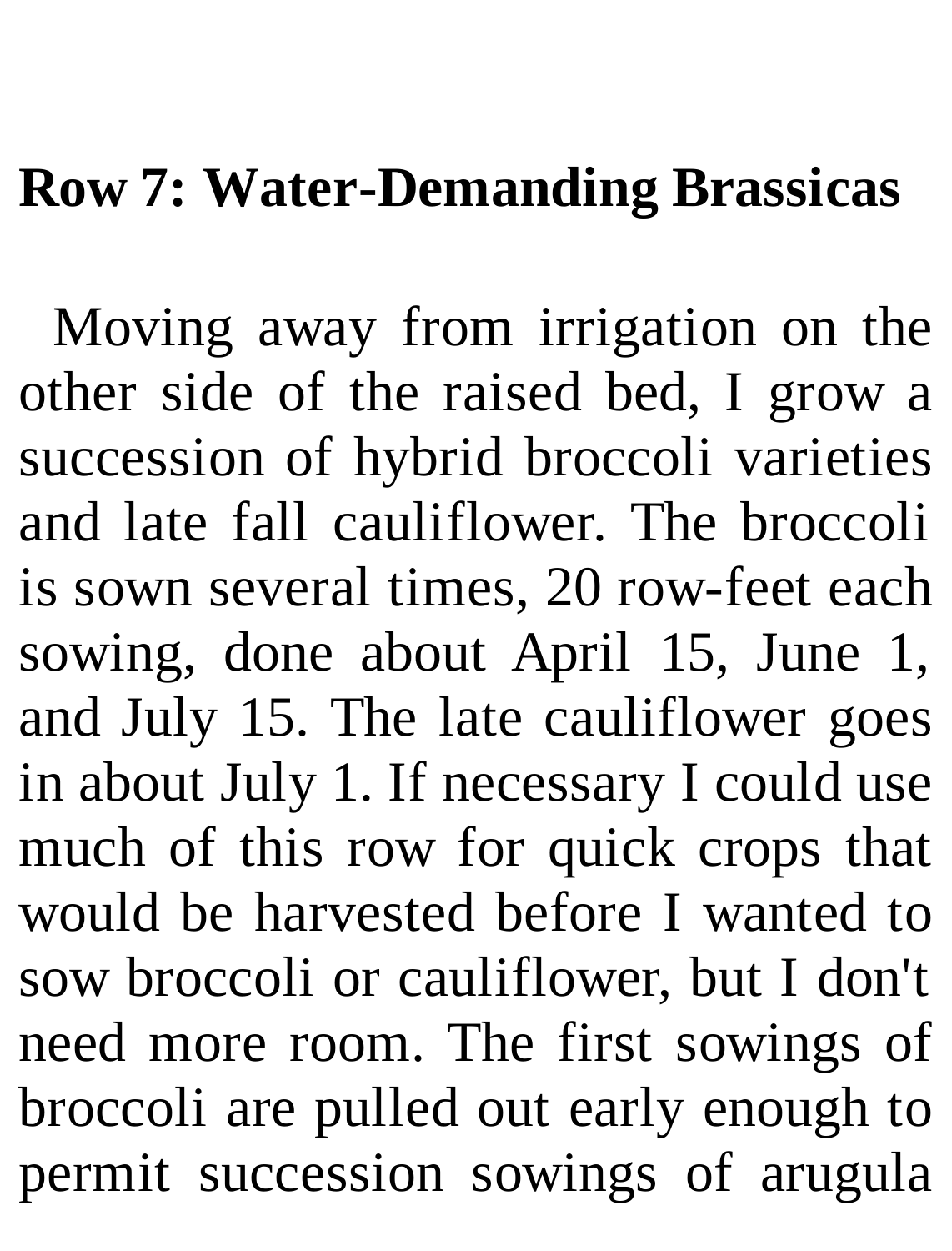#### or other late salad greens.

#### **Row 8: The Trellis**

Here I erect a 125-foot-long, 6-foottall net trellis for gourmet delicacies like pole peas and pole beans. The bean vines block almost all water that would to on beyond it and so this row gets more irrigation than it otherwise might. The peas are harvested early enough to permit a succession sowing of Purple Sprouting broccoli in mid-July. Purple Sprouting needs a bit of sprinkling to germinate in the heat of midsummer, but, being as vigorous as kale, once up,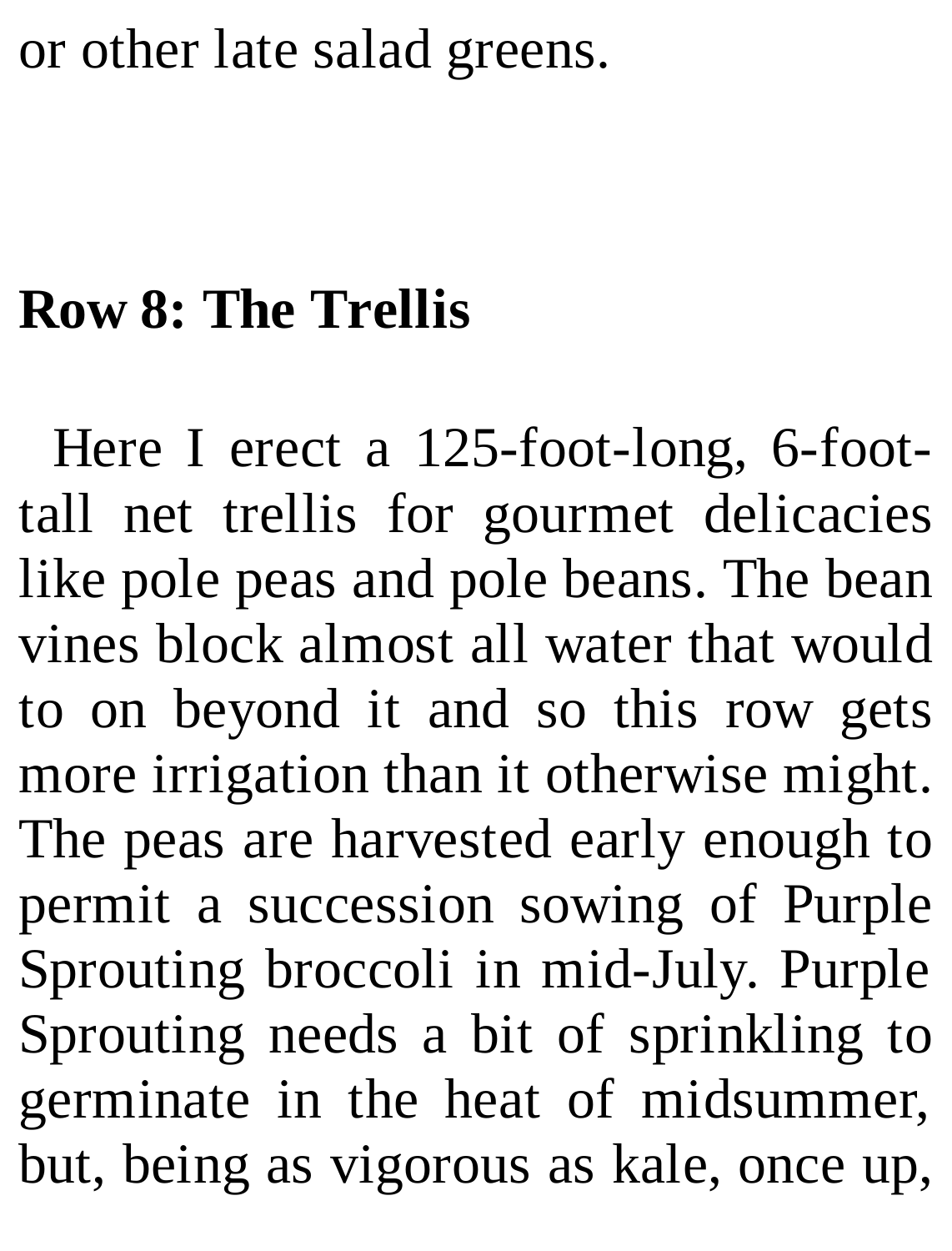it grows adequately on the overspray from the raised bed. The beans would be overwhelmingly abundant if all were sown at one time, so I plant them in two stages about three weeks apart. Still, a great many beans go unpicked. These are allowed to form seed, are harvested before they quite dry, and crisp under cover away from the sprinklers. We get enough seed from this row for planting next year, plus all the dry beans we care to eat during winter. Dry beans are hard to digest and as we age we eat fewer and fewer of them. In previous years I've grown entire rows of dry legume seeds at the garden's edge.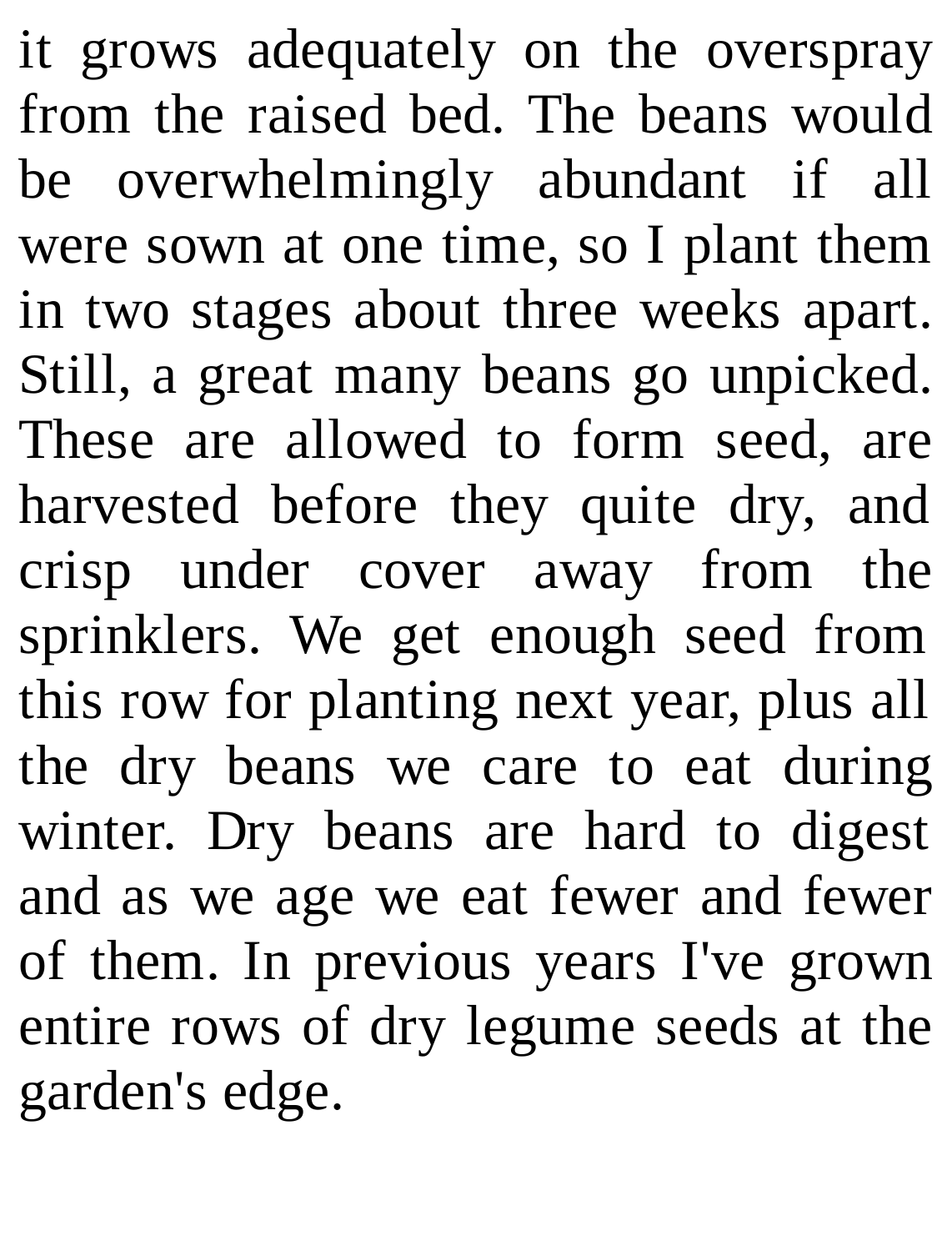#### **Row 9: Cucurbits**

This row is so wide because here are grown all the spreading cucurbits. The pole beans in row 8 tend to prevent overspray; this dryness is especially beneficial to humidity-sensitive melons, serendipitously reducing their susceptability to powdery mildew diseases. All cucurbits are fertigated every three weeks. The squash will have fallen apart by the end of September, melons are pulled out by mid-September. The area is then tilled and fertilized, making space to transplant overwintered spring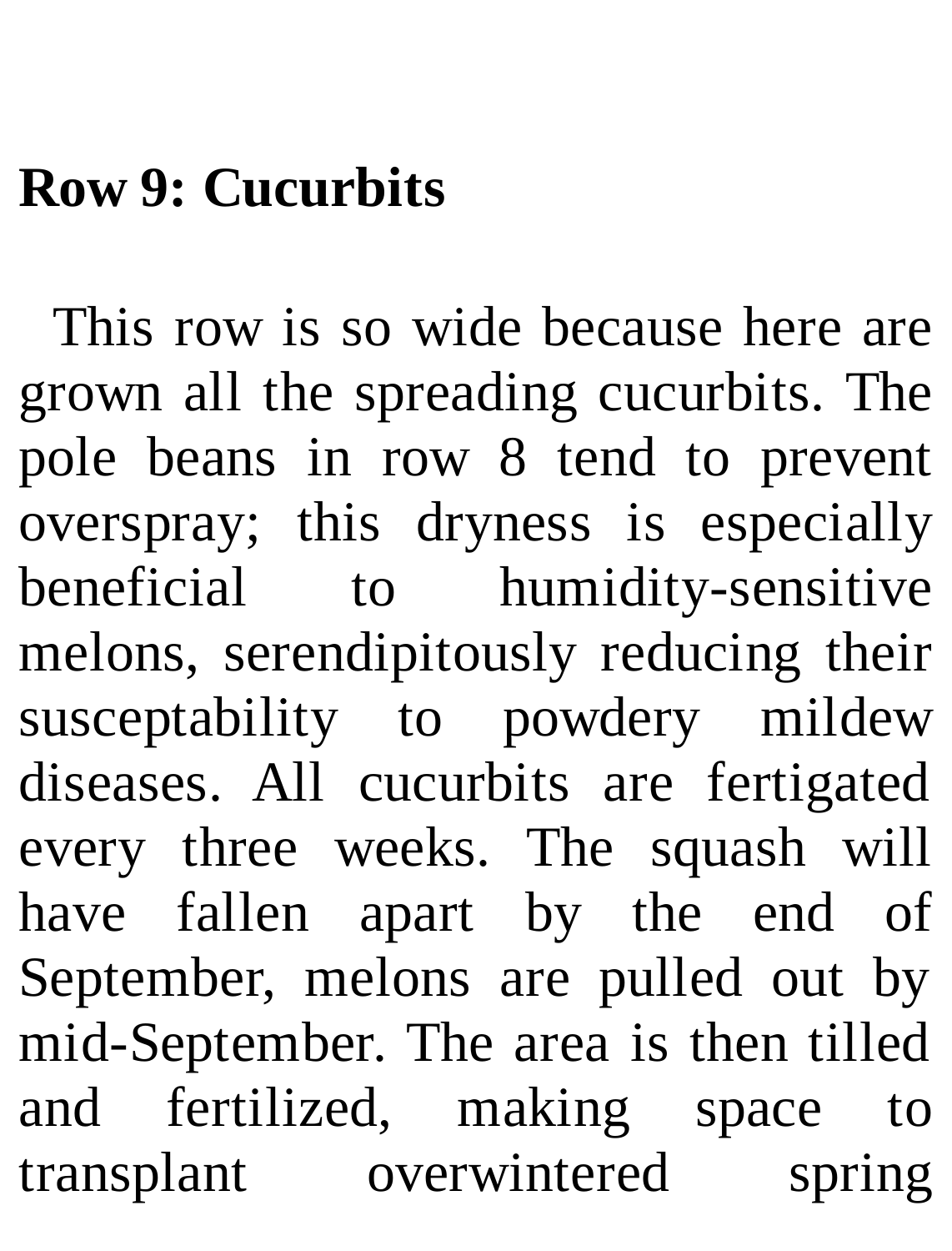cabbages, other overwintered brassicas, and winter scallions in October. These transplants are dug from nurseries on the irrigated raised bed. I could also set cold frames here and force tender salad greens all winter.

## **Row 10: Unirrigated Potatoes**

This single long row satisfies a potato-loving household all winter. The quality of these dry-gardened tubers is so high that my wife complains if she must buy a few new potatoes from the supermarket after our supplies have become so sprouty and/or shriveled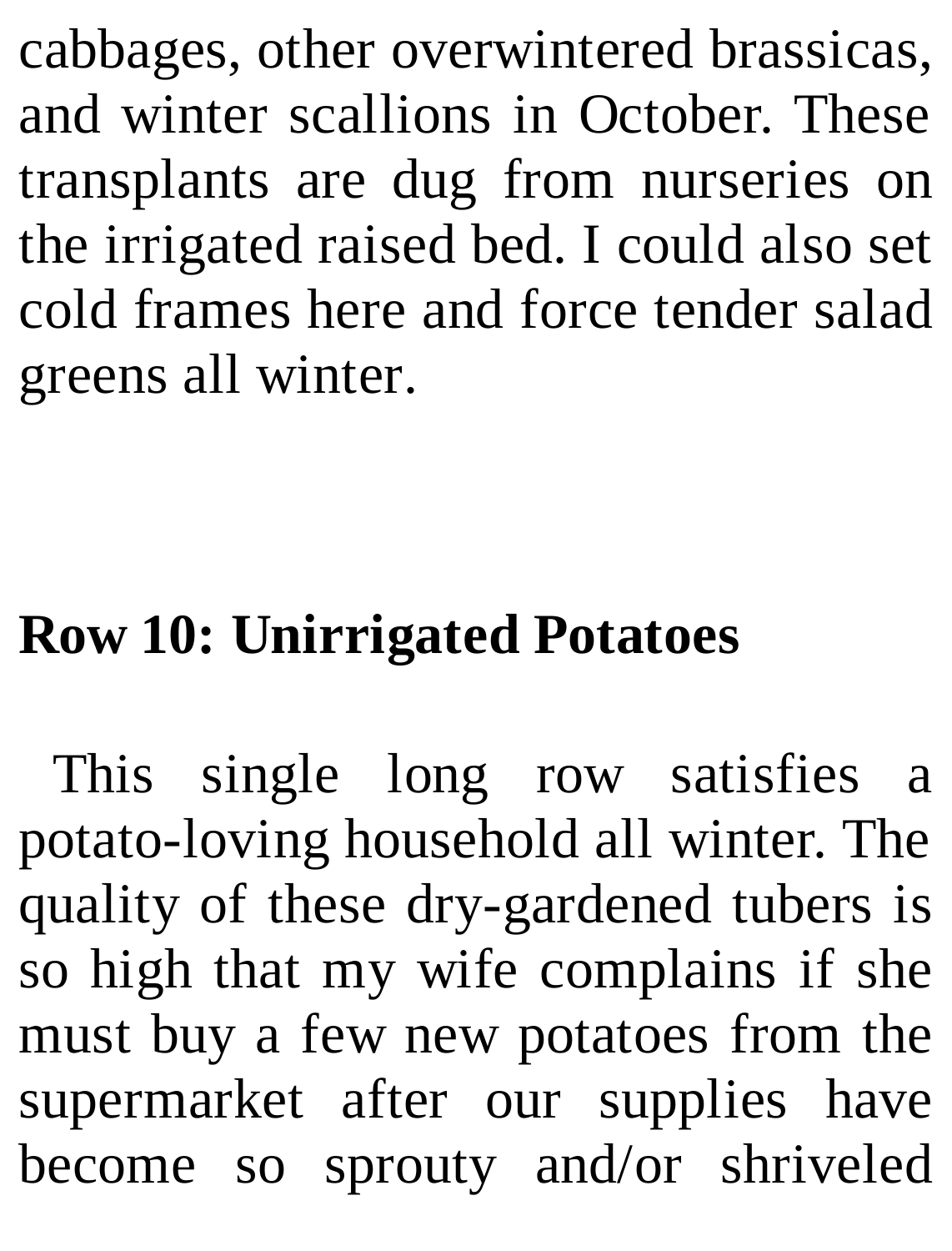that they're not tasty any longer.

# **Chapter 7**

# **The Backyard**

#### **Water-Wise Gardener**

I am an unusually fortunate gardener. After seven years of struggling on one of the poorest growing sites in this region we now live on 16 acres of mostly excellent, deep soil, on the floor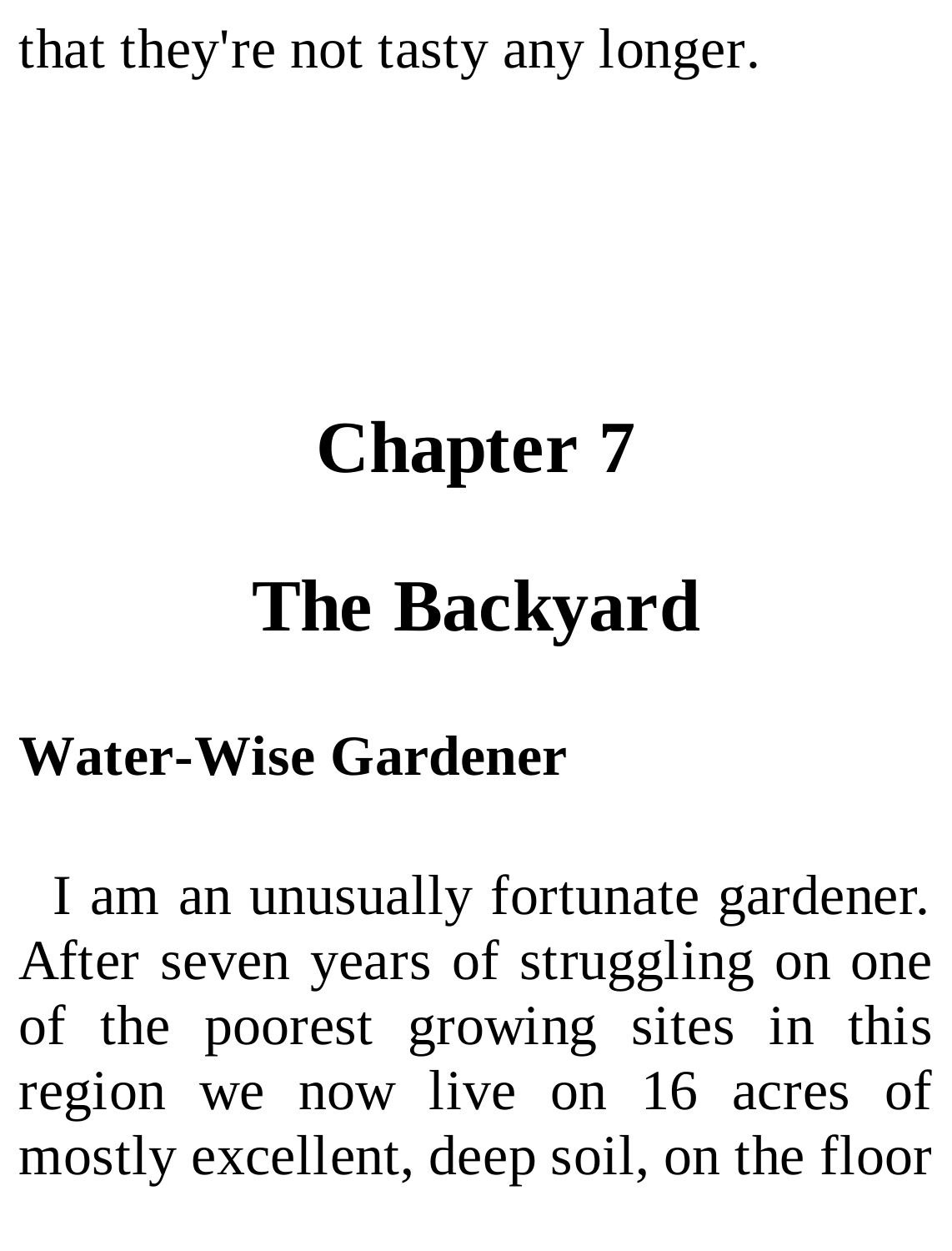of a beautiful, coastal Oregon valley. My house and gardens are perched safely above the 100-year flood line, there's a big, reliable well, and if I ever want more than 20 gallons per minute in midsummer, there's the virtually unlimited Umpqua River to draw from. Much like a master skeet shooter who uses a .410 to make the sport more interesting, I have chosen to dry garden.

Few are this lucky. These days the majority of North Americans live an urban struggle. Their houses are as often perched on steep, thinly soiled hills or gooey, difficult clay as on a tiny fragment of what was once prime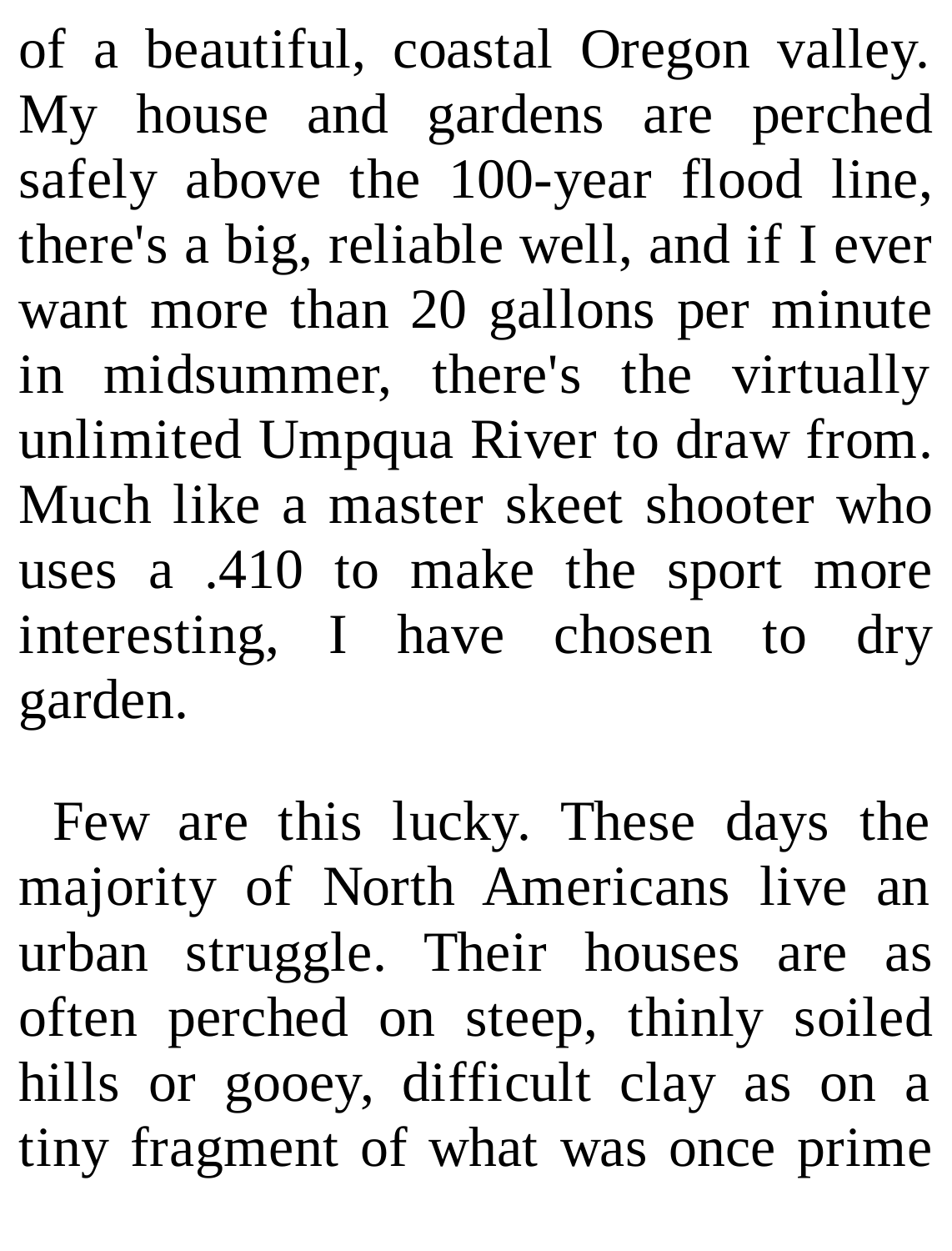farmland. And never does the municipal gardener have one vital liberty I do: to choose which one-sixth of an acre in his 14-acre "back yard" he'll garden on this year.

I was a suburban backyard gardener for five years before deciding to homestead. I've frequently recalled this experience while learning to dry garden. What follows in this chapter are some strategies to guide the urban in becoming more water-wise.

### **Water Conservation Is the Most Important First Step**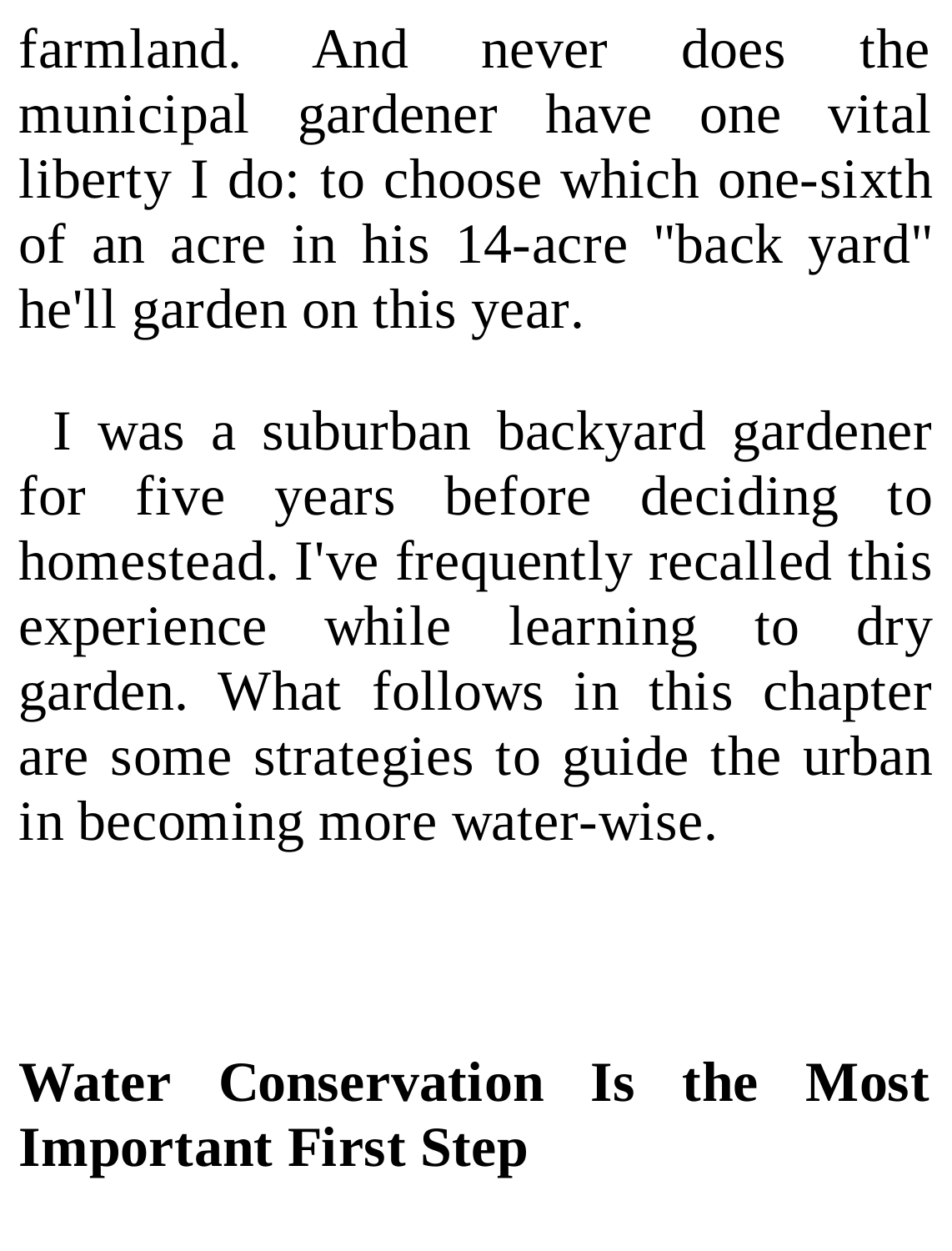After it rains or after sprinkler irrigation, water evaporates from the surface until a desiccated earth mulch develops. Frequent light watering increases this type of loss. Where lettuce, radishes, and other shallowrooting vegetables are growing, perhaps it is best to accept this loss or spread a thin mulch to reduce it. But most vegetables can feed deeper, so if wetting the surface can be avoided, a lot of water can be saved. Even sprinkling longer and less frequently helps accomplish that. Half the reason that drip systems are more efficient is that the surface isn't dampened and virtually all water goes deep into the earth. The other half is that they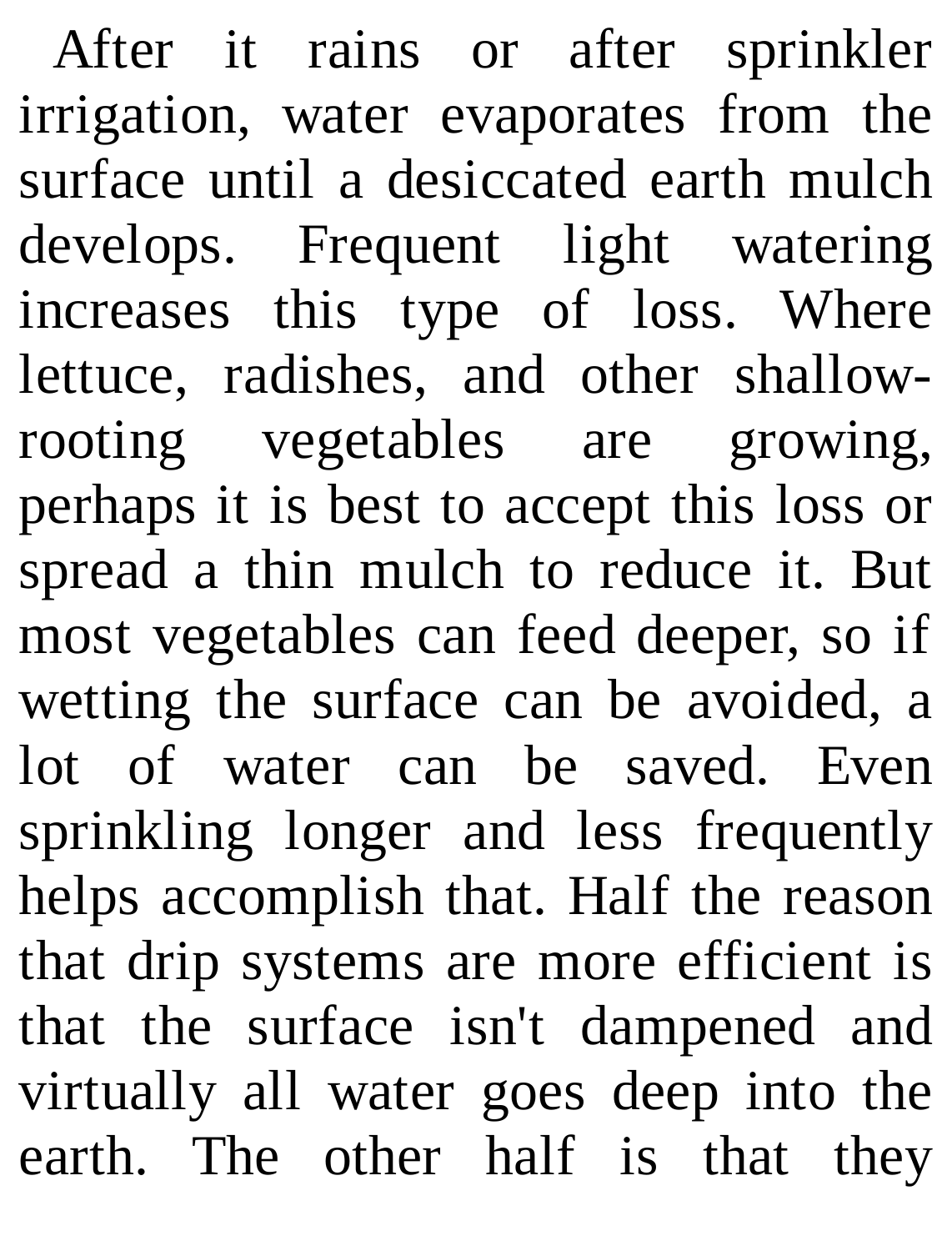avoiding evaporation that occurs while water sprays through the air between the nozzle and the soil. Sprinkling at night or early in the morning, when there is little or no wind, prevents almost all of this type of loss.

To use drip irrigation it is not necessary to invest in pipes, emitters, filters, pressure regulators, and so forth. I've already explained how recycled plastic buckets or other large containers can be improvised into very effective drip emitters. Besides, drip tube systems are not trouble free: having the beds covered with fragile pipes makes hoeing dicey, while every emitter must be periodically checked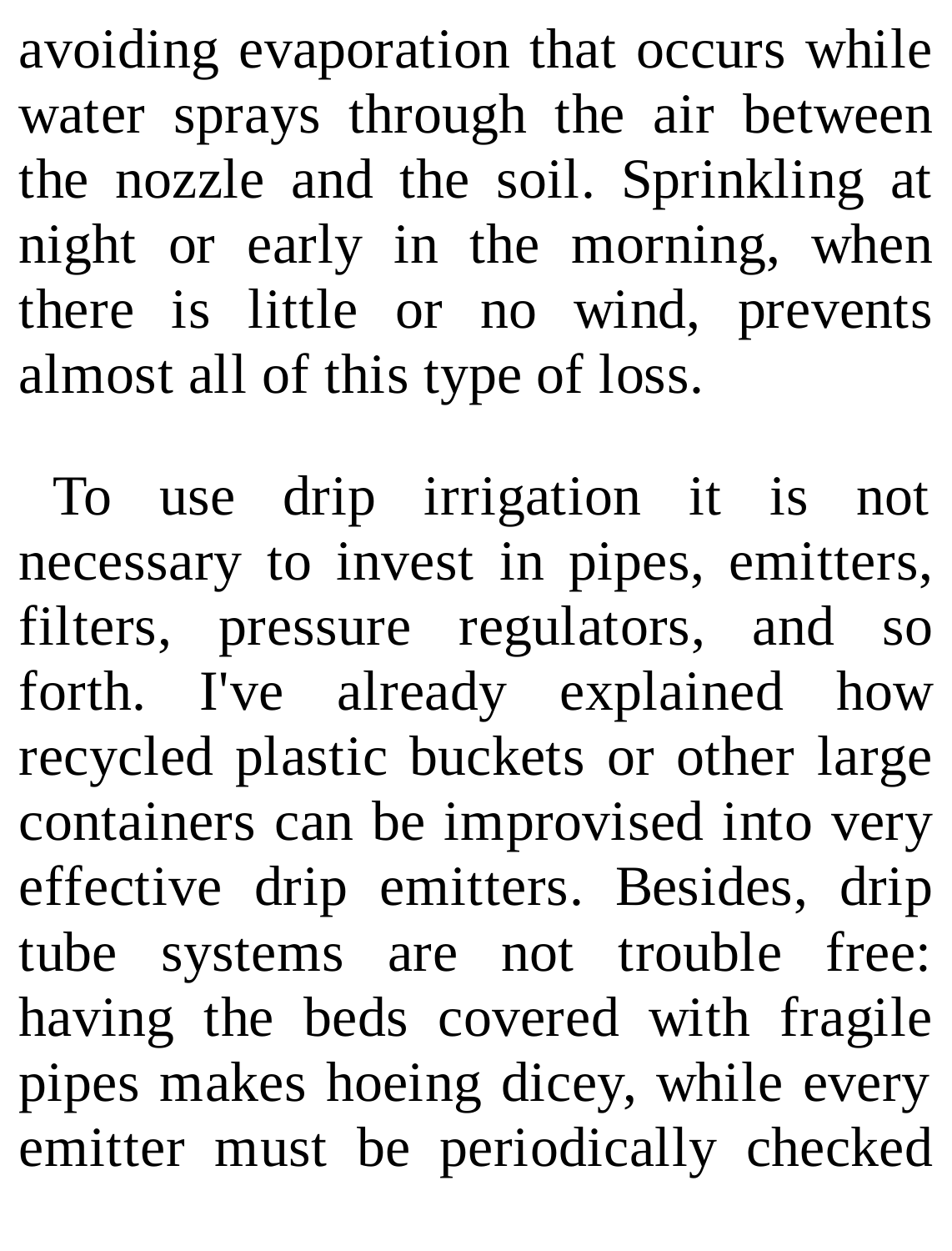against blockage.

When using any type of drip system it is especially important to relate the amount of water applied to the depth of the soil to the crops, root development. There's no sense adding more water than the earth can hold. Calculating the optimum amount of water to apply from a drip system requires applying substantial, practical intelligence to evaluating the following factors: soil water-holding capacity and accessible depth; how deep the root systems have developed; how broadly the water spreads out below each emitter (dispersion); rate of loss due to transpiration. All but one of these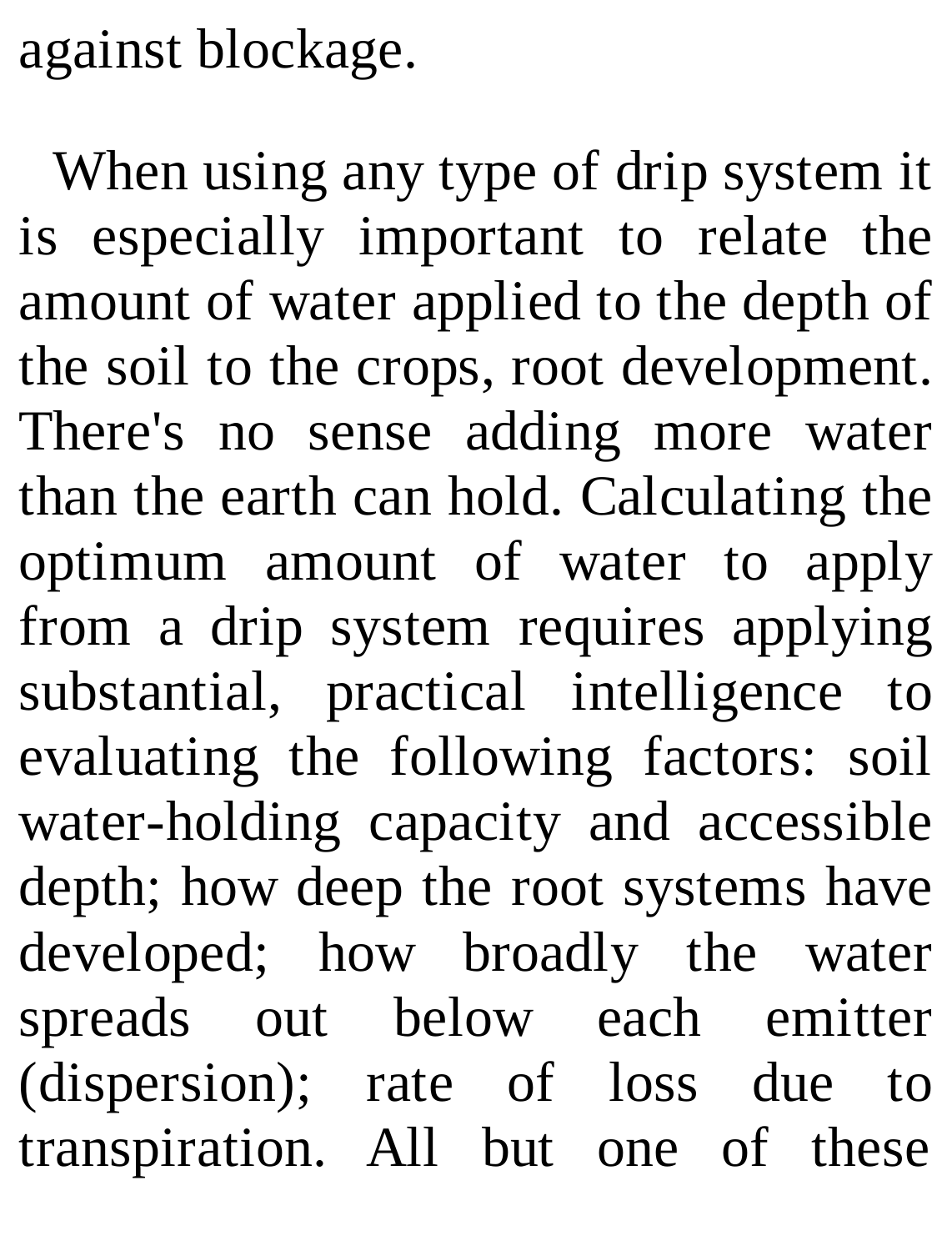factors—dispersion—are adequately discussed elsewhere in *Gardening Without Irrigation.*

A drip emitter on sandy soil moistens the earth nearly straight down with little lateral dispersion; 1 foot below the surface the wet area might only be 1 foot in diameter. Conversely, when you drip moisture into a clay soil, though the surface may seem dry, 18 inches away from the emitter and just 3 inches down the earth may become saturated with water, while a few inches deeper, significant dispersion may reach out nearly 24 inches. On sandy soil, emitters on 12-inch centers are hardly close enough together, while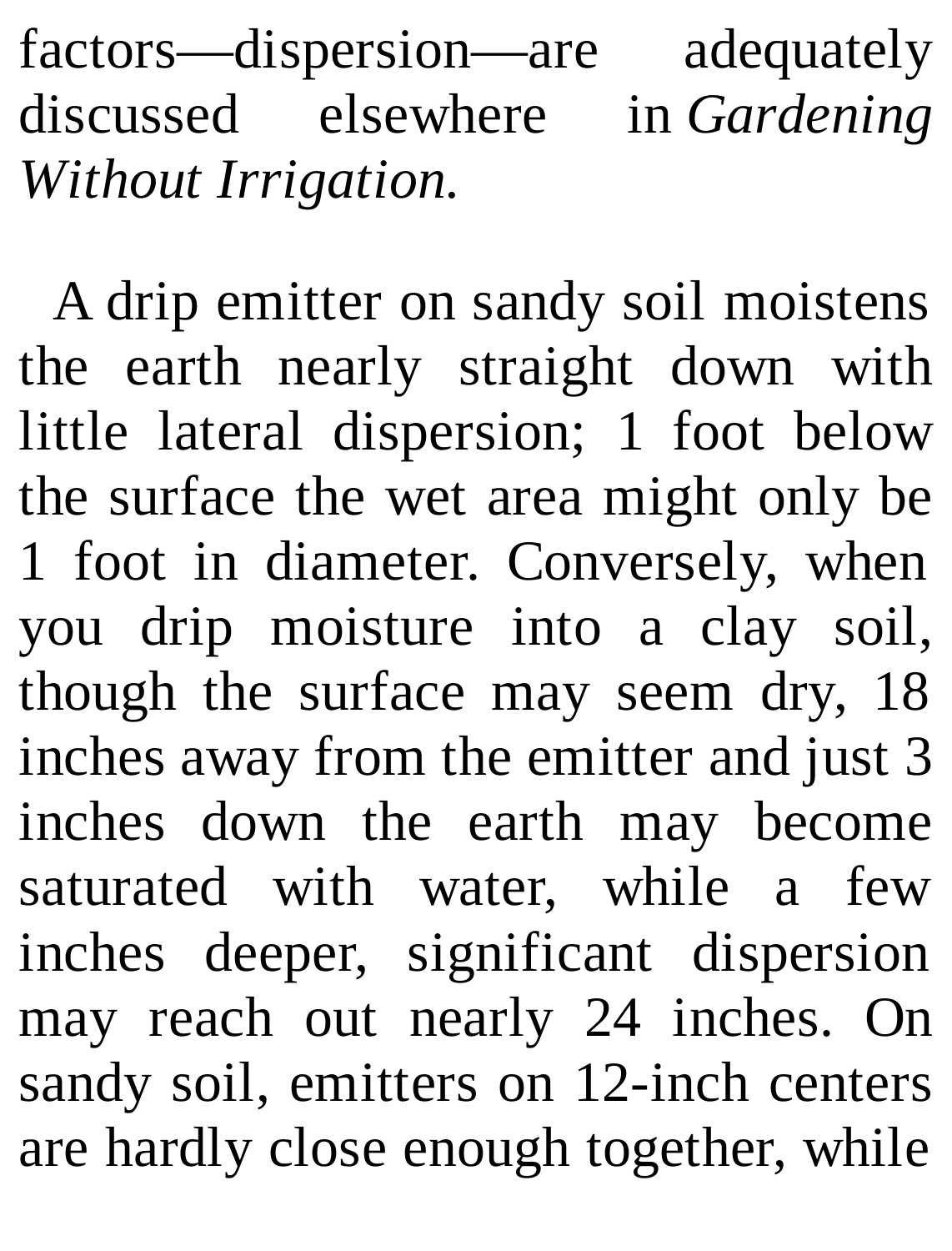on clay, 30-or even 36-inch centers are sufficient.

Another important bit of data to enter into your arithmetic: 1 cubic foot of water equals about 5 gallons. A 12 inch-diameter circle equals 0.75 square feet  $(A = Pi \times Radius \; squared)$ , so 1 cubic foot of water (5 gallons) dispersed from a single emitter will add roughly 16 inches of moisture to sandy soil, greatly overwatering a medium that can hold only an inch or so of available water per foot. On heavy clay, a single emitter may wet a 4-foot-diameter circle, on loams, anywhere in between, 5 gallons will cover a 4-foot-diameter circle about 1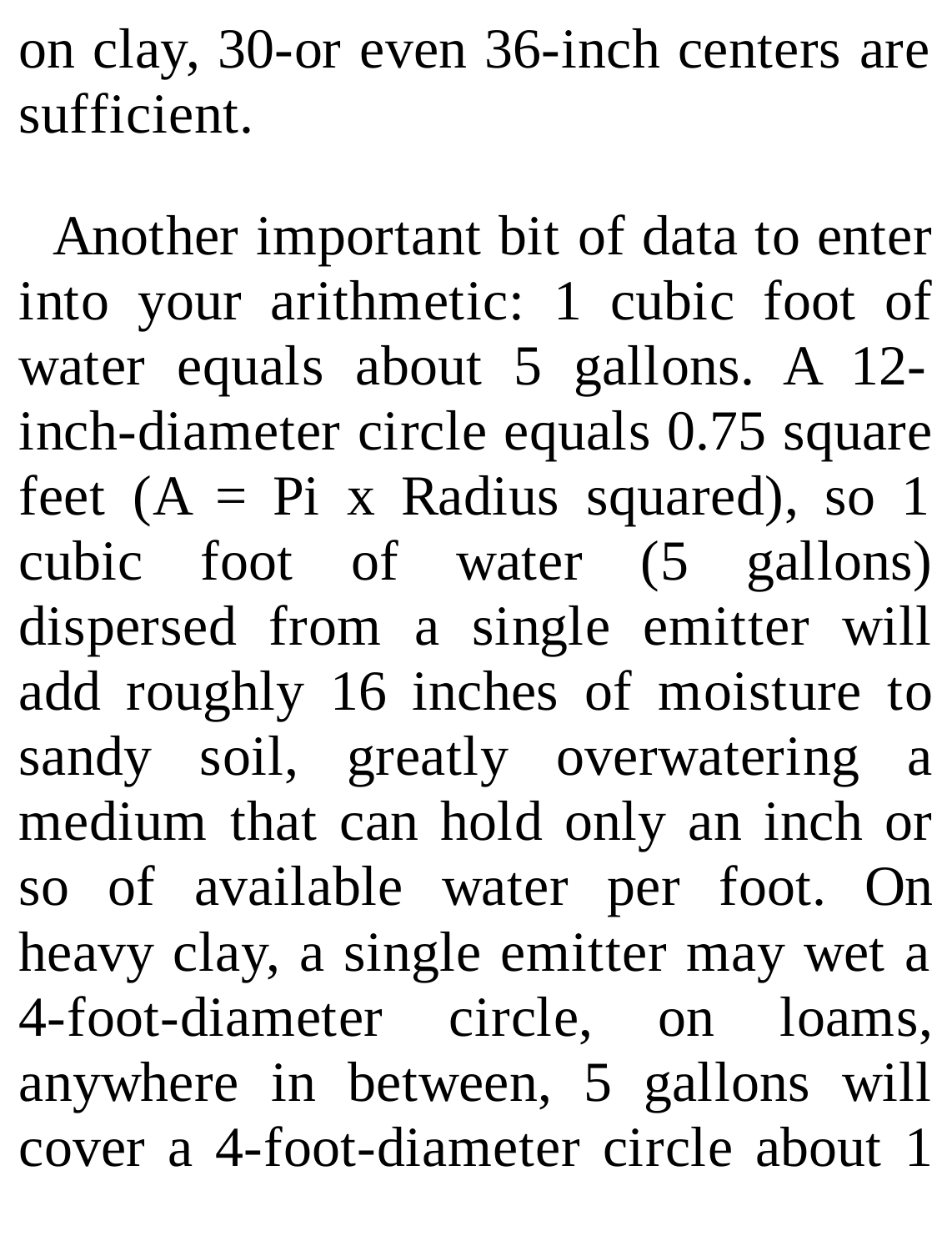inch deep. So on deep, clay soil, 10 or even 15 gallons per application may be in order. What is the texture of your soil, its water-holding capacity, and the dispersion of a drip into it? Probably, it is somewhere in between sand and clay.

I can't specify what is optimum in any particular situation. Each gardener must consider his own unique factors and make his own estimation. All I can do is stress again that the essence of water-wise gardening is water conservation.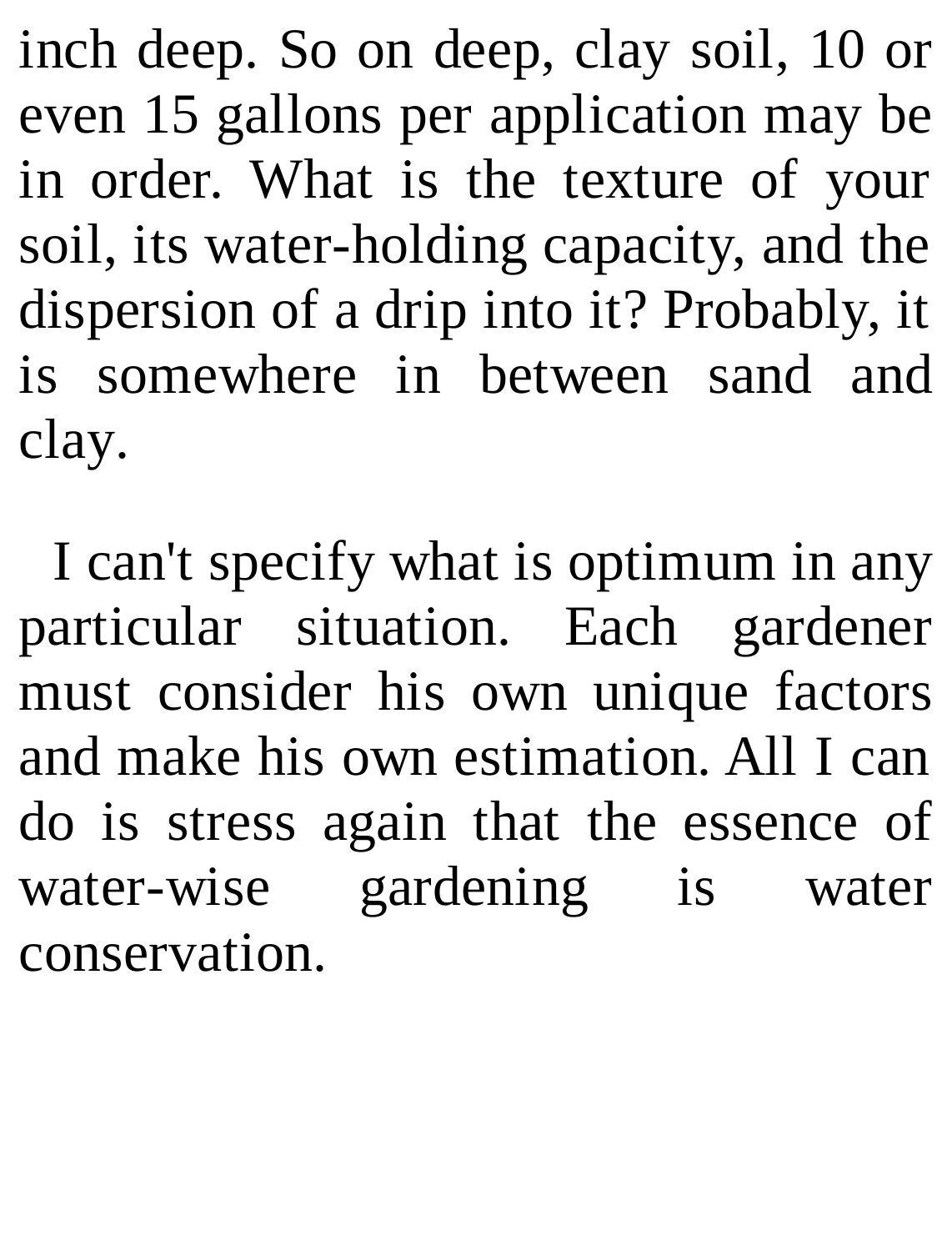## **Optimizing Space: Planning the Water-Wise Backyard Garden**

Intensive gardening is a strategy holding that yield per square foot is the supreme goal; it succeeds by optimizing as many growth factors as possible. So a raised bed is loosened very deeply without concern for the amount of labor, while fertility and moisture are supplied virtually without limit. Intensive gardening makes sense when land is very costly and the worth of the food grown is judged against organic produce at retail—and when water and nutrients are inexpensive and/or available in unlimited amounts.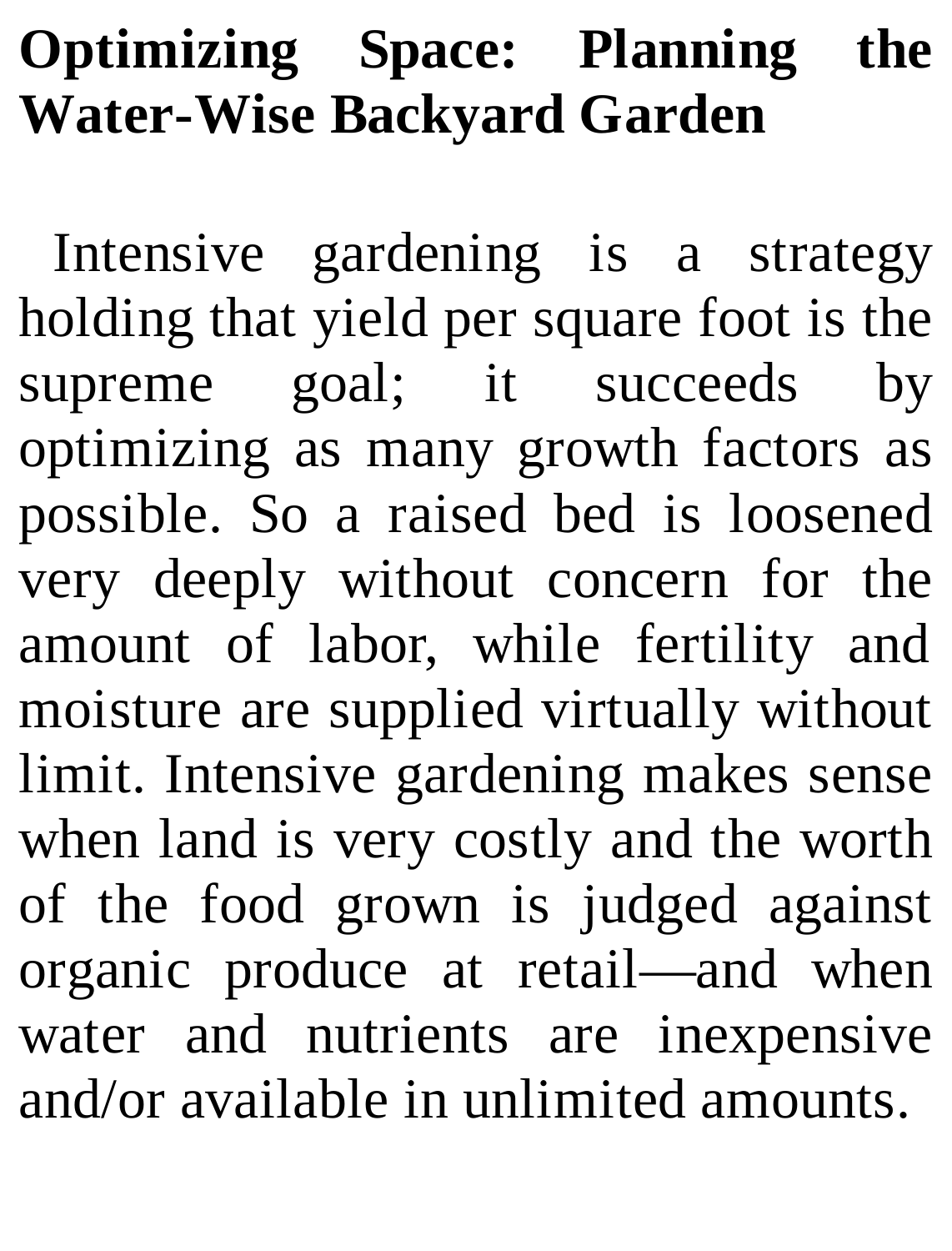When water use is reduced, yield inevitably drops proportionately. The backyard water-wise gardener, then, must logically ask which vegetable species will give him enough food or more economic value with limited space and water. Taking maritime Northwest rainfall patterns into consideration, here's my best estimation:

## **Water-Wise Efficiency of Vegetable Crops**

(in terms of backyard usage of space and moisture)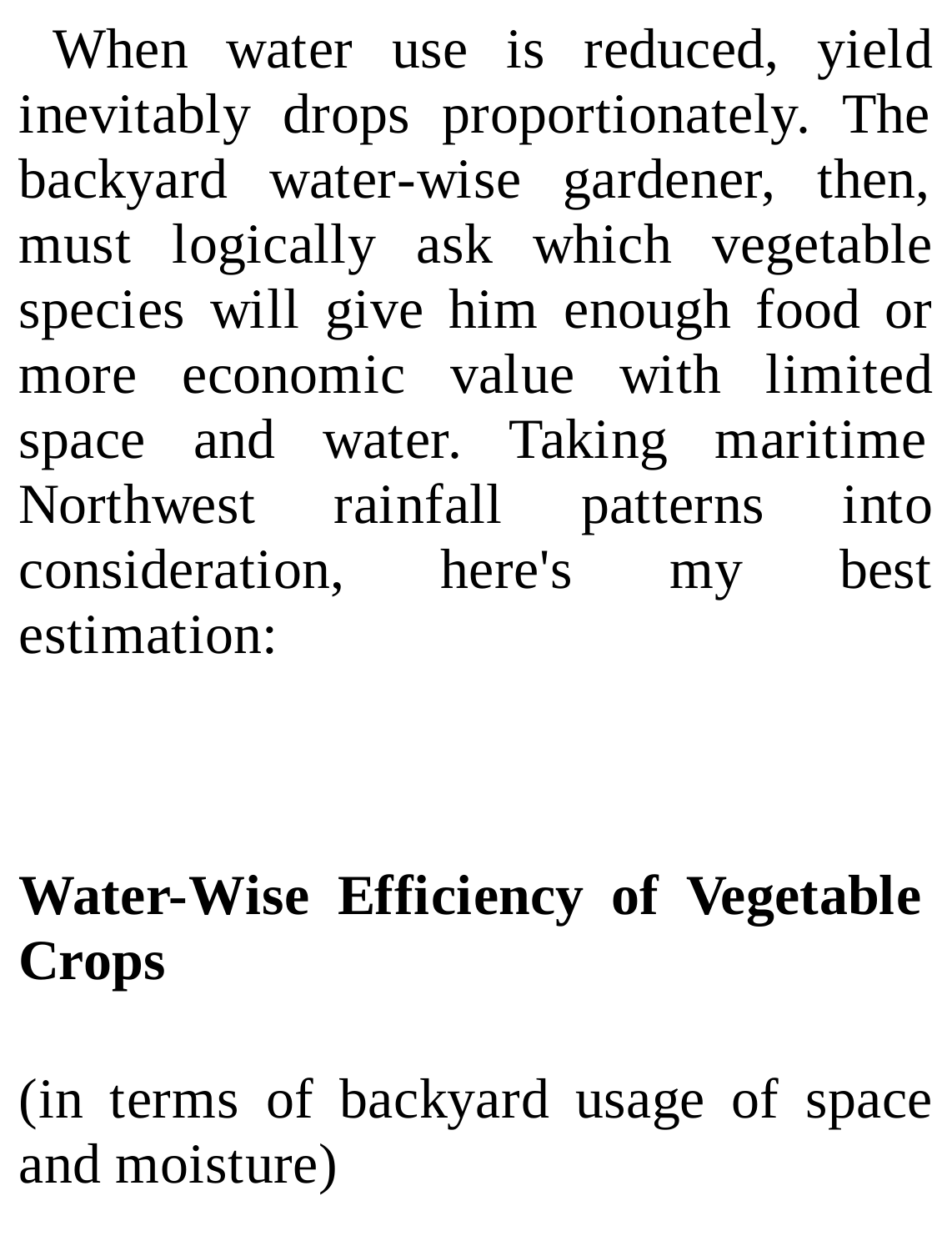#### EFFICIENT ENOUGH

Early spring-sown crops: peas, broccoli, lettuce, radishes, savoy cabbage, kohlrabi

Overwintered crops: onions, broccoli cauliflower, cabbage, favas beans

Endive Kale

Garden sorrel

Indeterminate tomatoes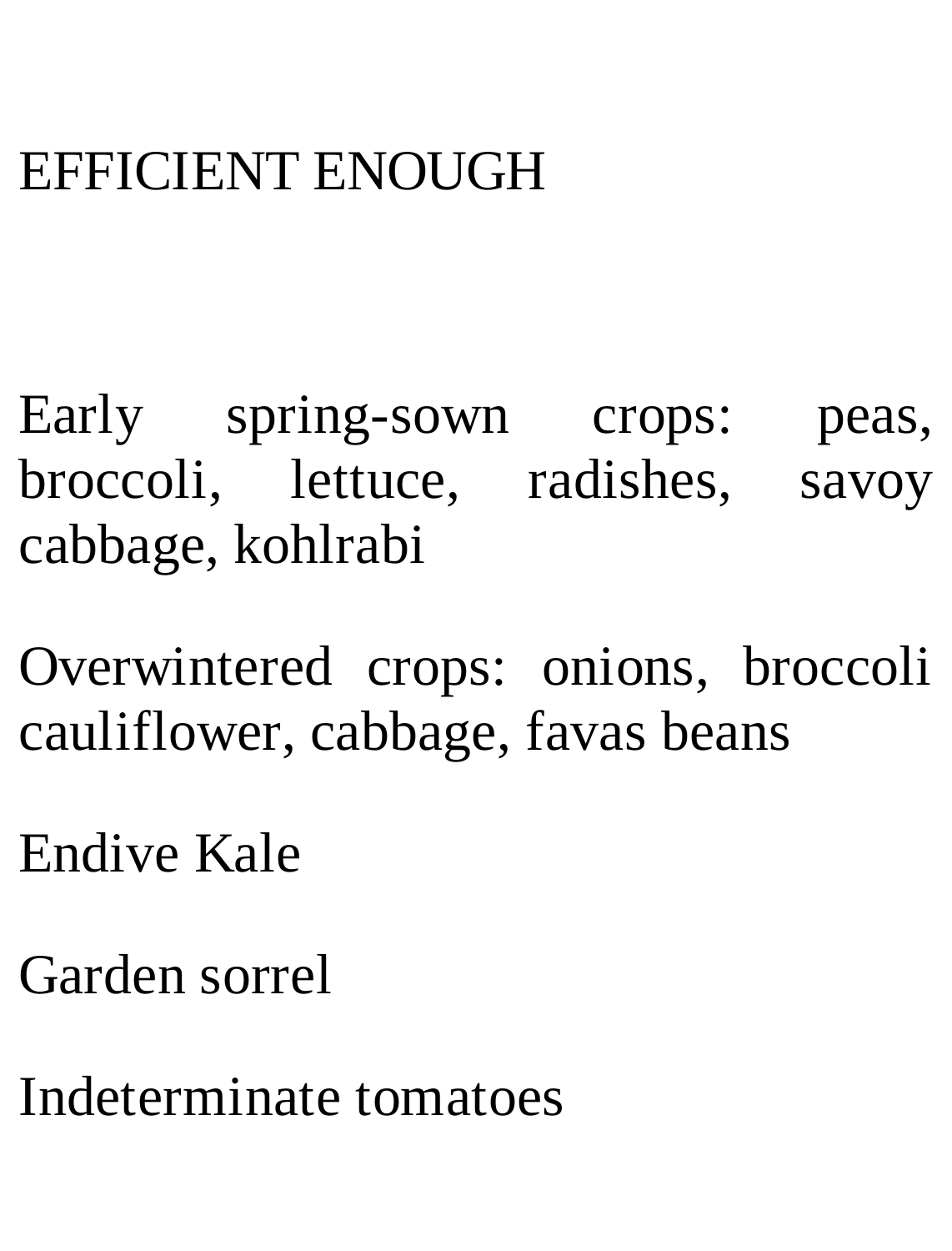Giant kohlrabi

Parsley—leaf and root

heirloom summer squash (sprawly)

Pole beans

Herbs: marjoram, thyme, dill, cilantro, fennel, oregano

Root crops: carrots, beets, parsnips

MARGINAL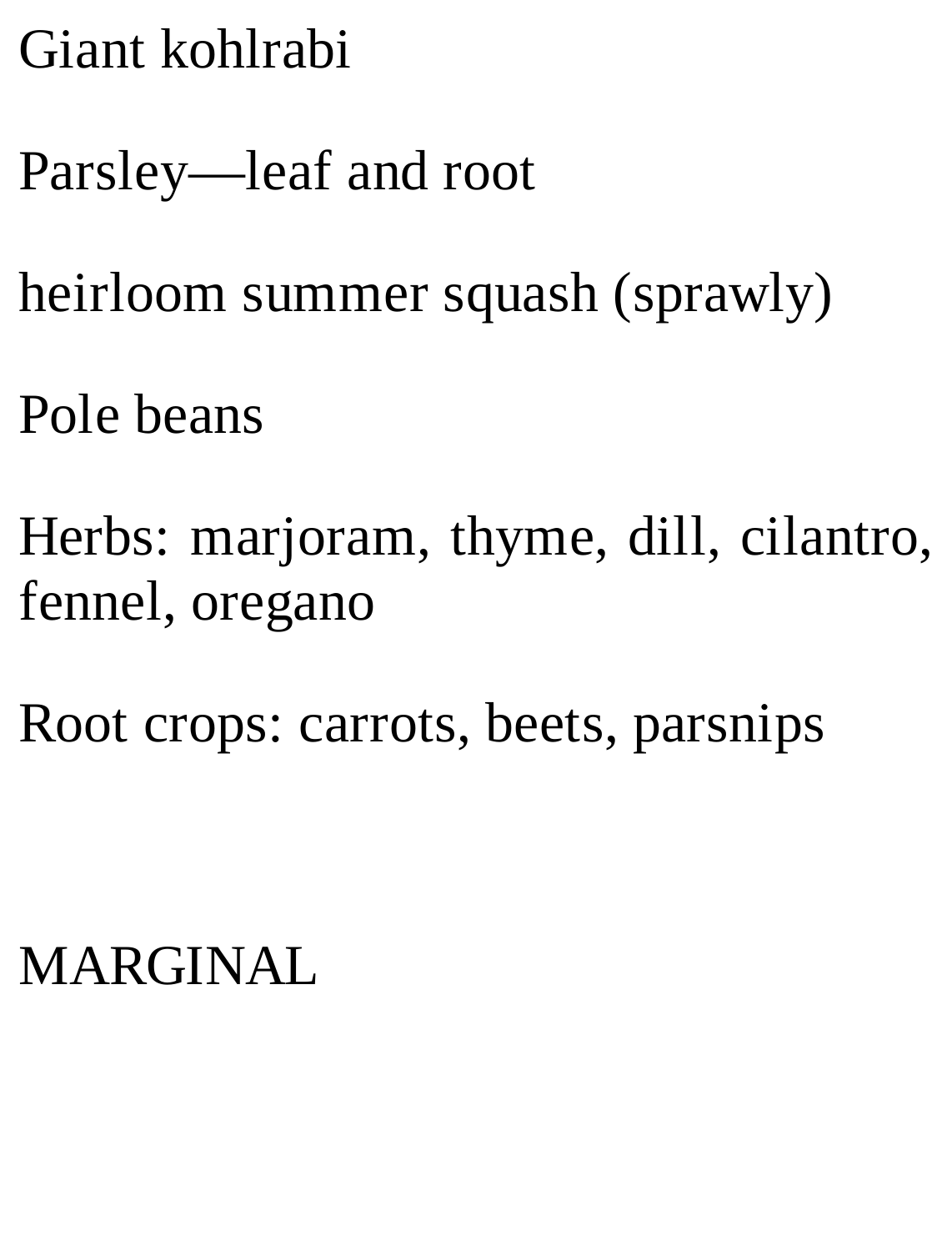## Brussels sprouts (late)

#### Potatoes

Determinate tomatoes

- Rutabagas
- Eggplant
- Leeks
- Leeks
- Savoy cabbage (late)
- Peppers, small fruited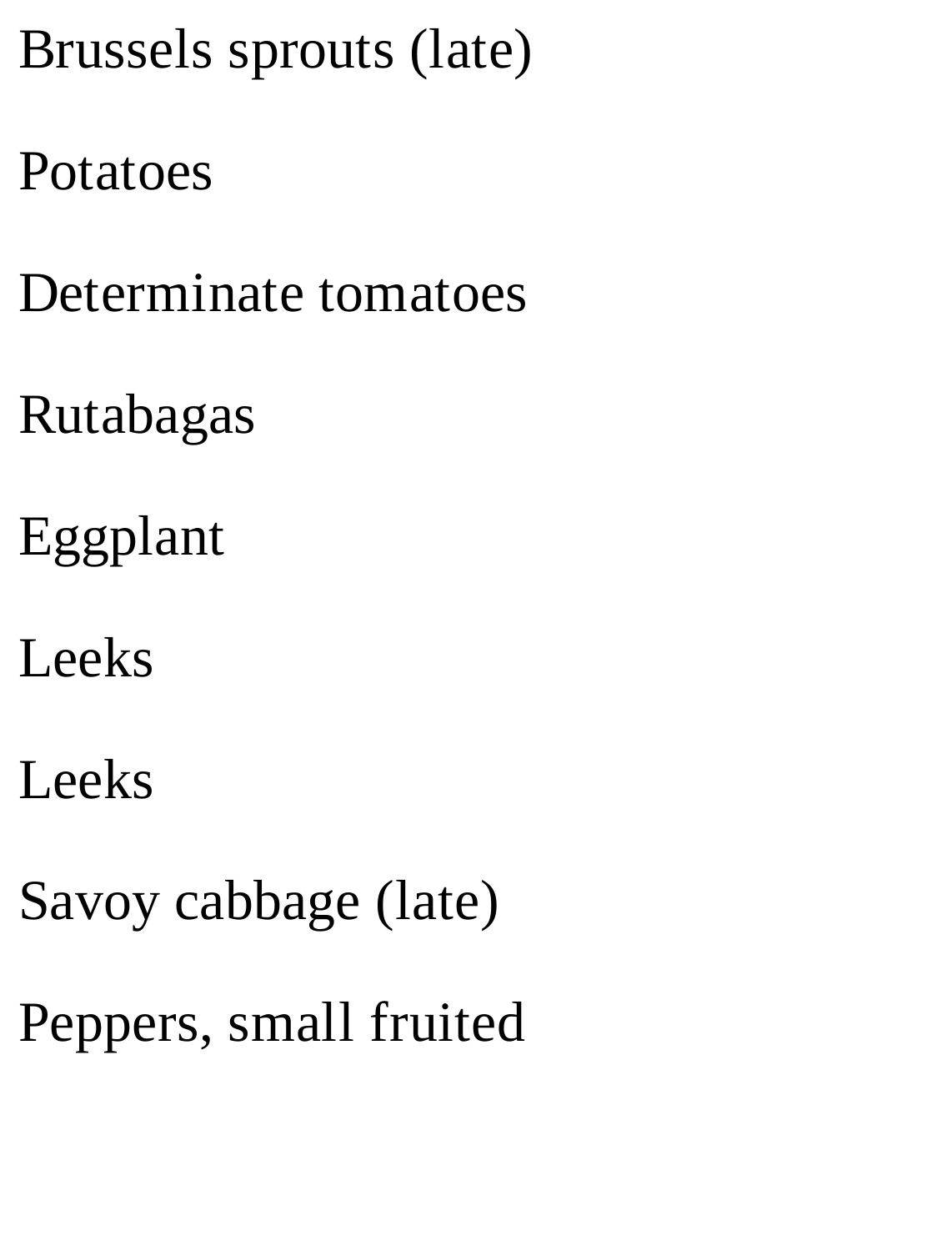## INEFFICIENT

- Beans, bush snap
- Peppers, bell
- Broccoli, summer
- Radishes
- Cauliflower
- Scallions, bulb onions
- **Celery**
- Sweet corn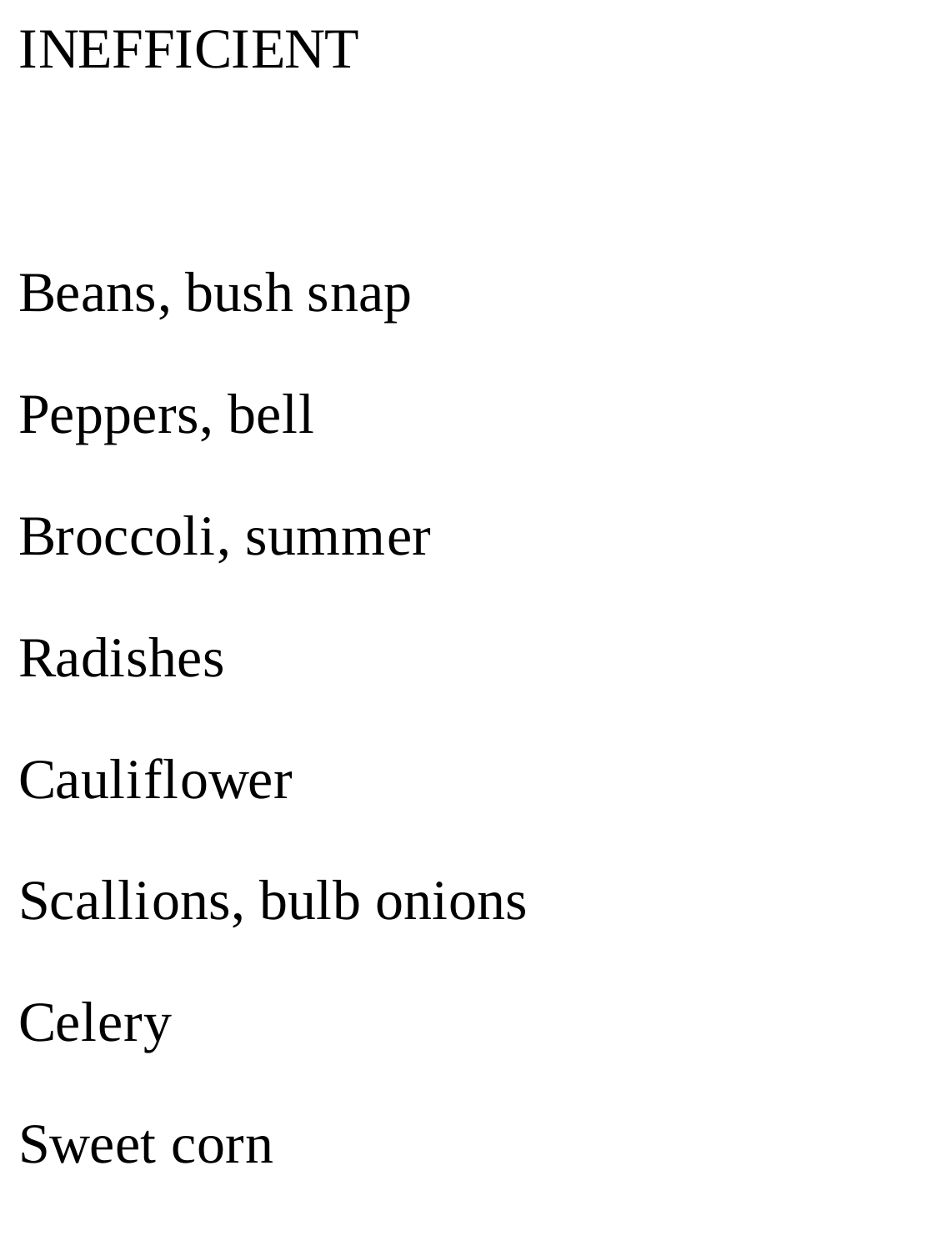#### Lettuce

# Turnips

Have fun planning your own waterwise garden!

# **More Reading**

## **About the Interlibrary Loan Service**

Agricultural books, especially older ones, are not usually available at local libraries. But most municipal libraries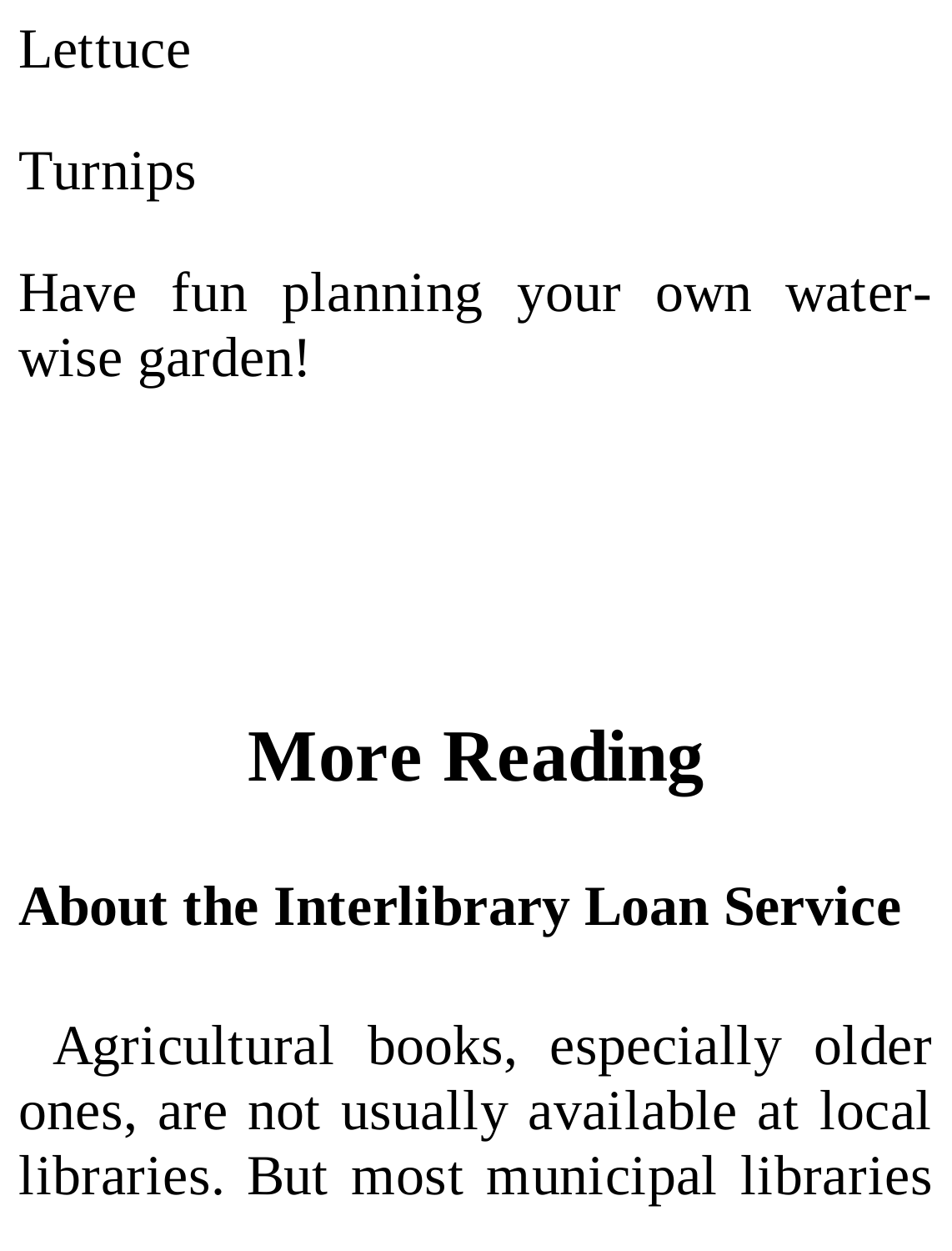and all universities offer access to an on-line database listing the holdings of other cooperating libraries throughout the United States. Almost any book published in this century will be promptly mailed to the requesting library. Anyone who is serious about learning by reading should discover how easy and inexpensive (or free) it is to use the Interlibrary Loan Service.

Carter, Vernon Gill, and Tom, Dale. *Topsoil and Civilization.*

Norman, Okla.: University of Oklahoma Press, 1974.

The history of civilization's destruction of one ecosystem after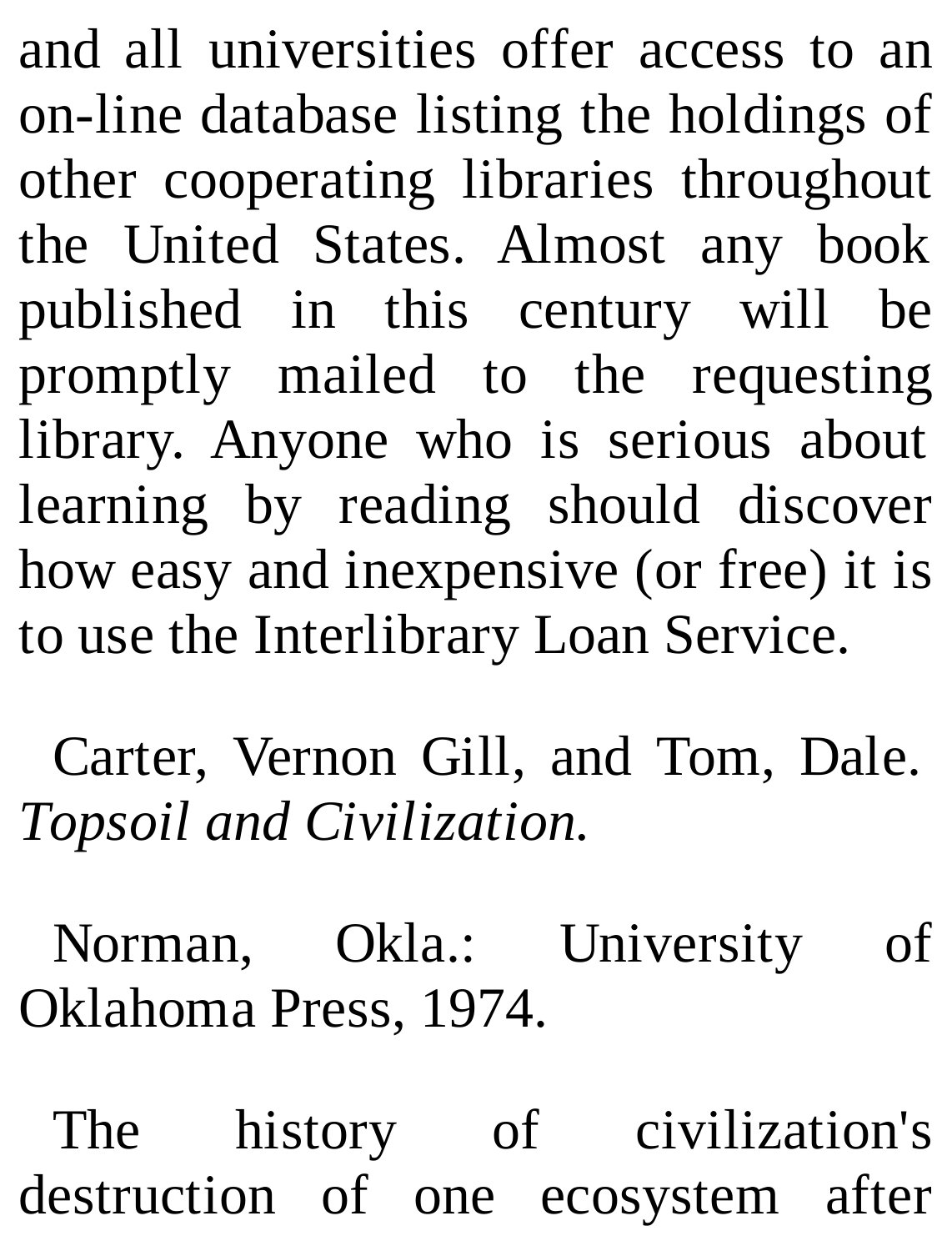another by plowing and deforestation, and its grave implications for our country's long-term survival.

Cleveland, David A., and Daniela Soleri. *Food from Dryland Gardens: An Ecological, Nutritional and Social Approach to Small-Scale Household Food Production.* Tucson: Center for People, Food and Environment, 1991.

World-conscious survey of low-tech food production in semiarid regions.

Faulkner, Edward H. *Plowman's Folly.* Norman, Okla.: University of Oklahoma Press, 1943.

This book created quite a controversy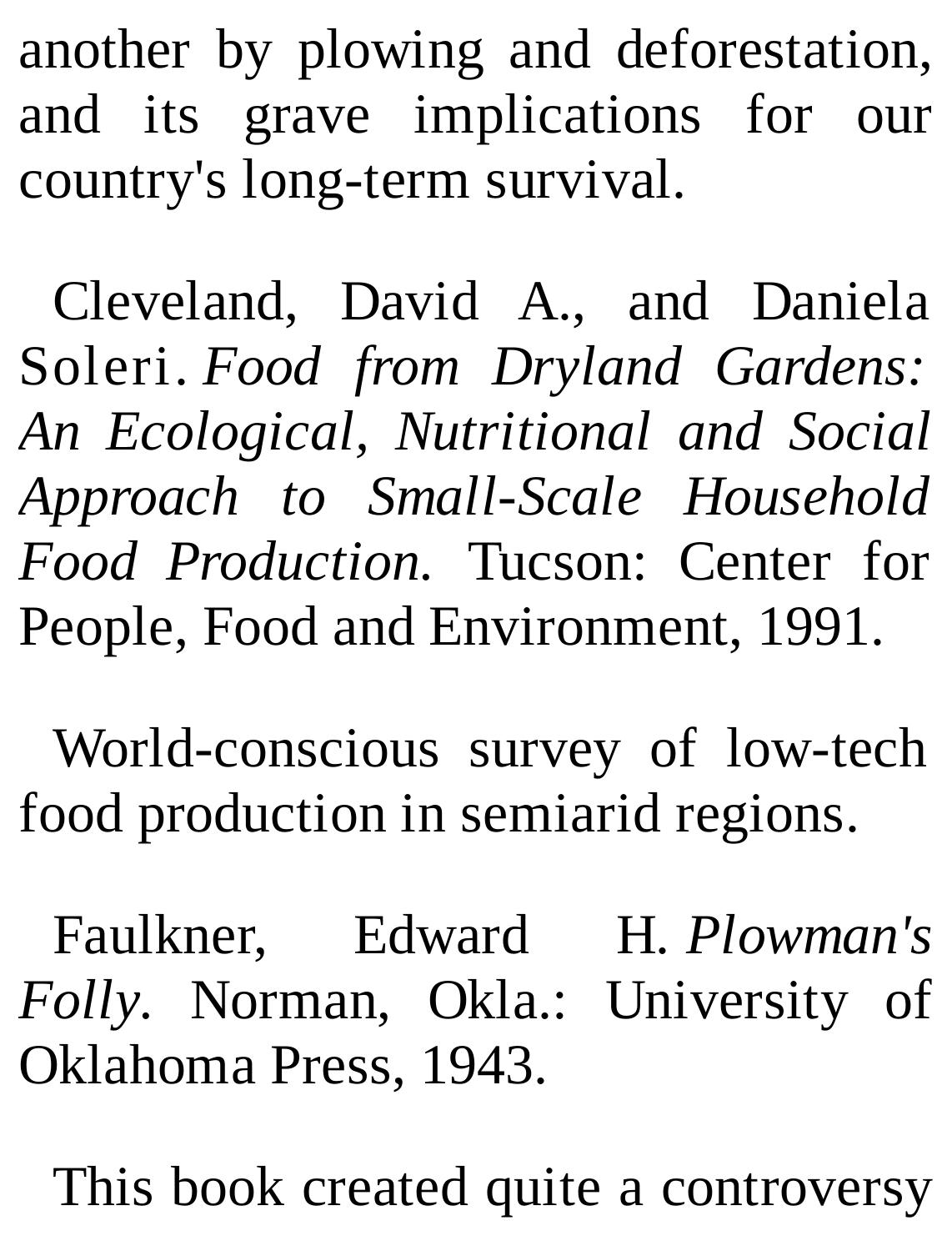in the 1940s. Faulkner stresses the vital importance of capillarity. He explains how conventional plowing stops this moisture flow.

Foth, Henry D. *Fundamentals of Soil Science.* Eighth Edition. New York: John Wylie & Sons, 1990.

A thorough yet readable basic soil science text at a level comfortable for university non-science majors.

Hamaker, John. D. *The Survival of Civilization.* Annotated by Donald A. Weaver. Michigan/California: Hamaker-Weaver Publishers, 1982.

Hamaker contradicts our current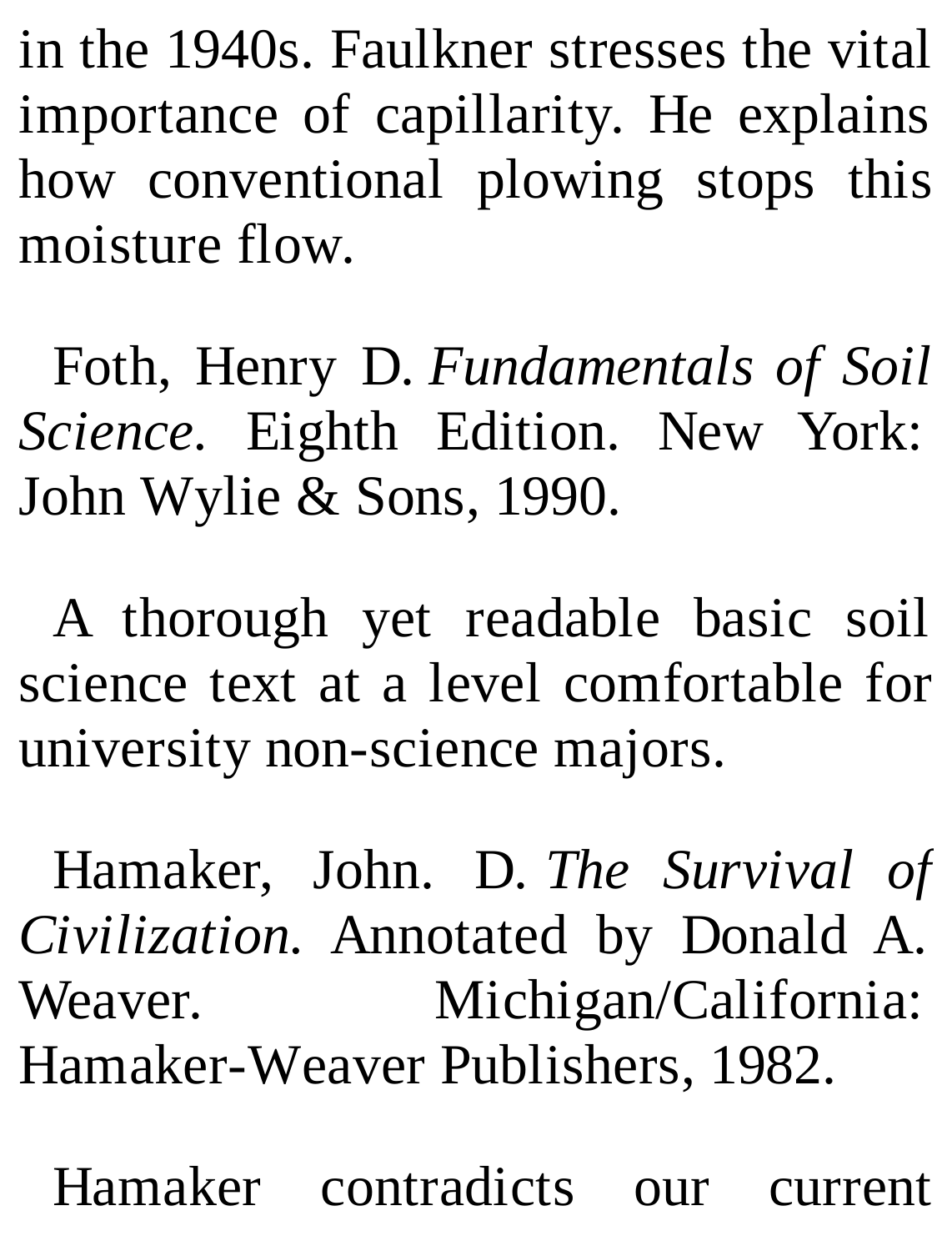preoccupation with global warming and makes a believable case that a new epoch of planetary glaciation is coming, caused by an increase in greenhouse gas. The book is also a guide to soil enrichment with rock powders.

Nabhan, Gary. *The Desert Smells like Rain: A Naturalist in Papago Indian Country.* San Francisco: North Point Press, 1962.

Describes regionally useful Native American dry-gardening techniques

Russell, Sir E. John. *Soil Conditions and Plant Growth.* Eighth Edition. New York: Longmans, Green & Co., 1950.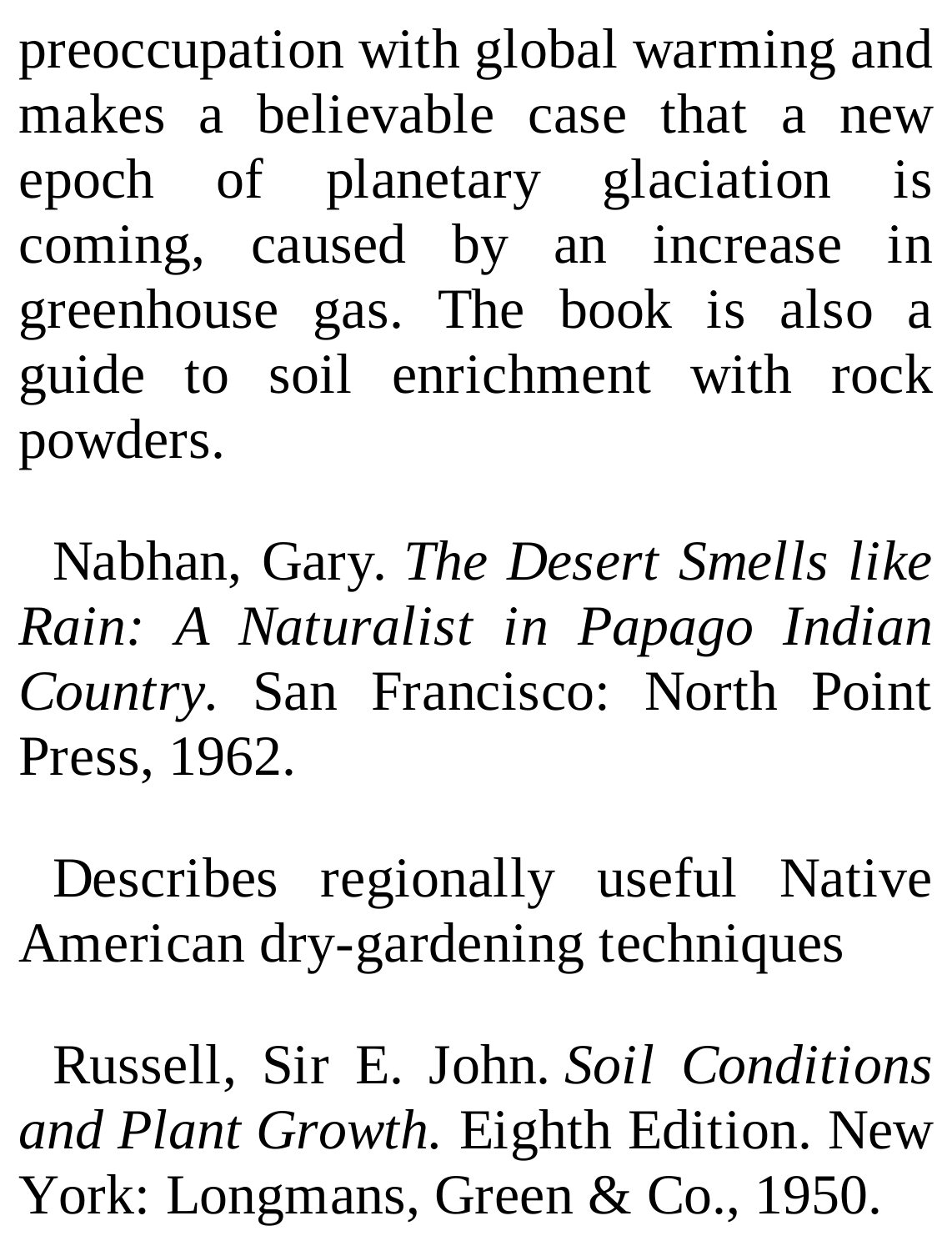Probably the finest, most human soil science text ever written. Russell avoids unnecessary mathematics and obscure terminology. I do not recommend the recent in-print edition, revised and enlarged by a committee.

Smith, J. Russell. Tree Crops: a Permanent Agriculture. New York: Harcourt, Brace and Company, 1929.

Smith's visionary solution to upland erosion is growing unirrigated tree crops that produce cereal-like foods and nuts. Should sit on the "family bible shelf" of every permaculturalist.

Solomon, Stephen J. *Growing Vegetables West of the Cascades.*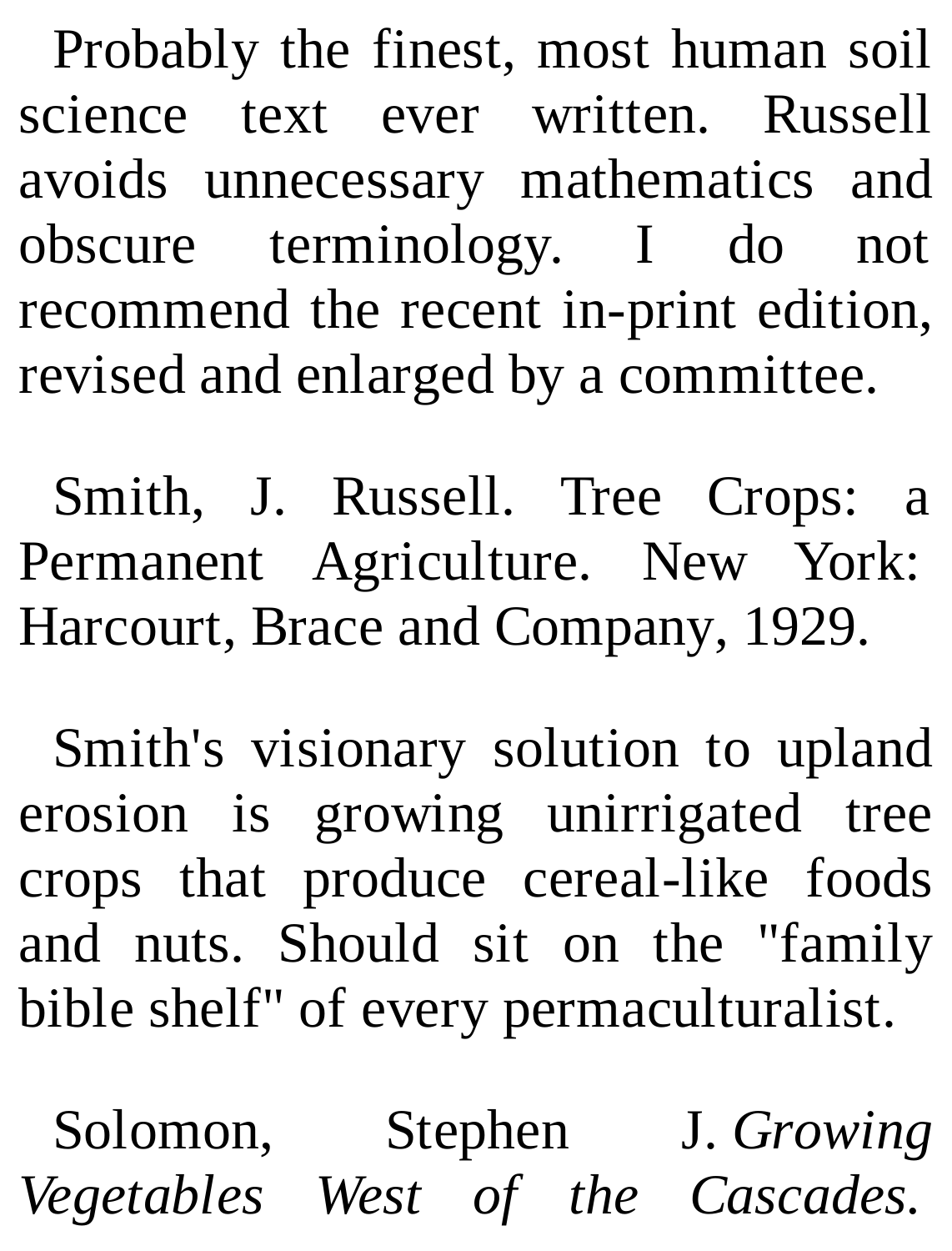Seattle: Sasquatch Books, 1989.

The complete regional gardening textbook.

————————————-. *Backyard Composting.* Portland, Ore.: George van Patten Publishing, 1992.

Especially useful for its unique discussion of the overuse of compost and a nonideological approach to raising the most nutritious food possible.

Stout, Ruth. *Gardening Without Work for the Aging, the Busy and the Indolent.* Old Greenwich, Conn.: Devin-Adair, 1961.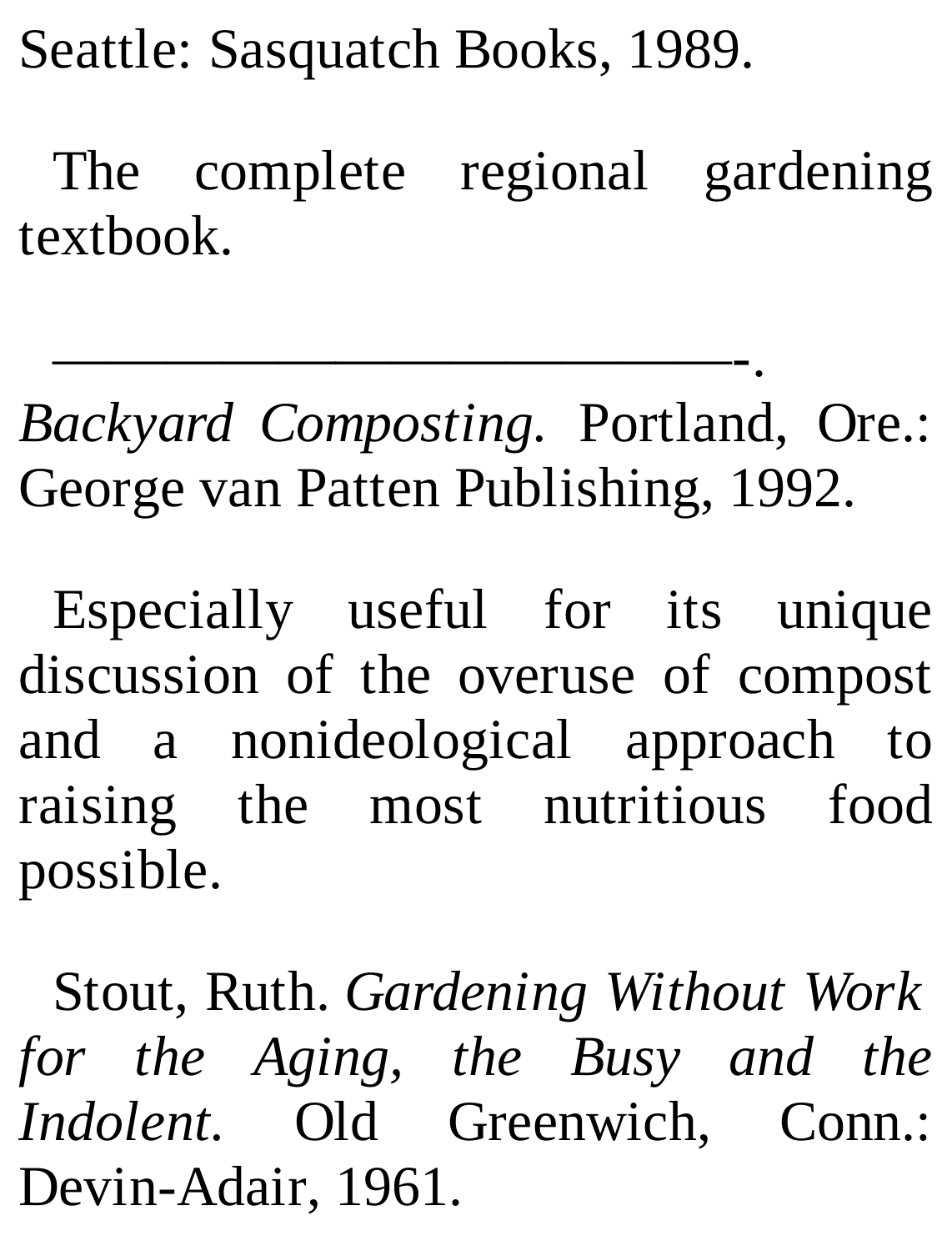Stout presents the original thesis of permanent mulching.

Turner, Frank Newman. *Fertility, Pastures and Cover Crops Based on Nature's Own Balanced Organic Pasture Feeds.* San Diego: Rateaver, 1975. Reprinted from the 1955 Faber and Faber, edition.

Organic farming using long rotations, including deeply rooted green manures developed to a high art. Turner maintained a productive organic dairy farm using subsoiling and long rotations involving tilled crops and semipermanent grass/herb mixtures.

ven der Leeden, Frits, Fred L. Troise,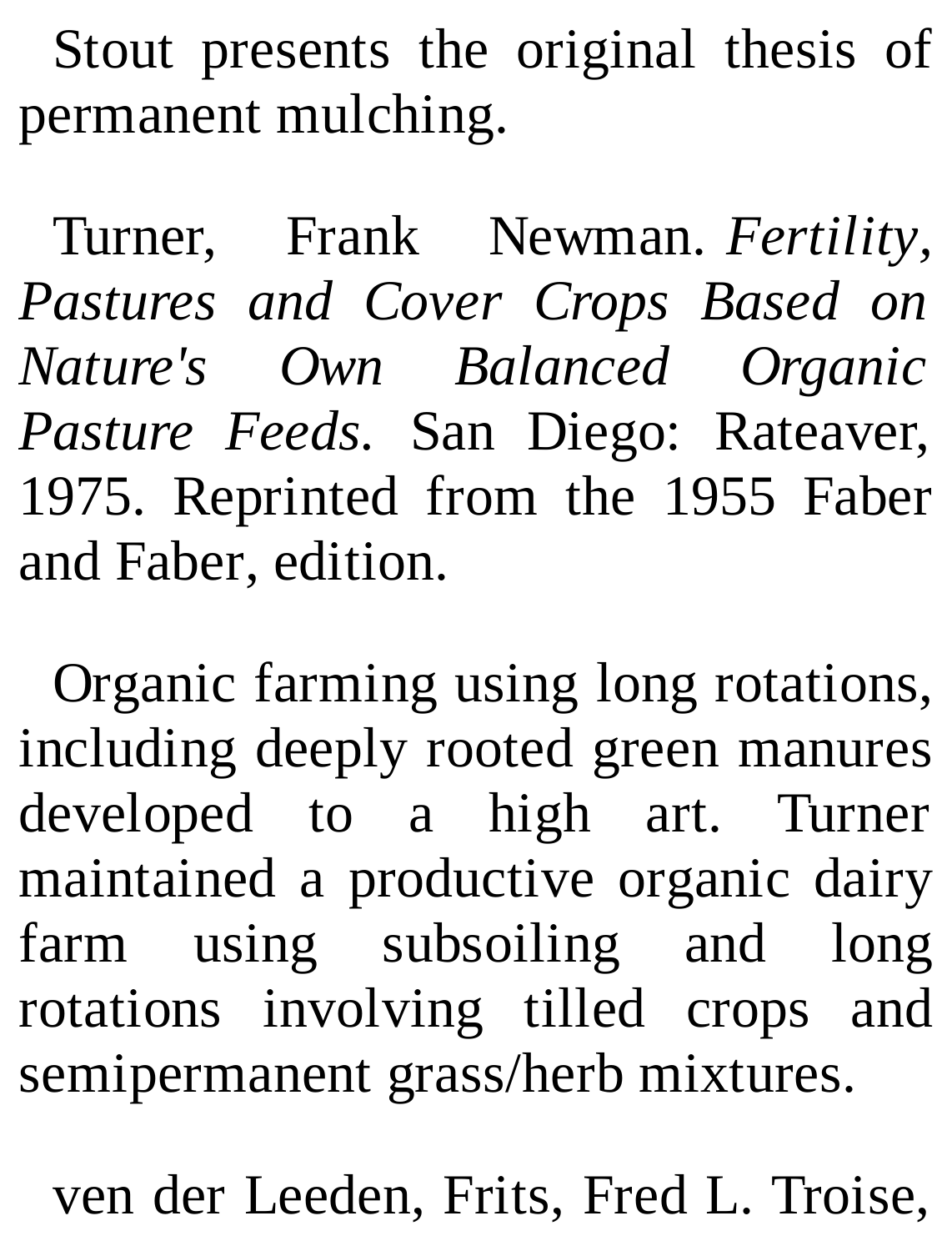and David K. Todd. *The Water Encyclopedia, Second Edition.* Chelsea, Mich.: Lewis Publishers, 1990.

Reference data concerning every possible aspect of water.

Weaver, John E., and William E. Bruner. *Root Development of Vegetable Crops.* New York: McGraw-Hill, 1927.

Contains very interesting drawings showing the amazing depth and extent that vegetable roots are capable of in favorable soil.

Widtsoe, John A. *Dry Farming: A System of Agriculture for Countries Under Low Rainfall.* New York: The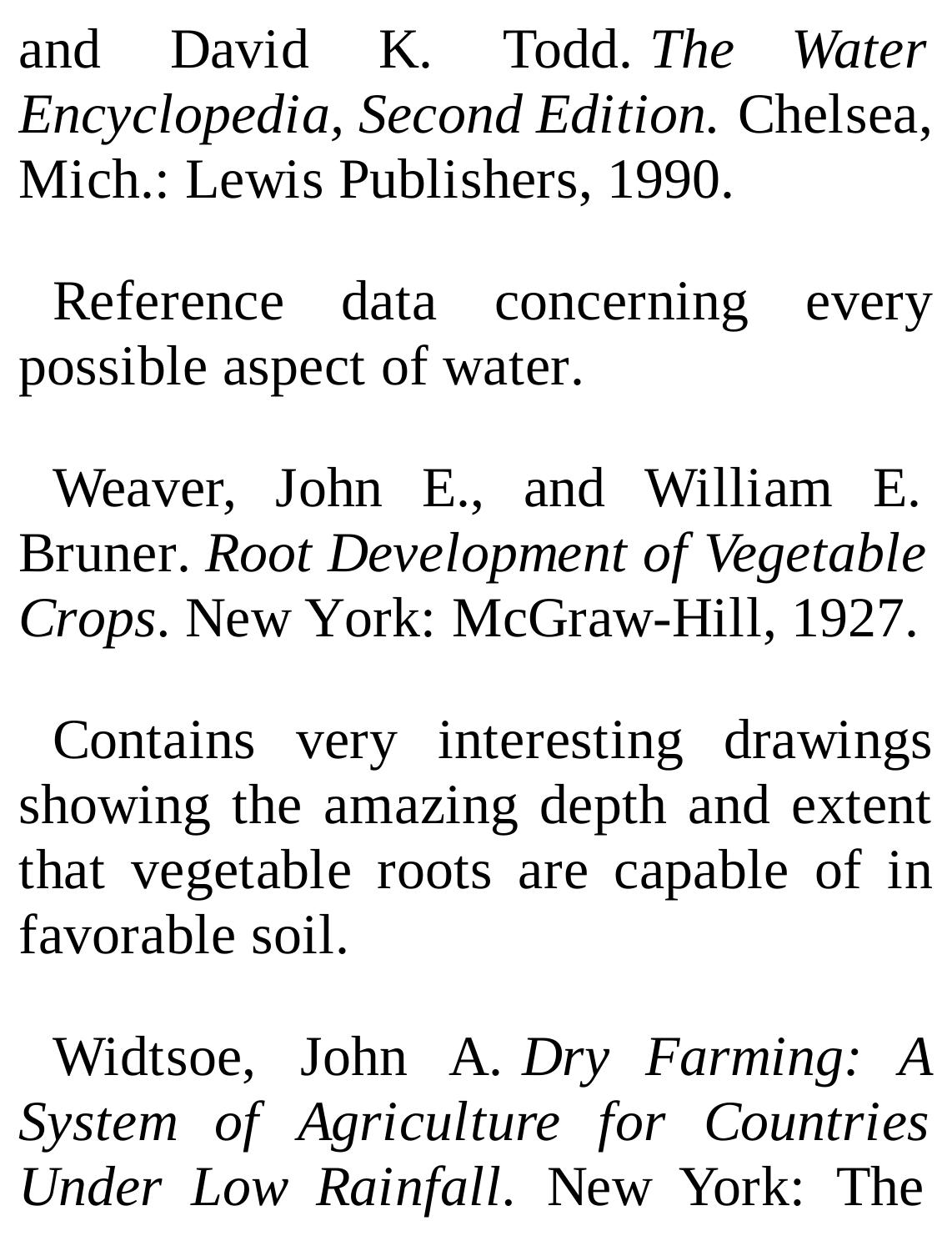Macmillan Company, 1920.

The best single review ever made of the possibilities of dry farming and dry gardening, sagely discussing the scientific basis behind the techniques. The quality of Widtsoe's understanding proves that newer is not necessarily better.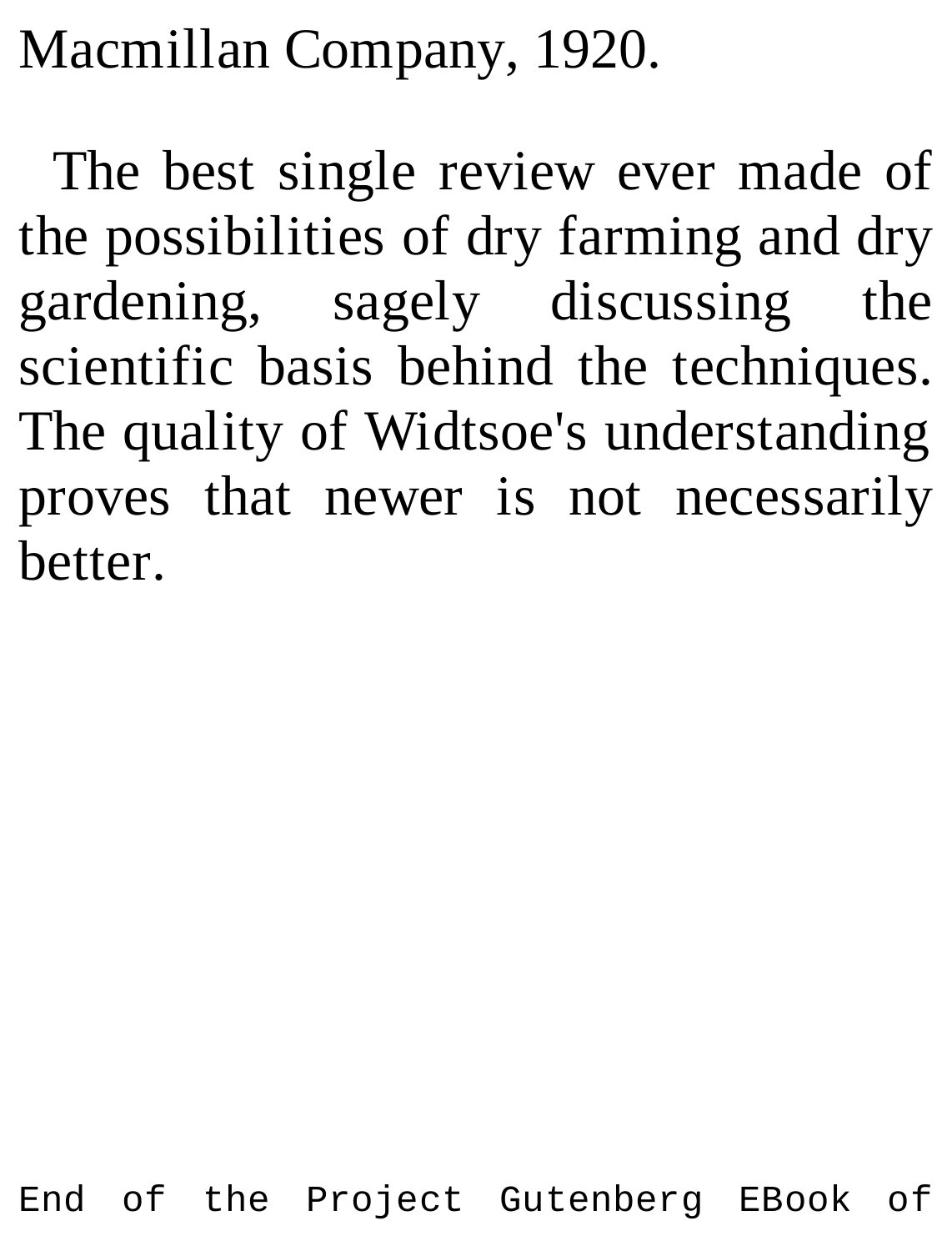Gardening Without Irrigation: or without much, anyway, by Steve Solomon

\*\*\* END OF THIS PROJECT GUTENBERG EBOOK GARDENING WITHOUT IRRIGATION \*\*\*

\*\*\*\*\* This file should be named 4512 h.htm or 4512-h.zip \*\*\*\*\* This and all associated files of various formats will be found in:

http://www.gutenberg.org/4/5/1/4512/

Produced by Steve Solomon. HTML version by Al Haines.

Updated editions will replace the previous one--the old editions will be renamed.

Creating the works from public domain print editions means that no one owns a United States copyright in these works, so the Foundation (and you!) can copy and distribute it in the United States without permission and without paying copyright royalties. Special rules,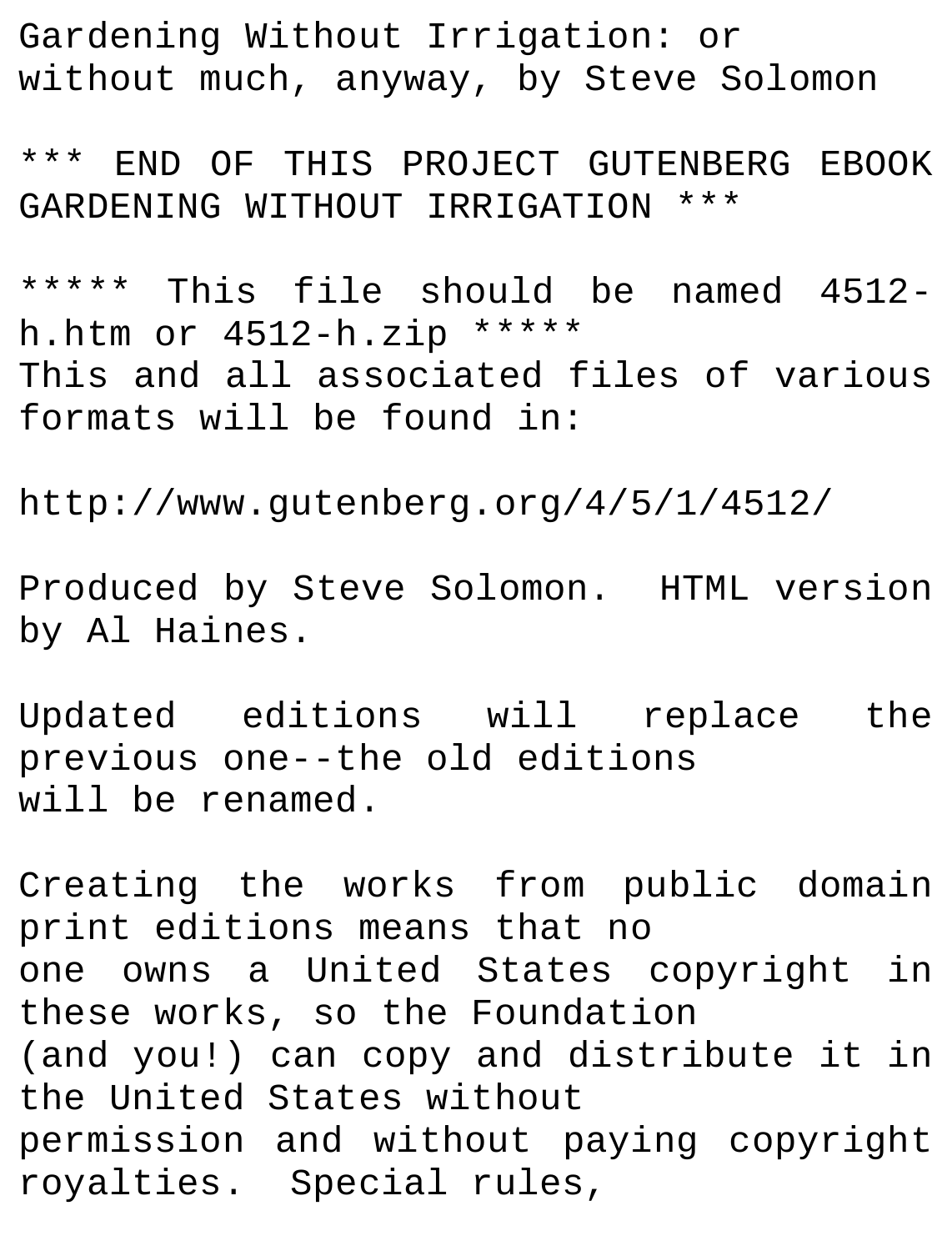set forth in the General Terms of Use part of this license, apply to copying and distributing Project Gutenberg-tm electronic works to protect the PROJECT GUTENBERG-tm concept and trademark. Project Gutenberg is a registered trademark, and may not be used if you charge for the eBooks, unless you receive specific permission. If you do not charge anything for copies of this eBook, complying with the rules is very easy. You may use this eBook for nearly any purpose such as creation of derivative works, reports, performances and research. They may be modified and printed and given away--you may do practically ANYTHING with public domain eBooks. Redistribution is subject to the trademark license, especially commercial redistribution.

## \*\*\* START: FULL LICENSE \*\*\*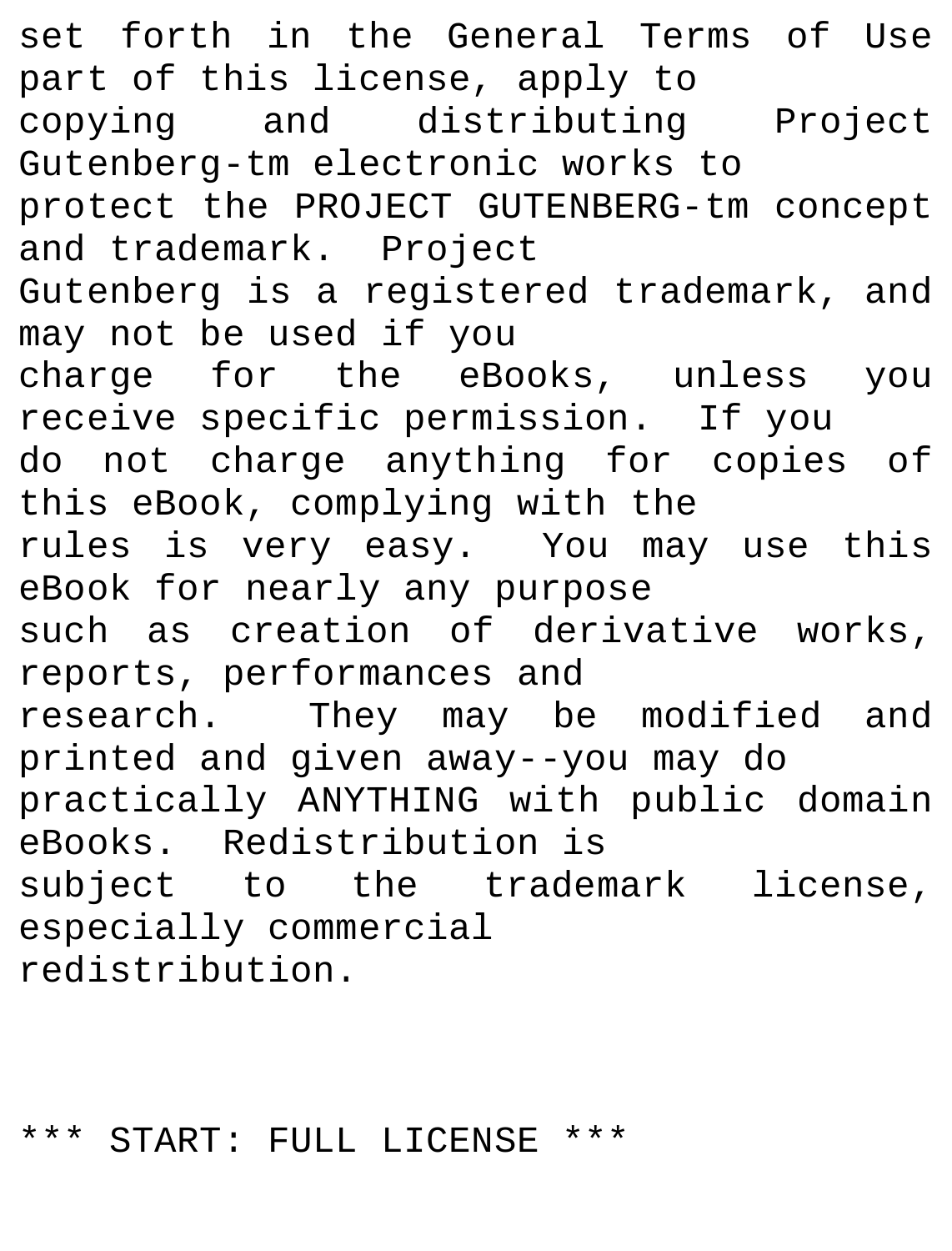THE FULL PROJECT GUTENBERG LICENSE PLEASE READ THIS BEFORE YOU DISTRIBUTE OR USE THIS WORK

To protect the Project Gutenberg-tm mission of promoting the free distribution of electronic works, by using or distributing this work (or any other work associated in any way with the phrase "Project Gutenberg"), you agree to comply with all the terms of the Full Project Gutenberg-tm License (available with this file or online at http://gutenberg.net/license).

Section 1. General Terms of Use and Redistributing Project Gutenberg-tm electronic works

1.A. By reading or using any part of this Project Gutenberg-tm electronic work, you indicate that you have read, understand, agree to and accept all the terms of this license and intellectual property (trademark/copyright) agreement. If you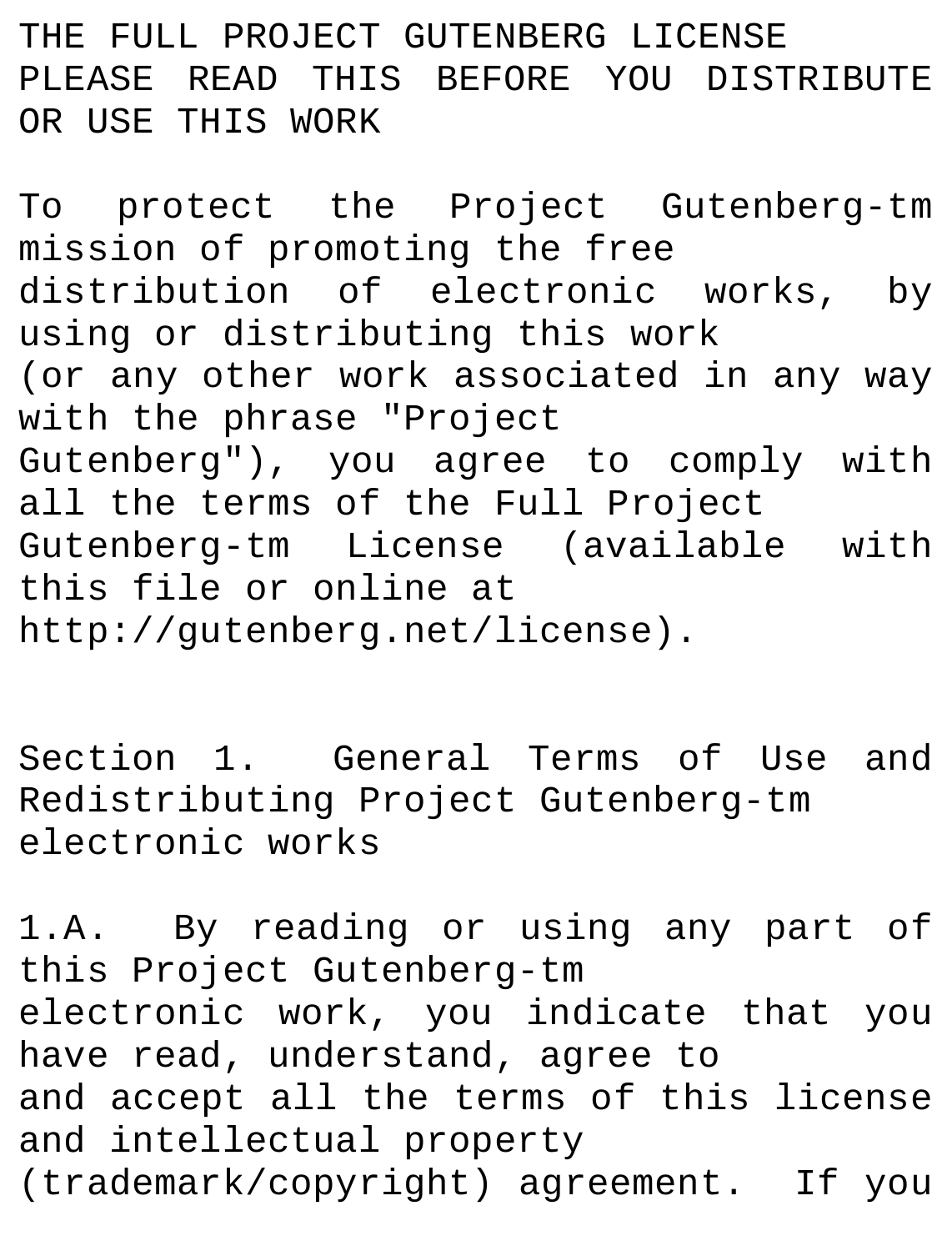do not agree to abide by all the terms of this agreement, you must cease using and return or destroy all copies of Project Gutenberg-tm electronic works in your possession. If you paid a fee for obtaining a copy of or access to a Project Gutenberg-tm electronic work and you do not agree to be bound by the terms of this agreement, you may obtain a refund from the person or entity to whom you paid the fee as set forth in paragraph 1.E.8.

1.B. "Project Gutenberg" is a registered trademark. It may only be used on or associated in any way with an electronic work by people who agree to be bound by the terms of this agreement. There are a few things that you can do with most Project Gutenberg-tm electronic works even without complying with the full terms of this agreement. See paragraph 1.C below. There are a lot of things you can do with Project Gutenberg-tm electronic works if you follow the terms of this agreement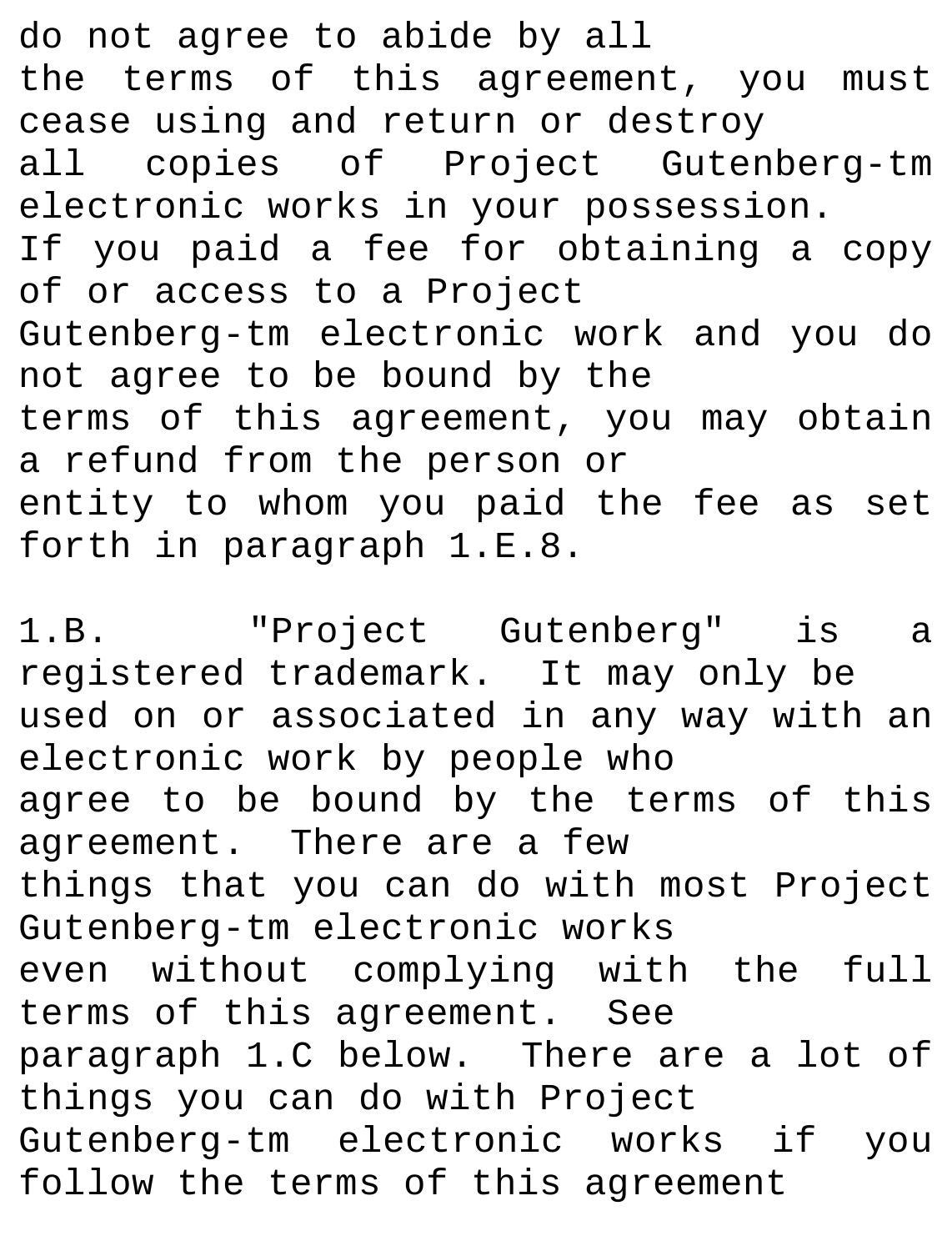and help preserve free future access to Project Gutenberg-tm electronic works. See paragraph 1.E below.

1.C. The Project Gutenberg Literary Archive Foundation ("the Foundation" or PGLAF), owns a compilation copyright in the collection of Project Gutenberg-tm electronic works. Nearly all the individual works in the collection are in the public domain in the United States. If an individual work is in the public domain in the United States and you are located in the United States, we do not claim a right to prevent you from copying, distributing, performing, displaying or creating derivative works based on the work as long as all references to Project Gutenberg are removed. Of course, we hope that you will support the Project Gutenberg-tm mission of promoting free access to electronic works by freely sharing Project Gutenberg-tm works in compliance with the terms of this agreement for keeping the Project Gutenberg-tm name associated with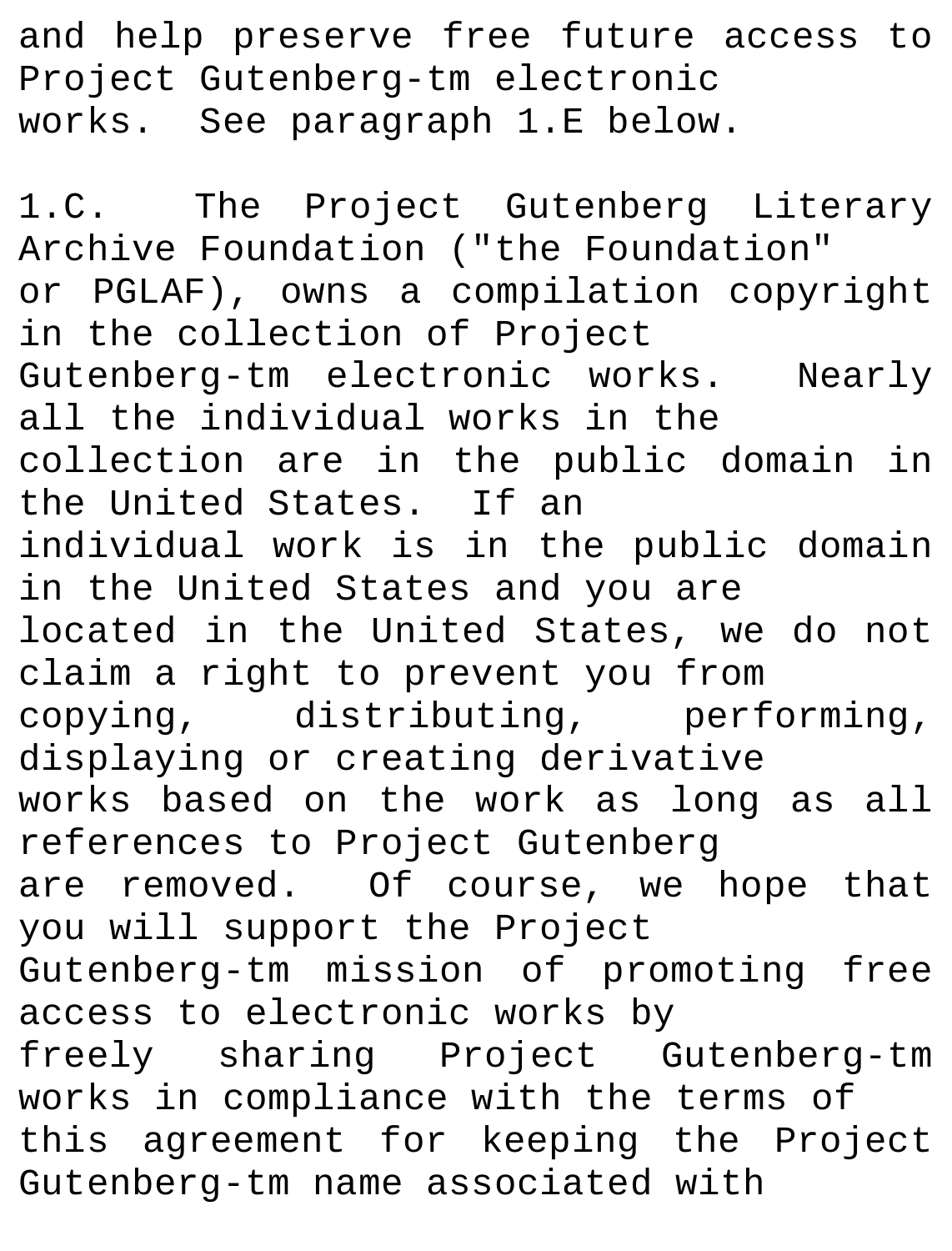the work. You can easily comply with the terms of this agreement by keeping this work in the same format with its attached full Project Gutenberg-tm License when you share it without charge with others.

1.D. The copyright laws of the place where you are located also govern what you can do with this work. Copyright laws in most countries are in a constant state of change. If you are outside the United States, check the laws of your country in addition to the terms of this agreement before downloading, copying, displaying, performing, distributing or creating derivative works based on this work or any other Project Gutenberg-tm work. The Foundation makes no representations concerning the copyright status of any work in any country outside the United States.

1.E. Unless you have removed all references to Project Gutenberg: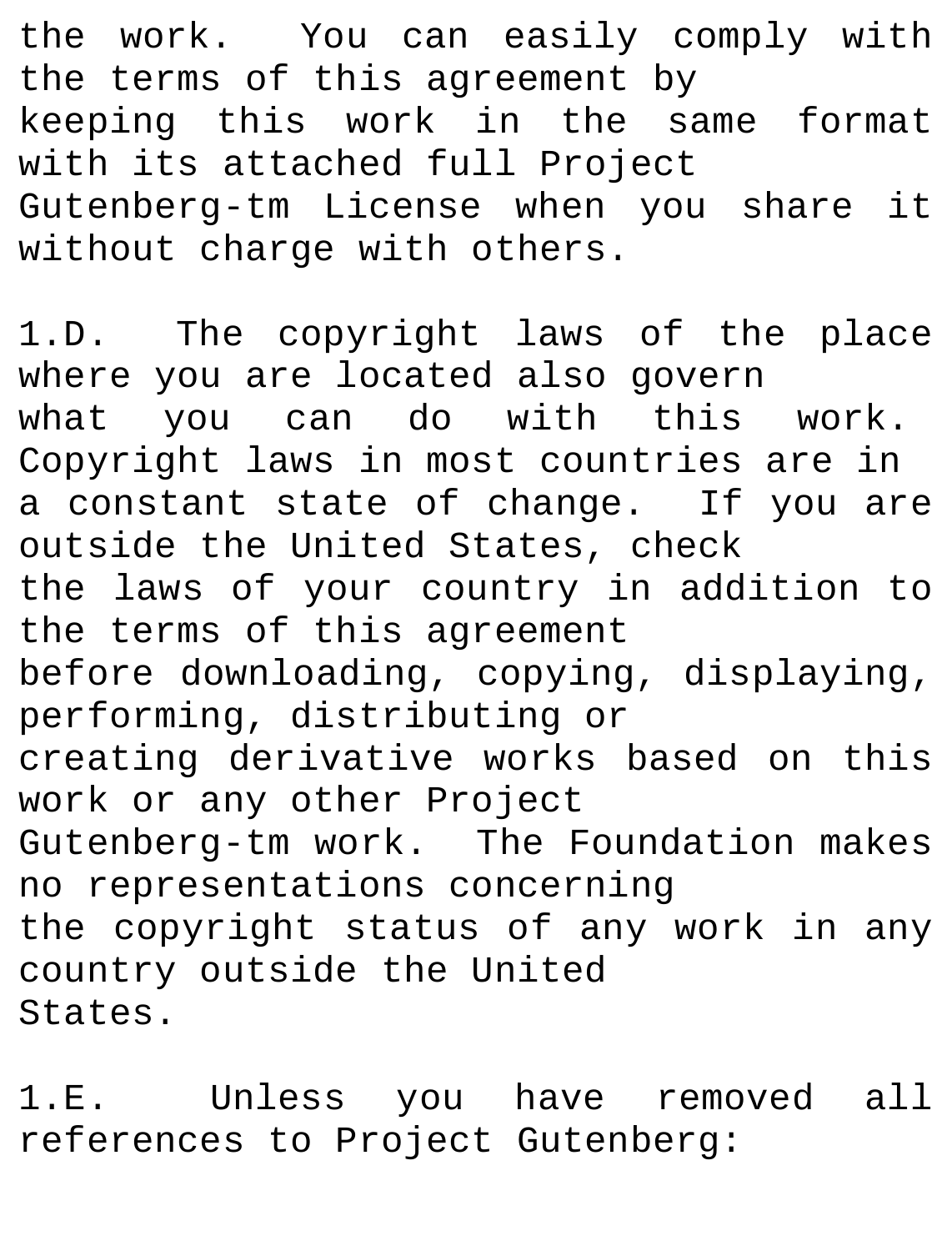1.E.1. The following sentence, with active links to, or other immediate access to, the full Project Gutenberg-tm License must appear prominently whenever any copy of a Project Gutenberg-tm work (any work on which the phrase "Project Gutenberg" appears, or with which the phrase "Project Gutenberg" is associated) is accessed, displayed, performed, viewed, copied or distributed:

This eBook is for the use of anyone anywhere at no cost and with almost no restrictions whatsoever. You may copy it, give it away or re-use it under the terms of the Project Gutenberg License included with this eBook or online at www.gutenberg.net

1.E.2. If an individual Project Gutenberg-tm electronic work is derived from the public domain (does not contain a notice indicating that it is posted with permission of the copyright holder), the work can be copied and distributed to anyone in the United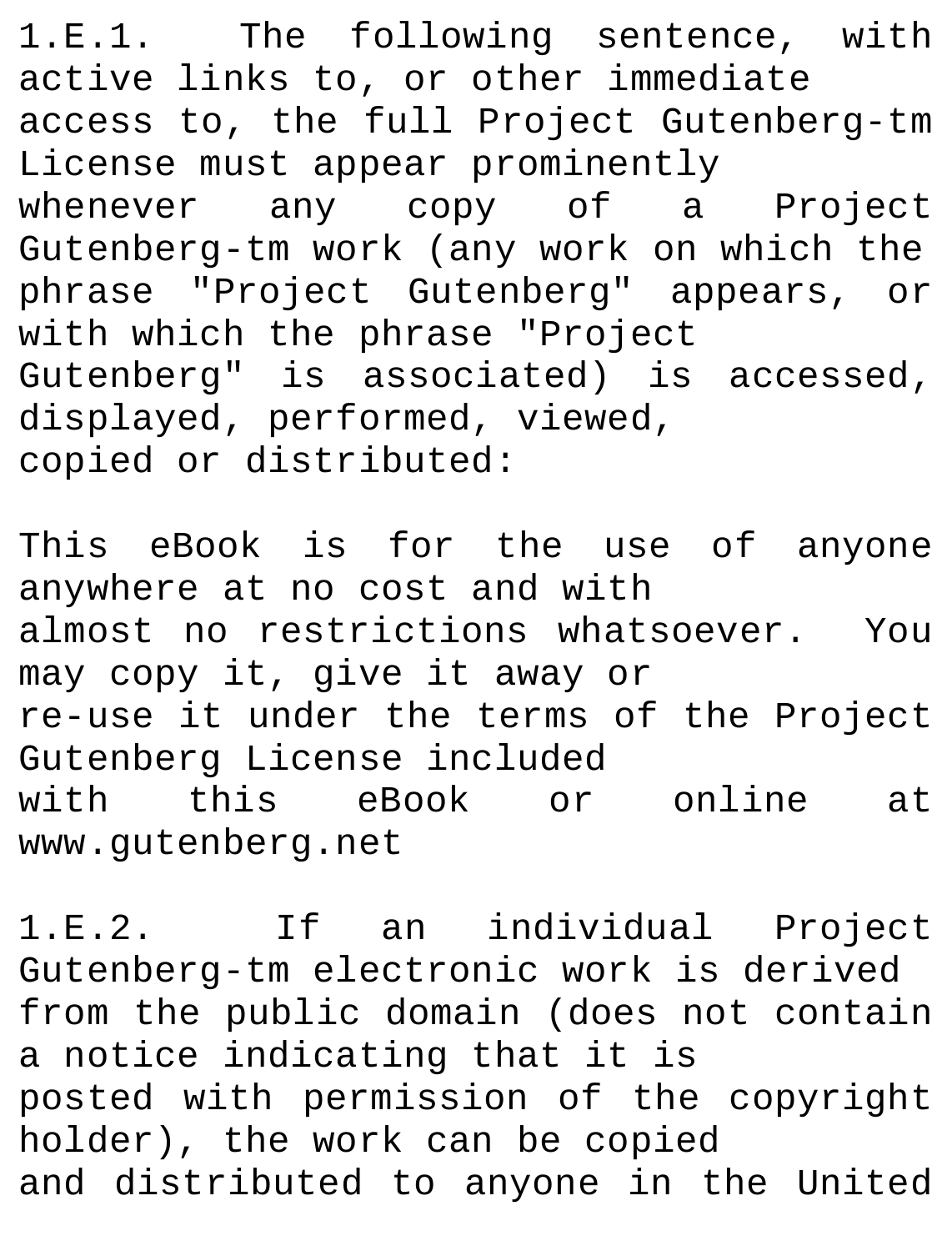States without paying any fees or charges. If you are redistributing or providing access to a work with the phrase "Project Gutenberg" associated with or appearing on the work, you must comply either with the requirements of paragraphs 1.E.1 through 1.E.7 or obtain permission for the use of the work and the Project Gutenberg-tm trademark as set forth in paragraphs 1.E.8 or 1.E.9.

1.E.3. If an individual Project Gutenberg-tm electronic work is posted with the permission of the copyright holder, your use and distribution must comply with both paragraphs 1.E.1 through 1.E.7 and any additional terms imposed by the copyright holder. Additional terms will be linked to the Project Gutenberg-tm License for all works posted with the permission of the copyright holder found at the beginning of this work.

1.E.4. Do not unlink or detach or remove the full Project Gutenberg-tm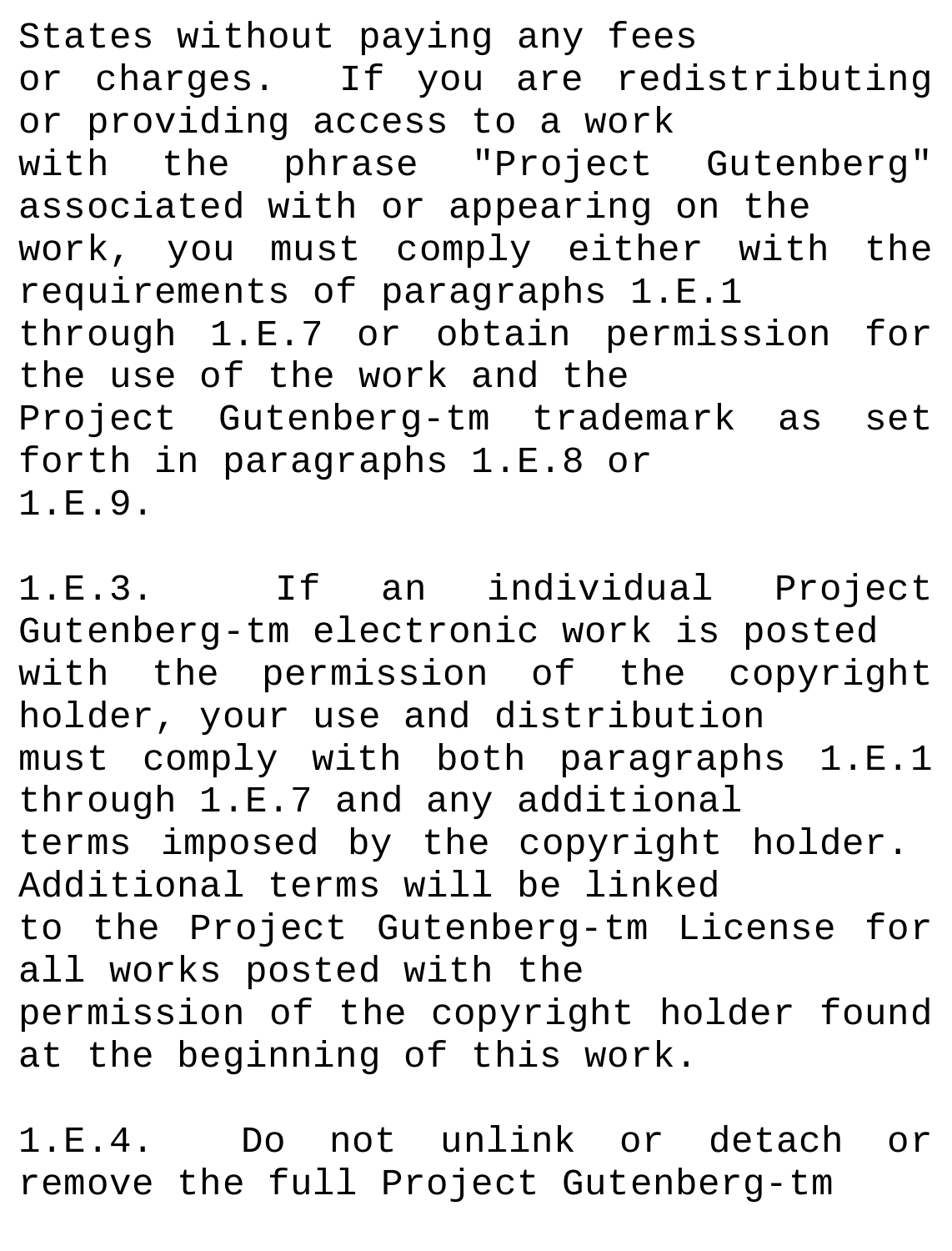License terms from this work, or any files containing a part of this work or any other work associated with Project Gutenberg-tm.

1.E.5. Do not copy, display, perform, distribute or redistribute this electronic work, or any part of this electronic work, without prominently displaying the sentence set forth in paragraph 1.E.1 with active links or immediate access to the full terms of the Project Gutenberg-tm License.

1.E.6. You may convert to and distribute this work in any binary, compressed, marked up, nonproprietary or proprietary form, including any word processing or hypertext form. However, if you provide access to or distribute copies of a Project Gutenberg-tm work in a format other than "Plain Vanilla ASCII" or other format used in the official version posted on the official Project Gutenberg-tm web site (www.gutenberg.net),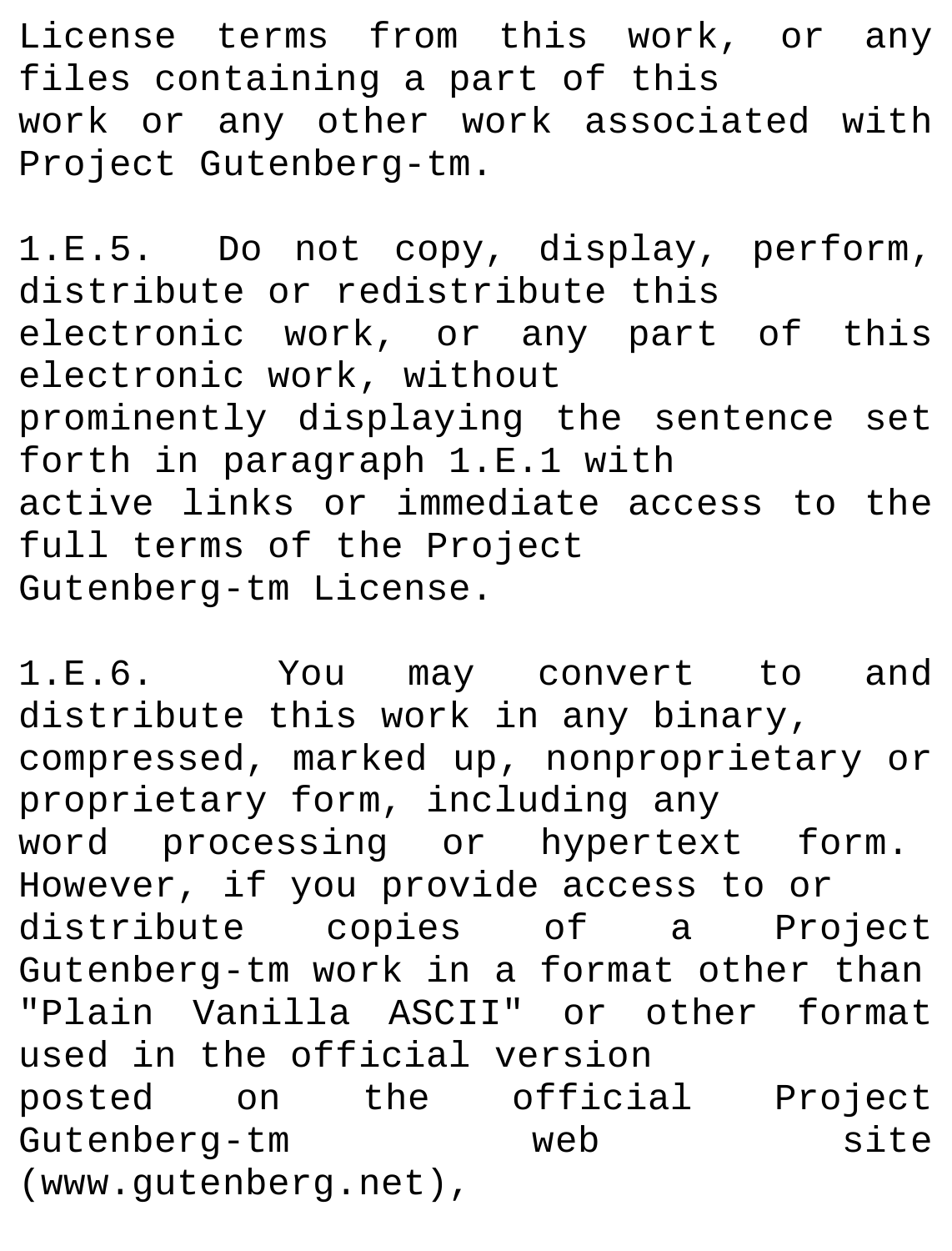you must, at no additional cost, fee or expense to the user, provide a copy, a means of exporting a copy, or a means of obtaining a copy upon request, of the work in its original "Plain Vanilla ASCII" or other form. Any alternate format must include the full Project Gutenberg-tm License as specified in paragraph 1.E.1.

1.E.7. Do not charge a fee for access to, viewing, displaying, performing, copying or distributing any Project Gutenberg-tm works unless you comply with paragraph 1.E.8 or 1.E.9.

1.E.8. You may charge a reasonable fee for copies of or providing access to or distributing Project Gutenberg-tm electronic works provided that

- You pay a royalty fee of 20% of the gross profits you derive from the use of Project Gutenberg-tm works calculated using the method you already use to calculate your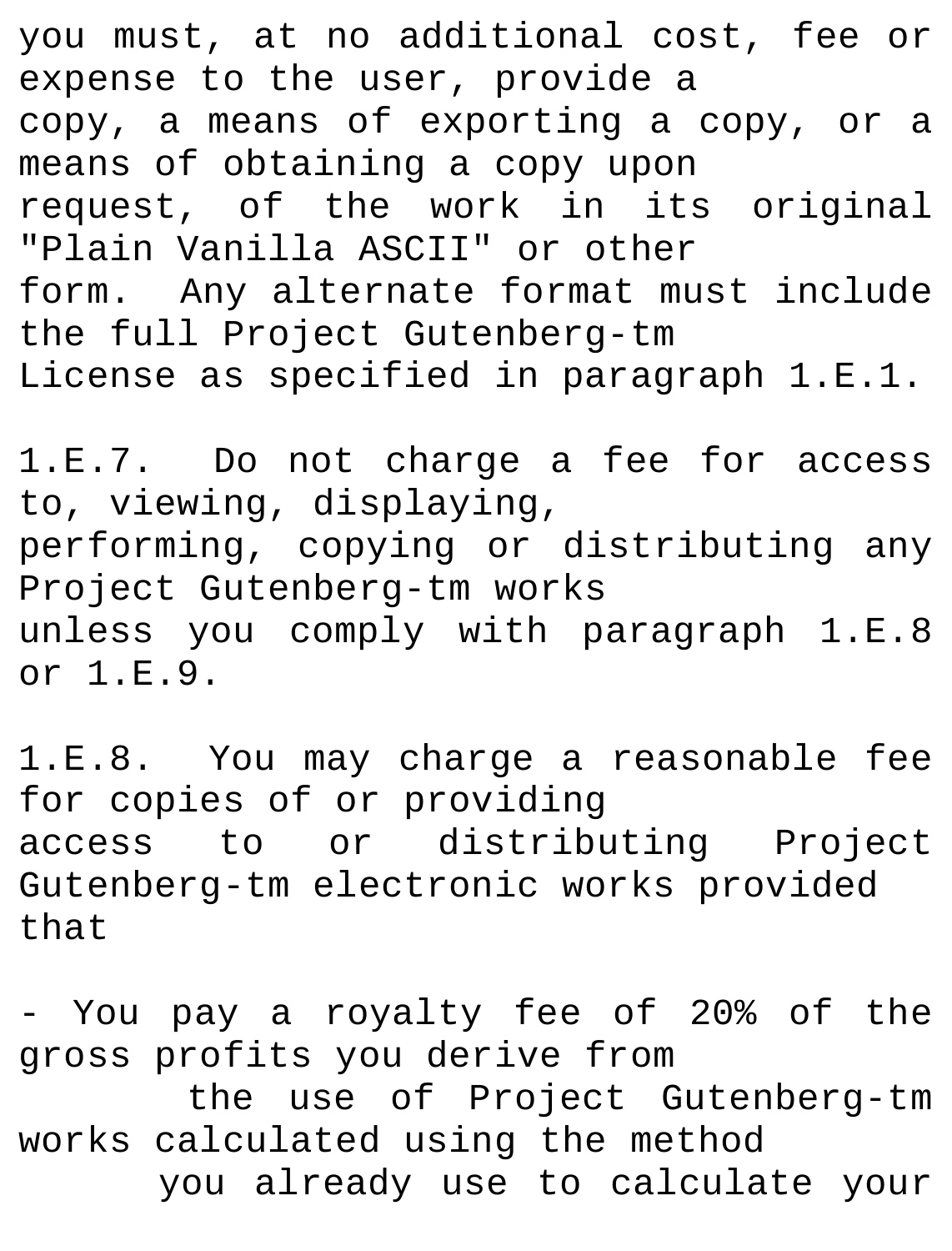applicable taxes. The fee is owed to the owner of the Project Gutenberg-tm trademark, but he has agreed to donate royalties under this paragraph to the Project Gutenberg Literary Archive Foundation. Royalty payments must be paid within 60 days following each date on which you prepare (or are legally required to prepare) your periodic tax returns. Royalty payments should be clearly marked as such and sent to the Project Gutenberg Literary Archive Foundation at the address specified in Section 4, "Information about donations to the Project Gutenberg Literary Archive Foundation." - You provide a full refund of any money paid by a user who notifies you in writing (or by e-mail)

within 30 days of receipt that s/he

does not agree to the terms of the full Project Gutenberg-tm

License. You must require such a user to return or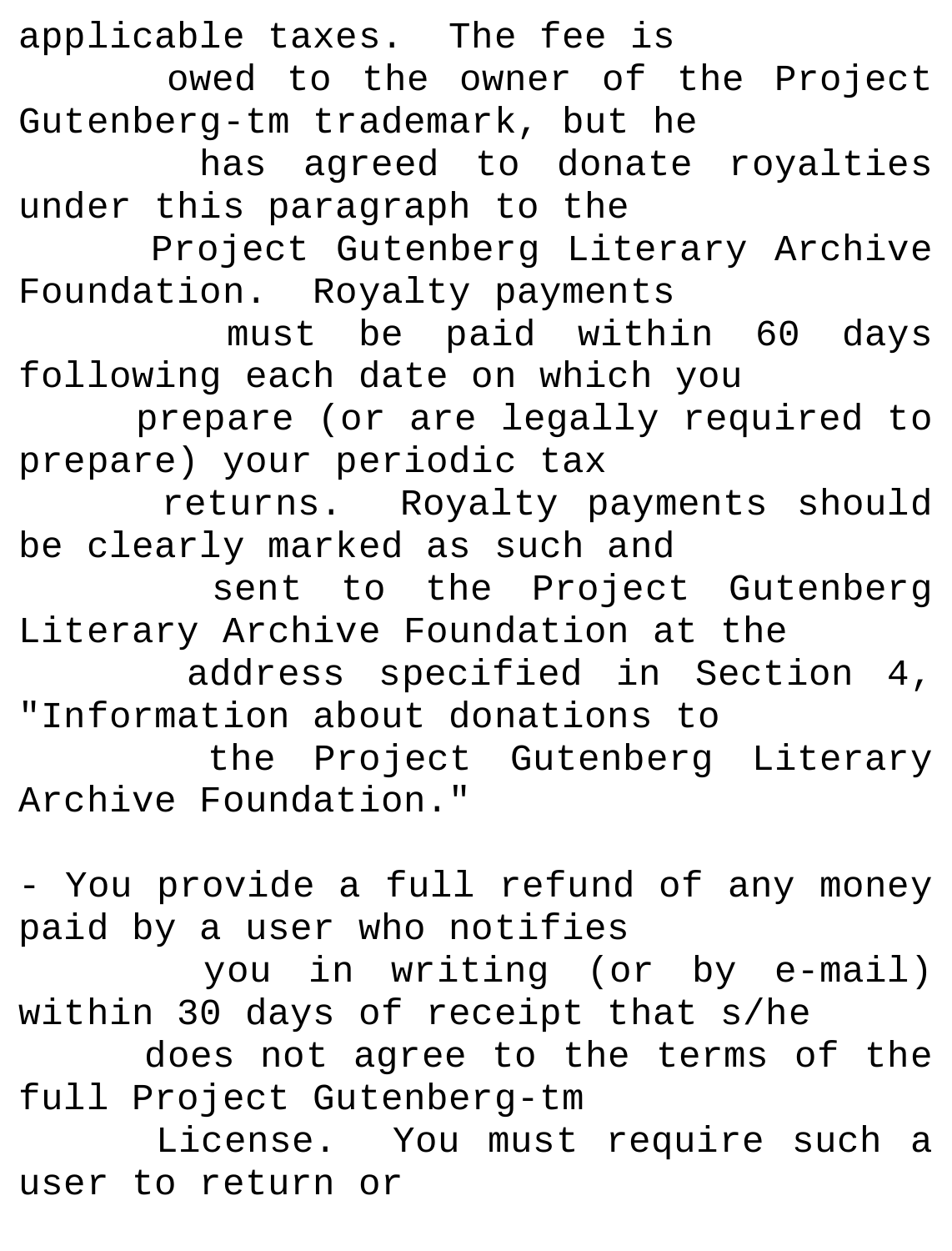destroy all copies of the works possessed in a physical medium and discontinue all use of and all access to other copies of Project Gutenberg-tm works.

- You provide, in accordance with paragraph 1.F.3, a full refund of any money paid for a work or a replacement copy, if a defect in the electronic work is discovered and reported to you within 90 days of receipt of the work.

- You comply with all other terms of this agreement for free

distribution of Project Gutenbergtm works.

1.E.9. If you wish to charge a fee or distribute a Project Gutenberg-tm electronic work or group of works on different terms than are set forth in this agreement, you must obtain permission in writing from both the Project Gutenberg Literary Archive Foundation and Michael Hart, the owner of the Project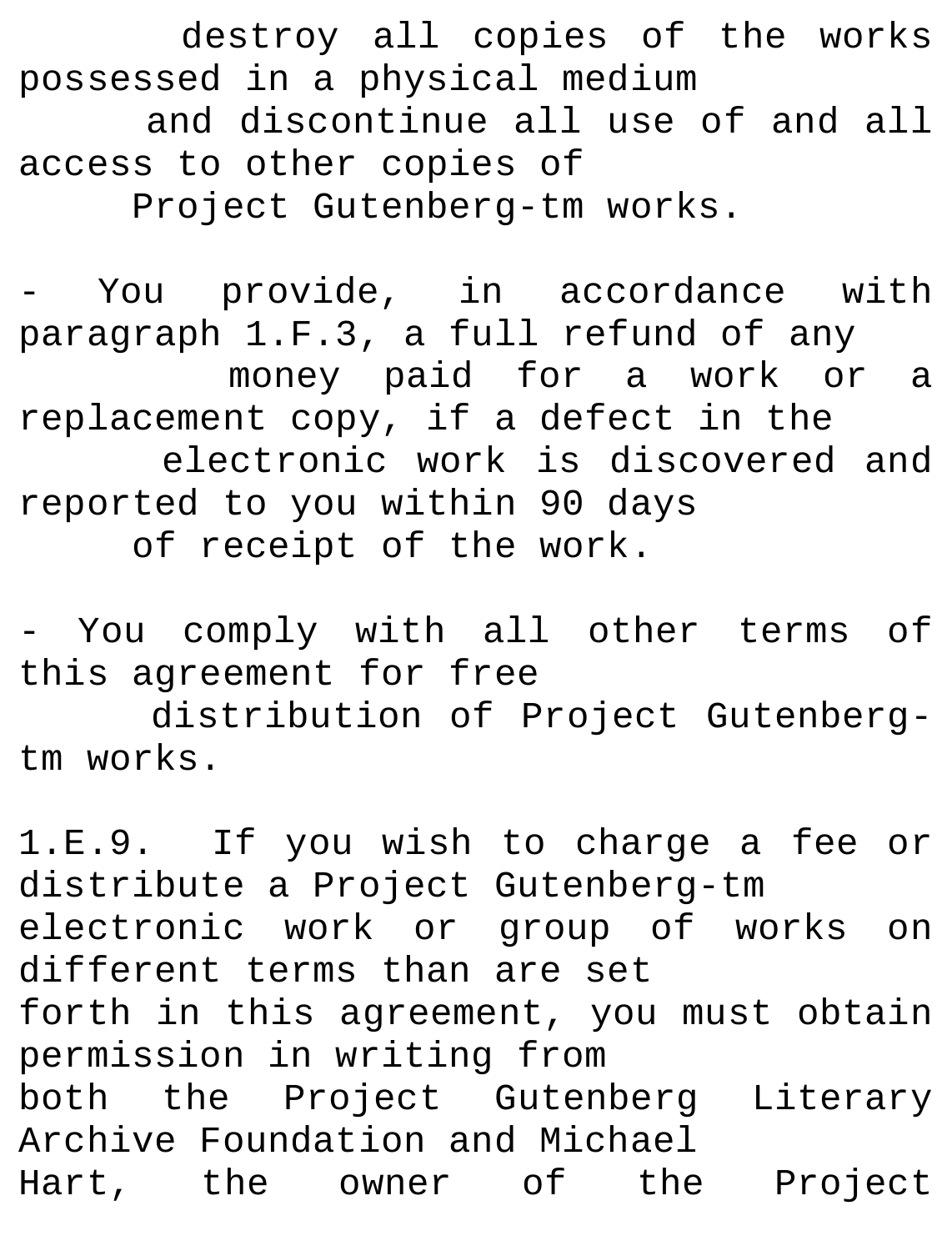Gutenberg-tm trademark. Contact the Foundation as set forth in Section 3 below.

1.F.

1.F.1. Project Gutenberg volunteers and employees expend considerable effort to identify, do copyright research on, transcribe and proofread public domain works in creating the Project Gutenberg-tm collection. Despite these efforts, Project Gutenberg-tm electronic works, and the medium on which they may be stored, may contain "Defects," such as, but not limited to, incomplete, inaccurate or corrupt data, transcription errors, a copyright or other intellectual property infringement, a defective or damaged disk or other medium, a computer virus, or computer codes that damage or cannot be read by your equipment.

1.F.2. LIMITED WARRANTY, DISCLAIMER OF DAMAGES - Except for the "Right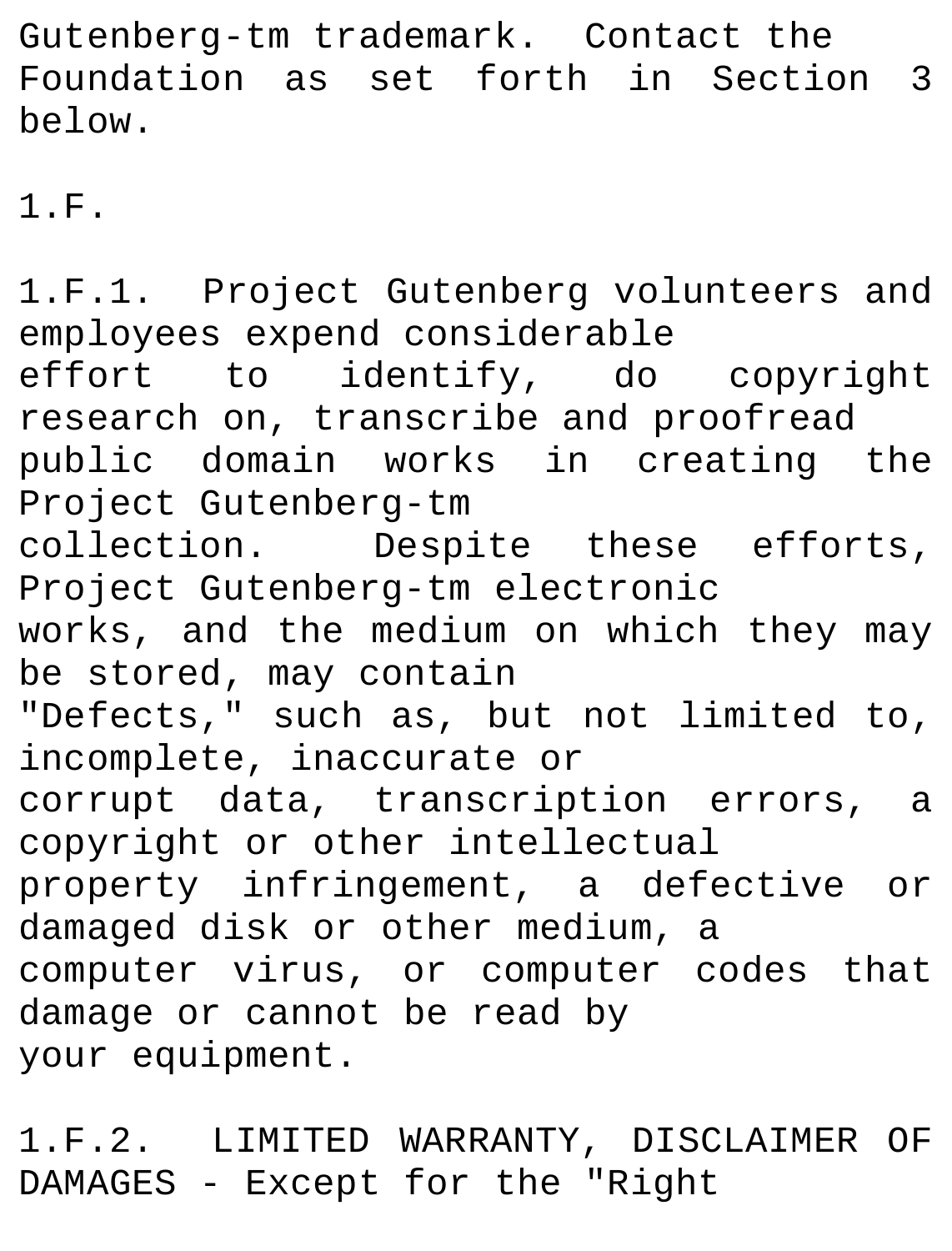of Replacement or Refund" described in paragraph 1.F.3, the Project Gutenberg Literary Archive Foundation, the owner of the Project Gutenberg-tm trademark, and any other party distributing a Project Gutenberg-tm electronic work under this agreement, disclaim all liability to you for damages, costs and expenses, including legal fees. YOU AGREE THAT YOU HAVE NO REMEDIES FOR NEGLIGENCE, STRICT LIABILITY, BREACH OF WARRANTY OR BREACH OF CONTRACT EXCEPT THOSE PROVIDED IN PARAGRAPH F3. YOU AGREE THAT THE FOUNDATION, THE TRADEMARK OWNER, AND ANY DISTRIBUTOR UNDER THIS AGREEMENT WILL NOT BE LIABLE TO YOU FOR ACTUAL, DIRECT, INDIRECT, CONSEQUENTIAL, PUNITIVE OR INCIDENTAL DAMAGES EVEN IF YOU GIVE NOTICE OF THE POSSIBILITY OF SUCH DAMAGE.

1.F.3. LIMITED RIGHT OF REPLACEMENT OR REFUND - If you discover a defect in this electronic work within 90 days of receiving it, you can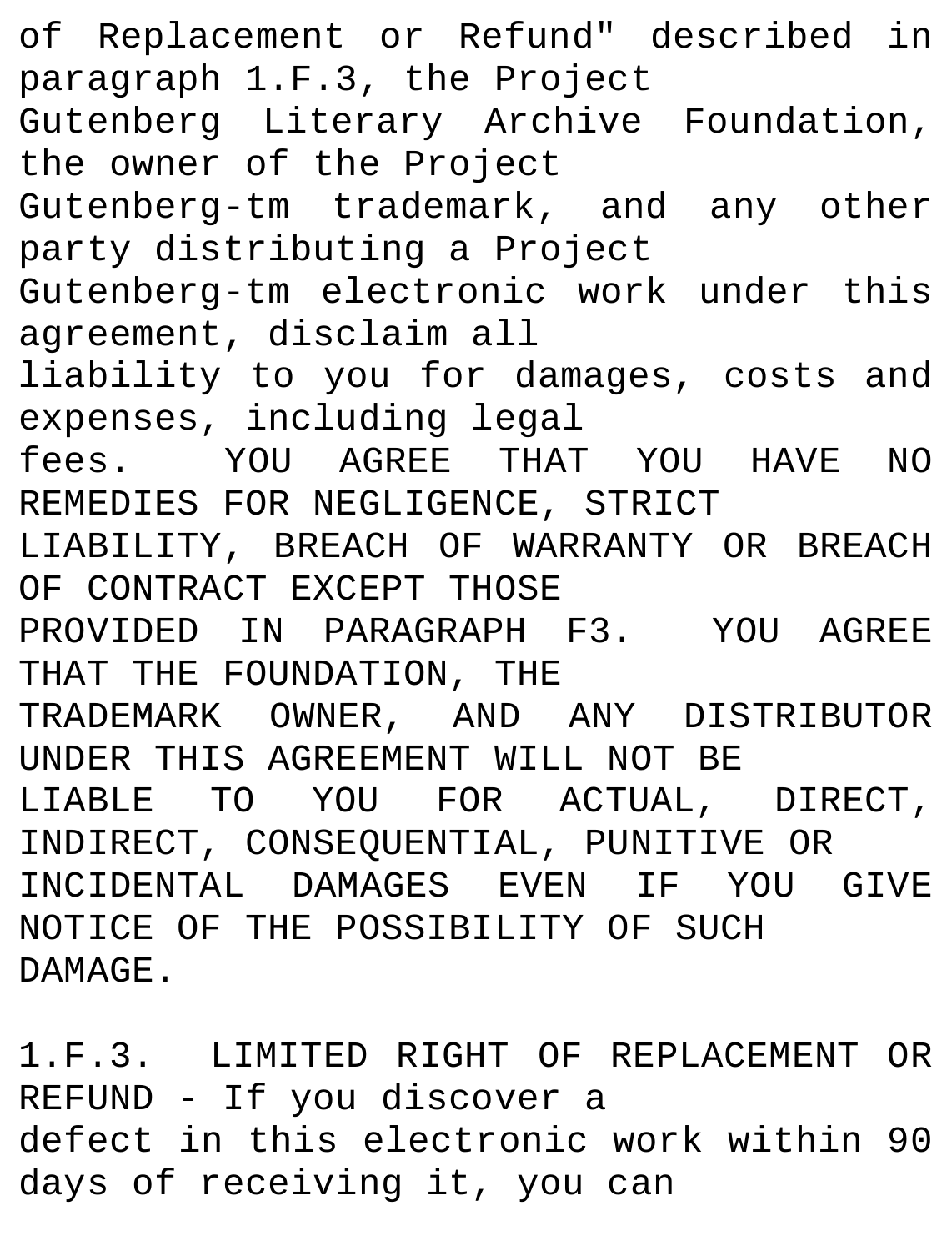receive a refund of the money (if any) you paid for it by sending a written explanation to the person you received the work from. If you received the work on a physical medium, you must return the medium with your written explanation. The person or entity that provided you with the defective work may elect to provide a replacement copy in lieu of a refund. If you received the work electronically, the person or entity providing it to you may choose to give you a second opportunity to receive the work electronically in lieu of a refund. If the second copy is also defective, you may demand a refund in writing without further opportunities to fix the problem.

1.F.4. Except for the limited right of replacement or refund set forth in paragraph 1.F.3, this work is provided to you 'AS-IS' WITH NO OTHER WARRANTIES OF ANY KIND, EXPRESS OR IMPLIED, INCLUDING BUT NOT LIMITED TO WARRANTIES OF MERCHANTIBILITY OR FITNESS FOR ANY PURPOSE.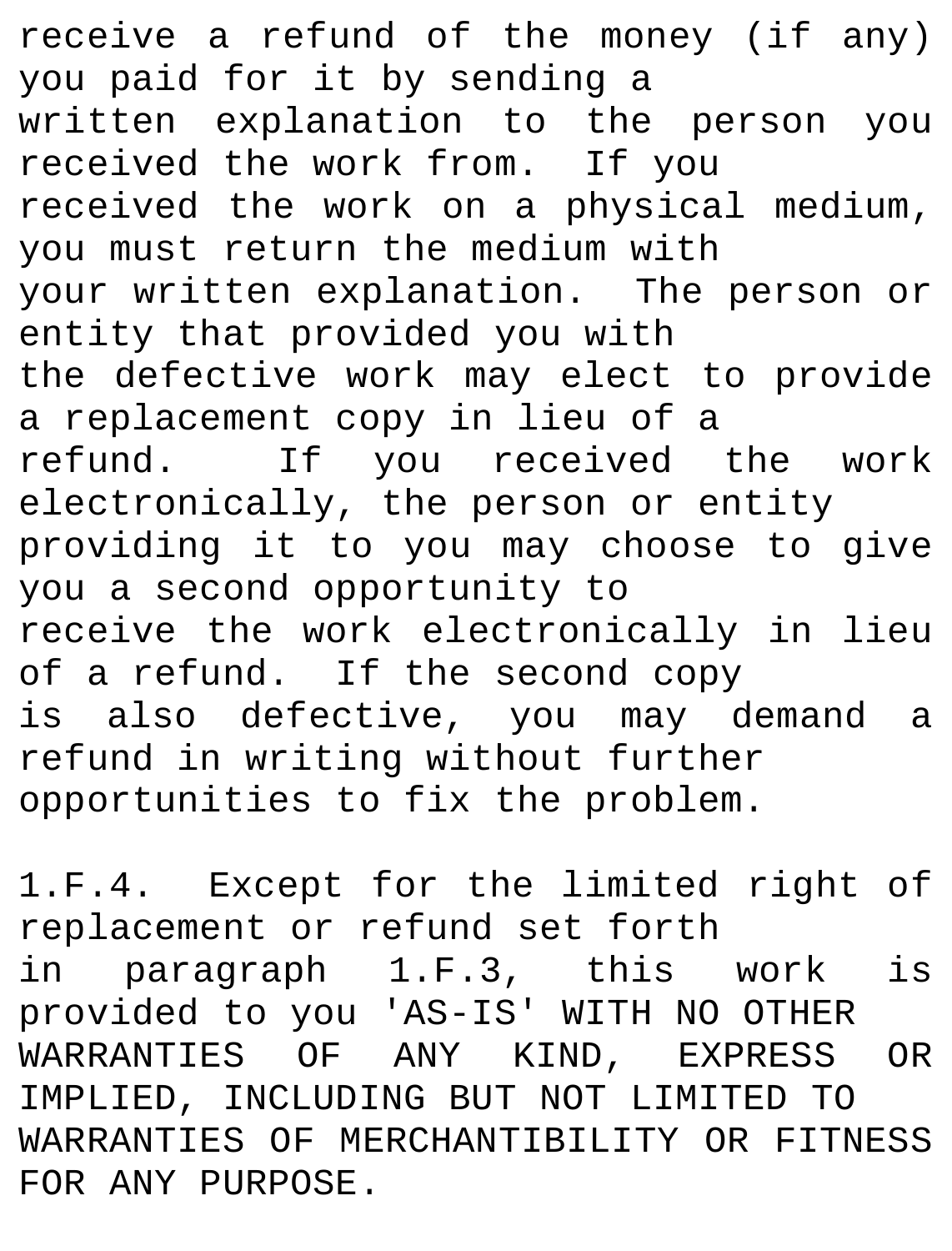1.F.5. Some states do not allow disclaimers of certain implied warranties or the exclusion or limitation of certain types of damages. If any disclaimer or limitation set forth in this agreement violates the law of the state applicable to this agreement, the agreement shall be interpreted to make the maximum disclaimer or limitation permitted by<br>the applicable state law. The  $the$  applicable state law. invalidity or unenforceability of any provision of this agreement shall not void the remaining provisions.

1.F.6. INDEMNITY - You agree to indemnify and hold the Foundation, the trademark owner, any agent or employee of the Foundation, anyone providing copies of Project Gutenberg-tm electronic works in accordance with this agreement, and any volunteers associated with the production, promotion and distribution of Project Gutenberg-tm electronic works, harmless from all liability, costs and expenses, including legal fees,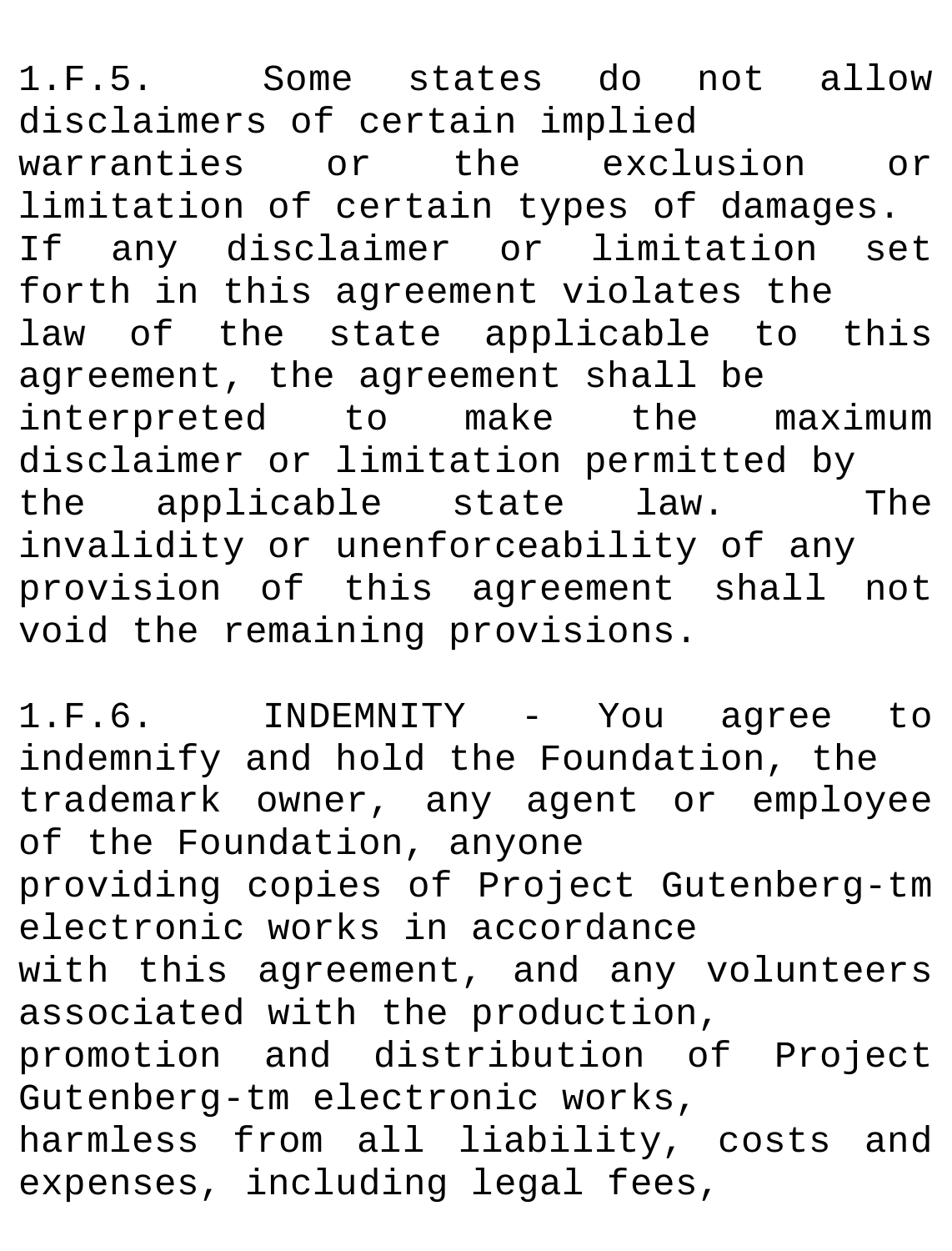that arise directly or indirectly from any of the following which you do or cause to occur: (a) distribution of this or any Project Gutenberg-tm work, (b) alteration, modification, or additions or deletions to any Project Gutenberg-tm work, and (c) any Defect you cause.

Section 2. Information about the Mission of Project Gutenberg-tm

Project Gutenberg-tm is synonymous with the free distribution of electronic works in formats readable by the widest variety of computers including obsolete, old, middle-aged and new computers. It exists because of the efforts of hundreds of volunteers and donations from people in all walks of life.

Volunteers and financial support to provide volunteers with the assistance they need are critical to reaching Project Gutenberg-tm's goals and ensuring that the Project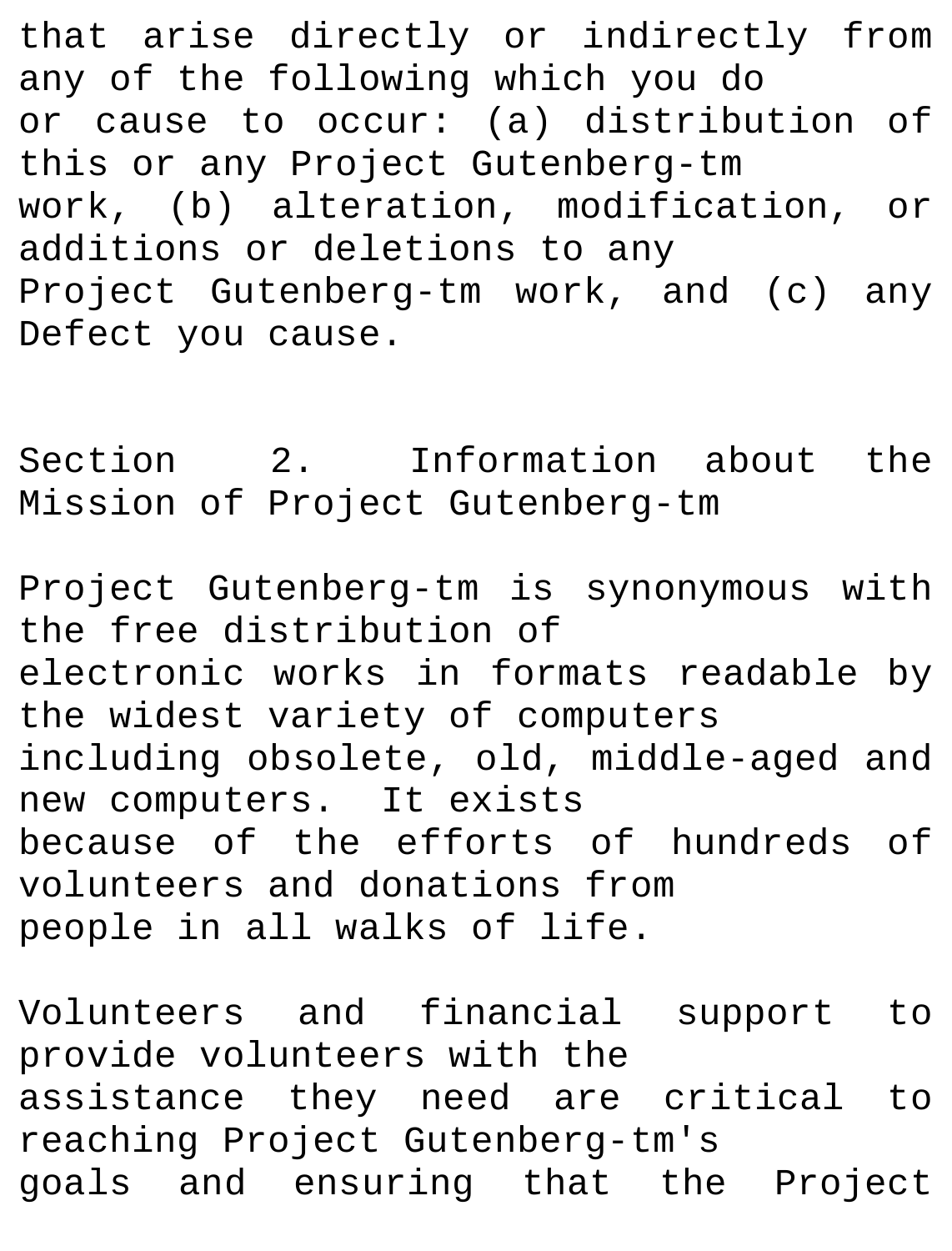Gutenberg-tm collection will remain freely available for generations to come. In 2001, the Project Gutenberg Literary Archive Foundation was created to provide a secure and permanent future for Project Gutenberg-tm and future generations. To learn more about the Project Gutenberg Literary Archive Foundation and how your efforts and donations can help, see Sections 3 and 4 and the Foundation web page at http://www.pglaf.org.

Section 3. Information about the Project Gutenberg Literary Archive Foundation

The Project Gutenberg Literary Archive Foundation is a non profit 501(c)(3) educational corporation organized under the laws of the state of Mississippi and granted tax exempt status by the Internal Revenue Service. The Foundation's EIN or federal tax identification number is 64-6221541. Its 501(c)(3)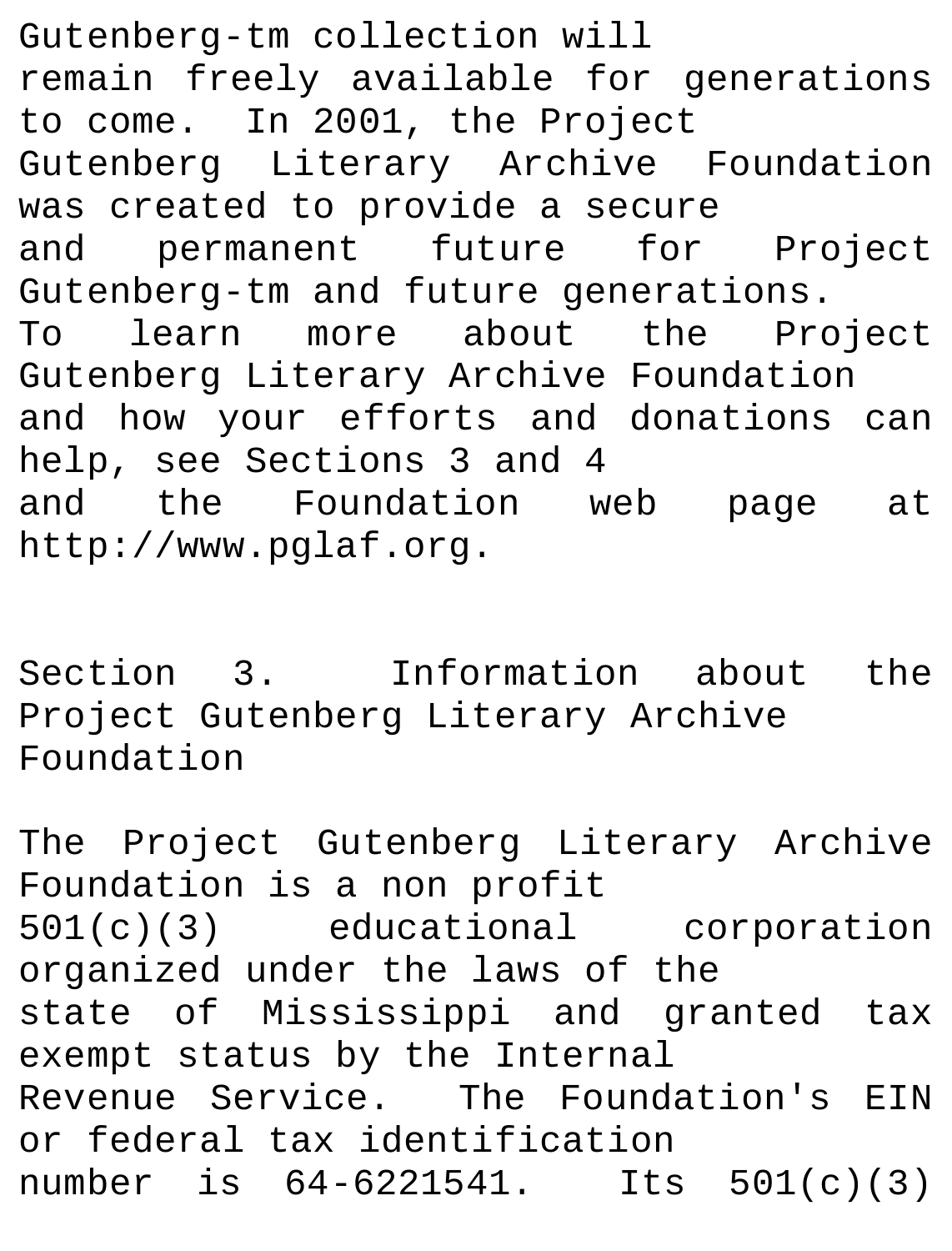letter is posted at http://pglaf.org/fundraising. Contributions to the Project Gutenberg Literary Archive Foundation are tax deductible to the full extent permitted by U.S. federal laws and your state's laws.

The Foundation's principal office is located at 4557 Melan Dr. S. Fairbanks, AK, 99712., but its volunteers and employees are scattered throughout numerous locations. Its business office is located at 809 North 1500 West, Salt Lake City, UT 84116, (801) 596-1887, email business@pglaf.org. Email contact links and up to date contact information can be found at the Foundation's web site and official page at http://pglaf.org

For additional contact information: Dr. Gregory B. Newby Chief Executive and Director gbnewby@pglaf.org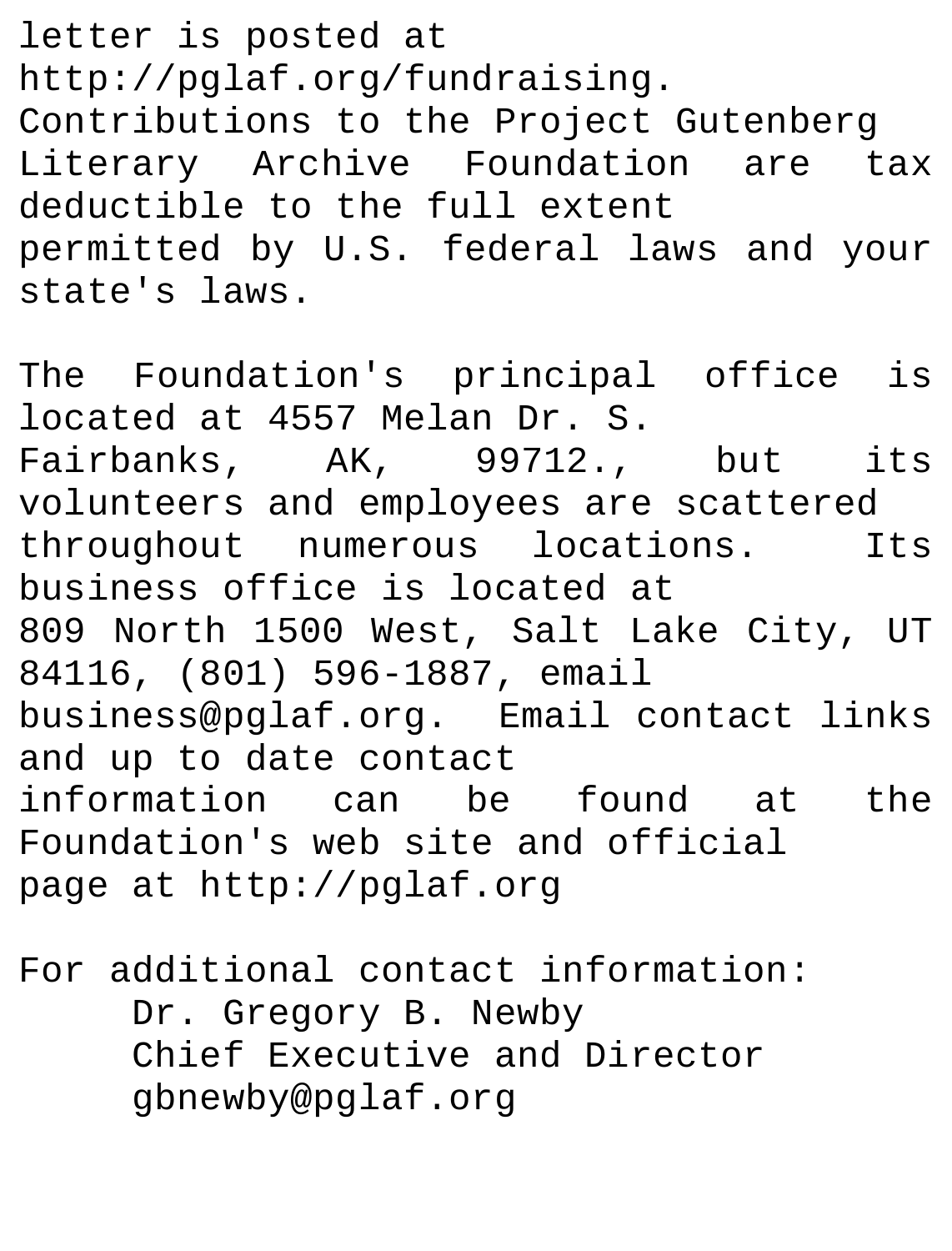Section 4. Information about Donations to the Project Gutenberg Literary Archive Foundation

Project Gutenberg-tm depends upon and cannot survive without wide spread public support and donations to carry out its mission of increasing the number of public domain and licensed works that can be freely distributed in machine readable form accessible by the widest array of equipment including outdated equipment. Many small donations (\$1 to \$5,000) are particularly important to maintaining tax exempt status with the IRS.

The Foundation is committed to complying with the laws regulating charities and charitable donations in all 50 states of the United States. Compliance requirements are not uniform and it takes a considerable effort, much paperwork and many fees to meet and keep up with these requirements. We do not solicit donations in locations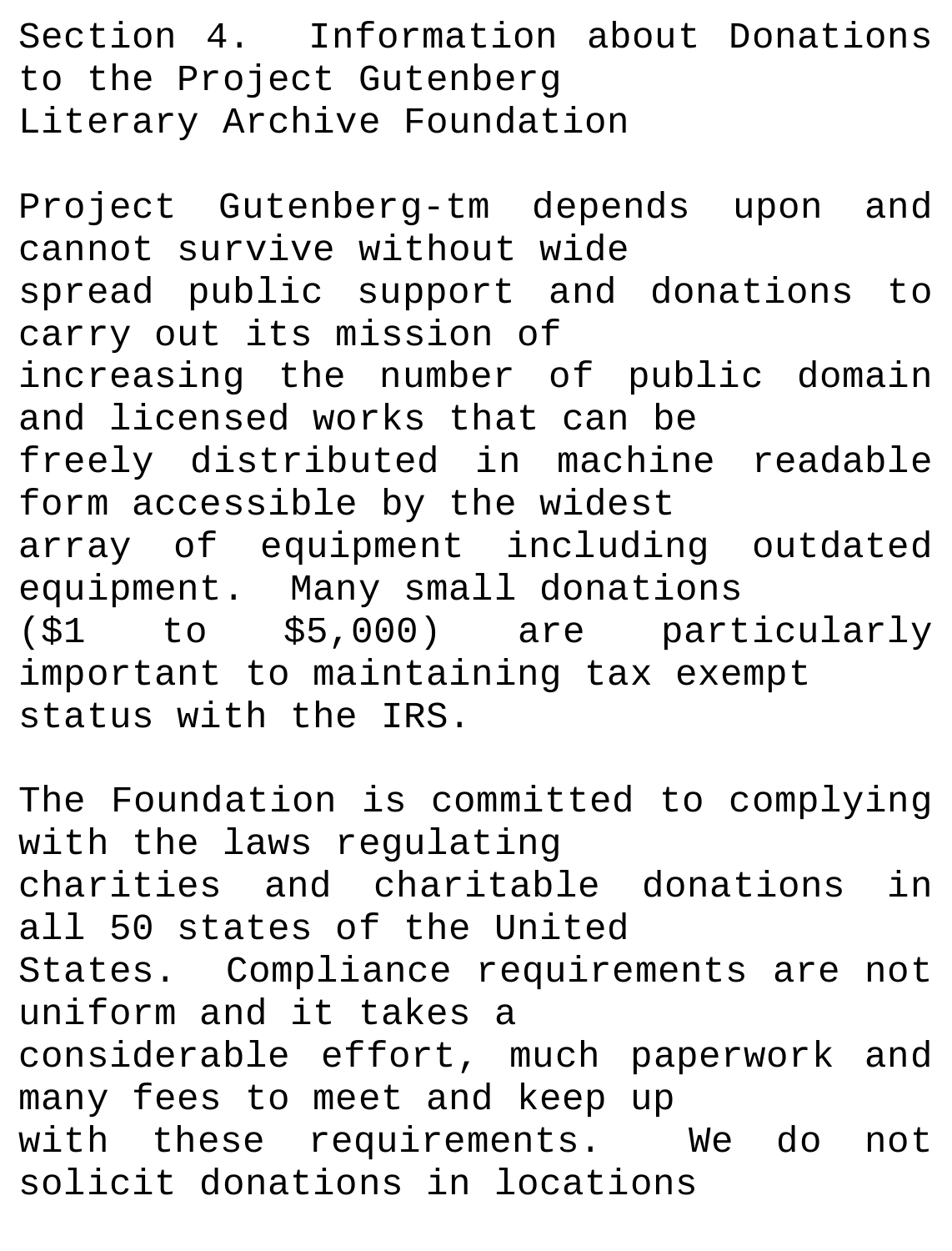where we have not received written confirmation of compliance. To SEND DONATIONS or determine the status of compliance for any particular state visit http://pglaf.org

While we cannot and do not solicit contributions from states where we have not met the solicitation requirements, we know of no prohibition against accepting unsolicited donations from donors in such states who approach us with offers to donate.

International donations are gratefully accepted, but we cannot make any statements concerning tax treatment of donations received from outside the United States. U.S. laws alone swamp our small staff.

Please check the Project Gutenberg Web pages for current donation methods and addresses. Donations are accepted in a number of other ways including including checks, online payments and credit card donations. To donate, please visit: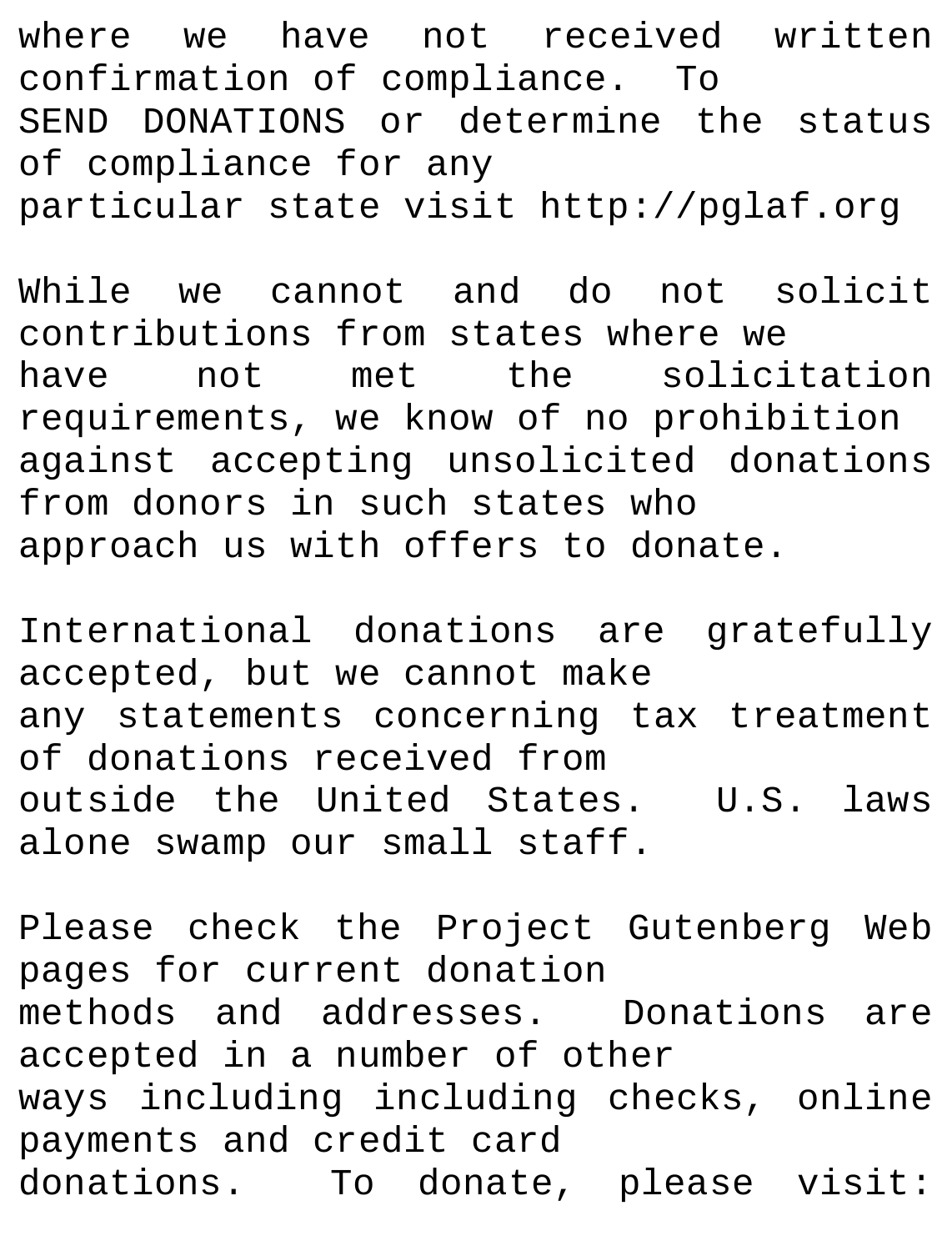http://pglaf.org/donate

Section 5. General Information About Project Gutenberg-tm electronic works.

Professor Michael S. Hart is the originator of the Project Gutenberg-tm concept of a library of electronic works that could be freely shared with anyone. For thirty years, he produced and distributed Project Gutenberg-tm eBooks with only a loose network of volunteer support.

Project Gutenberg-tm eBooks are often created from several printed editions, all of which are confirmed as Public Domain in the U.S. unless a copyright notice is included. Thus, we do not necessarily keep eBooks in compliance with any particular paper edition.

Most people start at our Web site which